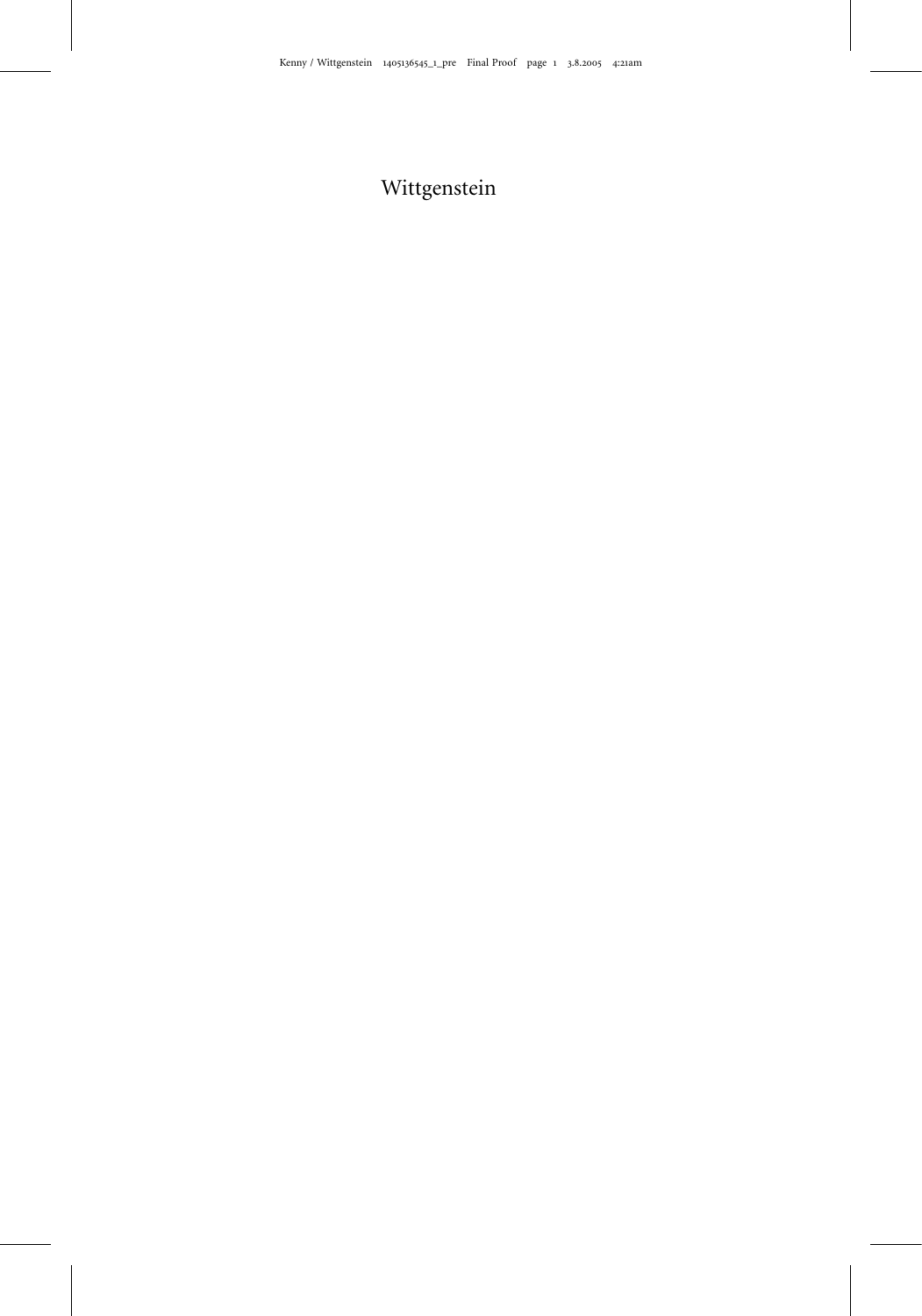#### Of Related Interest

The Wittgenstein Reader (Second Edition) Edited by Anthony Kenny

Wittgenstein's Method: Neglected Aspects Gordon Baker

Wittgenstein: Understanding and Meaning, Volume 1 of An Analytical Commentary on the Philosophical Investigations Part I: Essays

> G. P. Baker and P. M. S. Hacker Second extensively revised edition by P. M. S. Hacker

Wittgenstein: Understanding and Meaning, Volume 1 of An Analytical Commentary on the Philosophical Investigations Part II: Exegesis §§1–184

> G. P. Baker and P. M. S. Hacker Second extensively revised edition by P. M. S. Hacker

> > Wittgenstein: Meaning and Judgement Michael Luntley

> > > Wittgenstein's On Certainty Rush Rhees

Wittgenstein and the Possibility of Discourse Rush Rhees

#### Forthcoming:

Wittgenstein and His Interpreters Edited by Guy Kahane, Edward Kanterian and Oskaari Kuusela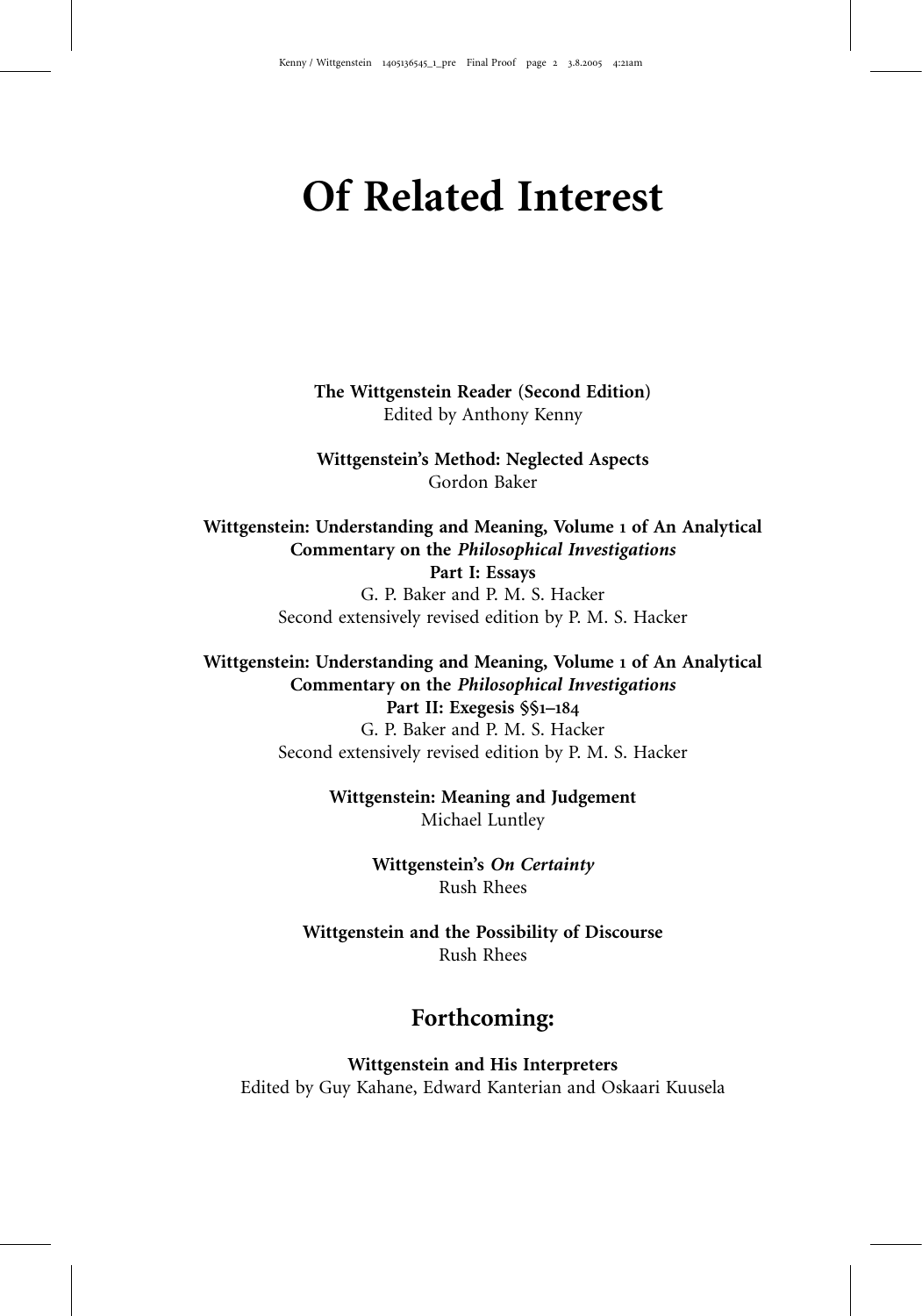# Wittgenstein

#### ANTHONY KENNY

Revised Edition

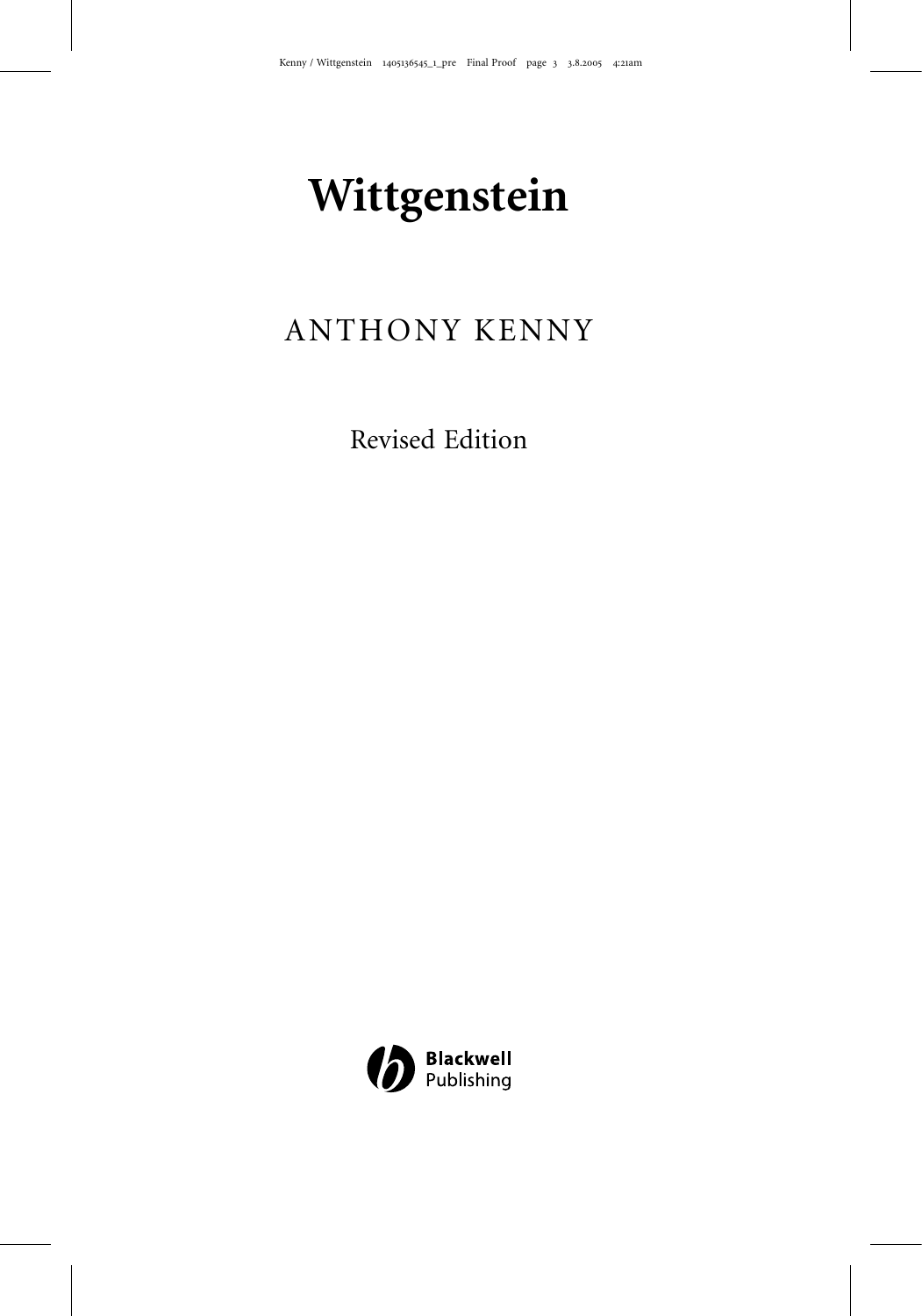1973, 2006 by Anthony Kenny

blackwell publishing Main Street, Malden, MA 02148-5020, USA Garsington Road, Oxford OX4 2DQ, UK Swanston Street, Carlton, Victoria 3053, Australia

The right of Anthony Kenny to be identified as the Author of this Work has been asserted in accordance with the UK Copyright, Designs, and Patents Act 1988.

All rights reserved. No part of this publication may be reproduced, stored in a retrieval system, or transmitted, in any form or by any means, electronic, mechanical, photocopying, recording or otherwise, except as permitted by the UK Copyright, Designs, and Patents Act 1988, without the prior permission of the publisher.

First published 1973 by Harvard University Press This revised edition published 2006 by Blackwell Publishing Ltd

1 2006

Library of Congress Cataloging-in-Publication Data

Kenny, Anthony John Patrick Wittgentein/Anthony Kenny—Rev. ed. p. cm Includes bibliographical references and index ISBN-13: 978-1-4051-3654-9 (hardback: alk. paper) ISBN-10: 1-4051-3654-5 (hardback: alk. paper) ISBN-13: 978-1-4051-3655-6 (pbk.: alk. paper) ISBN-10: 1-4051-3655-3 (pbk.: alk. paper) 1. Wittgenstein, Ludwig, 1889–1951 I.Title. B3376.W564K4 2006 192—dc22

2005016890

A catalogue record for this title is available from the British Library.

Set in 10.5/12.5pt Minion by SPI Publisher Services, Pondicherry, India Printed and bound in the United Kingdom by TJ International, Padstow, Cornwall

The publisher's policy is to use permanent paper from mills that operate a sustainable forestry policy, and which has been manufactured from pulp processed using acid-free and elementary chlorine-free practices. Furthermore, the publisher ensures that the text paper and cover board used have met acceptable environmental accreditation standards.

> For further information on Blackwell Publishing, visit our website: www.blackwellpublishing.com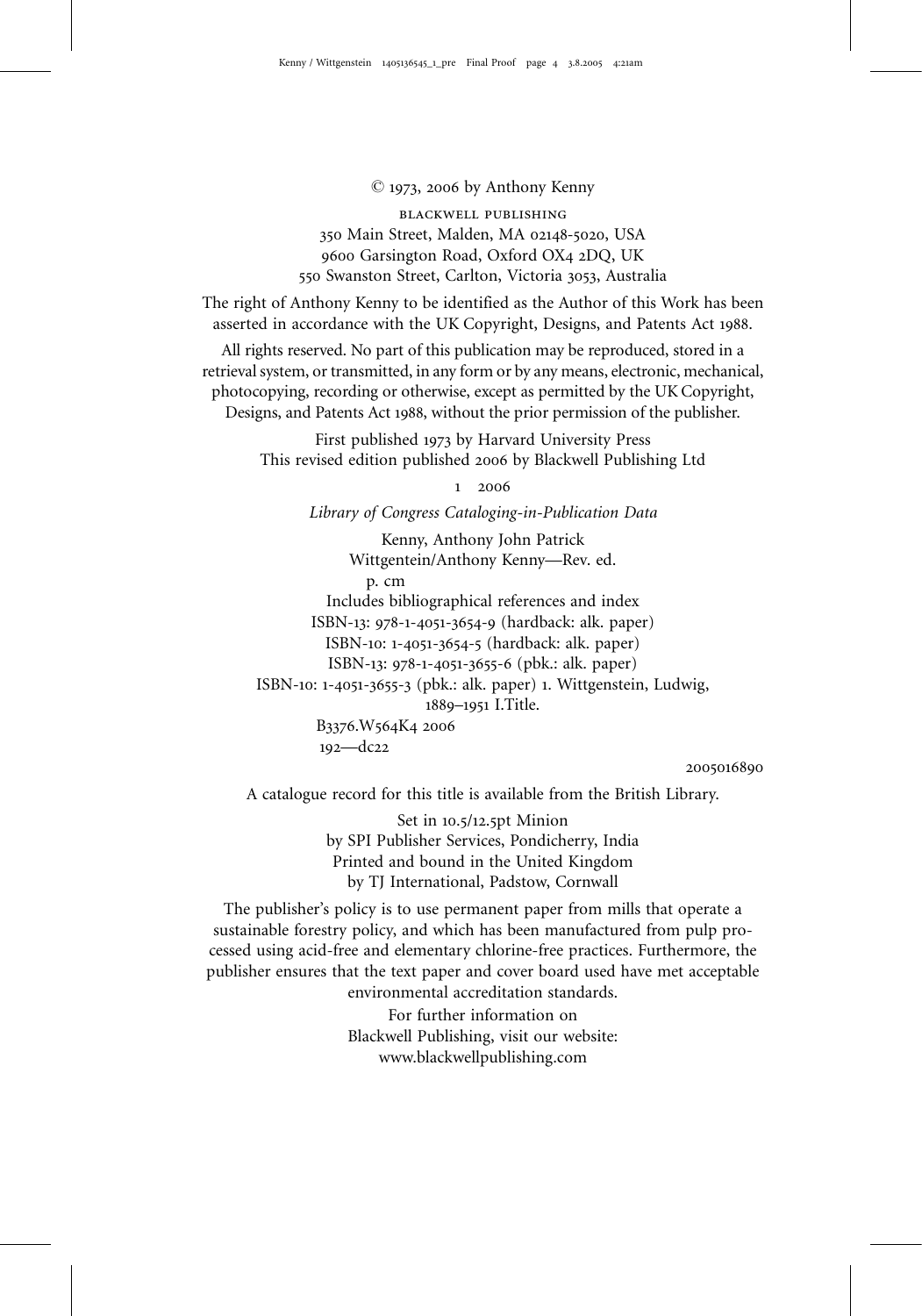### **Contents**

|              | Preface                                              | vii          |
|--------------|------------------------------------------------------|--------------|
|              | Abbreviations in References to Works by Wittgenstein | ix           |
|              | Introduction to the Revised Edition                  | xi           |
| $\mathbf{1}$ | Biographical Sketch of Wittgenstein's Philosophy     | $\mathbf{1}$ |
| $\mathbf{2}$ | The Legacy of Frege and Russell                      | 15           |
| 3            | The Criticism of Principia                           | 35           |
| 4            | The Picture Theory of the Proposition                | 44           |
| 5            | The Metaphysics of Logical Atomism                   | 58           |
| 6            | The Dismantling of Logical Atomism                   | 82           |
| 7            | Anticipation, Intentionality and Verification        | 96           |
| 8            | Understanding, Thinking and Meaning                  | 111          |
| 9            | Language-Games                                       | 126          |
| 10           | Private Languages                                    | 141          |
| $\bf{11}$    | On Scepticism and Certainty                          | 160          |
| 12           | The Continuity of Wittgenstein's Philosophy          | 173          |
|              | Suggestions for Further Reading                      | 184          |
|              | Index                                                | 186          |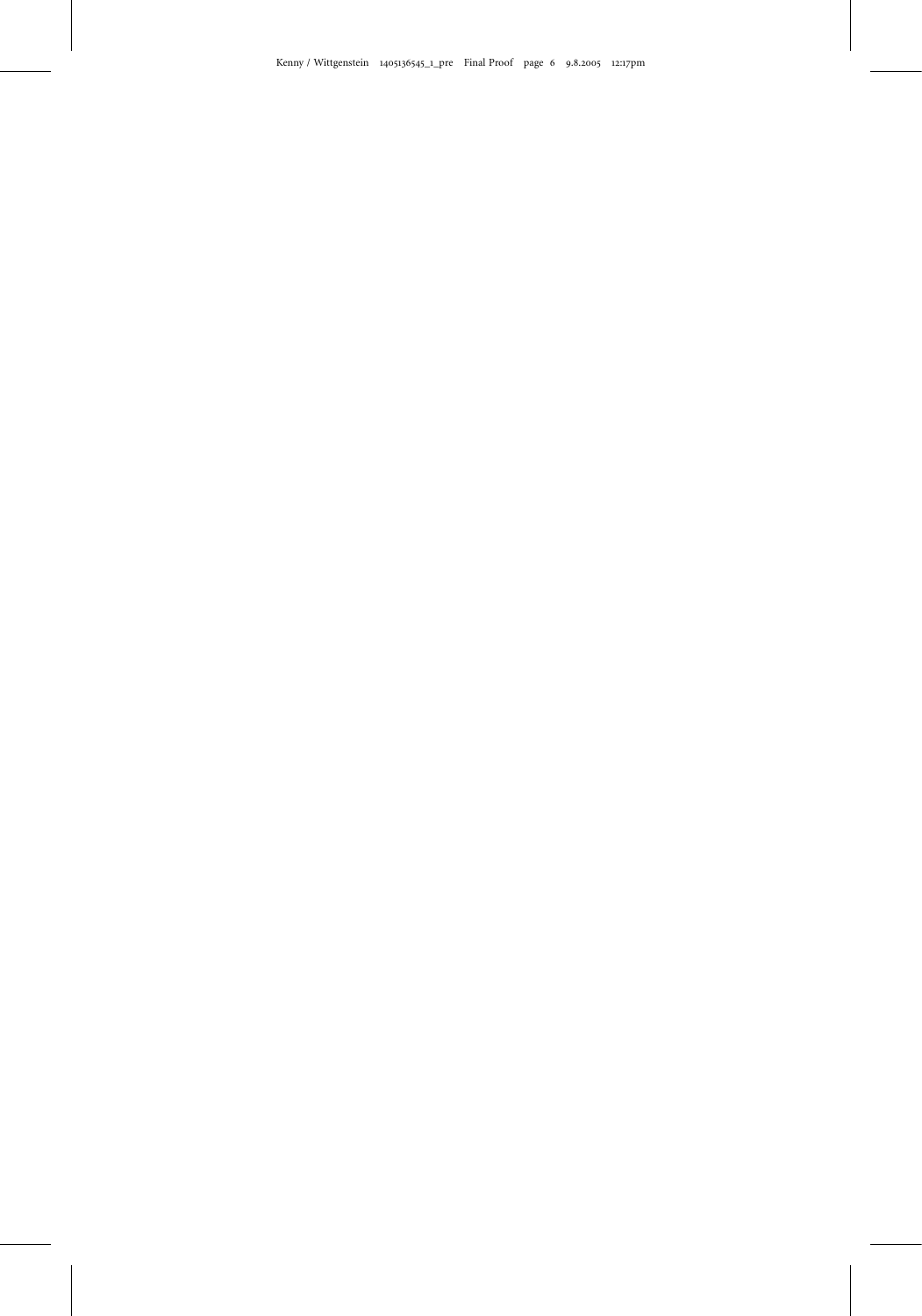#### Preface

So much of Wittgenstein's work has now been posthumously published that an overall study is bound to be selective, and so many volumes have been devoted to its elucidation that a new one may well appear superfluous. I have exercised selectivity by concentrating on Wittgenstein's philosophy of language and mind, and by almost ignoring the philosophy of mathematics to which he devoted nearly half his work; I have hoped to escape superfluity by emphasizing the continuity of Wittgenstein's thought and tracing its evolution through the recently published and little studied works of his middle years. The first and last chapters of the book trace the general continuity, the first in a simplified and biographical manner, the last in more technical summary. The second chapter attempts to provide sufficient philosophical and logical background to enable a reader to follow Wittgenstein's own writings. The intervening chapters are each centred on a single problem and a single work: thus Chapter 3 deals with the early notebooks, Chapters 4 and 5 with the *Tractatus*, Chapter 6 with the conversations with Waismann, Chapter 7 with the Bemerkungen, Chapter 8 with the Grammatik, and so on. The abbreviations by which the works are referred to are given in a list on pp. ix–x.

I am indebted to many people but especially to Professor P. T. Geach, Professor G. E. M. Anscombe, Professor Norman Malcolm, Professor Ernst Tugendhat, Dr Anselm Müller, Dr Peter Hacker, Mr Brian McGuinness and Mr Haim Marantz for comments on portions of the text; to Macmillan for allowing the reprinting of material from my contribution to The Private Language Argument, ed. O. R. Jones; and to Routledge & Kegan Paul and Basil Blackwell for permission to quote from Wittgenstein's works. Passages from untranslated works I have translated myself; elsewhere I have commonly followed the Pears–McGuinness and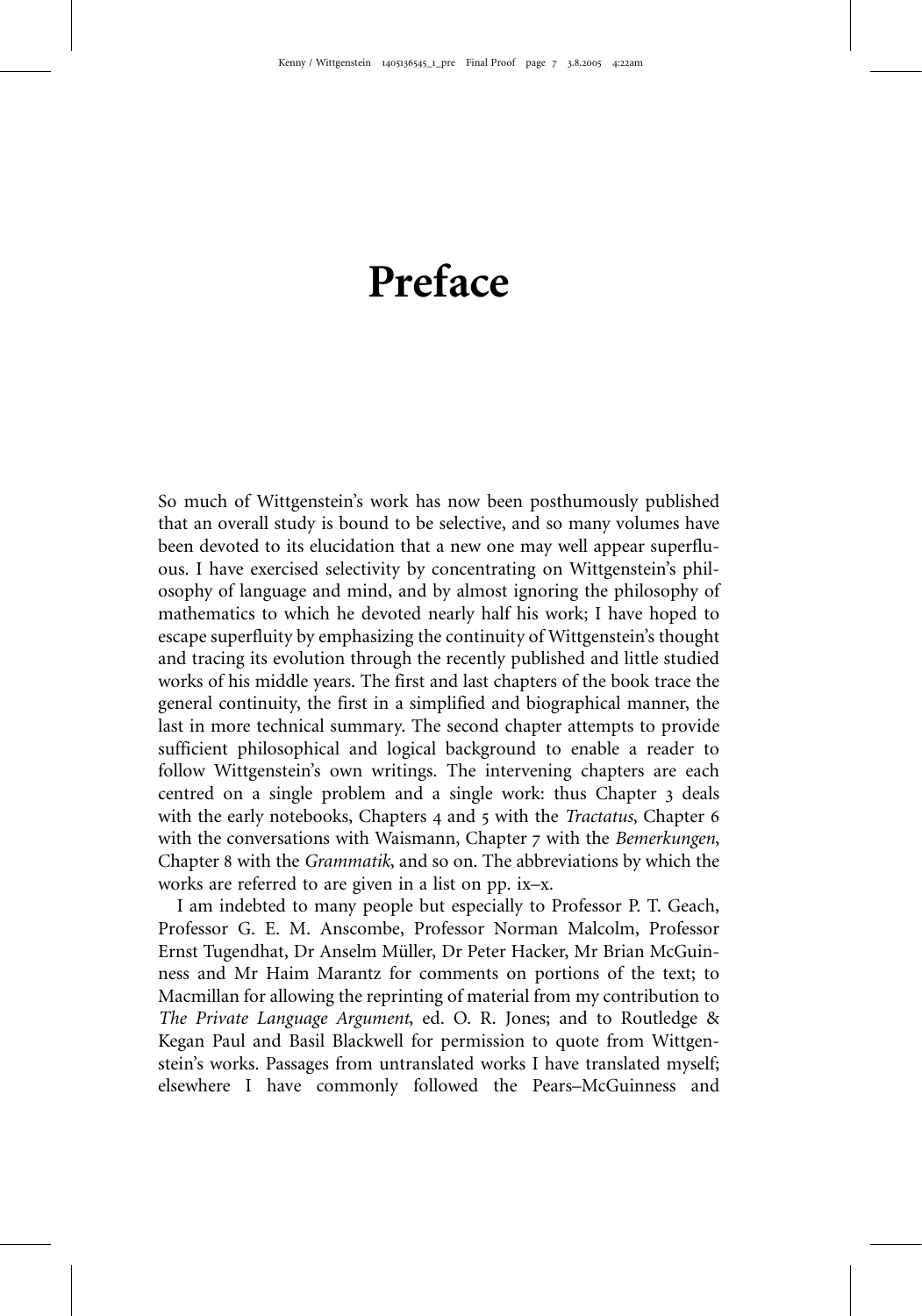Anscombe translations, occasionally preferring my own translation. I am grateful to Miss P. Lloyd for typing and other assistance in preparing the manuscript.

8 August 1971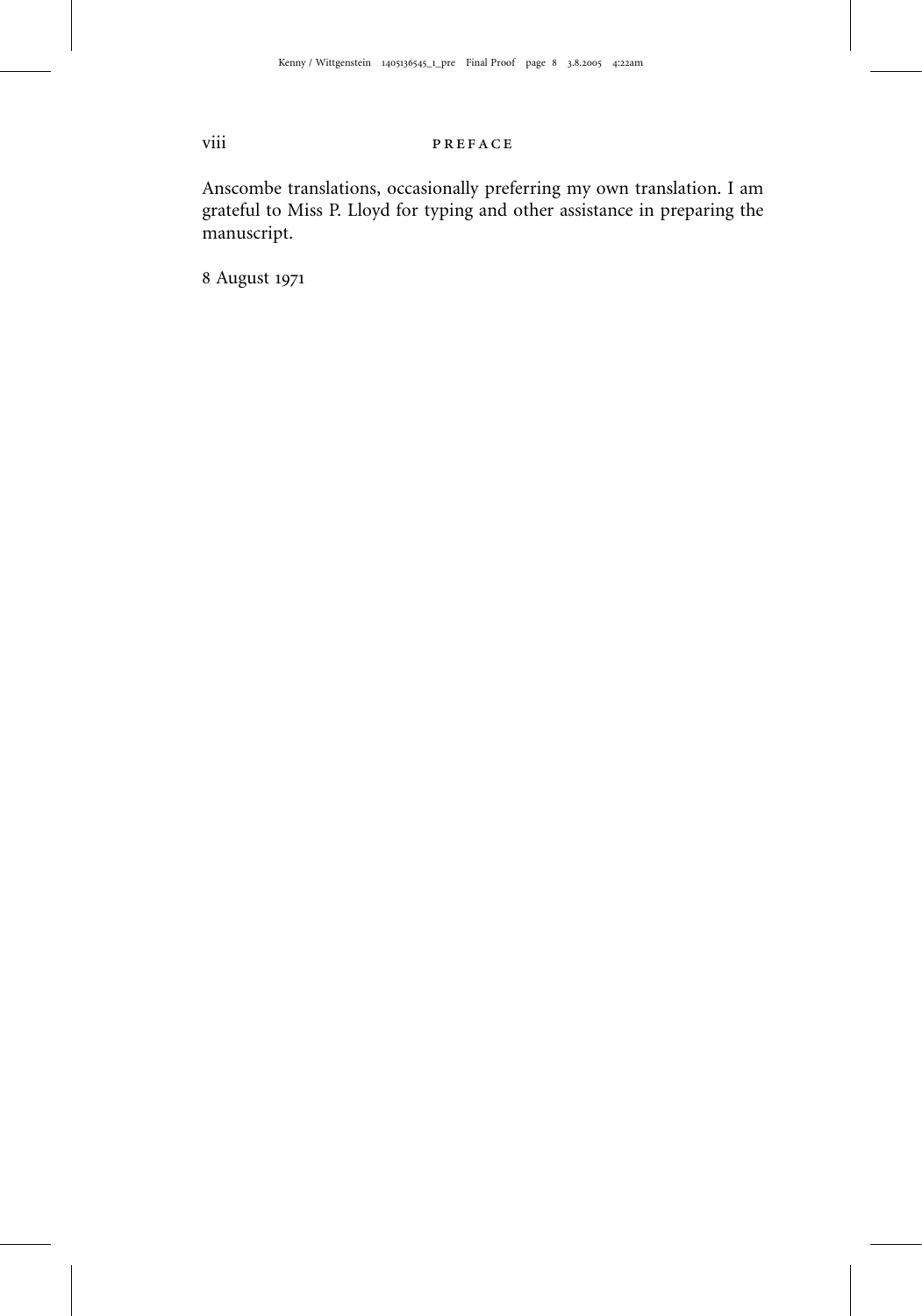## Abbreviations in References to Works by Wittgenstein

| $\mathbf{B}\,\mathbf{B}$ | The Blue and Brown Books (Basil Blackwell, 1958); followed by page<br>number.                                                                                             |
|--------------------------|---------------------------------------------------------------------------------------------------------------------------------------------------------------------------|
| $_{\rm LLW}$             | Letters from Ludwig Wittgenstein, with a memoir by P. Engelmann<br>(Basil Blackwell, 1967); followed by page number.                                                      |
| ML                       | G. E. Moore, 'Wittgenstein's Lectures in 1930-33', Mind, 63 (1954);<br>64(1955).                                                                                          |
| NB                       | Notebooks 1914-1916 (Basil Blackwell, 1961); followed by page num-<br>ber.                                                                                                |
| <b>OC</b>                | On Certainty (Basil Blackwell, 1969); followed by paragraph num-<br>ber.                                                                                                  |
| PB                       | Philosophische Bemerkungen (Basil Blackwell, 1964); followed by<br>page number.                                                                                           |
| PE                       | 'Private Experience', ed. Rush Rhees, Phil. Rev., LXXVII (1968).                                                                                                          |
| PG                       | Philosophische Grammatik (Basil Blackwell, 1969); followed by page<br>number.                                                                                             |
| PI                       | Philosophical Investigations (Basil Blackwell, 1953), Part 1, followed<br>by paragraph number; Part II, followed by page number.                                          |
| PTLP                     | Prototractatus (Routledge & Kegan Paul, 1971); followed by sen-<br>tence number.                                                                                          |
| RFM                      | Remarks on the Foundations of Mathematics (Basil Blackwell, 1956);<br>followed by section and paragraph numbers.                                                          |
| <b>RLF</b>               | 'Remarks on Logical Form' in Copi and Beard, Essays on Wittgen-<br>stein's Tractatus (Routledge & Kegan Paul, 1966); followed by page<br>number.                          |
| <b>TLP</b>               | Tractatus Logico-Philosophicus (Routledge & Kegan Paul, 1922),<br>Ogden and Richards translation; 1961, Pears and McGuinness<br>translation; followed by sentence number. |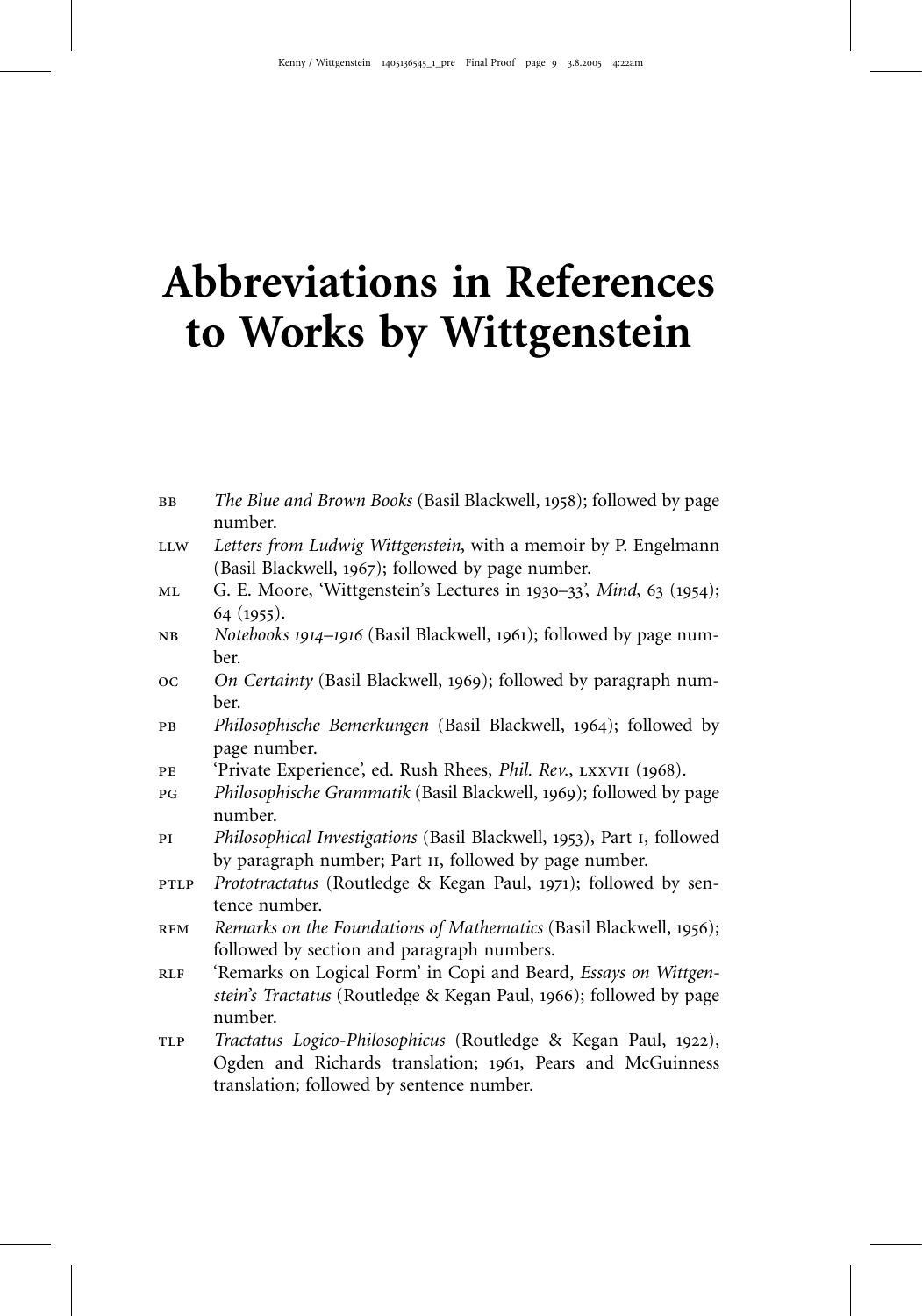- wwk Ludwig Wittgenstein und der Wiener Kreis, shorthand notes of F. Waismann, ed. B. McGuinness (Basil Blackwell, 1967); followed by page number.
- z Zettel (Basil Blackwell, 1967); followed by paragraph number.

The abbreviation 'GB' stands for Translations from the Philosophical Writings of Gottlob Frege, ed. Peter Geach and Max Black (Basil Blackwell, 1960).

The titles of other works have been given in references in full.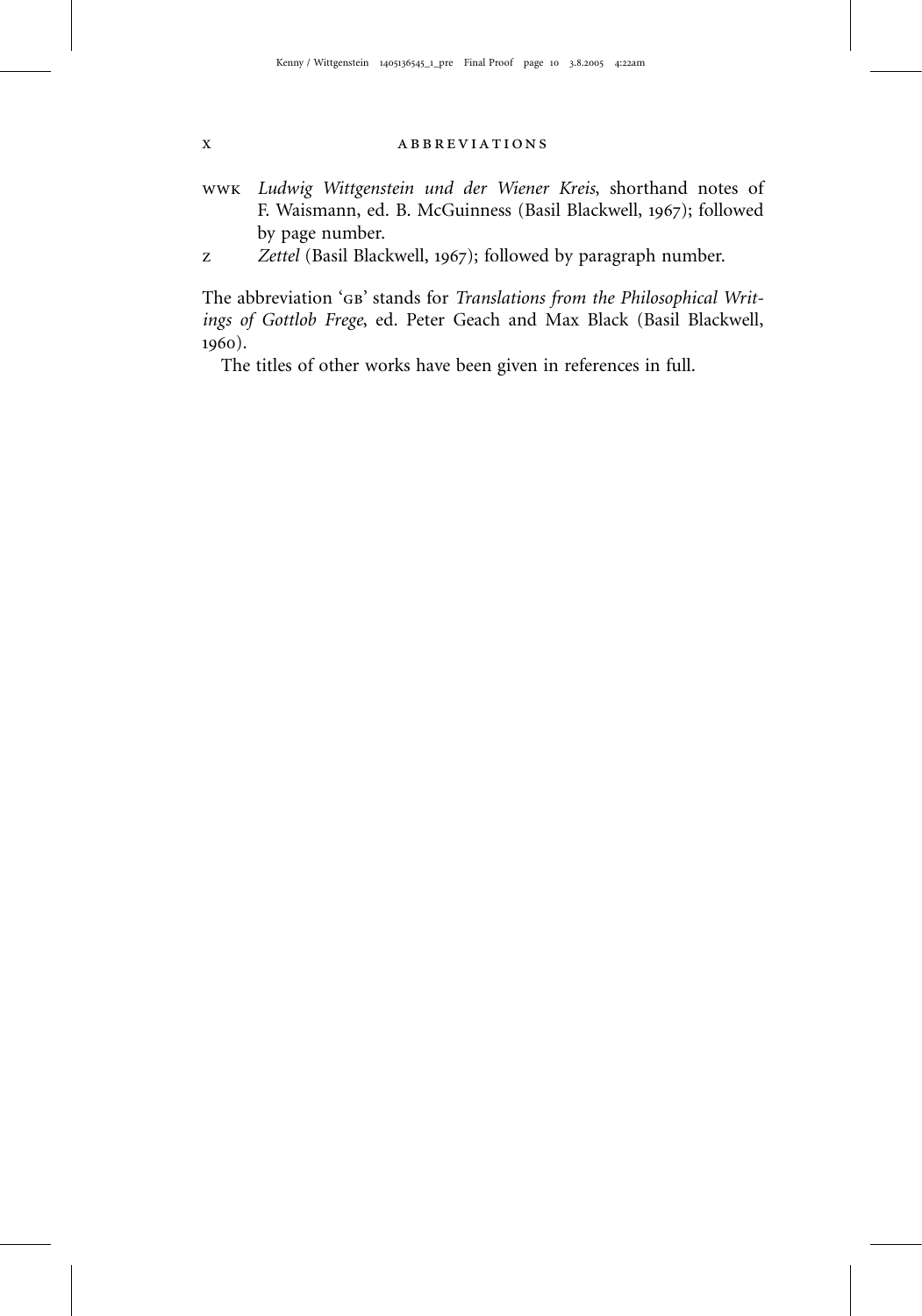#### Introduction to the Revised Edition

This book was written between 1967 and 1971 in response to a request from Penguin for an elementary introduction to Wittgenstein. I was happy to respond to the invitation because in my view (then as now) Wittgenstein is the greatest philosopher of the twentieth century and his philosophical insights have significance for many different areas of human endeavour. Moreover, I was at that time a philosophy tutor at Balliol College, Oxford, and Oxford at that time could still pride itself on housing the most important philosophy department in the English-speaking world; among its faculty were some of the finest philosophers working in the Wittgensteinian tradition, such as Elizabeth Anscombe and Gilbert Ryle.

I wrote the book, therefore, in a spirit of optimism, believing that I was well placed to understand the most valuable elements of Wittgenstein's philosophy, and that I could present to members of a wide public ideas with which they would increasingly want to be familiar. Though written for the general reader and the undergraduate classroom, the book also contained some challenges to the contemporary orthodoxy among professional scholars. In particular, I rejected the common view that Wittgenstein had fathered two unconnected philosophies, the rigid logical atomism of the Tractatus Logico-Philosophicus at the time of the First World War, and a more fluid ordinary-language version of analytical philosophy in the posthumously published Philosophical Investigations. I showed that this view was no longer tenable in the light of Wittgenstein's intermediate writings of the 1930s, then recently published, and that his philosophical interests had remained remarkably constant while his ideas had developed in a continuous and organic manner.

In part, my optimism was justified. The book was generously reviewed and widely adopted as a textbook. Over the years it has been translated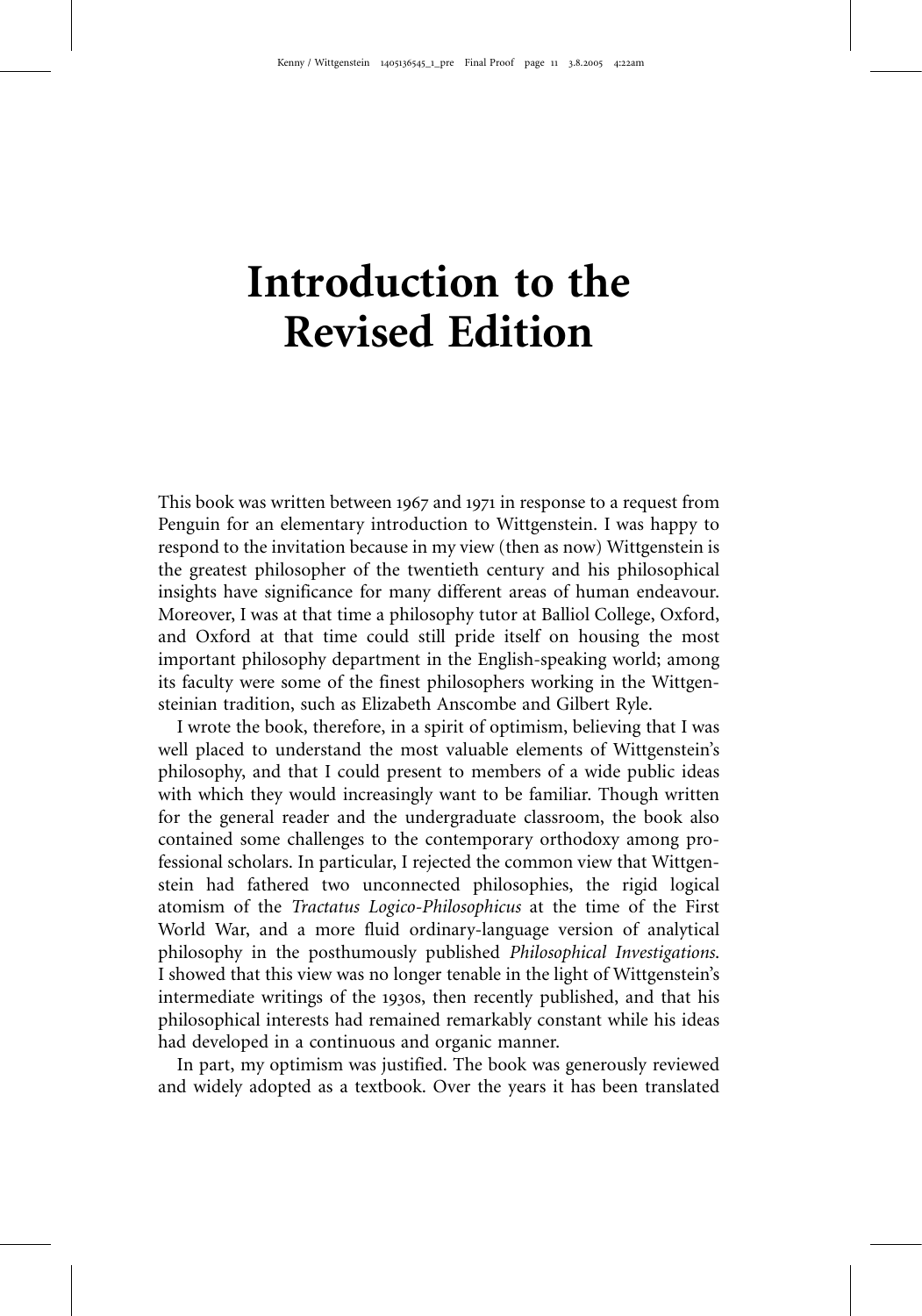into French, Dutch, Italian, Spanish, German, Korean and Japanese. Its first edition remained in print for twenty-five years. All the main elements of its interpretation of Wittgenstein appear to me to remain correct, though if I were writing the book afresh I would expand certain sections, for reasons that will become clear in the course of this Introduction. The thesis that Wittgenstein's philosophy developed by organic changes rather than through a single cataclysm has now become a commonplace.

The last thirty years, however, brought me disappointment not about the fate of my own book but about the much more important matter of the reception of Wittgenstein himself. I had imagined that once his philosophical ideas had been absorbed, thinkers in various disciplines would begin to apply them, with beneficial effect, to work in their own field. In a number of papers I tried, in a small way, to show their relevance to work in evolutionary biology, human psychology, and theoretical linguistics.

But by the time I came to publish a collection of such papers in The Legacy of Wittgenstein (Oxford: Basil Blackwell, 1984) I had to lament that the philosophical influence of Wittgenstein seemed to be diminishing rather than increasing. Some of Wittgenstein's insights into philosophy of language and philosophy of mind, I had believed, constituted irreversible advances in the subject. But now they were obscured or forgotten. Metaphysical weeds that his probing should have rooted up once and for all returned in ever more abundant strength.

Ironically, while Wittgenstein's Nachlass was being progressively undervalued by philosophical fashion, it became the subject of keen scholarly attention. Further posthumous works issued regularly from the press through the 1980s and 1990s, and several projects were conceived for a Gesamtausgabe collecting together all of Wittgenstein's writings. The history of these projects was long, difficult, and at times stormy; but matters were brought to a happy conclusion with the publication in 2000 of the Oxford–Bergen CD-ROM edition of the Nachlass, with facsimiles and transcripts of Wittgenstein's entire output.

Because Wittgenstein's method of composition involved multiple revision and rewriting, great light can often be thrown on the meaning of difficult passages in works like Philosophical Investigations by comparing them with earlier attempts to formulate the same, or similar, thoughts. The electronic edition greatly facilitates such comparisons; but over two decades Peter Hacker and Gordon Baker had been employing the same method, at much greater cost in human labour, in their encyclopaedic Analytical Commentary on the Philosophical Investigations. The Bergen edition and the Hacker–Baker commentary remain as the principal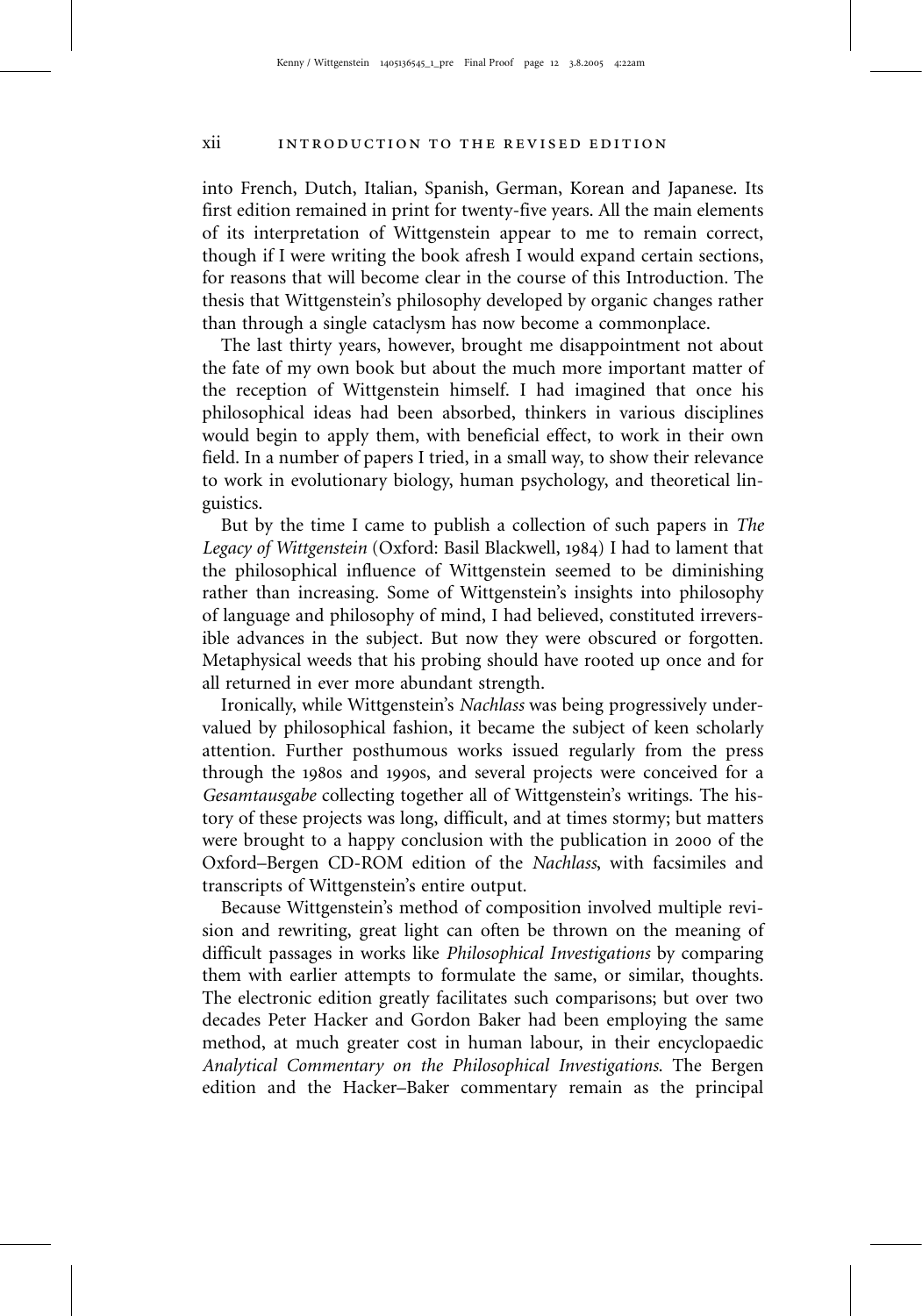monuments of Wittgensteinian scholarship in the latter part of the twentieth century. The twenty-first century started auspiciously with the publication of a critical edition of the Philosophical Investigations by Joachim Schulte and others, which presented it in its several succeeding versions, and gave a definitive history of the material that was published in 1951 as Part II of the work.

It is not, then, the lack of accessible texts or of aids to their understanding that has led to the virtual eclipse of Wittgenstein in the philosophical firmament. Rather, it was due to changes in philosophical fashion in Europe and America. No comparable genius has succeeded Wittgenstein to supersede his work or put it in the shade of new philosophical enlightenment. However, after Wittgenstein's death W.V.O. Quine was widely regarded as the doyen of Anglophone philosophy. Quine had attacked the traditional distinction between analytic and synthetic propositions, and this led many philosophers, particularly in the United States, to question whether there was a sharp boundary between philosophy and empirical science.

In particular, there was a drive to amalgamate the philosophy of mind with empirical psychology. This was spearheaded from the philosophical side by Donald Davidson in the quest of a systematic theory of meaning for natural languages, and from the side of linguistics by Noam Chomsky with successive theories postulating hidden mechanisms underlying everyday grammar. The culmination of these developments in the philosophy of mind has been the proclamation of a new cognitive science which will combine the results of philosophy (understood as the study of Cartesian consciousness), psychology (conceived of on the behaviourist pattern) and neurophysiology (inspired by computational models).

Throughout his life Wittgenstein conceived the relationship between science and philosophy in a very different manner. 'Philosophy is not one of the natural sciences,' he wrote in the Tractatus (4.111). 'The word ''philosophy'' must mean something which stands above or below, but not beside the natural sciences.' In the Investigations he insisted that philosophical problems were to be solved not by the amassing of new empirical knowledge, but by the rearrangement of what we already know (pi, i, 109). The message was well absorbed by Ryle, who wrote in the preface to The Concept of Mind: 'The philosophical arguments which constitute this book are intended not to increase what we know about minds, but to rectify the logical geography of the knowledge we already possess.' Philosophy seeks not information nor explanation, but understanding.

Scientism (i.e. the attempt to see philosophy as a science) was Wittgenstein's bête noire. In the Blue Book he wrote: 'Philosophers constantly see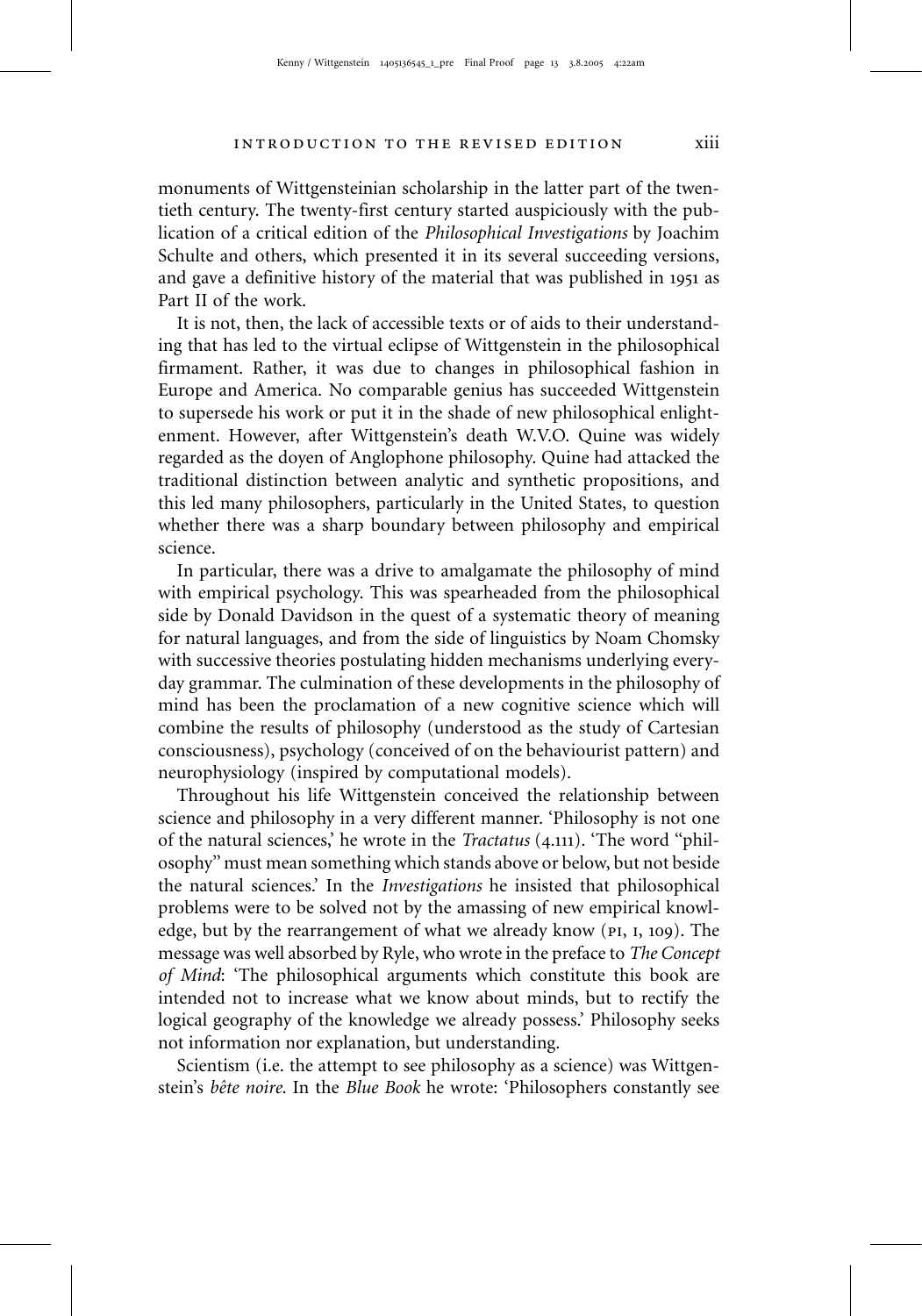the methods of science before their eyes, and are irresistibly tempted to answer questions in the way science does. This tendency is the real source of metaphysics, and leads the philosopher into complete darkness.' Philosophy, he said, was something that had to be possible before all scientific investigation.

What does this mean? Suppose a cognitive scientist tells us that he is going to investigate what happens in the brain when we think. We ask him, before starting his research, to be quite sure that he knows what thinking is, what 'think' means. Perhaps he will reply that in order to be clear about the meaning of the word all we have to do is to watch ourselves while we think: what we observe will be what the word means (pi, i, 316). Wittgenstein's patient researches into the use of the word show that this is a misunderstanding of the concept of thought. If a neurophysiologist does not have a sound grasp of the concept prior to his investigations, then whatever he discovers, it will not tell us much about thought. He may protest that he is not interested in the linguistic trivialities that entertain philosophers. But after all, he is taking our ordinary language to identify the problem he wants to solve, and to define the boundaries of his research programme. He needs, therefore, to take ordinary language seriously: he should not dismiss it as 'folk-psychology'.

Those who ignore Wittgenstein's criticism of false philosophy and pseudo-science run the risk of constructing imposing edifices of thought that turn out to be nothing but houses of cards. But in a scientistic climate the philosophical seeds he planted have a poor chance of flourishing. It is in the United States especially that a scientistic view of philosophy has prevailed. On the continent of Europe, on the other hand, the philosophical harvest has been threatened by winds from an opposite point of the compass. Philosophy has been assimilated not to science but to rhetoric.

In the work of authors such as Foucault, Derrida and Lacan, it is not the line between information and understanding that is deliberately blurred, but the line between rational and irrational modes of persuasion. Antony Quinton has written: 'Terms indicative of logical organisation abound in the writings of the unmasking thinkers of contemporary Europe: thus and so, therefore and it follows, contradictory and incompatible. But, when examined, these prove to be a kind of ornamentation. Where an effort is made to extract an intelligible line of argument it turns out to be absurdly fallacious' (Values, Education & the Human World, ed. J. Haldane, Imprint Academic, 2004). Methods regarded as 'rational' whether in science or philosophy have no objective validity, but merely reflect the prejudices of some particular hegemonic group. In his later writings Derrida tried to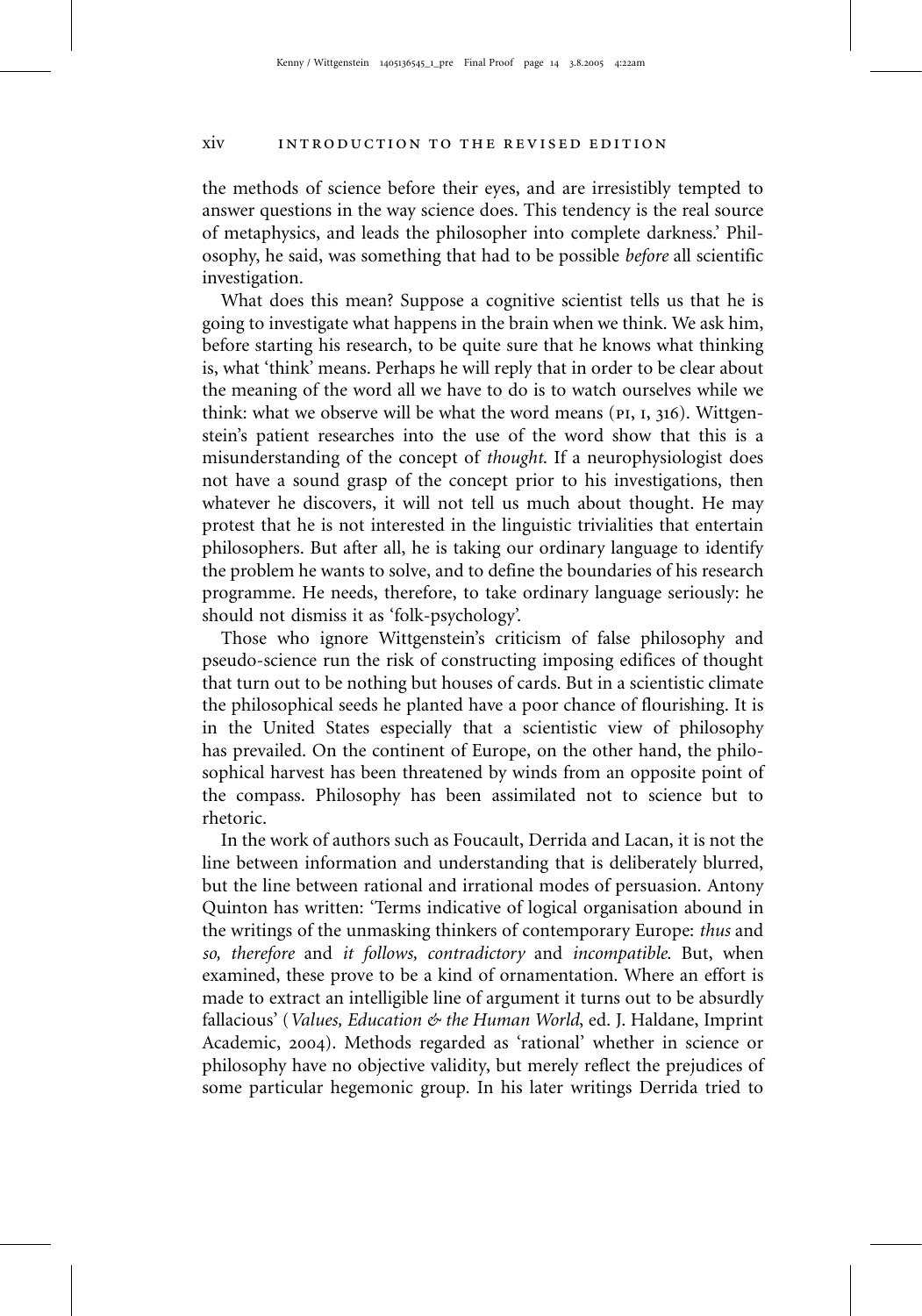show, by example as well as by argument, that philosophy was essentially a playful activity.

Admirers of continental postmodernism have often claimed Wittgenstein as an ally. Did he not, after all, say that there could be a work of philosophy consisting of nothing but jokes? A similar approach to Wittgenstein's philosophy has become fashionable in the United States under the title 'The New Wittgenstein'. This approach takes its point of departure from the remarks in the Tractatus: 'My propositions are elucidatory in this way: he who understands me finally recognises them as senseless' (6.54). It regards the propositions not only of the Tractatus but also of the later works as being nonsensical, and nonsensical not in any special technical sense, but nonsensical in just the same way as Jabberwocky is. Wittgenstein's aim, on this view, was to unmask the absurdity of philosophy, and to wean us from the practice of it.

The view that doing philosophy is essentially like chanting an incantation is obviously at the opposite pole from the view that philosophy is a form of scientific investigation. Both views seem to me to be equally remote from Wittgenstein's own actual theory and practice in philosophy. While the scientistic error takes no notice of Wittgenstein's claim that explanation and deduction have no place in philosophy, the irrationalist error exaggerates it out of all proportion.

'In philosophy we do not draw conclusions,' Wittgenstein said. 'Philosophy simply puts everything before us, and neither explains nor deduces anything.' 'Philosophy only states what everyone admits' (pi, i, 126, 599). Unlike some other commentators, I believe that Wittgenstein seriously maintains that, strictly speaking, there are no arguments in philosophy, and that philosophical methods lead to no conclusions. If it is possible definitively to dispose of philosophical errors such as solipsism and idealism, or the belief in private objects, this is achieved by methods that resemble the cure of a delusion rather than the deduction of a theorem.

It is not easy to reconcile Wittgenstein's philosophical practice with this description of the role of philosophy. He frequently makes statements that do not look at all like things that everyone admits, and the Investigations contains many passages that anyone else would call an argument. Why, then, does he say that philosophy does not make deductions or draw conclusions? There are, I believe, two reasons, corresponding to two different tasks that Wittgenstein assigns to philosophy. First, there is the negative, therapeutic task of philosophy: the resolution of philosophical problems by the dissolution of philosophical illusion. Second, there is the more positive task of giving us an overview of the actual working of our language. (The two tasks, of course, overlap.) In neither activity is there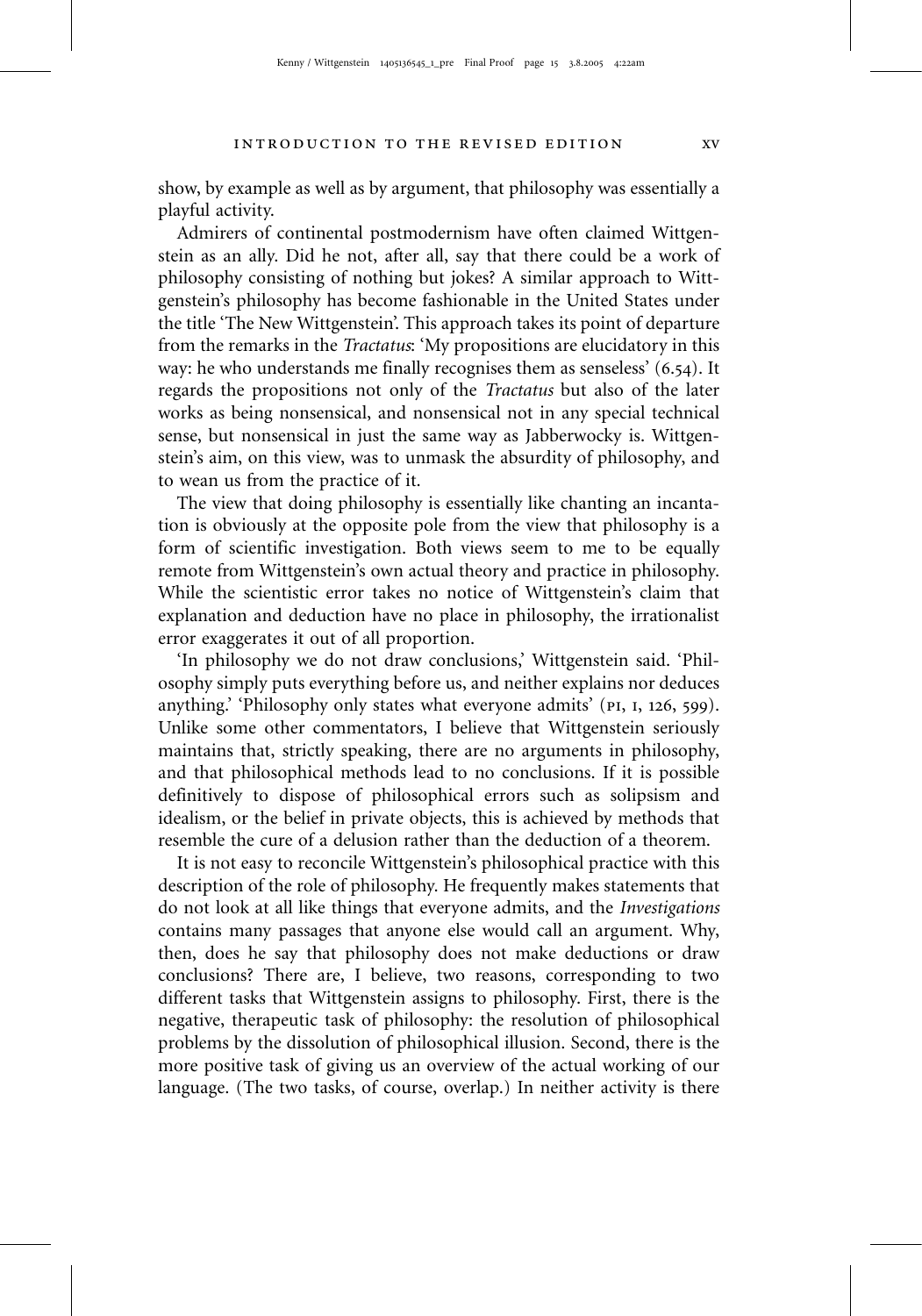any room for deduction, for the drawing of conclusions from premises in accordance with logical rules.

The negative philosophical task is the destruction of the castles in the air built by bad philosophers: the turning of latent nonsense into patent nonsense (pi, i, §464). The reason why there is no room for deduction here is that the philosopher's dogma is not a genuine proposition from which other things might follow, but only a piece of nonsense in disguise. As was said in the Tractatus, it is impossible to judge a piece of nonsense (5.5422): it is equally impossible to make a piece of nonsense a premise in an argument.

In the course of Wittgensteinian therapy, as in the writings of Derrida and Lacan, we constantly meet words like 'so', 'therefore' and 'because' that are characteristic of genuine inference. In Wittgenstein these are not mere ornament: they are in accord with the demands of the therapeutic procedure. The misguided philosopher believes that his dogma is a genuine proposition. To cure him of that illusion we have to humour him: we have to take his pseudo-proposition seriously by treating it as if it was a genuine proposition and drawing consequences from it. Of course, these consequences will themselves be pseudo-propositions and only pseudo-consequences.

The purpose of this operation is not to lead the patient to a conclusion that he will recognize as false, so that he will have to give up his premise. It is rather to bring him to realize the illusory nature of his original claim, and thus make him cease to wish to persevere with it. It is literally a reductio ad absurdum, not the reduction to self-contradiction that goes by that name in logic textbooks.

The therapeutic procedure is not, however, a mere incantation. It must obey the laws of logic. What 'follows from' the pseudo-proposition must be what would really follow from it if it were a genuine proposition. To the non-Wittgensteinian philosopher – and in particular to the philosopher whose intellectual malaise is being treated – it does indeed appear to be an argument. Even if one accepts Wittgenstein's own account of his therapeutic method, it need not be misleading to speak, for example, of 'the private language argument'.

Philosophy, as has been said, has for Wittgenstein a positive as well as a negative task, namely that of presenting an overview of the use of language. But conclusions are not drawn in the course of the positive task, any more than they are in the course of the negative task. But the reason is a different one, that 'philosophy only states what everyone admits'.

Aristotle laid it down that in a genuine demonstration the premises must be better known than the conclusion. If Wittgenstein is right that the theses of philosophy must be things that are self-evident and incontestable, then there can be no Aristotelian demonstrations in philosophy. This is because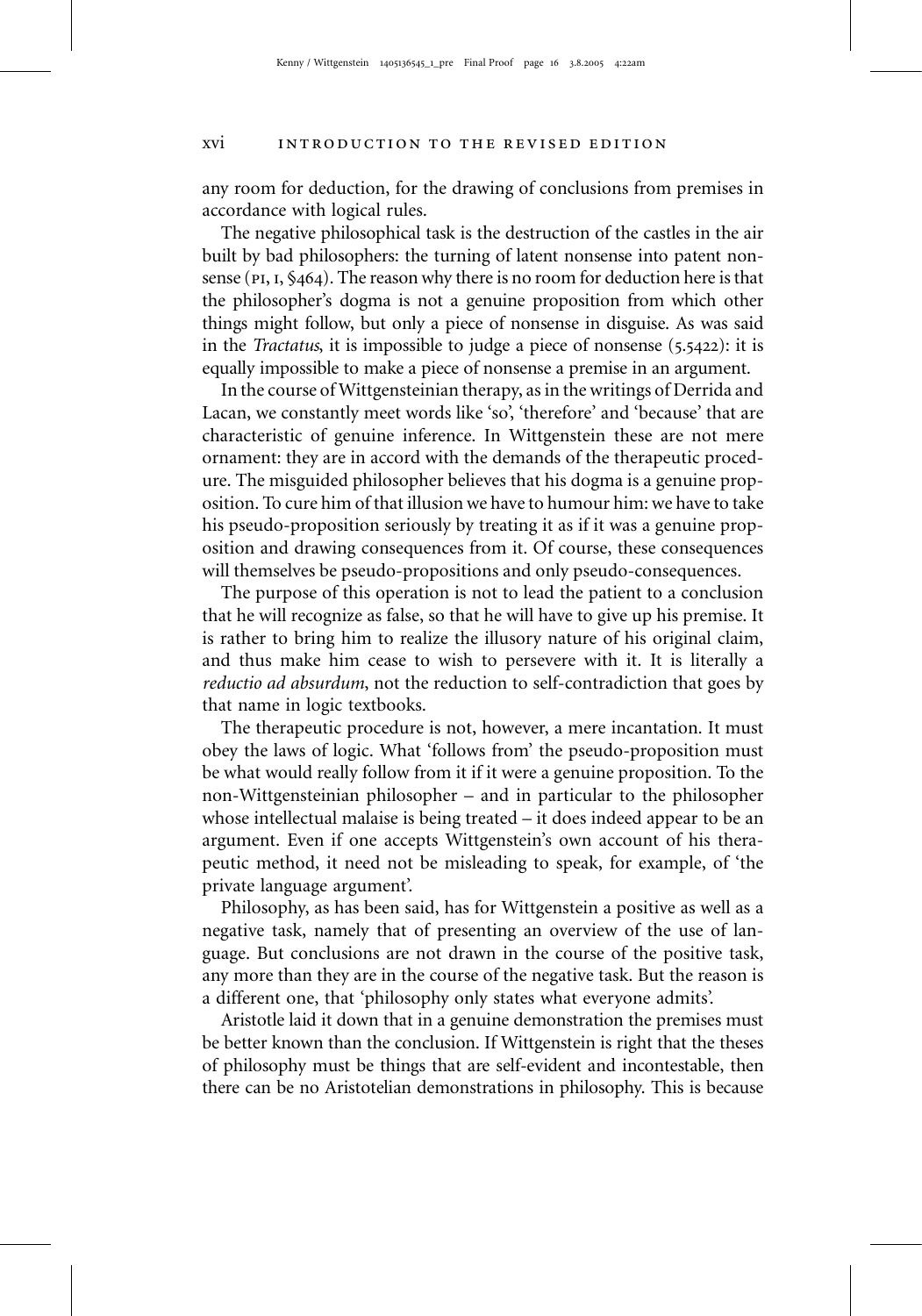any would-be conclusions will be as well known as any premises that could be offered in their support.

Philosophical remarks, for Wittgenstein, are reminders of the obvious: of aspects of things that we do not notice because they are always before our eyes, of manifest truths that we are tempted to overlook. They have a philosophical purpose, but no philosophical content. They do not contain any information that is not well known to the non-philosopher. I suggest the following remarks from Philosophical Investigations, I as examples:

Cheese does not grow or shrink without a cause (§142) Dogs do not talk to themselves (§357) If I say falsely that something is red, then it isn't red  $(§429)$ Nothing could induce me to put my hand into a flame (§472) A smiling mouth smiles only in a human face (§583) When I raise my arm, my arm goes up  $(§621)$ 

These are all truisms that are on the face of it devoid of philosophical content. What makes them philosophical is that they are presented in the course of the treatment of a philosophical problem. That they are being used as philosophical may often be brought out by an unusual emphasis. Thus, the sentence in §429 is best translated as 'If I say falsely that something isn't *red*, then all the same it is *red* that it isn't.'

We can illustrate Wittgenstein's philosophical practice from the discussion of thought and thinking that begins at §318. There, Wittgenstein explores and explodes a number of philosophical errors about the nature of thinking. One error attacked is the idea that thought is a mental process accompanying spoken sentences.

'Thinking,' Wittgenstein says, 'is not an incorporeal process which lends life and sense to speaking' (pi, i, §339). Is not this a philosophical thesis, the conclusion of an argument? Wittgenstein at once rejects this interpretation of his remark. 'Am I acquainted with incorporeal processes, then, only thinking is not one of them? No; I called the expression ''an incorporeal process'' to my aid in my embarrassment when I was trying to explain the meaning of the word ''thinking'' in a primitive way.'

'Thinking is an incorporeal process' is not a false statement, an error to be denied. The sentence can even be used to express, in a clumsy and misleading way, a recognition of the difference between the grammar of 'eat' and 'think'. What is rejected is a pseudo-proposition, the expression of a misleading imagination. If Wittgenstein is successful he persuades the reader to join him in rejecting the idea that thinking and remembering are inner, incorporeal, processes. It is not by offering reasons that he persuades us,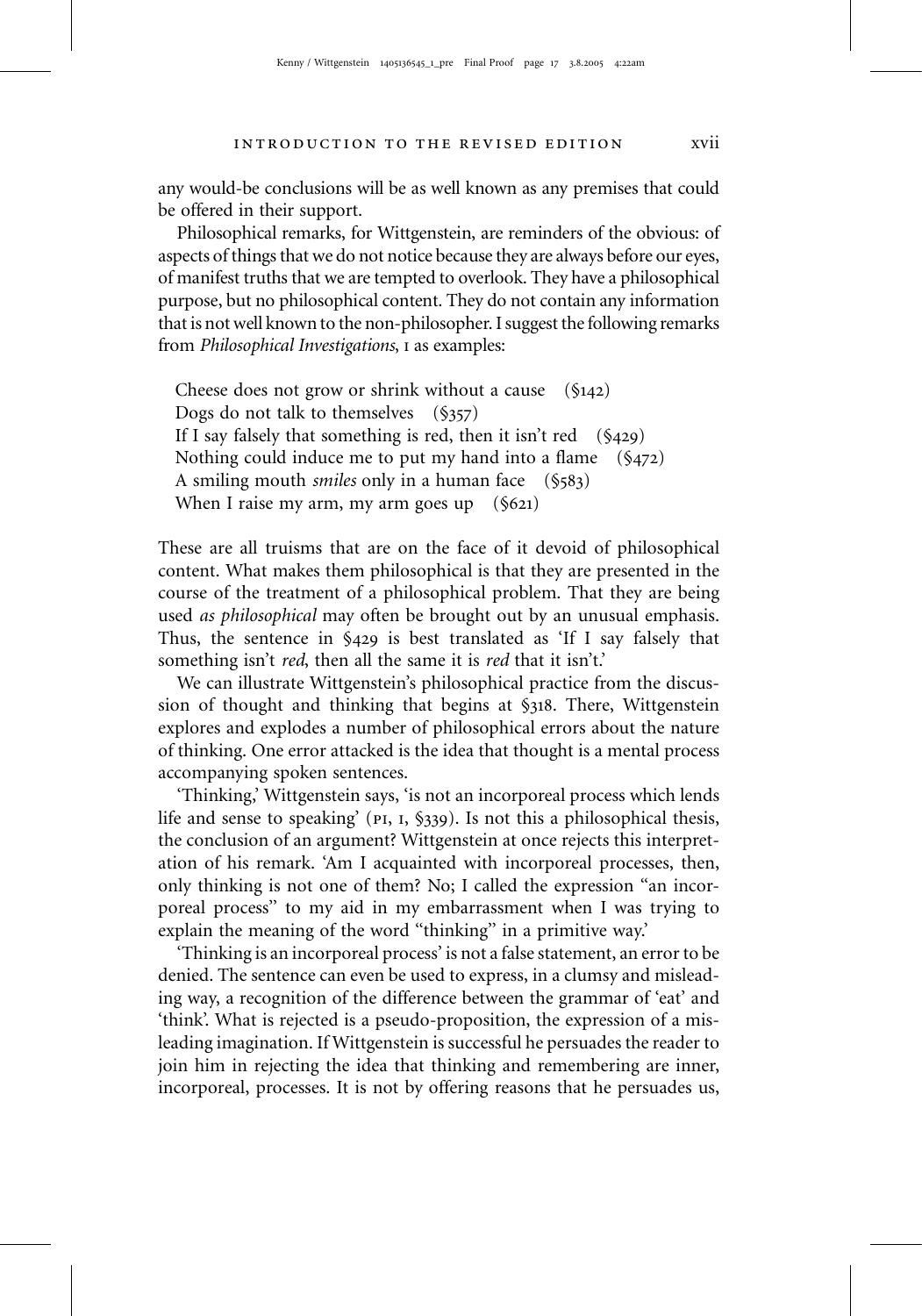though it is rational, not unreasonable, for the reader to accept his persuasion. Wittgenstein proceeds not by presenting arguments for a negative conclusion, but by assembling reminders of the obvious. These reminders include the philosophical statements that, once uttered, are assured of universal assent. But they are also of several other types: many of them are not statements at all, but questions, or commands, or jokes.

Philosophical confusion, we might say, happens when the imagination takes over the role of the intellect. We have a picture of how a word is used, and the picture conflicts with our understanding of the word, which is expressed in our actual use of it. Wittgenstein's method of dealing with this is to give the imagination enough rope to hang itself. The vague and confused and ultimately nonsensical picture we have is to be painted in concrete detail, which will make its nonsense patent. The anti-private language 'argument' is a paradigm of this kind of treatment.

According to Wittgenstein, 'There is no such thing as a private language' is not a philosophical conclusion. If 'p' is nonsense, then 'not-p' is nonsense too. 'There is no such thing as private ostensive definition' is nonsense no less than 'There is such a thing as private ostensive definition.' One cannot avoid the difficulty here by saying, 'It is wrong to speak of "private ostensive definition".' That is not a statement about those three sounds. Why should I not use them to mean 'Three blind mice?' It purports to be a statement about those words used in the way that the private linguist uses them. But, of course, there is no such way; and that is the point of the 'argument' about private language. But you are not giving anyone any information when you tell him there is no such thing as a private language. That is why it is not the conclusion of an argument.

Wittgenstein says that if one tried to advance theses in philosophy it would never be possible to discuss them because everyone would agree with them. However, there are many statements in his text that are not at all truisms to which everyone would nod assent. Here are a few examples (again from PI, I):

The meaning of a word is its use in the language  $(§43)$ Essence is expressed by grammar (§371) You learned the *concept* 'pain' when you learned language (§384) It is in language that an expectation and its fulfilment make contact (§445) Something can look like a sentence which we understand, and yet

yield no sense (§513)

These look very like substantive theses of linguistic philosophy. They are quite different from the truisms I listed above. First, they are explicitly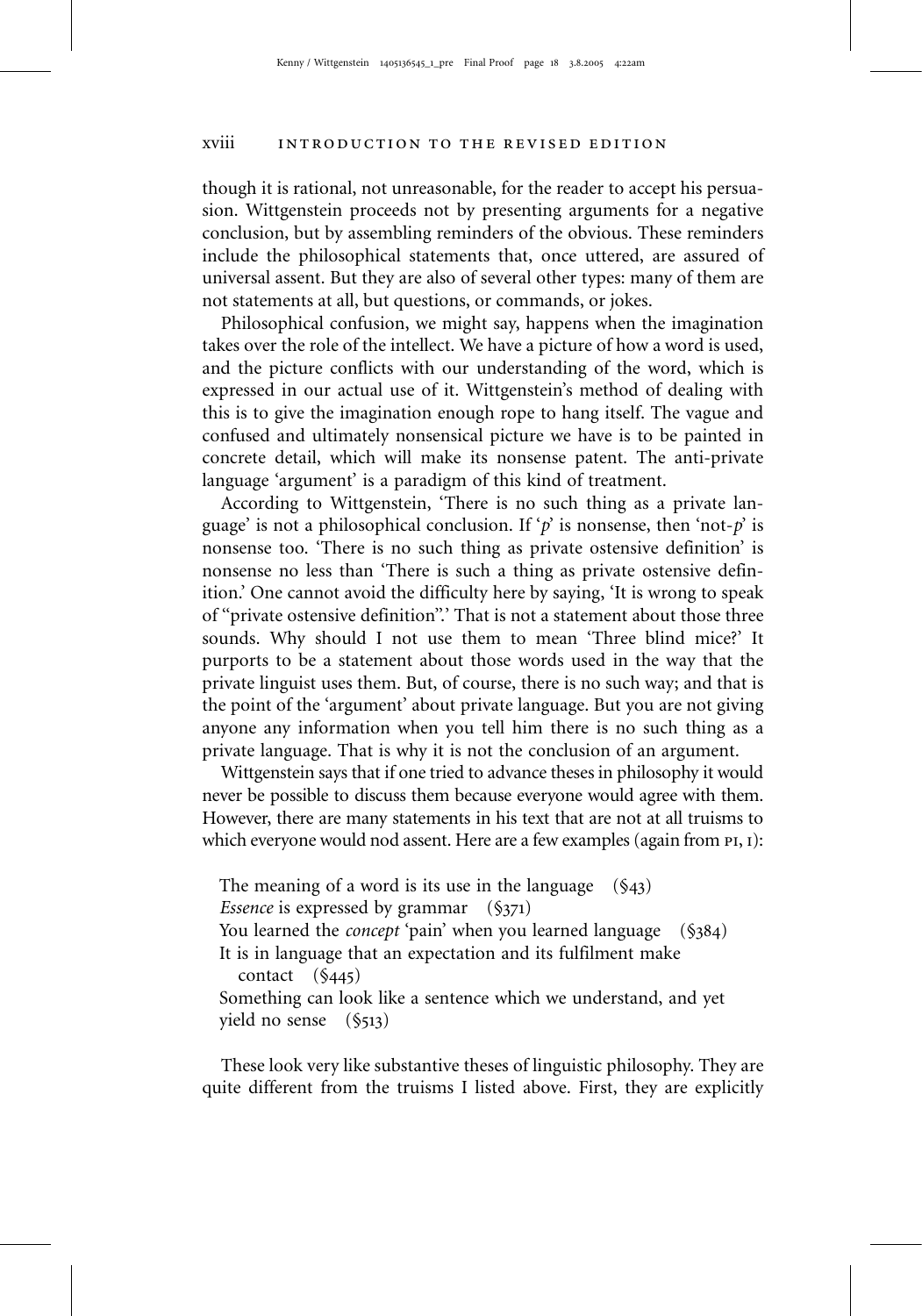about language. Second, they are not likely to be uncontested. The ordinary person, to be sure, is more likely to be puzzled by them than to contradict them. But they are likely to be contradicted by many a philosopher: and if they are themselves true statements, then their contradictions cannot be the nonsense that is Wittgenstein's paradigm of wrongheaded philosophy.

I find it difficult to reconcile statements of this kind with the account of philosophy we have been considering. Though I have tried my best to do so, I do not believe that it is in the end possible to reconcile Wittgenstein's account of philosophy with the entirety of his philosophical activity in the Investigations. We are forced in the end to make a choice between accepting his theory and following his practice.

If one gives priority to the theory, then perhaps the simplest method of effecting some kind of reconciliation is to look on the substantive theses of the Investigations as momentary yieldings to a form of philosophical expression that Wittgenstein had long rejected in theory, and to a great extent grown out of in practice. The sentences in question are, of course, among the most quoted ones of the Investigations. None the less, it might be claimed, nothing would be lost if they were all excised from its text, and there would be a substantial gain in consistency.

On the other hand, one might give priority to the practice, and write off the theory. The metaphilosophy, it might be claimed, is an inadequate account even of Wittgenstein's own philosophy: it is more obviously inadequate as an account of the best practice of the philosophers of the past. It is no surprise if Wittgenstein's account of the nature of philosophy should turn out to be one of the weakest parts of his philosophising: the same is true of the greatest philosophers from Plato and Aristotle onwards. If we discard Wittgenstein's account, we can treat philosophical statements, in accordance with tradition, as being bearers of truth values: as being either necessarily true or necessarily false. We can then treat philosophical arguments, including Wittgenstein's own, as perfectly genuine arguments proceeding in accordance with normal logical rules.

For my part, I find it hard to decide between these alternatives; sometimes I am tempted by the one, and sometimes by the other. Wittgenstein's own thought on the nature of philosophy was fluid, and did not remain fixed in the pattern of the remarks in the Investigations. Shortly before his death, when writing the notebooks that became On Certainty, he became more and more interested in propositions of the kind that I listed earlier as reminders of the obvious, and less concerned to make the grammatical generalizations that are difficult to reconcile with his second-order remarks.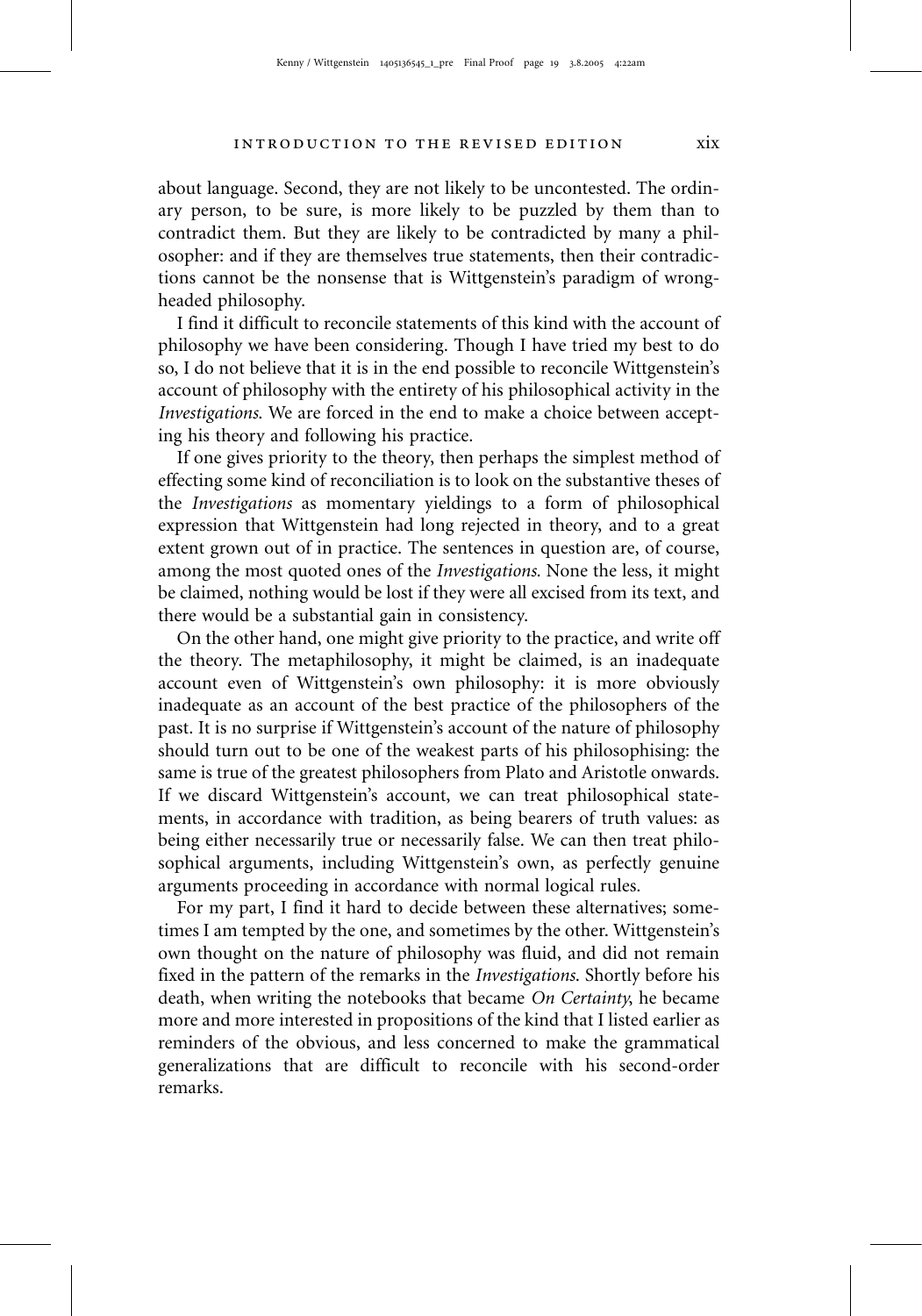If I were writing this book again I would devote more space to these last thoughts of Wittgenstein than I did in Chapter 11. Shortly after the book first appeared I asked G. H. von Wright, 'How can people say there are two Wittgensteins? Now that the works of his middle period have been published you have to choose between one Wittgenstein and three.' 'No,' he replied, 'The choice is between one and four: you have forgotten On Certainty.'

But even a full treatment of the writings of Wittgenstein's last years would not resolve the tension between theory and practice in his philosophy, because he never resolved it for himself. He was much exercised by statements such as 'Humans have brains in their skulls' and 'The earth existed long before my birth' and 'If someone's arm is cut off it will not grow again.' Such propositions seemed to occupy a middle ground between grammatical propositions and empirical propositions. In On Certainly, §401, he asks what the relation is between these certain propositions, propositions that 'stand fast' for us, and the language-games that give meaning to our utterances. He replies:

Propositions of the form of empirical propositions, and not only propositions of logic, form the foundation of all operating with thoughts (with language).

He goes on immediately,

In this remark the expression 'propositions of the form of empirical propositions' is itself thoroughly bad.

He could not hide from himself that there were more things in his philosophy than could be confined within his metaphilosophy.

Anthony Kenny

January 2005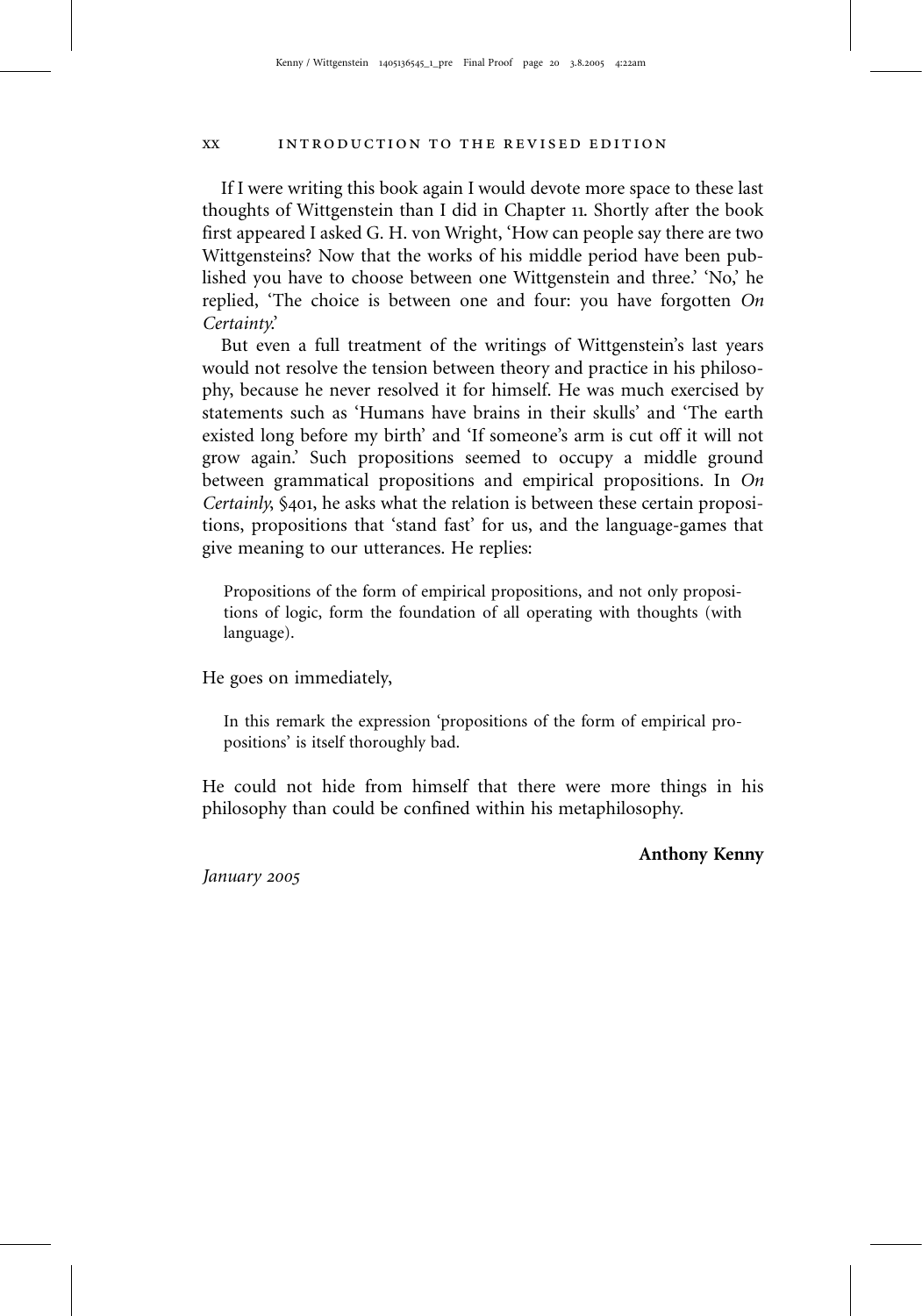### Biographical Sketch of Wittgenstein's Philosophy

'The philosopher,' wrote Wittgenstein, 'is not a citizen of any community of ideas. That is what makes him a philosopher'. Throughout his life Wittgenstein stood outside philosophical schools and despised contemporary fashions of thought; by his own work, whether he wished to or not, he created a new community of ideas. He published very little and avoided any kind of publicity; but the problems he discussed with a small group of pupils are now aired in universities throughout the world. 'Philosophers who never met him,' Gilbert Ryle wrote at the time of his death in 1951, 'can be heard talking philosophy in his tone of voice; and students who can barely spell his name now wrinkle up their noses at things which had a bad smell for him." In the two decades since 1951 nine posthumous volumes of writings have been published, and the bibliography of studies of them contains well over a thousand titles.

Though he taught in England and died a British citizen, Wittgenstein was born in Vienna in 1889 of an Austrian family of Jewish descent. The family was rich and artistic, the father holding a prominent position in the Austrian iron and steel industry, and the nine children sharing a variety of talents. Typical of the family was Ludwig's brother Paul, a concert pianist who resumed a distinguished international career after losing an arm in the First World War. Among the friends of the family was Johannes Brahms.

Until he was fourteen, Wittgenstein was educated at home. Then, after three years of school at Linz, he studied engineering in Berlin. In 1908 he registered as a research student at the University of Manchester, where he designed a jet-reaction engine for aircraft. While he was designing the

1. G. Ryle, Collected Papers (Hutchinson, 1971), vol. I, p. 249.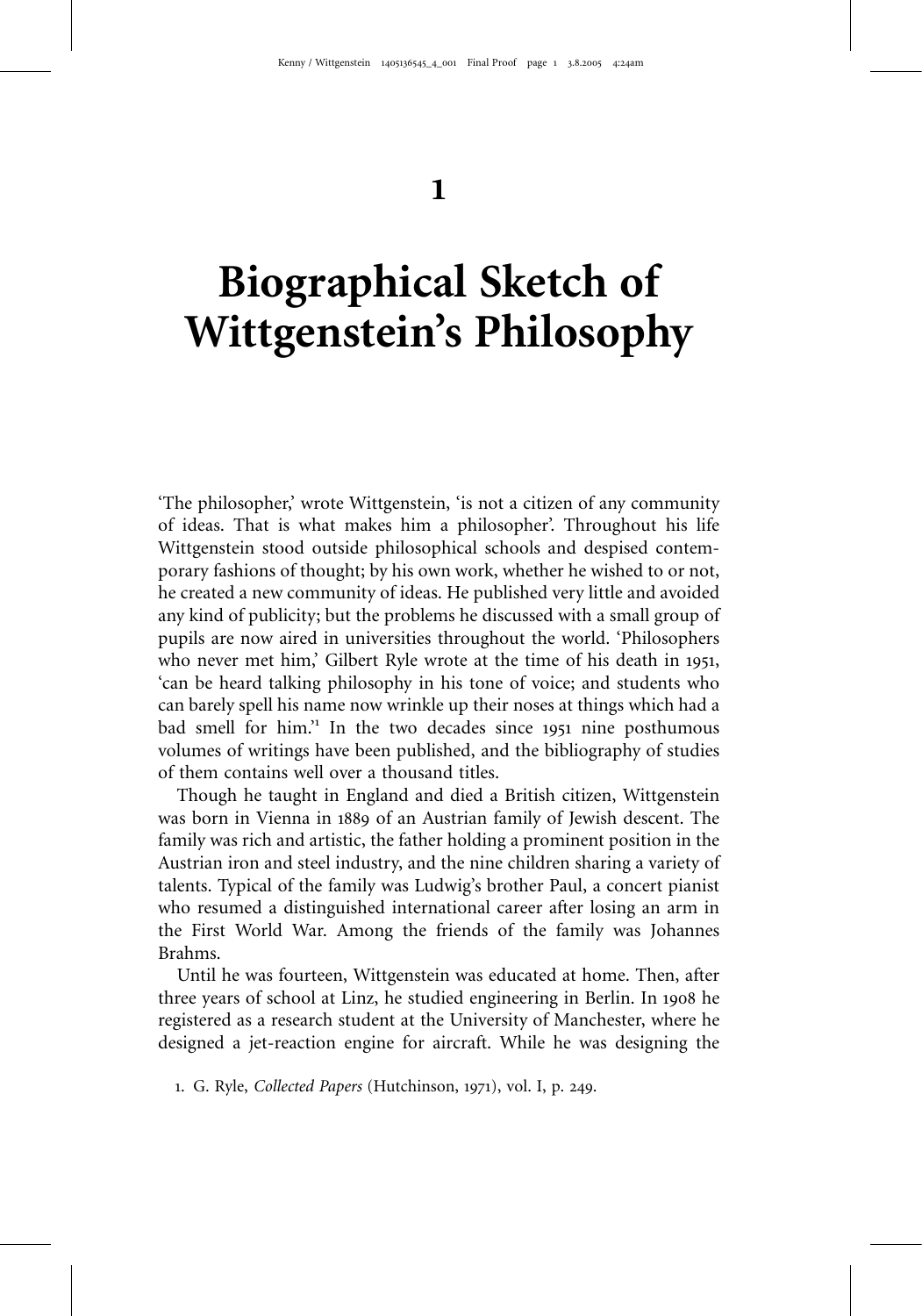propellor his interest shifted from engineering to mathematics, and later to the philosophical foundations of mathematics. As a youth he had read Schopenhauer's The World as Will and Idea, and had been impressed by the idealist philosophy of that work. Now he read Bertrand Russell's Principles of Mathematics and through it became acquainted with Gottlob Frege's realist philosophy of mathematics. Under this influence he gradually abandoned his early belief in philosophical idealism.

In 1911 Wittgenstein visited Frege at Jena and was advised by him to study under Russell at Cambridge. He followed this advice and spent five terms at Trinity College in 1912–13. When he arrived there Russell and A. N. Whitehead had recently published Principia Mathematica, a classic of the new discipline of symbolic logic. Russell has frequently described his early encounters with Wittgenstein.

At the end of his first term at Cambridge he came to me and said 'Will you please tell me whether I am a complete idiot or not?' I replied 'My dear fellow, I don't know. Why are you asking me?' He said, 'Because if I am a complete idiot, I shall become an aeronaut; but, if not, I shall become a philosopher.' I told him to write me something during the vacation on some philosophical subject and I would then tell him whether he was a complete idiot or not. At the beginning of the following term he brought me the fulfilment of this suggestion. After reading only one sentence, I said to him 'No, you must not become an aeronaut.'<sup>1</sup>

While in Cambridge, Wittgenstein made friends with the philosopher G. E. Moore and the economist J. M. Keynes. Besides his studies in mathematical logic, he made some experiments in the psychology laboratory concerning rhythm in music.

After five terms in Cambridge he went to live in Norway where he built himself a hut and lived in isolation until the outbreak of war in 1914. Notes and letters from this period survive and have been published posthumously: they show the germination of the philosophy which was to make him famous. In the preliminary remarks to some 'Notes on Logic' of 1913, he sketched an account of the nature of philosophy. It is not, he wrote, a deductive discipline; it cannot be placed side by side with the natural sciences. 'Philosophy gives no pictures of reality and can neither confirm nor confute scientific investigations.' Philosophy teaches us the logical form of propositions: that is its fundamental task ( $NB$  93). This conception of philosophy he was to deepen and modify, but never to abandon.

<sup>1</sup>. B. Russell, Portraits from Memory (Allen & Unwin, 1957), pp. 26–7.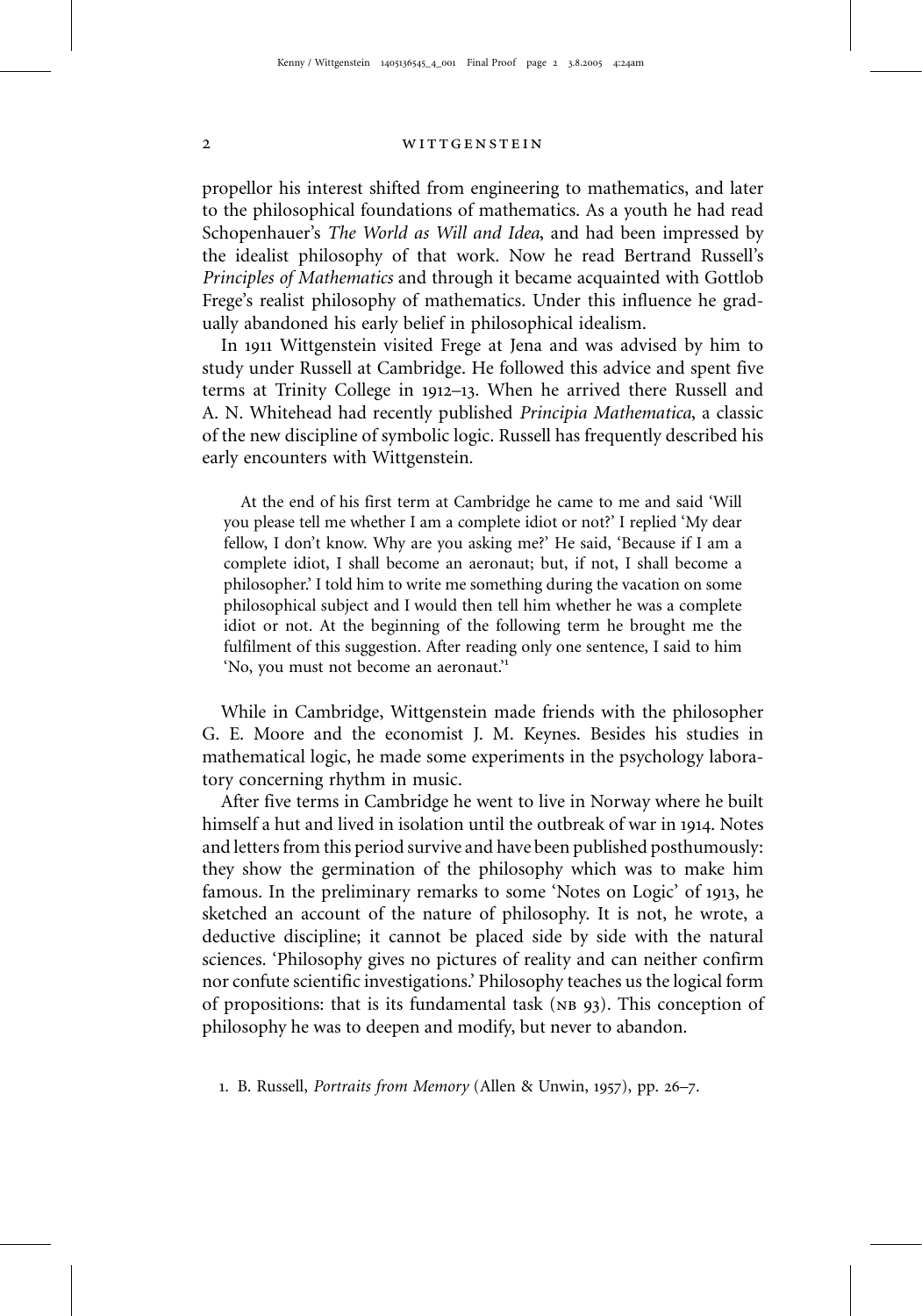When war broke out Wittgenstein enlisted as a volunteer in the Austrian artillery. He served on the Eastern Front, where he was repeatedly decorated for bravery, and in the southern Tyrol, where he was taken prisoner by the Italian army in November 1918. Some of his postcards and letters from the front survive and have been published by his friend Paul Engelmann. 'I am working reasonably hard (on philosophy)', he wrote in 1917, 'and wish I were a better man and had a better mind. These things are really one and the same.' And later: 'Our life is like a dream. But in our better hours we wake up just enough to realize that we are dreaming. Most of the time, though, we are fast asleep' (LLW  $5$ , 7).

During his military service Wittgenstein wrote his philosophical thoughts into notebooks which he carried in his rucksack. Most of these were destroyed by his orders in 1950, but three survived and have been published posthumously. Out of these notes grew the only philosophical book he published in his lifetime, the Tractatus Logico-Philosophicus. He composed it by selecting the best thoughts out of his notebooks and reordering and numbering them until he was satisfied with their sequence. One of his preliminary orderings has been recently rediscovered and published under the title Prototractatus.

The Tractatus was finished in August 1918 and carried by its author into captivity. From a prison camp at Monte Cassino a copy was sent to Russell through the good offices of Keynes. The two philosophers discussed the manuscript line by line in Holland in 1919. It was published in German in 1921, and shortly afterwards in German and English with an introduction by Russell.

The twenty thousand words of the Tractatus can be read in an afternoon, but few would claim to understand them thoroughly even after years of study. The book is not divided into chapters in the normal way, but consists of a series of numbered paragraphs, often containing no more than a single sentence. The two most famous are the first ('The world is all that is the case') and the last ('Whereof one cannot speak, thereof one must be silent'). Some of them have proved easier to set to music, or to illustrate in sculpture, than to paraphrase. The style of the paragraphs is concise and economical, devoid of decoration, sparing in examples. By comparing the text with the Notebooks and the Prototractatus we can see how Wittgenstein refined and refined his thought to the essential elements. The result is austerely beautiful, but uncommonly difficult to comprehend.

The greater part of the book is concerned with the nature of language and its relation to the world, Wittgenstein's major philosophical concern throughout his life. The central doctrine it conveys is the famous picture theory of meaning. According to this theory, language consists of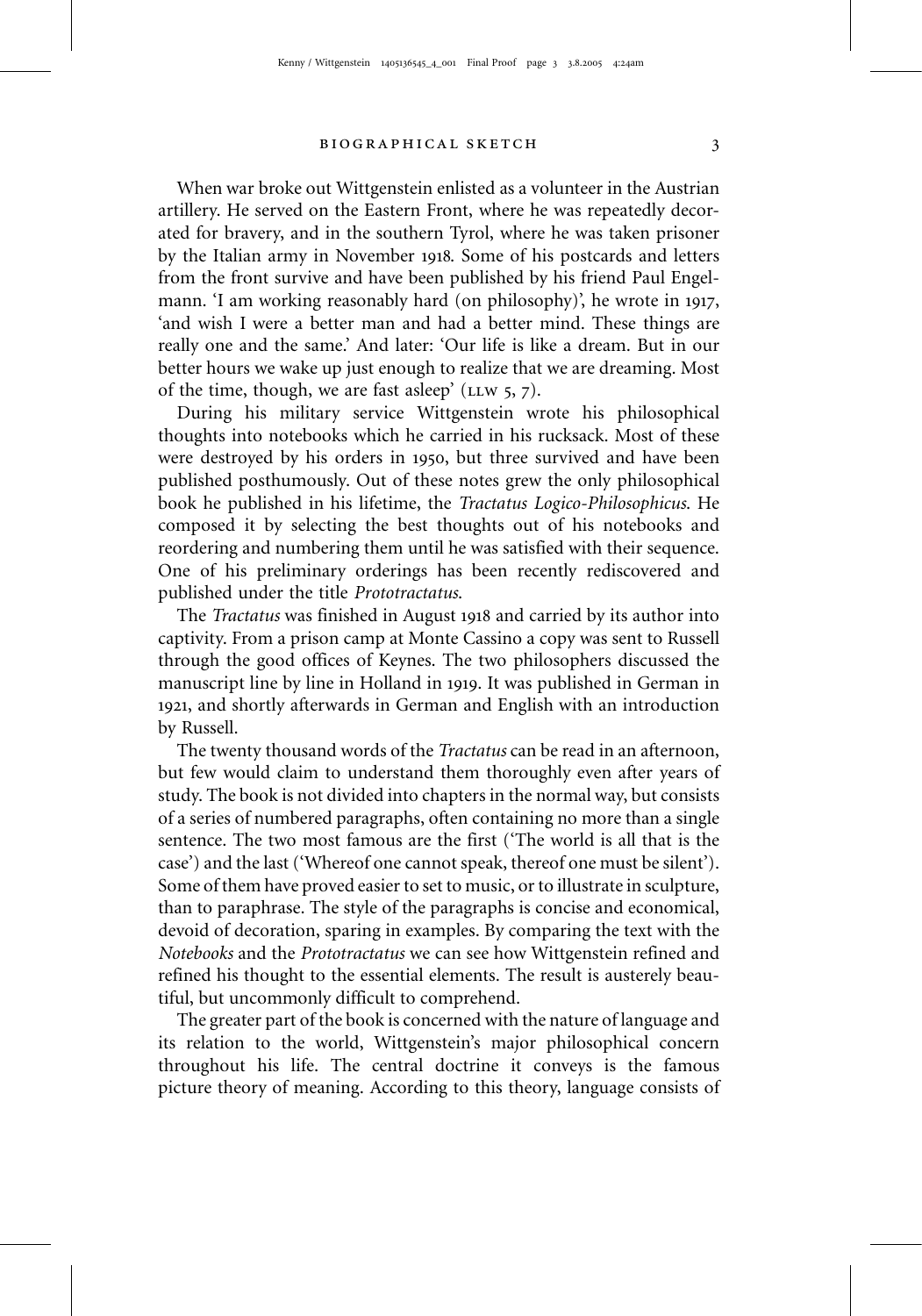#### 4 WITTGENSTEIN

propositions which picture the world. Propositions are the perceptible expressions of thoughts, and thoughts are logical pictures of facts ( $TLP$  3.5, 4, 4.001).

Propositions and thoughts, for Wittgenstein, are pictures in a literal, not just a metaphorical sense. An English sentence, such as 'Elephants never forget' or 'John is taller than he used to be', does not look much like a picture. But this, according to the Tractatus, is because language disguises thought beyond all recognition (tlp 4.002, 4.011).

However, even in ordinary language there is a perceptibly pictorial element. Take the sentence 'My fork is to the left of my knife.' This sentence says something quite different from another sentence containing exactly the same words, namely, 'My knife is to the left of my fork.' What makes the first sentence, but not the second, mean that the fork is to the left of the knife? It is the fact that the words 'my fork' occur to the left of the words 'my knife' in the context of the first sentence but not in that of the second. So here we have a spatial relationship between words symbolizing a spatial relationship between things. Such spatial representation of spatial relationships is pictorial in a quite straightforward way (TLP 4.012).

Few cases, however, are as simple as this. If the sentence 'My fork is to the left of my knife' were spoken instead of written, it would be the temporal relationship between the spoken words, instead of the spatial relationship between the written words, which would represent the spatial relationship between the physical objects. But this in turn is possible only because the temporal sequence of spoken words and the spatial array of written words have a certain abstract structure in common. It is in a similar manner that the score of a song, the notes sung by a singer, and the grooves of a record of the song have a structure in common (TLP 4.011).

According to the Tractatus there must be something which any picture, of whatever kind, must have in common with what it depicts, if it is to be able to depict it even incorrectly. This irreducible shared minimum is called by Wittgenstein 'logical form'. Propositions in general, unlike the untypical one chosen above, do not have spatial form in common with the situation they depict; but any proposition must have logical form in common with what it depicts. It is because of this shared form that propositions can truly be called pictures (TLP 2.18–2.182).

In ordinary language, as has been said, the logical form of thoughts is concealed. There are many reasons for this, Wittgenstein believed, one of which is that many of our words signify complex objects. For instance, my knife consists of a blade and a handle related in a certain way: so that if the sentence 'My fork is to the left of my knife' is to be true, the blade and the handle must be in a certain relationship. This relationship is not pictorially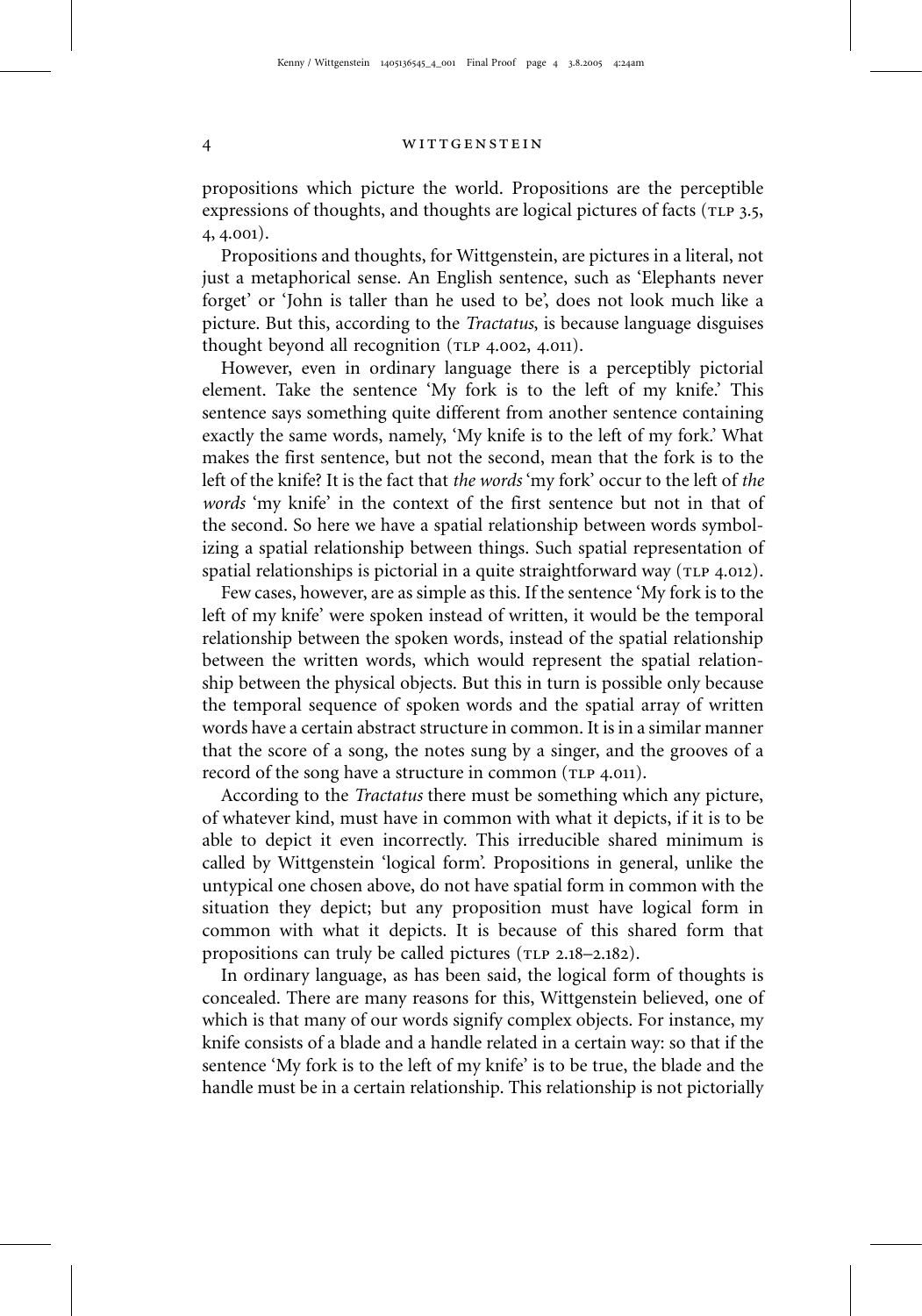represented in the expression 'my knife' in the way that the relationship between knife and fork is pictorially represented by the whole sentence. It would be possible, no doubt, to bring out this relationship by rewriting the sentence into a fuller account of the situation, thus: 'My fork is to the left of my knife-blade, and my fork is to the left of my knife-handle, and my knifeblade is attached to my knife handle.' But clearly, the fork, the knife-handle and the knife-blade are themselves complex objects consisting of parts in spatial relations. There appears to be no end to this further rewriting, or analysis, of the proposition, until we come to symbols which denote entirely non-complex objects. So, for Wittgenstein, a fully analysed proposition will consist of an enormously long combination of atomic propositions, each of which will contain names of simple objects, names related to each other in ways which will picture, truly or falsely, the relations between the objects they represent. Such full analysis of a proposition is no doubt humanly impossible to give; but the thought expressed by the proposition already has the complexity of the fully analysed proposition. The thought is related to its expression in ordinary language by extremely complicated rules. We operate these rules from moment to moment without knowing what they are, just as we speak without knowing the mechanisms by which we produce the particular sounds ( $TLP$  3.2–3.24, 4.002).

Such, in crude outline, is the picture theory of meaning. The outline will be filled in later in the book. Meanwhile we may notice that according to the theory one very important connection between language and the world is made by the correlation between the ultimate elements of thoughts, and the simples or atoms which constitute the substance of the world. How the correlation between the thought-elements and the world-atoms is to be set up, we are not told. Indeed Wittgenstein confessed to Russell that he had no idea what the thought-elements were: it would, it seems, be a matter for psychology to discover (NB 129). One thing, however, seems likely: the correlation between names and what they name is something which each of us must make for himself; so that each of us is master of a language which is, in a sense, private to himself.

Much of the Tractatus is devoted to showing how, with the aid of various logical techniques, propositions of many different kinds are to be analysed into atomic pictures and their combinations. Would-be propositions which are incapable of such analysis reveal themselves as pseudo-propositions which yield no pictures of the world. Among these, it turns out, are the propositions of philosophy. Metaphysicians attempt to describe the logical form of the world; but this is an impossible task. A picture, Wittgenstein believed, must be independent of what it pictures: it must be capable of being a false picture, or it is no picture at all. It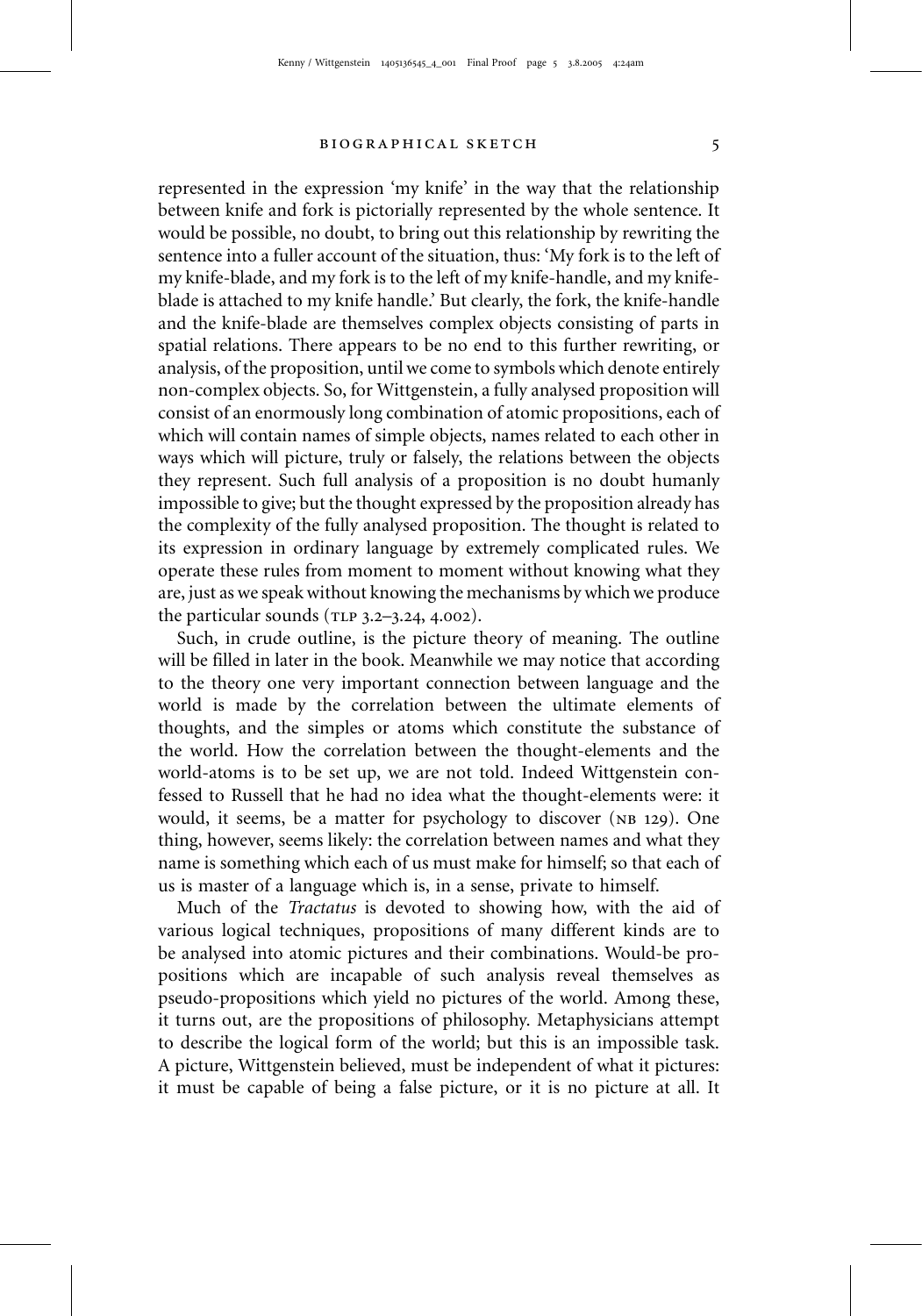follows that there can be no pictures of the logical form of the world, for any proposition must itself share that logical form and cannot be independent of it. We cannot, so to speak, get far enough away from the logical form to take a picture of it ( $TLP$  4.12–4.121).

What the metaphysician attempts to say cannot be said, but can only be shown. Philosophy, rightly understood, is not a set of theories, but an activity, the clarification of propositions. The propositions which philosophy clarifies are not themselves propositions of philosophy but nonphilosophical propositions about the world. When these propositions have been clarified the logical form of the world will mirror itself in them: and thus philosophy will exhibit, in non-philosophical propositions, that which cannot be said by philosophical propositions (TLP 4.112, 4.121).

Above all, philosophy will not provide us with any answer to the problems of life. Propositions show how things are; but how things are in the world is of no importance in relation to anything sublime. 'God does not reveal himself in the world,' Wittgenstein wrote. 'It is not how things are in the world that is mystical, but that it exists' ( $TLP$  6.432, 6.44).

The real problems of life, indeed, cannot even be put into questions.

When the answer cannot be put into words, neither can the question be put into words. The riddle does not exist. If a question can be framed at all, it is also possible to answer it. Scepticism is not irrefutable, but obviously nonsensical, when it tries to raise doubts where no questions can be asked. For doubt can exist only where a question exists, a question only when an answer exists, and an answer only where something can be said. (TLP 6.5–6.51)

We feel that even when all possible scientific questions have been answered, the problems of life remain completely untouched. Of course there are then no questions left, and this itself is the answer. The solution of the problem of life is seen in the vanishing of the problem.  $(TLP 6.52-6.521)$ 

Wittgenstein's condemnation of philosophical propositions as senseless applied, as he realized, to the propositions of the Tractatus itself. At the end of the book he compared it to a ladder which must be climbed and then kicked away if one was to enjoy a correct picture of the world. The Tractatus, like all metaphysics, was an attempt to say the unsayable. None the less, he believed, it contained all that was essential for the solution of the problems of philosophy (TLP, Preface).

With perfect consistency, once he had completed the book he gave up philosophy. On returning home from the war he gave away the large fortune he had inherited from his father in 1912. In 1919 he went to a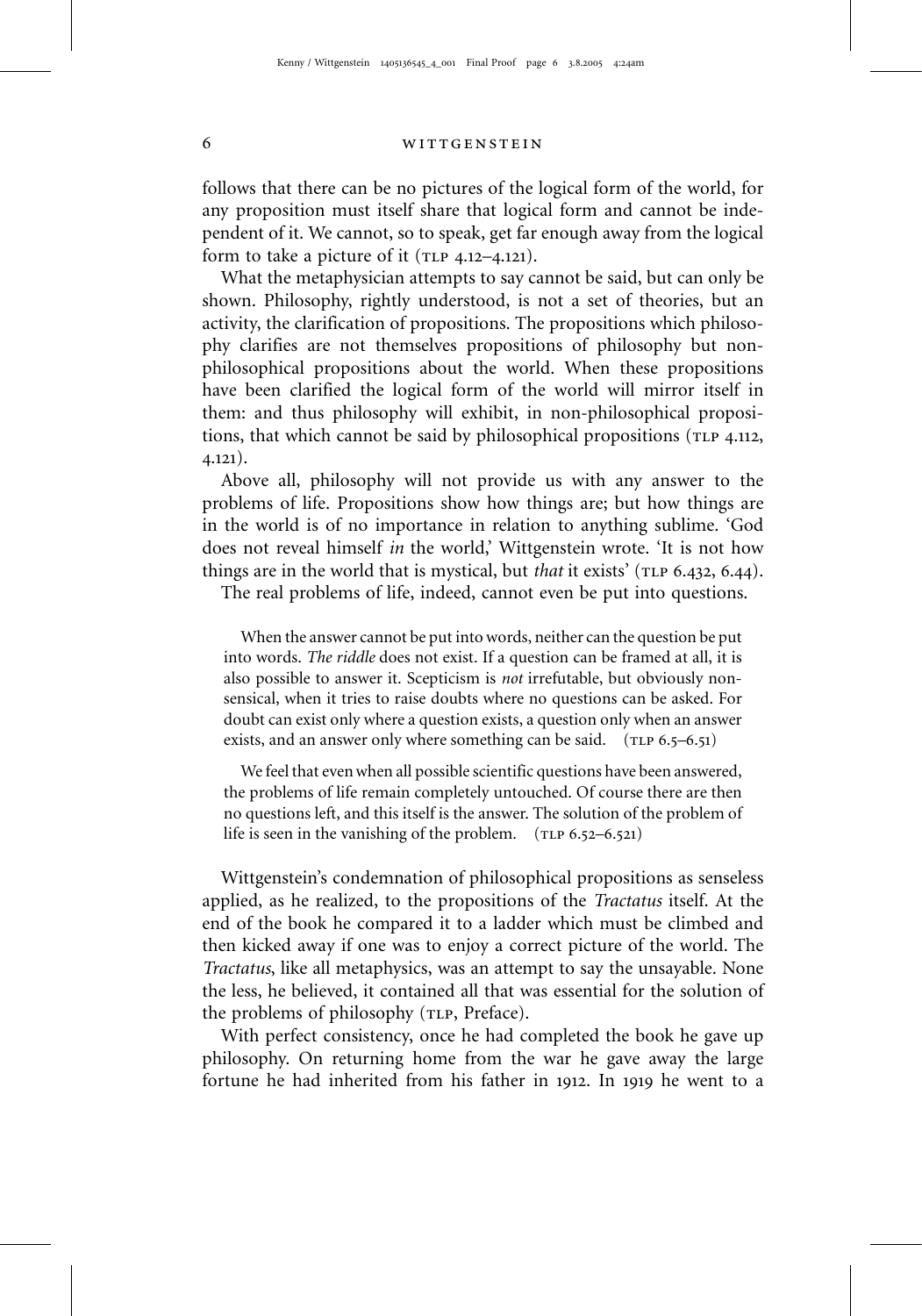teachers' training college in Vienna and from 1920 to 1926 worked as a teacher in remote Austrian villages. He was desperately unhappy during this period, and his letters to Engelmann reveal that he several times contemplated suicide. 'I know,' he wrote, 'that to kill oneself is always a dirty thing to do. Surely one cannot will one's own destruction, and anybody who has visualized what is in practice involved in the act of suicide knows that suicide is always a *rushing of one's own defences*.' Life as a schoolmaster was a torment to him, and he could not respect the people he worked with. 'I had a task,' he wrote, 'did not do it, and now the failure is wrecking my life. I ought to have done something positive with my life, to have become a star in the sky. Instead of which I remained stuck on earth, and now I am gradually fading out.' 'The one good thing in my life just now,' he wrote in 1920, 'is that I sometimes read fairy-tales to the children at school' (LLW 29, 41).

At last, in 1926, he gave up schoolteaching to work for a while as a monastery gardener. For two years he assisted in designing a house for his sister in the Kundmanngasse in Vienna. During this period he was introduced to Moritz Schlick, Professor of Philosophy at the University and future founder of the Vienna Circle. With him, and with Rudolf Carnap, Friedrich Waismann and Herbert Feigl, he began once again to discuss philosophy. They read together the poems of Rabindranath Tagore and studied the Foundations of Mathematics of the Cambridge philosopher Frank Ramsey.

Wittgenstein had by now grown dissatisfied with some of the doctrines of the Tractatus, and in 1929 he returned to Cambridge to continue his philosophical work as a research student. He submitted the Tractatus – already internationally recognized as a classic – as a Ph.D. dissertation; and after a unique viva voce examination conducted by Russeil and Moore he was awarded the degree. He became a research fellow of Trinity College and worked on a manuscript published posthumously as the Philosophische Bemerkungen.

During the vacations he returned to Vienna, where he found that the Vienna Circle had developed into a self-conscious philosophical movement with a manifesto and a programme. Its best-known slogan, the rallying-cry of logical positivism, was the verification principle: 'The meaning of a proposition is its method of verification.' The logical positivists admired the Tractatus, and at this time of his life Wittgenstein stood quite close to their doctrines. But then as always he fought shy of party philosophy, though he continued his friendship with Schlick and Waismann. The latter took notes of their conversations during the vacations of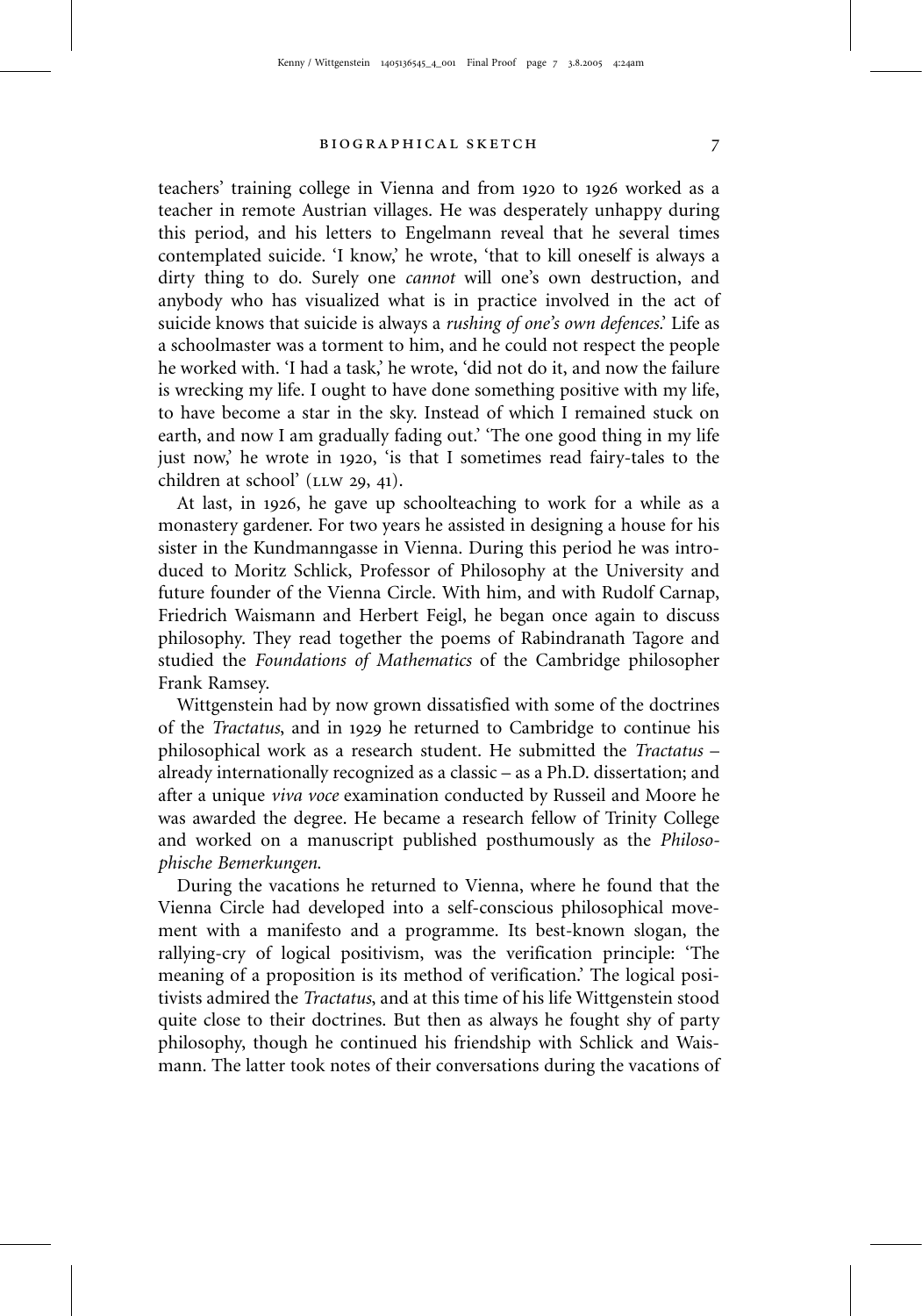1930–2, which were published posthumously in 1968 under the title Ludwig Wittgenstein und der Wiener Kreis.

The early thirties were the most prolific period of Wittgenstein's life. He wrote, but did not publish, two full-length books, Philosophische Bemerkungen and Philosophische Grammatik. In these works he recanted several of the characteristic doctrines of the Tractatus: he ceased to believe in logical atoms or to look for a logically articulate language cloaked in ordinary language. The centre of his interest shifted from the philosophy of logic to the philosophy of mathematics, and he wrote at length on the nature of mathematical proof and mathematical induction, on generality and infinity in mathematics.

Philosophers of mathematics sometimes debate whether new branches of mathematics are discovered or created by the mathematician. According to realist philosophers, the mathematician is a discover; according to constructivist philosophers, he is a creator. Wittgenstein now sided very definitely with the constructivists. 'History can be made or written,' he said to Waismann; 'mathematics can only be made.' The realist Frege, he thought, had presented a mistaken alternative: either mathematics deals merely with marks on paper, or those marks stand for something. There is a third possibility, which Wittgenstein illustrated by considering the game of chess. The game is not about the wooden pieces, and yet the pieces stand for nothing; the significance of each piece is given by the rules for its movement.

'If you ask me,' said Wittgenstein, 'where lies the difference between chess and the syntax of a language, I reply: solely in their application. If there were men on Mars who made war like the chess pieces, then the generals would use the rules of chess for prediction' (wwk 104). The comparison between mathematics and a game was worked out in detail in the Philosophische Grammatik.

At the same time Wittgenstein grew more interested in the philosophy of mind. When he wrote the Tractatus he had thought that the study of such things as understanding, intention, desire and expectation was no special concern of philosophy (TLP 4.1121). Now he came to see that the study of such concepts was essential for the understanding of the nature of language and symbolism, and so belonged to philosophy and not just to empirical psychology. Consequently the Bemerkungen and the Grammatik contain detailed studies of mental concepts and the language used to express and report states of mind.

From 1930 onwards Wittgenstein gave lectures almost every year in Cambridge. Many of his pupils have given descriptions of them. They were held in his sparsely furnished rooms, where for a while the most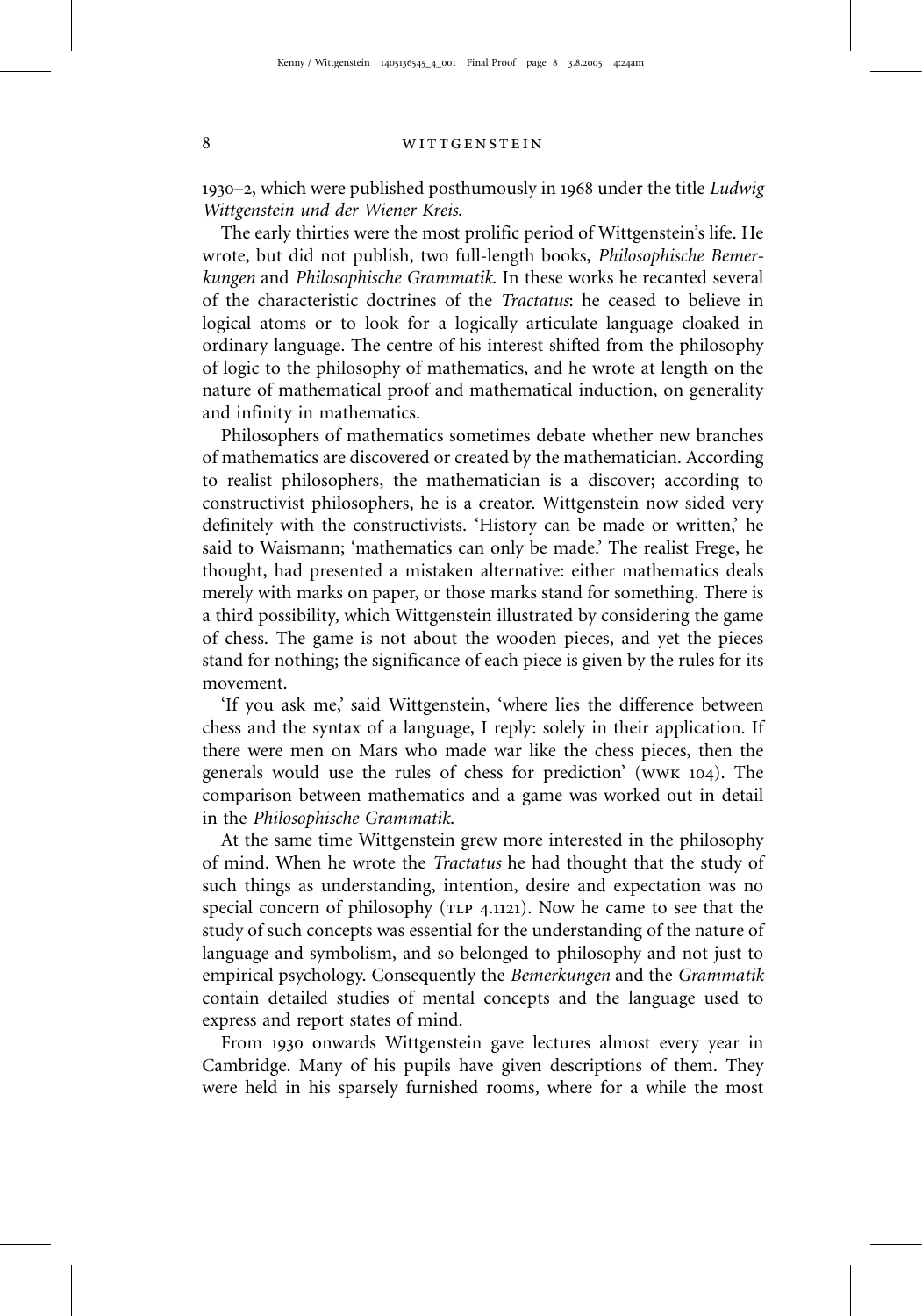conspicuous item of furniture was a fan installed to drown the noise of an undergraduate piano below. Wittgenstein sat in his deck-chair, in flannels, a leather jacket and an open-necked shirt. He used no manuscript or notes, but wrestled aloud with philosophical problems, interrupting his exposition with long silences and passionate questioning of his audience.

He was exhausted by these classes, and after them would relax in the cinema, munching a pork-pie in the front row of the stalls, utterly absorbed. His favourite films were Westerns, just as some of his favourite reading consisted in detective stories without intellectual pretensions. He once said that he wondered how anyone who could read detective magazines could face reading the philosophical journal Mind 'with all its impotence and bankruptcy'.

From the small classes in Cambridge the word went round that he was developing a radically new philosophy, different from that of the Tractatus and logical positivists. The class of 1933–4 had notes dictated to them about thought and meaning, about sensation and imagination, about realism, idealism and solipsism. These notes circulated in stencilled copies and became known as The Blue Book. Another more carefully prepared manuscript dictated the following year was known as The Brown Book: it developed the comparison between language and games and investigated such psychological concepts as recognition and voluntariness. Unlike Wittgenstein's other works, these notes were composed in English. They were published posthumously and are the easiest to read and follow of all his writings.

In 1935 Wittgenstein visited the Soviet Union: had it not been for the growing tyranny of Stalin, it seems, he might have settled there. Instead he went once more to Norway, and lived for nearly a year in his hut. There he worked on the book to which, until his death, he devoted the best of his philosophical labour: the Philosophical Investigations.

He returned to Cambridge in 1937, and when Austria was annexed by Germany he became a British citizen. Notes of his classes in 1938 have been preserved by several of the students who attended them, and were published in 1966 as Lectures and Conversations on Aesthetics, Psychology and Religious Belief.

In 1939 he was appointed Professor of Philosophy at Cambridge in succession to G. E. Moore, but before he could take up his chair war broke out. He served as a medical orderly during the war, first at Guy's Hospital in London, and later in the Clinical Research Laboratory at the Royal Victoria Infirmary in Newcastle upon Tyne.

After the war he returned to his duties as professor, but as always he was unhappy in a formal academic routine. He thought university life led to hysterical artificiality. Writing to a pupil to congratulate him on his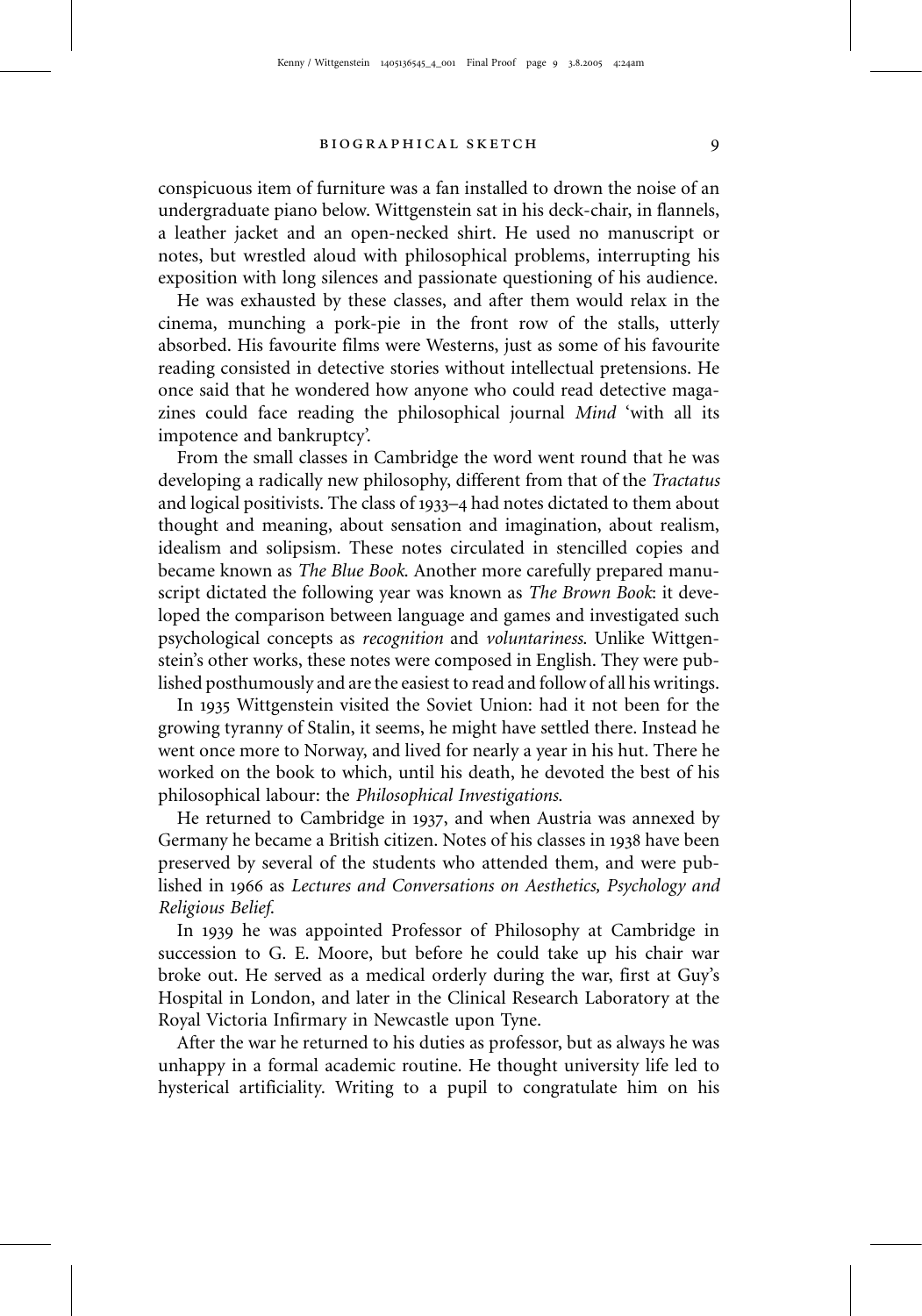doctorate of philosophy, he said 'May you make good use of it! By that I mean: may you not cheat either yourself or your students. Because, unless I'm very much mistaken, that's what will be expected from you.' He described the life of a professor of philosophy as 'a living death' and after acting as a professor for only two years he resigned in 1947.

He left Cambridge and settled for a while in Ireland, first on an inland farm and later in a seaside hut in Galway, where the fishermen remarked on his ability to tame birds. In Dublin in 1948 he completed the Philosophical Investigations.

In 1949 he spent some time in America as the guest of his friend Norman Malcolm at Cornell. Malcolm has written a Memoir of Wittgenstein which gives a vivid picture of the philosopher's relationship to his friends and from which many details in this chapter are drawn. Wittgenstein once said 'Although I cannot give affection, I have a great need for it.' He made many friends, who were devoted to him in his lifetime and to his memory after his death. From Malcolm's narrative it is clear that he was a demanding friend with exacting standards: Malcolm recalls the sharp rebukes he received for expressing distaste of powdered eggs, for allowing a potted plant to die, for a rash generalization about 'the British national character'. 'What is the use of studying philosophy,' Wittgenstein wrote to Malcolm, 'if all that it does for you is to enable you to talk with some plausibility about some abstruse questions of logic, etc. and if it does not improve your thinking about the important questions of everyday life?'

Wittgenstein's health had now begun to deteriorate, and after his return to England in the autumn of 1949 it was discovered that he had an incurable cancer. He spent the last two years of his life with friends in Oxford and Cambridge, working at philosophy so far as his disease permitted until his death. Some of the writings from the last year and a half of his life were published in 1969 under the title On Certainty, and another volume concerning colour-concepts is being prepared for publication. He died in Cambridge, at the home of his doctor, on 29 April 1951.

The publication of the Philosophical Investigations in 1953 enabled the general philosophical public to acquaint itself at first hand with the philosophy that had developed out of the Cambridge classes and the privately circulated notes. Like the Tractatus the Investigations was composed by the repeated sifting and shuffling of paragraphs from notebooks, and since 1953 Wittgenstein's literary executors have published two other volumes of selections from the same notebooks, under the titles Remarks on the Foundations of Mathematics (1956) and Zettel (1967). Despite the similar method of composition, the Investigations contrasts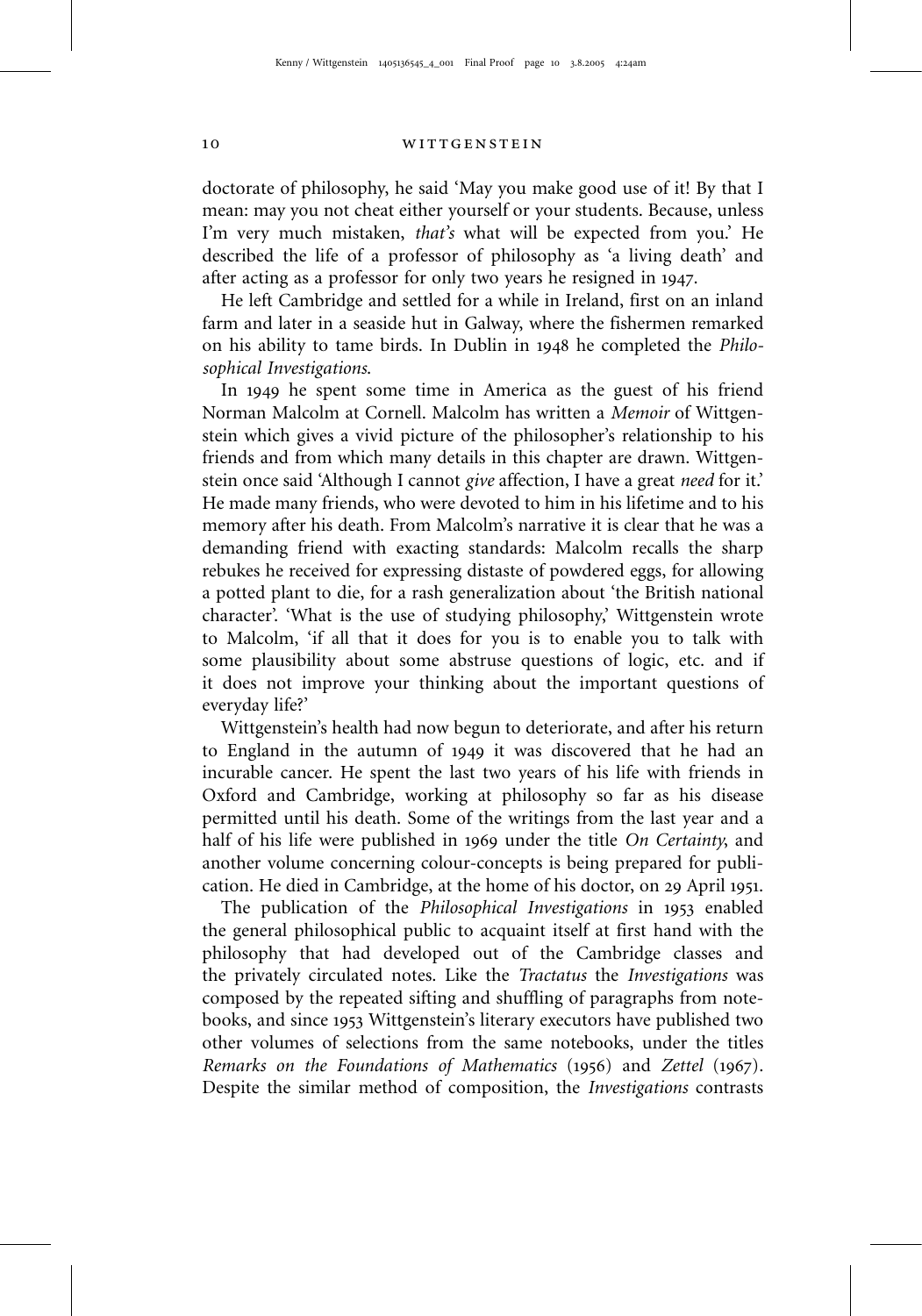astonishingly with the Tractatus in style and content. The carefully numbered aphorisms are replaced by a sequence of paragraphs in conversational tone. Where the earlier work was laconic and abstract, the later is diffuse and concrete, rich in vivid illustrations and colourful metaphor. But once again there are no chapters or chapter headings.

Like the Tractatus, the Investigations is largely devoted to discussion of the nature of language, but following the developments of the thirties the Investigations treats in great detail the relation of language to thoughts and states of mind. Consequently the Investigations is a classic not only of philosophy of language, but also of philosophy of mind.

As the Tractatus was dominated by the comparison between propositions and pictures, so the Investigations returns over and over again to the idea that in language we play games with words. Like the picture theory of meaning, the concept of language-game was much more than a metaphor. Words, Wittgenstein now insisted, cannot be understood outside the context of the non-linguistic human activities into which the use of the language is interwoven: the words plus their behavioural surroundings make up the language-game. Words are like tools: their functions differ from one another as much as those of a saw and a screwdriver. But their dissimilarities of function are hidden by their uniform appearance in sound and in print. (Similarly, a clutchpedal is like a foot-brake to look at, but their mechanical functions are totally different.) The similarity between words of different kinds makes us assimilate them all to names, and tempts us to try to explain their meaning by pointing to objects for which they stand. But in fact the way to understand the meaning of a word is to study it in the languagegame to which it belongs, to see how it contributes to the communal activity of a group of language-users. In general, the meaning of a word is not an object for which it stands, but rather its use in a language (pi, i, 11–12, 24, 43).

The study of language-games shows that not all words are names; but even naming is not as simple as it appears. To name something it is not sufficient to confront it and utter a sound: the asking and giving of names is something which can be done only in the context of a language-game. This is so even in the relatively simple case of naming a material object: matters are much more complicated when we consider the names of mental events and states, such as sensations and thoughts (pi, 1, 28–32).

Wittgenstein considers at length the way in which a word such as 'pain' functions as the name of a sensation. We are tempted to think that for each person 'pain' acquires its meaning by being correlated by him with his own private, incommunicable sensation. This temptation must be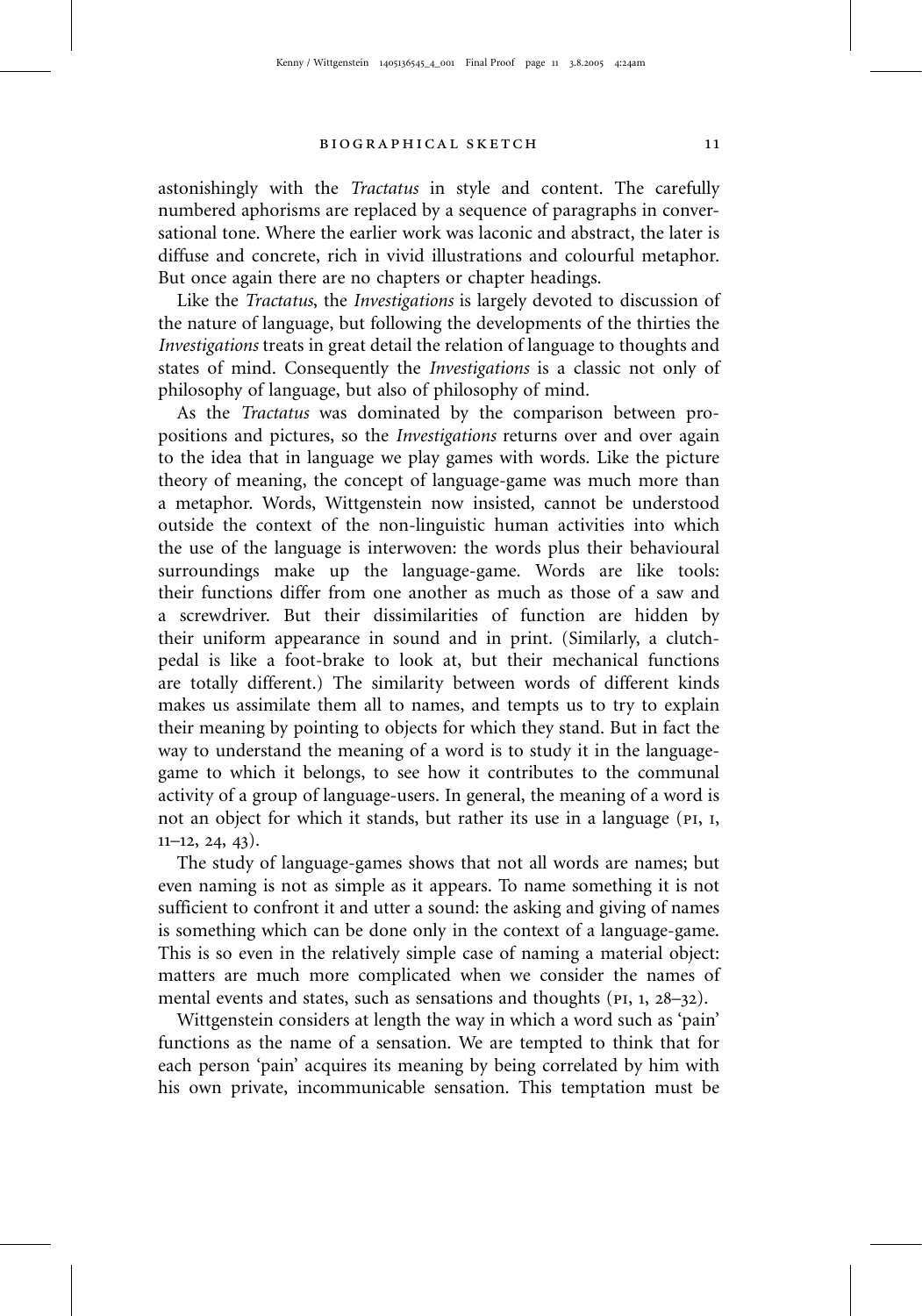resisted: Wittgenstein showed that no word could acquire meaning in this way. One of his arguments runs as follows.

Suppose that I wish to baptize a private sensation of mine with the name 'S'. I fix my attention on the sensation in order to correlate the name with it. What does this achieve? When next I want to use the name 'S', how will I know whether I am using it rightly? Since the sensation it is to name is supposed to be a private one, no one else can check up on my use of it. But neither can I do so for myself. Before I can check up on whether 'This is S' is true, I need to know what I mean by the sentence 'This is S', true or false. How then do I know that what I now mean by 'S' was what I meant when I christened the first sensation 'S'? Can I appeal to memory? No, for to do so I must call up the right memory: in order to summon the memory of S I must already know what 'S' means.<sup>1</sup> There is in the end no check on my use of 'S', no possibility of correcting any misuse. That means the talk of 'correctness' is out of place, and this shows that the private definition I have given myself is no real definition.

This argument is one strand of Wittgenstein's famous attack on private languages. The conclusion of the attack is that there cannot be a language whose words refer to what can only be known to the speaker of the language. The language-game with the English word 'pain' is not a private language, because whatever philosophers may say, other people can very often know when a person is in pain. It is not by any solitary definition that 'pain' becomes the name of a sensation: it is rather by forming part of a communal language-game. For instance, a baby's cry is a spontaneous, pre-linguistic expression of pain; gradually the child is trained by his parents to replace this with the conventional, learned expression of pain by language. Thus pain-language is grafted on to the natural expression of pain (pi, i, 244).

What is the target of the attack on private language? Who is Wittgenstein arguing against? It is not as if there was in existence, when he wrote, an influential school of thought committed to the defence of private languages. Why is it important to show that they are not possible?

It seems likely that in this part of the Investigations, as in others, Wittgenstein is arguing against his own earlier views. In the Tractatus

1. In philosophy it is important to be careful to employ quotation marks when using a word to refer to itself, instead of using it in the normal way. Obviously enough, Rome is a city, 'Rome' is a four-letter word. Less obviously, in the paragraph above 'S' is a dummy name, S is a would-be sensation. Carelessness about quotation – though great philosophers, including Wittgenstein, have been guilty of it – can lead to confusion of symbols with what they symbolize.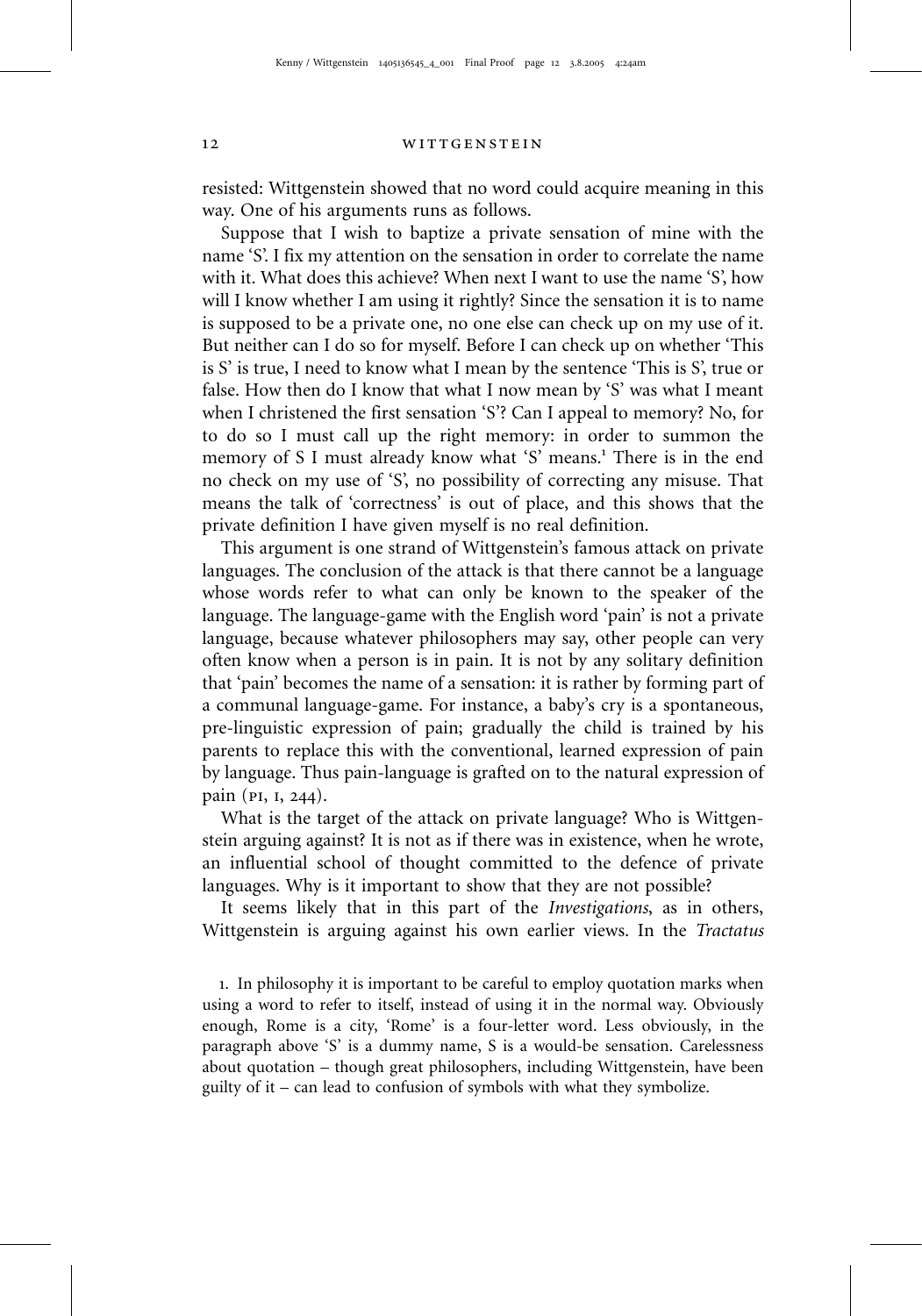the connection between language and reality depended on the correlation between elements of thought and simple atoms of the world. In the Investigations Wittgenstein argues that the notion of atoms which are simple in some absolute sense is an incoherent notion, and that a private correlation between thought-elements and items of reality is impossible to make. The ultimate data in the Tractatus are the atoms which form the substance of the world; the ultimate data of the Investigations are the forms of life in which the language-games are embedded.

But the interest of the private-language argument is not merely internal to Wittgenstein's own philosophy. Philosophers as different from each other as Descartes and Hume have thought it possible for an individual mind to classify and recognize its own thoughts and experiences while holding in suspense the question of the existence of the external world and of other minds. Such a supposition seems to entail the possibility of a private language or of something very like one. If Wittgenstein is correct in thinking such a language impossible, then both the Cartesian and empiricist traditions in philosophy need radical overhaul.

Moreover, Wittgenstein's philosophy of mind had implications for empirical psychology. Philosophy of mind has often been a battleground between dualists and behaviourists. Dualists regard the human mind as independent of the body and separable from it; for them, the connection between the two is a contingent and not a necessary one. Behaviourists regard reports of mental acts and states as disguised reports of pieces of bodily behaviour, or at best of tendencies to behave bodily in certain ways. Wittgenstein rejected both dualism and behaviourism. He agreed with dualists that particular mental events could occur without accompanying bodily behaviour; he agreed with behaviourists that the possibility of describing mental events at all depends on their having, in general, an expression in behaviour. In his view, to ascribe a mental event or state to someone is not to ascribe to him any kind of bodily behaviour; but such ascription can only sensibly be made to beings which have at least the capability of behaviour of the appropriate kind. The Philosophical Investigations is full of painstaking investigations of psychological concepts such as sensation, thought, understanding, volition. Experimental psychology, Wittgenstein believed, was often vitiated by conceptual confusion on these and kindred matters (pi, 11, 232).

Despite the differences between the Tractatus and the Investigations there is continuity in Wittgenstein's conception of the nature of philosophy. He continued to regard philosophy as an activity rather than a theory, as the activity of clarifying propositions and preventing us from being led astray by the misleading appearances of ordinary language. But now the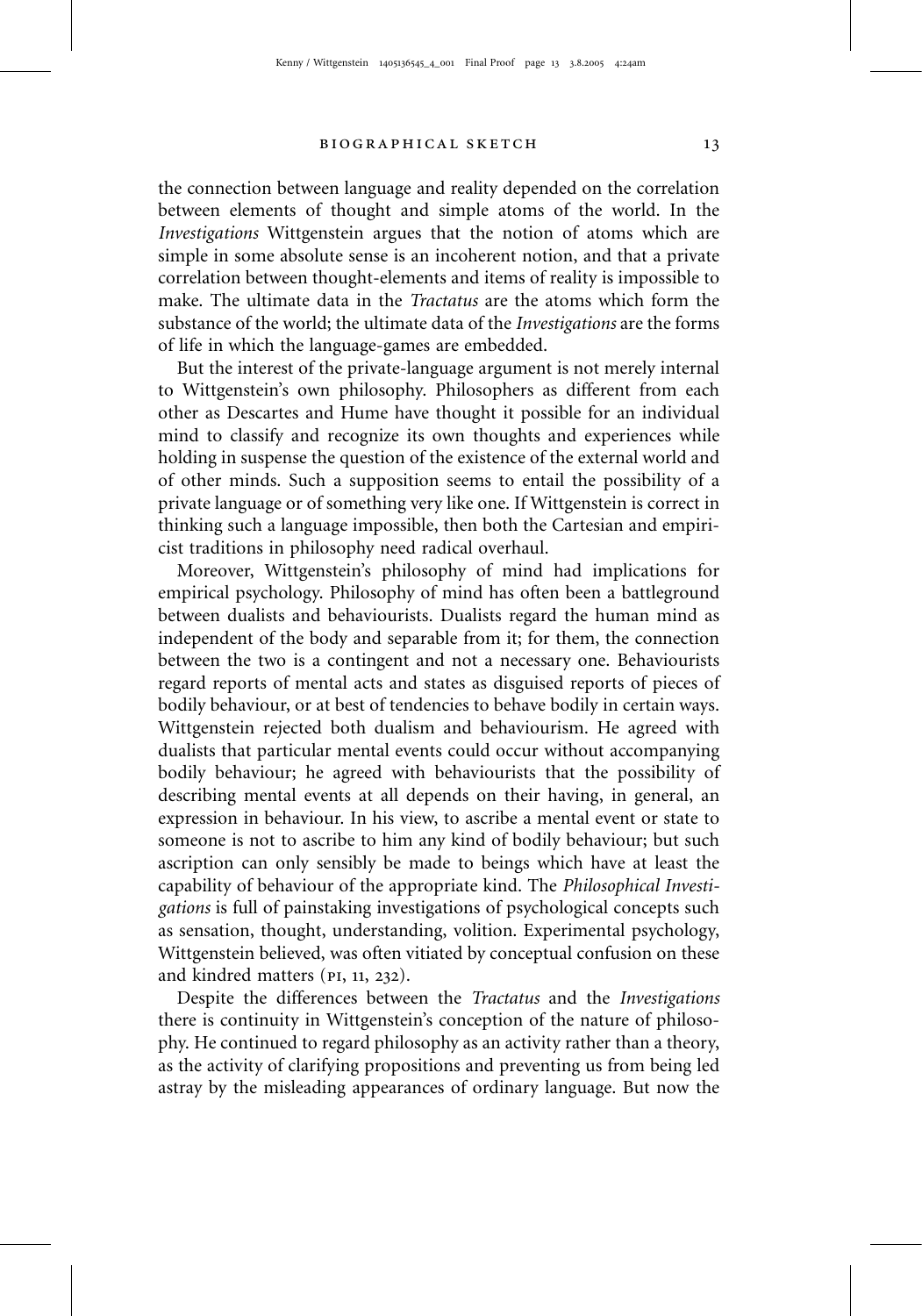#### 14 WITTGENSTEIN

way to clarify propositions is not to analyse them to reveal their hidden structure, but to show how they are applied in language-games. Still, as in the Tractatus, Wittgenstein believes that the metaphysician must be shown that he has given no meaning to certain signs in his utterances; but the way to do this, in the Investigations, is to show that the signs have no part to play in a language-game. Wittgenstein still denies the possibility of philosophical theses; the aim of philosophy is a therapeutic one, to cure us from talking nonsense and being tormented by problems for which there is no solution. When philosophy achieves clarity, this is not by the solution of philosophical problems but by their disappearance. 'Why is philosophy so complicated?' Wittgenstein once asked himself. His answer sums up his conception of its nature.

Philosophy unties the knots in our thinking, which we have foolishly put there; but to do that it must make movements which are just as complicated as those knots. Although the result of philosophy is simple, its method cannot be if it is to arrive at that result.

The complexity of philosophy is not in its subject matter, but in our knotted understanding.<sup>1</sup>

1. PB 52; translated by Norman Malcolm, The Philosophical Review, vol. LXXVI, p. 229.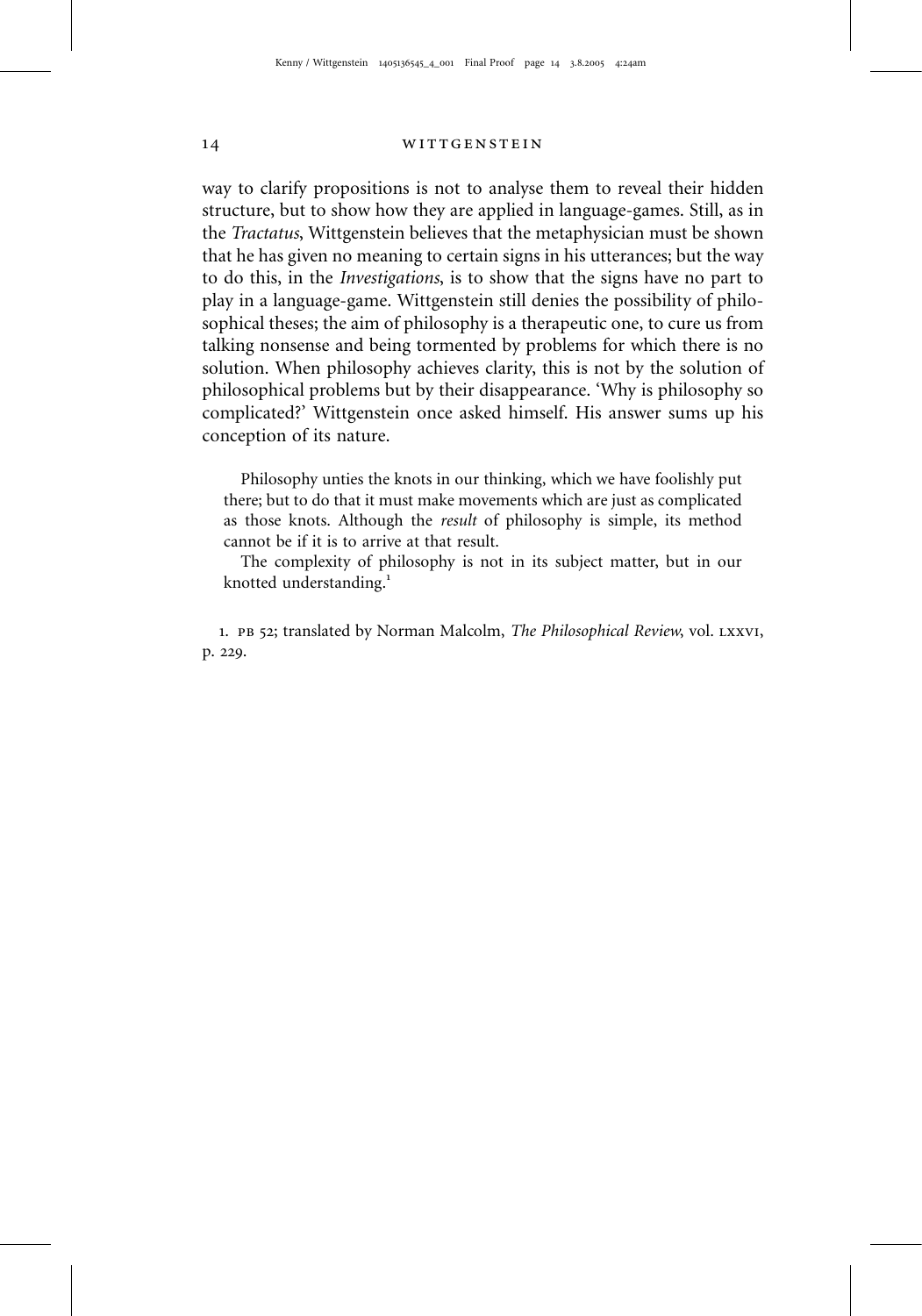### The Legacy of Frege and Russell

Wittgenstein's philosophy of language cannot be understood without some knowledge of the work of Frege and Russell and earlier logicians on which he built. This chapter will attempt to provide this background information.

The picture theory of meaning, which was sketched in the previous chapter, is a theory of the nature of the proposition. We must ask what Wittgenstein meant by this word 'proposition' (Satz) which he took over from a philosophical tradition. As a first approximation, 'proposition' means the same as 'sentence', and indeed Wittgenstein's German word can be translated by either English word, and was so translated by him when he was writing in English. Thus the sentences 'Caesar invaded Gaul', 'Thrushes' eggs are blue', 'Two and three make five', 'Either John will come tomorrow or he won't' would all be naturally said to be propositions. However, the command 'Polly, put the kettle on' and the wish 'O to be in England, now that April's there' and the question 'Who is Sylvia?', though perfectly good sentences, would not normally be called propositions. On the other hand, a sentence such as 'If Eclipse wins the Derby then I shall be rich' would be thought of by a philosopher as a proposition built up out of two other propositions 'Eclipse wins the Derby' and 'I shall be rich' by means of a connecting link 'if . . . then . . .'; whereas to the non-philosopher 'If Eclipse wins the Derby' would more naturally be described as a *clause*, a hypothetical clause, than as a sentence, or a sentence plus part of a connective. So it seems then that not all sentences are propositions, and not all propositions are sentences: summing up thus far, a proposition is an indicative sentence capable of standing on its own, whether or not it is actually doing so.

But there are further complications. 'Brutus killed Caesar' and 'Brutus occidit Caesarem' are two different sentences: one is an English sentence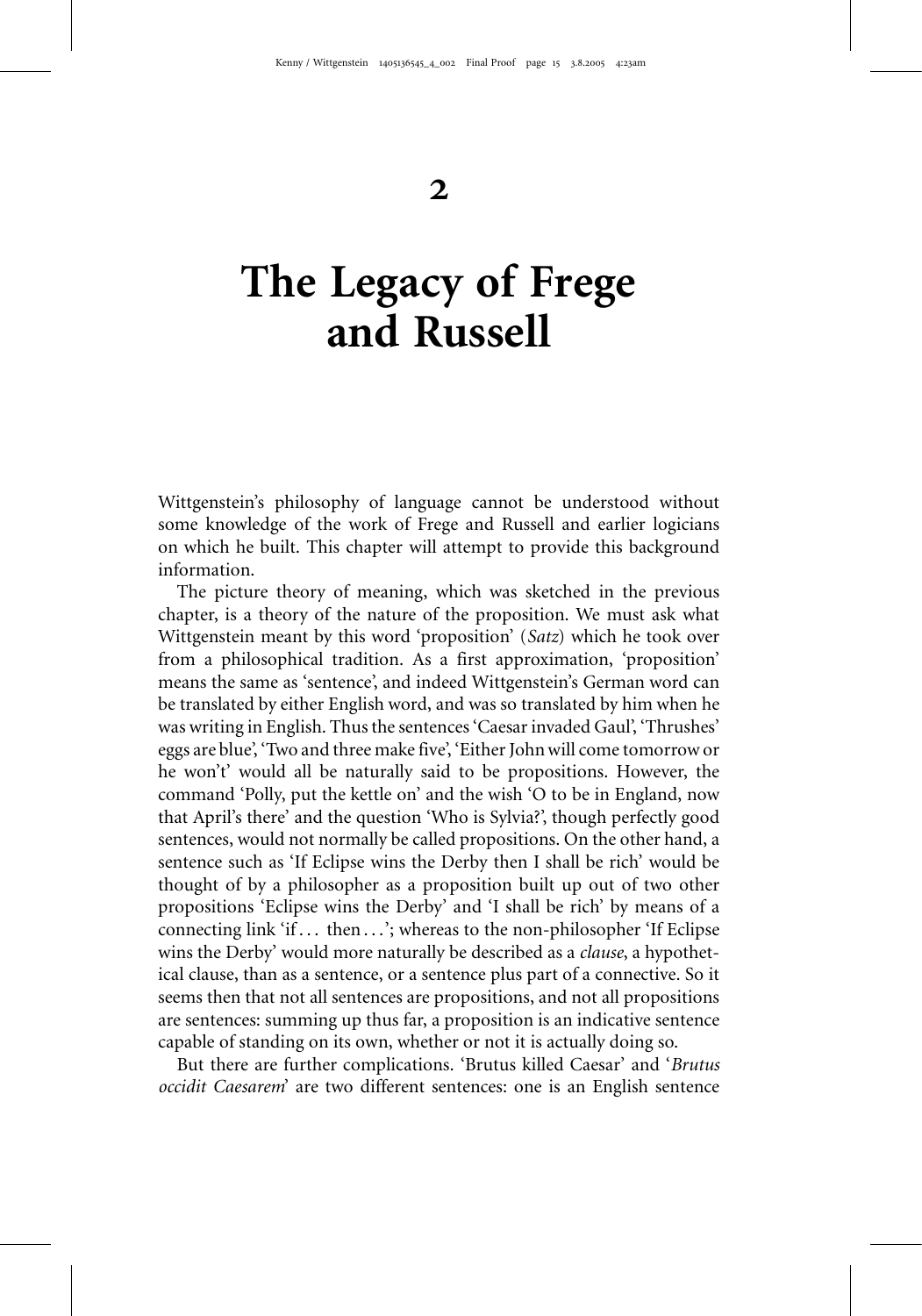and the other is a Latin sentence. But because they mean the same in two different languages they would not be regarded as specimens of two different propositions. So in addition to the qualifications already made we must say that a proposition is a sentence considered with respect to its meaning and not (say) with respect to its sound when spoken or appearance when written.

Some philosophers have preferred to say, not that a proposition is a sentence (of a certain kind, considered in a certain way), but that a sentence expresses a proposition, which is thought of as a more abstract and less tangible entity. On this view, for example, the second law of thermodynamics is a proposition which may be expressed in many different forms and in many different languages; it always was a proposition long before there were any human beings to discover it, think of it, or talk about it.<sup>1</sup> Throughout his life Wittgenstein was opposed to such a conception of the proposition. The philosophy of language, he insisted in the Philosophical Investigations, deals with the spatial and temporal phenomenon of language, not with some fiction outside space and time. But the philosopher talks about words and sentences 'as we talk about the chess pieces when we are stating the rules of the game, not describing their physical properties' (pi, i, 108). What he says here fits his usage also in his earlier writings.

When he wrote the *Tractatus*, though he did not speak of sentences as expressing propositions, he did speak of sentences, and propositions, as expressing thoughts ( $TLP$  3.2). This was indeed one traditional function ascribed to propositions ever since Aristotle, in the De interpretatione, wrote that 'spoken sounds are symbols of affections in the soul' (16a3). The content of a man's thoughts or beliefs is capable of expression in sentences: for instance, if James believes that revolution is inevitable, then James's thoughts can be expressed by the sentence 'revolution is inevitable.' Some people have believed that there are thoughts which are inexpressible in words. Whether this is so or not – and this is a point to which we will have to return  $-$  it is clear that the great majority of thoughts are expressible in language; and so a study of the nature of language will also throw light on the nature of thought. The philosopher of language studies both at the same time. Thus Wittgenstein sums up the aim of the Tractatus: 'The aim of the book is to set a limit to thought – or rather, not to thought, but to the expression of thoughts' (TLP Preface). The philosophy of the Tractatus aims to show what is thinkable by showing

1. Cf. W. and M. Kneale, The Development of Logic (Oxford University Press, 1962), p. 361.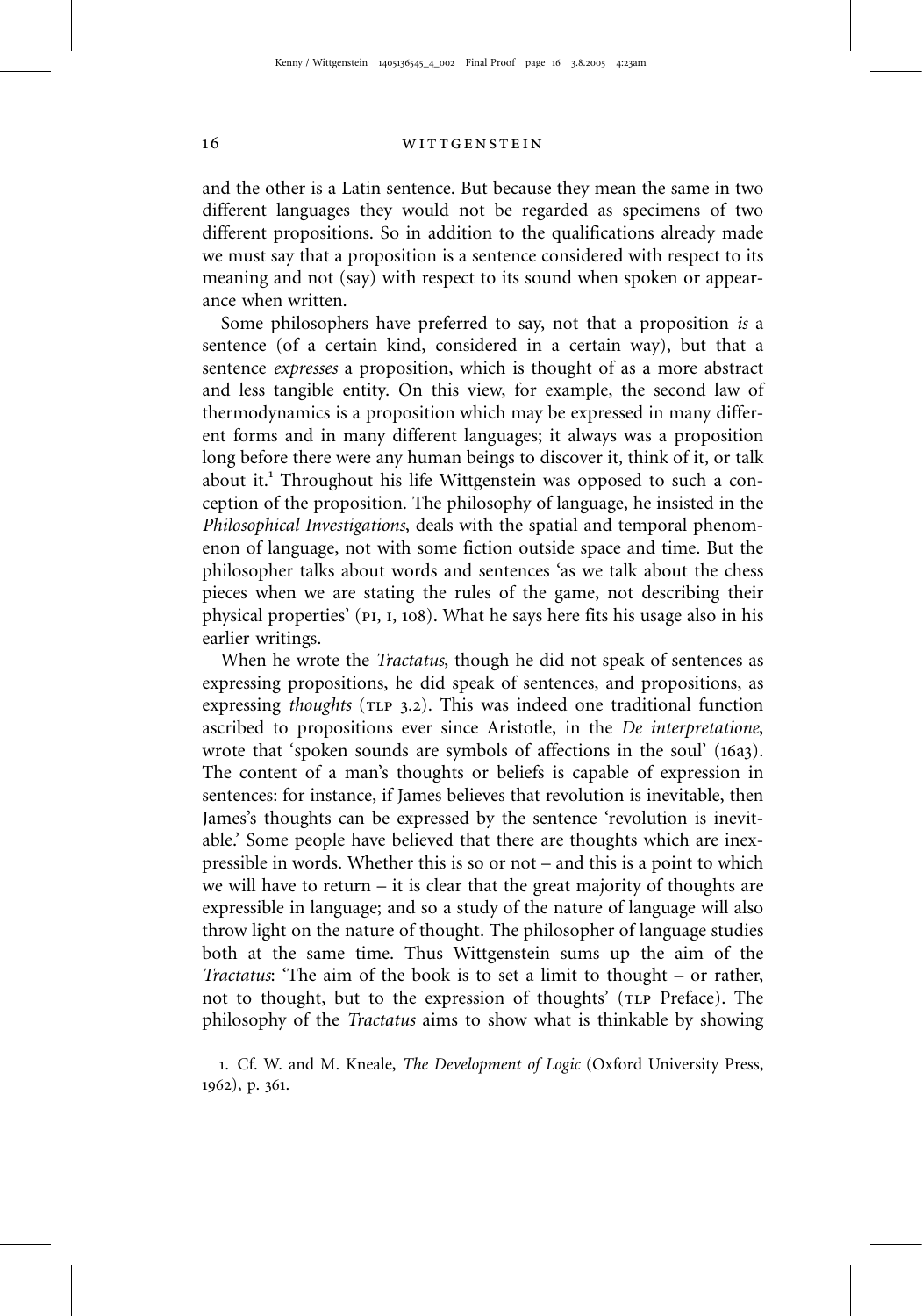what is sayable, to mark the limits of thought by setting the limits of language.

Three features of propositions had interested logicians since the time of Plato and Aristotle: first, that they were composed of subject and predicate; secondly, that (unlike questions and commands) they were capable of being true or false; thirdly, that they stood in relationships to each other, so that from one proposition it was sometimes possible to infer or deduce other propositions. These interests were all present in the theory of syllogism, the study of a certain form of argument which was for centuries regarded as the main business of the logician. Consider, for instance, the following argument:

All platypuses are web-footed creatures and All web-footed creatures can swim So All platypuses can swim.

Each one of these propositions has, on the face of it, a subject and a predicate (e.g. 'platypuses' or 'all platypuses' appears to be the subject of the first and third proposition, and 'can swim' appears to be the predicate of the second and third propositions). The third proposition, the conclusion of the argument, follows from, or can be inferred or deduced from, the first two propositions which constitute the premisses of the argument. What is meant by this is that if the premisses are true the conclusion must be true also, so that one can safely pass from asserting the premisses to asserting the conclusion without fear of passing from a true assertion to a false one. I do not myself know whether either of the premisses is true; but I do know that if the premisses are both true then the conclusion is also. What I am ignorant of is a pair of facts in elementary zoology; what I know is a matter of logic. For logic is, at least in part, the study of rules governing the safety (the validity, as it is called) of inferences between propositions.

In the three decades before Wittgenstein went to Cambridge the study of logic had been revolutionized by the work of Frege. Frege formalized the theory of inference in a way which was at once more rigorous and more general in its application than the traditional syllogistic. To do so he invented a symbolic system or 'concept-script' (Begriffsschrift), as he called it, to formalize ordinary language on the model of the language of arithmetic.

One feature in which this system differed from traditional logic was that it rejected the normal grammatical distinction between subject and predicate. The subject of 'Caesar conquered Gaul' is not the same as the subject of 'Gaul was conquered by Caesar'; yet whatever inferences can be drawn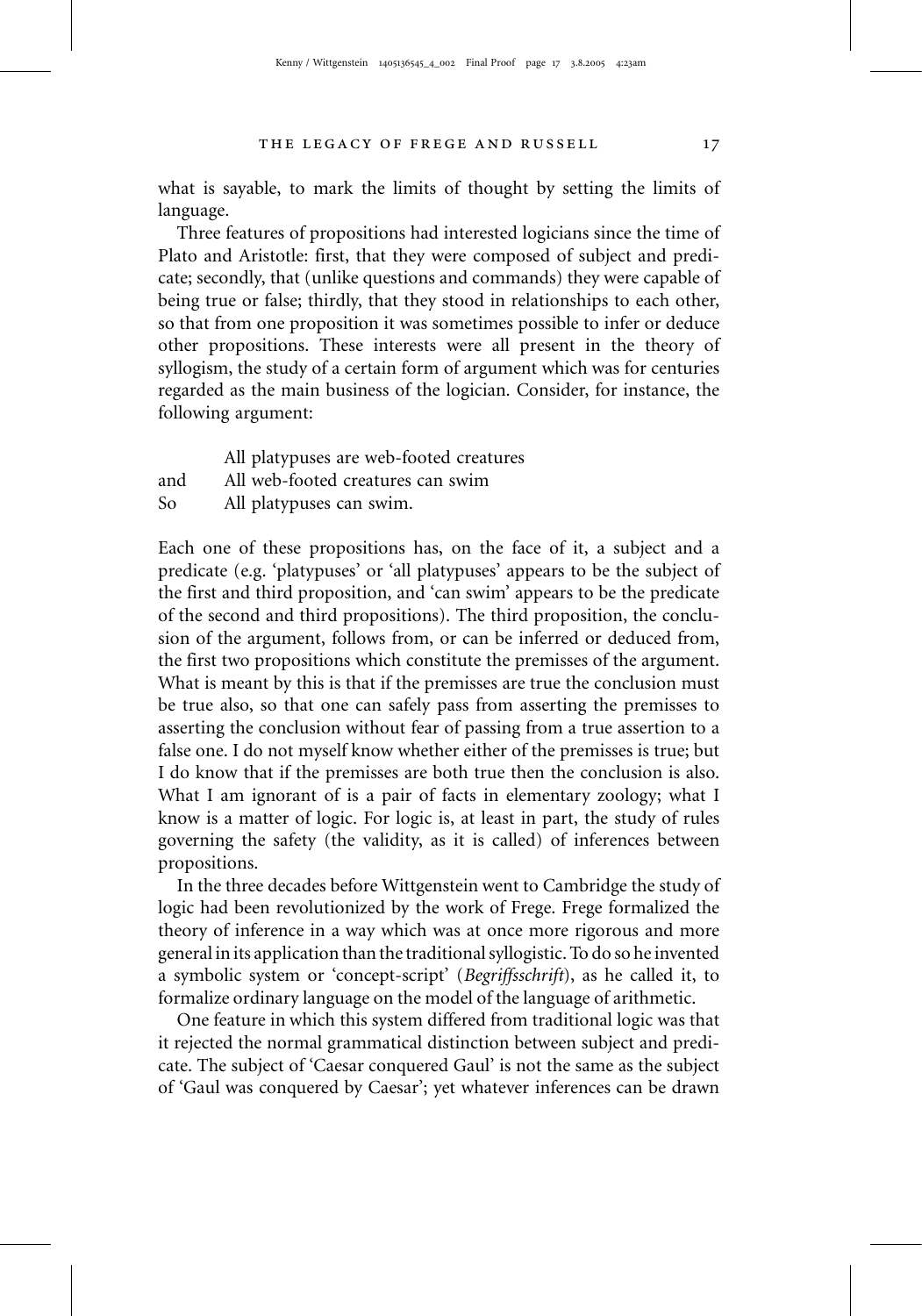from the first proposition can be drawn from the second; so the difference between them is irrelevant to the theory of inference. In Frege's system the grammatical distinction between subject and predicate is replaced by a distinction between function and argument, a distinction drawn from the terminology of mathematics.

An algebraic expression such as ' $x^2 + 1$ ' may be said to represent a function of  $x$ : the value of the number represented by the whole expression will vary in accordance with the numeral we substitute for the variable  $x'$ in the expression. Thus the value of the function  $x^2 + 1$  for the argument 1 is 2, for the argument 2 is 5, since

 $1^2 + 1 = 1 + 1 = 2$ and  $2^2 + 1 = 4 + 1 = 5.$ 

An expression such as ' $x^2 + 1$ ' represents a function with a single argument. This is shown by the expression's containing only a single variable, 'x'. There are also functions of two or more arguments, such as the functions represented by ' $x^2 + y$ ' and '2xy + z<sup>3</sup>'. In each case the function will have a specific value only if all its argument places are completed, and the value will normally differ for different arguments.

Frege made two innovations: he extended the notion of function to equations as well as to expressions for numbers (e.g. to ' $x^2 = 1$ ' as well as to  $x^2 + 1$ ) and he extended it to expressions in ordinary language as well as to expressions in mathematical notation. Thus he called 'the capital of  $x'$  the expression of a function, which takes London as its value if Britain is supplied as the argument. And a sentence such as 'Caesar conquered Gaul' he regarded as signifying the result either of completing the function

#### x conquered Gaul

with the argument Caesar, or of completing the function

Caesar conquered x

with the argument Gaul, or of completing the function

```
x conquered y
```
with the arguments Caesar and Gaul in the appropriate places (Frege GB 1–3, 21ff.). The incomplete expressions signifying the functions can now be called 'predicates' in a logical, as opposed to a grammatical, sense.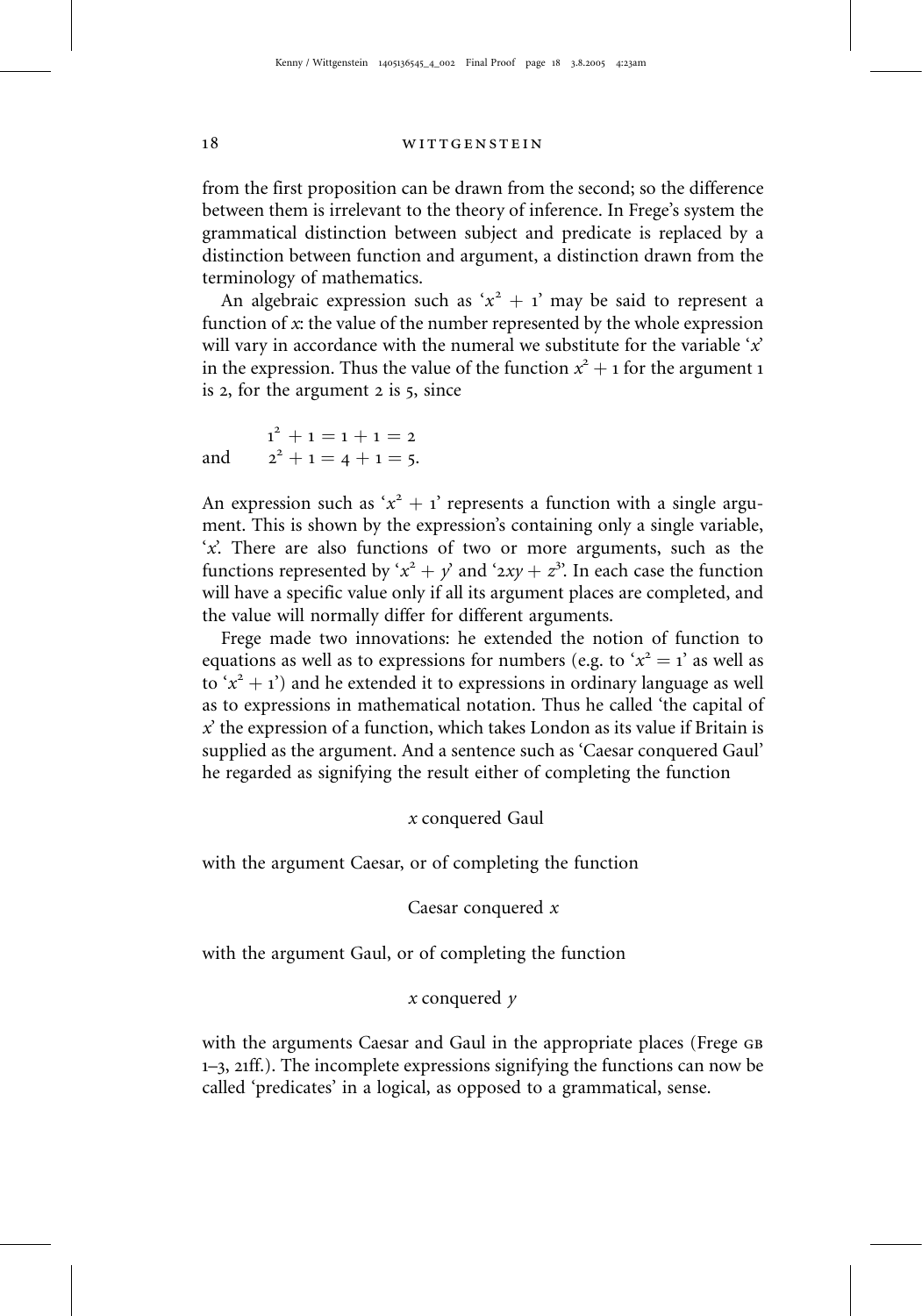The value of the function  $x^2 + 1$  for any given argument is a number; the value of the function signified by 'the capital of  $x$ ' for any given argument of the appropriate kind is a city. What is the value of functions signified by e.g.  $x = 1$ ' and 'x conquered Gaul'? Frege's answer is ingenious.

Take the expression ' $x^2 = 1$ '. If we replace x successively by  $-1$ , 0, 1, 2, we get:

$$
-1)^{2} = 1
$$

$$
0^{2} = 1
$$

$$
1^{2} = 1
$$

$$
2^{2} = 1
$$

Of these equations the first and third are true, the others false.

 $($ 

Frege called the truth or falsehood of an equation its 'truth-value' – and this truth-value, he suggested, should be regarded as the value of the function for the different arguments.

I now say: 'the value of our function is a truth-value' and distinguish between the truth-values of what is true and what is false. I call the first, for short, the True; and the second, the False. Consequently, e.g.  $2^2 = 4$  stands for the True, as say, '2<sup>2</sup>' stands for 4. And '2<sup>2</sup> = 1' stands for the False. (GB, 'Function and Concept', 29)

Similarly, for Frege, 'Caesar conquered Gaul' stood for the True, and 'Pompey conquered Gaul' stood for the False; the values of the function x conquered Gaul for various arguments was always a truth-value.

The analogy which Frege drew between sentences and mathematical expressions has proved a fruitful one in logic; but few logicians or philosophers have been prepared to follow him in this step of regarding sentences as names for objects which can be designated as 'The True' and 'The False'. Wittgenstein, in particular, rejected this; but he followed Frege in replacing the traditional notion of subject and predicate with the concepts of function and argument ( $TLP$  3.333, etc.), and in calling the truth or falsehood of each proposition its 'truth-value' (TLP 4.063, etc.).

In the traditional syllogistic the validity of inferences depended on making the appropriate substitutions in the subject and predicate places in certain permitted patterns of argument, for instance:

|     | No M is P       |
|-----|-----------------|
| and | All S is M      |
| SΟ  | No $S$ is $P$ . |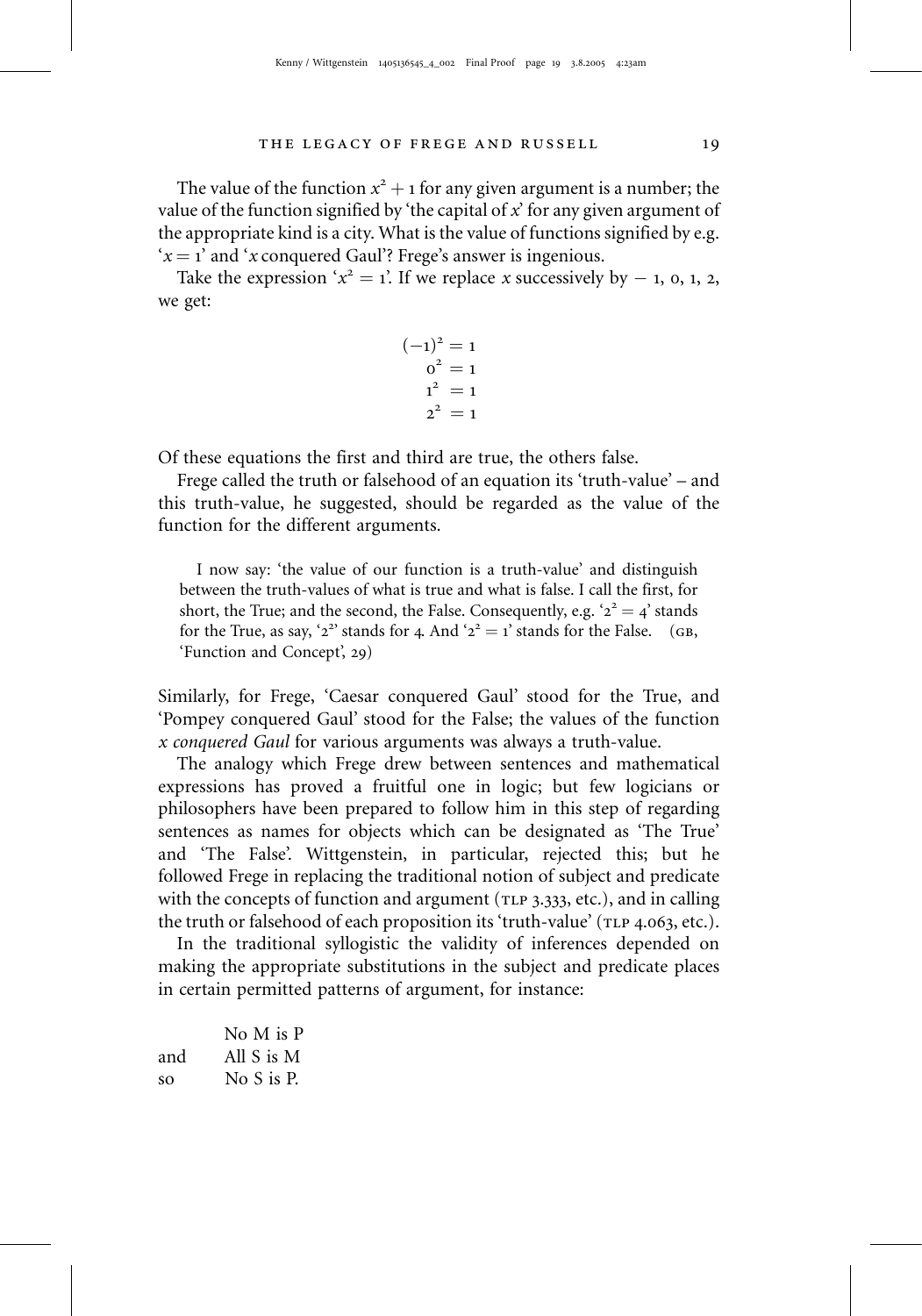Frege placed in the centre of logical theory types of inference that did not depend upon breaking up sentences into subject and predicate, or even into function and argument, but which treated them as whole units. The inference 'If birds can fly, then birds have wings; but birds can fly; therefore birds have wings' for instance is of the form

If p, then  $q$ ; but p; therefore  $q$ .

Any inference of this form is clearly valid provided we substitute the same proposition for each 'p' and for each 'q' respectively; it does not matter what the propositions are about, or whether ' $p'$  and 'q' have their subject or predicate in common.

The area of logic in which the internal complexity of propositions is thus ignored is known nowadays as the propositional calculus, in contrast to the predicate calculus or functional calculus which takes into account the manner in which propositions are constructed out of their parts. In the propositional calculus when set out formally two kinds of symbols appear: *variables* (e.g. ' $p'$ , 'q' and 'r') to mark places for propositions and *constants* to correspond to the conjunctions such as 'and', 'or', 'if . . . then' which build up complex propositions out of simpler ones, and to the sign of negation ('not' or 'it is not the case that ...') which will form the contradictory of any proposition.

Though the propositional calculus is only a small part of logic, there are many arguments which can be formalized within it. For instance:

Either the butler killed him or the parlourmaid killed him The parlourmaid did not kill him therefore The butler killed him

is a valid argument, and its validity has nothing to do with butlers or parlourmaids or murders, but simply with the meaning of 'either', 'or' and 'not'. The argument is valid because it is a logical truth that if either  $p$  or  $q$ , and not  $q$ , then  $p$ . And indeed to every valid argument of the form 'A, B, therefore C' there corresponds a logical truth of the form 'If A and B, then C' in the manner just illustrated. Frege systematized propositional logic not by systematizing directly the arguments which occur in it, but by systematizing the logical truths which correspond to the valid inferences. He showed that all these logical truths could be set out in an axiomatic system like Euclidean geometry: that is to say, given a handful of such truths as postulates or axioms and the single pattern of inference 'From "A", and "If A then B" infer "B" ' one could derive an unlimited number of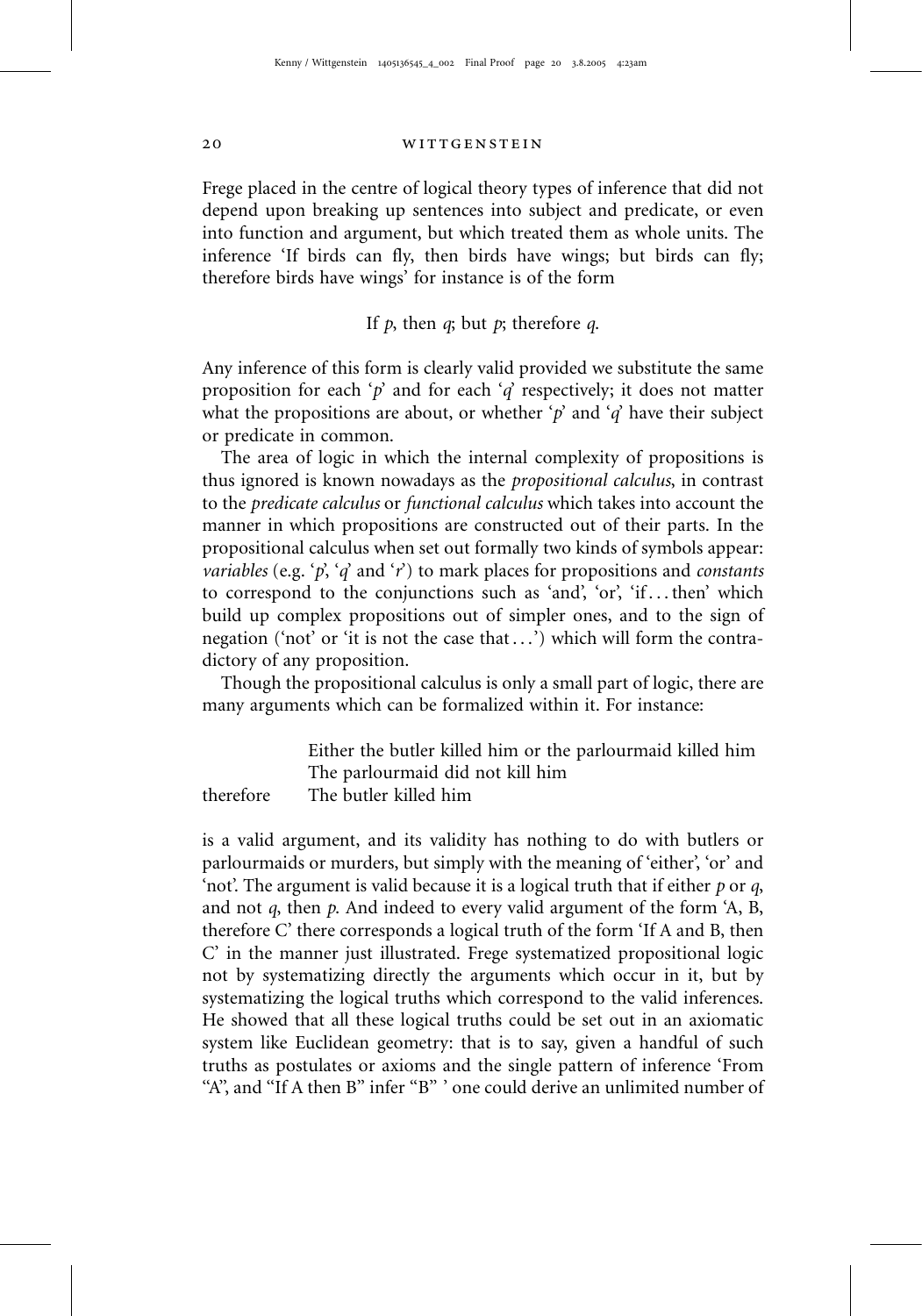other logical truths as theorems. Frege himself in his Begriffsschrift chose half-a-dozen axioms including 'If  $p$ , then not not  $p'$  and 'if, if  $p$  then  $q$ , then if not q, then not  $p'$ ; none of the axioms contain any connectives except 'not' and 'if ... then', and the others are defined in terms of these (e.g. 'either p or q' is defined as 'if not p then q'). Many other sets of axioms are possible and have been studied by later logicians; one of the most famous was a set used by Russell and Whitehead in Principia Mathematica in 1910 which used 'or' and 'not' as primitive constants instead of 'if' and 'not'.

By itself the propositional calculus is not rich enough to symbolize the obviously valid argument

|           | All men are mortal  |
|-----------|---------------------|
|           | Socrates is a man   |
| Therefore | Socrates is mortal. |

This can of course be symbolized as 'p, q, therefore r', but this symbolism will not bring out the validity of the inference, since 'Grass is green, lavender is blue, so chalk is cheese' is of exactly the same form.

However, it had often been noticed that there was an analogy between the inference set out above and the following inference of a slightly different pattern

| If Socrates is a man, then Socrates is mortal |
|-----------------------------------------------|
| Socrates is a man                             |
| Therefore Socrates is mortal.                 |

This second inference is a valid inference in the propositional calculus, of the familiar form 'If p then q; but p, therefore q.' But it does not yet seem to be quite a fair translation of the first inference, since it makes the first premiss look as if it states something about Socrates in particular, whereas if 'All men are mortal' is true then

if x is a man, then x is mortal

will be true no matter whose name is substituted for the variable  $x$ . Indeed it will not be false even if we substitute the name of a non-man for x, since in that case the antecedent 'if x is a man' will not be fulfilled. Using Frege's terminology of argument and function, we might say that the function signified by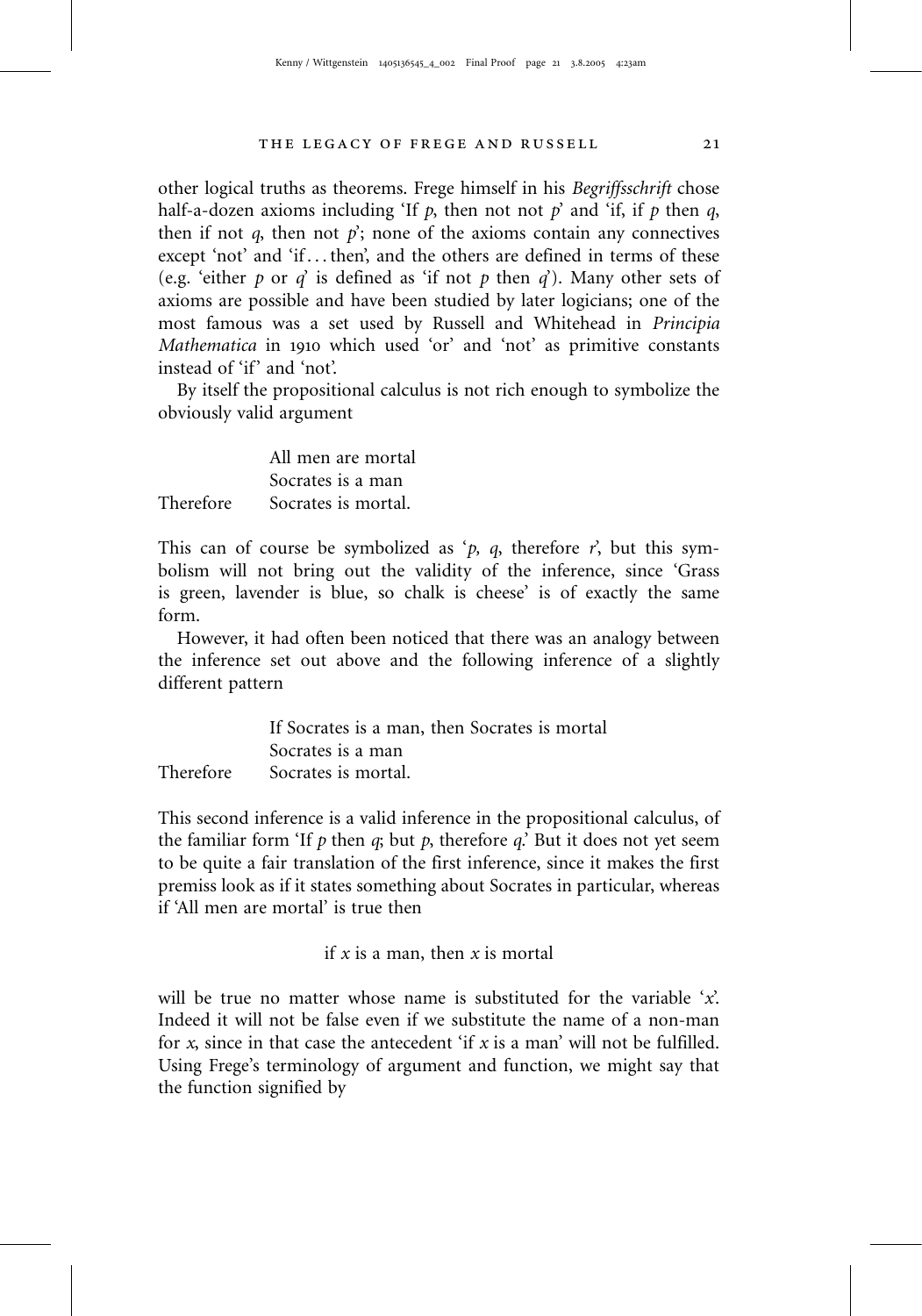#### 22 WITTGENSTEIN

## If  $x$  is a man, then  $x$  is mortal

is true for every argument, or more briefly, true for all  $x$ . Thus we can express the traditional subject–predicate proposition

## All men are mortal

in a more or less Fregean notation as a universal proposition in this way:

For all  $x$ , if  $x$  is a man,  $x$  is mortal.

This means: 'Take anything you like: whatever thing you take, if it is a man, it is mortal.' The truth that if Socrates is a man then Socrates is mortal will then be an instance of this more general truth, and in a full formalization of the argument to prove his mortality would be set out as such.

Frege adopted for particular propositions (e.g. 'Some men are mortal') a device parallel to his treatment of universal propositions. If some men are mortal, then there will be some argument for which the function

 $x$  is a man and  $x$  is mortal

will take the truth-value true; so we may translate 'Some men are mortal'

For some  $x$ ,  $x$  is a man and  $x$  is mortal.

The two expressions 'for some  $x'$  and 'for all  $x'$  are nowadays called quantifiers, and play an important part in logic.

In traditional logic it had long been observed that 'some' – understood as meaning 'at least one' – could be translated into 'all' and 'not': thus 'Some men are mortal' is equivalent to 'Not all men are not mortal.' Frege made use of this in his system, and took the universal quantifier 'for all  $x$ ' as being primitive, and the particular quantifier 'for some  $x'$  as corresponding to the expression 'It is not the case that for all  $x$  it is not the case that ...' Thus, by adding to his propositional calculus the universal quantifier, with rules for its use, Frege was able to develop a complete system of logic covering all, and much more than, the ground covered by the traditional syllogistic logic.

Frege introduced into logic from mathematics the sign of equality  $\equiv$ , and used it to mean 'is identical with'. In this connection he met with a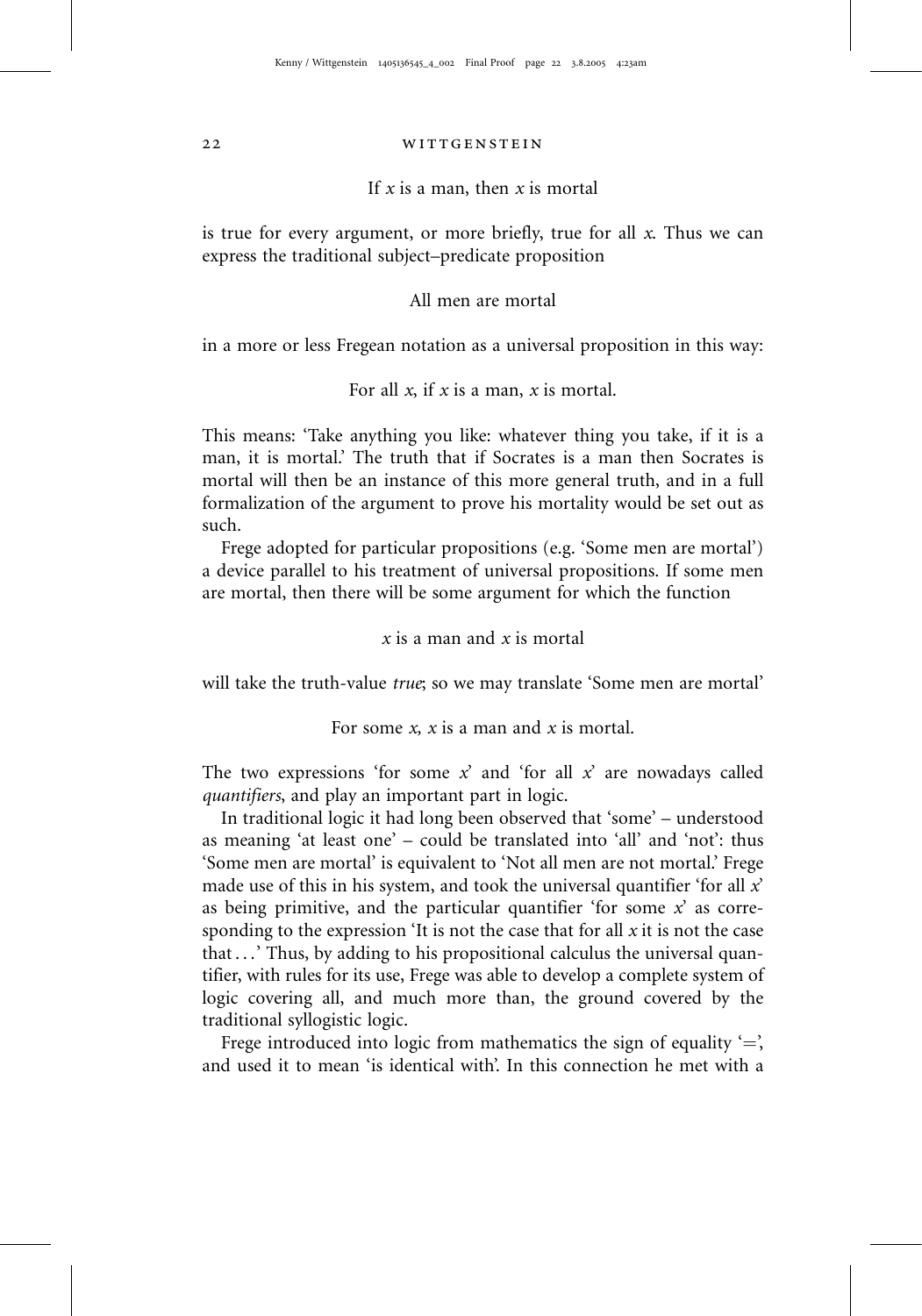philosophical problem. Consider one of Frege's examples, which has become a cliché.

(A) The Morning Star is identical with the Evening Star. If this is true, then it seems that what 'the Morning Star' means is the same as what 'the Evening Star' means. But if so, then it seems that in any sentence we can substitute one expression for the other without altering the meaning of the whole. Suppose we do this to the proposition set out above, we get:

(B) The Morning Star is identical with the Morning Star. But (B) does not seem to mean the same as (A) at all; for what (A) enunciates was an astronomical discovery, while what (B) seems to say is an empty truism. Frege suggested, to solve this puzzle, a distinction between two sorts of meaning: sense (Sinn) and reference (Bedeutung). 'The Morning Star' means the same as 'the Evening Star' in that both expressions refer to the same thing, they both denote or stand for the planet Venus. But the two expressions mean different things in that they both have a different sense, e.g. they would be paraphrased in different ways. ' $A = B'$  will be a truism if 'A' and 'B' have the same sense, but not necessarily so if they have the same reference. Frege seems to have believed that all expressions had both a sense and a reference: a proper name like 'Aristotle', for instance, though it might not have an agreed paraphrase like the common noun 'planet', would have a sense which might vary from user to user (e.g. for one man it might mean 'Plato's brightest pupil', for another 'Alexander's tutor').

Frege's logical work is constantly presupposed in Wittgenstein's writings. Like Frege, Wittgenstein allots a fundamental role in logic to the propositional connectives 'if ... then', 'not', 'and', 'or', and to the quantifiers. Along with the sign of identity, he called these 'the logical constants' (an expression reserved by other writers for the propositional connectives) and much of his early work could be summed up as an investigation into the functioning of the logical constants. If he could get clear about their meaning, he felt, the nature of logic, and with it the nature of language, would become clear. Like Frege, Wittgenstein made technical use of the terms 'sense' and 'reference', though he disagreed in several respects with Frege's theory of meaning. Admiration for Frege is mingled with criticism of his views in many places in the Tractatus.

Wittgenstein invented one formal device which passed, like so many of Frege's inventions, into the logical textbooks (TLP 4.31-4.45, 5.101). It is possible to define the propositional connectives by setting out in a table the truth-conditions of propositions containing them  $(TLP 4.31)$ . Thus the table: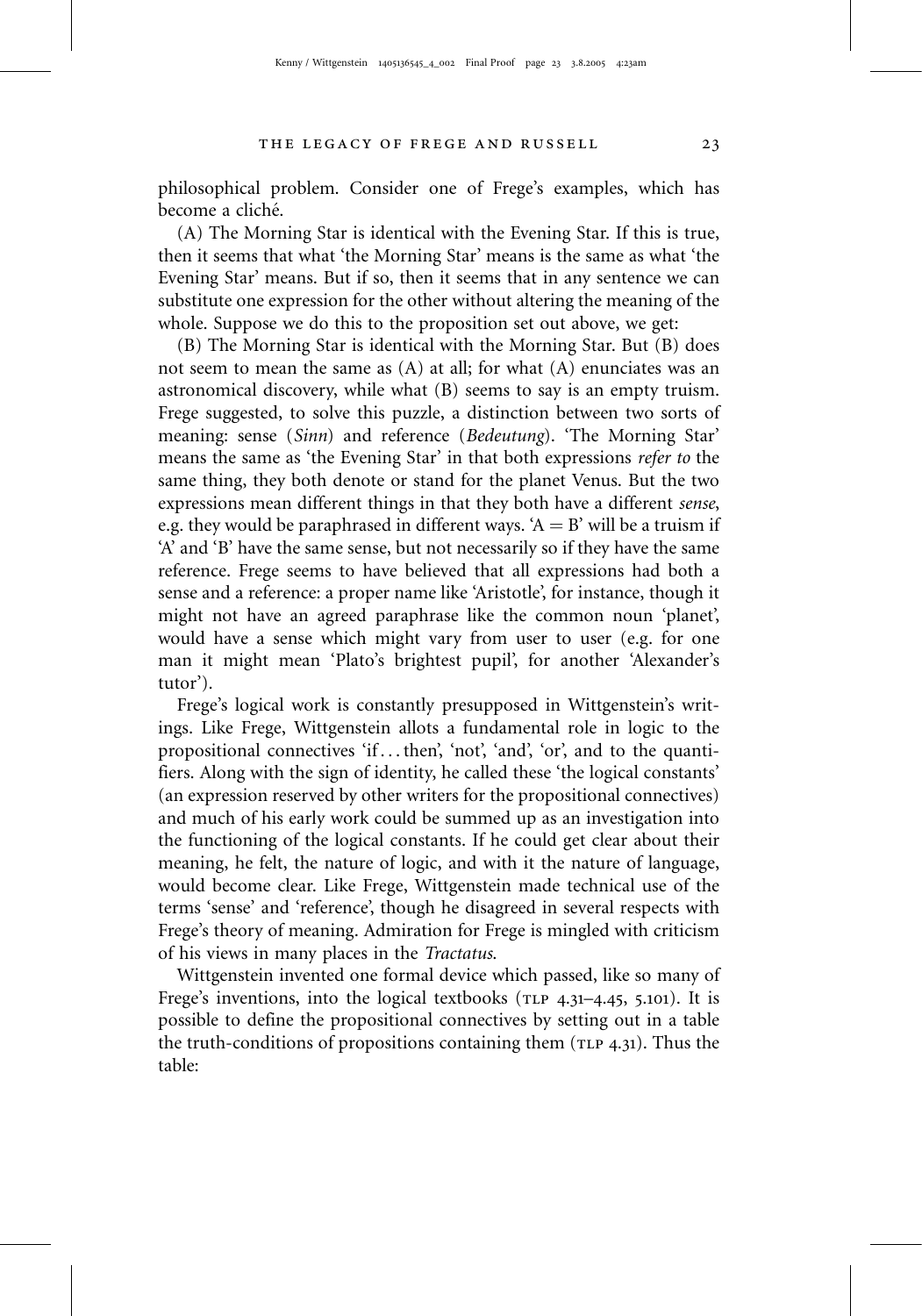| q | $p$ and $q$     |
|---|-----------------|
|   | т               |
| T | F               |
| F | F               |
| F | F               |
|   | $\tilde{\rm T}$ |

represents that 'p and  $q'$  is true in the case in which 'p' and 'q' are both true, and false if (a) 'p' is false and 'q' is true (b) 'p' is true and 'q' is false (c) 'p' and 'q' are both false. The truth-value of 'p and q', as this table brings out, is determined unambiguously by the truth-values of the propositions 'p' and 'q' out of which it is compounded. Using once again the language of function, we can say that the truth-value of the compound proposition is a function of the truth-values of its constituents, or that the compound proposition is a truth-function of its constituents. Putting it the other way round, the possible combinations of the truth-values of the constituents are the truth-conditions of the truth and falsehood of the compound propositions (TLP 4.41).

Like 'p and  $q'$ , a proposition of the form 'p or  $q'$  is a truth-function of its components; and this is so whether it is interpreted as an exclusive disjunction (i.e. as 'p or q but not both') or as an inclusive one (i.e. as 'p and/or q'). If it is interpreted in the latter way (as it was by Frege and Wittgenstein and most logicians) then it has the following truth-table.

| p | q | p or q |
|---|---|--------|
| T | T | T      |
| F | T | T      |
| T | F | T      |
| F | F | F      |

Propositions of great length and complexity may be built up by repeated use of connectives such as 'and' and 'or'; but, however complex they are, their truth-value can always be determined from the truth-values of the simple propositions which make them up  $(TLP 5.31)$ . This is done by repeated applications of the tables belonging to the particular connectives. Consider, for instance, the following propositional formula:

Either  $p$  and  $q$ , or  $p$  and not- $q$ .

This is a truth-function of 'p' and 'q' as is shown in the following table.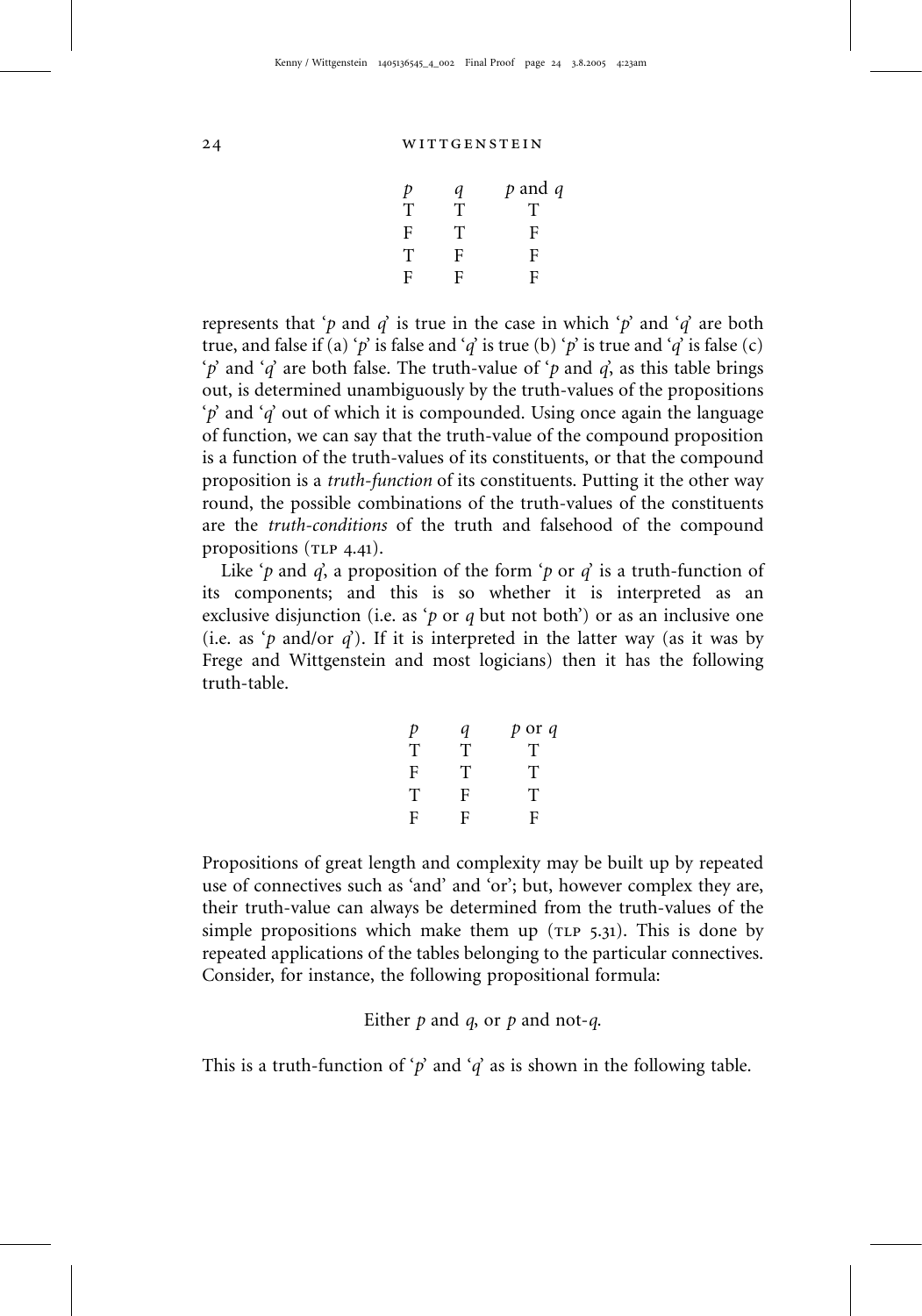|         | $p \ q$ | Either $p$ and $q$ , or $p$ and not- $q$ |  |  |                 |  |
|---------|---------|------------------------------------------|--|--|-----------------|--|
|         | T T     |                                          |  |  | T T T T T F F T |  |
|         | F T     |                                          |  |  | F F T F F F F T |  |
| T F     |         |                                          |  |  | T F F T T T T F |  |
| $F \tF$ |         |                                          |  |  | F F F F F F T F |  |
|         |         |                                          |  |  |                 |  |

This table is constructed in the following manner. First the columns under the single propositional variables are filled in by copying out the values given in the two left-hand columns, which represent a conventional arrangement to ensure that all possible combinations of truth-values are covered ( $TLP$  4.31). Then in the second column from the right the truthvalue of 'not- $q$ ' is filled in under the connective 'not' by reversing the truth-value of 'q' on the principle that 'not-q' is false whenever 'q' is true, and true whenever ' $q$ ' is false. Then the columns under the 'ands' are filled in by deriving the truth-value of the conjunctions from the truth-value of the propositions the 'ands' connect in accordance with the first table given above. Finally the 'or' column is completed, the truth-values being derived from those of the two complex propositions which the 'or' connects by means of the table for 'or'. The 'or' column shows the value of the whole formula 'Either p and q, or p and not-q' for every possible combination of truth-values of 'p' and 'q'. It turns out, not surprisingly, to be true when 'p' and 'q' are both true, or when 'p' is true and 'q' is false, and to be false in the other possible cases. It is an expression with the same truth-value as ' $p$ ' in all cases. This result could have been foreseen by anyone who understood the first formula; but in the case of more complicated formulae it is often impossible to see the truth-conditions in this way without making a calculation by means of a table.

When we construct the truth-tables for complex propositions in this manner, we sometimes find that they take the same truth-value for every possible truth-value of their arguments. Thus the proposition 'p or not- $p'$ is true whether ' $p$ ' is true or false, as we see thus:

| p |   | or | $not-p$   |
|---|---|----|-----------|
| T | F |    | F<br>- 71 |
| F | с |    | F<br>T    |

On the other hand, the proposition 'p and not-p' is false whatever 'p' may be:

| р | 1) | and | $not-p$   |
|---|----|-----|-----------|
| T |    | н   | F.<br>-71 |
| F | Ľ  | ы   | E         |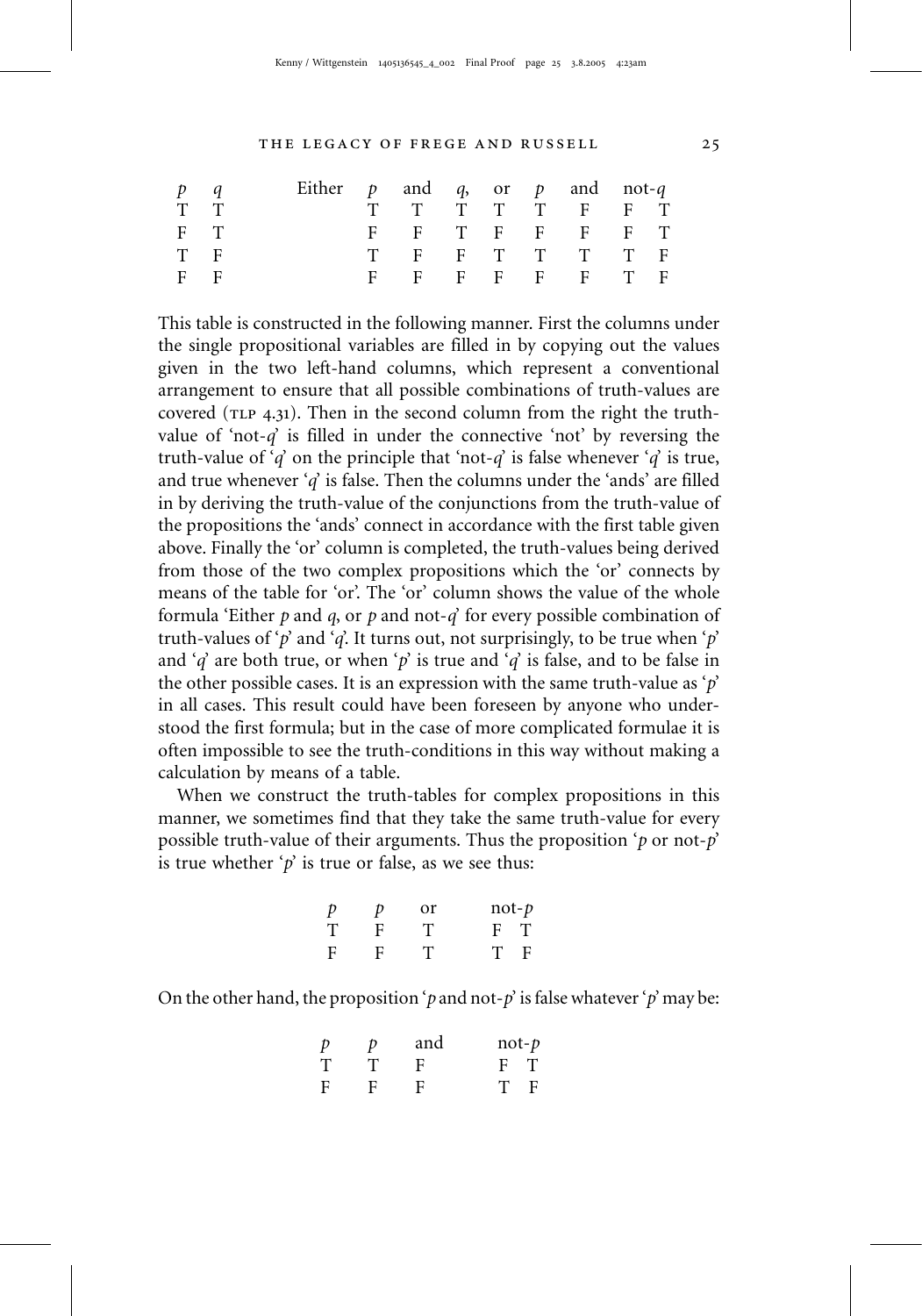#### 26 WITTGENSTEIN

A proposition which is true for all truth-possibilities of its elementary prepositions is called a tautology, a proposition which is false for all truthpossibilities is called a *contradiction* (TLP 4.46). It can be seen that the negation of a contradiction (since it will turn all the 'F's of the contradiction into 'T's) will be a tautology. Thus 'Not both  $p$  and not- $p'$ , the negation of the contradiction 'Both  $p$  and not- $p'$ , is a tautology, as can be seen in this table.

| $\mathcal{D}$ | Not both $p$     |    | and | $not-p$ |  |
|---------------|------------------|----|-----|---------|--|
| T             | $\sim$ 11 $\sim$ |    |     | F T     |  |
| F             | T                | Е. | F   | T F     |  |

The study of tautologies proves to be of great importance in logic. The tautology 'Either  $p$  or not- $p$ ' corresponds to the traditional Law of Excluded Middle; the tautology 'Not both  $p$  and not- $p'$  corresponds to the traditional Law of Contradiction; and these are two of the three traditional Laws of Thought. Wittgenstein believed, as we shall see, that all the propositions of logic were tautologies. If that is true, or even only an approximation to the truth, it is clearly of great advantage to have a mechanical method, such as Wittgenstein's truth-tables provide, of testing to see whether a proposition is a tautology.<sup>1</sup>

It can be shown that all formulae of the propositional calculus which are tautologous by Wittgenstein's test are either axioms or theorems of the system of Frege's Begriffsschrift; and conversely, that anything which can be proved from Frege's axioms by his rules will be tautologous by Wittgenstein's test. Wittgenstein's truth-table method, therefore, and Frege's axiomatic system may be regarded as two different formal methods of handling the same material, namely, the logical truths of the propositional calculus. However, there are important differences between the methods, and when he wrote the *Tractatus* Wittgenstein thought his method superior in several ways.

First, in Frege's system a number of formulae are given a privileged status as axioms; but the choice of axioms is to some extent arbitrary, as is shown by the possibility of alternative equally consistent and powerful axiom-sets, such as that used by Russell and Whitehead. The method of truth-table testing is applied to all formulae alike, so that all logical truths are seen to be of equal rank, with none essentially primitive and underivable ( $TLP$  6.127).

<sup>1</sup>. An alternative method is given by Wittgenstein at 6.1203.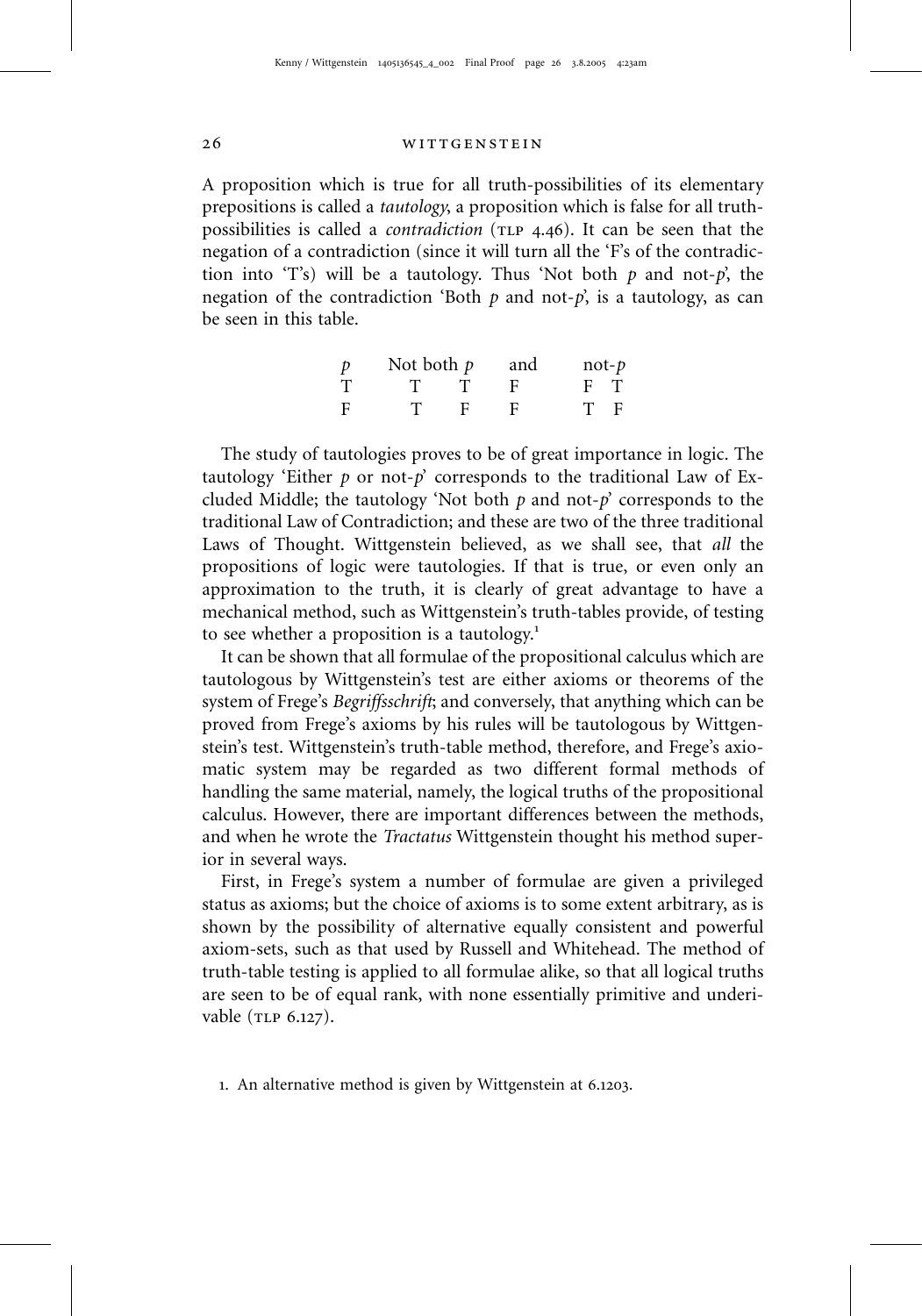Moreover, the primitive propositions are presented in Frege's system without justification as self-evident; Wittgenstein distrusted the appeal to self-evidence, and offered instead a method of calculation which was mechanical in the literal sense that it could be carried out by a machine (NB 3; TLP 6.1271).

Again, given a formula of the propositional calculus, we can always settle, by applying the truth-table method, whether or not it is a tautology. No similar method exists in Frege's system. By discovering a proof of the formula from Frege's axioms we can show it to be a theorem of his system; but if we fail to discover a proof this does not show that it is not a theorem of the system; it may simply be that we have not been ingenious enough to find a proof. Thus if we are given a formula of the propositional calculus and asked 'Is this a tautology or not?' Wittgenstein's method offers us a foolproof way of settling the question either way, while Frege's method offers a way of answering 'yes' with certainty, but no way of giving a certain answer 'no'. To sum up in the customary technical expression, Wittgenstein offers, while Frege does not, a decision procedure for propositional logic.

What is the relation between a formal script like Frege's and ordinary language? Frege himself compared it to the relationship between the microscope and the naked eye: by which he meant that it enabled one to discriminate between things which in ordinary language appear blurred and confused. Thus – to give a sample of Wittgenstein's choosing – the word 'is' in ordinary language signifies in three different ways, which correspond to three different variations of symbol in Frege's notation. Sometimes it appears as a copula linking subject and predicate – as in 'James is whistling' – in which case it will be absorbed, in Frege's notation, into the function-sign '. . . is whistling'. Sometimes it appears as the sign of identity, as in 'twice two is four', in which case it will be translated by the equals-sign, as in '2  $\times$  2 = 4'. Sometimes it is an expression for existence, as in 'There is a devil', in which case it will be translated by means of the particular quantifier, as 'For some  $x$ ,  $x$  is a devil', where the 'is' is now simply part of the predicate  $\ldots$  is a devil' (TLP 3.323).

Failure to discriminate between such differences of significance can lead to confusion in our own minds about what we mean, and the drawing of false inferences. For the inferences which can be drawn from propositions of the form 'S is P' differ according to which 'is' comes in question. Can we, for instance, conclude from 'S is P' to 'P is S'? If the 'is' is the 'is' of identity, we can: four is indeed twice two. But if the 'is' is the copula we cannot: 'whistling is James' if not a poetic inversion is a piece of nonsense. This shows the importance of distinguishing the copula from the sign of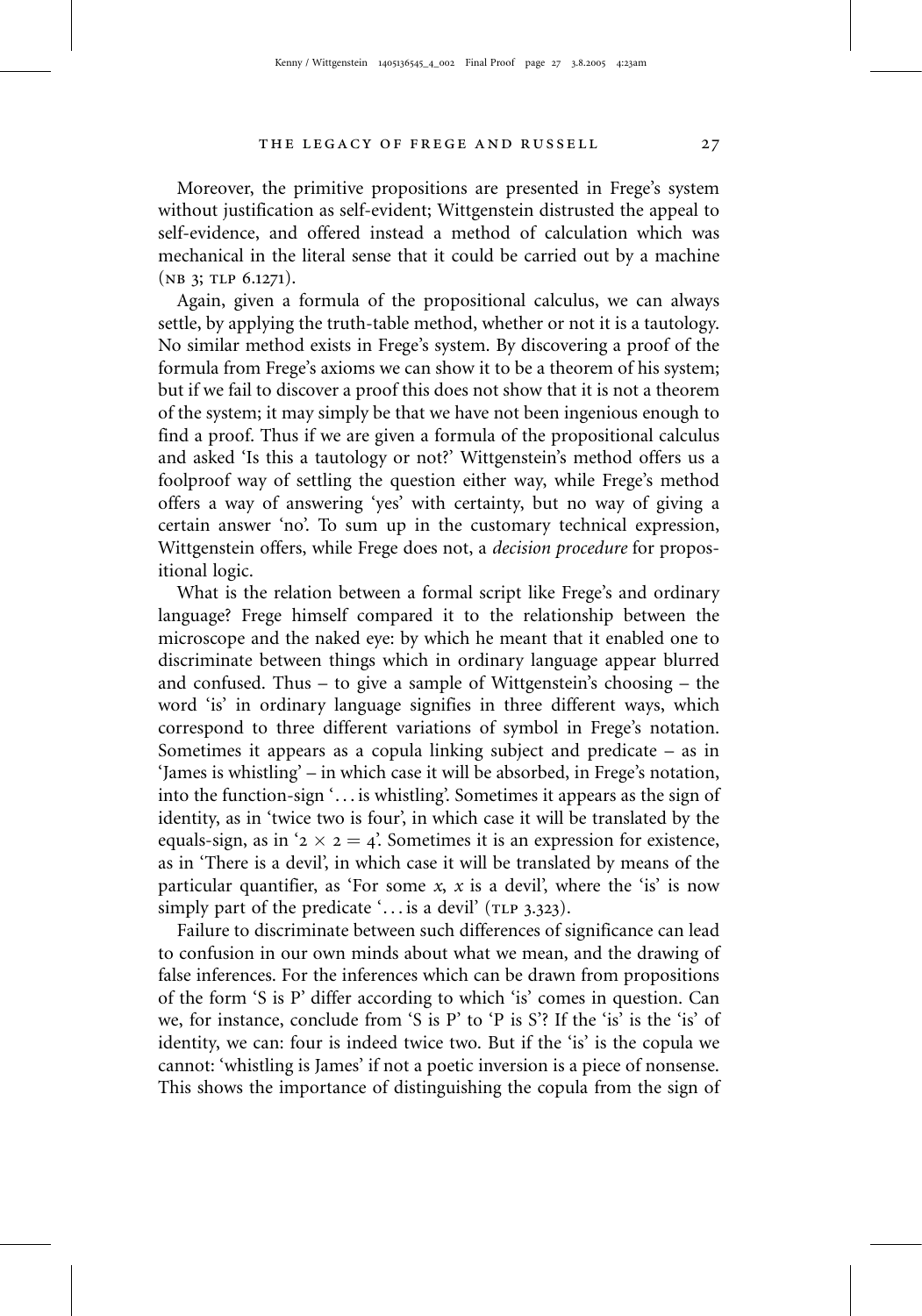#### 28 WITTGENSTEIN

identity; and confusion of the copula with the sign for existence can lead to an equally nonsensical conclusion. Thus a philosopher may be struck by the fact that whatever exists can be said to be; and taking this verb as a copula, or predicate-marker, he may seek to investigate the nature of the attribute corresponding to this predicate which is applicable to everything in the world. He may be struck by the mystery of this be-ing which is not being red or being a man, but just pure be-ing. He may even deify his muddle by defining God as Pure Being.

In order to avoid such errors, Wittgenstein thought when he wrote the Tractatus, we need a language which does not use the same sign with different modes of signification: a language whose grammar is governed by logic, a language with a logical syntax instead of the superficial syntax of ordinary language (TLP 3.325). Frege's conceptual notation, Wittgenstein said, was only a preliminary attempt at such a language, and it failed to exclude all mistakes.

One of the distinctions which Frege failed to make was a distinction between names and descriptions. In Frege's system 'Socrates' and 'the teacher of Plato' are treated as the same kind of symbol, as being a name with a sense and a reference. Before Wittgenstein, Russell had argued that this was a mistake: a name like 'Socrates', if it was a genuine proper name, had meaning solely by having a reference; and an expression like 'the teacher of Plato' should not be called a name at all, if only because unlike a genuine name it had parts which were significant symbols in their own right. Russell's positive account of such expressions is called his theory of definite descriptions: it was much admired by Wittgenstein and had a considerable influence on his thought.

In Principia Mathematica Russell introduced the topic as follows:

Suppose we say 'The round square does not exist.' It seems plain that this is a true proposition, yet we cannot regard it as denying the existence of a certain object called 'the round square'. For if there were such an object, it would exist: we cannot first assume that there is a certain object, and then proceed to deny that there is such an object. Whenever the grammatical subject of a proposition can be supposed not to exist without rendering the proposition meaningless, it is plain that the grammatical subject is not a proper name, i.e. not a name directly representing some object. Thus in all such cases the proposition must be capable of being so analysed that what was the grammatical subject shall have disappeared. Thus when we say 'The round square does not exist' we may, as a first attempt at such analysis, substitute 'It is false that there is an object  $x$  which is both round and square.' (Principia Mathematica, 2nd ed., p. 66)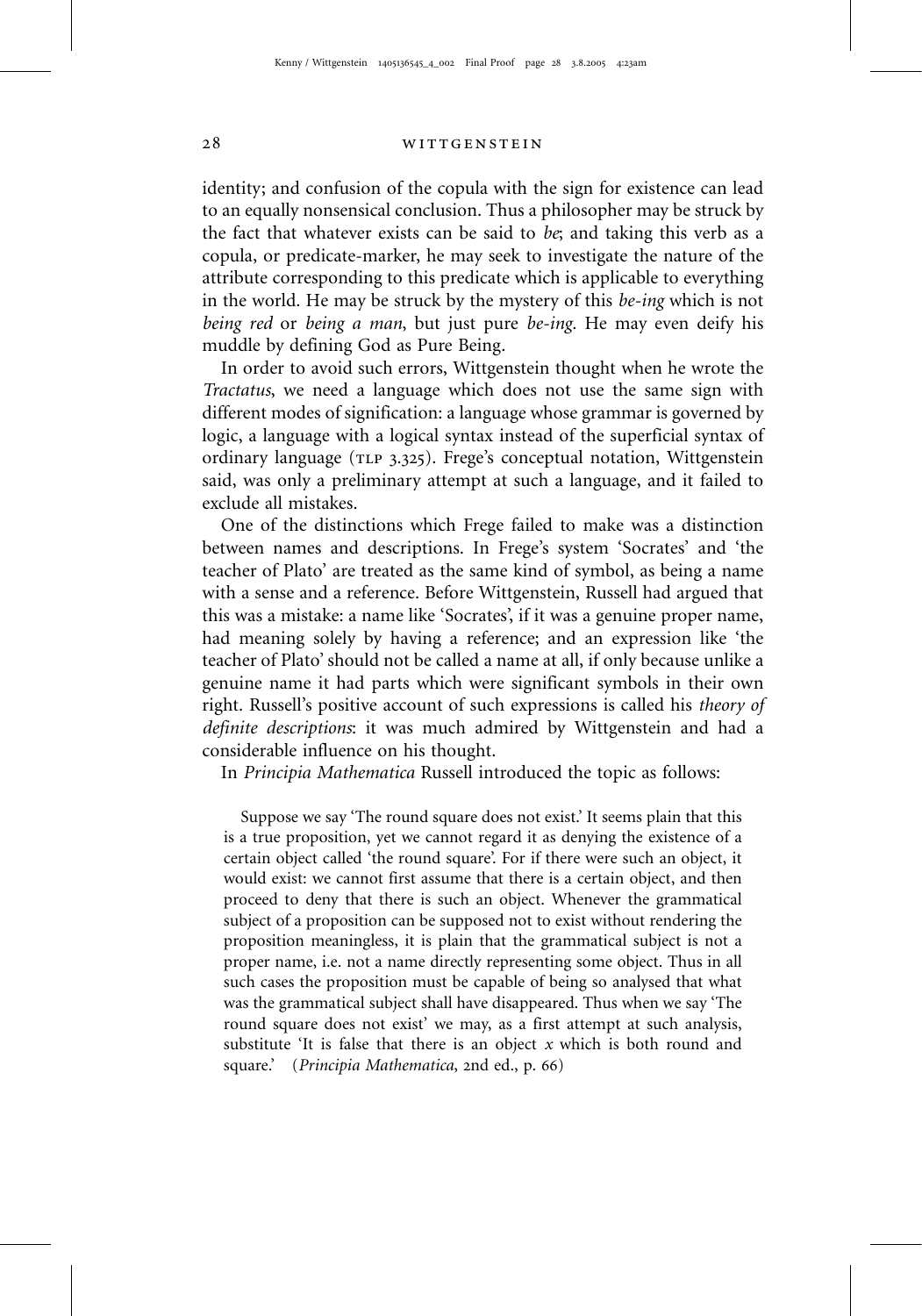So far Russell's theory is an application of Frege's method of treating existence, as outlined above. But when it comes to sentences which consist of a definite description and a predicate, like 'The author of Hamlet was a genius', Russell parts company with Frege. For Frege such a sentence is of the same form as 'Shakespeare was a genius'; for Russell it is of quite different form and has a hidden complexity. For the sentence to be true, it must be the case that one and only one individual wrote Hamlet (otherwise no one has the right to be described as 'the author of Hamlet'). So Russell proposes as an analysis of the sentence the following:

| For some $x$ , (1) x wrote Hamlet                                   |
|---------------------------------------------------------------------|
| and (2) for all y, if y wrote <i>Hamlet</i> , y is identical with x |
| and $(3)$ x was a genius.                                           |

This formulation uses the first element to say that at least one individual wrote Hamlet, and the second to say that at most one individual wrote Hamlet; so between them the first two elements say that exactly one individual wrote Hamlet. The formulation uses the third element to go on to say that that unique individual was a genius. In the unanalysed sentence the expression 'the author of *Hamlet'* looks like a complex name (and would have been so treated by Frege); in the analysed sentence no such expression appears, and instead we have a combination of predicates and quantifiers.

What is the point of this complicated analysis? To see this we have to consider a sentence which, unlike 'The author of Hamlet was a genius' is not true. Consider

- (A) The sovereign of Great Britain is male.
- (B) The sovereign of the United States is male.

Neither of these sentences is true, but the reason differs in the two cases. The first sentence is clearly false because though there is a sovereign of Great Britain she is female; the second sentence is untrue because there is no such individual as the sovereign of the United States. The analysis brings out the two different ways in which such a sentence can be untrue. If (A) and (B) were analysed on the model of 'The author of Hamlet was a genius', then (A) would be untrue because of a falsehood affecting (3), whereas (B) would be untrue because of a falsehood affecting (1).

It will be seen that on Russell's view a sentence such as 'The sovereign of the United States is male' is not just untrue but positively false; and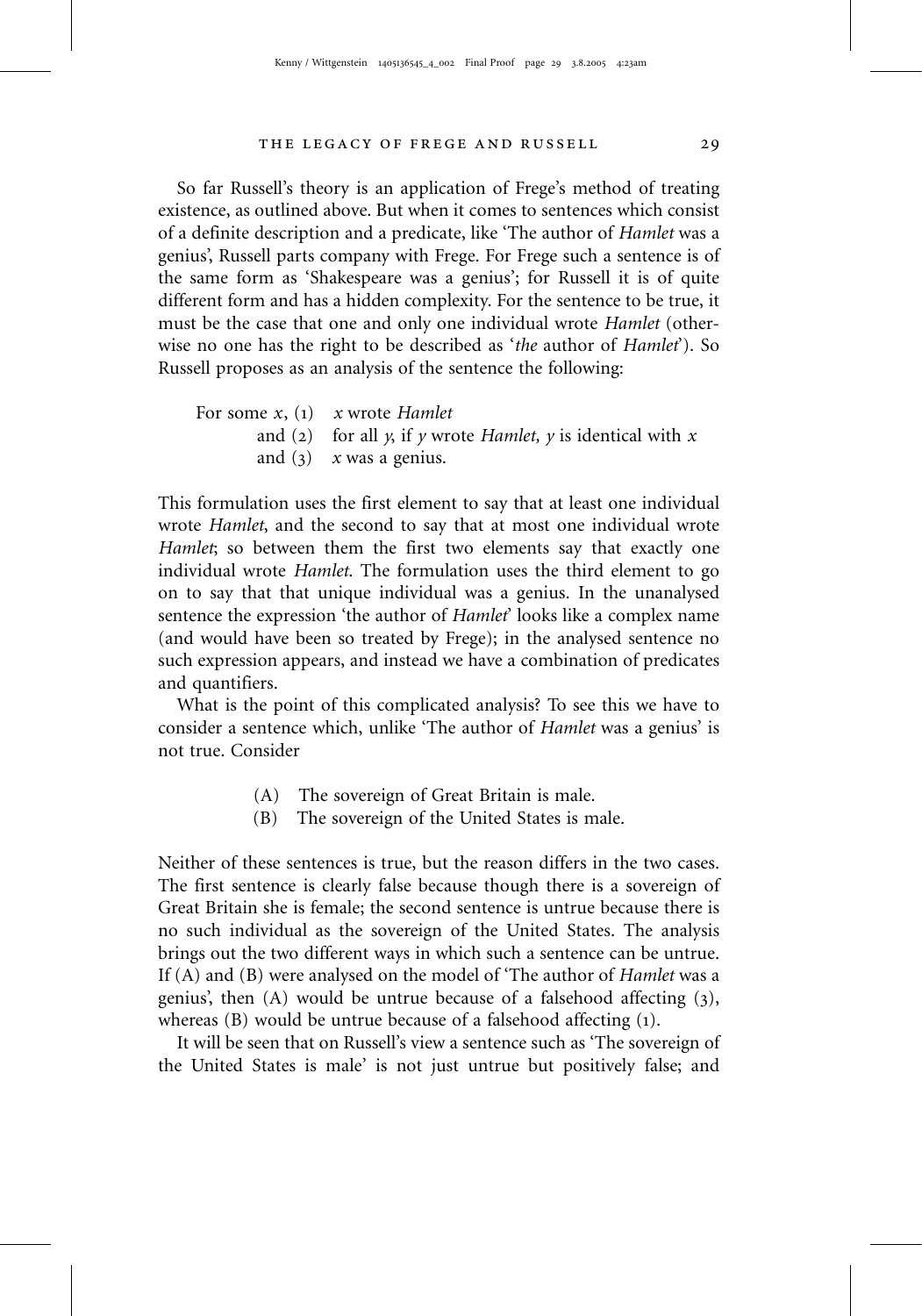consequently 'It is not the case that the sovereign of the United States is male', which negates this falsehood, is true. (On the other hand 'The sovereign of the United States is not male', which asserts that there is a non-male individual who is sovereign of the United States, is, like 'The sovereign of the United States is male', positively false.) In this respect sentences containing vacuous definite descriptions differ sharply in Russell's system from sentences containing empty names, i.e. apparent names which name no objects. For Russell a would-be sentence such as 'Slawkenburgius was a genius' is not really a sentence at all, and therefore neither true nor false, since there was never anyone of whom 'Slawkenburgius' was the proper name.

Some philosophers have objected to Russell's treating a sentence such as 'The sovereign of the United States is male' as being false. Surely, they say, if there is no sovereign of the United States such a sentence is not so much false as misleading; the question its of truth-value does not arise. When I affirm 'The author of Hamlet was a genius' I do not assert, but rather presuppose, that one and only one individual wrote Hamlet.

Something of the kind is often the natural thing to say about our use of such definite descriptions in ordinary language; but Russell, like Frege, was interested in constructing a language which would be in some ways a more precise and scientific instrument than ordinary language for purposes of logic and mathematics. Both Frege and Russell regarded it as essential that such a language should contain only expressions which had a definite sense, by which they meant that all sentences in which the expressions could occur should have a truth-value. Neither therefore was prepared to let a proposition such as 'The sovereign of the United States is male' count as truth-valueless. Frege proposed to avoid such truth-value gaps by arbitrarily stipulating a reference for vacuous definite descriptions and empty names  $-$  e.g. that 'the sovereign of X' shall refer to the sovereign of X if X is a monarchy and otherwise shall refer to the number 'o'. Russell's analysis, according to which 'the sovereign of X' is not a referring expression at all, whether or not X is a monarchy, achieves the definiteness sought by Frege by far less artificial means.

Wittgenstein, when he wrote the Tractatus, accepted Frege's requirement of definiteness of sense (TLP 2.0211, 4.063, 5.4733) and Russell's method of securing this definiteness for propositions containing definite descriptions. He was interested in particular in applying and modifying Russell's theory to fit descriptions which described complex objects by enumerating their parts. 'Every statement about complexes' he wrote 'can be resolved into a statement about their constituents and into the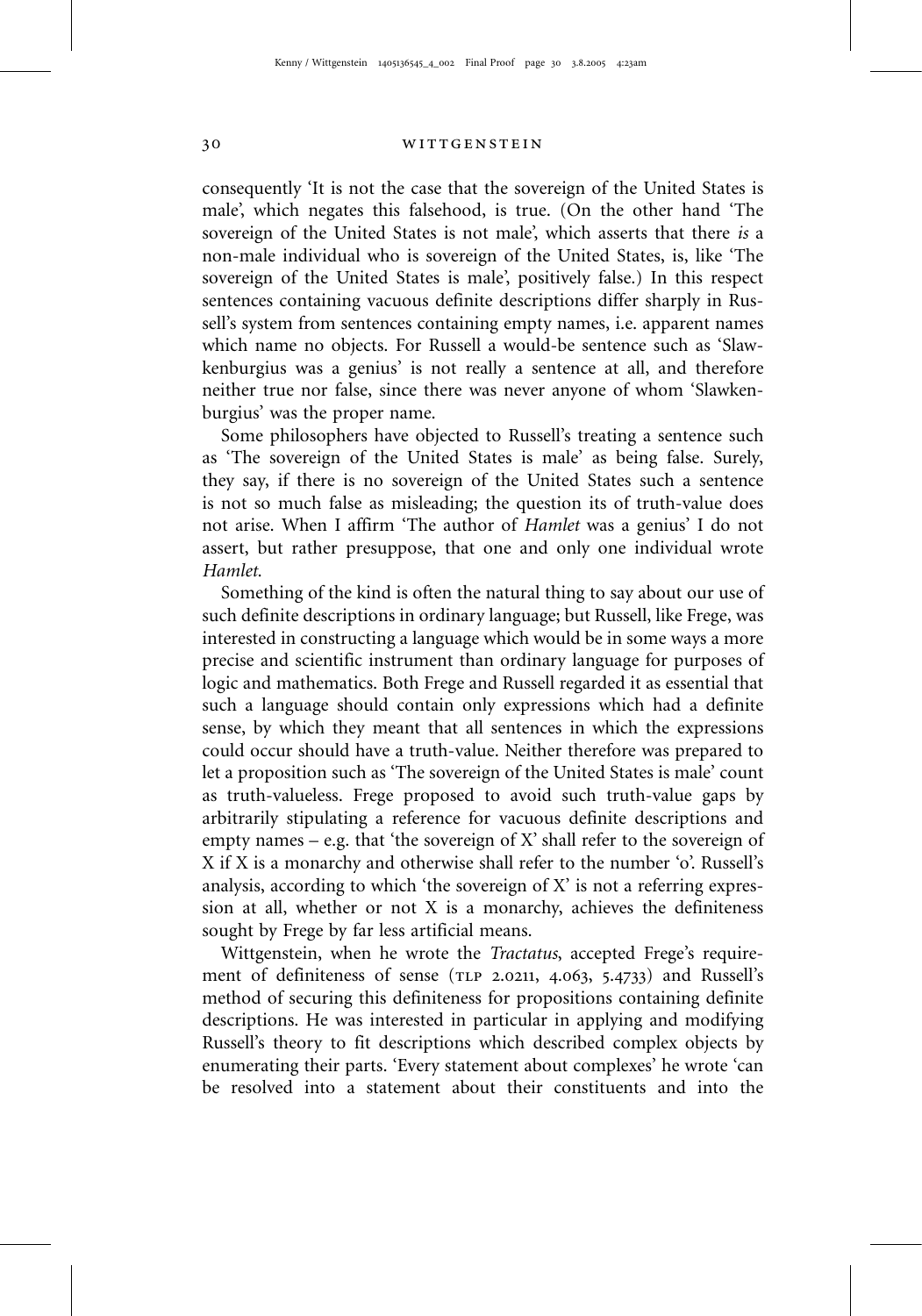propositions that describe the complexes completely' (TLP 2.0201). Consider, for instance, the sentence

Austria-Hungary is allied to Russia.

This sentence was untrue when Wittgenstein wrote the Tractatus, because Austria-Hungary was at war with Russia. It is untrue now for the quite different reason that the political unit called 'Austria-Hungary' does not exist. Clearly the two possibilities of falsehood here parallel those for 'The sovereign of X is male'; and 'Austria-Hungary' can be looked on as a definite description, roughly, 'the union of Austria and Hungary'. We can adapt Russell's theory to this as follows

```
For some x and some y, x = Austria
      and y = Hungary
      and x is united to yand x is allied to Russia
      and y is allied to Russia.
```
Or more simply we can say that 'Austria-Hungary is allied to Russia' means: 'Austria is allied to Russia and Hungary is allied to Russia and Austria is united to Hungary' (NB 4; PI I, 39, 60). (Here the use of the identity predicate, or of the proper name, renders superfluous the use of the uniqueness-securing clause.) As we shall see, Wittgenstein in the Tractatus built a great deal of metaphysics on the possibility of analysis of this kind. 'Russell's merit' he wrote 'is to have shown that the apparent logical form of a proposition need not be its real form'  $(TLP 4.0031)$ .

What drove Russell and Frege to devise a more rigorous language, however, was not initially an interest in metaphysics but a desire to place mathematics on a firm logical basis. Both of them were dedicated to proving that mathematics, and especially arithmetic, was in fact a branch or extension of logic involving no special subject-matter of its own and derivable from purely logical axioms. This task was the object of Frege's major work Die Grundgesetze der Arithmetik (1893 and 1903) and of Russell and Whitehead's Principia Mathematica (1910–13). Both works define numbers as classes of classes with the same number of members: thus the number two is the class of pairs and the number three the class of trios. If this definition is not to be circular, it must be possible to say what is meant by two classes having the same number of members without making use of the notion of number.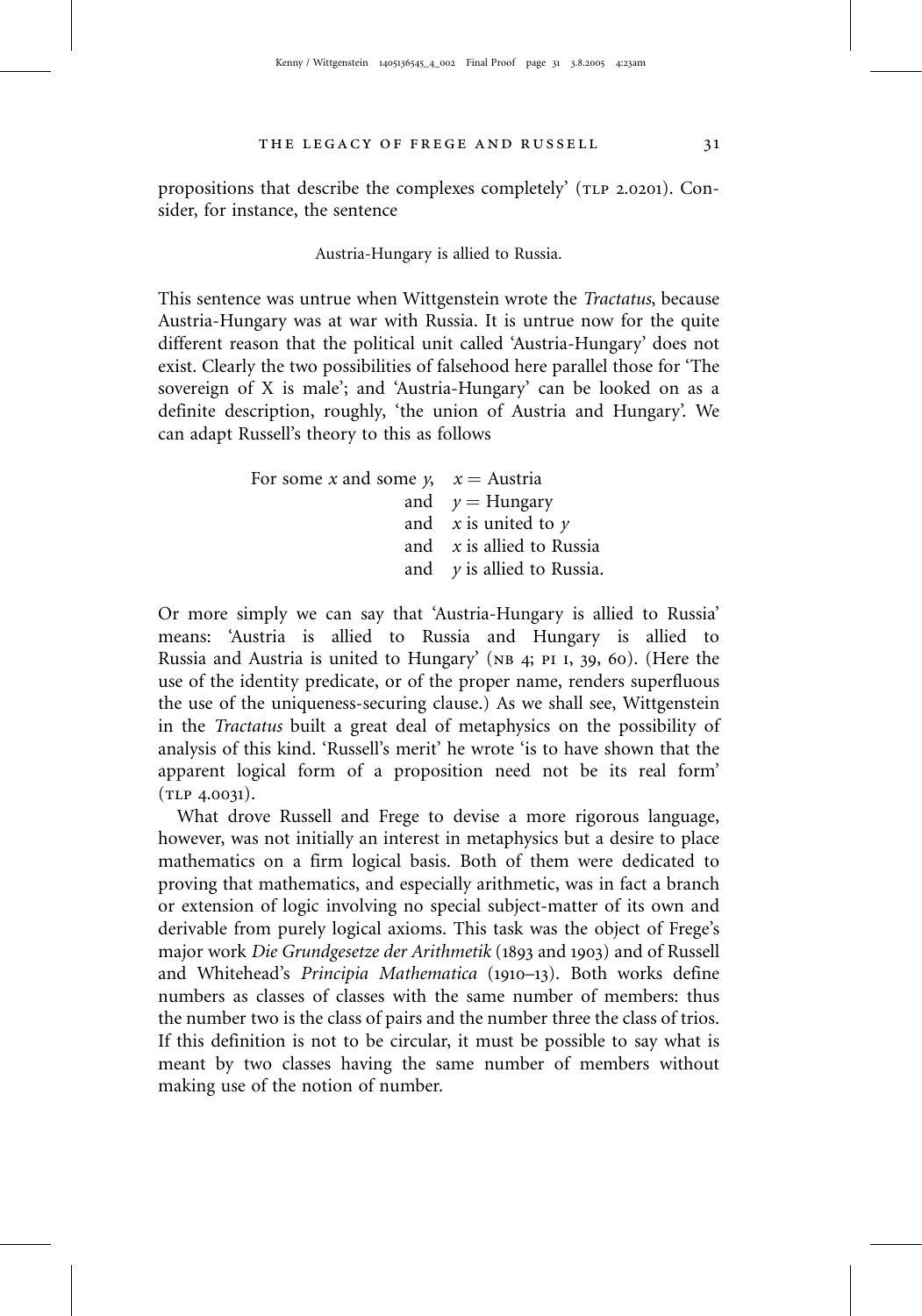This is not as difficult as it might appear. Frege observes that a waiter may know that there are as many knives as there are plates on a table without knowing how many of each there are, if he observes that there is just one knife to the right of each plate. He knows, that is to say, that the class of knives on the table has as many members as the class of plates on the table, though he does not know the number of members in either class. Two classes have as many members as each other if each member of one class can be correlated with a different member of the other class leaving none over. Two such classes are called equivalent classes. We can thus revise the definition of number given above, and say that a number is a class of classes with as many members as a given class. Thus we could define four as the class of all classes which have as many members as the class of gospel-makers. But such a definition would clearly be useless for the purposes of reducing arithmetic to logic, since the fact that there were four gospel-makers is a contingent fact which is certainly no part of logic. If Frege's and Russell's programme is to succeed, they must find, for each number, a class not only of the right size, but a class whose size is guaranteed by logic.

What they did was to begin with the number zero, which they defined as the class of all classes with as many members as the class of objects which are not identical with themselves. Since there are no objects which are not identical with themselves, that class has no members; and since classes which have the same members are the same classes, there is in fact only one class which has no members. Zero is therefore the class whose only member is the class with no members, the null-class, as it is called. The fact that there is only one null-class is used in proceeding to the definition of the number one, which is defined as the class of classes with as many members as the class of null-classes, or (what comes to the same thing) the class of classes with as many members as the class whose sole member is the number zero. Two can then be defined as the class of classes with as many members as the class whose members are zero and one, three as the class of classes with as many members as the class whose members are zero and one and two, and so on ad infinitum.

This is a very ingenious way of building up the series of natural numbers out of the merely logical notions of identity, class, classmembership, and class-equivalence. It contains, however, as Russell discovered, a fatal flaw. If we are to proceed in this way we must be able without restriction to form classes of classes, and classes of classes of classes, and so on; in other words, classes must be treated as classifiable, they must be capable of being members of other classes. Now can a class be a member of itself? Most classes are not (e.g. the class of men is not a man)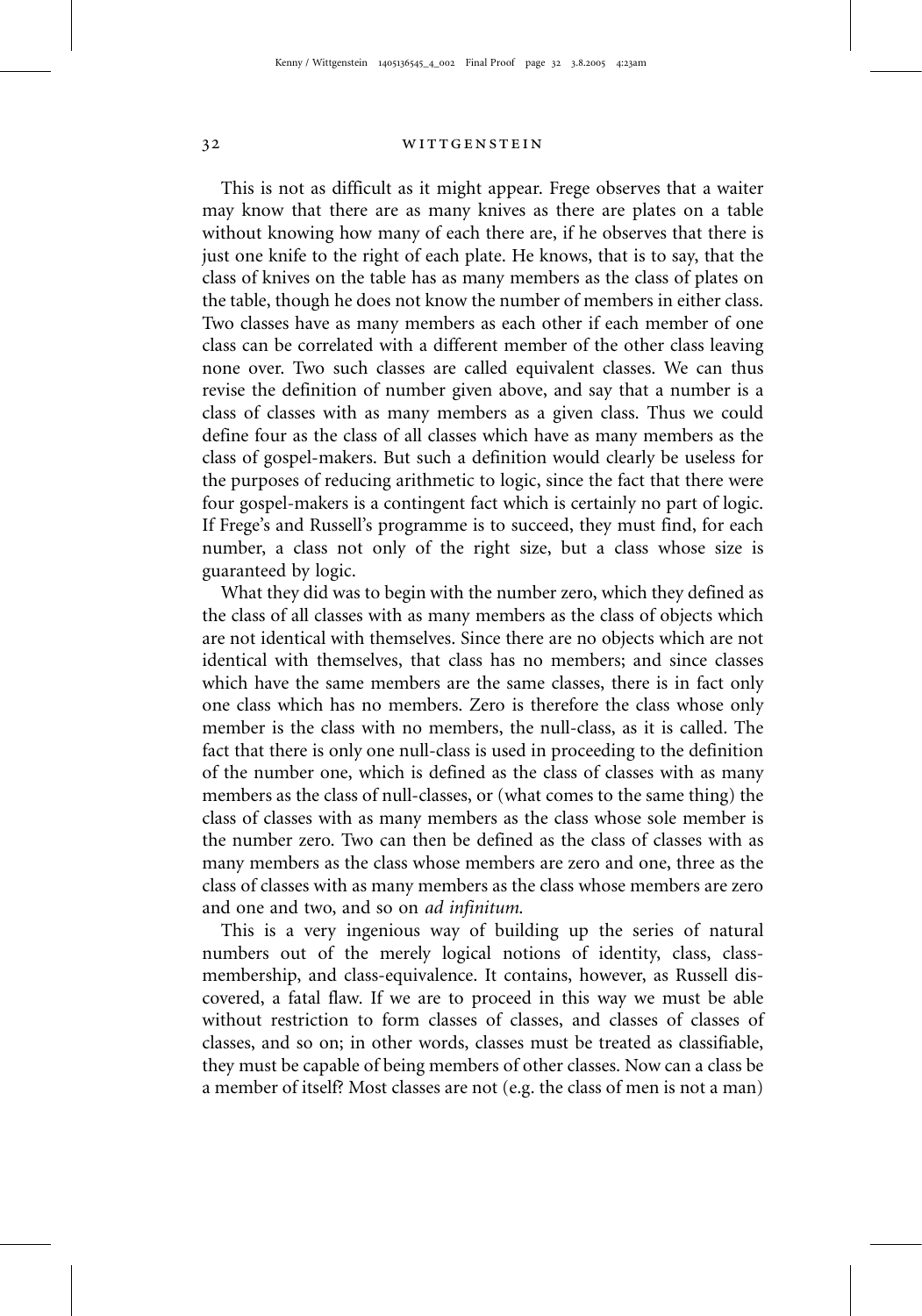but some apparently are (e.g. the class of classes is a class). It seems therefore that classes divide into two: the class of classes that are members of themselves, and the class of classes that are not members of themselves.

Consider now this second class: is it a member of itself or not? If it is a member of itself, then since it is precisely the class of classes that are not members of themselves, it must be not a member of itself. But, if it is not a member of itself, then it qualifies for membership of the class of classes that are not members of themselves, and therefore it is a member of itself. It seems that it must either be a member of itself or not; but whichever alternative we choose we get into trouble. This frustrating discovery is known as Russell's paradox, and it showed that something must be wrong with the permissive procedure of forming classes of classes ad lib.

Russell's remedy for the trouble is known as the theory of types. The root error, he thought, lay in treating classes as randomly classifiable objects. Classes and individuals, he now thought, were of different logical types, and what can be true or false of one cannot be significantly asserted of the other. 'The class of men is a man' should be regarded, not as false, but as meaningless. What can meaningfully be said of individuals cannot meaningfully be said of classes, and what can meaningfully be said of classes cannot meaningfully be said of classes of classes, and so on through the hierarchy of logical types. If the difference of type between the different levels of the hierarchy is observed, the paradox cannot be meaningfully formulated.

But now another difficulty met Russell. Once there were prohibitions on forming classes of classes, how was he to define the series of natural numbers? He retained the definition of zero as the class whose only member is the null-class, but he now treated one as the class of all classes similar to the class whose members are (a) the members of the null-class, plus (b) any object not a member of that class. Two was treated in turn as the class of all classes similar to the class whose members are (a) the members of the class used to define one, plus (b) any object not a member of that defining class. In this way the numbers can be defined one after the other, and each number is a class of classes of individuals. But the naturalnumber series can be continued thus ad infinitum only if there is an infinite number of objects in the universe; for if there are only  $n$  individuals, then there will be no classes with  $n + i$  members, and so no cardinal number  $n + i$ . Russell accepted this and therefore added to his axioms an axiom of infinity, i.e. the hypothesis that the number of objects in the universe is not finite. This hypothesis may be, as Russell thought it was, highly probable; but on the face of it it is far from being a logical truth;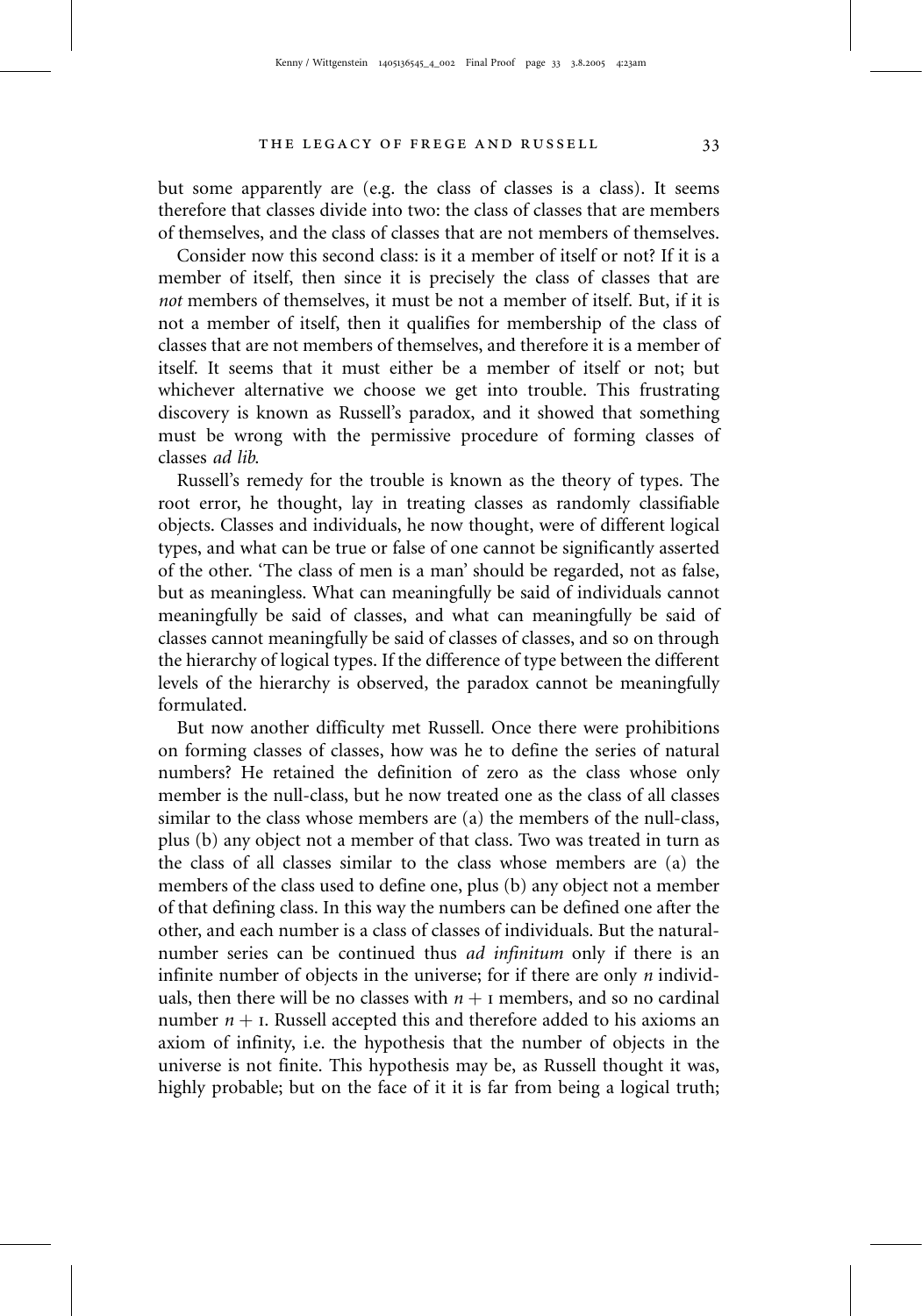and the need to postulate it is therefore a sullying of the purity of the original programme of deriving arithmetic from logic alone.

Wittgenstein was profoundly dissatisfied with the theory of types and the axiom of infinity, and a great part of his early work on logic, reflected in his Notebooks, arose from this dissatisfaction.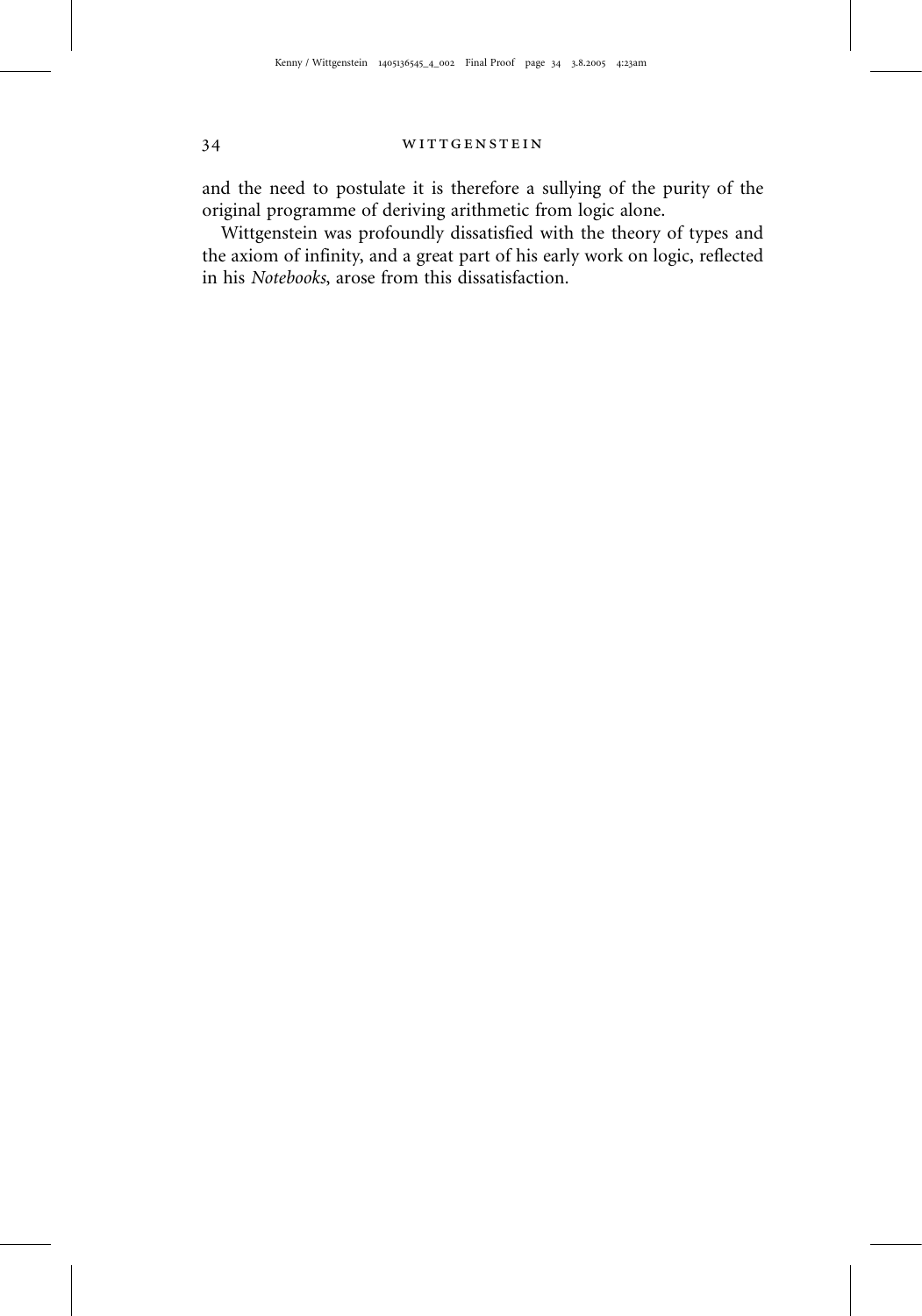# The Criticism of Principia

'All theories of types' Wittgenstein wrote to Russell in 1913 'must be done away with by a theory of symbolism showing that what seem to be different kinds of things are symbolized by different kinds of symbols which cannot possibly be substituted in one another's places' (NB 121). During 1913 and 1914 Wittgenstein was working out such a theory of symbolism, and his earliest attempts can be seen in the 'Notes on Logic' (September 1913), the notes dictated to G. E. Moore in Norway (April 1914) and the notebook dating from the second half of 1914.

Wittgenstein came to think that what was wrong with the theory of types was that it was an attempt to say something which was unsayable. The theory of types says that certain types of symbols cannot sensibly be combined: e.g. 'The class of men is a man' is a piece of nonsense. But this itself is a piece of nonsense; or rather, it does not achieve what it tries to. For what is meant by the subject of the sentence below?

(A) 'The class of men is a man' is a piece of nonsense.

If what is in quotation marks is meant to be just the sounds, or marks on the paper, then the whole sentence states at best a trivial empirical fact about arbitrary linguistic conventions, for there is nothing in that set of sounds which disqualifies it from being given a meaning. Surely there could be a language which was exactly like English, except that the sign 'class' was used as English uses the sign 'tallest'. In that case the set of signs in the quotation marks would have perfectly good sense and express a truth.

All this, however, is clearly irrelevant to Russell's purpose. What (A) is meant to be about is not the sounds, but their meaning. So shall we say rather the following: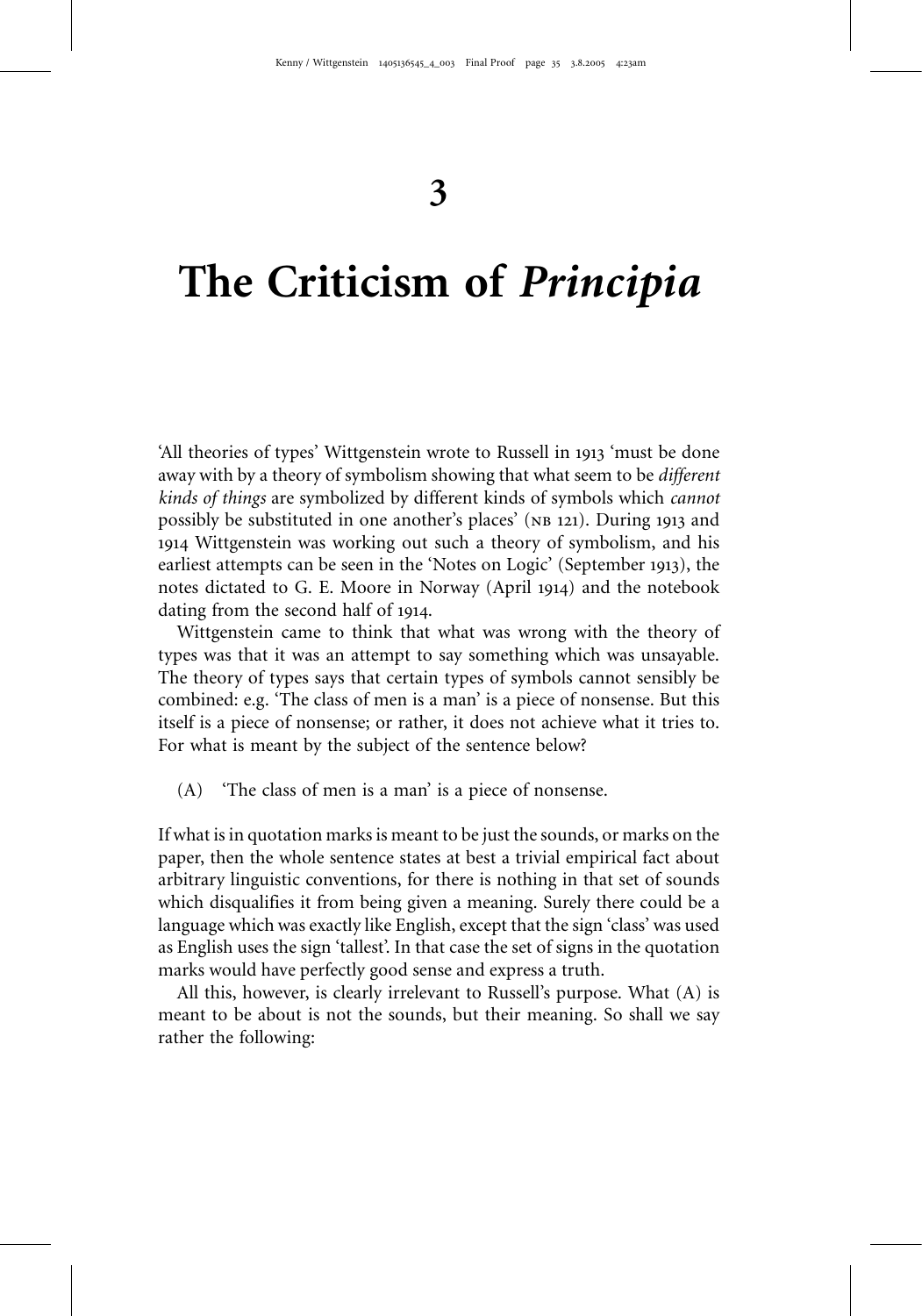(B) 'The class of men is a man', when that expression has the meaning it has in English, is a piece of nonsense.

It seems that that won't do, for if the expression is a piece of nonsense then it doesn't have any meaning in English. So it seems that we are brought back again to consider the sentence as being about meaningless marks (cf. nb 2; tlp 5.473).

Shall we say that the symbols 'the class of men' and '. . . is a man' cannot be combined to make a sensible sentence? This seems to offer us a way out, but does not. For if the expressions in quotes refer to the sounds then again we are just expressing a trivial empirical truth. On the other hand, if it refers to the sounds with their meaning, to the symbols with their logical properties, what can we mean by 'combination' when we say that they cannot be combined in a certain way? The most plausible account is: 'the class of men', meaning what it does in English, cannot be the subject of a sentence whose predicate is '... is a man', meaning what that does in English. We may doubt whether this in turn is meaningful, but even if it is, it may well only postpone the evil day. For can we account for the meaning of the fragmentary expressions without giving an account of the sentences in which they can occur? If not, all our earlier problems will meet us again.

Wittgenstein's way out of this difficulty is to lay down that the rules of logic must be entirely syntactical rules, i.e. rules about the manipulation of symbols. We cannot formulate semantical rules, rules about the meaning of symbols, nor can we give a justification of syntactical rules based on the meaning of the symbols (e.g. we cannot say: any symbol for such and such an object must have such and such rules) (NB 116; TLP 3.33-3.331). In order to say what the logical properties of language are, we should need a language without these properties (for otherwise we should be taking for granted what we are supposed to be explaining). But a language lacking these properties, an illogical language, is impossible (TLP 3.031, 5.4731).

The theme of much of Wittgenstein's writing in 1914, taken up again in the *Tractatus* ( $TLP$  5.473), is that logic must take care of itself. By this Wittgenstein was rejecting the possibility of a philosophy of logic as Frege and Russell had conceived it. In Principia Mathematica, in addition to the symbolic expressions, there occur passages in English prose containing words like 'property', 'relation', 'logical constant'. This, Wittgenstein came to think, was illegitimate and superfluous. Logic did not need a philosophical theory to justify it, nor could philosophy set limits to its application. 'Everything which is possible in logic is also permitted' (TLP 5.473).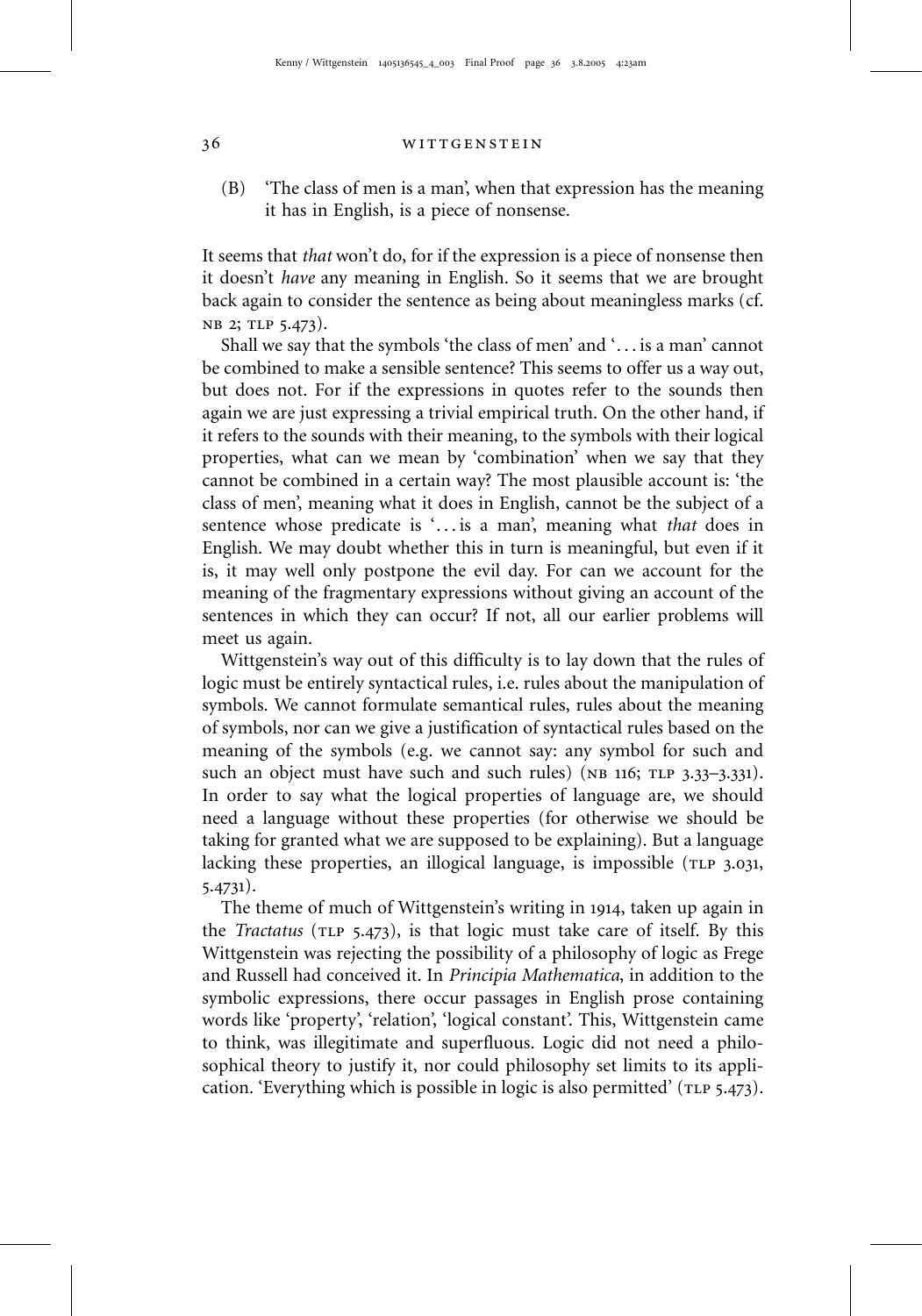The only propositions which really belong in logic books are the tautologies whose nature is shown by the truth-tables. Being tautologies, they say nothing about the world, because they are true in every possible state of affairs and consequently cannot pick out one state of affairs rather than another. They are propositions of a unique sort, because their truth can be discovered by a mere study of the symbols which express them. They say nothing about the world, but they reveal the structure of the symbols which make them up. Thus 'It is raining or it is not raining' tells me nothing about the weather; but the fact that it is a tautology shows that 'It is raining' and 'It is not raining' contradict each other (TLP 6.1–6.201).

The would-be propositions of philosophical logic, Wittgenstein thought, were attempts to say what was shown by the tautologies. The distinction between saying and showing was fundamental in both his earlier and his later philosophy. For instance, Wittgenstein wrote:

What expresses *itself* in language we cannot express by means of language.

Propositions show the logical form of reality.

They display it.

Thus, one proposition ' $fa$ ' shows that the object  $a$  occurs in its sense, two propositions 'fa' and 'ga' show that the same object is mentioned in both of them. . . .

What *can* be shown cannot be said  $(TLP 4.121-4.1212)$ 

As a first attempt to explain the distinction, one might say that something can be said if it would be possible for a hearer to grasp the content of what was being communicated to him without knowing its truth-value; or, to put it another way, it can be said that  $p$  only if a questioner can formulate a question 'Is it the case that  $p$ ?' without yet knowing the answer to it. For Wittgenstein, something can be said only if it could be passed on to somebody as a piece of new information. And what can be said cannot be shown, and what can be shown cannot be said  $(TLP 4.1212)$ .

To illustrate Wittgenstein's thesis that tautologies show the logical or structural properties of their components, we may give the following example. Suppose we take the three propositions 'If it is Sunday, the shops are shut', 'It is Sunday', 'The shops are shut.' We can form out of them a tautology thus: 'If if it is Sunday the shops are shut, and it is Sunday, then the shops are shut.' It is perfectly clear that the tautology does not say anything about the world in the way in which each of the three constituent propositions does. But, Wittgenstein would say, it does show something about the formal properties of language. It shows that 'The shops are shut' follows from 'If it is Sunday, the shops are shut' and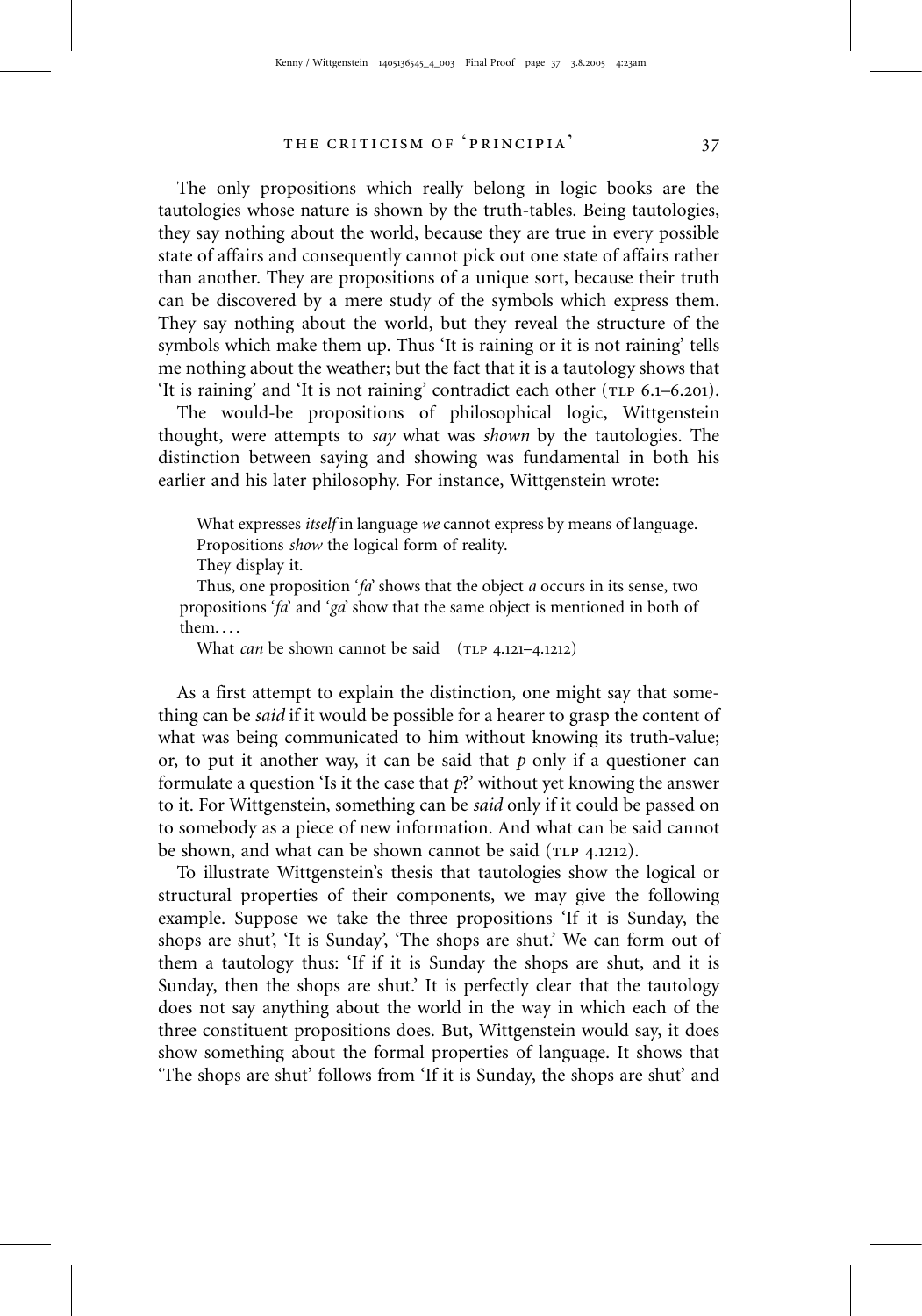'It is Sunday.' But why, one might ask, can't this be said? Indeed haven't I just this moment said it?

The answer must be as follows. For anyone to understand what I have just written, he must take what appears in quotation marks as English sentences, and not just as a succession of meaningless marks. But, if he is to do so, he must already know English, and therefore know the rules for the use of the English expressions which make up the quoted sentences. But if he knows these rules then he already knows that the third sentence follows from the other two; and therefore when I purported to be giving him information I gave him no information at all.

To clarify this, it may help to introduce a distinction Wittgenstein drew (but did not always observe) between signs and symbols ( $TLP$  3.326, 3.32ff.). If we consider a word or a proposition – spoken or written – from the point of view of its perceptible qualities, such as its shape or sound, then we are considering the sign; when we try to grasp the meaningful use of the expression, its rules for application, we are dealing with the symbol. It is possible for the same sound or mark to be used in language in different ways – e.g. 'den' as a German article and as an English noun; or in English 'bear' as a noun and as a verb. In that case we have the same sign but two different symbols. It is important to note that in order to specify the symbol we do not have to say anything about semantics: we do not have to say anything about its reference, or the kind of object it can stand for in the world  $(TLP 3.33)$ . This is what was wrong with the theory of types: Russell in drawing up his syntactic rules was forced to speak about the things the signs mean (TLP 3.331). But that something belongs to a certain type is something that cannot be said: it cannot be said, for example, that M is a thing (as opposed e.g. to a class). This is something which must be shown by the symbol 'M' – not of course by the sign 'M' but by the symbol, the sign with its syntactical rules. We cannot speak of types, we can speak only of symbols; but what the theory of types tried to say, the symbols can show  $(TLP_3.332-3.333;$  $NB$  108).

How do the symbols show what the theory of types tried to say? Consider the sentence 'Socrates is a different type of thing from mortality.' This is a piece of nonsense, but what it tries to say can be brought out in the following manner. In 'Socrates is mortal' 'Socrates' is a proper name, but 'mortal' is not; what symbolizes is not only the expression 'mortal', or 'is mortal', but the fact that '. . . is mortal' stands to the right of a proper name. Similarly, in 'John loves Mary', 'loves' alone is not a symbol, but the fact that 'loves' stands between two names in a certain order is what symbolizes. (If 'loves' alone were the symbol, then 'John loves Mary' and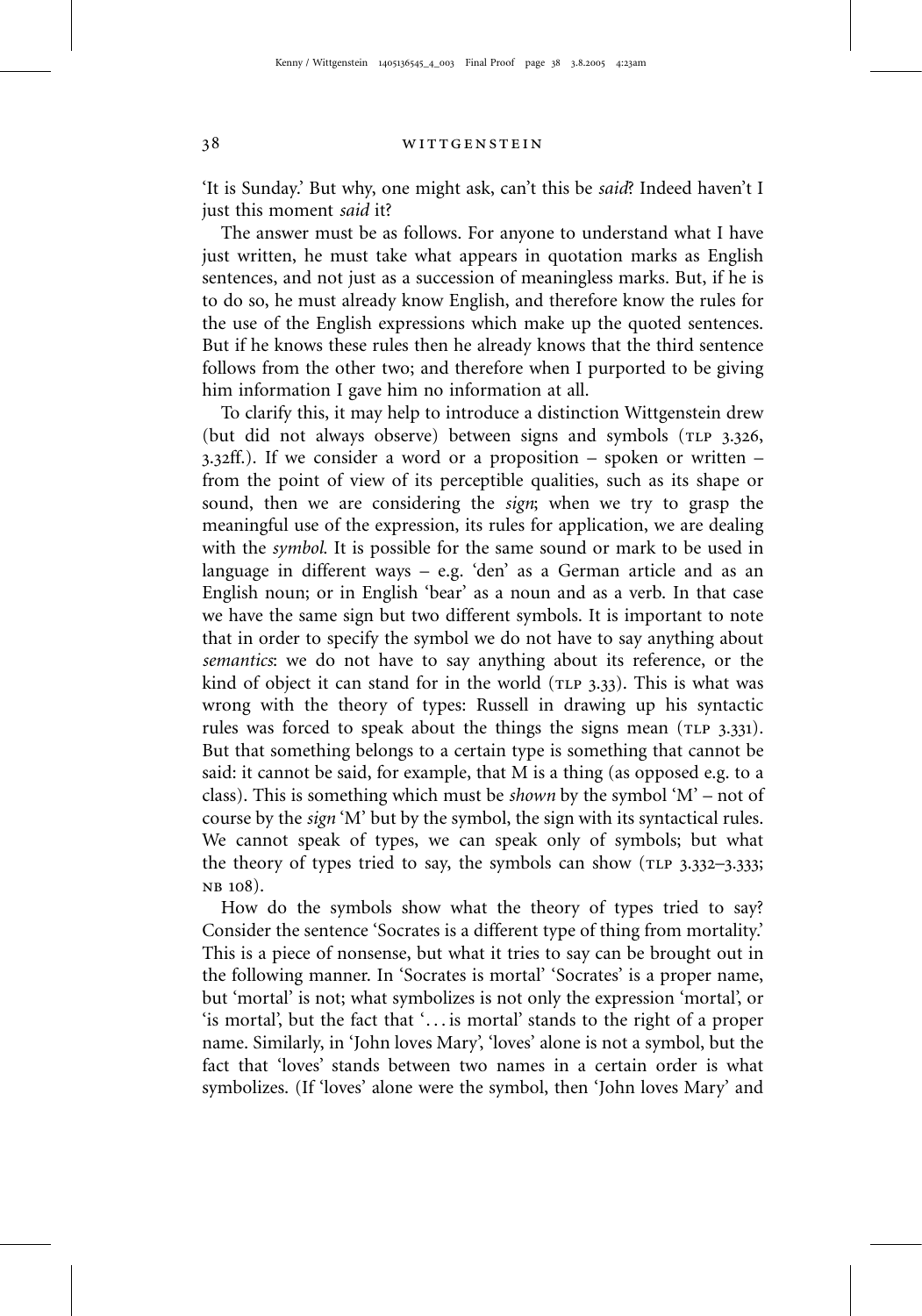'Mary loves John' and 'loves Mary John' would all be the same proposition, being composed of the same symbols.) And what this shows is what we might try to express, for example, by saying that there is a difference of type between objects, relations and properties (NB 108–9).

Our reformulation, however, has not altogether avoided falling into the forbidden language of semantics, for in distinguishing between what symbolizes and what does not one invites the question 'And what does it symbolize?' Any answer to this would be open to the same objections as the theory of types, since 'symbolize' is a verb which attempts to cross the boundary between language and the world. We should rather distinguish between accidental and essential features of the symbol, and try to draw the distinction between essence and accident within the realm of syntax (nb 109; tlp 3.334–3.341). Every symbol will have accidental as well as essential features. For instance, it is an accidental feature of the English language that the order of names flanking the verb 'loves' is significant; in Latin it would be the termination of the names which mattered, and 'Mariam amat Joannes' and 'Joannes amat Mariam' would say the same. But every language must contain some feature for distinguishing between the subject and object of the verb, and the essential part of the symbol will be what all symbols which can fulfil the same purpose have in common  $(TLP 3.341).$ 

Every proposition shows, but does not say, various things about itself. For instance, 'John loves Mary' shows, but does not say, that 'John' is to the left of 'Mary'. This accidental, arbitrary feature can also be said by another proposition. But the logical, non-arbitrary properties which every proposition must have cannot be said by any proposition  $(NB 110)$ .

Every proposition shows these logical properties ( $TLP$  4.121), but the propositions of ordinary language show them only obscurely, partly because of the occurrence of similar signs belonging to different symbols. What the philosopher of logic can do is to construct a symbolism which does not use the same sign in different symbols, a symbolism which would obey the rules of logical grammar – unlike English, in which, for instance, 'is' signifies in three different ways, and in which 'identical' has the linguistic, but not the logical, syntax of an adjective  $(TLP 3.323)$ .

Besides signs which look alike but belong to different symbols, ordinary language contains signs which look different but signify in the same way and indeed have the same meaning. This is true not only of ordinary language but also of the formalized languages of Frege and Russell (NB) 100). Consider the propositions 'not both  $p$  and not  $q'$  and 'either not  $p$  or  $q$ . Both of these have the same truth-table; they are true and false in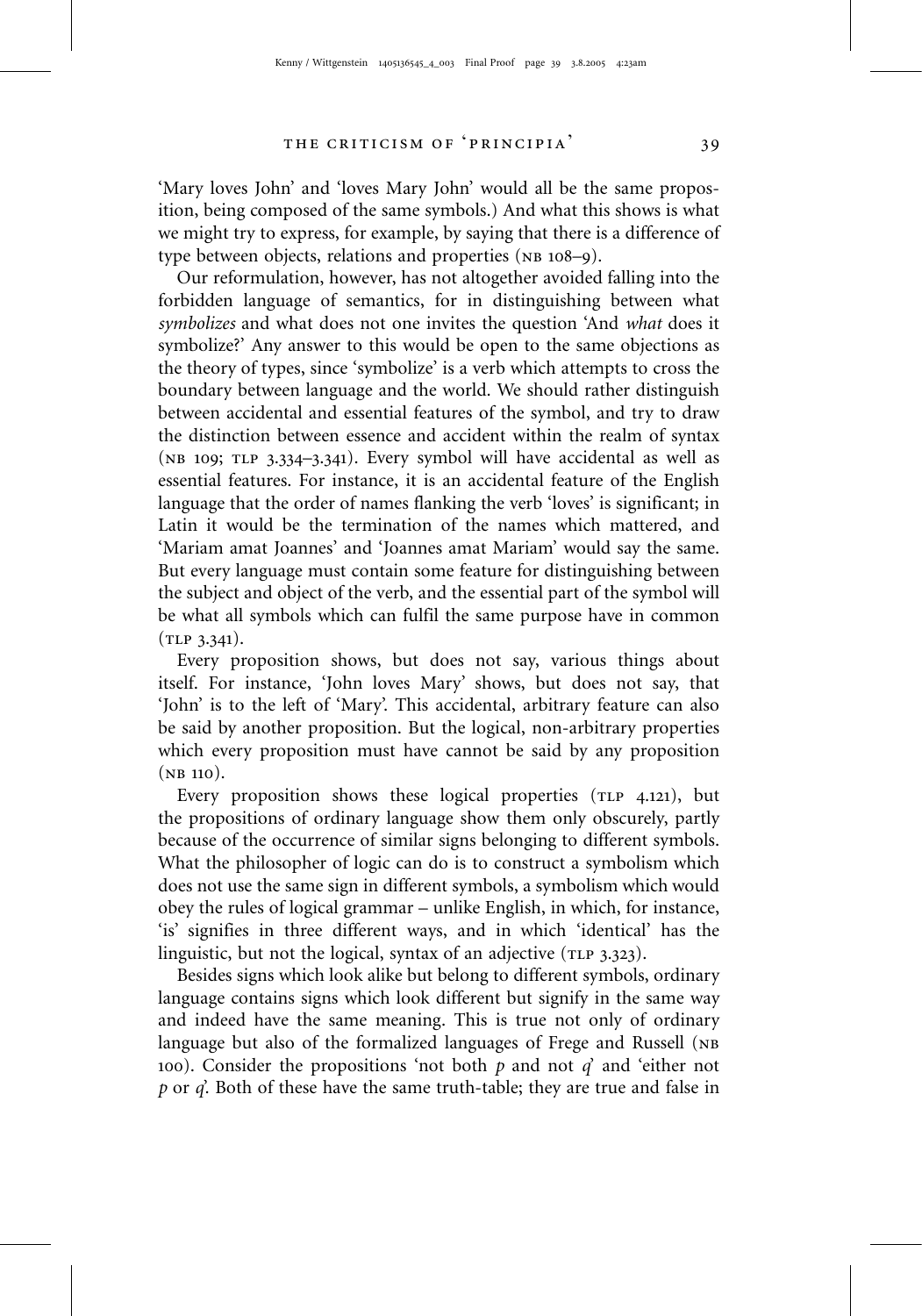#### 40 WITTGENSTEIN

exactly the same circumstances as each other. If we regard the sense of propositions compounded with connectives like 'and' and 'or' as being exhausted by the expression of their relation to the truth-possibilities of the more elementary propositions which make them up  $(TLP 4.4)$  then we can say that 'not both p and not q' and 'either not p or q' have the same sense. Either of them is substitutable for the other, and indeed their common truth-table could itself be used as a propositional sign with the same meaning (TLP 3.344, 4.44).

But is it correct to regard compound propositions as nothing more than the expression of agreement and disagreement with the truthpossibilities of elementary propositions? Wittgenstein believed this, but he rightly did not take it for granted. To prove it, he offered a number of arguments in the Tractatus and in the Notebooks which preceded it. One might be tempted, he says, to think that words like 'not' and 'or' have some independent meaning: hardly, that 'not' denotes some Platonic Nothood, but perhaps that the 'or' in 'John will come or Mary will come' expresses a relation between two states of affairs. At one time he seems himself to have been tempted to think this but he soon gave up the idea, and his first surviving letter to Russell says 'Logic is still in the melting pot but one thing gets more and more obvious to me . . . there are no logical constants' (NB 119). And in the Tractatus (TLP 4.0312) he described it as being his fundamental thought that the logical constants do not denote. That is to say, they are not proxies, as other words are, for something in the world. It is important to grasp what he meant by this.

First, Wittgenstein argues that nothing in the world corresponds to the negation sign. To both 'p' and 'not p' correspond the same reality, he says in the *Tractatus* (TLP 4.0621); in the Notebooks he had said, using Frege's terminology, that they both had the same reference or denotation (nb 100). By this he meant that it is one and the same fact which verifies or falsifies each of them: if it is the case that  $p$ , then the positive fact that  $p$ both makes 'p' true and makes 'not-p' false; if it is not the case that  $p$ , then ' $p$ ' is made false and 'not- $p$ ' is made true by one and the same negative fact ( $NB$  94;  $TLP$  2.06). No new element enters into the fact which corresponds to 'not-p', for it is the very same fact as corresponds to ' $\hat{p}$ '. If we are tempted to think otherwise, it is because we are tempted to confuse  $p$ 's not being the case, with what is the case instead of  $p$ (e.g. to confuse the negative fact that the rose is not red with the positive fact that the rose is white) ( $NB \ 94-5$ ). If 'not' introduced something new into a proposition, then 'not not  $p'$  would be about something different from 'p'. It seems scarcely credible, Wittgenstein says, that there should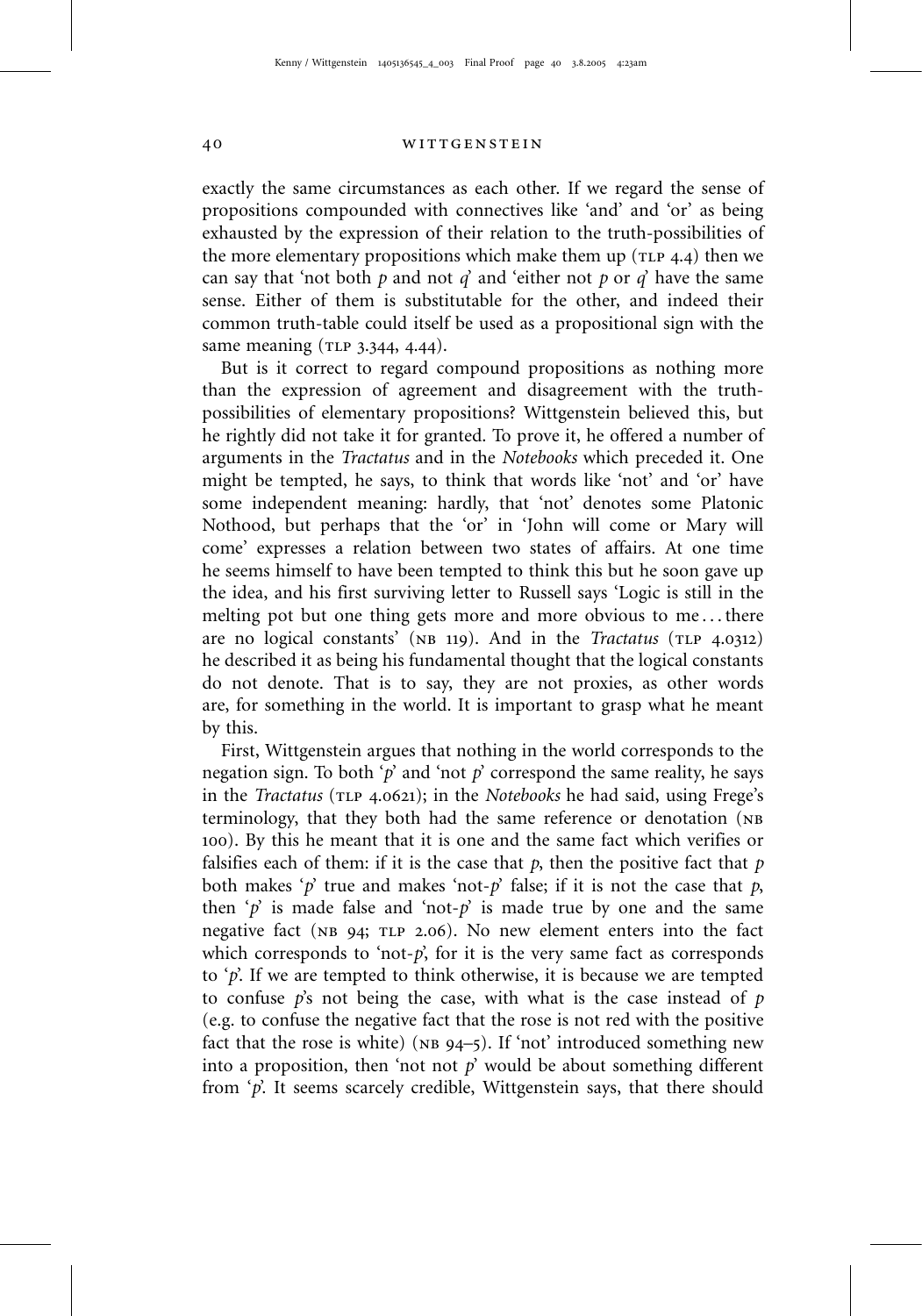follow from a single fact that  $p$  infinitely many distinct facts, namely, that not not p, that not not not not p, and so on (TLP 5.43, 5.44). In fact ' $p'$  and 'not not  $p'$  say exactly the same; and in an ideal symbolism the sign for 'p' and the sign for 'not not p' would be one and the same  $(NB 100)$ .

Secondly Wittgenstein urges that the binary connectives 'or', 'and' and so on do not denote relations. He offers arguments for this, though it is, he says, 'obvious to the plain man' (NB 101). First of all, unlike real relations they need brackets to express their scope (e.g. to distinguish '(either p or q) and r' from 'either p (or q and r)'); secondly, they are interdefinable (e.g. 'if ... then' can be defined as 'either not ... or', 'p and  $q'$ can be defined as 'not either not p or not q' and so on) (NB 115; TLP 5.461; nb 103; tlp 5.42).

Since the propositional connectives are definable in terms of each other, they would not appear in an ideal notation, as they do in Frege's and Russell's, as primitive signs  $(TLP 5.42)$ . Like the propositional connectives, the quantifiers too are inter-definable ('for all  $x' = \text{'not}$  for some x not'; 'for some  $x' =$ 'not for all x not'), so in the ideal symbolism they too must vanish (NB 103; TLP 5.441).

What of the third of the logical constants, the sign for identity  $(2)$ ? It is self-evident, Wittgenstein says, that identity is not a relation between objects: to say of two things that they are identical is nonsense, and to say of one thing that it is identical with itself is to say nothing at all  $(TLP 5.53–$ 5.5303). 'I believe it would be possible wholly to exclude the sign of identity from our notation and always to indicate identity merely by the identity of the signs (in certain circumstances)' he wrote in his notebook in November 1914 ( $NB$  34) and he followed up this suggestion in the Tractatus (tlp 5.53). In everyday life one man may have several names, and several men have the same name; it was a principle of the ideal notation that there should not be signs which belonged to more than one symbol. If we followed this, then every object would have a different sign and there would be no need for a sign of identity: a proposition like  $A = B'$ would always be incorrect, and one like 'A = A' always pointless (TLP 5.5303).

One strand, then, in the thought of the Tractatus, a strand which was more or less complete by the end of 1914, was the dismantling of the logical system of Principia Mathematica. As we have seen, Wittgenstein's criticism has three main targets: (i) the extra-logical apparatus that has to be added to the formal system, such as the theory of types; (ii) the axiomatic method which disguises the fact that no propositions of logic are more primitive than others, as shown by the truth-table method; (iii) the use of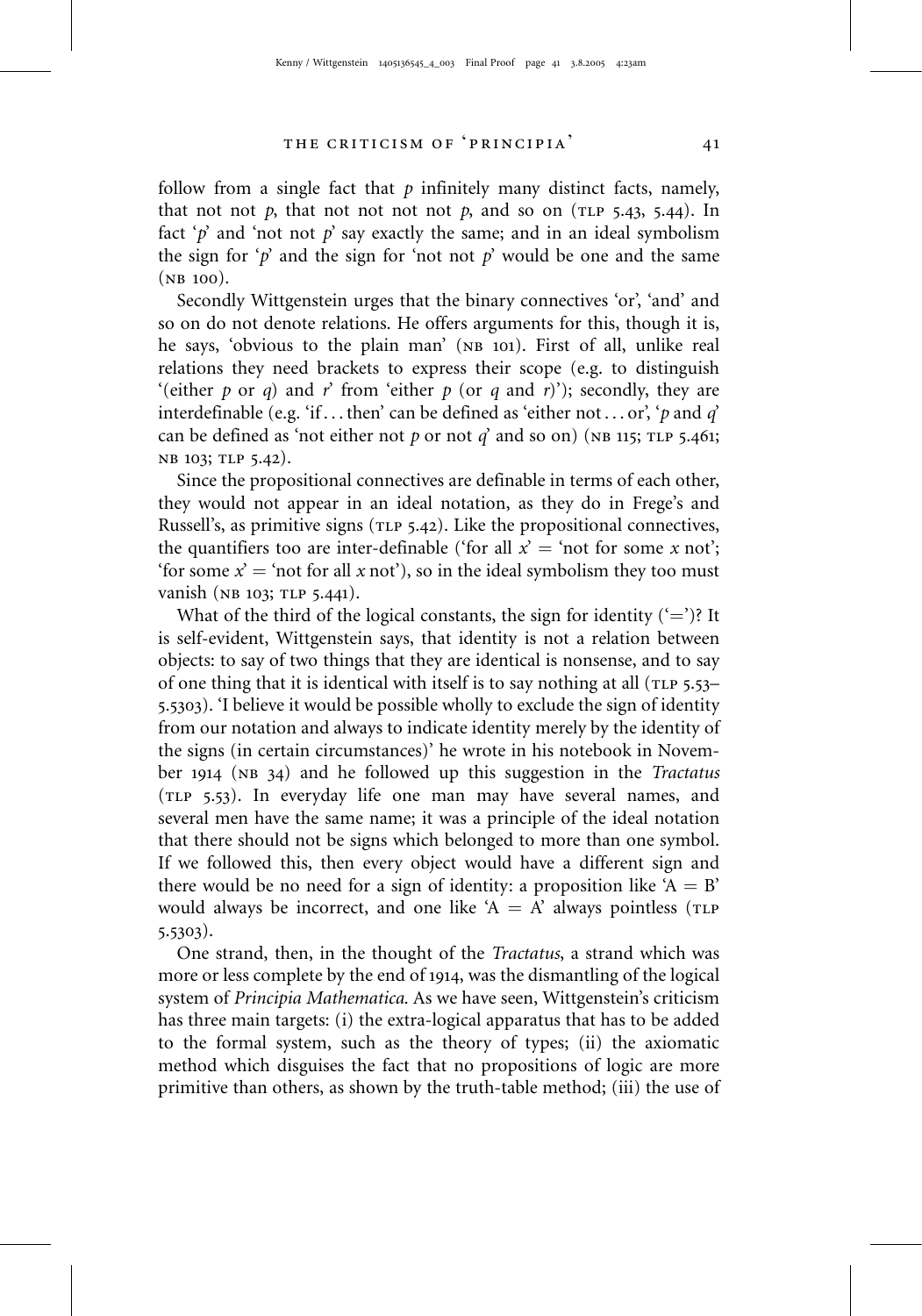logical constants – the propositional connectives, the quantifiers, the identity sign – as undefined primitives.

What was Wittgenstein to offer in its place? This cannot be set out until we have considered his theory of the nature of elementary or atomic propositions. In Principia logic appears as something which concerns the relations between complex propositions built up by connectives and quantifiers out of elementary propositions on the pattern of 'Socrates is human' and 'John loves Mary.' Wittgenstein believed that the problems which arose in connection with the complex propositions could be traced back to the nature of the atomic propositions themselves (NB 120). Indeed, he wrote on 5 November 1914, all the logical constants are already contained in the elementary proposition ( $NB$   $27$ ). For, as he later explained in the *Tractatus*, 'Socrates is human' says the same as 'For some  $x$ ,  $x$  is human and  $x =$  Socrates' – a proposition containing a truth-functional connective, a quantifier and the identity sign. Since the elementary proposition said the same as the complex one, the symbolizing element in each proposition must be the same (see p. 46); and the analysis of the elementary proposition in the ideal notation would reveal the essence which was common to the two. 'Wherever there is compositeness, argument and function are present, and where these are present we already have all the logical constants' ( $TLP$  5.47; NB 121).

A full account, therefore, of the way in which elementary propositions signify would be adequate to explain the way in which the complex propositions signify. This would show the superfluity, the accidental nature, of the logical constants of the Russellian symbolism. The one real logical constant would be the element, whatever it is, in every elementary proposition which makes it capable of saying the same as, and being equivalent to, propositions containing the pseudo-constants of Principia. This element Wittgenstein called 'the general form of proposition'; to describe it would be to describe the one and only primitive sign of logic (tlp 5.472; nb 45).

How then are we to describe the general form of proposition? Wittgenstein believed that he had hit on the key to this problem by the discovery of the pictorial nature of propositions. His notebook for 29 September 1914 records how the idea first dawned on him.

The general concept of the proposition carries with it a quite general concept of the coordination of proposition and situation. The solution to all my questions must be extremely simple.

In the proposition a world is as it were put together experimentally. (As when in the law-court in Paris a motor-car accident is represented by means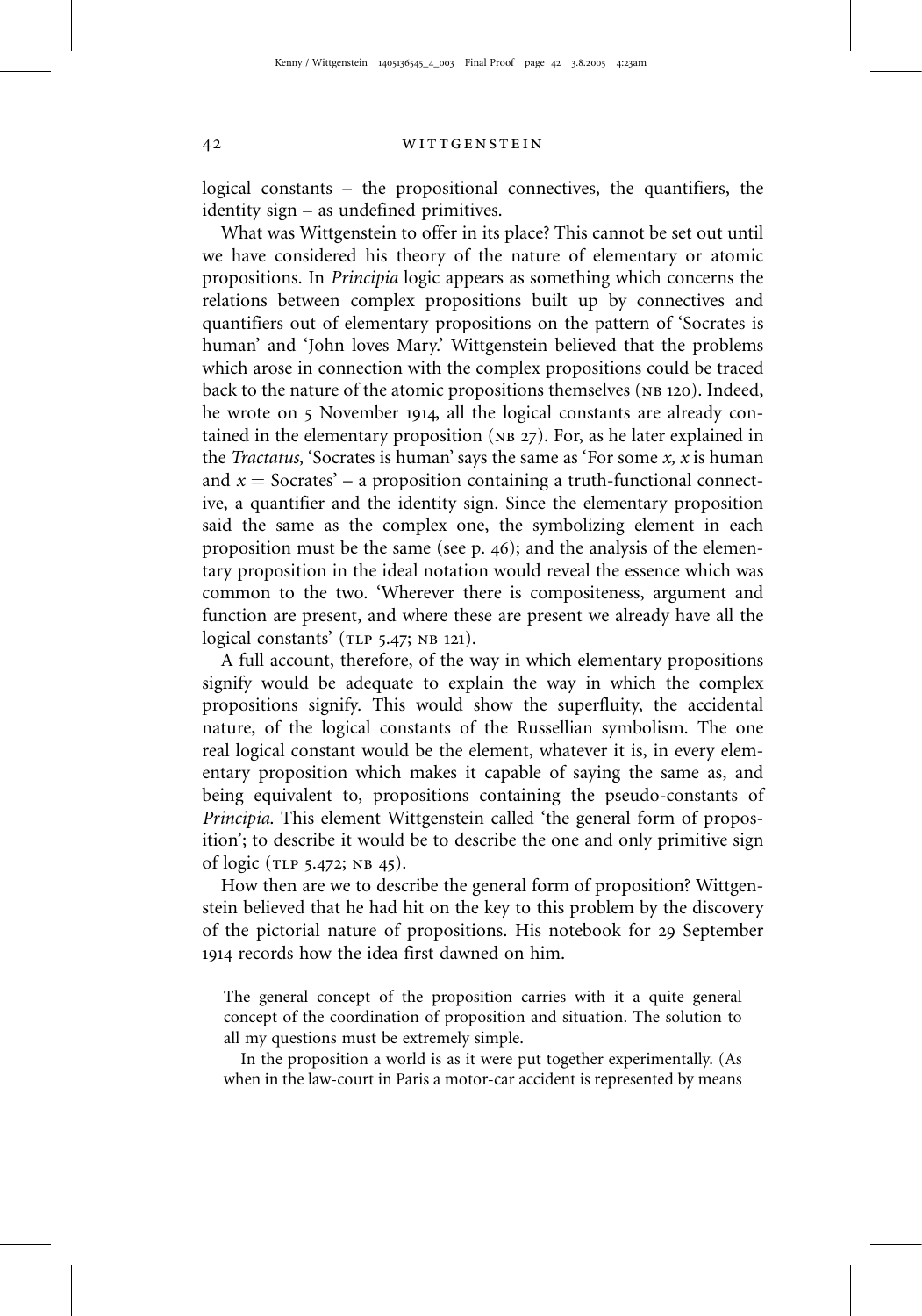of dolls, etc.) This must yield the nature of truth straight away (if I were not  $blind) \ldots$ 



If the right-hand figure in this picture represents the man A, and the lefthand one stands for the man B, then the whole might assert, e.g. 'A is fencing with B.' The proposition in picture writing can be true and false. It has a sense independent of its truth or falsehood. It must be possible to demonstrate everything essential by considering this case.  $(NB 7)$ 

The next two chapters will show how Wittgenstein followed up this insight.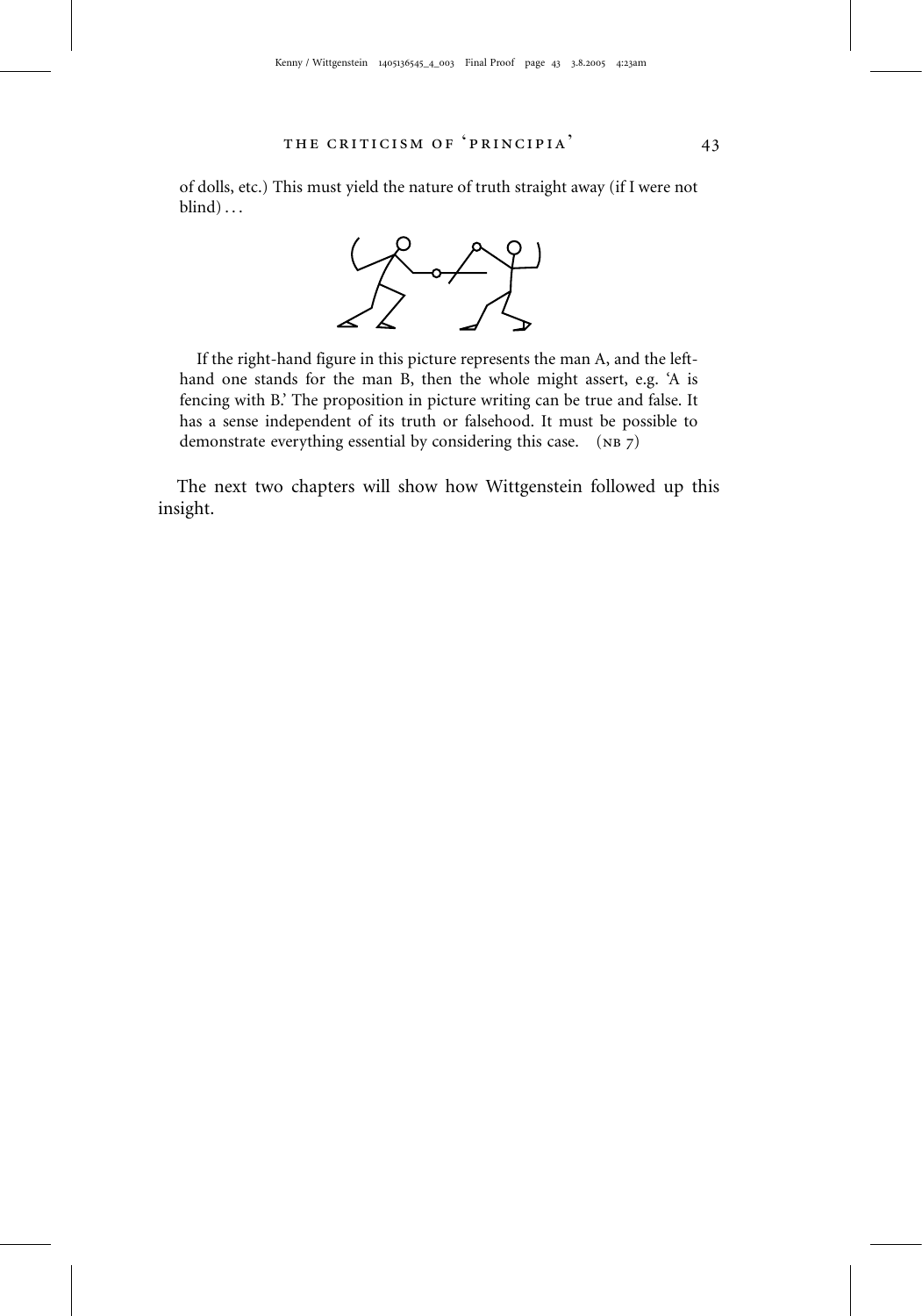# The Picture Theory of the Proposition

In the Tractatus Wittgenstein prefaces his theory that a proposition is a picture with some considerations on the nature of pictures in general (TLP 2.1–2.225). From examples he uses elsewhere it is clear that he would count as pictures not only paintings, drawings, photographs and other obviously pictorial representations in two dimensions, but also maps, sculptures, three-dimensional models, and even such things as musical scores and gramophone records. His theory is perhaps best regarded as a theory of representation in general.

Any representation can be an accurate or inaccurate representation: it can give a true or false picture of what it represents. It is this fact which led Wittgenstein to seek to clarify the nature of the proposition by means of a general theory of representation. In any representation there are two things to consider: (a) what it is a representation of; (b) whether it represents what it represents accurately or inaccurately. The distinction between these two features of a representation corresponds to the distinction, concerning a proposition, between what the proposition means and whether what it means is true or false – between sense and truth-value.

In the passage quoted at the end of the last chapter Wittgenstein records that he had learnt that in law-courts in Paris motor-car accidents were reconstructed by means of toys and dolls. A collision between a lorry and a pram would be represented by placing together a toy lorry and a toy pram. This would give a three-dimensional picture or model of the accident. Wittgenstein regarded this procedure as throwing great light on the theory of representation and of the proposition.

A particular positioning of the toy pram and the toy lorry may represent the relative positions of pram and lorry at the time of the accident. How is this representation possible? First, the toy pram must go proxy for the real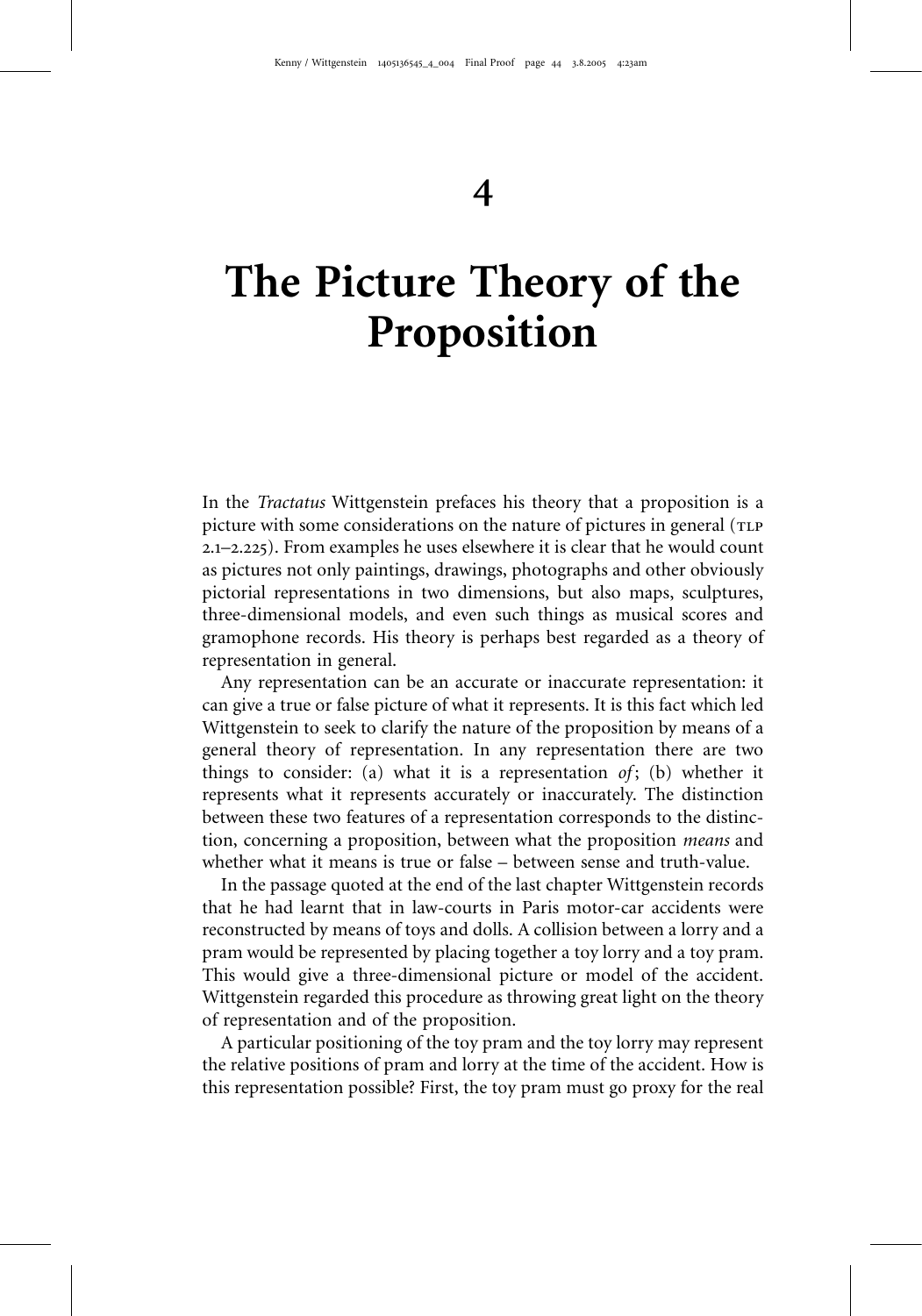pram, and the toy lorry must go proxy for the real lorry: that is to say, the elements of the model must stand in for the elements of the situation to be represented. This is the pictorial relationship (abbildende Beziehung) which makes the picture a picture ( $TLP$  2.1514). But this is not enough: the elements of the model must be related to each other in a particular way. It is the spatial relationship between the toy pram and the toy lorry which represents the spatial relationship between the real pram and the real lorry. If the toys were lying in the store-cupboard they would of course be in a spatial relationship to each other, but this would not represent anything as it does when they are brought into the law-court to go proxy for the vehicles involved in the collision.

The relationship between the elements of a picture – the fact that the elements are related in the way they are – is itself a fact, and this led Wittgenstein to say that a picture is a fact. He called the connection of the elements in a picture the structure of the picture  $(TLP 2.15)$ . Every picture has a structure, but it is not identical with its structure. A picture consists of structure plus pictorial relationship; the picture is the relation between the elements considered as elements having pictorial relationships to objects outside.

We must consider not only the actual structure of pictures, but the features which make such structures possible. The possibility of structure is called by Wittgenstein 'pictorial form' (Form der Abbildung). In the case in point the actual spatial relationship of the toys is the structure of the picture, the possibility of this relationship – i.e. the three-dimensional character of the toys – is its form of representation (cf. TLP 2.171). The three-dimensional character is something which the model in court and the actual accident have in common: it is because of this common element that the model in court is able to represent the accident in the road. There must, Wittgenstein thought, be something identical in a picture and what it depicts to enable one to be a picture of the other at all  $(TLP 2.161)$ . This common element is what is called 'pictorial form'.

Because pictorial form is the possibility of relationship between elements of the picture, and because pictorial form is common to picture and what it pictures, pictorial form is also the possibility that the things represented are related in the same way as the representing elements in the picture (TLP 2.151). Thus a picture represents a possibility in the real world: as for instance an architect's drawing or model shows a possible arrangement of buildings (TLP 2.202).

How does the picture connect with the reality it represents? To this question Wittgenstein seems to give inconsistent answers (TLP 2.151–2.1515). Having explained pictorial form he goes on immediately to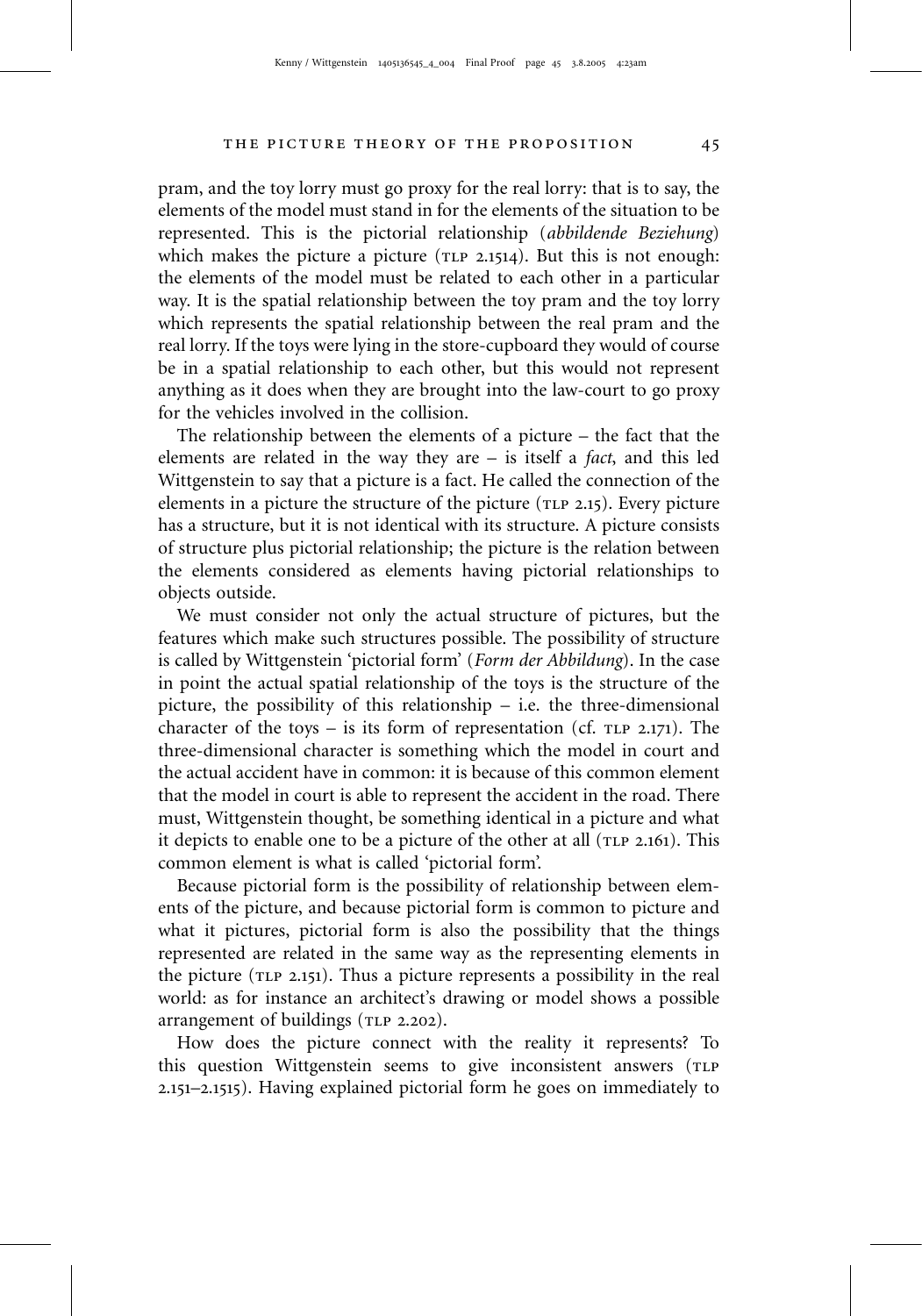say 'That is how a picture is attached to reality: it reaches right out to it'  $(TLP 2.1511)$ , and this suggests that it is by pictorial form that pictures touch reality. Later, however, he says that it is the pictorial correlations between elements of the picture and the objects which 'are as it were the feelers of the picture's elements, with which the picture touches reality'  $(TLP 2.1515)$ .

The inconsistency is only an apparent one. To select a set of toys as three-dimensional proxies for three-dimensional objects is eo ipso to make their three-dimensional properties the pictorial form of the picture. It is the choice of an object *qua* object with a certain pictorial form (i.e. with the possibility of combining with other objects in certain ways to be treated as significant) which makes the connection with reality. (The shape of the toys is in this case significant – not their colour or their weight, though in a different case these properties might be significant.) So the connection with reality is made by the person who makes the correlation between the elements of the picture and of reality. How does he do this? At the time he wrote the Tractatus Wittgenstein thought this was an empirical matter of no importance for philosophy. Later he came to realize that it was intimately connected with the nature of representation. But in the Tractatus he was more interested in discussing pictorial form than in discussing pictorial relationship.

Wittgenstein seems to have thought that for A to be a picture of B, A must be not altogether like B (or it would be B and not just a picture of B) and not altogether unlike B (or it could not picture B at all) ( $NB 15$ ). What makes A like B, what it has in common with B, is, as we have seen, called by Wittgenstein A's 'pictorial form'. What makes A unlike B, and makes it a picture and not a reduplicated reality, we may call A's 'representational form'.<sup>1</sup> Thus, for instance, in a two-dimensional pencil-sketch of a landscape the pictorial form is the spatiality of the picture, which it has in common with the landscape; the representational form is the blackand-white miniature two-dimensionality which is peculiar to the picture with the conventions of scale, perspective, shading, etc. which this entails  $(\text{TLP 2.171–3}).$  In the three-dimensional law-court model the three dimensions are all part of the pictorial form but the size and colour remain part of the representational form.

1. This appears to be what Wittgenstein meant by 'Form der Darstellung' (TLP 2.173–4), if he did not mean this expression to be synonymous with 'Form der Abbildung'.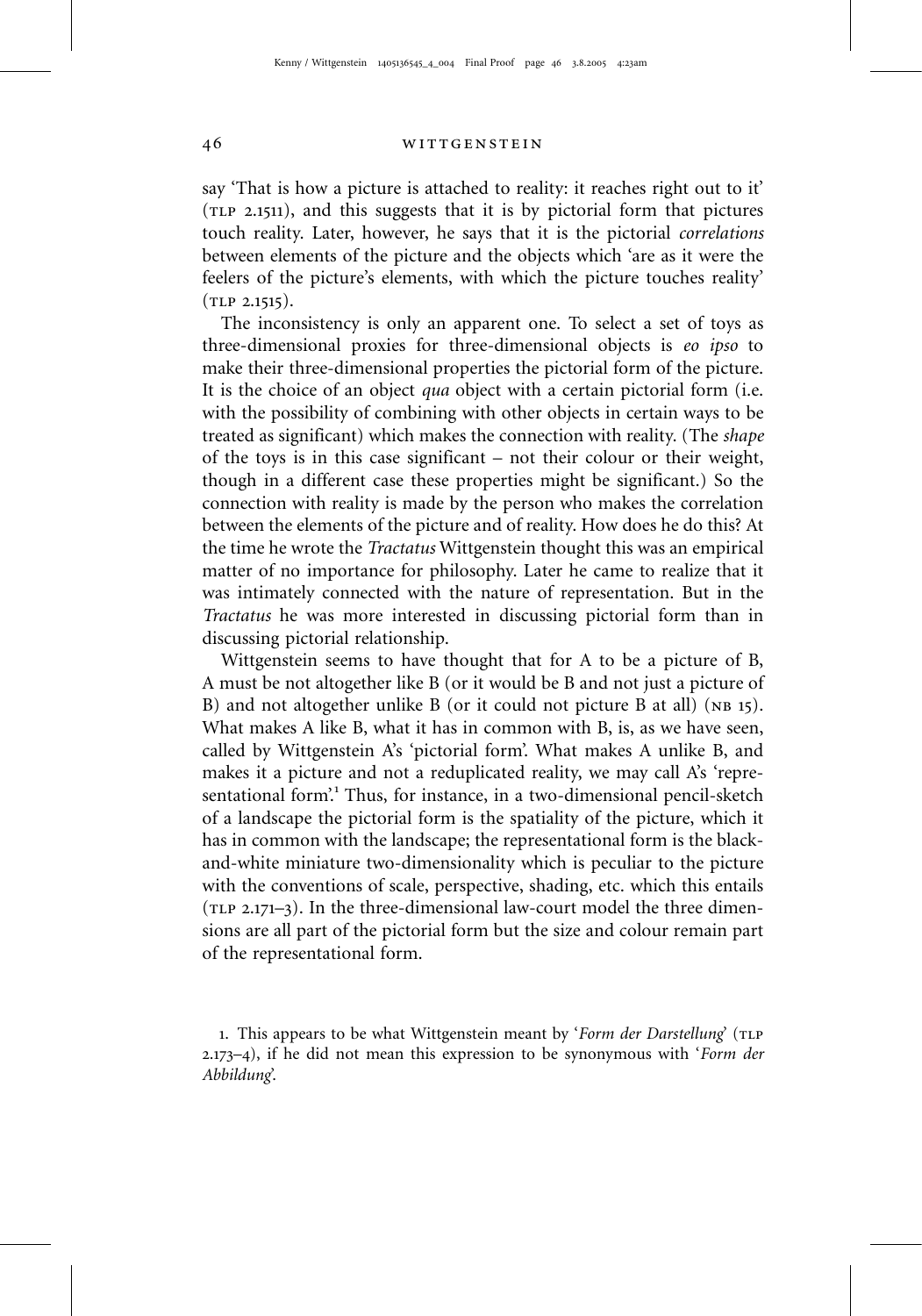Pictures can be more or less abstract, more or less like what they picture: their pictorial form can be more or less rich. But there is a minimum which must be common between reality and picture if the picture is to be able to portray even incorrectly: this minimum, Wittgenstein says, is logical form (TLP 2.18). What this amounts to is that the elements of the picture must be capable of some combination with each other in a pattern corresponding to the relationship of the elements of what is pictured (cf. tlp 2.0141). What 'combining' amounts to will differ for different representational forms: in a score, for instance, the ordering of the notes on the page from left to right represents the ordering of the sounds in time. The spatial arrangement of the notes is not part of the pictorial form, but only of the representational form, for the sounds are not in space. The ordering, however, is common to both; and this common ordering is (it may be surmised) the kind of thing Wittgenstein had in mind when he spoke of logical form. Since every picture must have logical form in common with what it depicts, logical form is part of the pictorial form of every picture; every picture is a logical picture in addition to being e.g. a spatial picture, or whatever other particular kind of picture it may be. Every picture represents a possible state of affairs, which may be called its sense; it is a true picture if its sense agrees with reality, and otherwise a false picture. No picture will itself show whether it is true or false: for this it must be compared with reality  $(TLP)$  $2.201 - 2.225$ ).

So much for the general theory of picturing. Wittgenstein goes on to apply this theory first briefly to thoughts and then at greater length to propositions. A logical picture of a fact, he says, is a thought; and in a proposition a thought is expressed in a manner perceptible to the senses (TLP 3, 3.1). Presumably a proposition is not the only perceptible form of expression of a thought: from what has been said elsewhere it would seem that a painting, a sculpture, a musical score would all be expressions of thoughts (cf. tlp 4.014). Since a picture is a combination of elements, the question arises: what are the elements of a logical picture, of a thought? This was put to Wittgenstein by Russell in 1919, and received a rather brusque answer. Since a thought is a fact, Russell asked 'What are its constituents and components, and what is their relation to those of the pictured fact?' 'I don't know what the constituents of a thought are' Wittgenstein replied 'but I know that it must have such constituents which correspond to the words of Language. Again the kind of relation of the constituents of the thought and of the pictured fact is irrelevant. It would be a matter of psychology to find out.' 'Does a thought consist of words?' insisted Russell. 'No, but of psychical constituents that have the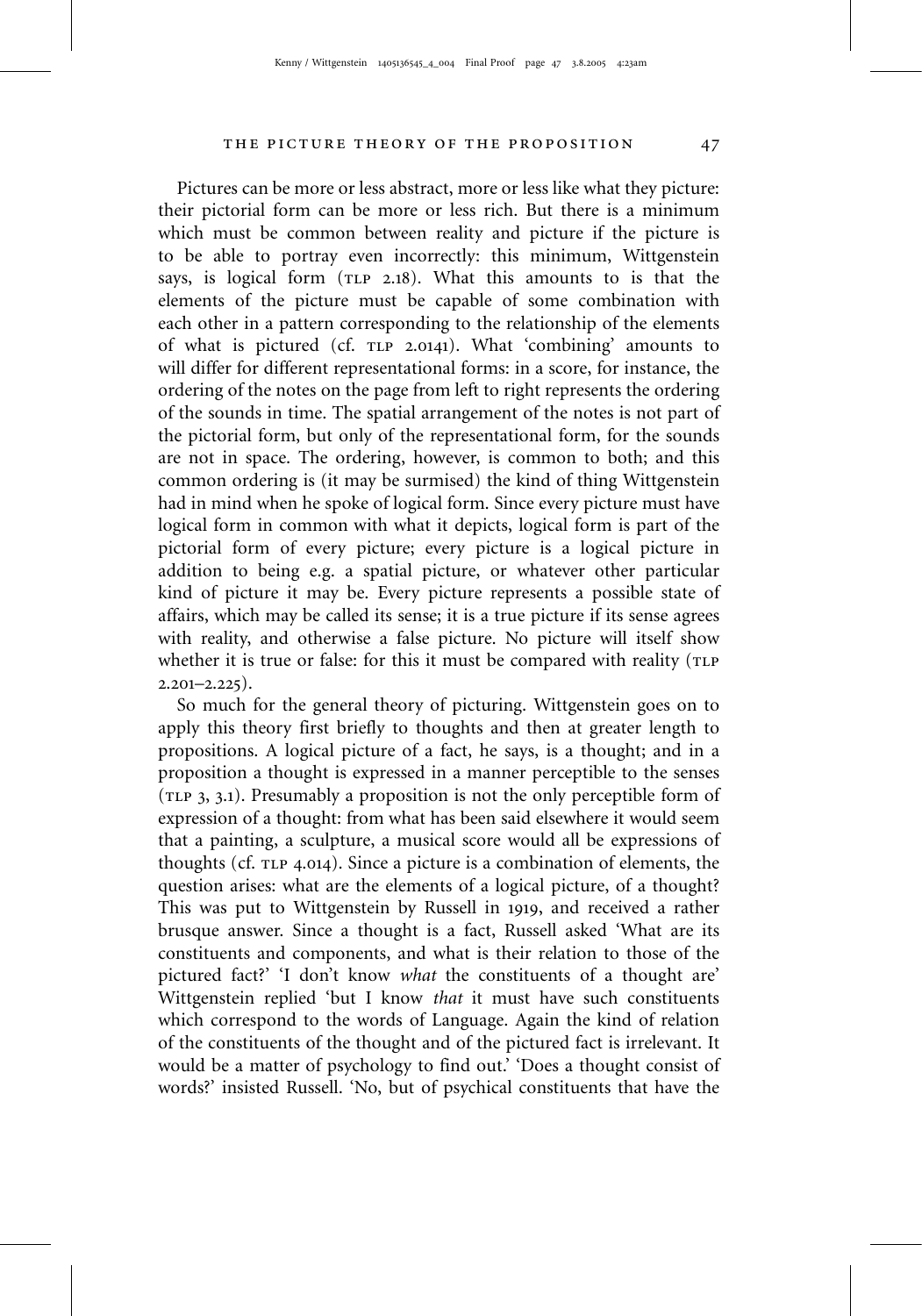same sort of relation to reality as words. What those constituents are I don't know' (nb 129–30).

In the Tractatus we are told little about thoughts. A few conclusions are drawn from the definition of a thought as a logical picture of the facts plus the general theory of picturing. Every picture, of course, is a logical picture; but thoughts are logical pictures par excellence since logical structure is the whole of their pictorial form. Take away logic, and logical pictures are impossible, so thought cannot represent anything which would contradict the laws of logic; just as we cannot make a spatial representation of something contravening the laws of geometry (TLP 3.03–3.0321). But thought cannot represent logic any more than it can represent illogicality, for no picture can depict its pictorial form, and logic is the pictorial form of thought ( $TLP$  2.172; cf. 4.0312).

If logic is thought's pictorial form, what is its representational form? We are not told; presumably it is the possibility of modelling in the mysterious mental medium mentioned in the letter to Russell. Whatever it is, it cannot be thought about, since no picture can place itself outside its representational form (TLP 2.174).

Only possible states of affairs can be thought of  $(TLP 3.02)$ . The totality of true thoughts is a picture of the world  $(TLP 3.01)$ . Since any picture needs to be compared with reality to tell whether it is true or false, there cannot be a thought whose truth is recognizable from the thought itself: hence no thought can be an *a priori* truth ( $TLP$  3.04–3.05).

Thought appears in the Tractatus mainly as the link between propositions and states of affairs. To illustrate this, Wittgenstein often uses the metaphor of geometrical projection. The propositional sign (the spoken or written sentence), when it is used, is a projection of a possible state of affairs; the method of projection is to think of, i.e. to form a logical picture of, the possible state of affairs which is the sense of the proposition (TLP) 3.5, 3.11–3.12). It is the thought which makes the sign into a symbol, which makes the propositional sign into a proposition; so much so that sometimes Wittgenstein speaks of a proposition as actually being a thought  $(TLP 3.5-4)$  and not just, as seems more natural, as being the expression of a thought (TLP 3.2). The projection lines, as it were, run from the sentence to the state of affairs via the thought in the mind. In an ideal language the elements of a sentence would correspond to the elements of the thought which in their turn correspond to the objects involved in the possible state of affairs (TLP 3.2). The projection lines would, so to speak, be very simple. In everyday language, however, the form of the thought is disguised in the sentences, for language is no more designed to reveal the form of the thought than clothing is designed to reveal the form of the body (TLP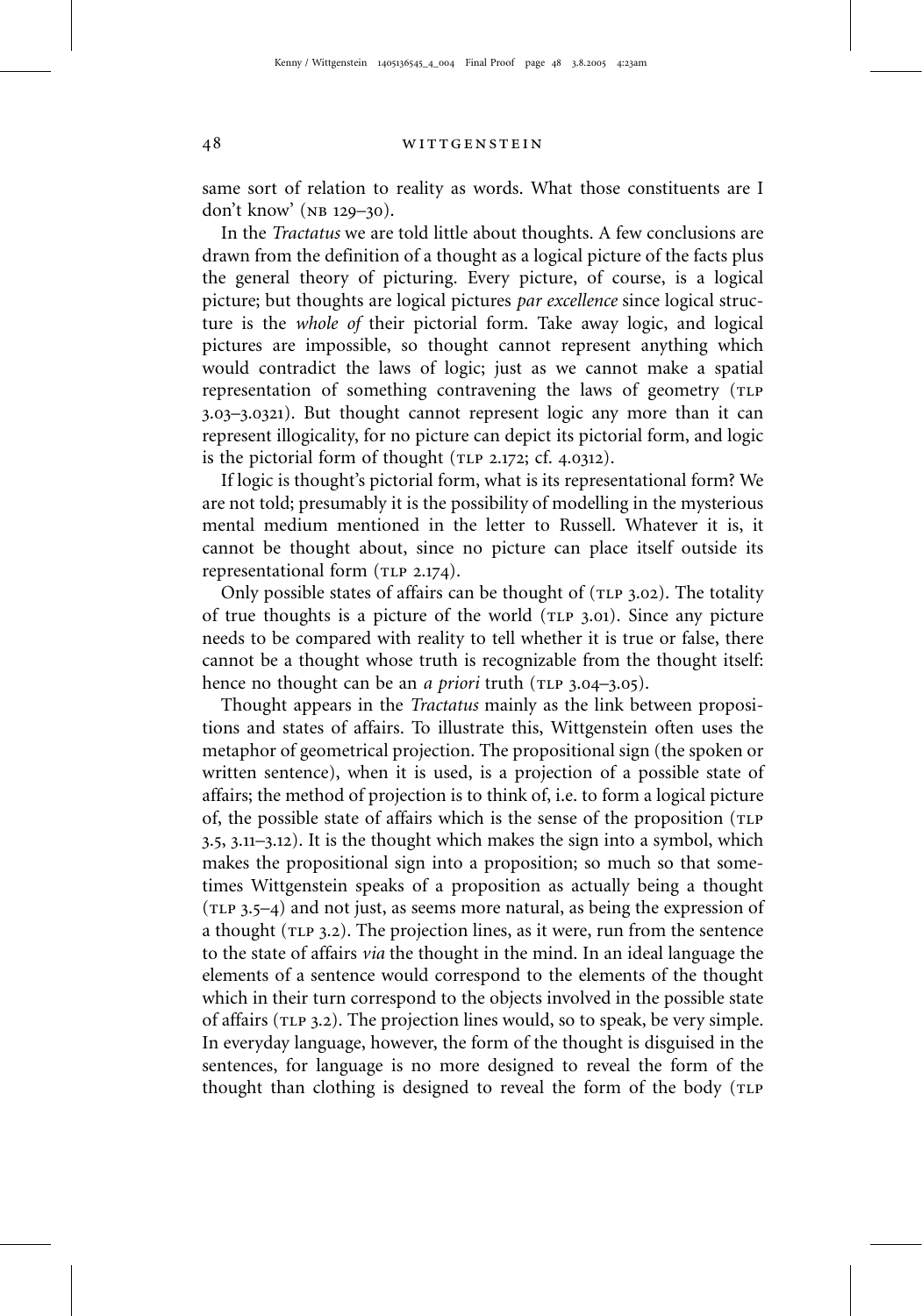4.002). The understanding of ordinary language depends on enormously complicated conventions: a great deal is added in thought to each proposition and not said (nb 70). The projection lines are not simple, but as complicated as the human organism. Philosophical analysis is needed to make the elements of propositions correspond to elements of thought and reveal the real logical form behind the appearances of ordinary speech  $(TLP 4.0031)$ .

The picture theory of the proposition grew out of a contrast which Wittgenstein drew and gradually deepened between propositions and names. This historical fact is reflected in the order of the propositions of the Tractatus, where the ways in which the pictorial nature of the proposition marks it off from non-pictorial names are spelt out (TLP 3.14ff.) long before the theory that a proposition is a picture is explicitly enunciated (tlp 4.01). The steps of the development of the contrast are worth retracing.

For Frege names and propositions alike had both sense and reference. When Wittgenstein wrote the 'Notes on Logic' in 1913 he accepted that propositions have a reference, but instead of treating the truth-value of the proposition as its reference, he counted as the reference of a proposition the fact that corresponds to it (NB 94, 111). Thus the reference of ' $p'$ , if ' $p'$  is true, is the fact that  $p$ ; if ' $p$ ' is false it is the negative fact that not- $p$ . But if one explains the reference of propositions in this way then there is an important contrast between the relation between names and what they refer to, on the one hand, and the relation between propositions and what they refer to, on the other. For in order to understand a proper name, like 'Wellington', I must know whom or what it refers to; but I can perfectly well understand a proposition without knowing whether it is true or false, i.e., on this account, without knowing its reference (NB 94). For Wittgenstein in 1913, then, propositions, though they have reference, are already sharply distinguished from names. Later he thought it less misleading to say that a false proposition has no reference at all  $(NB 24)$ ; but he continued to speak of a reality 'corresponding to' a false proposition  $(TLP 4.0621)$ .

What we understand, when we understand a proposition, is not its reference, but its *sense* (NB 94, 111). We have to know what would be the case if it were true and what would be the case if it were false. Both of these elements are necessary: as Wittgenstein puts it, 'Every proposition is essentially true-false. Thus a proposition has two poles (corresponding to case of its truth and case of its falsity); we call this the sense of a proposition' (nb 94). This differentiates it from a name. A name can have only one relationship to reality: it either names something or it is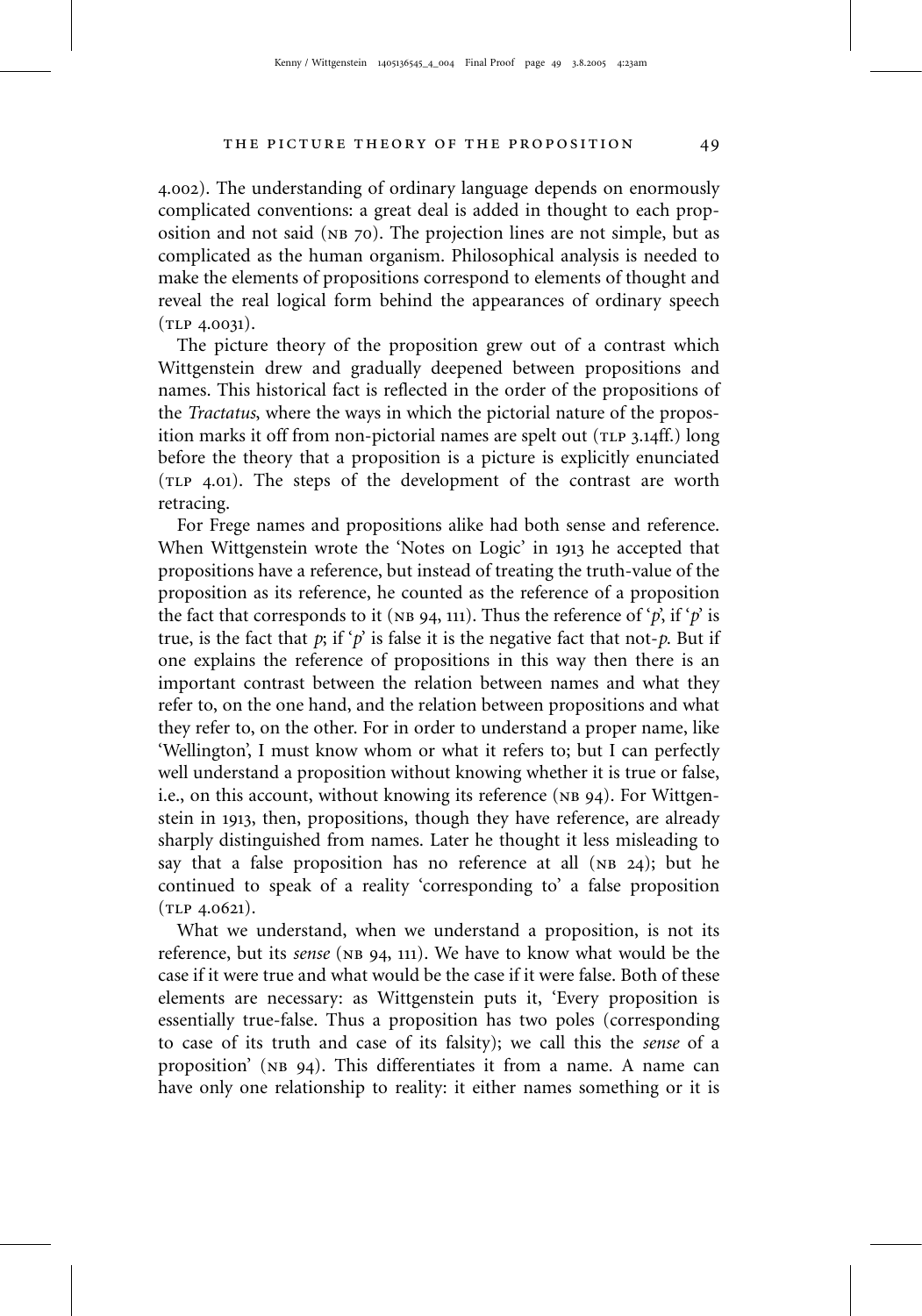not a significant symbol at all. But a proposition has a two-way relation: it does not cease to have a meaning when it ceases to be true. Wittgenstein summed this up cryptically by saying 'names are points, propositions arrows' (NB 97; TLP 3.144). Propositions unlike names have direction.

'From this' Wittgenstein wrote 'it results that ''true'' and ''false'' are not accidental properties of a proposition such that, when it has meaning, we can say it is also true or false: on the contrary to have meaning means to be true or false; the being true or false actually constitutes the relationship of the proposition to reality, which we mean by saying that it has meaning  $(Sinn)'$  (NB 112).

So that is one difference between a name and a proposition: to understand a name is to understand its reference, to understand a proposition is to understand its sense. But another, important, difference is this. To understand the reference of a name, one has to have the reference explained to one (TLP 4.026); to understand the sense of a proposition one does not have to have its sense explained to one (TLP 4.02). Only when we are dealing with an unfamiliar language with the aid of a phrasebook do we take the meanings of propositions as single units: real understanding of propositions arises from understanding of their constituent parts, the words that make them up ( $TLP$  4.024–5). If we know the meaning of 'a' and 'b' and if we know what 'xRy' means for any xs and ys, then we also understand 'aRb'  $(NB 94)$ .

It is to the fact that a proposition can communicate a new sense with old words – to the fact that we can understand a proposition which we have never heard before, and whose truth-value we do not know – that Wittgenstein appeals to prove that a proposition is a picture, and depicts the facts that it describes ( $TLP$  4.016–4.021, 4.03). What he meant by calling the proposition a picture can, I believe, be summed up in eight theses, which I shall first enunciate and then discuss one by one.

- (1) A proposition is essentially composite.
- (2) The elements which compose a proposition are correlated by human decision with elements of reality.
- (3) The combination of such correlated elements into a proposition presents – without further human intervention – a possible state of affairs.
- (4) A proposition stands in an internal relation to the possible state of affairs which it presents.
- (5) This internal relationship can only be shown, it cannot be informatively stated.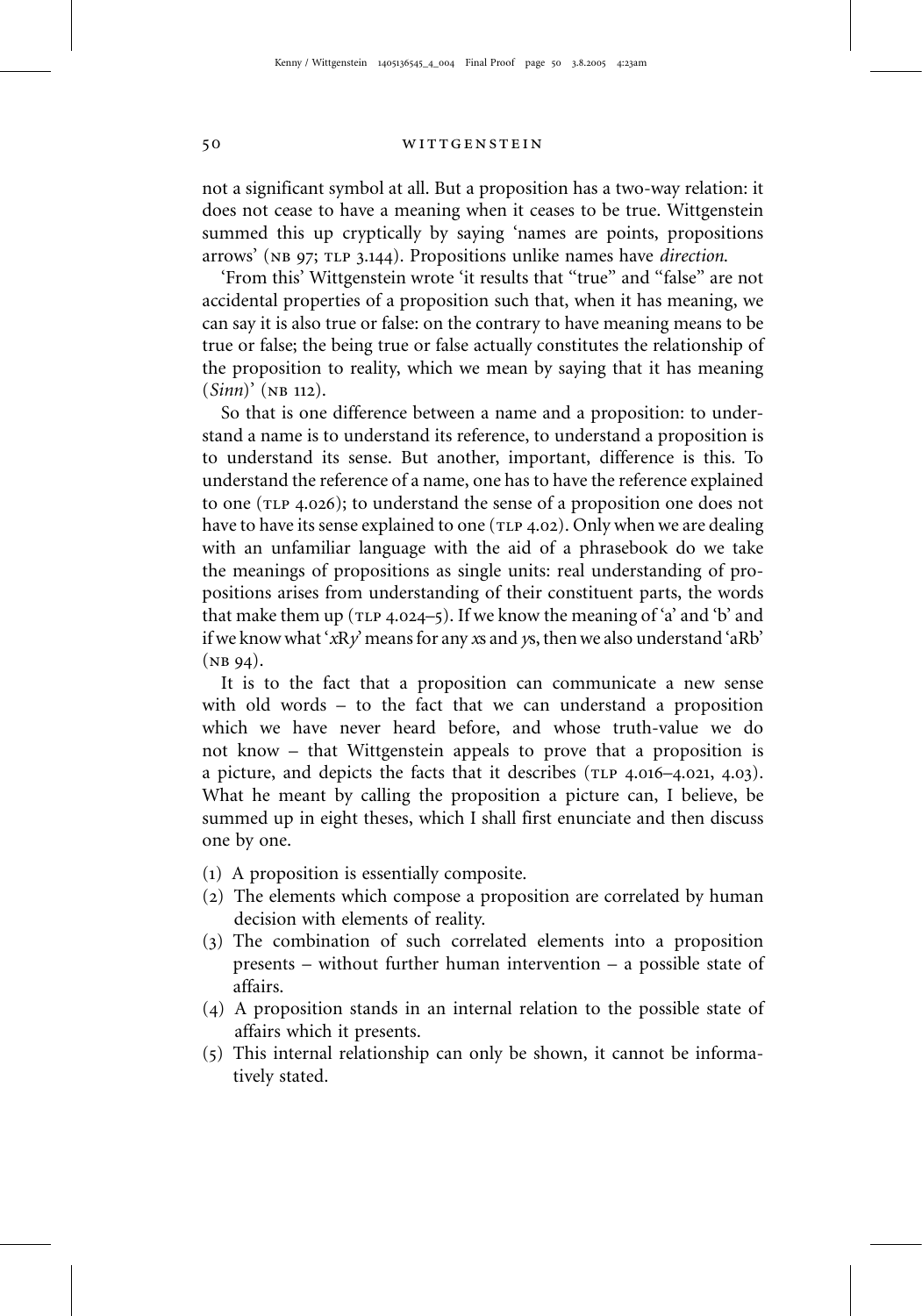- (6) A proposition is true or false in virtue of agreement or not with reality.
- (7) A proposition must be independent of the actual state of affairs which makes it true or makes it false.
- (8) No proposition is a priori true.

Let us consider these in turn.

(1) A proposition is essentially composite. The point was made long ago by Plato (Sophist 262a ff.) that a sentence must consist of more than one word, and that not all combinations of words made up sentences: one noun plus one verb, he thought, was the minimum. Wittgenstein is making basically the same point. A proposition, unlike a name, must have parts. Names in English, of course, have parts, represented by syllables and letters; but these parts are not essential to their role as symbols: 'N' will do as well as 'Napoleon' for a name, and the 'nap' in 'Napoleon' has no separate significance (TLP 3.3411). But a proposition must consist of parts which can occur in other propositions. Even 'ambulo' is composite, Wittgenstein says, for in 'ambulat' the same stem gives a different sense with a different ending, and in '*dormio*' the same ending gives a different sense with a different stem  $(TLP 4.032)$ .

But not every collection of words makes a sentence: as Plato said 'walk runs flies' and 'lion stag horse' are no sentences. A mere set of names cannot express a sense (NB 105; TLP 3.141–3.142); the words must be put together in the appropriate way, 'concatenated' like the links in a chain (TLP 4.22) or 'articulated' like the limbs of a body (TLP  $3.141$ ). Indeed, according to Wittgenstein, what constitutes the propositional sign is precisely the fact that its elements are put together is a determinate way (tlp 3.14ff.). A proposition is a fact, not a complex object.

'Symbols are not what they seem to be' Wittgenstein wrote in 1913. 'In "aRb" "R" looks like a substantive but it is not one. What symbolizes in "aRb" is that "R" occurs between "a" and "b"' (NB 99). For instance, in 'John loves Mary' the symbol is not just 'loves', but the fact that the word 'loves' occurs to the left of one name and to the right of the other. Again, in 'John smokes', what symbolizes is that '. . . smokes' occurs to the right of a name. This is why, for instance, 'John Plato' has no meaning: because there is no convention which assigns significance to 'John''s being to the left of a name, or 'Plato''s being to the right of one (NB 115). Of course the particular relationships mentioned belong to the conventions of the English language; but any symbol which is substitutable for 'loves' and 'smokes' must stand in some special relationship to the names it goes with, if it is to be capable of performing the same symbolic task. A special relationship between the signs 'a' and 'b' is therefore necessary in order to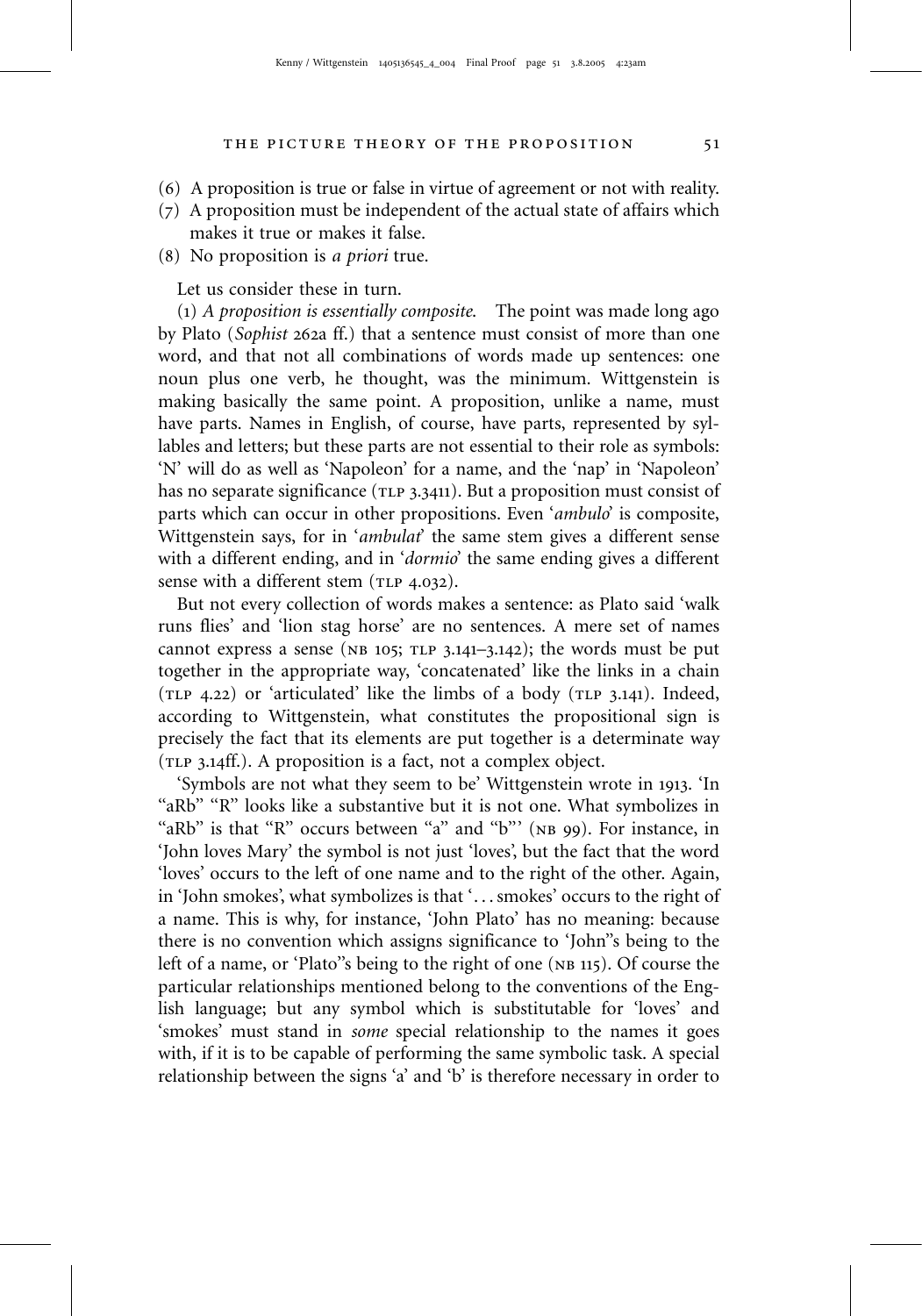express a relationship between the objects a and b. It might even, if our conventions were different, be sufficient; for instance, if we had a convention that the fact that the sign 'a' occurred to the left of the sign 'b' meant that a was older than b, then 'Socrates Plato' would be a sentence expressing that Socrates was older than Plato. Thus generalizing, Wittgenstein says: we must not say 'The complex sign ''aRb'' says that a stands in the relation R to b, but that "a" stands in a certain relation to "b" says that aRb' (TLP 3.1432; NB 105). So facts are symbolized by facts, or rather: that a certain thing is the case in the symbol says that a certain thing is the case in the world (nb 105). In this way the picture theory connects with the earlier criticism of the theory of types (see p. 38 above).

(2) The correlation of the elements. The correlation between the elements of a picture and the elements of what has to be pictured, as we have seen, constitutes the pictorial relationship of the picture. Among the elements of the proposition are the simple unanalysable signs, the names (tlp 3.202, 3.26). A name has as its reference an object; it is the proxy in the proposition for the object ( $TLP$  3.203, 3.22, 4.0312). The connection between a name and what it names is a matter of arbitrary convention (NB 25; TLP  $3.315$ ,  $3.322$ ); the correlation between the two is a matter of psychology (nb 104, 111, 99). Because the choice of signs is arbitrary, if a certain combination of signs fails to make sense, this will not be because of anything illegitimate in the sign itself, but because we have failed to make a correlation between it and reality – we have failed to make it a symbol  $(TLP)$ 5.4733). That, for instance, is why 'Socrates is Plato' or 'Socrates is identical' is nonsense (NB 2; TLP 5.473). We can, however, be mistaken about whether we have made an appropriate convention or not (TLP 5.4733).

A proposition, however, is not just a set of names, and in addition to correlating the names with objects we have to correlate relationships between the names in a proposition with relationships between objects in facts. This correlation too is made by the arbitrary laying down of a rule (nb 99). 'One name' wrote Wittgenstein in his notebook on 4 November 1914 'is representative of one thing, another of another thing, and they themselves are connected; in this way the whole images the situation – like a tableau vivant. The logical connection must, of course, be one that is possible as between the things that the names are representatives of, and this will always be the case if the names really are representatives of the things' (NB 26; TLP 4.0311). The names really will be representative only if they have the appropriate syntactical form.

(3) Non-arbitrary representation. 'In this way' Wittgenstein wrote in his notebook the following day 'the proposition represents the situation – as it were off its own bat' (nb 26). The correlation of names and objects is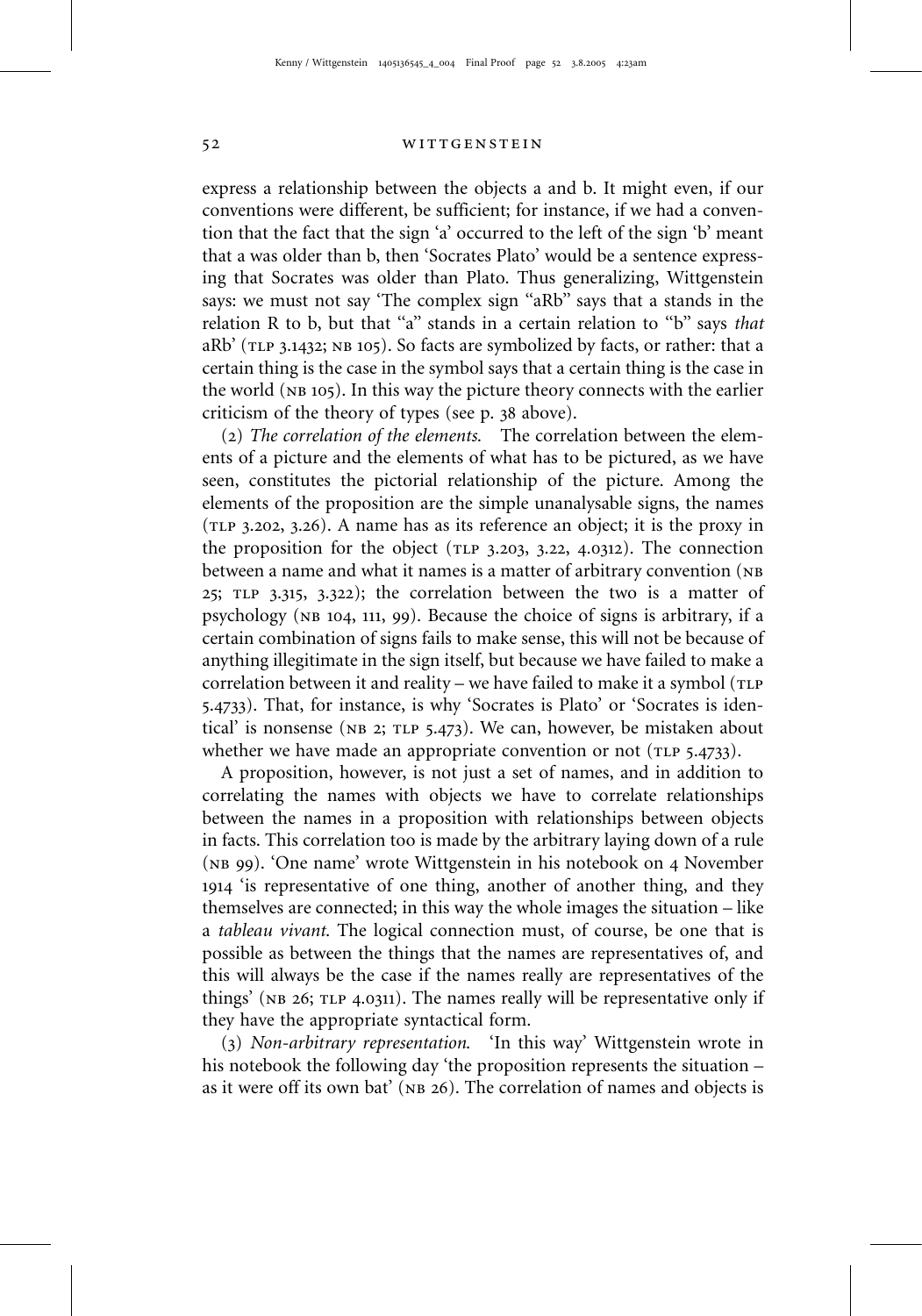arbitrary, and arbitrary too is the stipulation that a certain relationship between names will represent a certain relationship between objects; but once these conventions have been made there is no need of a further convention to say that these names in this relationship signify those objects in that relationship. This is how it is possible to understand a proposition previously unheard, while each new name needs a special explanation (TLP 4.026).

(4) Internal relation between proposition and situation. 'A proposition communicates a situation to us, and so it must be essentially connected with the situation. And the connection is precisely that it is its logical picture' (TLP 4.03). Every proposition has accidental as well as essential features; the accidental features result from the arbitrary conventions of the particular language to which it belongs; the essential features are those without which it could not express its sense  $(TLP 3.34)$ . The essential features are the logical form, the logical multiplicity, which it must have in common with the situation it presents. In the proposition there must be exactly as many distinguishable parts as in the situation represented (TLP 4.04). The relation between the proposition and situation is not causal or contingent, but internal. An internal property or relation is defined by Wittgenstein as one which it is unthinkable that its possessor should not possess (TLP 4.123). The logical structure of a proposition is an internal property of it: it is unthinkable that the proposition should remain the same proposition and have a different logical structure. Similarly, possible situations have internal properties, and these are expressed by the internal properties of the corresponding propositions ( $TLP$  4.124); the proposition 'describes reality by its internal properties' (TLP 4.023).

(5) Internal relation shown not said. Earlier we remarked that for Wittgenstein something can be said only if a hearer could be able to grasp the content of what was being communicated without knowing its truth-value. It follows that the possession of an internal relation is not something that can be said: if it is unthinkable that a thing should lack the property F, then it cannot informatively be said that it has it. Among the internal relations which have to be shown rather than said are those between propositions and the situations they represent  $(NB 25)$ . The proposition that the cat is on the mat says that the cat is on the mat; but it cannot say, but only show, that it itself says that the cat is on the mat (tlp 4.022). ' ''The cat is on the mat'' says that the cat is on the mat' does not, indeed, look particularly informative. Moreover, though the proposition can represent the cat's being on the mat, it cannot represent what is in common between that situation and itself, to wit, the logical form (TLP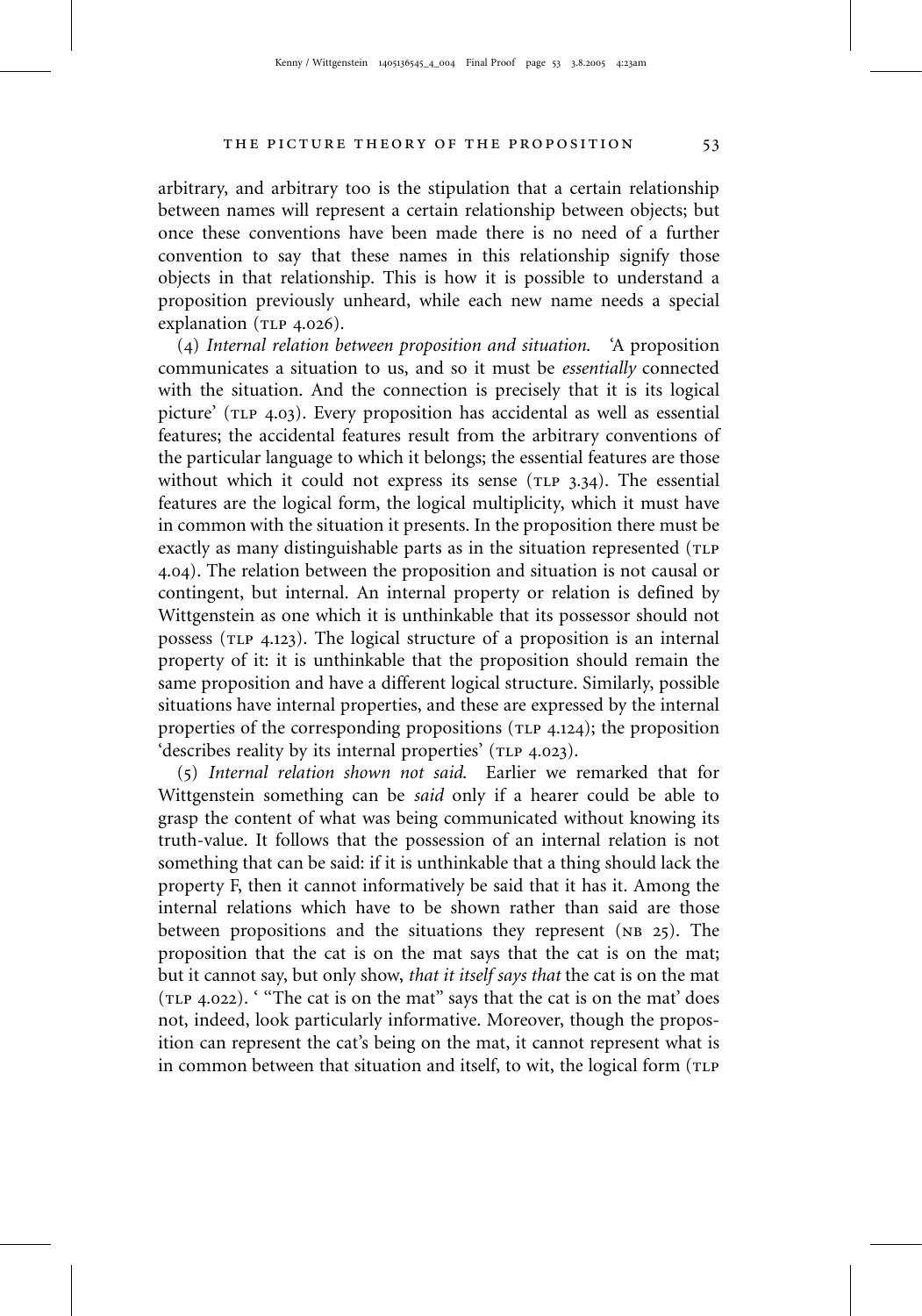4.12). Logical form is mirrored in propositions, not represented by them; that is to say, it is shown by them and shared by them  $(TLP 4.121)$ .

(6) Agreement with reality. Every proposition describes a possible state of affairs, but not every proposition describes an actual state of affairs. Given any proposition, however, we know that either it or its negation describes an actual state of affairs: as Wittgenstein put it 'A proposition determines reality to this extent, that one only needs to say ''Yes'' or ''No'' to it to make it agree with reality' (TLP 4.023). But there is no way of finding out from the proposition itself which to say – in order to do this, to find out whether the proposition is true or false, we must compare it with reality (TLP 4.05; 2.223). In calling the verification of a proposition 'a comparison with reality' Wittgenstein is of course using the language of the picture theory; he believed that unless a proposition were a picture (picturing reality, give or take a 'yes' or 'no') we would not know where to look in the world in order to verify the proposition ( $TLP$  4.06; NB 8).

(7) Independence of reality. 'The proposition must contain (and in this way show) the possibility of its truth. But not more than the possibility' Wittgenstein wrote shortly after he first propounded the picture theory (nb 16). This follows from the fundamental idea that a proposition has two poles, of truth and falsehood: this would be impossible unless the proposition were independent of the actual state of affairs which, if it is true, gives it its truth. What a picture represents it represents independently of its truth or falsity ( $TLP$  2.22). A proposition does not actually contain its sense; if it did, it could not be false, since the actuality of its sense is what makes the proposition true  $(TLP 3.13)$ .

(8) No a priori truth. This is a corollary of  $(7)$ . A proposition could be true a priori only if it were possible to recognize its truth by inspection of the proposition itself without comparison with the world ( $TLP$  3.05). But this can never be possible unless a proposition itself contains the state of affairs which would verify it, and this is prohibited by (7). As Wittgenstein wrote in his Notebooks 'In order for a proposition to be capable of being true it must also be capable of being false' (NB 55). In other words, all genuine propositions are contingent propositions. Logical propositions can be seen to be true from the symbols alone ( $NB$  127; TLP 6.113); this shows they are only 'propositions' by courtesy. 'There are' he wrote already in 1914 'no such things as analytic propositions' (NB 21). In the Prototractatus he wrote that all analytic propositions are tautologies (PTLP 4.44602), and in the Tractatus 'The propositions of logic are tautologies. Therefore the propositions of logic say nothing. (They are the analytic propositions.)<sup> $\int$ </sup> ( $TLP$  6.1–6.11.) Though logical would-be propositions can be called 'true' (the tautologies take the truth-value 'true' for every truth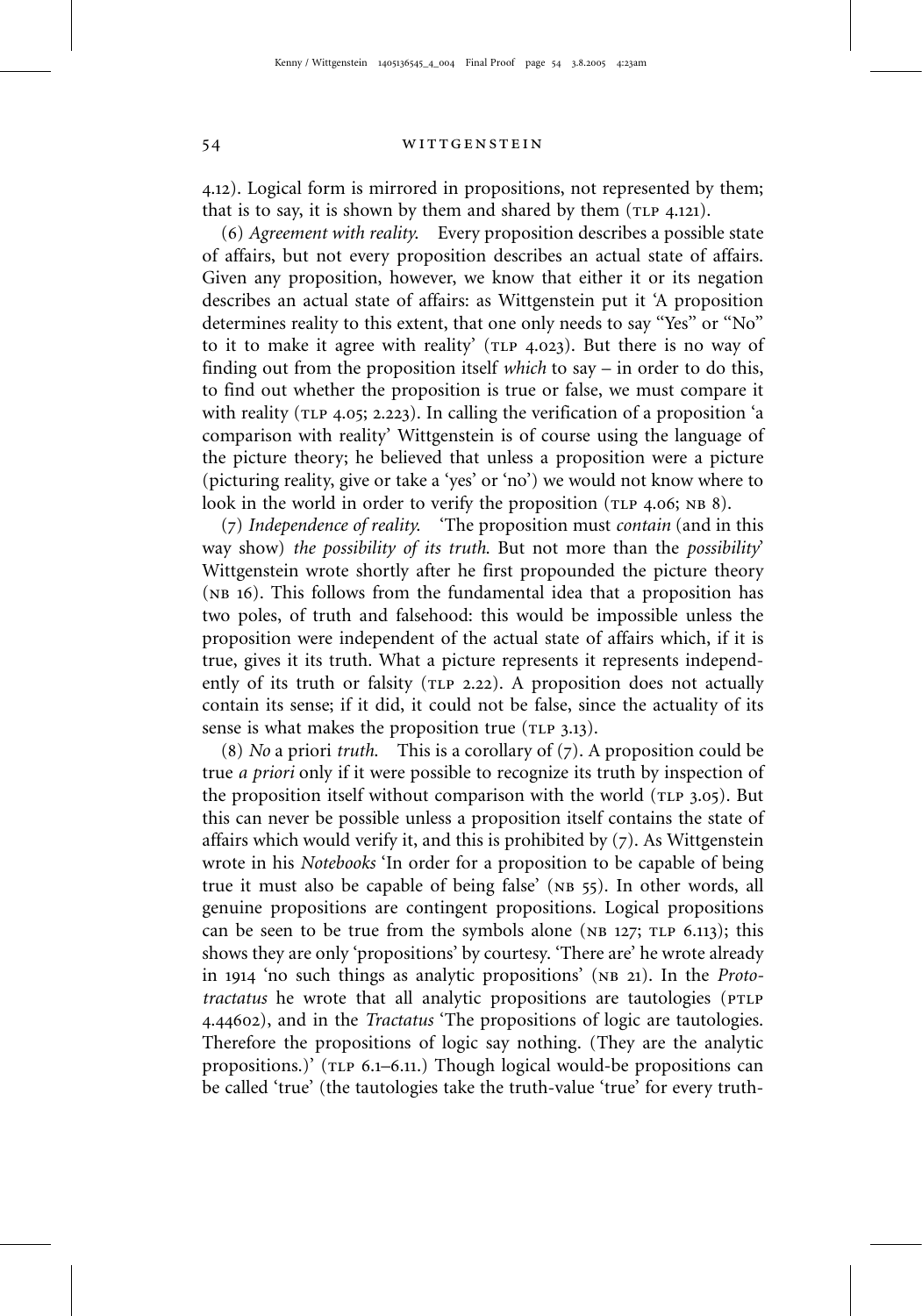combination in the truth-table) ( $TLP$  4.464, 4.46), strictly speaking this is incorrect. A tautology is not a picture, not a proposition, and cannot be called 'true' because it is 'made true' ('wahr gemacht'), not compared with reality (NB 8, 55; TLP 4.4611ff., 6.125).

In stating the elements of the picture theory I have not used the word 'picture', because I think that the logically interesting features of the theory are independent of the question whether it was helpful or misleading to encapsulate it in the slogan 'A proposition is a picture.' What makes the picture theory of the proposition something more than a comparison is the fact that all the theorems enunciated above remain true, so Wittgenstein believed, if for 'proposition' one substituted the word 'picture'. But, as his examples show, he was more or less consciously extending the use of the word 'picture' when he applied it to a musical score; and in the Prototractatus he was equally extending that of 'proposition' when he wrote 'A theme in music is a proposition' (PTLP 3.16021), though he gives no indication of what a theme pictures or how it is to be compared with reality.

Wittgenstein compares the proposition in the Tractatus not only to a picture, but also to a ruler; a picture, he says, is 'laid against reality like a ruler' (TLP 2.1512). This leads to the difficulty that a ruler, unlike a picture, applies to reality a whole scale and not merely a 'yes–no' question. The way in which a law-court model is compared with reality  $(TLP 2.223)$  is such that there are only two possibilities: either reality agrees with the model (the accident did happen in this way; the colliding vehicles were in this position) or it does not. When a ruler is laid against an object to be measured, indefinitely many possibilities are open: the end of the object may touch the 99-cm mark, the 100-cm mark, the 101-cm mark, etc.... Wittgenstein concealed this difficulty when he wrote the Tractatus by pretending that only the two points on the scale which touch the edges of the object to be measured really concern it (TLP 2.15121: only the outer graduating lines contact the object to be measured (cf. wwk 63)). But later he was to go back on this and realize that in some ways a ruler was a more apt comparison for a proposition than a picture was. This we shall see in Chapter 6.

Wittgenstein was of course aware that a proposition did not seem at first sight like a picture (TLP 4.011). The elements of a proposition do not look like the elements of reality they represent; and there is not a one–one correlation between words and elements of reality. For instance, in the sentence 'Socrates taught' neither word seems to denote an element of reality, since Socrates, being complex and mortal, and teaching, being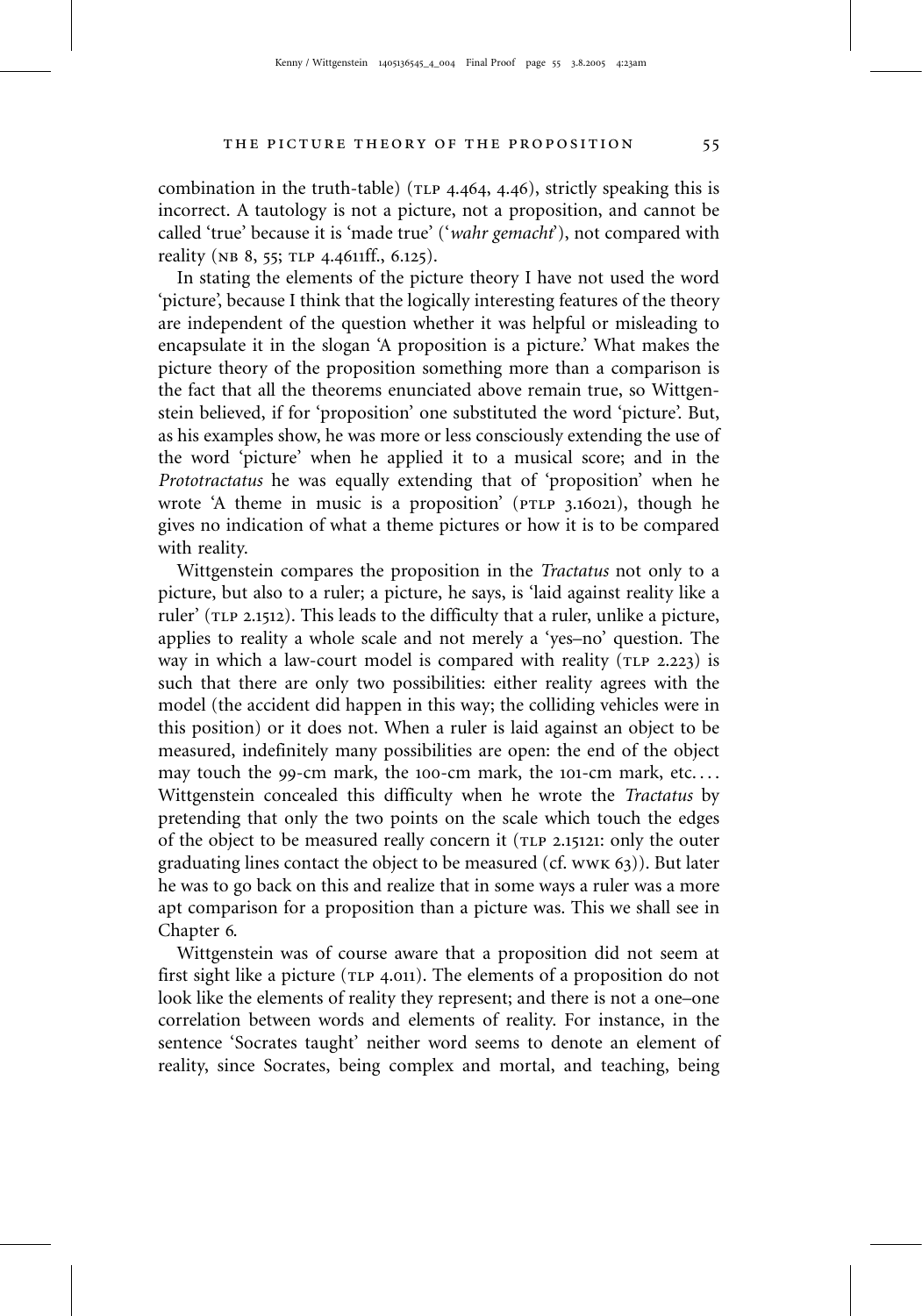abstract and universal, seem implausible candidates for being ultimate, unanalysable objects of the world.

The first point Wittgenstein considered comparatively unimportant. There are other cases of pictures, he suggested, where the elements don't look like what they represent: musical notation does not look like notes, nor does phonetic notation look like phonemes, since notes and phonemes, being sounds, don't look like anything. The essence of the pictorial relation between phonetic signs and sounds is the existence of rules for deriving one from the other  $(TLP 4.014, 4.0141)$ . This example is helpful, but not altogether clear since it is not obvious what is supposed to be a picture of what. The derivation rules connect score, record and sound: is each supposed to be a picture of the other? Surely not: score and record must surely be supposed to be a picture of the sound: it is the sound, at least, which we are most interested in. But Wittgenstein does not here make clear what, in addition to A's having logical structure, and pictorial relation to B, is needed for A to be a picture of B rather than the other way round. It must be that the pictorial relationship which makes the picture into a picture (the correlation of the elements) is in some way a one-way correlation; but this is not, at this stage of Wittgenstein's life, at all spelt out. The problem is indeed aggravated when he says (in order to dispel the apparent lack of similarity between picture and proposition) that the pictorial nature of the proposition would become clear if we imagined a proposition made up not of words but of spatial objects, whose spatial relationship expressed its sense  $(TLP_3.1431)$ . Given suitable conventions (e.g. using an inkpot as my name, and the table as the name of my chair) that this inkpot is on this table may express that I sit in this chair (NB 98). In such a case one is very curious to know exactly how the convention establishes which is to be the picturing and which the pictured fact. By the time Wittgenstein came to investigate such questions he had had to modify the picture theory in significant ways.

The second point was even in the Tractatus treated as an important one. The non-pictorial appearance, Wittgenstein thought, is due to the fact that the real form of a proposition need not be its apparent one; its surface grammar may not be the same as its logical grammar ( $TLP$  3.325, 4.0031). If a proposition were fully articulated, as it already is in thought and as it would be if written out in an ideal language, then to each element of the propositional sign would correspond a single object in the world (TLP 3.2). Thus its pictorial nature would leap to the eye.

It became one of the important tasks of the Tractatus to spell out the relationship between such a language and ordinary language, to indicate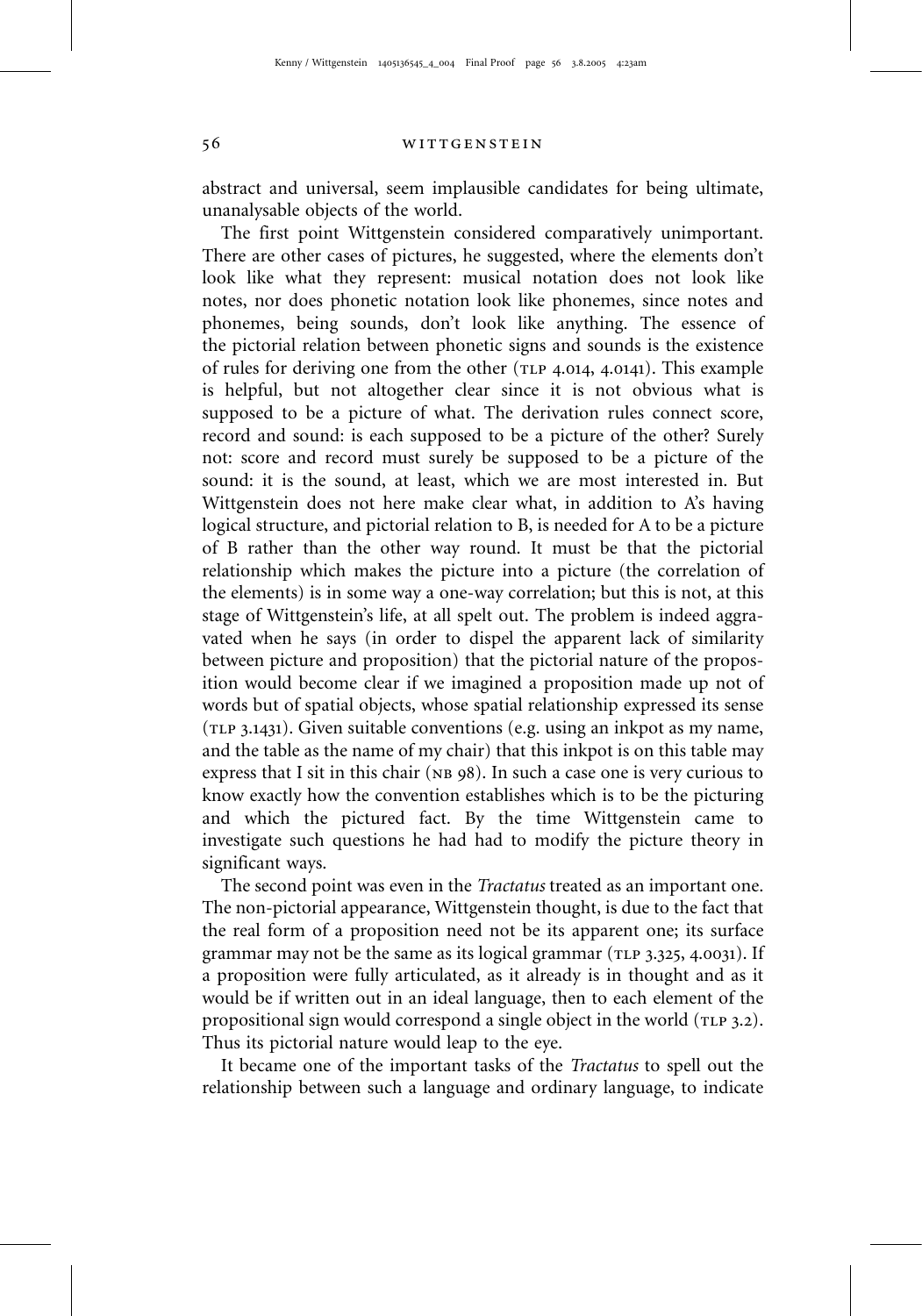how everyday propositions were to be analysed so as to remove their nonpictorial appearance, and to describe the structure of the world in so far as the nature of language revealed this as a precondition for the possibility of propositions. To these topics – which constitute the metaphysics of logical atomism – the next chapter will be devoted, and in considering them we shall see more fully what the Tractatus took to be the essence of a proposition.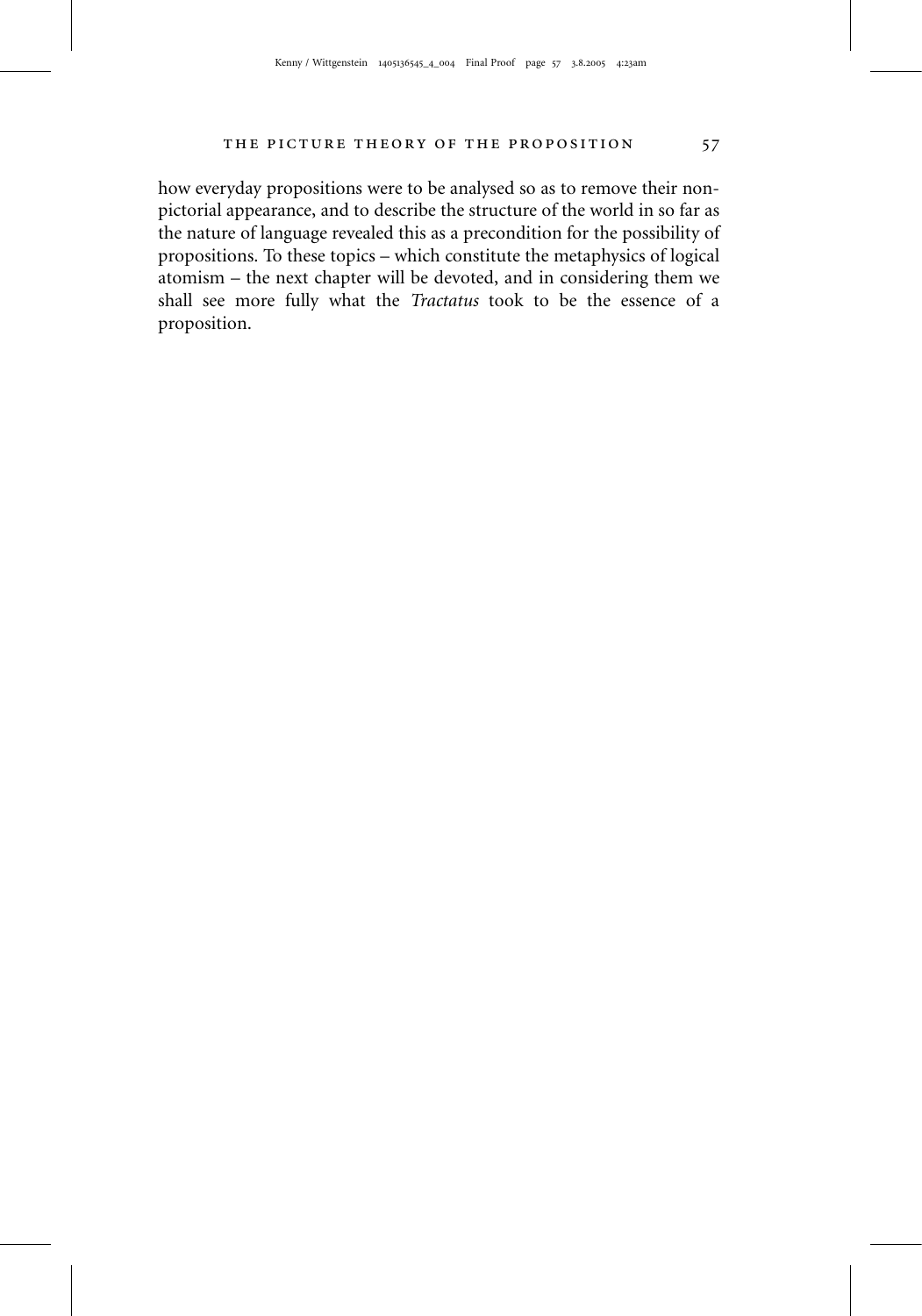## The Metaphysics of Logical Atomism

Though most of the Tractatus is devoted to the nature of language, its earliest pages contain a series of pronouncements about the world. Both historically and logically the theses about the world follow those about language, but their dependence is masked by their presentation at the beginning of the book. In this chapter I will try to set out the theses and make explicit their relation to the logical matters we have been discussing hitherto. For convenience, and following Russell, I shall call Wittgenstein's metaphysical doctrine 'logical atomism' though this is not a name he used himself and its use should not disguise the differences between the thought of the two philosophers.

To each pair of contradictory propositions, there corresponds one and only one fact: the fact which makes one of them true and the other false. The totality of such facts is the world  $(TLP 1.1)$ . Facts may be positive or negative: a positive fact is the existence of a state of affairs; a negative fact is the non-existence of a state of affairs  $(TLP 2.06)$ . A state of affairs (a Sachverhalt) is a combination of objects or things. An object is essentially a possible constituent of a state of affairs (TLP 2.011), and its possibility of occurring in combination with other objects in states of affairs is its nature ( $TLP 2.0123$ ), its internal properties ( $TLP 2.01231$ ) and its form (TLP 2.0141). Since every object contains within its nature all the possibilities for its combination with other objects, if any object is given, then all objects are given  $(TLP 5.524)$ , and if all objects are given then all possible states of affairs are given (TLP 2.0124).

Objects are simple, without parts, but they can combine into complexes (tlp 2.02–2.0201). They are ungenerable and indestructible, because any possible world must contain the same objects as this one; change is only an alteration in the configuration of objects (TLP 2.022-2.0231, 2.0271).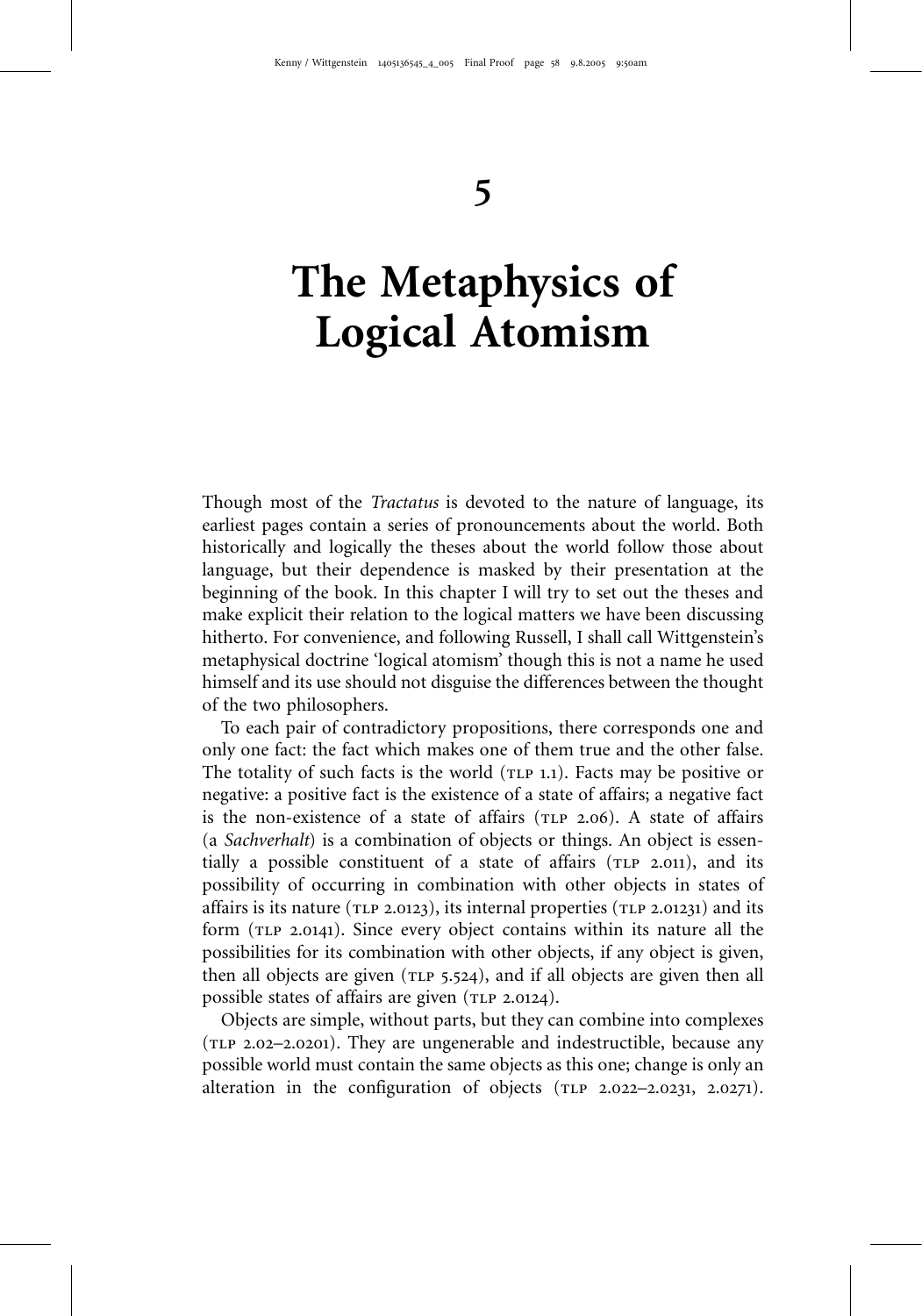Objects may differ from each other in logical form (i.e. they can enter into different possible states of affairs) or in external properties (i.e. they are de facto in different actual states of affairs), or they may be merely numerically distinct (i.e. though indiscernible they are not identical) ( $TLP$  2.0233– 2.02331). The objects make up the unalterable and subsistent form, substance and content of the world ( $TLP$  2.021, 2.023, 2.024, 2.025).

Objects combine into states of affairs, in which they stand in a determinate relation to one another 'like the links of a chain' (TLP 2.023). The way in which they are connected is the structure of the state of affairs (TLP 2.032). The form of a state of affairs, we are told, is the possibility of its structure  $(TLP 2.033)$ .

States of affairs, we are told, are independent of one another  $(TLP 2.061)$ ; from the existence or non-existence of one of them it is impossible to infer the existence or non-existence of another. Since facts are the existence and non-existence of states of affairs, it follows that facts too are independent of each other (TLP 1.21). The totality of facts, of reality, is the world.

These first pages of the Tractatus are extremely obscure. Pronouncement predominates over argument and technical terms are piled up and reduplicated (form and content  $=$  substance; facts  $=$  reality; essence  $=$ nature  $=$  form). The criterion for identity of states of affairs is left fatally undetermined, and, most baffling of all, no examples are given of objects. To be sure, Wittgenstein having said that objects are in a space of possible states of affairs, goes on to say 'A speck in the visual field, though it need not be red, must have some colour: it is, so to speak, surrounded by colour-space. Tones must have some pitch, objects of the sense of touch some degree of hardness, and so on' (TLP 2.0131). But it is clear that these are analogies and not instances. Just as a speck in the visual field must be in a colour-space (i.e. have some position on the spectrum), so an object must be in a logical space (i.e. have the possibility of combining with others) ( $TLP$  2.013, 1.13). Logical space, it should be explained, is the sum of the possible-and-existing states of affairs plus the possible-and-non-existing states of affairs ( $TLP$  1.12–1.13, 3.42). Specks in the visual field, sounds, tactile feelings and other immediate data of experience which philosophers mean when they talk about sense-data are clearly not indestructible objects common to all possible worlds. Nor are the objects whose names figure in the logicians' standard propositions – men, dogs, tables and chairs. . . We are left to make what we can of the cryptic remark 'Space, time, and colour are forms of objects' (TLP 2.0251).

The lack of examples is not accidental. Wittgenstein believed in the existence of simple objects and atomic states of affairs not because he thought he could give instances of them, but because he thought that they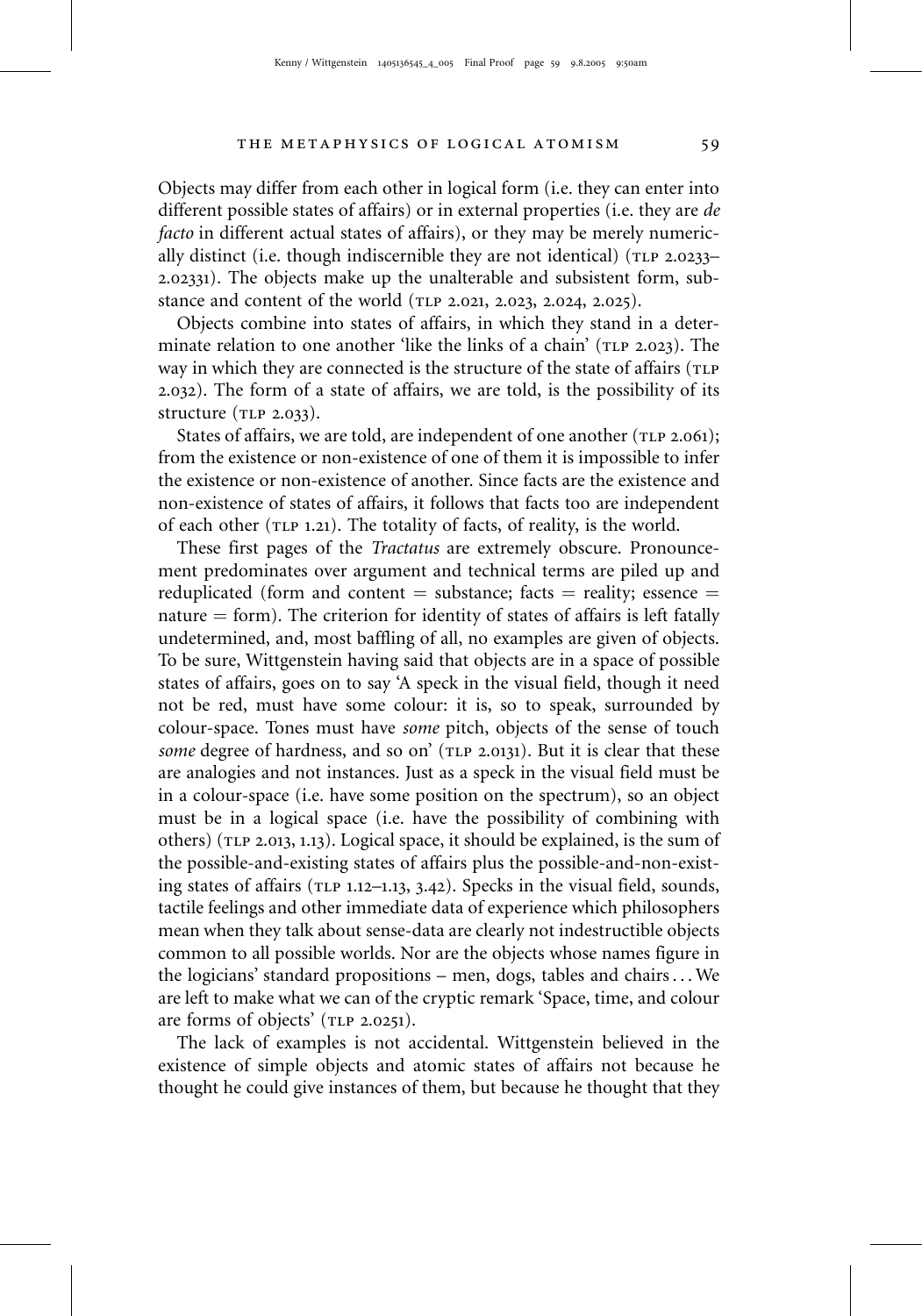must exist as the correlates in the world for the names and elementary propositions of a fully analysed language. Why he thought this, we shall see in a moment. But in order to illuminate what he says about objects and states of affairs, it may be well to try to give a concrete interpretation for his theses. I suggest that the game of chess, importantly modified, provides as near as we can get to a model for the way the world is conceived in the **Tractatus** 

Imagine that the objects of the world are the chess-pieces and the squares of the chessboard. Then states of affairs will be the relations between the pieces and the squares. That a certain piece is or is not on a certain square will be a positive or negative fact. The world, all that is the case, will be the position on the board at any given time. In order to represent the indestructibility of the Tractatus objects we must imagine the rules of chess altered so that it is not permitted to take pieces. With this alteration, we can interpret many of the early propositions of the Tractatus in terms of our example.

The world will be, as the Tractatus says, the totality of facts, not things (it is the position, not just the board plus the pieces). Logical space will be chess-space, i.e. the set of possibilities allowed by the rules of chess (TLP 1.13). It is essential to the chess-pieces that they should be possible holders of positions on the board, and to the squares that they should be possible positions for chess-pieces. That is all there is to them essentially. In the rules nothing is accidental: if a piece can occur in a state of affairs (e.g. if a particular bishop can stand on a black square) then this is written into the rules for its use (TLP 2.012). The rules for the positioning of the pieces give their logical form; pieces may differ in logical form (a knight from a rook) or be merely numerically different (two pawns). The internal properties of pieces (e.g. a bishop's being able to move diagonally) may be contrasted with their external ones (e.g. a bishop's being now on QR4). A king, away from the board and the other pieces, is unimaginable: chess-pieces cannot be thought of away from the rules and the game (TLP 2.0121). The chesspieces are simple: of course actual chess-pieces are made of wood or ivory and have shapes and parts; but so far as the rules go their composition is accidental and hard atoms would do as well.

Where the analogy limps is that the atomic facts of chess are not independent of each other in the way that Tractatus states of affairs are  $(TLP 1.13, 2.061)$ . This is because two pieces cannot be on the same square, so that from the fact that the king is on KR1 there follows the nonexistence of many states of affairs (e.g. of the-queen's-being-on-KR1); and again because one piece cannot be on two squares, so that from the same fact there follows the non-existence of many other states of affairs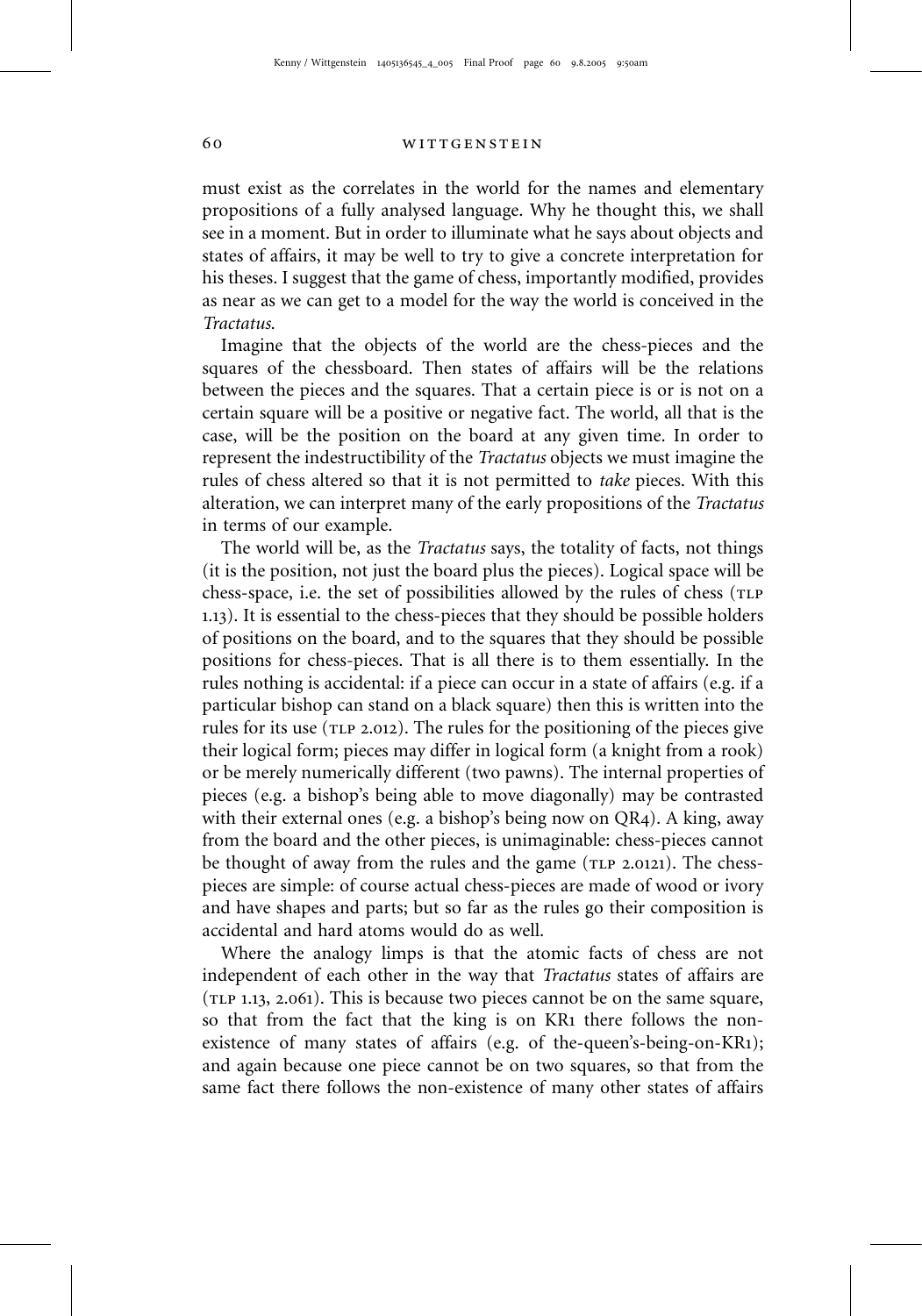(e.g. of the king's being on QR1). Moreover, the rules of chess govern the positioning of the pieces indirectly, since they govern directly the moves in the game, which are changes from one state of affairs to another rather than states of affairs themselves. The Tractatus has very little to say about change.

Despite these defects, the chess analogy throws light not only on Wittgenstein's view of the world but also on his account of the relation between the world and language. The report of a chess-game can be given in such a way that it conforms to Wittgenstein's picture theory of the proposition. The normal way of reporting a game of chess is by reporting the moves (as 'P– $K_4$ ' reports that a pawn moved to  $K_4$ ). But this method, of course, presumes in the reader a knowledge of the opening position for a game: it is in fact a method by which one is given a recipe for constructing the  $n +$  Ith position from the *n*th position. Another possible, clumsier, but more complete way of reporting a game would be to describe the position of pieces after each move. And this could be done, most obviously, by the sort of picture of a chessboard which is used in setting chess problems, as illustrated by the fragment below.



Here the description is by a picture; the picture of the bishop represents the bishop, the symbol for the rook represents the rook and the symbols for the squares represent the squares; that the symbol for the bishop is within the symbol for QKt7 represents the bishop's being on QKt7.

Here the two-dimensional relation between the symbols represents the three-dimensional relation on the chessboard: two-dimensionality is its representational form. But it would be possible for the report to be less obviously pictorial: e.g. we might report the same fragmentary position as above in an obvious notation thus: WR/KR1 and BB/QKt7. The threedimensional nature of our chess-sets is itself, of course, inessential to the game: what is essential to the game is that the elements corresponding to the board and pieces should have the same logical form (same possibilities of combination) as ours do. This logical form is (both in Wittgenstein's theory and in fact) something which any apparatus for reporting chess must share. A single stationary uniform red ball, for instance, is not going to enable anyone to report a game of chess. But it will be a different matter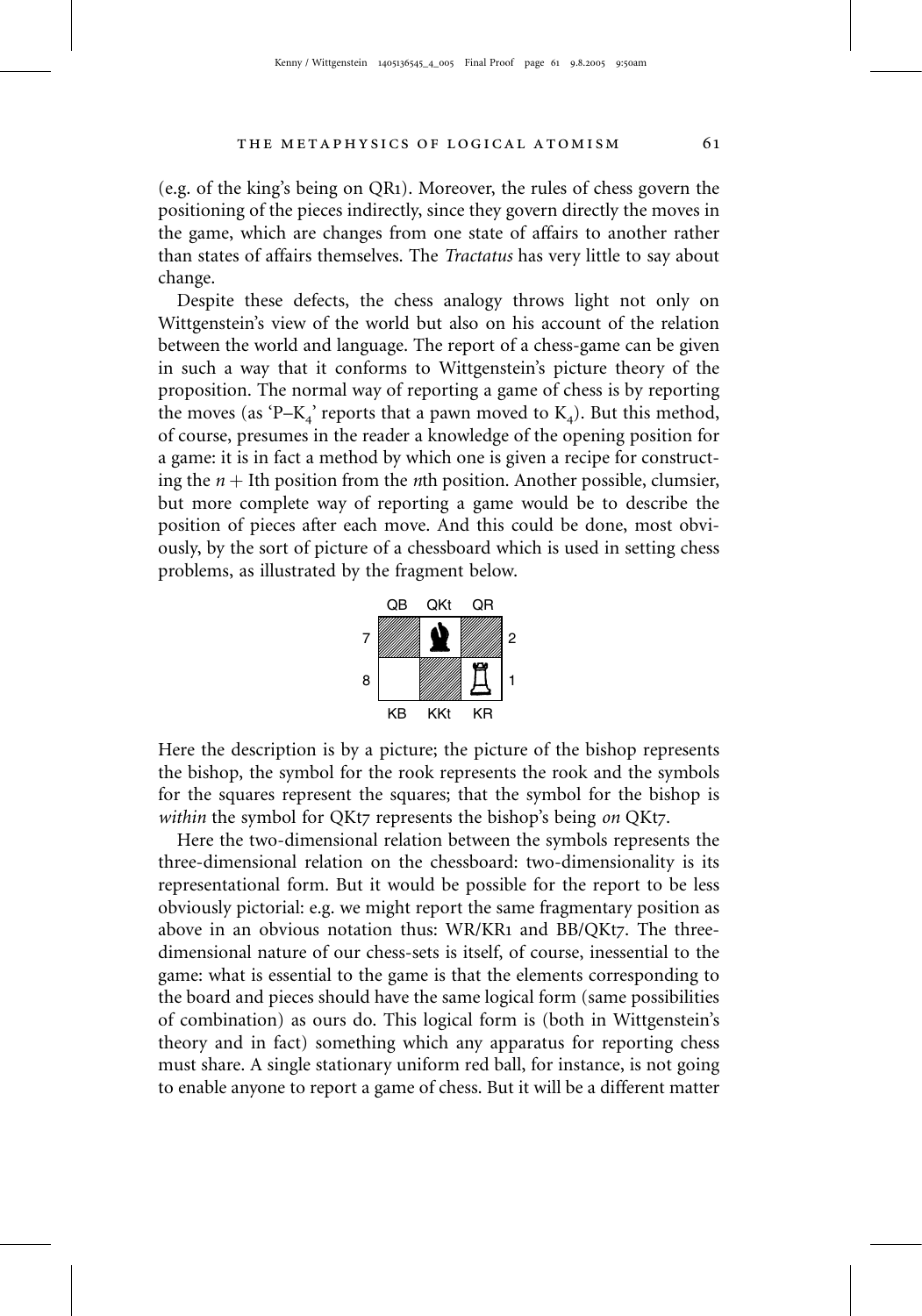if he is allowed to bounce the ball – say, once for a pawn, twice for a knight; a hundred times for QR1, a hundred and one for QR2 and so on. The bouncing-system, provided it has the same number of possibilties as there are possible chess situations, will have the logical multiplicity, the logical form, necessary for it to be a picture of the game of chess.

There are reasons to believe that the propositions which make up Wittgenstein's logical atomism form an incoherent whole: if so, then it is not too alarming that it should be so difficult to think of examples to illustrate them. What is important is rather to understand the logical reasons which led him to postulate the existence of simple indestructible atoms and atomic states of affairs. He summarized one reason himself in the Investigations as follows.

One is tempted to make an objection against what is ordinarily called a name. It can be put like this: a name ought really to signify a simple. And for this one might perhaps give the following reasons: The word 'Excalibur', say, is a proper name in the ordinary sense. The sword Excalibur consists of parts combined in a particular way. If they are combined differently Excalibur does not exist. But it is clear that the sentence 'Excalibur has a sharp blade' makes sense whether Excalibur is still whole or is broken up. But if 'Excalibur' is the name of an object, this object no longer exists when Excalibur is broken in pieces; and as no object would then correspond to the name it would have no meaning. But then the sentence 'Excalibur has a sharp blade' would contain a word that had no meaning, and hence the sentence would be nonsense. But it does make sense; so there must always be something corresponding to the words of which it consists. So the word 'Excalibur' must disappear when the sense is analysed and its place be taken by words which name simples. It will be reasonable to call these words the real names.  $(pI, I, 39)$ 

Wittgenstein was to reject this argument later on the grounds that it was false to say that a name ceased to have meaning when its bearer was destroyed (pi, i, 40) and that the notion of 'simplicity', in abstraction from particular contexts, was empty (pi, i, 47). But it is worth while to trace in the Notebooks and the Tractatus the genesis of the argument summarized and criticized in the Investigations.

The basic consideration which lay behind Russell's theory of descriptions and behind the atomism of the Tractatus is this. Whether a sentence has meaning or not is a matter of logic. Whether particular things exist or not is a matter of experience. But logic is prior to all experience. Therefore whether a sentence has meaning or not can never depend on whether particular things exist. The three premises of this argument are plausible,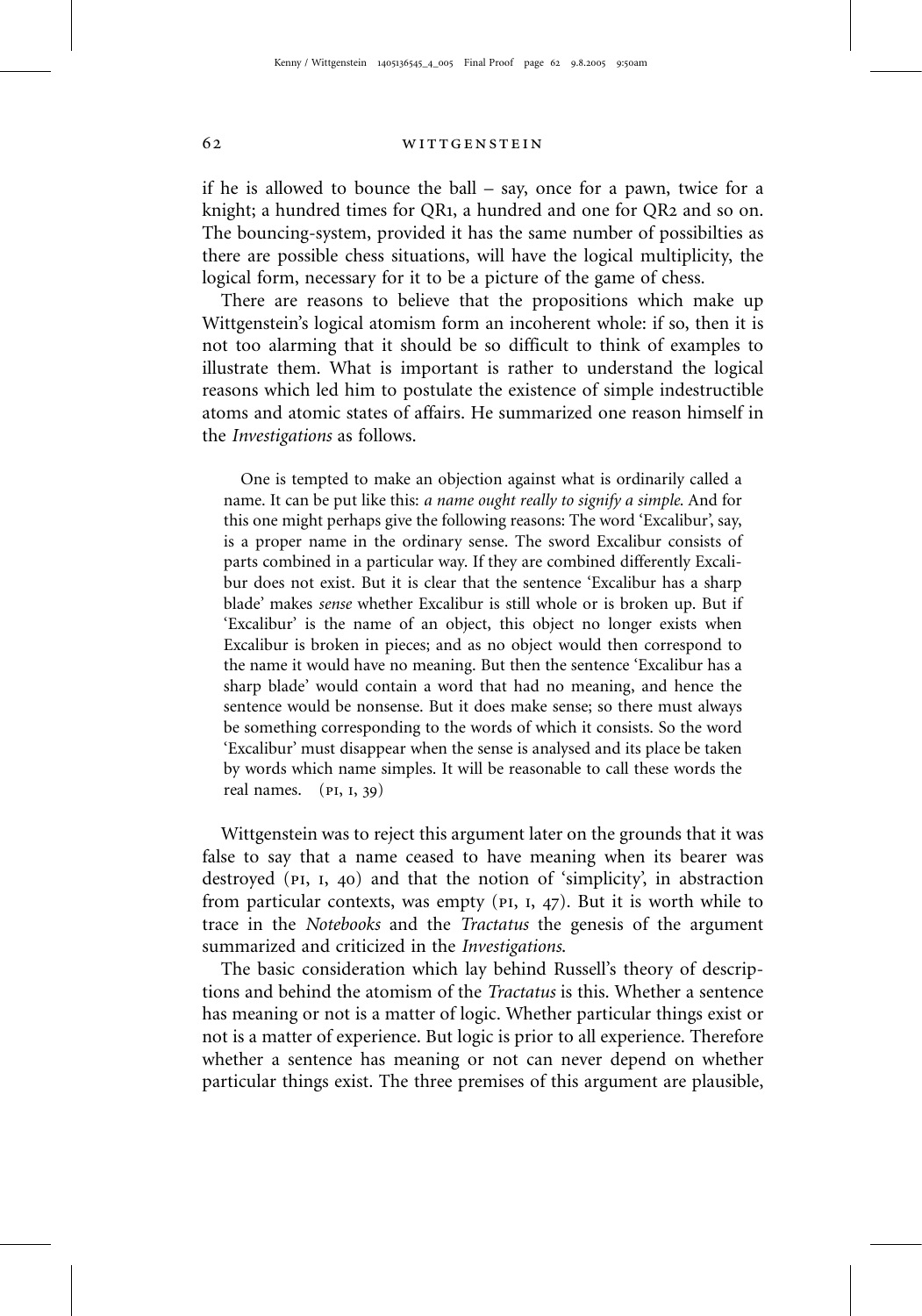and were and are widely held. They are, for instance, implicit in the almost universal rejection of the ontological argument for the existence of God.

If this counter-argument is accepted the conclusion lays down a condition which any system of logic must meet. To meet this condition Russell's theory offers us a way of talking about any describable object which will make sense whether or not it exists. But the theory of descriptions involves the use of quantifiers, and quantified sentences presuppose simpler sentences containing names instead of quantifiers. 'For some  $x$ ,  $x$  is  $F'$  is taken to mean: some sentence in which the predicate F is attached to a name is true. So if the condition above is to be met, there must be some provision to secure that the names which are to occupy the argument places in the quantified propositions cannot fail to have reference. Russell attempted to secure this by stipulating that they should refer to objects which were epistemologically guaranteed (objects of immediate acquaintance, e.g. sense-data); Wittgenstein by having them refer to objects which were metaphysically guaranteed, indestructible simples.

As has been said, Wittgenstein admired Russell's theory of descriptions, but his own application of it involved considerable modification and adaptation. For one thing, Wittgenstein's convention that identity should be expressed by identity of sign instead of a sign for identity meant that the clauses in Russell's analysis which secure uniqueness needed some alteration. 'There is one and only one king of France' is translated by Russell as 'For some x, x is king of France, and for all  $y$ , if  $y$  is king of France, then  $y$  is identical with  $x$ . Wittgenstein writes this, without the identity sign, as 'For some  $x$ ,  $x$  is king of France; and it is not the case that for some x and for some y, both x is king of France and  $y$  is king of France' (tlp 5.5321). On this pattern, 'The king of France is bald' will be 'For some  $x$ ,  $x$  is king of France and  $x$  is bald; and it is not the case that for some x and for some y, both x is king of France and  $\gamma$  is king of France.'

Unlike Russell, Wittgenstein was particularly interested in descriptions formed by the use of two-place predicates. In Russell's analysis above, '. . . is the king of France' is treated as a one-place predicate; but clearly it can be further analysed so that 'France' appears as a name, and '... is the king of . . .' as a two-place predicate. The analysis will then be, on the Tractatus pattern, 'For some x, xRa; and not, for some x and for some y, xRa and yRa.' This pattern of analysis can be extended in two ways: we can consider the analysis not only of expressions of the form description-relation-name (like 'the man who rules France') but also of the form description – relation – description (like 'the anointed of the Lord' or 'the man in the moon') and even of the form name – relation – name. Examples of the last form are not easy to come by in ordinary language, but one was given above: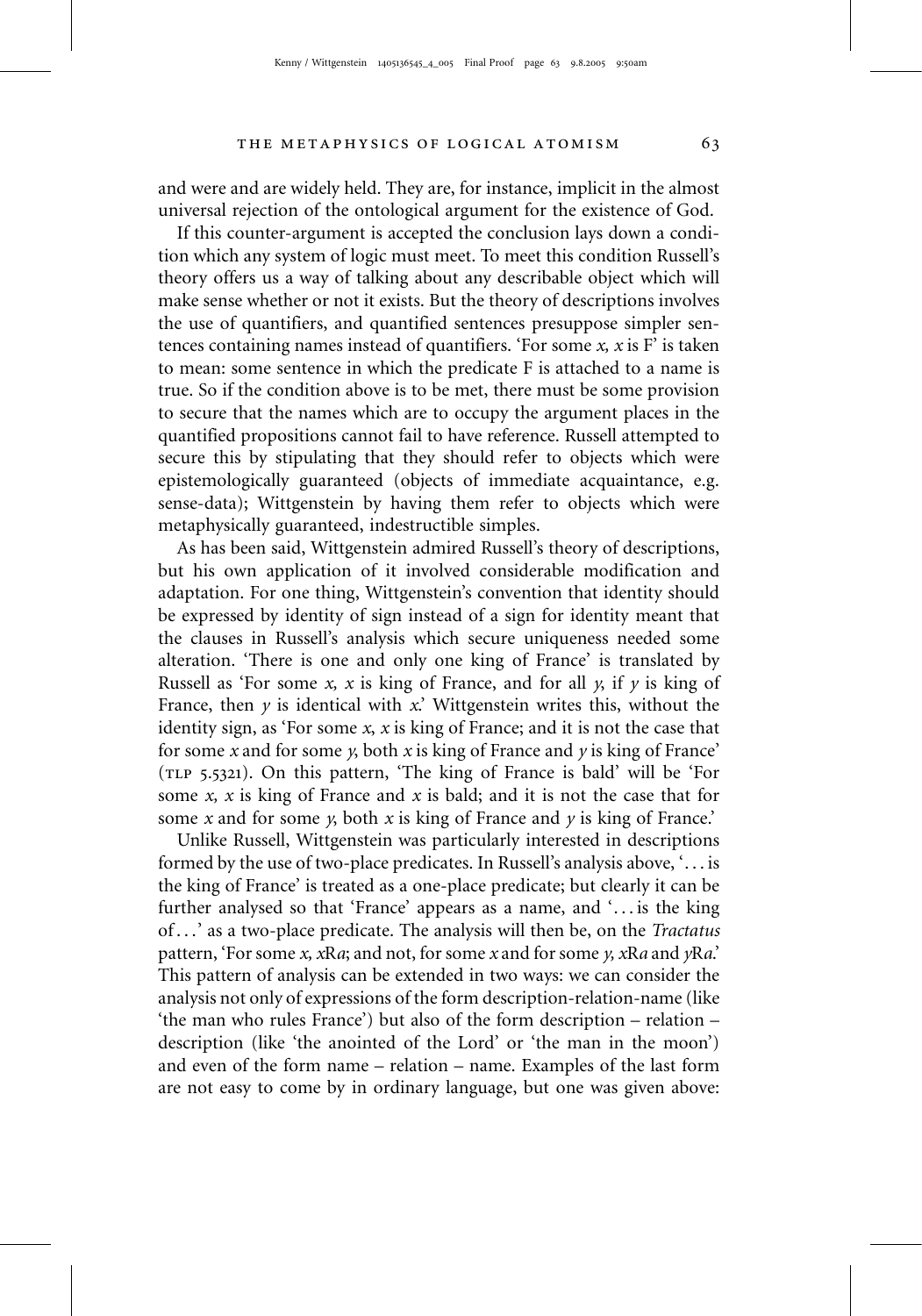'Austria-Hungary', regarded as a definite description of the country which consists of the union of Austria with Hungary. In his Notebooks, on 5 September 1914, Wittgenstein jotted down a notation for such sentences using ' $\phi$ (a)' in the way I have hither-to used 'a is F'.

$$
\phi(a) \cdot \phi(b) \cdot aRb = Def.\phi[aRb]
$$

In this notation the expression in square brackets '[aRb]' means the object consisting of a standing-in-the-relation-R to  $b - in$  the case in point, Austria-Hungary. It was clearly sentences analysed along these lines which he had in mind when in the Investigations he criticized the idea that 'My broom is in the corner' means 'My broomstick is in the corner, and my brush is in the corner, and the broomstick is fitted in the brush' (pi, i, 60).

Thus in the Tractatus (2.0201) he wrote, echoing a remark from the 'Notes on Logic' (NB 99), 'Every statement about complexes can be analysed into a statement about their constituent parts, and into those propositions which completely describe the complexes.' Wittgenstein's adaptations have perhaps taken us far from Russell's original theory of descriptions, but the fundamental element remains in common, that a proposition containing a description of something that does not exist is treated as a false, not a meaningless, proposition (TLP 3.24).

It is not difficult, and it is in accordance with philosophical tradition, to accept the idea that names are simple signs in the sense that they are signs which do not have significant parts. But when Wittgenstein talks of names as 'simple signs' he means rather that they are signs for simple objects, as we saw in the passage above from the *Investigations* and in TLP 3.2–3.303. Why, we may ask, can there not be simple signs for non-simple objects, as indeed all the names in English seem to be? The Investigations recalled an argument that, if so, some meaningful propositions would turn out meaningless. The Tractatus argues that if simple signs denote complex objects then the propositions in which they occur would have an indeterminate sense (TLP 3.24; PTLP 3.20106; TLP 3.23). This argument is obscure: it is not clear from these passages what 'indeterminacy of sense' is, nor what is wrong with it. The argument is spelt out at slightly greater length in the Prototractatus.

The analysis of signs must come to an end at some point, because if signs are to express anything at all, meaning must belong to them in a way which is once and for all complete . . . if a proposition is to have sense, the syntactical employment of each of its parts must have been established in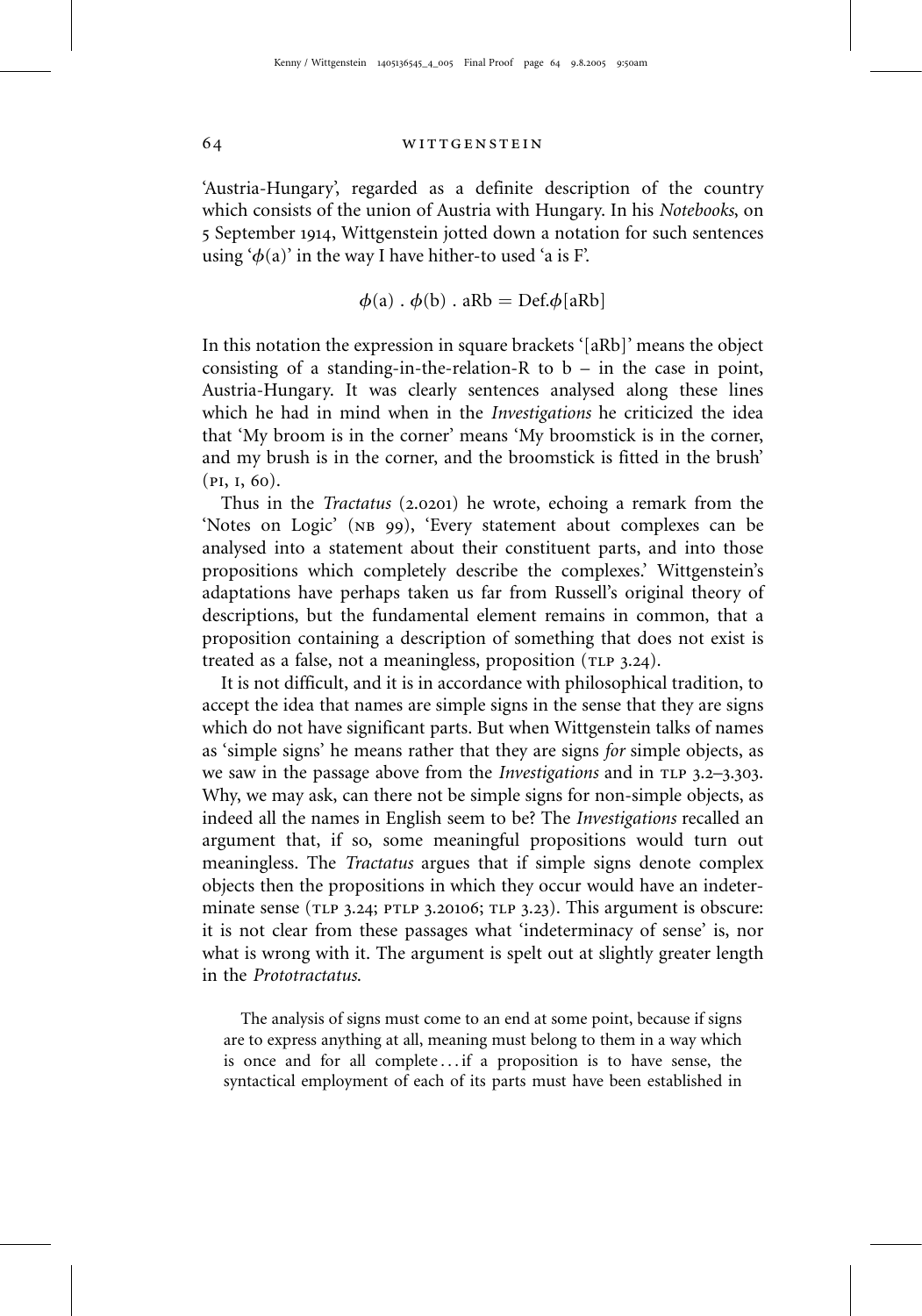advance. For example, it cannot occur to one only subsequently that a certain proposition follows from it. Before a proposition can have a sense, it must be completely settled what propositions follow from it. (PTLP 3.20102–3; nb 64)

The theme 'analysis must come to an end' is a recurrent one in the Notebooks, and throughout 1914 Wittgenstein worried about the relation between logic and analysis. Is logic really concerned with the analysability of the functions with which it works ( $NB$  4)? Wittgenstein found it hard to answer this question.

On the one hand, Russell's work had shown that analysis was possible, and analysis seemed necessary since it seemed impossible to construct the syntax of unanalysed subject–predicate sentences without knowing their analysis. For instance, we cannot tell what follows from a sentence without analysing it, just as Russell's analysis was needed to make clear that 'The king of France exists' follows from 'The king of France is wise' (NB 4). Indeed the task of philosophy seems to be precisely the giving of such analyses (nb 12). Typical philosophical problems show this. Is 'A is good' a subject–predicate proposition? Is 'A is brighter than B' a relational proposition? Is a point in the visual field a simple object  $(NB_3)$ ?

On the other hand it is not at all clear how such questions are to be answered. Self-evidence is very dubious, and logic cannot depend on experience, so that one cannot have to depend on acquaintance with the fact corresponding to a proposition in order to know how the proposition is to be analysed  $(NB_3)$ . It seems that if analysis is to be possible at all whatever is essential for it must be given by the unanalysed propositional sign itself (NB 3). But, if this is so, then analysis seems to be superfluous. After all, if we can identify unanalysed subject–predicate sentences, must we not already know what the logic of subject–predicate sentences is? For an apparent subject–predicate sentence is one which appears to have the logic which a completely analysed subject–predicate sentence does have.

So it seems that all the logician has to do is to investigate this logic, and not worry about analysability. We can, after all, apply logic to ordinary propositions like 'Socrates is a man' without knowing what structure is possessed by Socrates or mortality (NB 69). Indeed, questions of analysability, like questions of type, cannot really be posed: it cannot be said either of a thing or of a complex that it is not further analysable, for the expression 'not further analysable' is, as Wittgenstein puts it, 'on the Index' (NB 9). Still, the nagging question remains: how does what we try to express by this get shown? Perhaps the answer is that analysability shows itself simply by our providing further definitions; but that such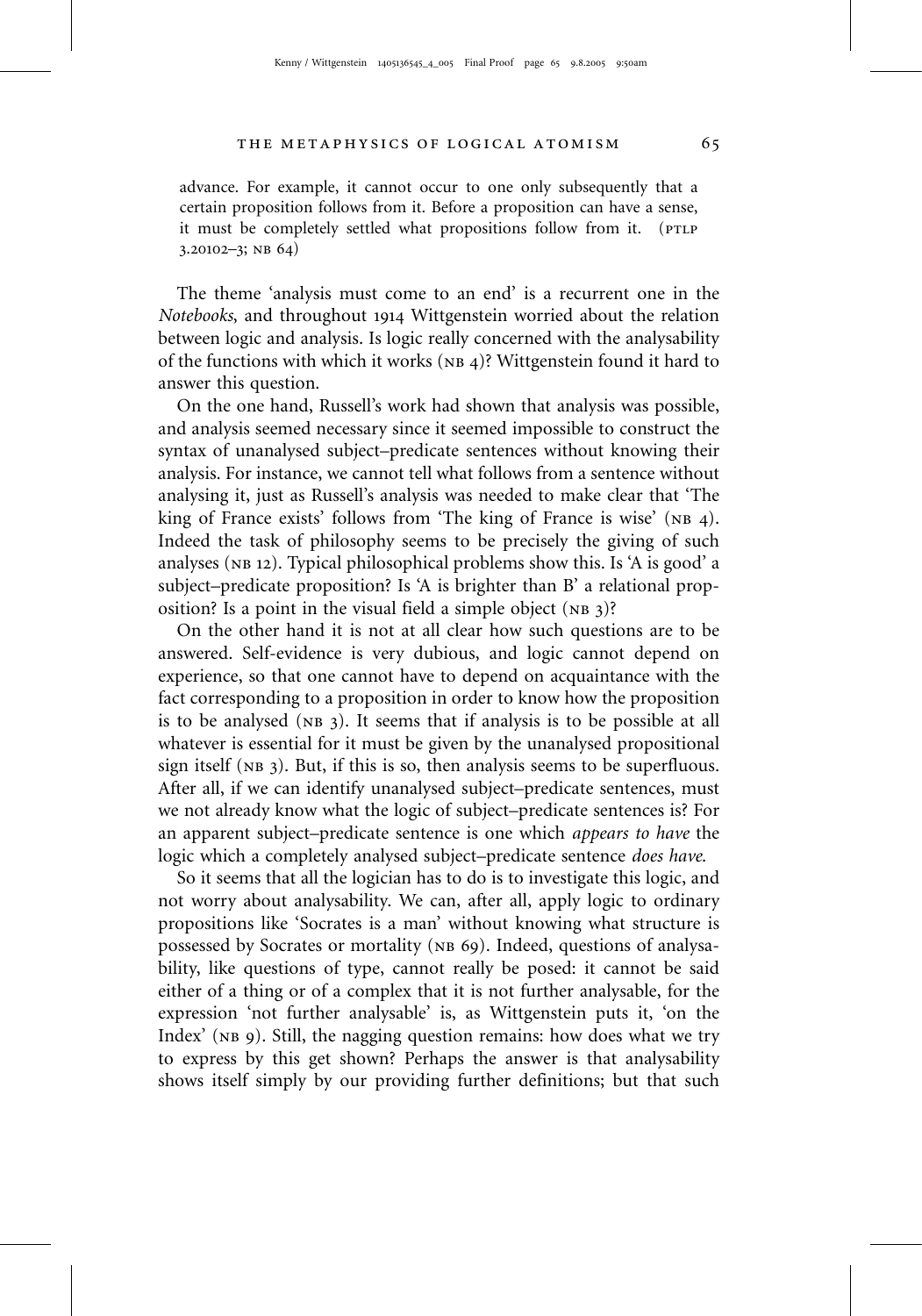analysability should not prevent us from treating a proposition exactly as if it were unanalysable (NB 10).

But how is it possible for logic to be applied to unanalysed subject– predicate or relational propositions ( $NB\ 66, 69$ )? To apply logic to a proposition I must know the syntactical treatment of its names. But in order to know this I must know the composition of what the proposition is about: 'The syntactical employment of the names completely characterizes the form of the complex objects which they denote' (NB 61). For instance the sense, and indeed the form, of the proposition 'This watch is shiny' depends on the complexity of what I mean by 'this watch' (NB 61).

Does this mean that in order to mean something by 'The watch is shiny' I have to know how the watch is in fact constructed? Apparently not: when I say that the watch is not in the drawer, it does not follow from what I say that some wheel, which I did not know to be in the watch, is not in the drawer (nb 64). That is not something which is said in the proposition, not something that belongs to its sense; but if it is to tell us anything at all, then it must be clear what it asserts and what it leaves open. 'If a proposition tells us something, then it must be a picture of reality just as it is, and a complete picture at that.' There will, of course, also be something that the proposition does not say – but what it does say it says completely and it must be susceptible of sharp definition (NB 61).

One thing that analysis will bring out is how far the complexity of an object determines the sense of a proposition and how far possibilities of different complexities are left open ( $NB\ 63-4$ ). Where something is left open, generalizations will appear (i.e. expressions containing quantifiers, as in Russell's theory). 'What I do not know, I do not know, but the proposition must show me what I know' ( $NB\ 63$ ). In this way a proposition like 'This watch is lying on the table' can contain a lot of indefiniteness, vagueness, and yet have a perfectly clear sense (NB 69, 70). It might be, for instance, equivalent to: there is a complex of wheels, springs, hands and other parts connected together in some way or other, and lying on the table.

Thus the sense of the proposition 'The watch is lying on the table' is more complicated than the proposition itself. There is enormously much added in thought to each proposition and not said ( $NB$  70). For instance, no date is given in the proposition (NB 66). But there is nothing wrong in leaving such things unsaid; one can make use of the enormously complicated conventions of our language ( $NB$  70). Even such a proposition is a clear statement of something definite ( $NB$  4); it has a sense without the definitions of its component parts being attached to it (NB 46), and what we mean by it must be precise (NB 68). The propositions that human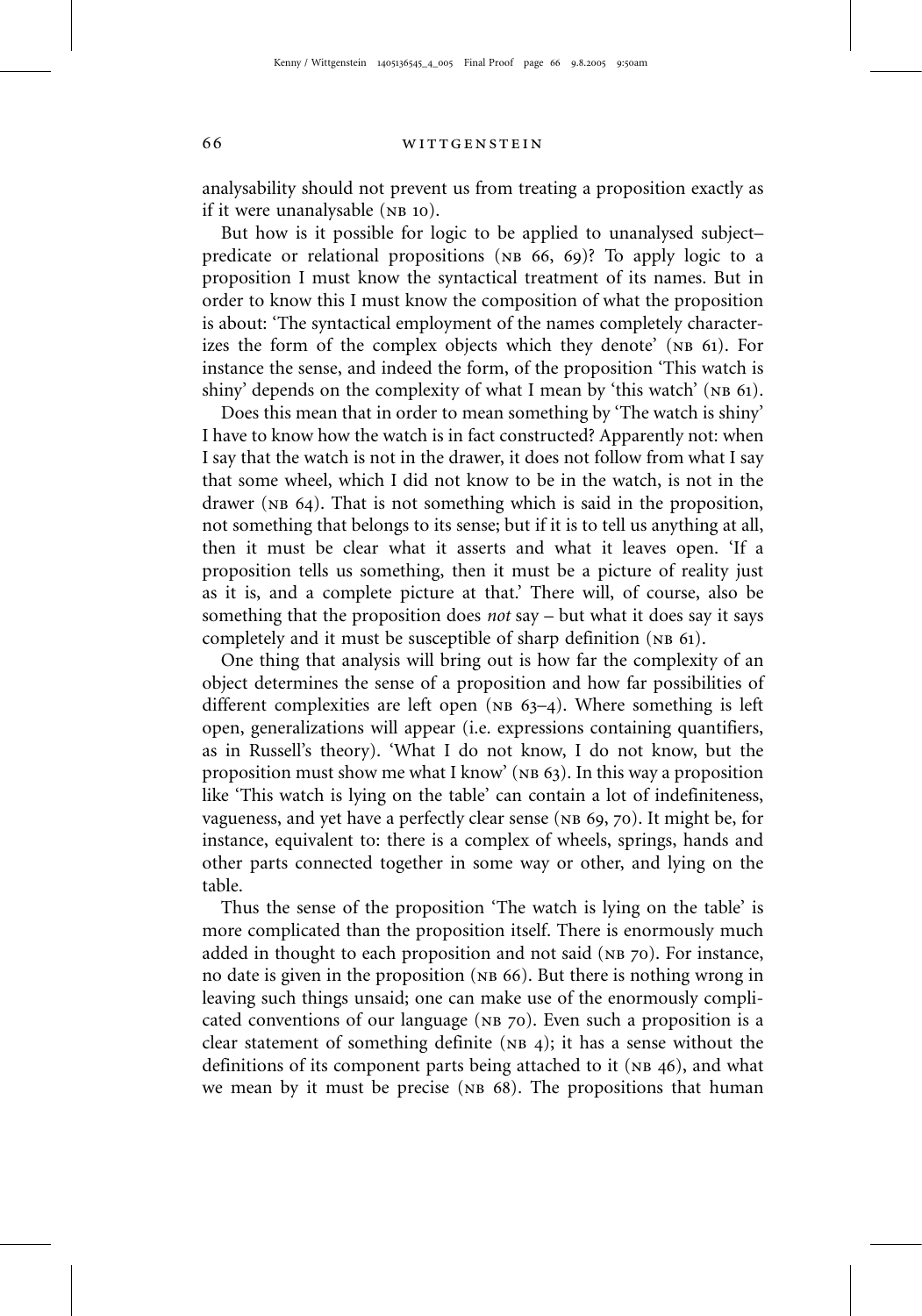beings use have a sense just as they are and are not waiting for future analysis to acquire a sense (NB 62). Analysis only brings out a sense already there.

Yet, against this, if the proposition 'The watch is lying on the table' has a clear sense, then I must, in every possible set of circumstances, be able to say whether the proposition is true or false. There could, however, be positions of the watch in which I would not be certain whether to say it was lying on the table. All this would show, Wittgenstein suggests, is that I did not know what I meant in general by 'lying'; that what I meant on this occasion was some particular relation which the watch actually has to the table, and which I might indicate by pointing to 'the appropriate complex' (NB 68, 70). This does not seem to be a very satisfactory answer: if it is the watch– table complex itself which gets pointed to, then it seems that Wittgenstein is allowing a fact to be a picture of itself. Moreover, suppose the proposition is false: in that case there will not be the appropriate complex to point to to give the proposition its meaning. But perhaps by 'the appropriate complex' Wittgenstein does not mean the complex I am talking about, but some other complex which is appropriately related.

It cannot, I think, be said that Wittgenstein resolved these problems in his Notebooks, and the pages in which he worried over them are among the most difficult he ever wrote. There seems to be a persisting ambiguity in the notion of a complete analysis of a complex. Does it mean an analysis in which the proposition would contain as many elements as the state of affairs it depicts (as suggested by the entries for 12 October 1914, 20 October 1914, 18 December 1914, etc.)? Or does it mean an analysis in which the proposition would contain as many elements as I know there to be in the state of affairs (as suggested by  $NB$  64)? If the former then it seems as if I cannot utter the simplest proposition without a fantastic amount of information about the composition of the universe; if the latter then it seems irrelevant to discuss, as Wittgenstein does, whether spatial objects are infinitely divisible. Perhaps the difference between the two was masked for him because he frequently chose as an example of something that might be a simple a point in the visual field. The visual field being a phenomenal item, what there is in the visual field is the same as what I know to be in the visual field; and so the question whether there are infinitely many points in the visual field ( $NB\ 64-5$ ) is the same as the question whether I see infinitely many points. But the same is not true of his other example of candidates for simple objects: the material particles of physics ( $NB$  20, 67).

In the Tractatus he does not so much resolve as skirt round the problems left unsolved in the Notebooks. This makes it surprising that he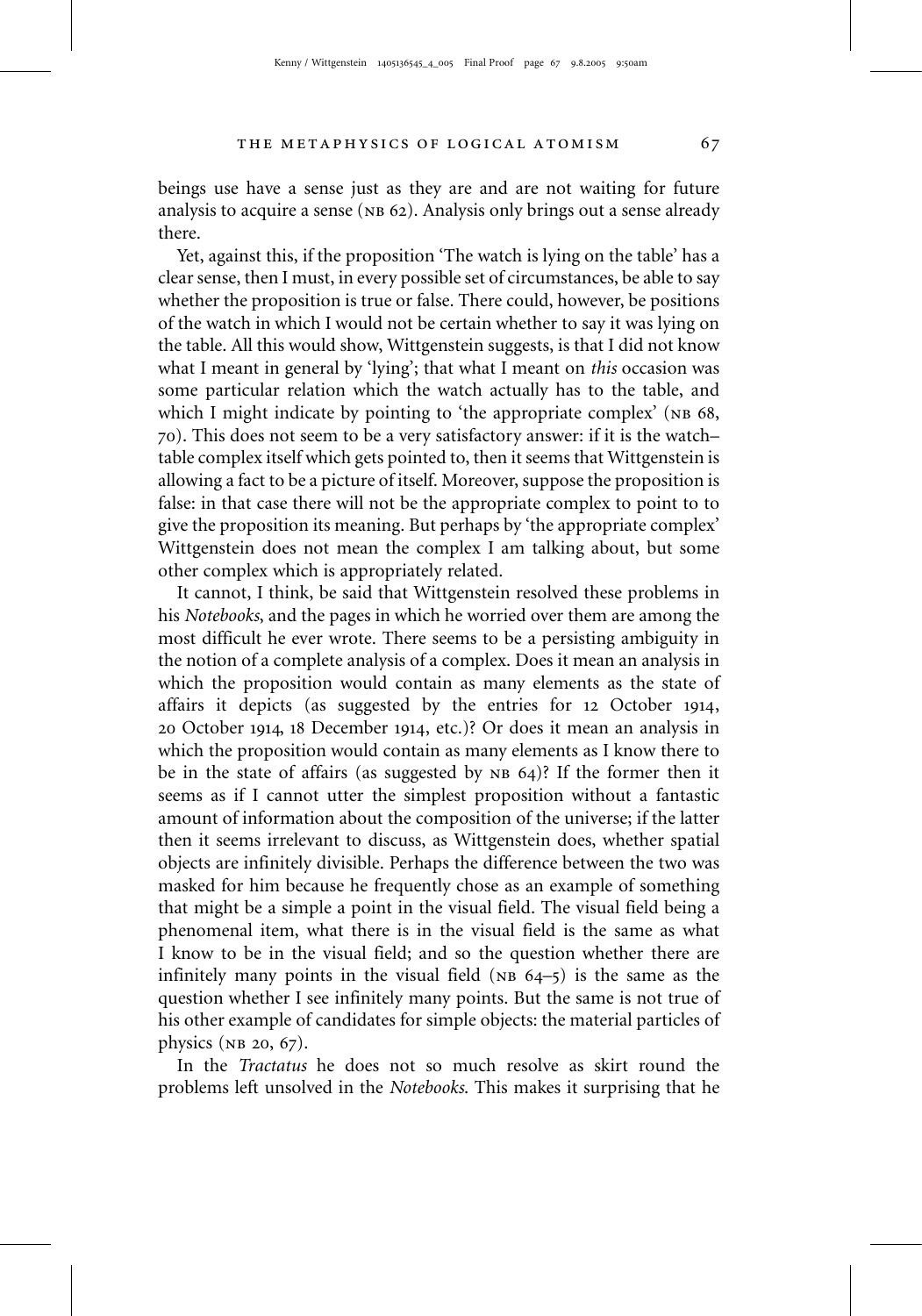should there be so emphatic that in order to secure definiteness of sense there must be simple objects – and objects that are metaphysically, not just epistemologically simple ( $TLP$  2.0211, etc.). He opts for one side of the constant dialectical argument. In the fully analysed proposition there are as many names as there are objects  $(TLP 3.2)$ , and every proposition has one and only one complete analysis.

We are given no information in the *Tractatus* as to what kind of thing simple objects are – specks in the visual field and the material points are no longer put forward as candidates. It is not even clear whether the simples would be particular individuals or universal types. Among the examples listed in the recantation in the Investigations both categories appear: individuals such as bits of wood, molecules, atoms, colourpatches, segments of curves; universals such as colours, type-letters (pii, 47–8, 58). But this lack of clarity accords with Wittgenstein's insistence that it is only a priori that he knows of the existence of simples, not that he can give any examples. The question 'Are there unanalysable subject–predicate propositions?' cannot even be asked  $(TLP 4.1274)$ .

To states of affairs which are concatenations of simple objects there correspond elementary propositions which assert the existence of states of affairs; elementary propositions are concatenations of names for simple objects ( $TLP$  4.21–4.221). The world can be completely described by listing all elementary propositions, and then listing which of them are true and which false (TLP 4.26). For the true elementary propositions will record all the positive facts, and the false elementary propositions will correspond to all the negative facts, and the totality of facts is the world  $(TLP 2.06, 1.1)$ .

Since we cannot give any examples of names for simples, we cannot give any examples of elementary propositions either, since these consist of concatenations of names. None the less, Wittgenstein believed, all propositions – all the propositions of ordinary language, that is, that are genuine propositions, and not pieces of nonsense, or attempts to say what can only be shown – are truth-functions of elementary propositions ( $TLP$ 4.4, 5). Once I am given all elementary propositions I can simply ask what propositions I can construct out of them, and then I will have all the propositions there can be  $(TLP 4.51)$ .

It is natural to understand this as meaning that all propositions can be constructed out of the elementary propositions plus the logical constants 'and', 'or', etc., as 'p or  $q$ ' is constructed out of 'p' 'or' and 'q'. But Wittgenstein would regard this as misleading, as suggesting that the logical constants added something that was not already there in the elementary propositions. The way in which a truth-function of elementary propositions is produced out of the elementary propositions is an operation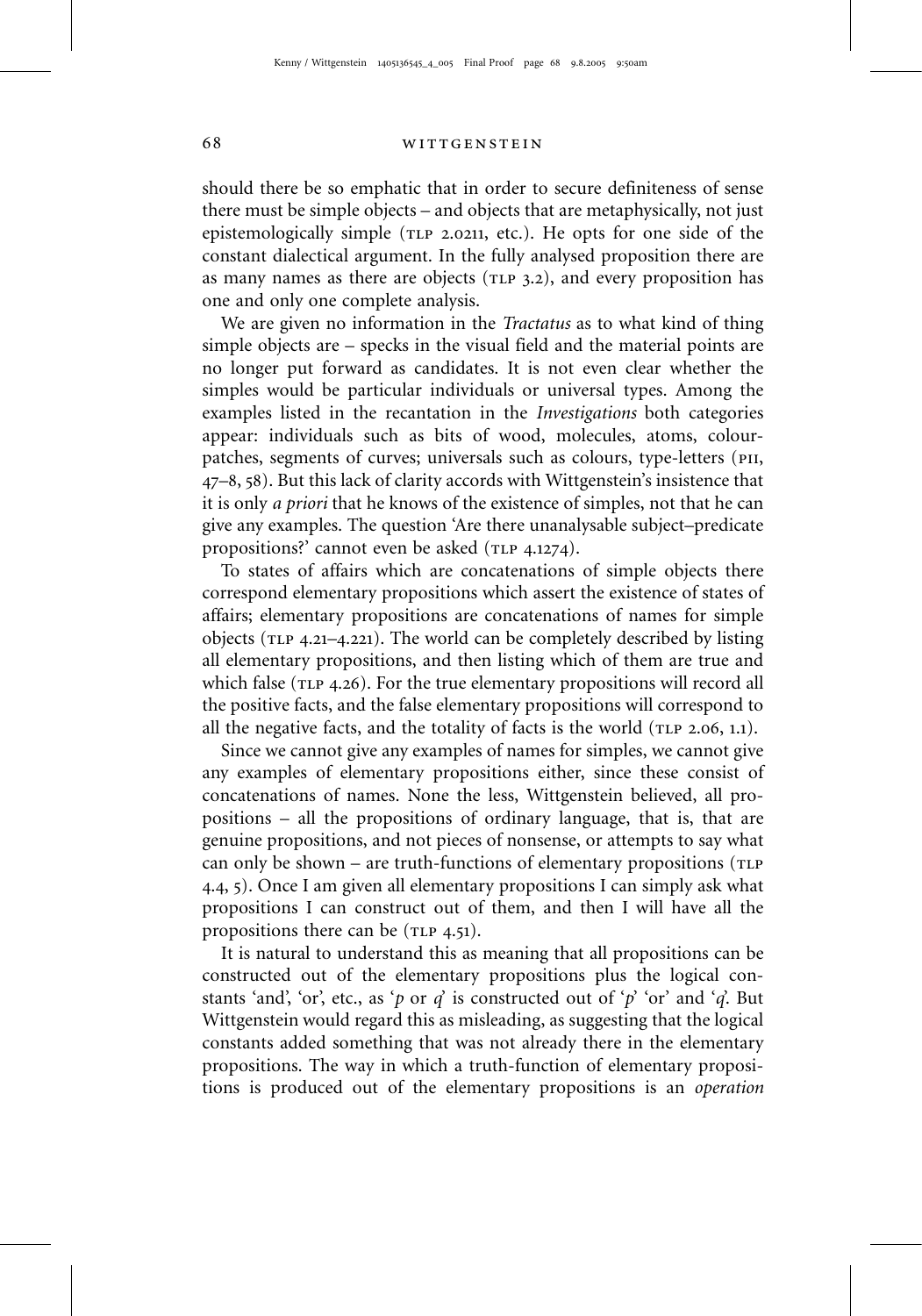(tlp 5.3). 'Operation' is Wittgenstein's technical term for what has to be done to one proposition to make another out of it ( $TLP$  5.23). Negation is an operation ( $TLP$  5.2341; NB 39). It does not, of course, consist simply in adding the word 'not' or a twiddle to a proposition; given different conventions either of those procedures might have quite a different effect  $(TLP 5.512)$ . It consists in reversing the sense of a proposition – changing all the 'T's in its truth-table to 'F's and vice versa. If, as Wittgenstein suggests, we take the truth-tables themselves as propositional signs ( $TLP$  4.44), then all truth-operations (i.e. all operations producing truth-functions out of elementary propositions ( $TLP$  5.234)) can be regarded as modifications of the pattern of 'T's and 'F's in the table. Indeed every truth-function can be expressed as the result of successive applications to elementary propositions of a single pattern of modification, as Wittgenstein showed, in the following manner.

Suppose that we write 'N(p)' for the negation of 'p', 'N(p, q)' for the negation of 'p' and of 'q', 'N(p, q, r)' for the negation of 'p', of 'q' and of 'r', and so on for any number of propositions in the brackets ( $TLP$  5.502–5.52). This will represent an operation which consists in constructing a truthtable with 'F's in every line but the last. We can see this if we construct the truth-tables in the normal way.

| p | N(p) |       |         | $p \qquad q \qquad N(p, q)$ |       |              |   | $p \quad q \quad r \quad \mathcal{N}(p, q, r)$ |
|---|------|-------|---------|-----------------------------|-------|--------------|---|------------------------------------------------|
| T | F    | T     | T F     |                             | T     | T.           | T | F                                              |
| F | T    | $F -$ | T       | - F                         | F.    | T            | T | F                                              |
|   |      | T     | $F -$   | - F                         | T     | F            | T | $\boldsymbol{F}$                               |
|   |      |       | $F \tF$ | T                           | $F -$ | -F           | T | F                                              |
|   |      |       |         |                             | T     | T            | F | F                                              |
|   |      |       |         |                             | F     | T            | F | $\mathbf{F}$                                   |
|   |      |       |         |                             | T.    | $\mathbf{F}$ | F | F                                              |
|   |      |       |         |                             | F     | F            | F | T                                              |

This shows an operation which can be applied to any number of propositions. But it does not make it at all clear how every proposition is a result of successive applications of the operation  $N(\ldots)$  to elementary propositions, or how the use of this operation gives us the most general form of transition from one proposition to another (TLP 6.001ff.).

We can see this better if we consider Wittgenstein's observation that all possible truth-functions of a given number of elementary propositions can be set out in a simple schema (TLP 5.101). There are, for instance, sixteen possible truth-functions of two propositions, as can be seen from the following table.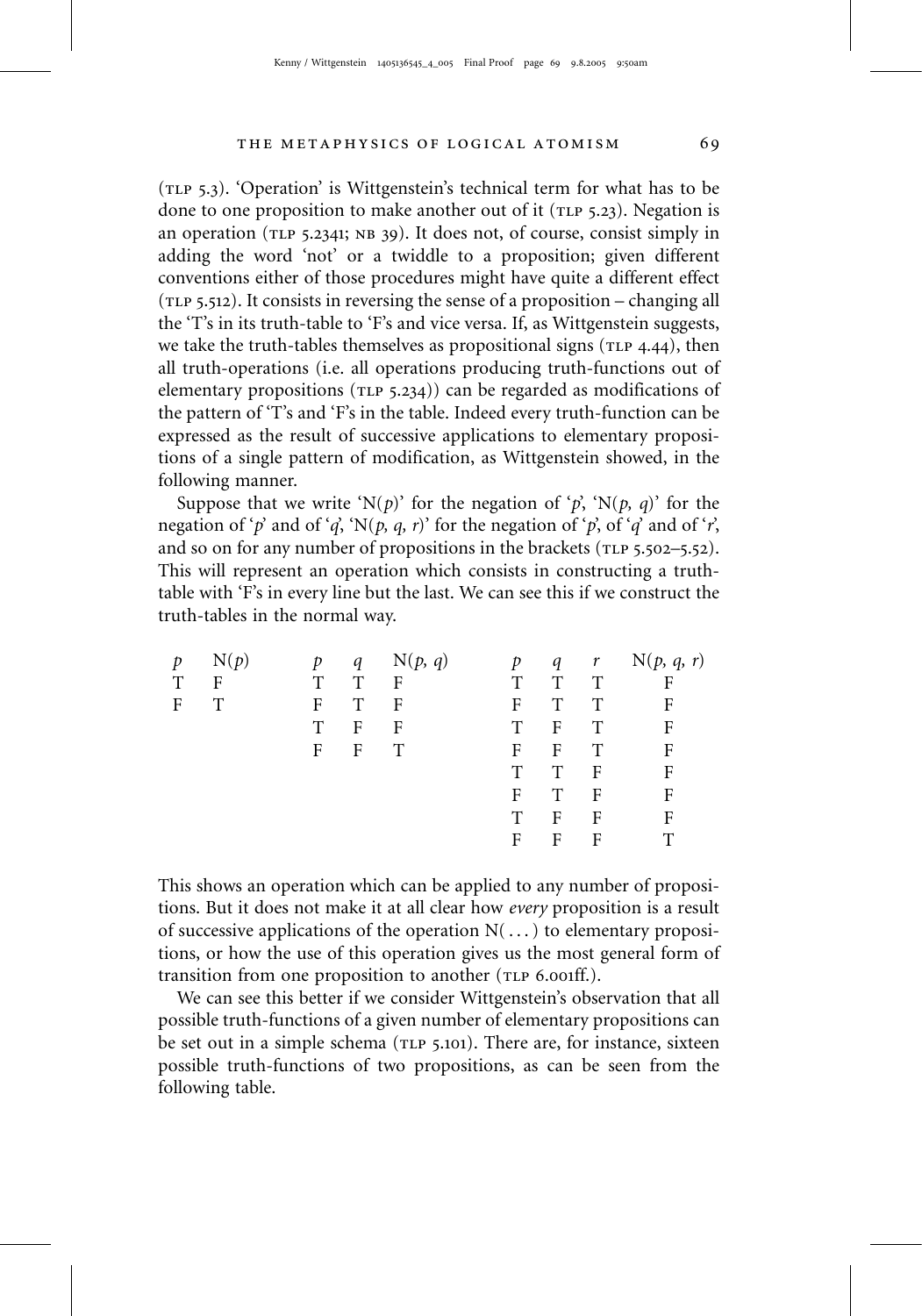| p q 1 2 3 4 5 6 7 8 9 10 11 12 13 14 15 16  |  |  |  |  |  |  |  |  |
|---------------------------------------------|--|--|--|--|--|--|--|--|
| T T T F T T T F F F T T T F F T T F F T T F |  |  |  |  |  |  |  |  |
| F T T T F T T F T T F F T F T F F T F F     |  |  |  |  |  |  |  |  |
| TF TTTFTFTFTFFFFFFFF                        |  |  |  |  |  |  |  |  |
|                                             |  |  |  |  |  |  |  |  |

Some of these are familiar – No. 5, for instance, is 'p or  $q$ ' and No. 15 is 'p and q'. No. 1 and No. 16 are the 'degenerate' truth-functions, tautology and contradiction – the truth-functions which are true for all, and no, values of their arguments respectively. But for our present purposes the most interesting ones are 10 and 11, for these columns, as will be seen, are the same as those for  $p$  and for  $q$ ; so that the symbol constructed by this truth-table presents the proposition  $q'$  as a truth-function of the two arguments ' $p'$  and ' $q'$ . This shows that we do not need to have truth-tables of different sizes to represent propositions of different complexity. Indeed, if there are  $n$  elementary propositions, then a truth-table with  $2^n$  lines will contain in it  $2^{n^n}$  propositions, whether elementary or composite, just as in the table above the four lines give room for all the sixteen possible truthfunctions of two arguments.

Let us now imagine that we have a universe – as Wittgenstein would say, a logical space – with  $n$  possible states of affairs. Then our truth-table with 2<sup>n</sup> lines will contain every possible proposition about that universe (it will also, of course, contain tautologies and contradictions, which are not strictly speaking 'about' that universe, but this does not matter). Among the propositions on the right-hand side will be the elementary propositions, each now expressed as truth-functions of all the elementary propositions there are. Two things will be true of the elementary propositions thus expressed. (1) Each elementary proposition will contain the name of all the objects there are in the universe, for if we are given all the elementary propositions we are given all the names, and each elementary proposition is expressed as a function of all the elementary propositions. (2) Each elementary proposition will appear as a conjunction of itself and a tautology – for instance, in the table above, ' $p'$ , as a truth-function of ' $p'$ ' and 'q' is equivalent to 'p and  $(q \text{ or } not-q)$ ' (cf. TLP 4.465).

It remains to show how every proposition which appears in the table can be reached by the repeated application of the operation N to the elementary propositions. Let us consider the simple case of the table with only four lines and two elementary propositions. To apply the operation to a single proposition, one writes 'T' for 'F' and 'F' for 'T'. To apply it to two propositions one writes 'T' whenever two 'F's occur and otherwise 'F'.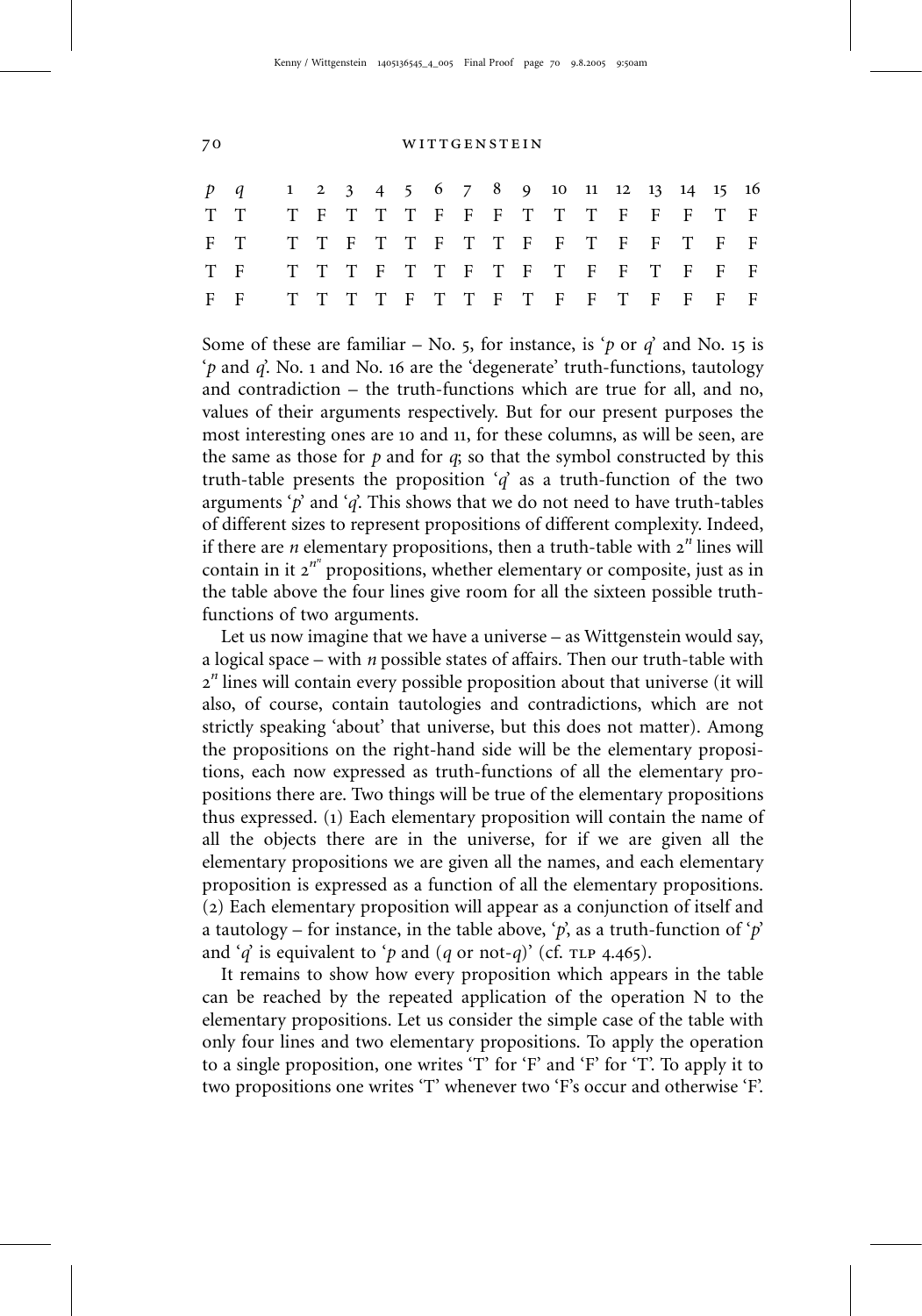To apply it to three propositions one writes 'T' whenever three 'F's occur, otherwise 'F'. So we start with the two elementary propositions 10  $(^{\circ}p)$  and 11  $({\cal G})$ . Applying the operation N to 10 we get 7  $({\text{not-}p})$ , and applying it to 11 we get 6 ('not-q'). If we apply it to 10 and 11, we get 12 ('neither  $p$  nor  $q$ ); if we apply it to 12, we get 5 ('p or q'). If we apply it to 6 and 7 we get 15 ('p and q'); if we apply it to 15, we get 2 ('not both p and q'). If we apply N to 2 and 15 (or, for that matter, to 10 and 7, or to 11 and 6, or to 5 and 12) we get 16 (contradiction); if we apply it to 16, we get 1 (tautology). If we apply it to 12 and 15 we get 8 ( $\gamma$  or q but not both), and then applying it to 8 we get 9 ( $\pi$ ) if and only if q'). We are now left with just four to get: 3, 4, 13 and 14. One way to get 13 would be to apply N to the trio 9, 11 and 12. 13 is 'p and not  $q$ '; the negation of 13, reached by one application of N to it, is 4 ('if p then q'). 14 ('q and not p') can be reached by applying N to 9 and 10, and from it by one application of N we can reach its negation 3 ('if q then  $p'$ ). Thus our task is complete, and each of the sixteen propositions can be shown as a result of successive applications of N to the elementary propositions 10 and 11 or to the results of previous applications of N to them. Thus, if we write an 'N' for each application of the operation, 7 is N(10), 6 is N(11), 15 is N(N(10), N(11)), 2 is NN(N(10),  $N(11)$  and 16 is  $N((N(10), N(11)), NN(N(10), N(11)))$ . 16 is also, more simply,  $N((10), N(10))$ . As this last example shows, the same proposition may be reached in more than one way and expressed in more than one way by the N notation: in a case like double negation, for instance, operations may vanish, in the sense that the iterated application of an operation will bring one back to where one started, to the base of the operation.

We have shown informally how the truth-functions of two arguments can be constructed by means of the operation N from the elementary propositions. This does not amount to a formal proof of this possibility even in the simple case of the four-line truth-table, still less for truth-tables of larger size. Still less does it offer a proof, or even a suggestion, as to how the applications of the operation can be arranged in a formal series as Wittgenstein says they can (TLP 6; but cf. TLP 6.001). Neither does Wittgenstein offer any proof. He merely says: 'It is obvious that we can easily express how propositions may be constructed with this operation, and how they may not be constructed with it; so it must be possible to find an exact expression for this' (TLP 5.503), and 'Every proposition is a result of successive applications to elementary propositions of the operation' (TLP 6.001). So far as concerned truth-functions Wittgenstein's confidence was no doubt based on the fact that the logician Sheffer had shown that all truth-functional connectives were reducible to joint denial, which has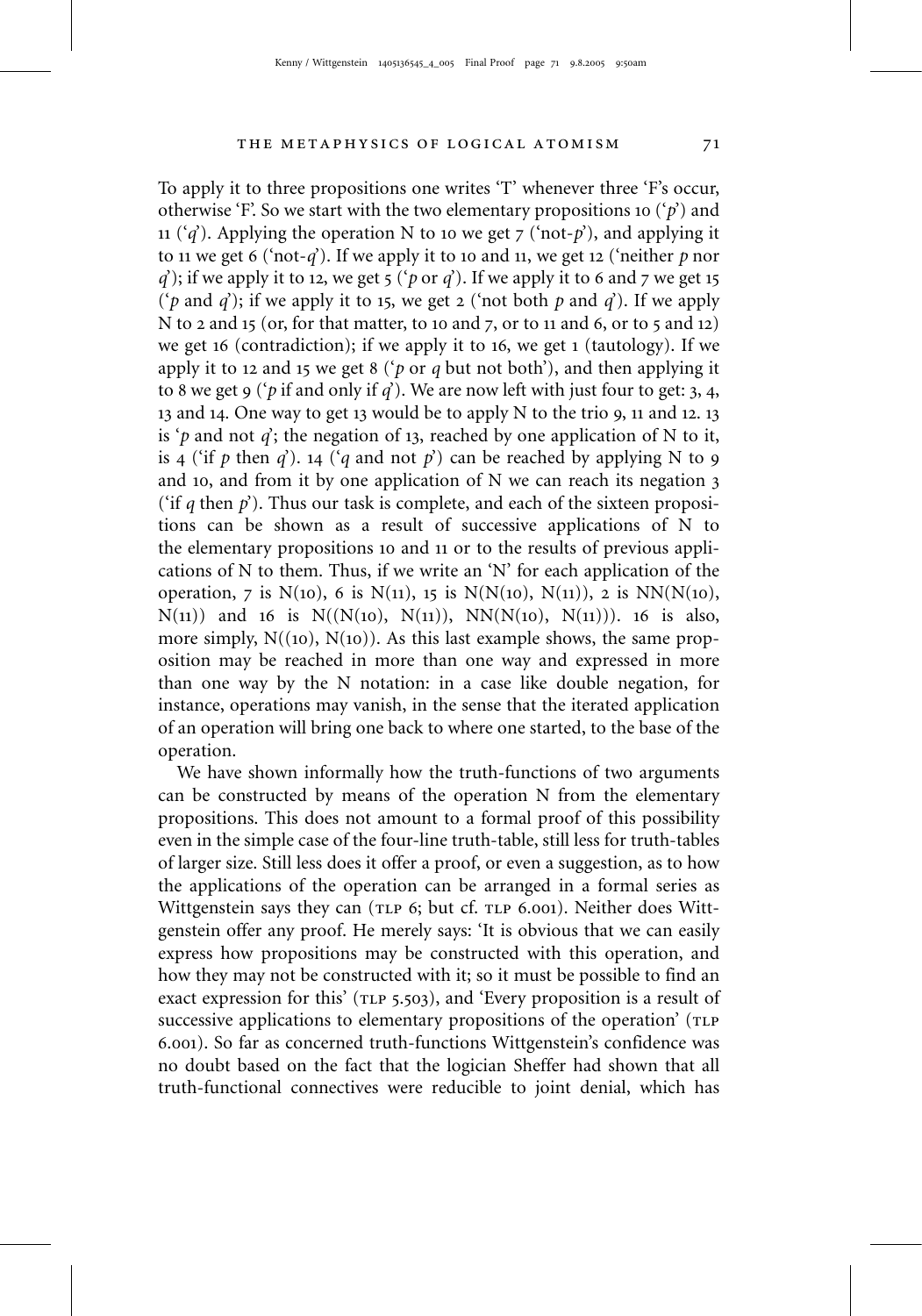affinities with Wittgenstein's 'N'. (His work is mentioned in the 'Notes on Logic', NB 102.)

Wittgenstein, however, went further, and maintained not just that every truth-function of elementary propositions could be constructed out of them by means of repeated application of the operation N, but that every proposition was a truth-function of elementary propositions, so that the formula for constructing truth-functional propositions out of elementary propositions was the form of propositions in general ( $TLP$  5.3). This is a very surprising claim. It cannot, of course, be contested directly. Since neither Wittgenstein nor a critic can point to any example of an elementary proposition, one does not know quite how to assess the claim that a proposition like 'Snow is white' is a truth-function of elementary propositions. But it seems possible to contest the claim indirectly by pointing out that propositions of ordinary language seem able to occur within other propositions of ordinary language without doing so truth-functionally. Thus 'Snow is white', besides occurring truth-functionally in 'It is not the case that snow is white' occurs non-truth functionally in 'It is possible that snow is white' or 'James believes that snow is white' (TLP 5.541, etc.). Moreover, 'For all  $x$ ,  $x$  is white', though related to 'Snow is white' (it entails it), does not seem to be a truth-function of it. Despite all this, Wittgenstein said 'In the general propositional form propositions occur in other propositions only as bases of truth-operations' (TLP 5.54).

This theory involves, first of all, treating the quantifiers as truth-functions, and therefore as the result of applications of the operation N to elementary propositions. In the bracket following the N, in Wittgenstein's notation, are given the propositions to which the operation is to be applied. These propositions can be listed, as for instance in 'N(snow is white, soot is white)', which is equivalent to 'Neither snow is white nor soot is white' or, if you like, 'Neither snow nor soot is white.' This is the procedure we have adopted hitherto, except that we have been using schematic letters instead of English propositions. But the propositions to which the operation is to be applied could be indicated in another way: we could replace a list by an indication that all propositions of a certain pattern are to be included. For instance, we might write  $N(x)$  is white) to mean that the operation was to be applied to all propositions formed out of an appropriate noun and the predicate 'is white' (TLP 5.501). It would then be equivalent to  $N(snow is white, soot is white, gold is white...)$ which again would be equivalent to 'Neither snow nor soot nor gold nor. . . are white'. In fact, Wittgenstein says, it would be equivalent to 'It is not the case that for some x, x is white' or 'For no x, x is white' (TLP 5.52), i.e. 'Nothing is white.' Since the universal quantifier 'for all  $x'$  can be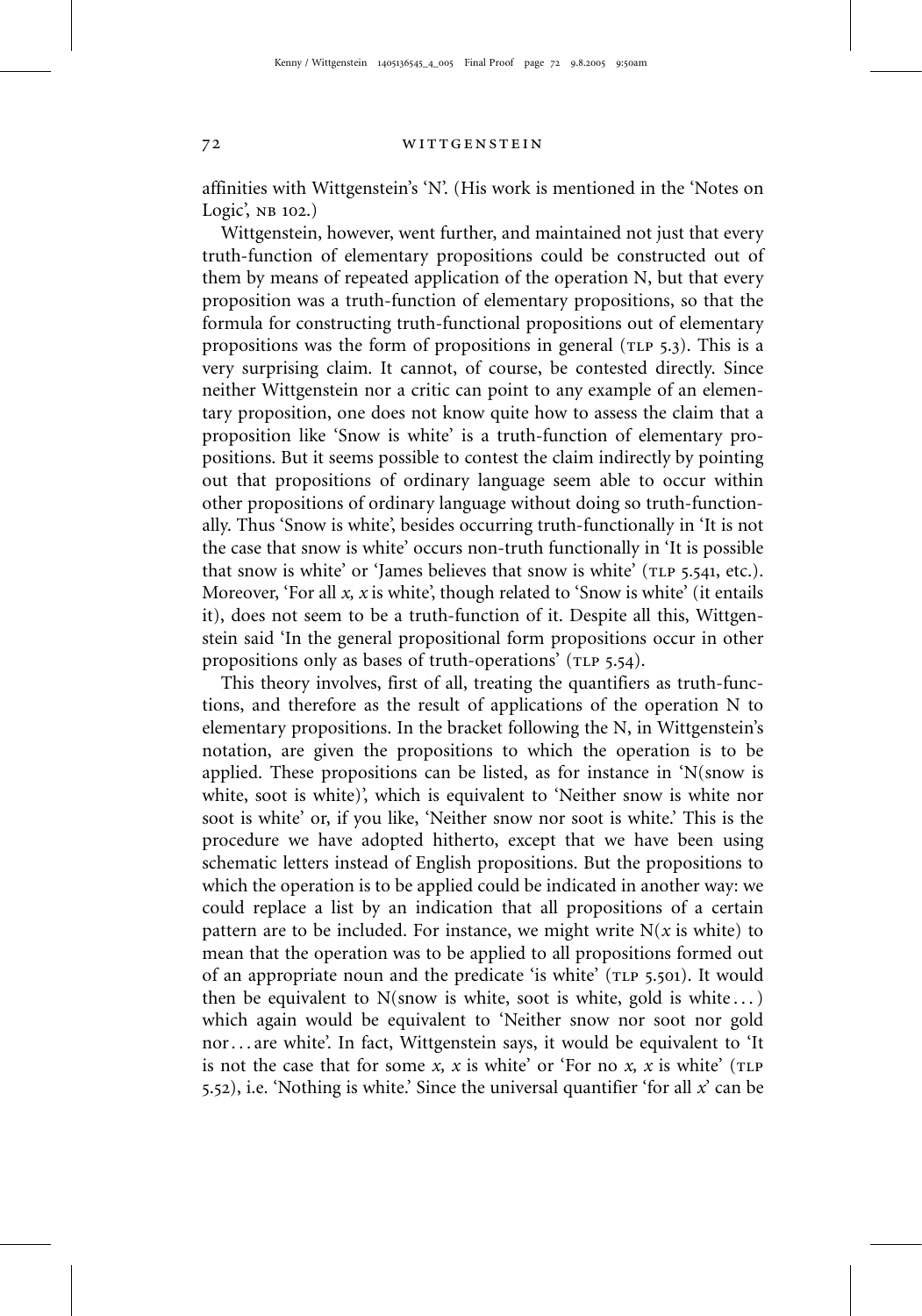defined as 'not, for some  $x$ , not...' Wittgenstein has thus introduced quantified propositions as truth-functions of elementary propositions in accordance with his general principle. The universal quantifier differs from the particular quantifier by being a different truth-function of the same propositions; they differ from the propositional connectives solely in the way in which the propositions to which the truth-operation is to be applied are specified. The generality is shown by the  $x'$  in the argument place  $(TLP 5.523)$ .

What Wittgenstein's method amounts to is this: universally quantified statements are taken as long conjunctions, and existentially quantified statements are taken as long disjunctions. And in some cases this method seems reasonable enough. 'All the Apostles were Jews' may fairly be taken as equivalent to 'Peter was a Jew and James was a Jew and John was a Jew . . . and Judas was a Jew' and 'There was an Apostle who was a traitor' as 'Peter was a traitor or James was a traitor or John was a traitor. . . or Judas was a traitor.' But this seems reasonable because we are tacitly presupposing the knowledge that Peter, James, John, etc. are all the Apostles there are. If we wanted to make this explicit, we would have to do so by another quantified statement, e.g. 'Peter was an Apostle, and James was an Apostle ... and Judas was an Apostle, and no other object was an Apostle' (cf. wwk 38). To render 'No other object was an Apostle' in the way in which we tried to render 'All the Apostles were Jews' one would have to list all the objects in the universe and deny, of each of them, that it was an Apostle. This, if the universe contains an infinite number of objects, may well be an impossible task. So it looks as if the viability of Wittgenstein's method turns on the finitude of the number of objects in the world, on whether the dots in a proposition such as 'N(snow is white, soot is white . . . )' are 'mere dots of laziness' which could be filled in had we but world enough and time, or are the mark of an infinite, unfillable gap.

If this is a fair statement of the case, it looks as if Wittgenstein is going to need an axiom of finitude in order to get quantification theory off the ground just as Russell needed an axiom of infinity to get number theory off the ground. And this seems a disquieting result for a system which grew out of dissatisfaction with Principia. Moreover, elsewhere in the Tractatus Wittgenstein treats it as an open question whether the world is finite; at least, he thinks it conceivable in some sense that every state of affairs might be composed of infinitely many objects (TLP 4.2211). Strictly speaking, of course, it is senseless to speak of the number of all objects  $(TLP 4.1272)$ . What the axiom of infinity was meant to say would be expressed in a perspicuous language by there being an infinite number of names with different meanings (TLP 5.535). But if it is to be, in some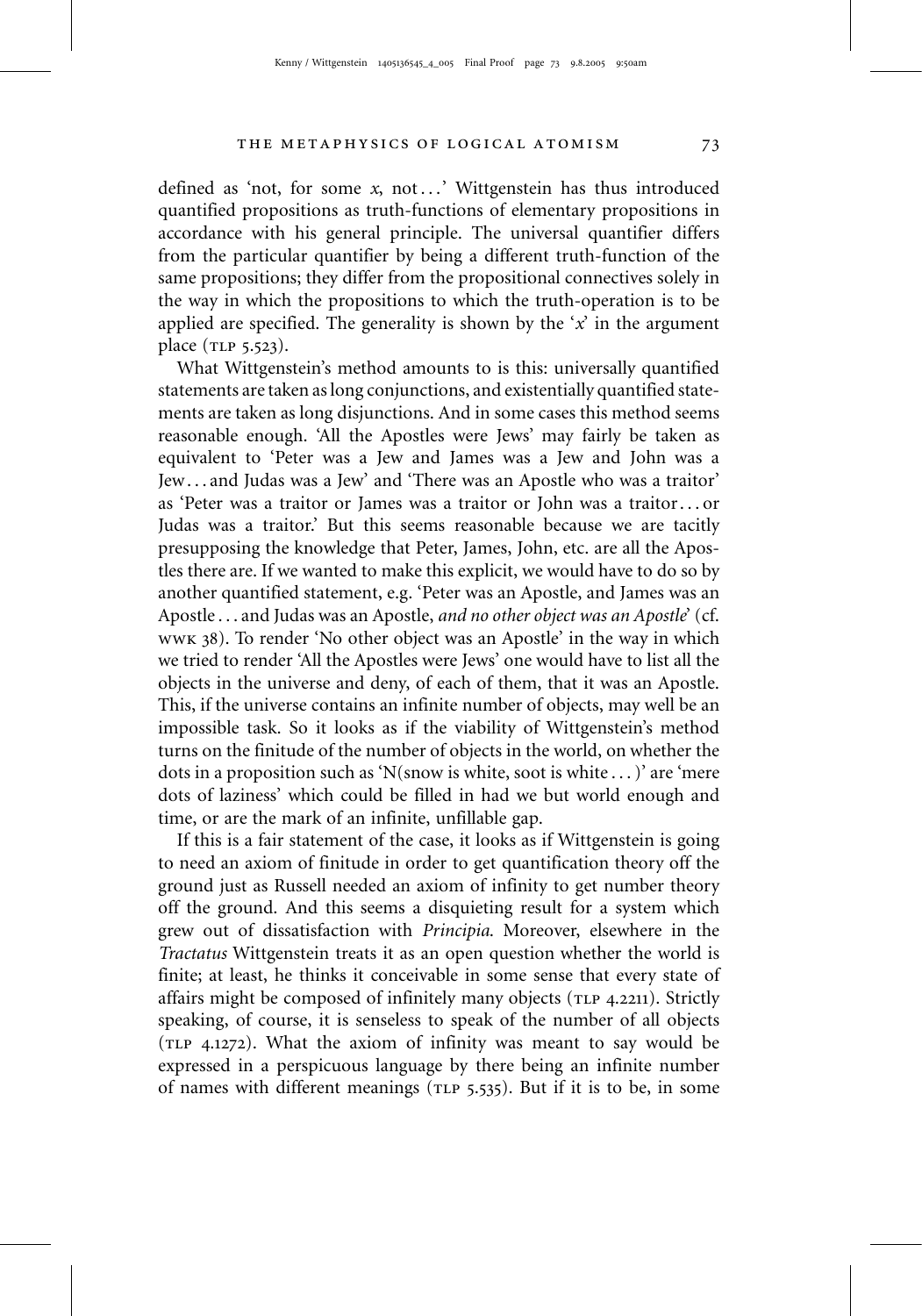sense, an open question, unsettleable by logic, how many names there are, it does not seem that Wittgenstein can consistently introduce a quantifier notation which will work only if the number of names is finite.

But is it fair to say that his notation does this? He does not, after all, say that the propositions to which the N-operation is to be applied in quantified propositions must be listed: this is how quantifiers differ from other truth-functional operations; the propositions are not listed, but given as all the values of a certain function. The totality of propositions (and therefore of names) occurs no more essentially in a quantified proposition than in an unquantified proposition. Every elementary proposition can be represented, as we have seen, as a truth-function of all elementary propositions (TLP 5.524). Every proposition carries with it the whole of logical space; neither truth-functional operators nor quantifiers introduce anything new  $(TLP 3.42)$ .

In terms of the analogy with chess earlier introduced, we might say that, for Wittgenstein, every elementary proposition about the position of one piece on one square presupposes the whole chessboard and all the pieces. It does not, of course, say anything about the other pieces or squares (e.g. it does not say where the other pieces are) but as it only makes sense as part of the game of chess it presupposes the whole of 'chess space', of the board and the pieces and the rules. Any elementary proposition – e.g. that the king is on square  $K_1$  – could be represented as a conjunction of itself with a set of tautologies: e.g. 'The king is on K1 and either the queen is on Q1 or the queen is not on Q1 and either the king's bishop is on Q1 or the king's bishop is not on  $Q_1 \ldots$ ' Since the number of pieces and squares is finite it would in this case be perfectly possible to construct in this way a proposition which said the same as the simple one 'K/K1' and yet which mentioned every piece and every square and every possible position. This would bring out quite clearly how the proposition determined only one place in logical space, and yet gave the whole of logical space. The tautologies compounding the proposition would make up, as it were, a logical scaffolding: the scaffolding by whose aid the picture is built up (TLP 3.42).

The fact that an elementary proposition  $p$  says the same (has the same truth-conditions) as the conjunction of itself with a tautology ( $p$  and  $q$  or not-q) was appealed to by Wittgenstein as showing that the truthfunctional connectives do not add anything which is not already there in the elementary proposition. The same is true of all logical operations. Elementary propositions themselves contain all logical operations. For 'a is F' says the same thing as 'For some x, x is F, and  $x = a$ .' The sole logical constant is what all propositions, by their very nature, have in common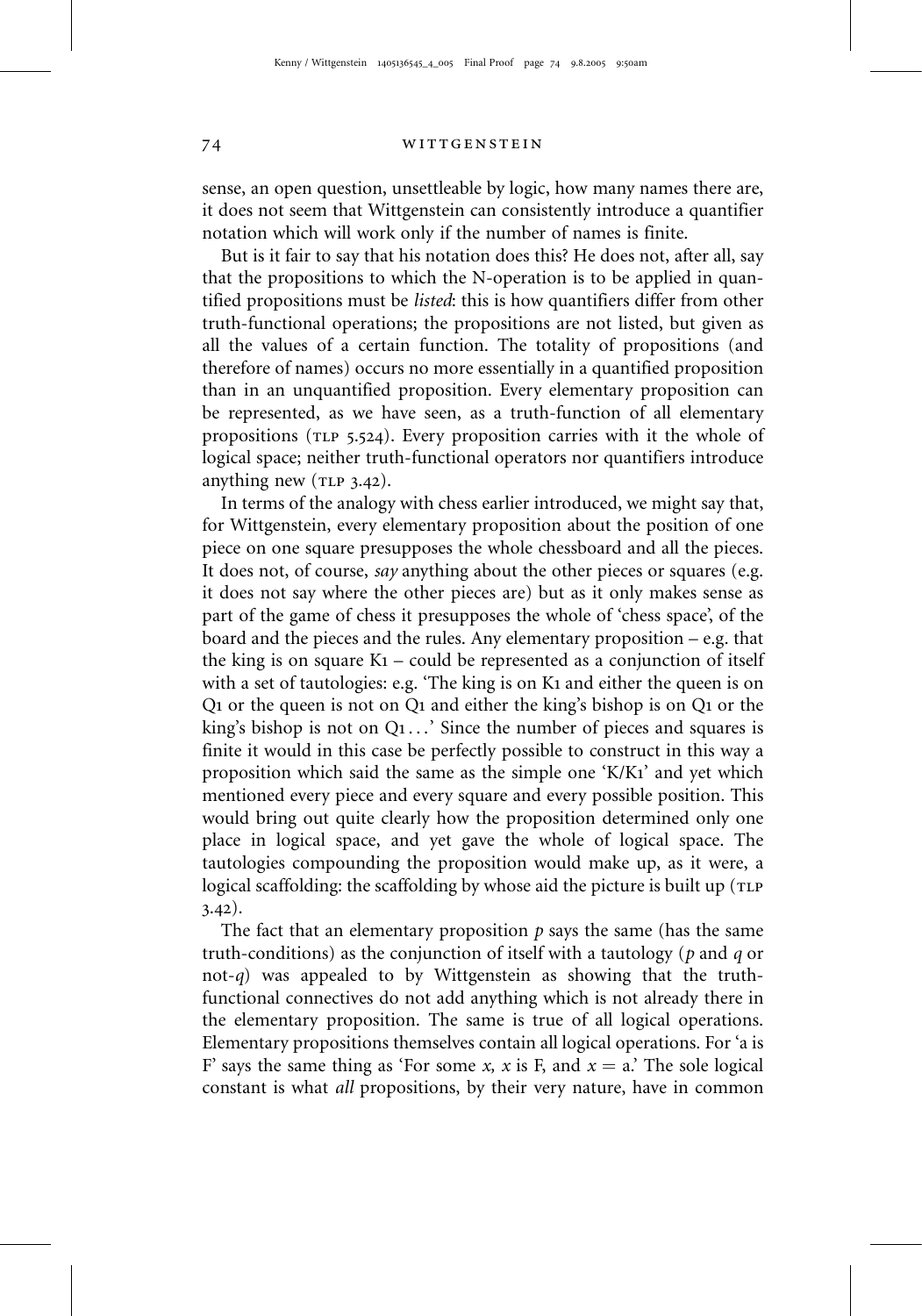with one another. That is the general propositional form  $(\text{TLP } 5.47)$ . So if Wittgenstein's system breaks down because we cannot assume that the number of objects is finite, it does so from the very beginning, and not just when quantifiers are introduced.

For Wittgenstein, then, the propositional connectives and the quantifiers are already present in the elementary propositions. What of identity, the third logical constant? The way in which this is present becomes clear if we recall from an earlier chapter that, for Wittgenstein, in a perspicuous language a sign for identity would be replaced by identity of sign (TLP 5.53). In such a language anything which is now expressible by a conjunction of an elementary proposition and an identity statement would be expressible by an elementary proposition  $(TLP 5.531)$ . Thus identity would enter into the elementary proposition as the one–one relation between sign and signified in a perspicuous language. Thus all the logical relations between propositions will be reducible to the possibility of their construction out of each other by the N-operation. The rules for this construction will be what they have in common with each other, the general propositional form  $(\text{TLP } 5.47)$ .

But does not the N-operation presuppose truth-tables, containing 'T's and 'F's? What do these letters stand for? Unless they can be dispensed with in the way that the logical constants can, Wittgenstein cannot be said to have succeeded in showing that there are no logical constants and that molecular propositions say nothing that is not said by the elementary propositions. 'It is clear' Wittgenstein says (TLP 4.441) 'that a complex of the signs "F" and "T" has no object (or complex of objects) corresponding to it.' This is because truth and falsehood are not accidental, extra, properties of a proposition which are added on to its having meaning; to have meaning means to be either true or false, and the being either true or false constitutes the relation of the proposition to reality which is meant by saying that it has sense (NB 112). To determine the sense of the proposition is to determine in what circumstances it is true (TLP 4.063). It is, of course, important that the truth-table contains only the two values 'T' and 'F' and no third value. But that every proposition is either true or false is not, according to Wittgenstein, a piece of substantial information, on a par with (e.g.) 'All roses are either white or red' (TLP 6.111). It is something which is part of the nature of proposition, like the familiar postulate of determinateness of sense.

We must make a distinction, however, between the 'T's and 'F's which occur in the truth-tables under the molecular propositions and those which occur under the elementary propositions, since the 'T's and 'F's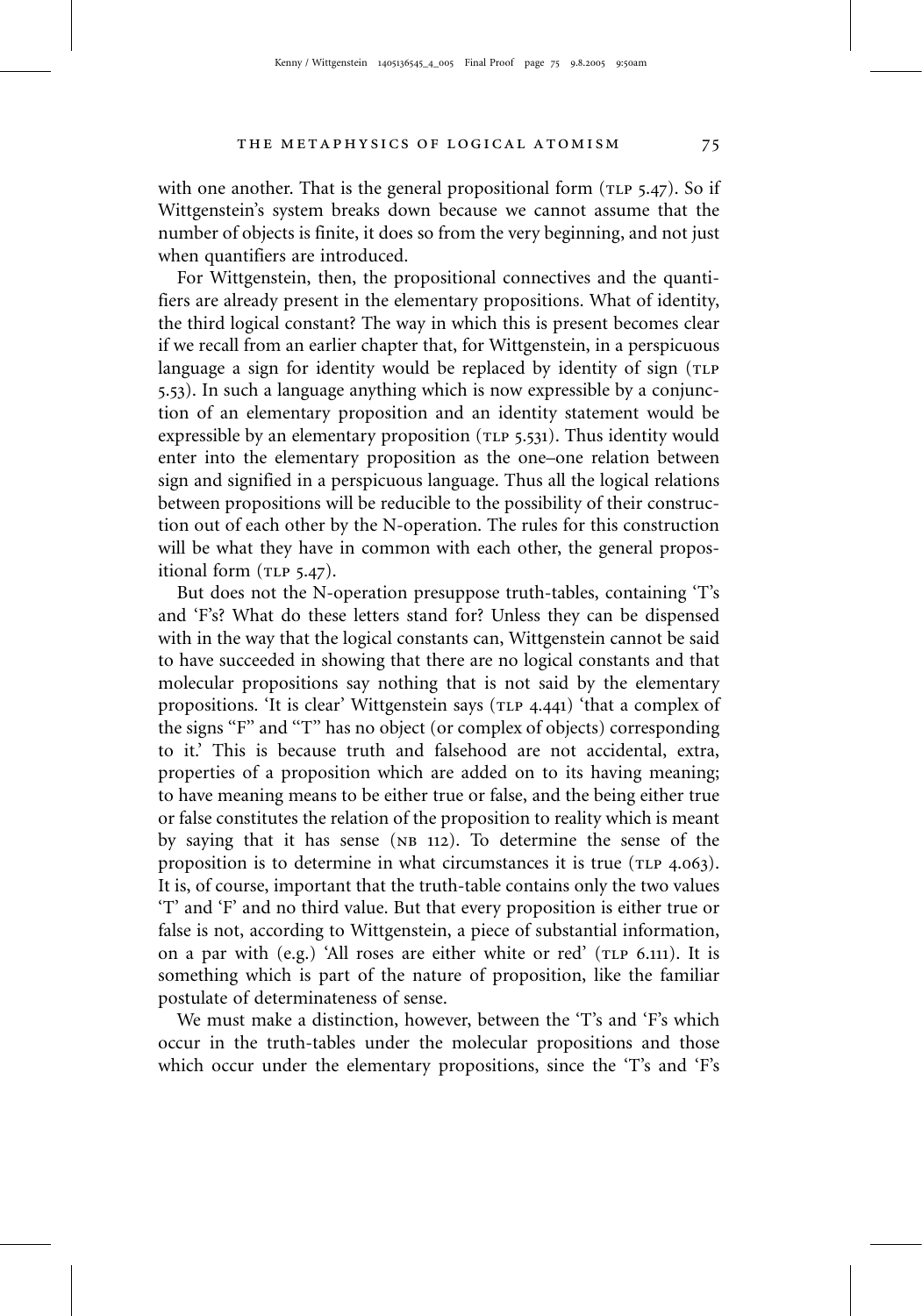under the molecular propositions – or rather the table of which they are part – actually determine the sense of the molecular propositions, given the sense of elementary propositions; but the table does not determine their sense, and the 'T's and 'F's under them presuppose that it is already determined. This is done, not by comparison with any other proposition, but by the rules for the simple signs of which they are composed, plus the manner of their composition, as set out in the picture theory. It seems, then, that if Wittgenstein's account of the nature of the proposition is to be complete, the explanation of the general form of proposition in terms of the N-operator needs to be supplemented with an account of the form of elementary propositions. 'In giving the general form of a proposition,' Wittgenstein said in 1914 'you have to explain what kind of ways of putting together symbols for things and relations will correspond to the things having those relations in reality' (NB 112).

In the Tractatus Wittgenstein says that to give the general propositional form one must give 'a description of the propositions of any sign-language whatsoever in such a way that every possible sense can be expressed by a symbol satisfying the description, and every symbol satisfying the description can express a sense' (TLP 4.5). He then goes on to say, rather disappointingly, 'The general form of a proposition is: This is how things stand.' It is hard to see how this is a description of a symbol at all, and harder to see how it matches the account of the general form of proposition given in TLP 6 in terms of the operation N. However, 'This is how things stand' is probably better translated 'This state of affairs exists', so that Wittgenstein is here saying the same as at  $TLP$  4.21 'An elementary proposition asserts the existence of a state of affairs' (Sachverhalt). In giving this as a general form of proposition Wittgenstein does not mean to say that all propositions are elementary propositions: in the Prototractatus, having given the general form of proposition, he goes on at once to say 'This form must be contained in all propositions in some way or other'. (PTLP 4.303). TLP 4.5 and TLP 6 can be reconciled in the following manner: every proposition is the result of an N-operation on propositions asserting the existence of states of affairs (elementary propositions being truthfunctions of themselves)  $(TLP 5)$ .

Since 'state of affairs' has a technical meaning for Wittgenstein – a state of affairs being a combination of simple objects  $(TLP 2.01)$  – the statement that the general form of proposition is 'This state of affairs exists' is not as empty as it at first sounds. But can logic say any more than this about the possible structures of elementary propositions? Wittgenstein raises this question at TLP 5.55, and brings out its difficulty. On the one hand, we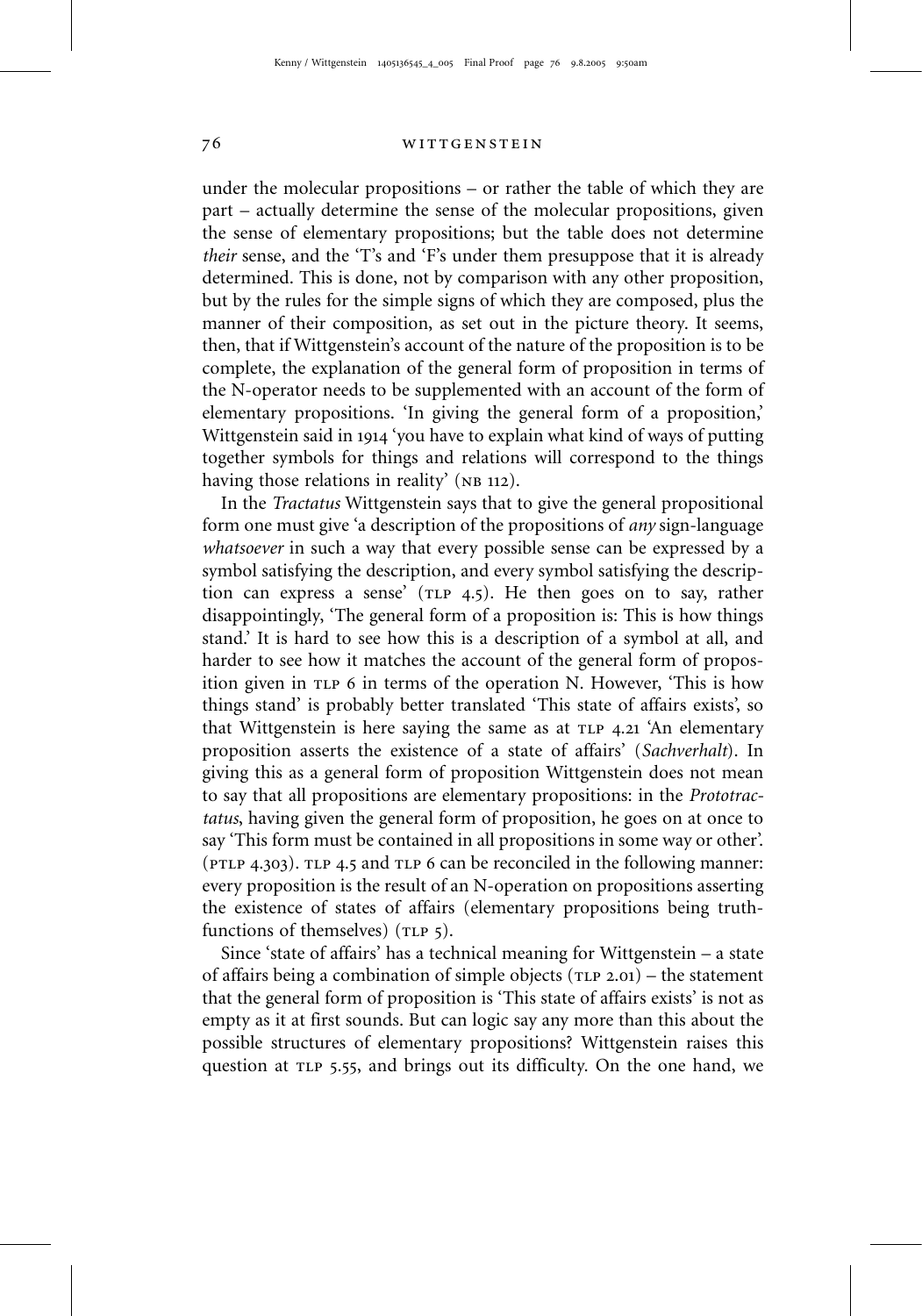cannot give a list of the names of all the objects in the world; but what possible forms of elementary propositions there are depend on what possible combinations of objects there are; so it seems that it cannot be a matter of logic to decide whether, for example, there are unanalysable twenty-seven-term-relational propositions (TLP 5.55, 5.5541, 5.5561). On the other hand, it seems equally absurd to suppose that to be answered such questions must await experience: experience can tell me whether propositions are true, but it cannot be a matter of experience whether a certain proposition has sense (TLP 5.551, 5.553). Wittgenstein's answer is that what elementary propositions there are is decided by the application of logic, not by logic not by experience (TLP 5.557). Logic presupposes that there is a world, that names have reference and that elementary propositions have sense (TLP 5.552, 6.124), but what is presupposed is not a matter of experience since experience is itself limited by the totality of objects (TLP 5.5561). Logic does not presuppose the existence of particular objects not does it lay down what elementary propositions have sense. It concerns the system by which we can give meaning to symbols; but what particular symbols there are depends neither on logic nor on experience but upon the creative activity of human beings ( $TLP$  5.555–5.556). To attempt to give a priori a list of elementary propositions leads to nonsense (TLP 5.5571). Elementary propositions cannot be ordered in a formal series like molecular propositions (TLP 5.556).

A fully analysed proposition, then, will be an enormously long truthfunction of elementary propositions: every possible elementary proposition will occur in the truth-function, and every name in the language. This seems a far cry from the humble propositions of everyday life, such as 'My watch is lying on the table', from which the analysis began. None the less, Wittgenstein insists that all the propositions of our everyday language, just as they stand, are in perfect logical order (TLP 5.5563). What would occur in the full analysis of them is presumably already present in the thought of someone who utters them with understanding; for a fully analysed sentence would contain a name for every object in the thought it expressed (TLP 3.2). But of course they are not present in thought in such a way as to be objects of consciousness: we produce our sentences without any idea how each word symbolizes or what its meaning is, just as people speak without knowing how the individual sounds are produced (TLP 4.002).

Not all sentences produced by English-speakers, however, count as propositions of everyday life which are in perfect logical order: many of them are only pseudo-propositions which analysis would reveal to be nonsensical, as attempts to say what can only be shown. The last seventeen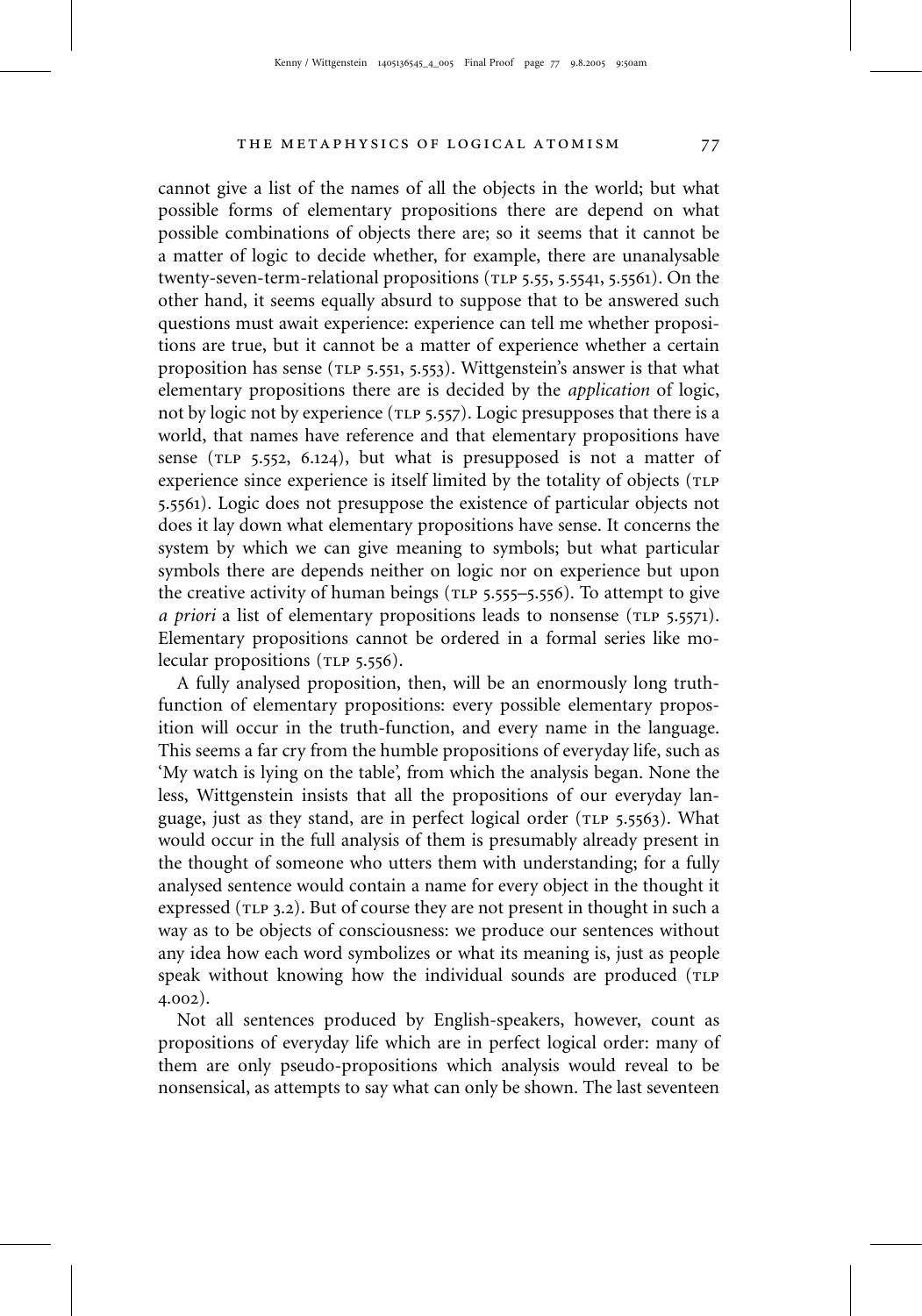pages of the Tractatus (the 6s) are devoted to a brisk demonstration of how the propositions of logic (6.1s), mathematics (6.2s), the a priori part of natural science (6.3s), ethics (6.4s), philosophy (6.5s) are all in different ways pseudo-propositions.

The only propositions which deserve a place in logic-books are tautologies, which say nothing but exhibit the logical properties of genuine propositions (TLP 6.121). Even these would be superfluous in an ideal language (TLP 6.122). Other propositions in logic-books are at best (like the axiom of infinity) attempts to say what could only be shown (TLP 5.535), and at worst pieces of nonsense resulting from a bad symbolism or from the discrepancy between the logical and grammatical syntax of English (TLP 5.132, 6.1264). As instances of such cases Wittgenstein gives 'For all  $x$ ,  $x = x'$ , 'There is only one zero' and laws of inference like *modus* ponens (TLP 4.1272, 5.534, 4.243).

The theory of inference, which was once the central concern of logic (TLP 6.1224), is very briskly despatched. If 'p' can be inferred from 'q', this must make itself clear in the propositions  $\hat{p}$  and  $\hat{q}$  themselves. Laws of inference such as *modus ponens* ('From " $p$ " and "if p then  $q$ " infer  $q$ ') are superfluous; moreover they cannot be expressed as genuine propositions ( $TLP$  5.132, 6.1264). All the propositions of logic are tautologies, and the proof of one logical proposition from another consists simply in the calculation which turns one tautology into another. The proof that one non-logical proposition follows from another consists in showing that in certain combinations they yield a tautology: for instance, we can show that 'q' follows from 'if p then q, and p' by combining them to form the tautology 'If, if p then q, and p, then  $q'$  (TLP 6.1221). But the calculation of tautologies is a superfluous mechanical device: in a perspicuous notation the formal properties of propositions and their logical relations could be recognized by mere inspection of the propositions themselves (TLP 6.122).

Mathematics is next considered. Mathematics consists of equations, and equations mean that the signs on either side of the  $=$ ' can be substituted for one another. But if this is so, it must be manifest in the two expressions themselves, and hence the equation is an attempt to say what shows itself, and therefore a pseudo-proposition. In real life we make use of mathematical propositions only in passing from one non-mathematical proposition to another one ( $TLP$  6.2–6.23).

The natural sciences do consist for the most part of genuine propositions: indeed at TLP 4.11 Wittgenstein says, rather surprisingly, that the totality of true propositions is identical with the corpus of natural sciences. (What has happened, one wonders, to such disciplines as history?)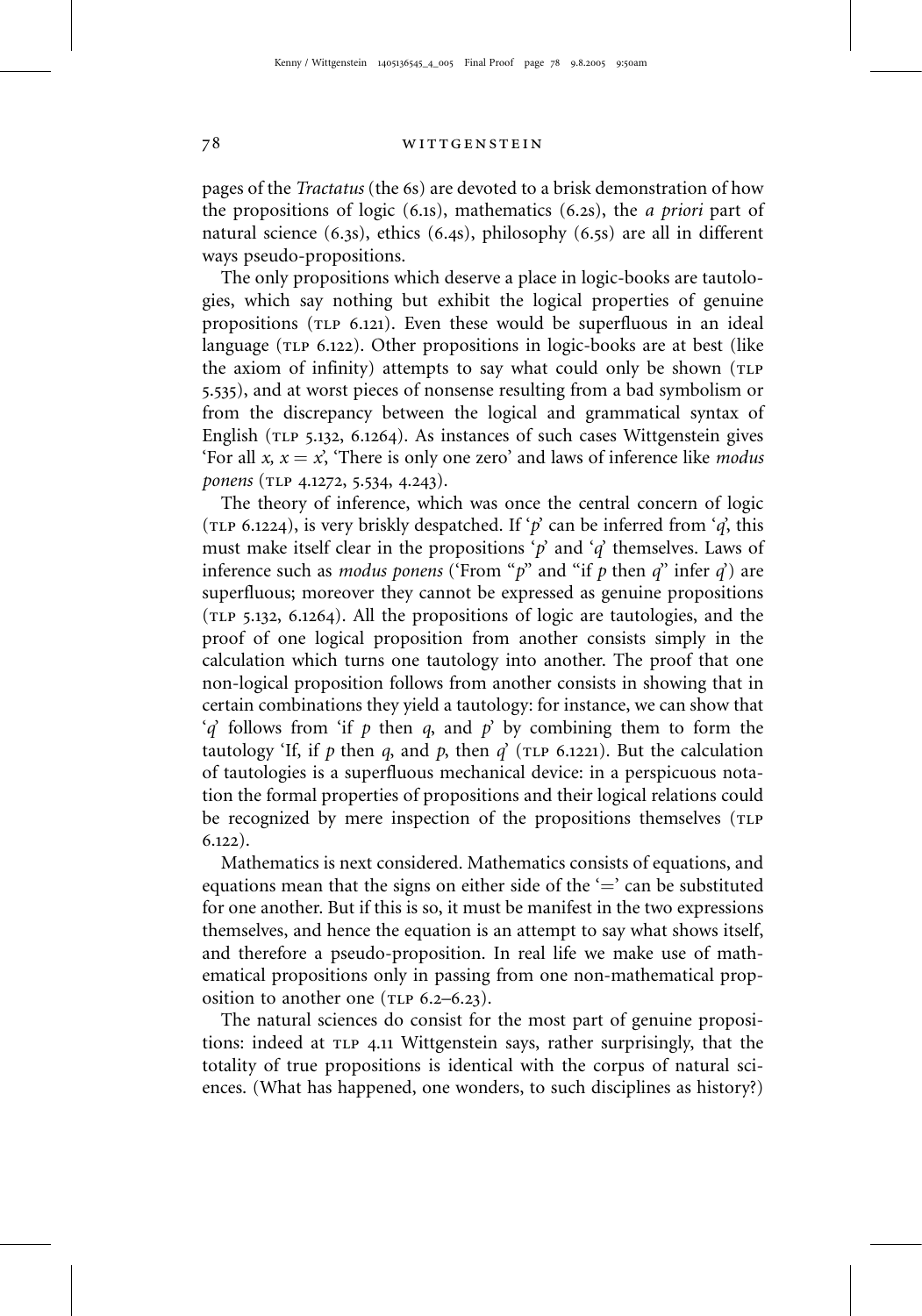But science contains, or might be thought to contain, in addition to particular laws of physics which speak, however indirectly, about the world, general laws of an  $a$  priori kind – e.g. the law of causality, the law of least effort, the axioms of Newtonian mechanics. These, Wittgenstein says, are not really propositions, but a priori insights into the forms in which the genuine propositions of science can be cast ( $TLP$  6.32–6.3431; NB 42). The law of induction, on the other hand, is a genuine proposition whose falsehood is thinkable, since the happening of one event never necessitates the happening of another. It is, for instance, a merely uncertain hypothesis that the sun will rise tomorrow ( $TLP$  6.31; 6.363ff.). The only necessity is logical necessity, and the only impossibility logical impossibility ( $TLP$  6.37, 6.375). There are impossibilities which look like non-logical impossibilities, for instance, the impossibility of a thing's being red and green all over; but the language of physics shows this to be a kinetic impossibility (a particle cannot have two velocities at the same time), which is in fact a logical impossibility (a particle cannot be in two places at the same time, for we should call particles that were in two places different particles) ( $NB 81$ ; TLP  $6.375$ ).

In ethics and aesthetics, again, there are no genuine propositions. No proposition can express the meaning of the world or of life, for all propositions are contingent; if there is any genuine value its value cannot be a contingent matter ( $TLP$  6.41). There can indeed be propositions expressing the pleasant and unpleasant consequences of one's actions; but these are irrelevant to any genuine ethical imperative, which cannot be concerned with a mere contingent sanction for disobedience (TLP 6.422). Survival after death, for instance, even if there were reason for expecting it, would be a contingent matter which could not contribute to the solution of any 'problem of life'. All we can say is that a man is fulfilling the purpose of existence if he no longer needs to have any purpose except to live. That is why the solution of the problem of life is seen in the vanishing of the problem. The problem, 'Is life worth living?', vanishes when the urge to ask the question is dispelled ( $TLP$  6.52ff.; NB 73).

Among the propositions which involve attempts to say the unsayable are, surprisingly, statements about people's knowledge, beliefs and perceptions. In 1914 Wittgenstein told Moore that 'The relation of ''I believe p'' to "p" can be compared to the relation of " 'p' says p" to "p": it is just as impossible that I should be a simple as that " $p$ " should be' (NB 118). This rather obscure remark can be illustrated as follows. If I say that grass is green, then the saying is done by the issuing of the words 'Grass is green' from my mouth. This event is articulate, divisible, in just the same way as the proposition is: the utterance of a proposition is obviously no more and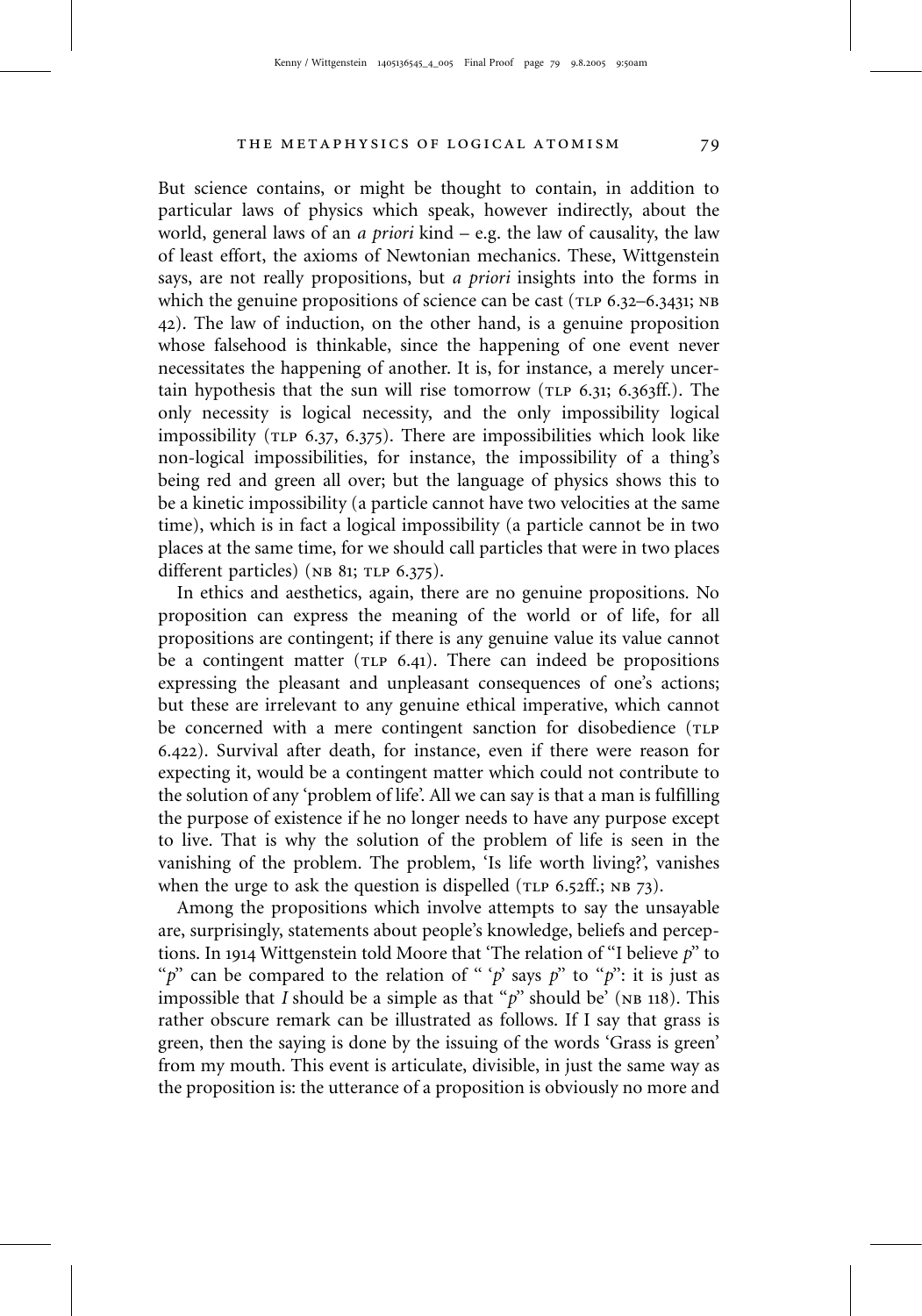no less composite than the proposition uttered. Something analogous must be true, Wittgenstein is arguing, of my thinking that grass is green: the mental event which is that particular thought must have the same articulateness as the proposition. He summed this up in the Tractatus by saying that 'A believes that  $p'$ , 'A has the thought  $p'$  and 'A says  $p'$  are of the form " $p$ " says p' (TLP 5.542). But " $p$ " says p' must be a pseudo-proposition, since a proposition shows its sense and cannot say that it has it  $(TLP)$ 4.022). Similarly, belief propositions must be pseudo-propositions – or more precisely they will be the conjunction of a genuine proposition and a spurious one. The proposition that Jones believes that grass is green will be a conjunction of (1) the proposition that certain mental elements in Jones's mind are related in a certain way, and (2) the pseudo-proposition that their correlation in that way says that grass is green. The proposition that Jones believes (or knows) that either grass is green or grass is not green, however, is even more bogus; for everyone's mental elements cannot help but be related in this way: anyone who knows what 'Grass is green' means, and thus has the appropriate mental elements, knows eo ipso that either grass is green or grass is not green ( $NB\ 94$ ); so to say that they stand in this relation is not to make a significant assertion. For this reason Wittgenstein can say that from the proposition that A judges that a is in a relation R to b if correctly analysed, the proposition 'aRb or not aRb' must follow. Thus it is impossible to judge a piece of nonsense ( $TLP$  5.5422; NB 96, 97). and thus also he can say 'A knows that p is the case', if 'p' is a  $tautology, is, like a tautology, itself senseless (TLP 5.1362).$ 

Finally, as we saw in the first chapter, the propositions of philosophy and of the Tractatus itself fall under the axe which cuts off pseudopropositions. Philosophy is not a corpus of propositions but an activity, the activity of analysis, the activity of making thoughts clear and sharply bounded (TLP 4.112). More precisely, the activity of analysis applied to non-philosophical propositions – to the propositions of everyday speech that are in perfect logical order, to the propositions of natural science – makes them sharp; applied to philosophical propositions it reveals them as nonsensical. There is only one way in which a proposition can be nonsensical, namely, when it contains a sign to which no meaning has been given. It is sometimes obvious that this is so  $-$  as, for instance, in the propositions 'The good is more identical than the beautiful' or 'Socrates is identical' – no meaning has been given to 'identical' as a property-word or as an adjective of comparison (TLP 4.003, 5.473, 5.4733). But it may take a more or less prolonged process of analysis to reveal this, as in the case of the propositions to be found in philosophical works and in the Tractatus itself. The meaningless propositions of the Tractatus are attempts to say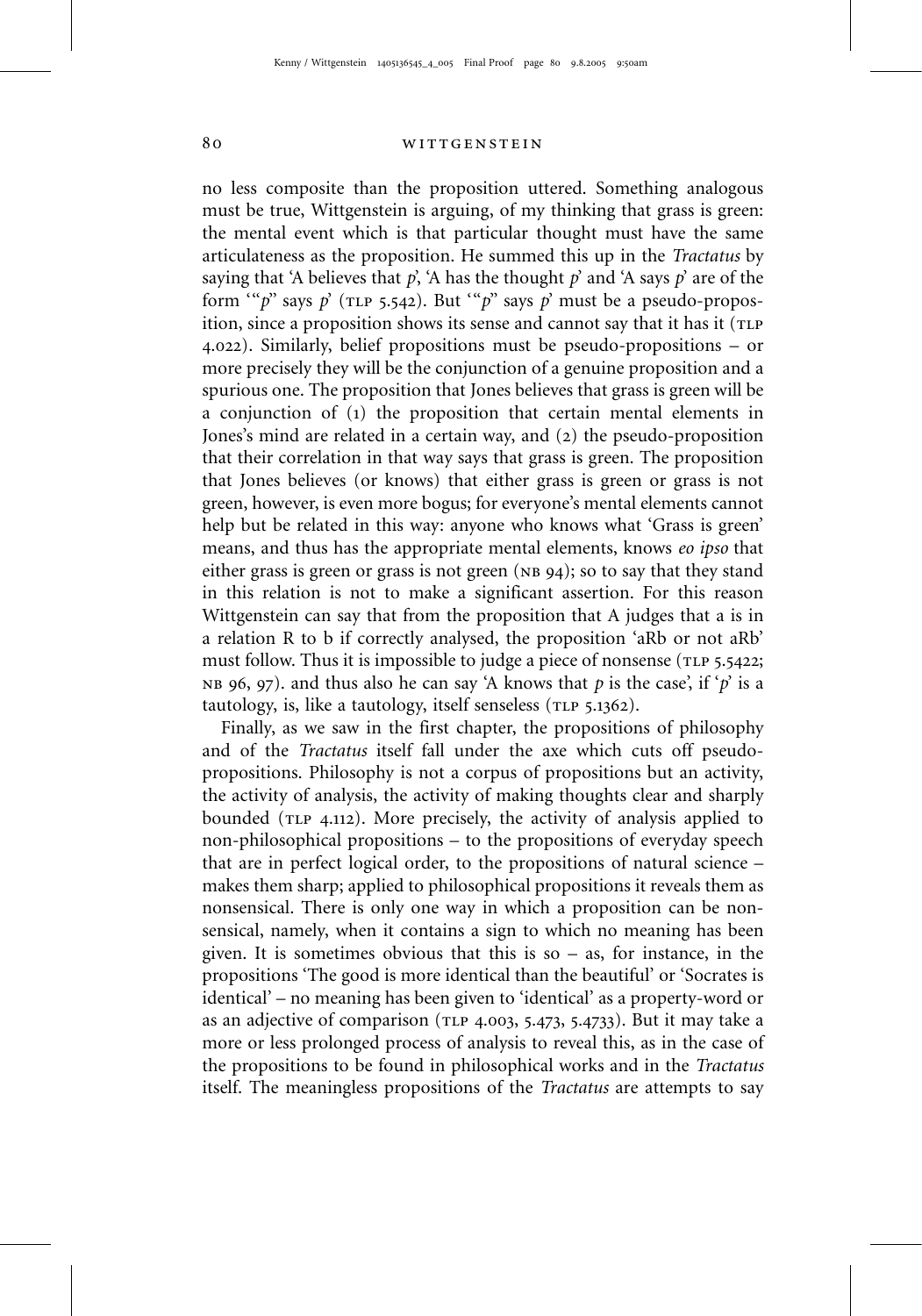what can only be shown; but this does not make them useless, because their very failure, and the way in which they break down, is instructive. 'My propositions serve as elucidations in the following way: anyone who understands me eventually recognizes them as nonsensical, when he has used them – as steps – to climb up beyond them. (He must, so to speak, throw away the ladder after he has climbed up it.) He must transcend these propositions and then he will see the world aright' ( $TLP$  6.54).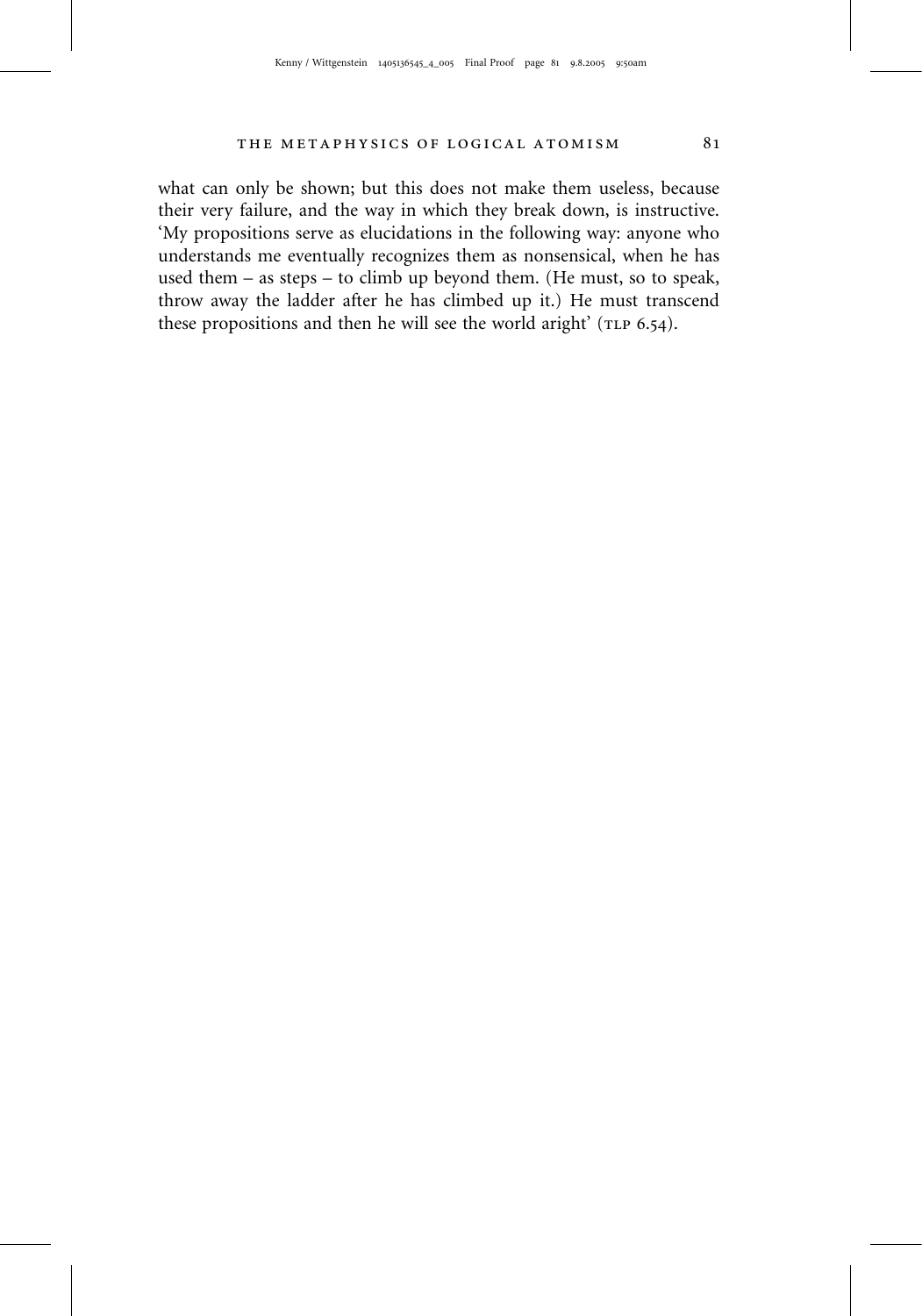## The Dismantling of Logical Atomism

After the Tractatus Wittgenstein retired from philosophy for ten years. He published nothing more in his lifetime except a paper to the Joint Session of the Aristotelian Society and the Mind Association entitled 'Some Remarks on Logical Form'. He wrote this in 1929 soon after his return to Cambridge, and disowned it by the time it was due to be delivered. It cannot be said to contain any ideas which he thought worth preserving, but it is useful as an indication of the state of his thought a decade after the completion of the Tractatus.

The paper begins with a brisk restatement of some of the main themes of logical atomism. 'Every proposition has a content and a form. We get the picture of the pure form . . . if we substitute variables for the constants of the proposition' (cf. tlp 3.315). Propositions in general are truthfunctions of simpler propositions; but analysis must lead to propositions which are immediate connections of terms, 'atomic propositions', which are the kernels of every proposition. It is the task of philosophy to discover and understand these atomic propositions, and to devise a clear symbolism for their expression. Ordinary language disguises logical structure, allows the formation of pseudo-propositions – Wittgenstein offers as an example 'The Real, though it is an in itself, must also be able to become a for *myself* ' – and uses single terms with a variety of different meanings. We must replace it by a symbolism which gives a clear picture of the logical structure, excludes pseudo-propositions and uses its terms unambiguously. We can only do this by a logical investigation of phenomena themselves, almost a posteriori; we cannot conjecture the forms of atomic propositions a priori from the structure of propositions in ordinary language. The few forms of ordinary language correspond to many differ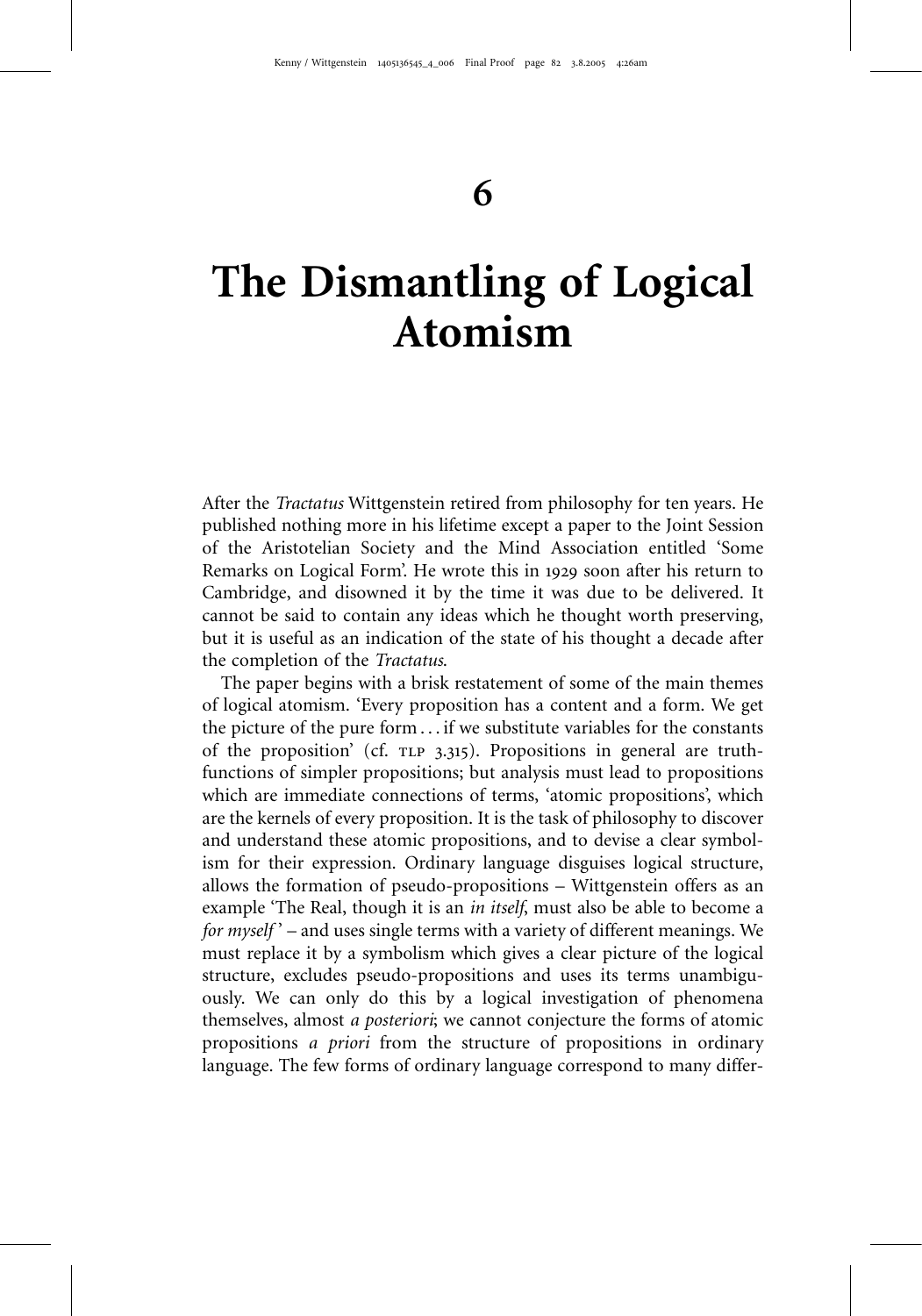ent logical forms. Such forms as 'This paper is boring', 'The weather is fine', 'I am lazy', which have nothing whatever in common with one another, present themselves as subject-predicate propositions, i.e. apparently as proposition of the same form  $(RLF 31–3)$ .

In this lecture Wittgenstein's most significant modification of the doctrines of the Tractatus was the abandonment of the claim that elementary propositions were independent of each other. He was led to this by a consideration of statements of degree, that is to say statements concerning properties which admit of gradation, such as the length of an interval, the pitch of a note, the brightness or redness of a shade of colour. It is characteristic of these properties that one degree of them excludes any other. One shade of colour cannot simultaneously have two different degrees of brightness or redness, one note cannot have more than a single pitch or volume. 'The important point' Wittgenstein wrote 'is that these remarks do not express an experience but are in some sense tautologies. Every one of us knows that in ordinary life. If someone asks us ''What is the temperature outside?'' and we said ''Eighty degrees'' and now he were to ask us again, ''And is it ninety degrees?'' we should answer ''I told you it was eighty"' (RLF 34).

Wittgenstein had recognized, when he wrote the Tractatus, that it was contradictory to say that a point in the visual field had two different colours at the same time. At that time he had taken this as proving that a proposition assigning a colour to a point in the visual field was not an elementary proposition, since the logical product of two elementary propositions could not be a contradiction ( $TLP$  6.3751). It followed that a statement assigning a hue to a speck had to be further analysed; and the same must be true of any statement expressing the degree of a quality. He seems to have believed that statements of degree could be analysed into a conjunction of single statements of quantity and some supplementary statement, roughly in the way in which one can describe the contents of one's pocket by saying 'It contains a penny, a shilling, two keys, and nothing else'  $(RLF 35)$ .

Now Wittgenstein came to see that it was impossible to regard statements of degree as analysable in this way. Suppose that the entity E has a certain brightness. How shall we analyse the proposition 'E(2b)' which says that E has two degrees of brightness? If we try to analyse it as the conjunction 'E(b) and E(b)', this says no more than 'E(b)'; if, on the other hand, we try to distinguish between the units and consequently write 'E(2b) = E (b') and E(b'')', we assume two different units of brightness; and then, if an entity possesses one unit, the question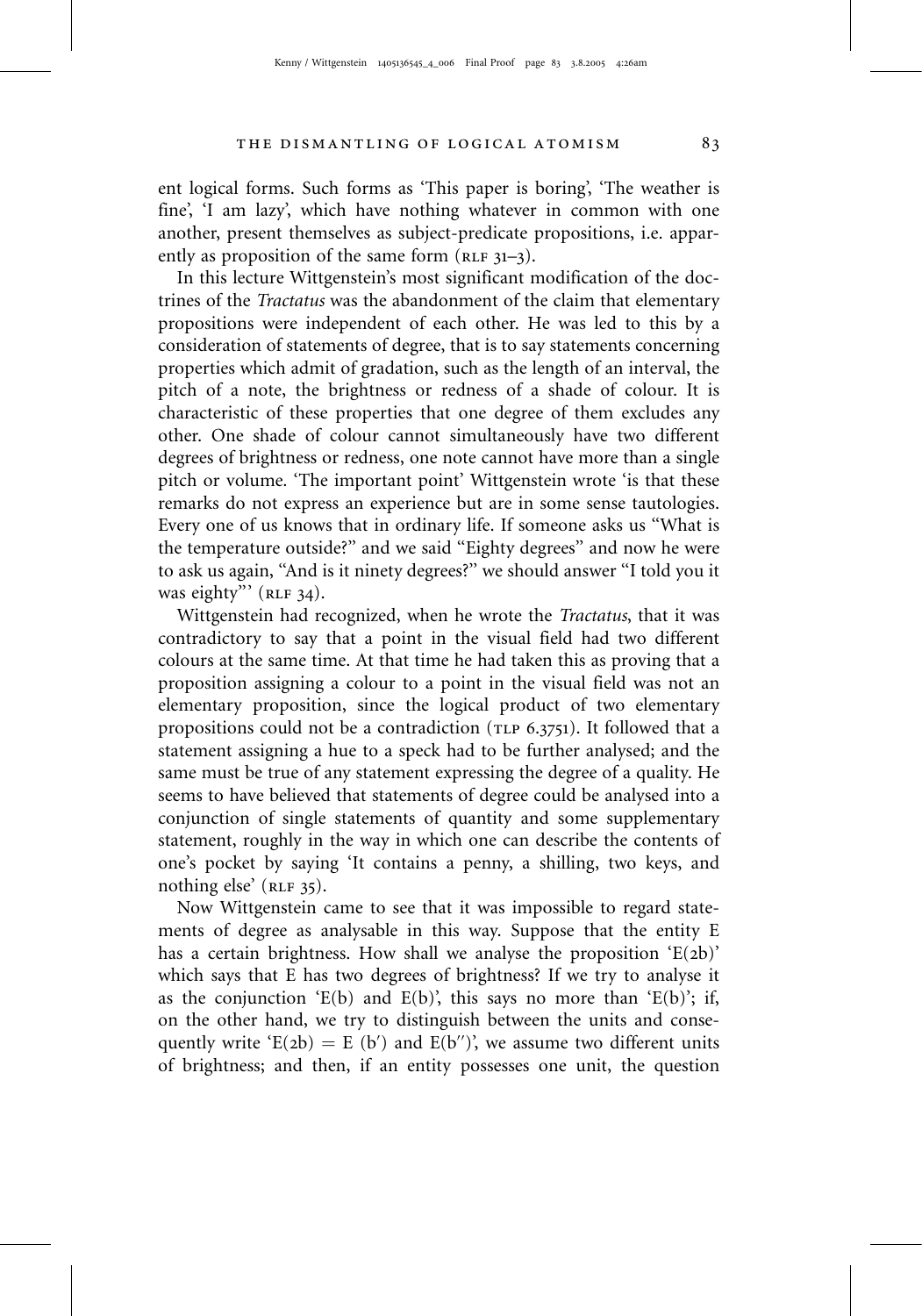could arise, which of the two – b' or  $b''$  – it is; which is obviously absurd  $(RLF 35)$ .

Wittgenstein drew the conclusion that statements which attributed degrees to quality were elementary propositions, since they could not be analysed. In consequence, as he put it, 'Numbers must enter into the structure of the atomic propositions themselves.' Atomic propositions will involve functions of the form  $E$  has *n* degrees of property P' which will give a true proposition only for one value of the variable *n*. Since not more than one such proposition can be true at a time, atomic propositions will no longer be independent of each other.

The admission that atomic propositions may exclude each other in this way leads to a complication in the manner in which nonatomic propositions are to be dealt with. Let us suppose that  $\hat{p}$  is the proposition that a point in the visual field is red and  $q'$  is the proposition that the same point is blue. Then we can construct according to the normal rules for truth-tables the following symbol for their conjunction:

| p | q | $p$ and $q$ |
|---|---|-------------|
| T | T | Т           |
| T | F | F           |
| F | T | F           |
| F | F | F           |

But the top line of this table represents an impossible combination – an attempt, as it were, to put both redness and blueness where there is only room for one of them. This sort of thing could never happen if all elementary propositions were independent, as stated in the Tractatus; but if elementary propositions can exclude each other in this way, then the rules for the construction of truth-tables will have to be supplemented by further rules of syntax in a perfect notation. 'These will have to tell us that in the case of certain kinds of atomic propositions described in terms of definite symbolic features certain combinations of the 'T's and 'F's must be left out. Such rules, however, cannot be laid down until we have actually reached the ultimate analysis of the phenomena in question.' 'This' Wittgenstein said in the last sentence of his lecture 'as we all know, has not yet been achieved'  $(RLF 37)$ .

In conversations with other philosophers in Vienna in 1929 and 1930 Wittgenstein returned to the problem of colour exclusion and the modifications it necessitated in the Tractatus system.

Thus, for instance, at Christmas 1929 he said to Waismann: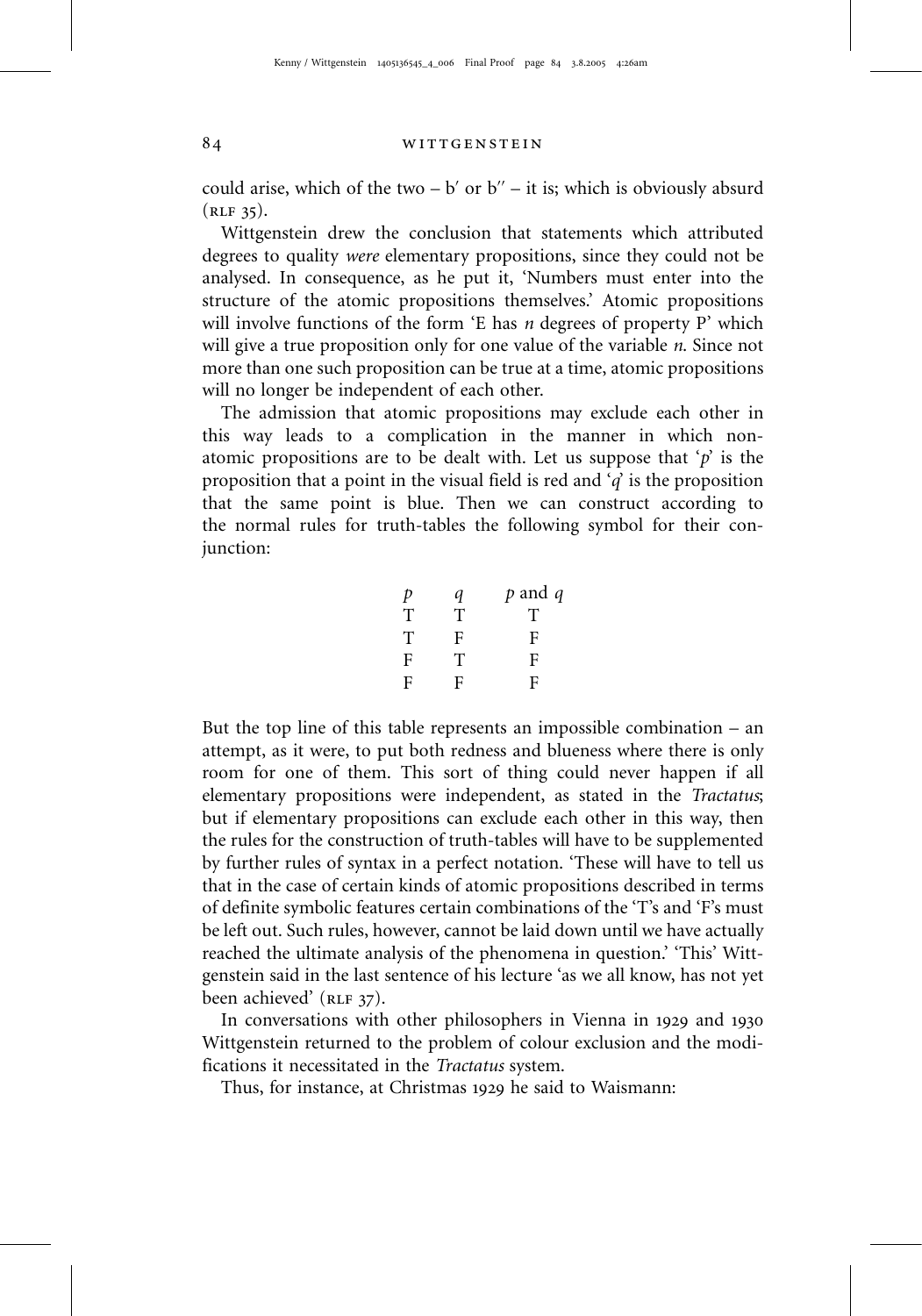I once wrote 'A proposition is like a ruler laid against reality. Only the outermost graduating marks touch the object to be measured.<sup>1</sup> I would now rather say: a system of propositions is laid against reality like a ruler. What I mean is this: when I lay a ruler against a spatial object, I lay all the graduating lines against it at the same time.



It is not individual graduating lines that are laid beside it, but the whole scale. If I know that the object reaches up to the mark 10, I know also immediately that it does not reach to the mark 11, 12 and so on. The assertions, which describe for me the length of an object, form a system, a proposition-system. It is whole proposition-systems of this kind that are compared with reality, not single propositions. For instance, when I say: such and such a point in the visual field is blue, I know not only that, but also that the point is not green, not red, not yellow and so on. I have laid the whole colour-scale alongside simultaneously. That is also the reason why a point cannot have different colours at the same time. For if I lay a proposition-system against reality, it is thereby already affirmed – just as in the spatial case – that only one state of affairs can obtain, and not more than one.

All this was something I did not realize when I was working on my book; I then thought that all inference rested on the form of tautology. I had then not yet seen that an inference can also have the form 'A man is two metres high, so he is not three metres high.' That is connected with my believing that the elementary propositions must be independent; that one could not infer from the existence of a state of affairs to the non-existence of another. But if my present conception in terms of proposition-systems is correct, it is in fact the rule that one can infer from the existence of a state of affairs to the non-existence of all others which are described by the same propositionsystem. (wwk 63–4; PB 317)

The comparison between systems of propositions and rulers is developed in several places in the Philosophische Bemerkungen. Suppose I am looking at something black, and say 'That is not red', how do I know that I

1. What Wittgenstein actually said in the Tractatus was 'Only the outer-most points of the graduating lines actually make contact with the object to be measured' (TLP 2.15121), but the present passage shows that this means that only the outermost graduating lines concern the object, only they are to be taken into account.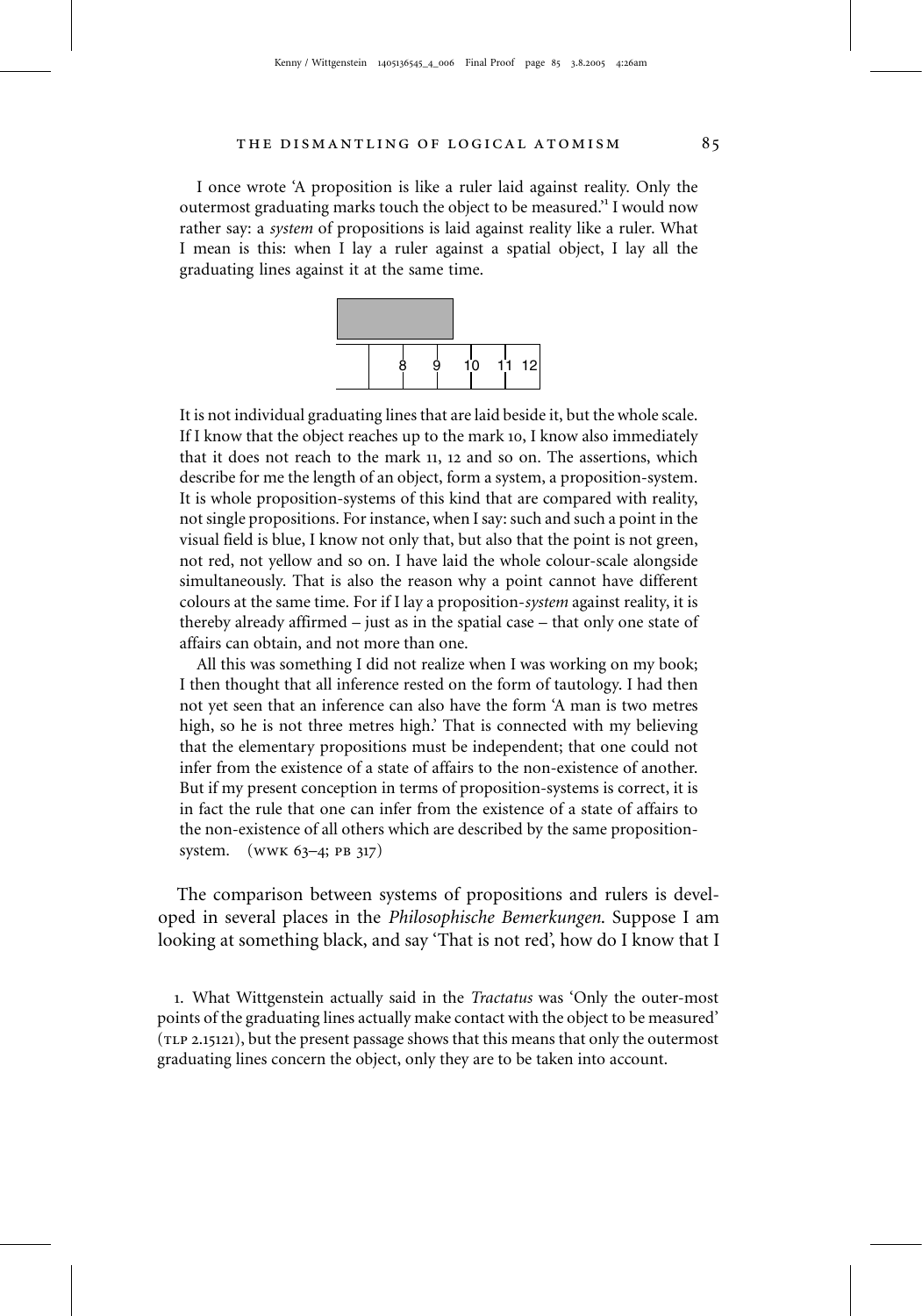## 86 WITTGENSTEIN

am not talking nonsense, that what I am talking about is something that has the possibility of being red? How does 'That is not red' differ from 'That is not abracadabra'? Wittgenstein's answer is that red is another marking on the same ruler as black. I must know, for instance, that 'red' takes the place of 'black' and not, for example, of 'soft' ( $PB$  75). How far can the comparison between colours and points on a scale be taken? Can we, for instance, speak of directions in connection with colours, and say that the direction which leads from black to red is different from the one which leads from black to blue ( $pB 76$ )? A remark Wittgenstein made to Waismann answers the question in part.

We often imagine, that we carry round with us a kind of memory picture of colours inside us, and that such a memory picture gets compared with a colour which I now see. We imagine that what happens is some sort of comparison. That is not quite so. Imagine the following case. You have seen a quite particular blue, say sky blue, and I now show you various samples of blue. You say 'No, no, it wasn't that, or that, or that – there, that's it.' Is it not as if you had various keys in your head, and I try until I depress a quite particular key, and then the bell rings? Does not the recognition of colour take place like that? Does a bell ring in me, is there a kind of click at the sight of the correct colour? No! On the contrary, I know of a particular blue, not only that it is not the right colour, but also, I know in which direction I must vary the colour in order to reach the right one. If you have to mix the colours, I can guide you by saying: more white, more white, now too much, a little more blue, and so on. That means: every colour presupposes the whole colour system. (www. 87–8)

Statements about the relationships between colours did not fit easily into the system of the Tractatus. Does the fact that colours made up a system belong to logic or to experience? At Christmas 1929 Schlick put Wittgenstein the following problem. Suppose that a man had spent his whole life shut in a red room and could see only red: would he be able to say that there must be other colours too? Wittgenstein replied that either his syntax was the same as ours, including the expressions 'red', 'redder', 'bright red' and so on, in which case he possessed the whole colour system; or else he had a different syntax, in which case he was not acquainted even with a single colour in our sense. If his word 'red' was to have the same meaning as ours, then it must have the same syntax. As so often elsewhere, Wittgenstein compared colour with space. A man forever locked in a room would know that there was space beyond the room, that it was possible to leave the room, even if it had walls of adamant. 'That is no experience: it is included in the syntax of space, a priori' (www.  $65-6$ ).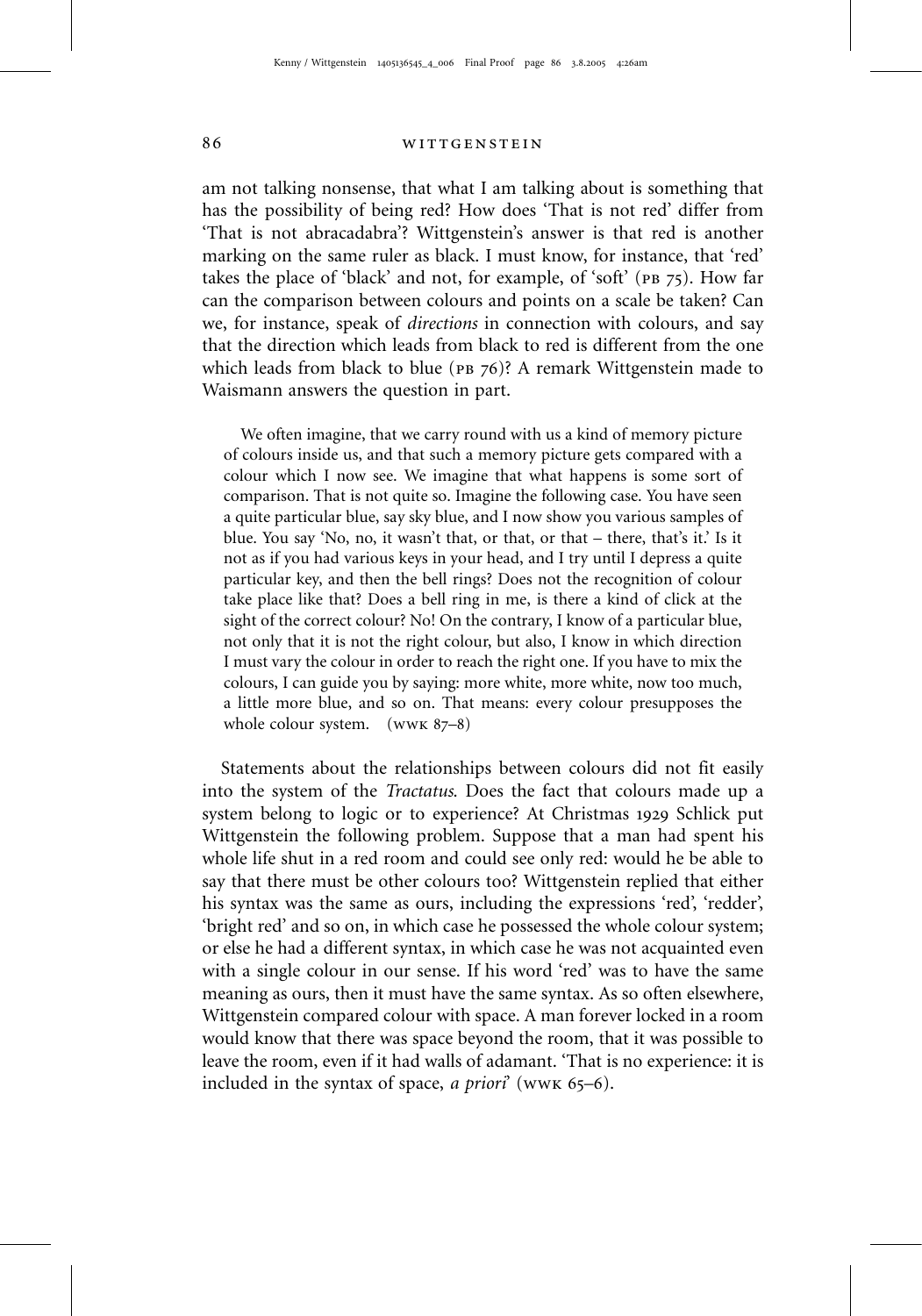Neither Schlick nor Wittgenstein was really satisfied with this answer, and a few days later they returned to the topic. 'How do I know', asked Schlick 'that such and such rules of syntax hold? How do I know that red and blue cannot be at the same spot at the same time? Isn't this a sort of empirical knowledge?' This time, Wittgenstein replied that it depended on what one meant by 'empirical'. If a piece of empirical knowledge had to be something expressible in a proposition, then this was not a piece of empirical knowledge. But in another sense syntax too could be called empirical. And he quoted with approval a sentence from the Tractatus: 'Logic is prior to the question ''How?'', not prior to the question ''What?''' (TLP 5.552). Logic depends on there being something in existence and there being facts; it is independent of what the facts are, of things being thus and so. That there are facts is not something which can be expressed in a proposition. If one wants to call there being facts a matter of experience, then one can say logic is empirical. But when we say something is empirical we mean that it can be imagined otherwise; in this sense every proposition with sense is a contingent proposition. And in this sense the existence of the world is not an empirical fact, because we cannot think it otherwise (wwk 77).

At first sight the existence of the world seems a very different matter from the existence of the colour system; but the connection between the two had been brought out by Wittgenstein in an earlier conversation, a few days previously, on the nature of objects. Logic presupposes, in the Tractatus, that there are objects (TLP 5.552, 6.124) but, as we have seen, we are given little clue in that work as to what kind of thing objects are. We are given some illumination by a remark in a conversation of 22 December 1929. Frege and Russell, Wittgenstein said, when they spoke of objects, had in mind things like chairs and tables which would be referred to by substantives in a subject–predicate sentence. But there is no reason at all to imagine that elementary propositions will resemble the subject– predicate forms of ordinary speech: what their fully analysed form will be we cannot foresee, but it may not have the slightest similarity with the logical pattern of normal propositions; they are more likely to be as complex as the equations of physics. Every colour can be represented as a combination of different degrees of the four primary colours red, yellow, blue and green, and so every assertion about colours can be set out by means of symbols showing where the colours can be located on the primary-colour scales. In this way the primary colours become elements of the method of representation. This is what objects really are. It is senseless to ask whether objects are more like substances or like properties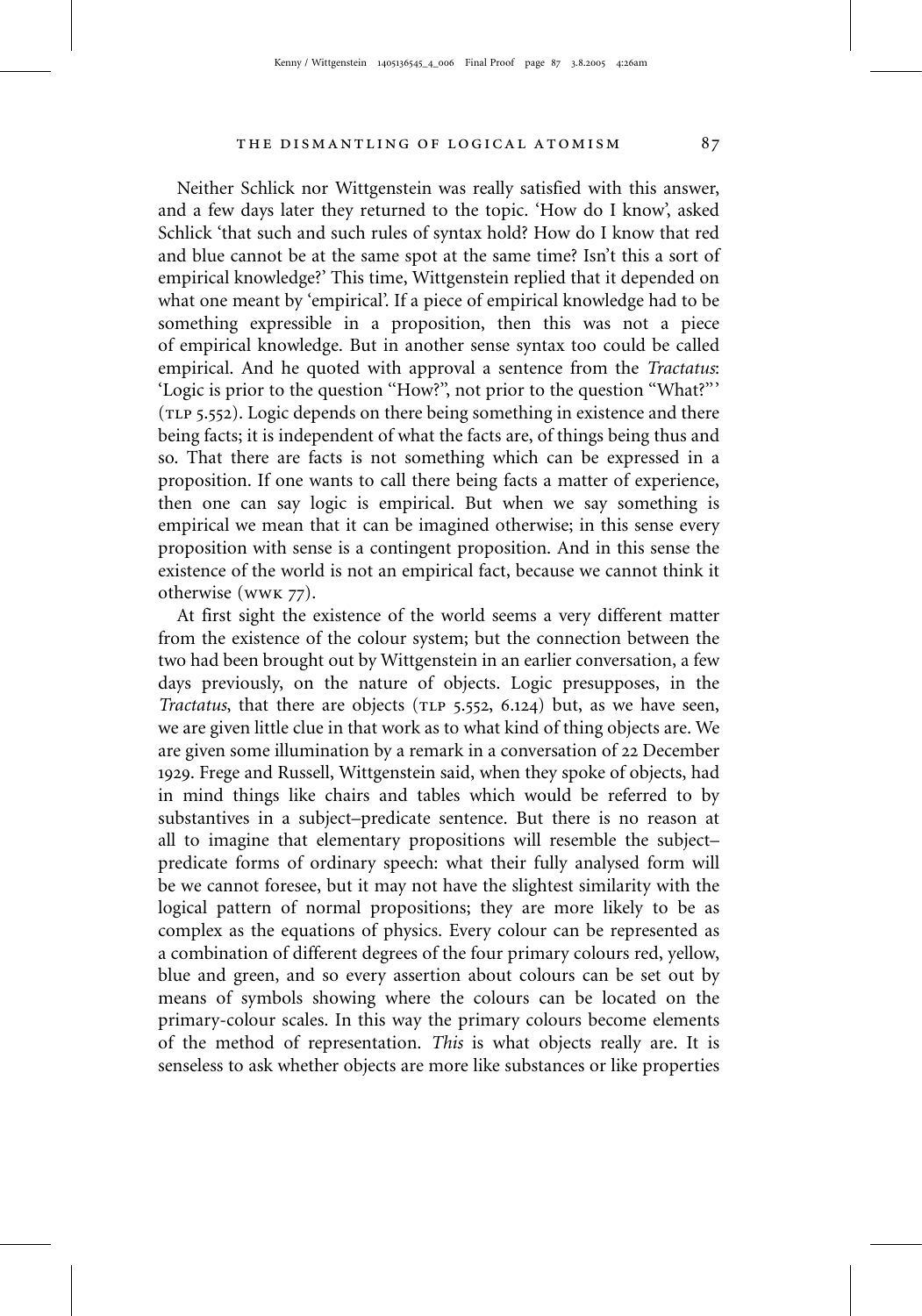or relations: objects belong to the method of representation which is more fundamental than the subject–predicate form (wwk 43).

The role which Wittgenstein here assigns to the primary colours is similar to the one he later assigned to units of measurement. In a wellknown passage of the Philosophical Investigations he mentions the standard metre at Paris as an example of an object which looks as if it had to exist, as if it existed necessarily like the objects of the Tractatus. This is because of its special role in the technique of measurement. Anything which looks as if it has to exist, he says, is part of the language  $-$  it is something essential to our mode of representation, not something that is represented (pi, 1, 50).

Throughout the 1929 conversations and the Philosophische Bemerkungen Wittgenstein constantly returns to the comparison between colours and spatial properties – a comparison which is of course implicit in the analogy between the system of colour-propositions and a ruler, and in the notion of 'logical space'. He had, indeed, already said in the Tractatus that every coloured object was in a colour-space: 'A speck in the visual field, though it need not be red, must have some colour: it is, so to speak, surrounded by colour-space' (TLP 2.0131). But, when he wrote that, he had failed to see that the possible positions in this space were analogous to the graduating marks on a ruler, and that it was the whole proposition system which got applied like a ruler to reality (www. 89). The sense in which propositions about length build up a system is this: that when I understand that something is three metres long I understand also what is meant by its being five metres long because I understand eo ipso that it is not five metres long (wwk 89). Similarly, when I see what colour something is, I see eo ipso what colour it is not. If I wish to verify the proposition 'The azalea is not blue' I compare it with reality: i.e. I look at the azalea. I see that the azalea is red; and I see immediately, without the need of any inference, that it is not blue (wwk 87). That this is so is not as obvious in the case of colours as in the case of measurement. This is so because we do not literally have a ruler to measure colours and so nothing corresponds to an experience such as seeing the two metres which are left over if one lays a three-metre rule against an object that is five metres long. This, Wittgenstein suggests, is why people are much more impressed by the fact that colours are incompatible than by the fact that lengths are incompatible (wwk 78).

In the Tractatus period Wittgenstein had argued that all analytic propositions were tautologies. He had now isolated a class of propositions, or would-be propositions, which though a priori were not tautologous. Did this mean that they were, in Kantian terms, synthetic a priori judgements?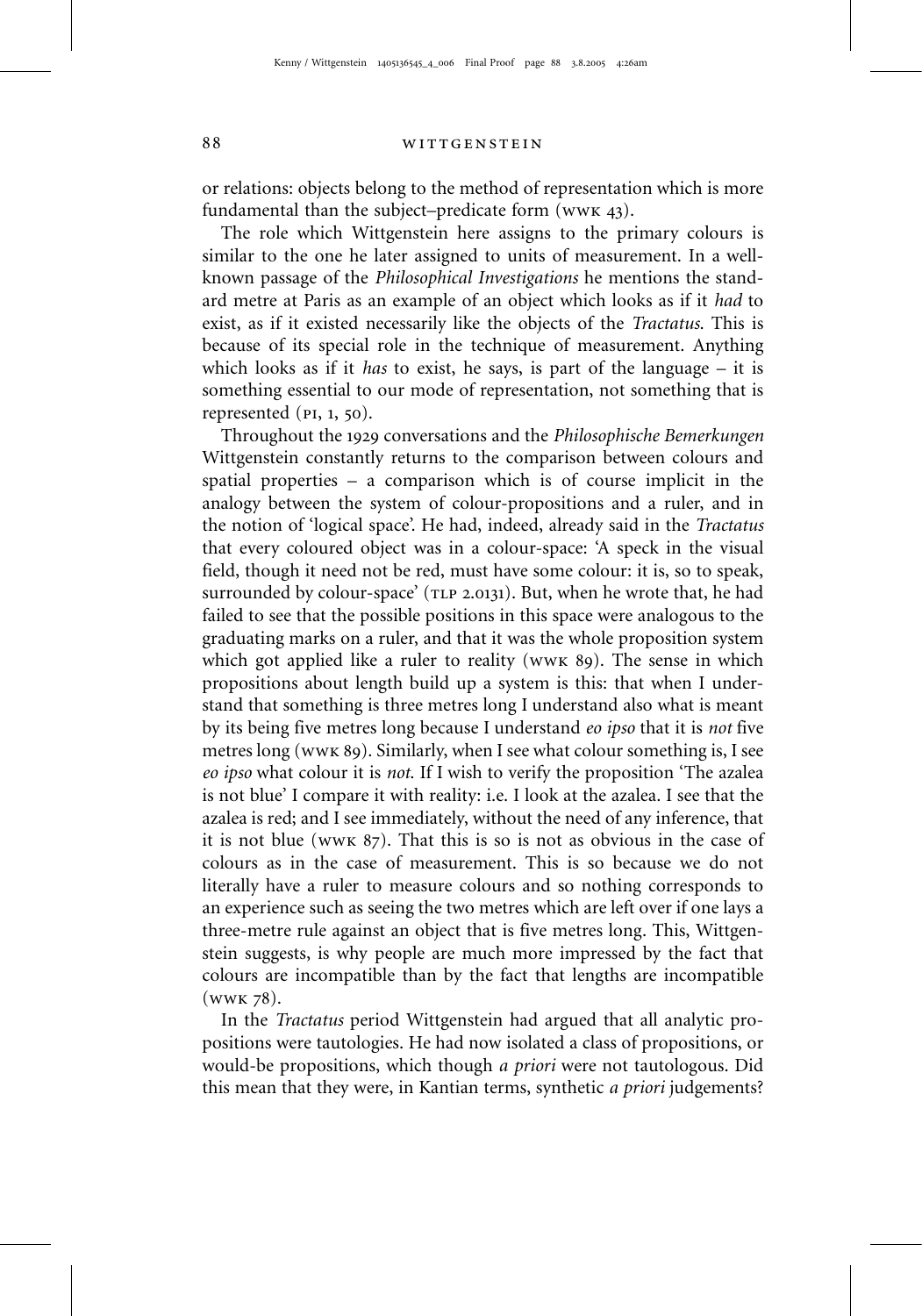It was thus, as Schlick pointed out, that Husserl had treated them in his Logische Untersuchungen. Wittgenstein vigorously rejected this suggestion.

Let us take the assertion: 'No object is red and green simultaneously.' Do I mean by this merely that I have never hitherto seen such an object? Obviously not. I mean: 'I cannot ever see such an object', 'Red and green cannot be in the same place.' Here I would simply ask: what does the word 'can' mean here? The word 'can' is obviously a grammatical (logical) concept, not a factual one. Assume now that the assertion 'An object cannot be red and green' is a synthetic judgement, and the words 'cannot' mean logical impossibility. Then, since a proposition is the negation of its negation, there must also be the proposition 'An object can be red and green.' This proposition would be likewise synthetic. As a synthetic proposition it has sense, and that means that the state of affairs it depicts can exist. So if 'cannot' means logical impossibility, we come to the conclusion that the impossible is possible after all. The only way out which remains for Husserl is for him to explain that there is a third sort of possibility. To this I would reply: it is possible to invent words; but I cannot think any thoughts to go with them. (wwk  $68$ ; cf.  $PB$  78)

The propositions which set out the colour-system, then, according to Wittgenstein, are not synthetic a priori propositions. Are they a posteriori, empirical ones? Empirical psychologists have conducted researches into the question whether two colours could be seen at the same place. Wittgenstein was willing to admit the possibility that sense could be attached to these researches, but in a straightforward sense colour-exclusion propositions are not matters of experience (wwk 79). What are they then? They are rules of syntax.

The notion of syntax – logical syntax, or logical grammar – begins to acquire great importance at this period of Wittgenstein's life. The notion is already mentioned half-a-dozen times in the *Tractatus* ( $TLP$  3.325, 3.33, 3.334, 3.344, 6.124), but it is not of very great importance there. In the perspicuous notation which the Tractatus aimed at, 'the nature of the natural and inevitable signs' would speak for itself ( $TLP$  6.124) and the rules of syntax would be obvious (TLP 3.334).

It was in the spirit of the Tractatus that Schlick asked, in January 1930, 'Should not a language be constructed such that the rules of syntax would show themselves in it?' and that Waismann replied

That is the case when we use a system of rulers for description. If the signsystem has the correct multiplicity, then the rules of syntax are superfluous. The use of the words 'north of' depends on certain syntactical rules: I must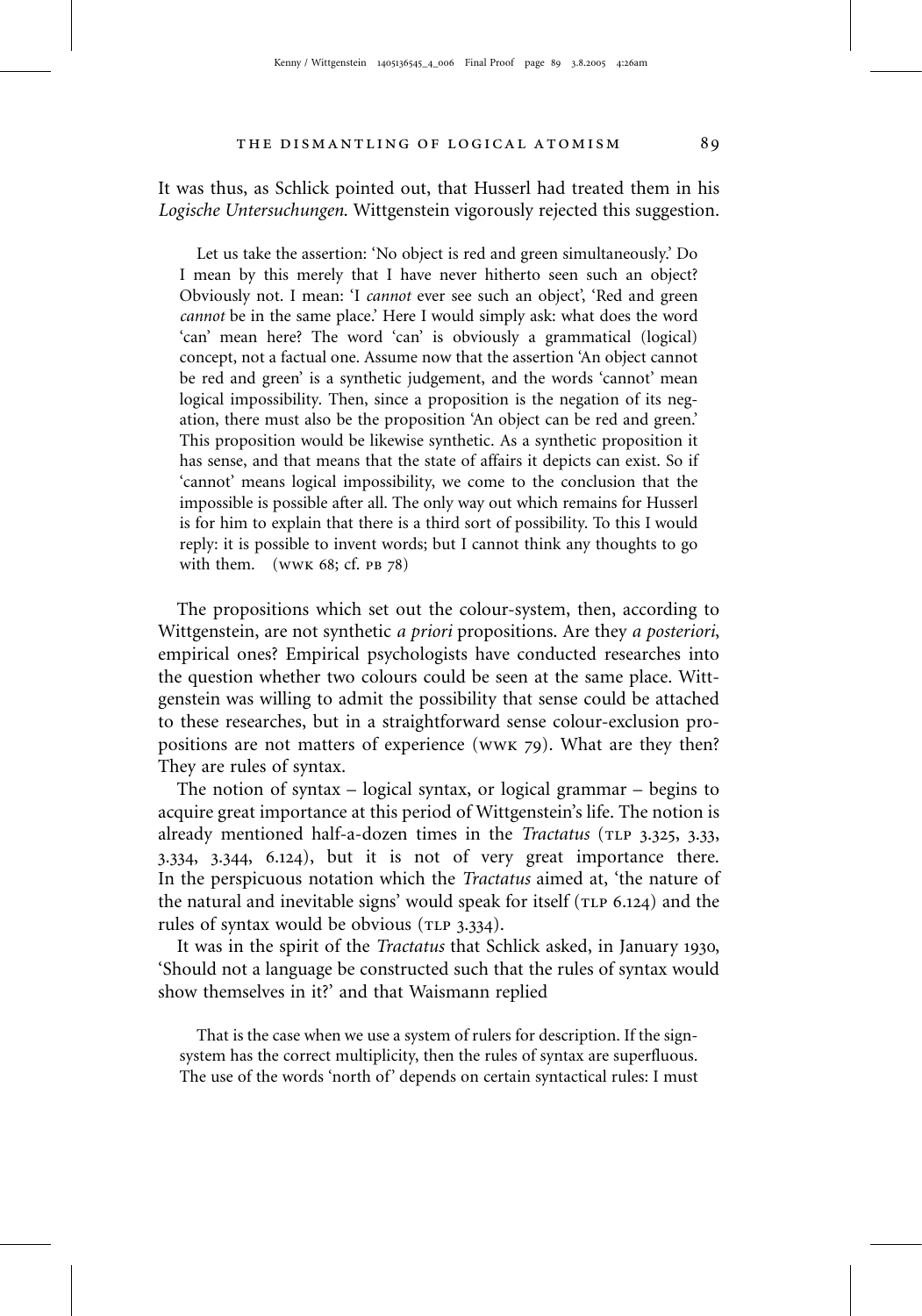not say 'A is north of B and B is north of A.' But maps cannot depict this piece of nonsense, because they have the correct multiplicity. (wwk 79)

But Wittgenstein himself was no longer so definite. One could with equal right say that syntax makes a system of the right multiplicity superfluous, as say that a system of the right multiplicity makes syntax superfluous. Signs and syntax complement each other. 'For instance, my notation for the logical constants is neither better nor worse than Russell's. Russell's signs plus syntax achieve exactly the same as my notation. Mine has perhaps only the advantage that it makes a number of things more easily recognizable' (wwk 80).

Perhaps this was not so great a change as it sounds from the doctrines of the Tractatus. The main advantage there claimed for Russell's notation over ordinary language, and for Wittgenstein's over Russell's, was that it avoided philosophical misunderstandings and allowed to be clearly shown things which were not perspicuous in the less preferred notation (TLP 3.325). Even in 1918 Wittgenstein would presumably have agreed that the Russellian notation, like ordinary language, was 'in perfect logical order' (tlp 5.5563), i.e. could be used perfectly successfully for a limited purpose. At the end of 1929 he summed up his views on the Russellian notation as follows. Our language is perfectly in order, provided only that we are clear how it symbolizes. Languages which differ from ordinary language are also valuable to the extent that they show us the common features of ordinary languages. For certain purposes, for instance to bring out inferencerelationships, an artificial symbolism is very useful. Frege's functionand-argument symbolism is very good when what is needed is to illustrate simple logical relationships. But once we try to deal with real states of affairs, we find that this symbolism is inferior to our real language.

It is, of course, quite wrong to speak of a single subject–predicate form. In reality there is not just one, but numerous such forms. If there were only one, then all substantives and all adjectives would be substitutable for each other. . . but it is visible already in ordinary language that this is not so. Apparently I can say 'The chair is brown' and 'The surface of the chair is brown.' But if I replace 'brown' by 'heavy' then I can sensibly say only the first sentence and not the second. That proves that the word 'brown' too had different meanings. (wwk 46)

The rules for the connection of sentences into truth-functions, therefore, now appear as a comparatively minor part of the logical syntax (wwk 74, 80), and Wittgenstein's interest shifted more and more to the other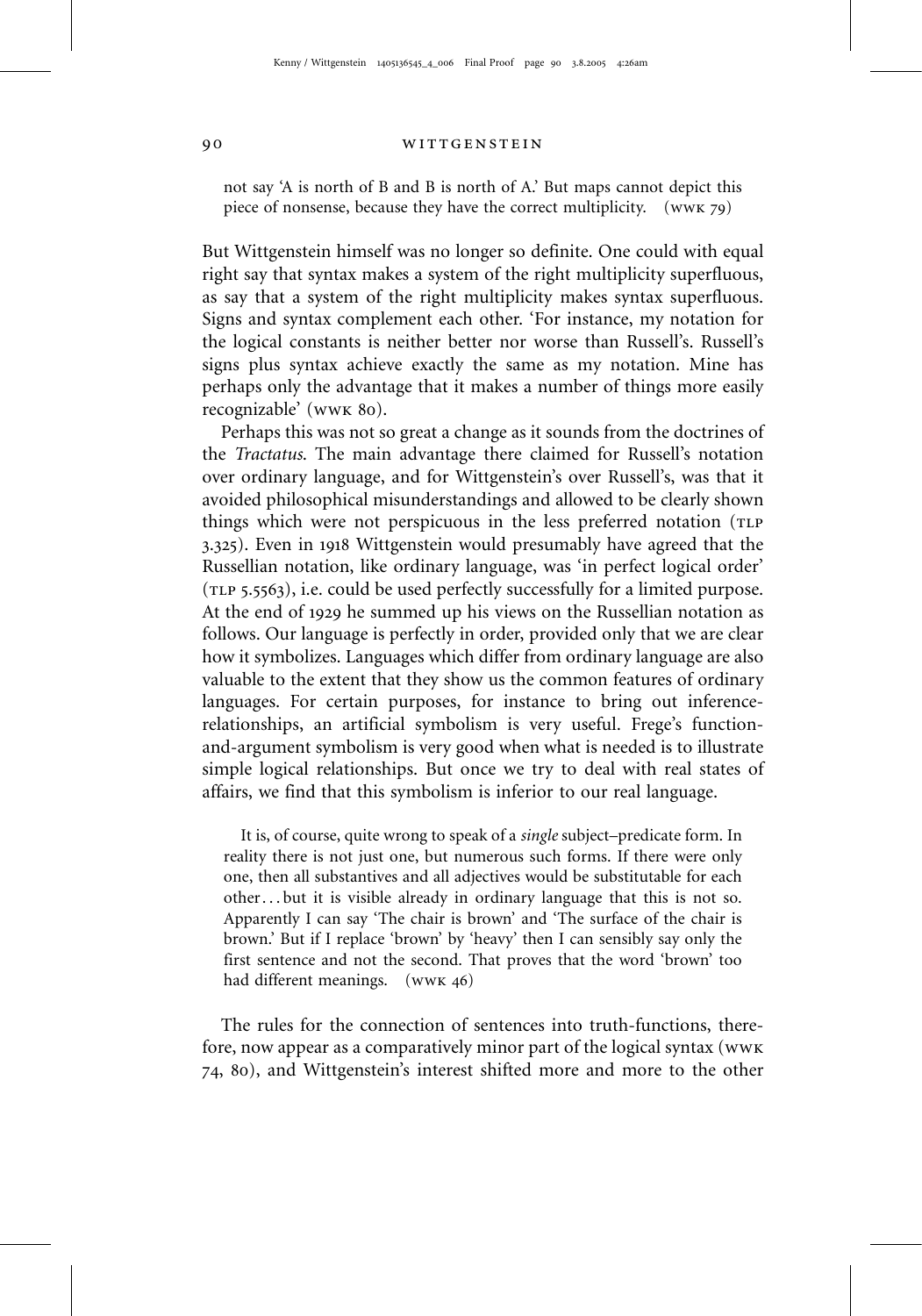part of logical syntax, the part which governed the construction of the units to which the truth-functional connectives applied. He continued to believe that there were elementary propositions in the sense that analysis would lead to sentences which were an immediate linking of objects without the help of logical constants like 'not', 'and', 'or' and 'if', and to the end of his life he was prepared to define a proposition as something to which the calculus of truth-functions can be applied  $(p_{I,I,136})$ . But having ceased to believe that elementary propositions were independent of each other he realized that the rules for truth-functional combination of sentences needed supplementing with rules 'which stem from the inner syntax of sentences' (wwk 80). It was the study of these inner rules, and the internal relations between elementary propositions, which led to the theory of language-games which played such an important part in his later philosophy. Ruler-like proposition-systems are language-games in embryo.

Against Wittgenstein's new view Schlick protested that the truthfunctional constants seemed to be more essential to language than the particular rules of syntax. The possibility of constructing conjunctive propositions, he said, seemed to be a much more general, all-embracing fact than the rule of syntax that red and blue could not be in the same place. But Wittgenstein replied that he thought there was no crucial distinction there. The rules for truth-functions were not to be separated from other rules of syntax. 'Both' he said 'belong to the method of depicting the world' (wwk 81).

As can be seen from this quotation, the recantation of the independence of the elementary propositions, and the altered understanding of the nature of objects, though it amounted to the abandonment of atomism, did not carry with it any abandonment of the picture theory of the proposition. The picture theory, so far from being regarded by Wittgenstein as being incompatible with the new doctrine that propositions form systems, was actually used by him to prove that doctrine in a striking conversation of the 5 January 1930.

He discussed the question 'Does every proposition belong to a system?', i.e. 'Does the proposition "a is F" presuppose other propositions of that sort, for instance "b is F"?' He replied that if there were only the proposition 'a is F', then mention of 'a' would be superfluous. It would be enough to write 'F' alone. 'In that case' he said 'the proposition would not be composite. But the essential thing in a proposition is that it is a picture and is composite.' So if 'a is F' is to be a proposition, there must also be a proposition 'b is F', that is to say, the arguments of '... is F' must form a system.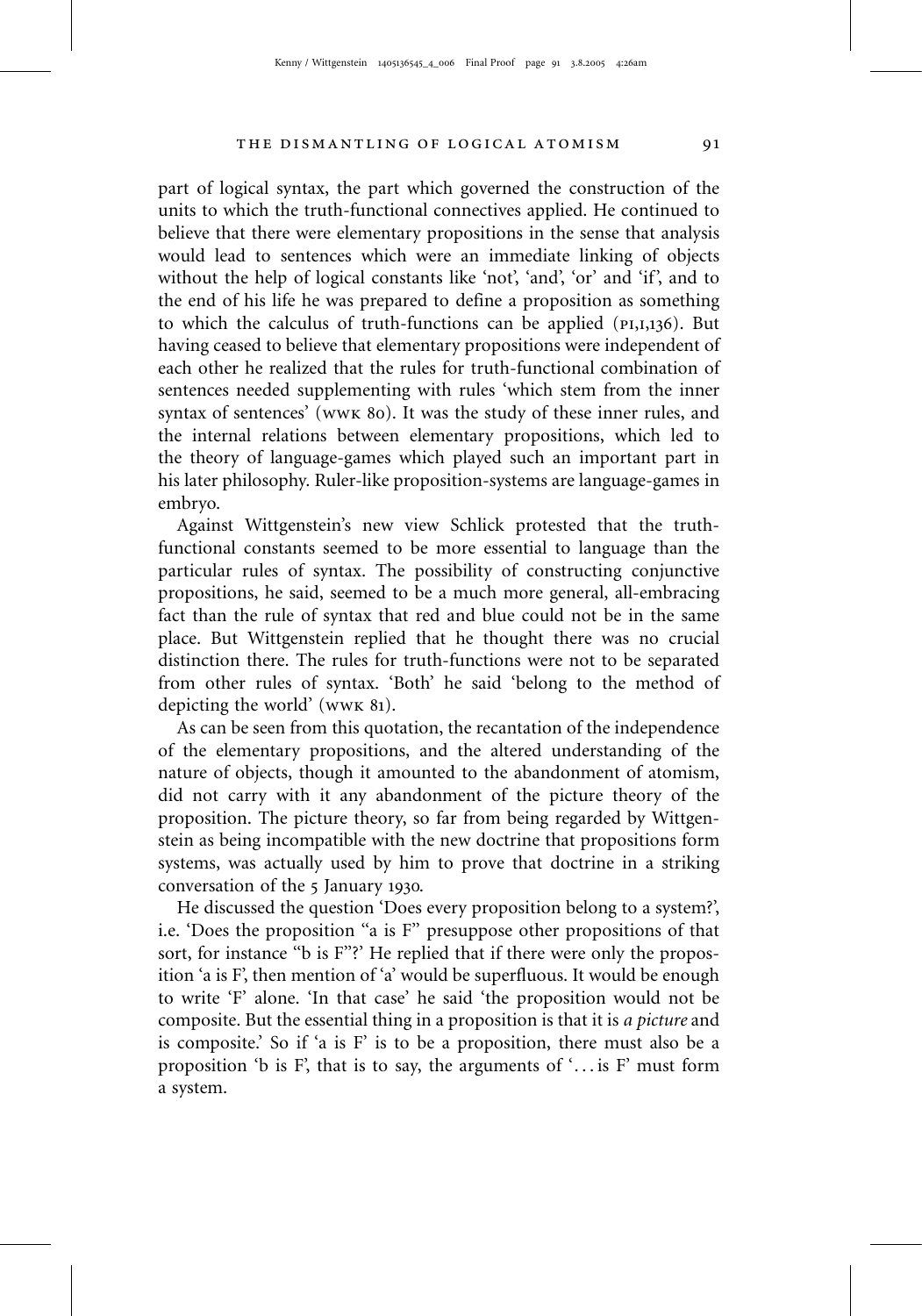Similarly, 'a is F' presupposes 'a is G.' The same consideration applies: if there were only one function 'F' for 'a' then it would be superfluous and could be left out. In that case the propositional sign would be simple and not composite. It would not depict (wwk 90).

Take the example of the proposition 'This is yellow.' 'This', which is yellow, must be something I can recognize again even if it is red. If 'this' and 'yellow' formed a unity, they could be represented by a single symbol, and we would not have a proposition (wwk 97).

There was, however, one important modification to the picture theory. Wittgenstein now admitted the possibility of elementary propositions which were incomplete pictures of states of affairs. In the Tractatus he had said 'A proposition may well be an incomplete picture of a certain situation, but it is always  $a$  complete picture' (TLP 5.156). This means: a proposition may leave much undetermined, but what it leaves undetermined must be specified. What is left open would be expressed in the proposition by generalizations, by the presence of quantifiers which in the fully analysed proposition would appear as truth-functions of propositions in which all the possible values of the quantified variable would occur, one by one. In 1929 Wittgenstein came to doubt whether propositions were always complete pictures, and whether quantifiers could be explained truth-functionally (wwk 38–41, 44, 51–2).

Consider the proposition 'All the men in this room are wearing trousers.' On the lines suggested by the Tractatus this is more or less equivalent to 'Schlick is wearing trousers, Waismann is wearing trousers, and there is no one else in the room.' It is essential to the complete enumerations that are to take the place of quantifiers that they should end with an expression such as 'and there is nothing else ...' But how is this to be analysed? One might be inclined to say it means 'Carnap is not in the room, and Feigl is not in the room ...' and so on. But this enumeration cannot have a closure, for '. . . and that is all the things there are' is not a genuine proposition (wwk 38). It was suggested above that at the time of the Tractatus Wittgenstein would have said that the completeness of the enumeration was something which would show itself by all the names in the language having been used in it; but now he was less satisfied with the account of the universal quantifier as a conjunction except when the conjunction was clearly finite. Statements about all numbers could clearly not be treated as conjunctions of statements about each of the numbers (wwk 45).

Consider the following proposition 'I have seen two pieces of material of the same colour.' One cannot construe this as 'I saw two pieces of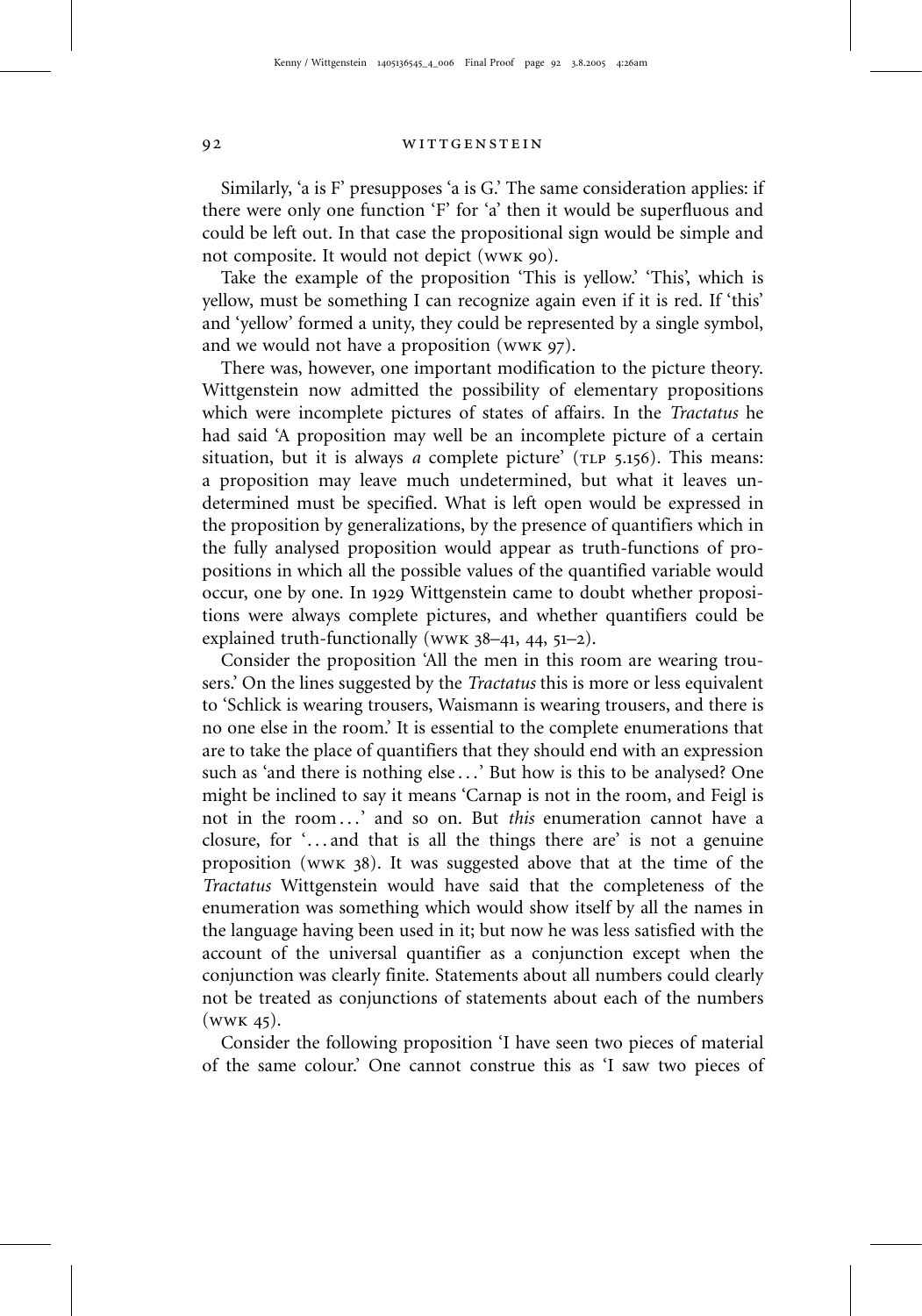material, and either they were both green or both blue or...' For one can use the sentence without being able to produce such an enumeration. But neither can it be construed as 'For some  $x$ , I saw a piece of material of the colour  $x$ , and another piece of the colour  $x$ . If this sentence could be constructed, then it would be possible to form the sentence 'For every  $x$ , I saw a piece of material of the colour  $x$ , and another piece of the colour  $x^2$  – i.e. The two pieces of material have every colour in common'; but that is a piece of nonsense. The sentence 'I saw a piece of material of the colour  $x$ , and another piece of the colour  $x'$  must itself be a genuine elementary proposition and not just the raw material for a proposition to be built out of by a quantifier (wwk 40). Such a proposition is 'an incomplete portrait of a state of affairs' (wwk 40).

As another example of a proposition which was an 'incomplete picture' Wittgenstein gave 'I see a square containing a circle.' He said:

I can describe a state of things which consists of a circle of a definite size being in a definite place in the square. For our purposes it does not matter what form of description I choose – whether, for instance, I make use of coordinates – provided that the chosen method of description has the correct multiplicity. If, then, numbers appear in this proposition, which indicate where the circle is and how large it is, it may happen that I put variables in place of the numbers, or perhaps only intervals (e.g. 6–7, 8–9), and then I obtain an incomplete picture. Think of a portrait, in which I leave the mouth out. This can be interpreted in two ways: one, that the mouth is white like the blank paper; secondly, that, whatever the mouth is like, the picture is always correct. (wwk 40; cf pg, 257)

Wittgenstein's discussion of this point is obscure, and sometimes selfcontradictory (compare wwk 39 with wwk 44, wwk 45 and wwk 51), but it is clear that the treatment of generality in the Tractatus no longer satisfied him. To follow this up fully would take us too far into Wittgenstein's philosophy of mathematics, since it was especially the case of mathematical induction which presented difficulty. But the point is of importance outside the philosophy of mathematics.

The recognition of elementary propositions which were incomplete pictures brought with it as a necessary consequence the possibility of relationships between propositions which were not provided for in the Tractatus. For there could be relationships between complete and incomplete descriptions of the same state of affairs. Wittgenstein gives the following example: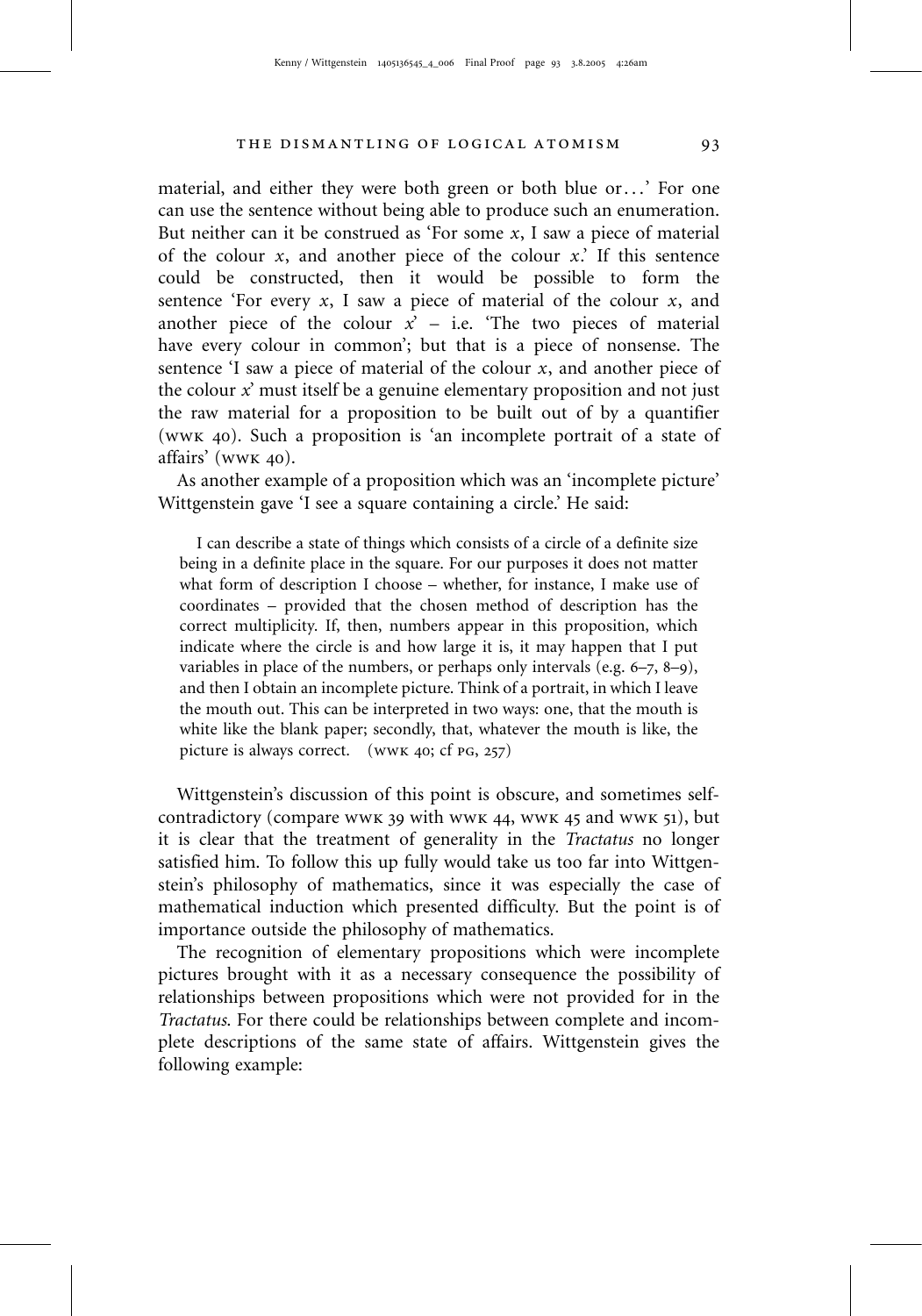$a \mid b$ 

If I give a complete picture of this state of affairs I will have to say, for example, that a is 2 m. long, b is1.5 m.long. Then, that a is longer than b will be something which can only be shown; for it cannot be said that two is greater than 1.5, since that is an internal relation. But I can say, for example, that the left-hand stroke is 0.5 m. longer than the right-hand one, and this statement will report an external relation. This is connected with the fact that we now have an incomplete picture of the state of affairs. If we describe the state of affairs fully, then the external relation disappears (wwk 54–5).

Waismann observed that from a complete proposition one could infer an incomplete one: was this form of inference, he asked, tautologous? Wittgenstein replied:

Tautology is quite incidental. It is only in a certain notation that inference displays itself as tautology. The only important thing are the rules of syntax, which were always employed long before anyone knew what a tautology was. A determinate description looks like this: a certain length is 25 m. An indeterminate one would be: a length is between 20 and 30 m. Let these two descriptions be 'p' and 'q'. Then it is laid down through the syntax of the word 'length' that it is impossible that the first proposition should be true and the second false; that is,  $p$  and not  $q$  is not permitted.

Suppose we now construct the truth-function 'if p then  $q'$  (or rather a truth-function which is analogous or similar to implication) and allow for the rules of syntax, a tautology will appear (www.91).

On the pattern of the notation in the 'Remarks on Logical Form', the rule will be expressed in the following table:

| $p$ | $q$ | if $p$ then $q$ |
|-----|-----|-----------------|
| T   | T   | T               |
| T   | F   | F               |
| F   | T   | T               |
| F   | F   | T               |

The 'allowing for the rules of syntax' comes out in striking out the second line of the table; the whole expression is a tautology in the sense that the remaining lines all give it the truth-value true. In this notation the correctness of the inference shows itself in the fact that 'if  $p$  then  $q$ ' becomes a tautology. 'But it is quite unnecessary', Wittgenstein said,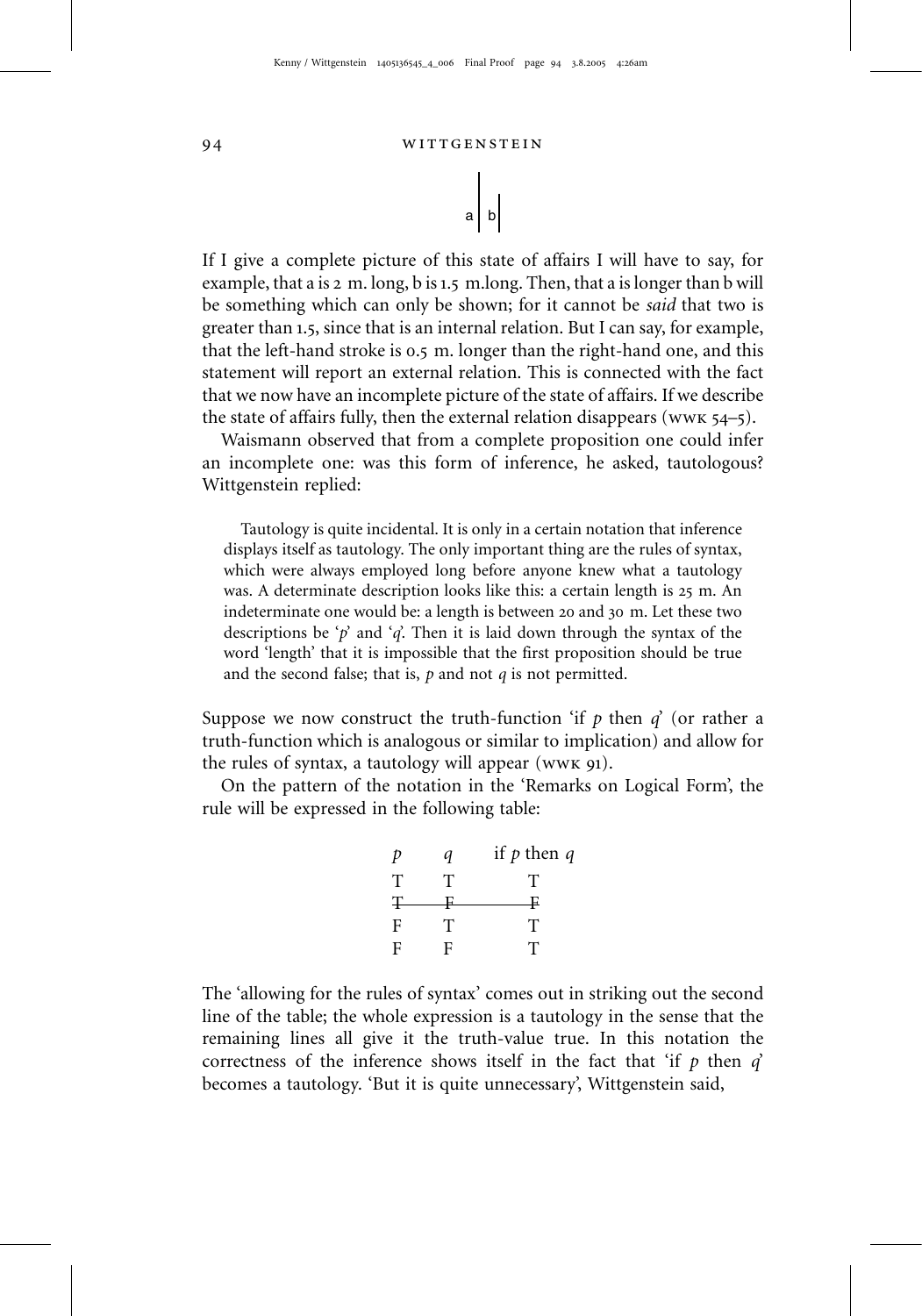to show the correctness of the inference in precisely this way. The correctness of the inference shows itself just as well in the ordinary rules of inference. It is only one of several possible notations, and perhaps its only advantage is its greater clarity. But in themselves the Russellian signs together with the rule for their syntactical application achieve the same object. That inference is a priori means only that syntax decides whether an inference is correct or not. Tautology is only one way of displaying matters of syntax. (wwk 92)

The conversations of late 1929 and early 1930, then, so far as concerns their relationship to the Tractatus, may be summed up as follows. Wittgenstein continued to believe that a proposition is a picture, that it must have the same multiplicity as the state of affairs it depicts, that it must be composite, that it must be compared with reality in order to be seen to be true or false; he continued to believe in the distinction between showing and saying, and in the existence of internal relations between propositions which could only be shown and not said, and which are the basis of inference from one proposition to another. But he ceased to believe in the independence of elementary propositions, in the possibility of representing generality solely by means of truth-functions; and his conception of the nature of the objects forming the structure of the world underwent a change. The effect of these changes was to make the system of the Tractatus more supple and closer to ordinary language. Crudely oversimplifying, one could say that Wittgenstein abandoned the atomism of logical atomism but kept most of its logic. It is time to turn to the more positive, forward-looking developments of the Philosophische Bemerkungen.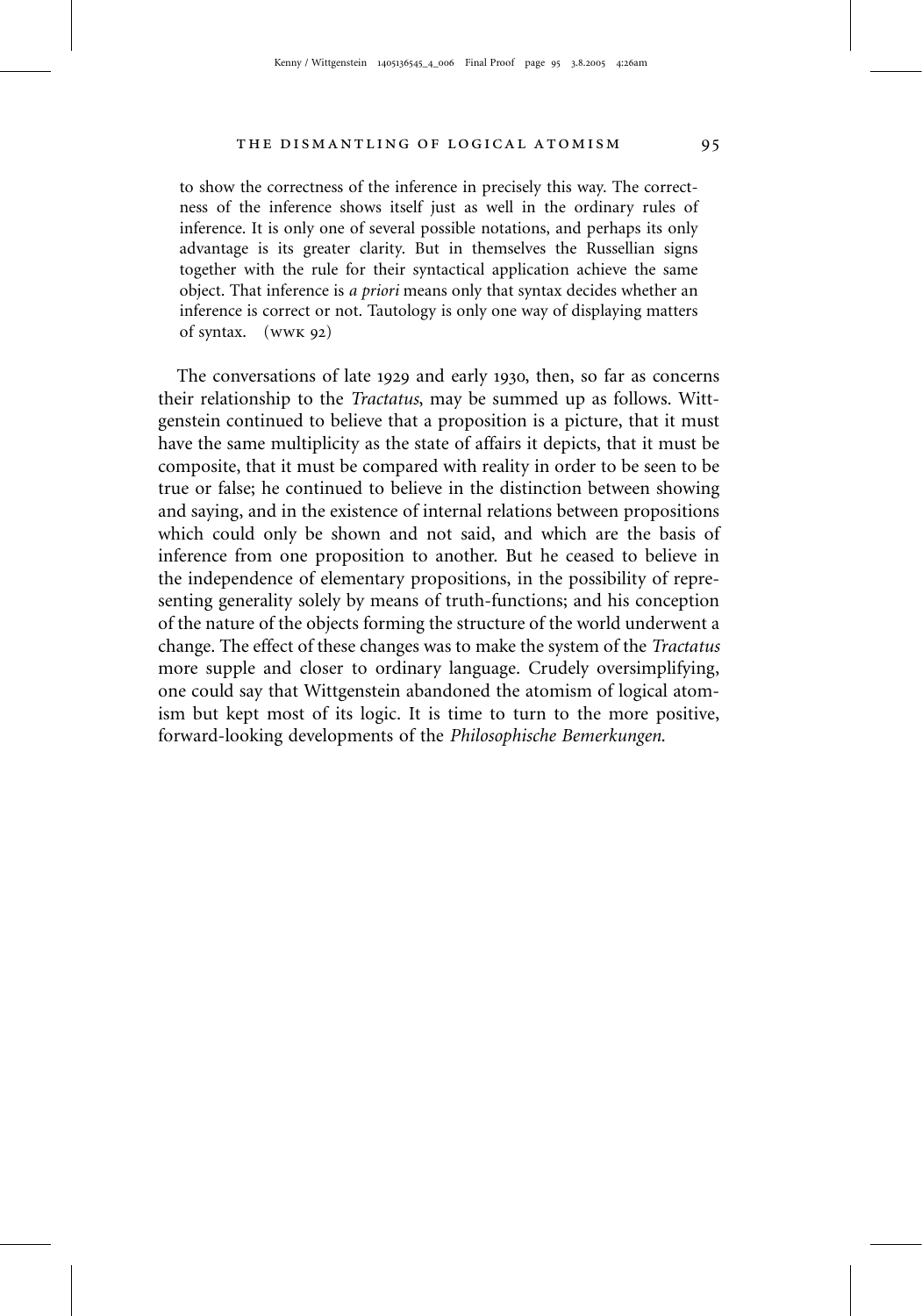## Anticipation, Intentionality and Verification

In a justly famous passage in the Philosophical Investigations Wittgenstein insists on the diversity of the functions of words and warns us against being misled in philosophizing by the uniform appearance of spoken and written words.

It is like looking into the cabin of a locomotive. We see handles all looking more or less alike. (Naturally, since they are all supposed to be handled.) But one is the handle of a crank which can be moved continuously (it regulates the opening of a valve); another is the handle of a switch, which has only two effective positions, it is either off or on; a third is the handle of a brake-lever, the harder one pulls on it, the harder it brakes; a fourth, the handle of a pump: it has an effect only so long as it is moved to and fro. (pi, i, 12)

The passage is sometimes used to contrast the later Wittgenstein's realization of the richness and diversity of language with the earlier Wittgenstein's attempt to bring all forms of speech into a uniform pattern; it is also used to contrast the theory of meaning as use, and the comparison of words to tools, with the earlier picture theory of the proposition. In fact the passage occurs, with slight differences in wording, already in the Philosophische Bemerkungen (pb 58), and a theory of meaning as use is enunciated on the next page. 'We can say: the sense of a proposition is its point; or, of a word, its meaning is its purpose' (PB 59). The passage in which it occurs, in the second chapter of the Bemerkungen, is indeed concerned with a variety of uses of sentences which were neglected in the Tractatus, namely, the use of sentences in prescriptions and commands. But so far from being incompatible with the picture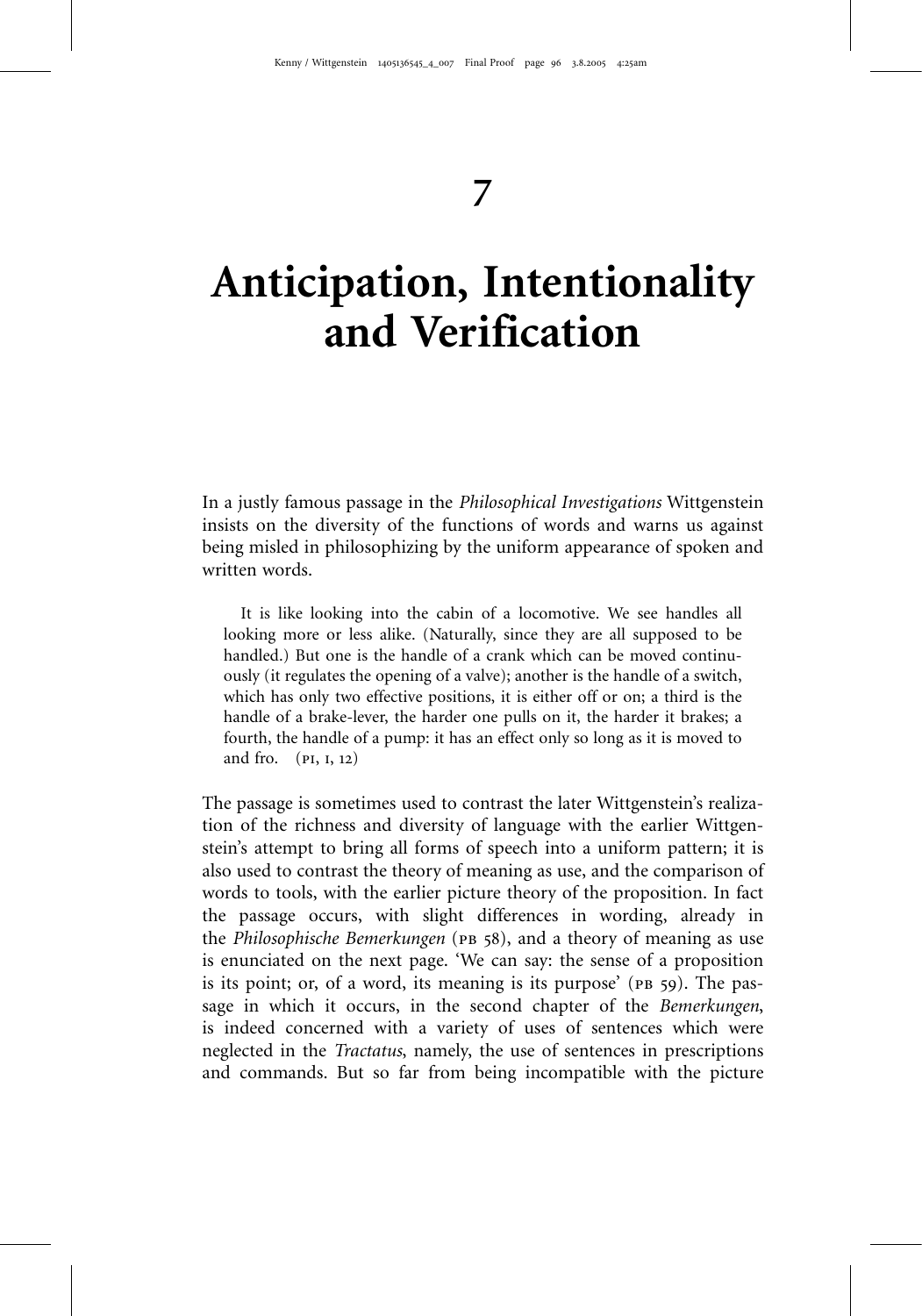theory of the proposition, the considerations it adduces are presented as support for that theory. 'If the proposition is conceived as a prescription for the construction of models, then its pictorial nature becomes even clearer' the chapter begins, 'for, in order that the word can guide my hand, it must have the multiplicity of the desired activity'  $(PB 57)$ .

We can make a broad distinction of uses of language into imperative and indicative uses: uses of language to guide behaviour and uses of language to report facts. When logicians have talked of propositions, as was mentioned in an earlier chapter, they have traditionally had indicative and not imperative sentences in mind. For one reason, they have been interested in applying the calculus of truth-functions to propositions, and it is not at all clear how such a calculus can be applied to a sentence such as 'Pass the salt', which, being a request and not a statement, is neither true nor false. The Tractatus is no exception to this, and the picture theory of the proposition is presented in that work as a theory of the indicative proposition. Yet it is clear enough on reflection that the pictorial element of a proposition is separable from its assertoric, or indicative, element. Whatever is pictorial in 'The waters are above the firmament' is equally pictorial in 'Let the waters be above the firmament.' Wittgenstein does himself, at one place in the Tractatus, separate out the two elements. 'A proposition shows how things stand if it is true. And it says that they do so stand' (tlp 4.022). One might equally say 'A command shows how things stand *if* it is obeyed. And it says that they should so stand.' Both an indicative proposition and a command, we might say, contain a description of a state of affairs; the indicative proposition presents the description as an account of how things are, the imperative sentence presents it as an account of how things should be. In the two different uses of language the relation between the description and the world differs. If the description in the indicative sentence does not accord with the relevant state of affairs, then the indicative sentence is faulted as false; if the relevant state of affairs does not accord with the description in the imperative sentence, then it is not the sentence which is faulted but the state of affairs which is regarded as unsatisfactory. (If I give a child the order 'Close the door' and the door remains unclosed, it is not I who am untruthful, but the child who is disobedient.) If it is correct to compare a proposition with a picture, then what should be compared is not the indicative sentence as a whole, but the feature which it has in common with the corresponding imperative sentence. This point was made very clearly by Wittgenstein in the Philosophical Investigations (PI, 1, p. 11):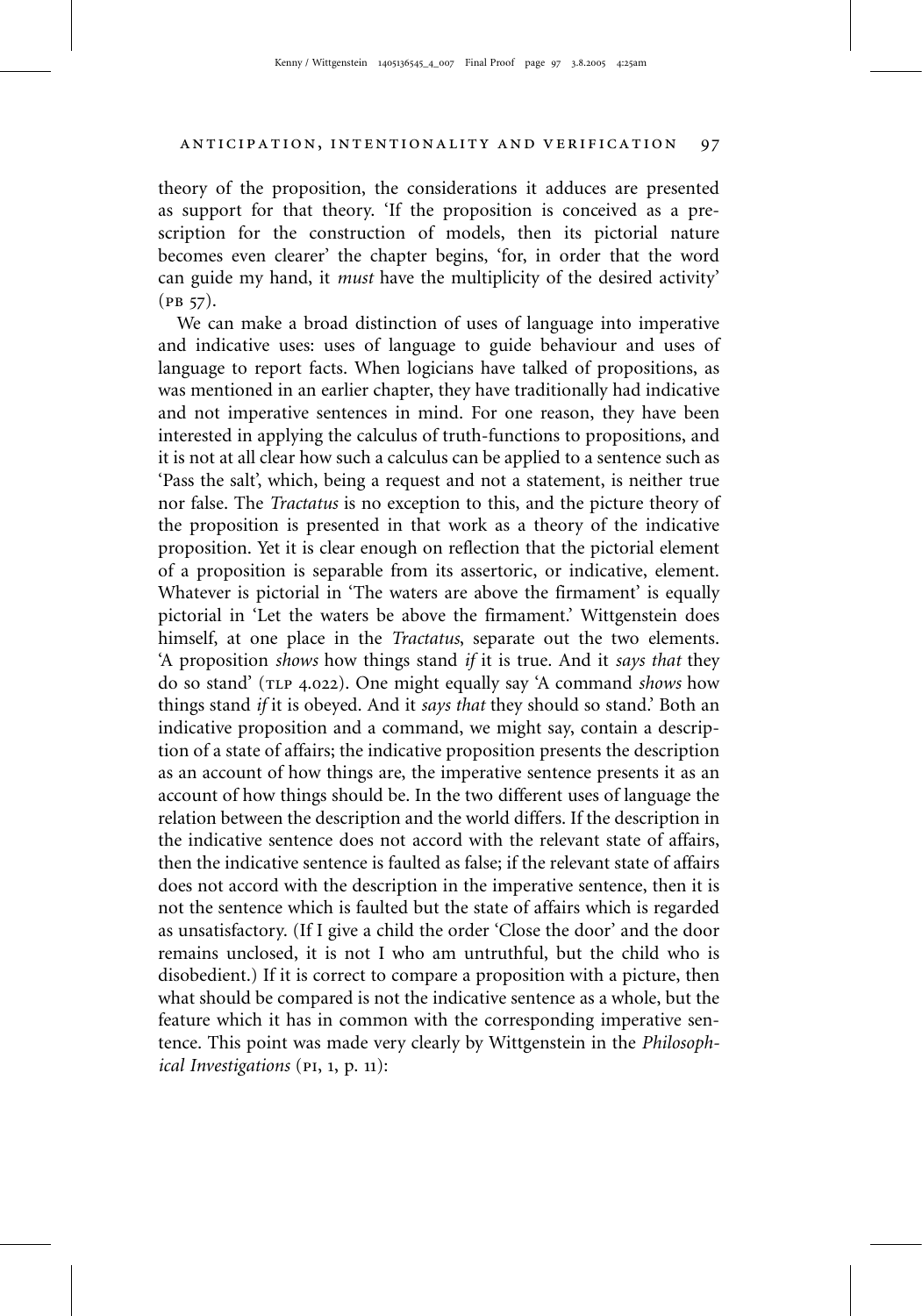## 98 WITTGENSTEIN

Imagine a picture representing a boxer in a particular stance. Now, this picture can be used to tell someone how he should stand, should hold himself; or how he should not hold himself; or how a particular man did stand in such-and-such a place; and so on. One might (using the language of chemistry) call this picture a proposition-radical.

Using this terminology, we might say that the picture theory is really a theory of the proposition-radical rather than of the proposition. Wittgenstein did not express it so, at the time of the Philosophische Bemerkungen. Rather, he said, 'Every prescription can be conceived as a description and every description can be conceived as a prescription' (PB 59). What exactly this means is obscure; but it is clear that he was beginning to distinguish what is common to description and prescription and what distinguishes them from each other. A formal language might distinguish between the sentence-radical and the mood-indicator. Mood is indicated in English by a variety of devices; Frege introduced an assertion-sign which had, as one function, to mark the indicative (pi, i, p.11). The shift of Wittgenstein's interest could be described as the taking of an interest in moods other than the indicative. Commands are, of course, not the only non-indicative forms of speech of philosophical interest: the expression of desire or will in a wish – the optative, as opposed to the imperative, mood – is also of great interest. As Wittgenstein remarked: 'The understanding of a command before executing it is related to the volition of a piece of behaviour before carrying it out' (pb 58). The expression of expectation comes somewhere between a statement about a current state of affairs, and a command for the future. The analysis of expectation began to interest Wittgenstein at this period and continued to fascinate him throughout his life.

In the Tractatus what corresponds to an indicative sentence is a thought, a psychological fact about which nothing is said except that it stands in an internal relation to a proposition and a state of affairs, and that it contains objects which would correspond to the elements of a fully analysed proposition (TLP 3.2). Expectation is a special kind of thought presumably, a state of mind which corresponds to a future-tense indicative statement: it too stands in an internal relation to the sentence which expresses it and the state of affairs which, if it occurs, fulfils it. 'Could we imagine a language' Wittgenstein asked 'in which expecting  $p$  was not described by means of  $p$ ? Isn't that just as impossible as a language in which not- $p$  could be expressed without using  $p$ ?' (PB 69.)

Between the Tractatus and the Bemerkungen Russell had published The Analysis of Mind, in the third lecture of which he had presented an account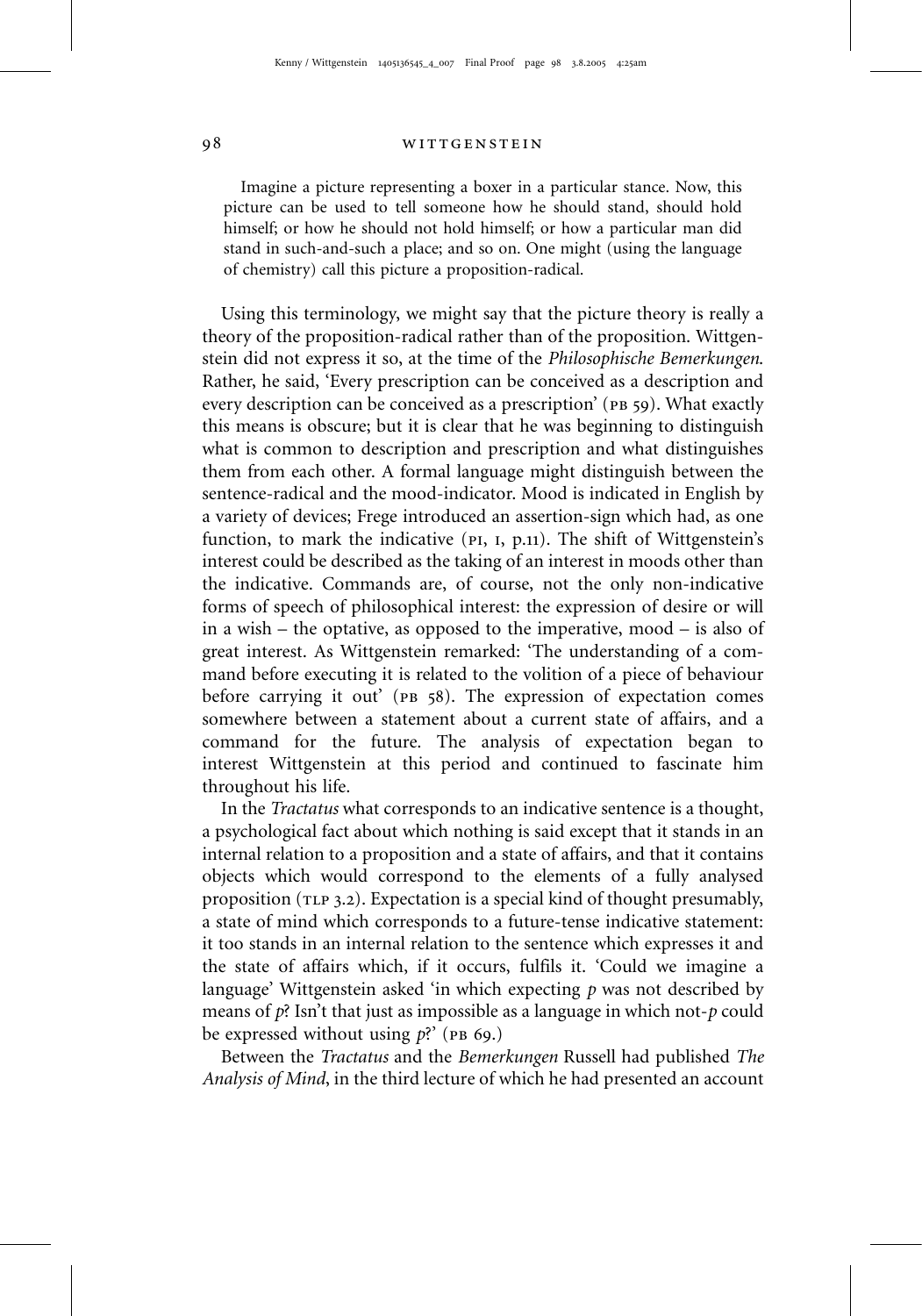of desire which made it definable in terms of the events which terminated it. 'A mental occurrence of any kind – sensation, image, belief or emotion – ', Russell wrote,

may be a cause of a series of actions continuing, unless interrupted, until some more or less definite state of affairs is realized. Such a series of actions we call a 'behaviour-cycle'...The property of causing such a cycle of occurrences is called 'discomfort'. . . the cycle ends in a condition of quiescence, or of such action as tends to preserve the status quo. The state of affairs in which this condition of quiescence is achieved is called the 'purpose' of the cycle, and the initial mental occurrence involving discomfort is called a 'desire' for the state of affairs that brings quiescence. A desire is called 'conscious' when it is accompanied by a true belief as to the state of affairs that will bring quiescence; otherwise it is called 'unconscious'. (Analysis of Mind, Allen & Unwin, 1921, p. 75)

Russell's account of expectation was rather different:

Suppose I am believing, by means of images, not words, that it will rain. We have here two interrelated elements, namely, the content and the expectation. The content consists of images of (say) the visual appearance of rain, the feeling of wetness. . . Exactly the same content may enter into the memory 'It was raining' or the assent 'Rain occurs.' The difference lies in the nature of the belief-feeling. (Ibid., p. 250)

Wittgenstein attributed to Russell an account of expectation parallel to his account of desire. 'We might' he said in the Blue Book 'explain that a certain tension is said to be an expectation that B will come if it is relieved by B's coming. If this is how we use the phrase then it is true to say that we don't know what we expect until our expectation has been fulfilled' (BB 21).

Wittgenstein attacked this conception in the Bemerkungen, and returned to the attack several times later (BB 20;  $\alpha$  53–63; PI, 1, 437ff.). In the Bemerkungen his attack took the form of saying that Russell's method ignored the element of intentionality (Intention) in language. This term he appears to have taken from Husserl, who in turn took it from Brentano, and scholastic tradition; but he explains what it means in language drawn from the Tractatus. 'The essential thing in intentionality, and in intention itself (Absicht), is the picture, the picture of what is intended.' The difference between Wittgenstein's picture-conception and Russell's conception is that on the picture-conception the recognition of an event as the fulfilment of an expectation appears as the perception of an internal relation, whereas on Russell's view recognition is an external relation.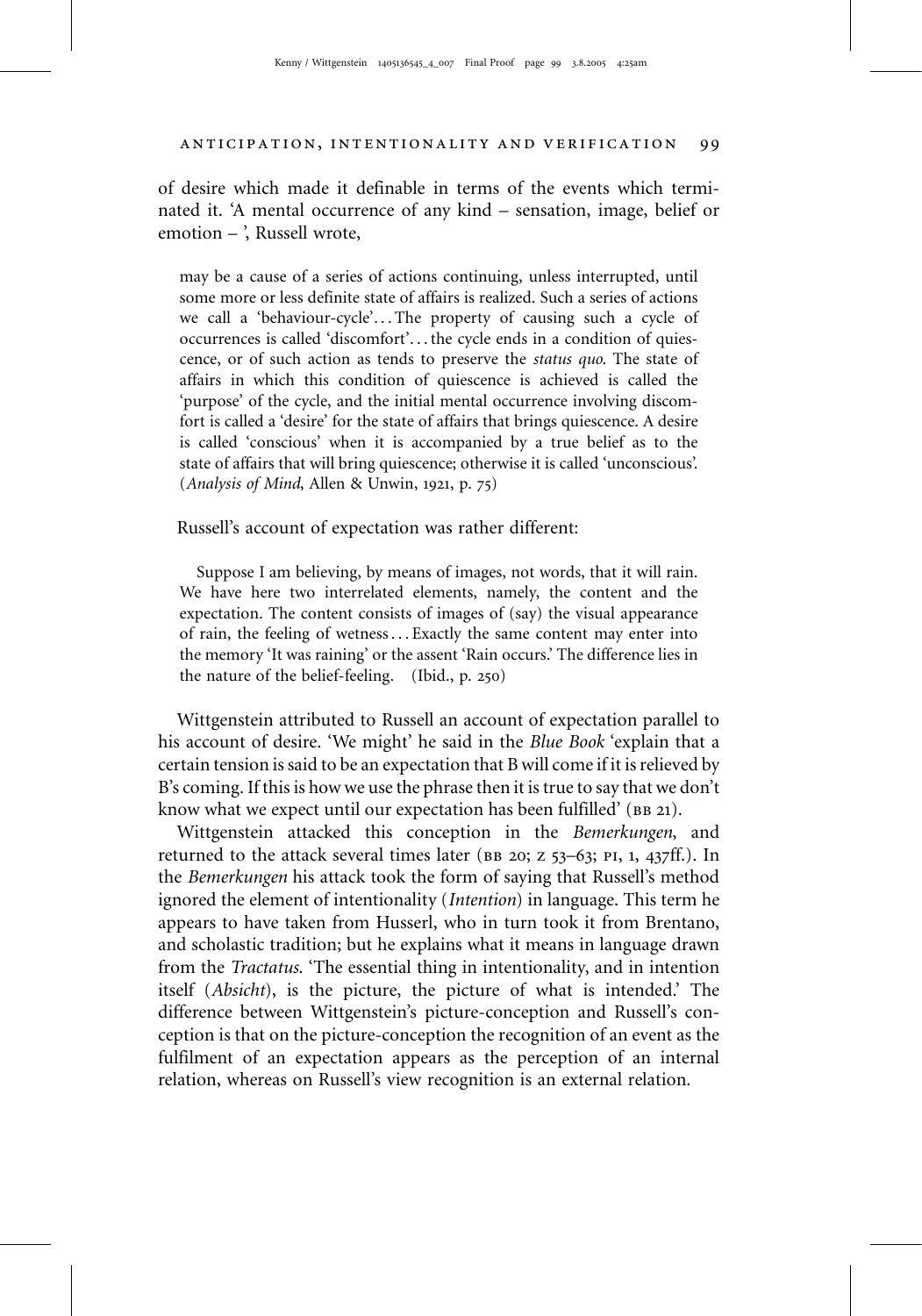## 100 WITTGENSTEIN

For me there are only two things involved in a thought's being true, namely, the thought and the fact; for Russell there are three things, namely, the thought, the fact, and a third event, which, if it occurs, is the recognition. This third event, rather like the satisfaction of hunger (the two other events being the hunger and the eating of a certain food), this third event could be e.g. the occurrence of a feeling of joy.  $(pB 63)$ 

Russell's theory, Wittgenstein said, amounted to this: if I give someone an order and what he does then pleases me, then he has carried out the order. But this would be as foolish as to say that if I wanted to eat an apple and somebody gave me a punch in the stomach which took away my appetite, it was this punch which I had really wanted all along.

The fulfilment of an expectation does not consist in the occurrence of a third thing that can be described in some way other than simply as 'the fulfilment of the expectation'... For the expectation that  $p$  will be the case must be the same as the expectation of the fulfilment of this expectation ... My whole theory is expressed thus: the state of affairs that satisfies the expectation that  $p$  is expressed through the proposition  $p$ , and not through the description of a quite different event. (PB 65–6; cf. PI, i,  $437-45$ )

'I am expecting to see a red spot' may be a description of my present mental state. 'I see a red spot' describes the expected event, a quite different event from the first. Does it not look as if the first proposition were a description of my mental state via an inessential, alien event? 'Expectation is not described externally by a statement of what is expected, in the way that hunger is by a description of the food which would satisfy it, which can after all only be guessed. The description of expectation in terms of what is expected is an internal description' (PB 68).

It was not only philosophers like Russell, but psychologists like Pavlov, who Wittgenstein thought had missed the point which he was making in saying that expectation contained a picture of what was expected. 'When I wish that  $p$  were the case,  $p$  is not the case, and so there must be a proxy for  $p$  in the state of affairs which constitutes the wish, no less than in the expression of the wish' (PB 66).

The expectation, the thought, the wish that  $p$  will occur only deserve the name if these processes have the multiplicity which is expressed in  $p$ , that is to say, if they are articulated ... Only articulated processes deserve the name of thoughts; or perhaps one could say, only processes which have an articulated expression. Salivation – however exactly measured – is notsomething I would call expectation. (PB 70)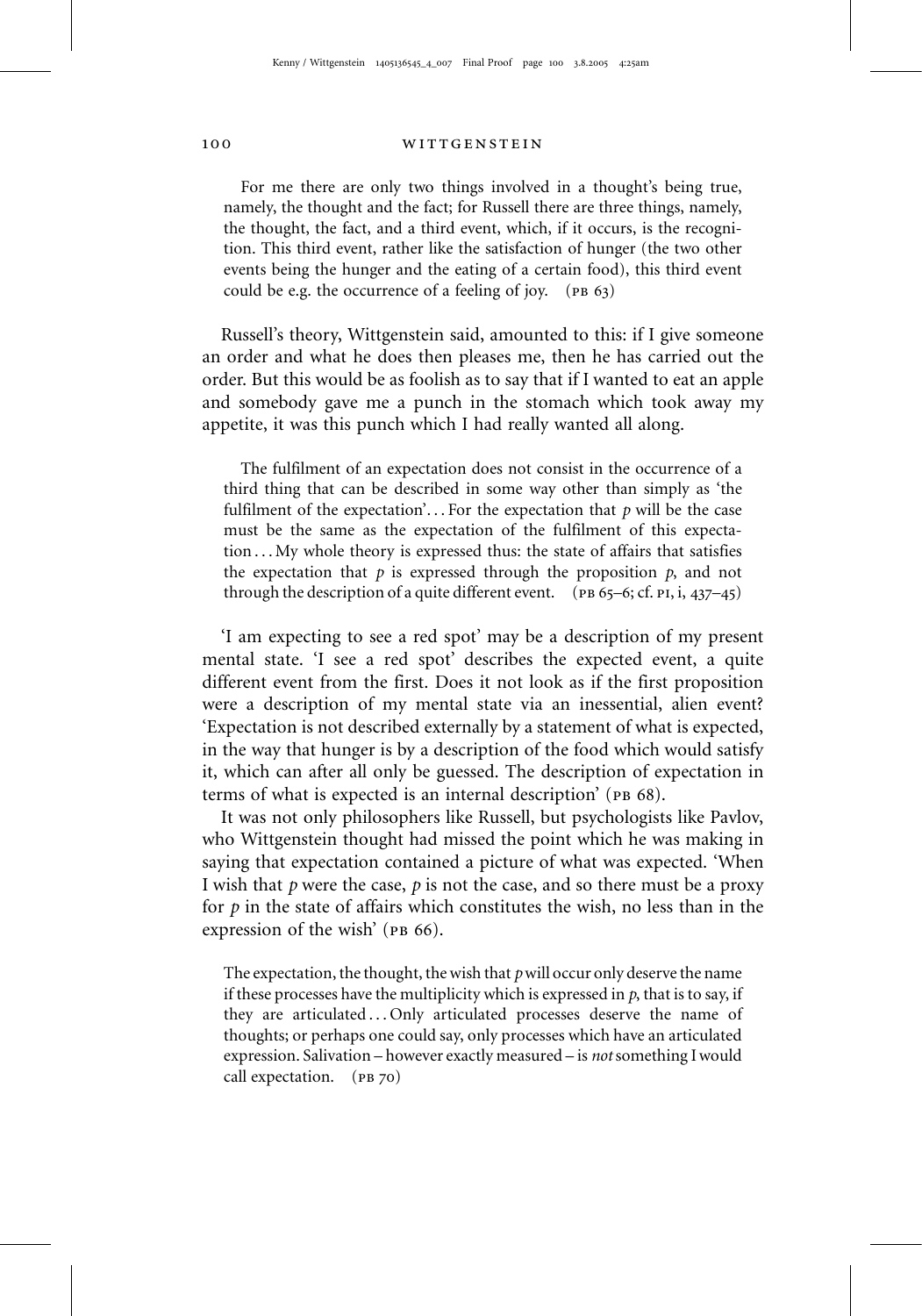The trouble with all such accounts was that they tried to make the connection between states of mind and their counterparts in the world into causal and external connections; whereas expectation must be internally related to what is expected, connected immediately with reality (pb 72). Wittgenstein sought to show this by appealing to the striking fact that we always know, in the case of an expectation, that it is an expectation – for instance, it never happens that I have a mental image before me and ask myself the question 'Is this an expectation or a memory, or a picture unrelated to reality in either of those ways?'  $(PB 72)$ .

If it is not a difference in causal relations which makes one and the same picture in one case an expectation picture, and in another a memory picture, what is it? Presumably the answer is that in the two cases the picture is meant differently: our knowledge of which images are memories and which expectations is part of our knowledge of our own intentions.

But this only raises the question: how is a picture meant? 'The intention – the intentionality – never lies in the picture itself, because however the picture is constructed it can always be meant in different ways' (PB 65). The possibility has already been ruled out that how a picture is meant could be something to be settled by a future event (e.g. a feeling of satisfaction when the pictured event occurred). It must be something to be settled in the present. 'The intention expresses itself already in the way in which I now compare the picture with reality' (PB 65). But how can I now compare the picture with reality, since it is meant as a picture of a future event? Well, one way in which my intention expresses itself is precisely in the fact that I do not now try to verify the proposition which expresses the expectation, just as when I say to someone that it will be fine weather tomorrow, he displays his understanding of what I mean by not looking out of the window now (as a child might, who had not yet learnt the word 'tomorrow'). But this is not enough: there have to be other elements in my present knowledge, in my present inclination to behave, to incarnate the picture being meant as an expectation. In the third chapter of the Bemerkungen Wittgenstein makes several suggestions along these lines.

Expectation is connected with looking for. My looking for something presupposes that I know what I am looking for, without what I am looking for having to exist. I'd once have expressed this by saying that looking for something presupposed the elements of the complex, but not the actual combination I am looking for. And that is no bad comparison. For in speech it expresses itself in the fact that the sense of a proposition presupposes only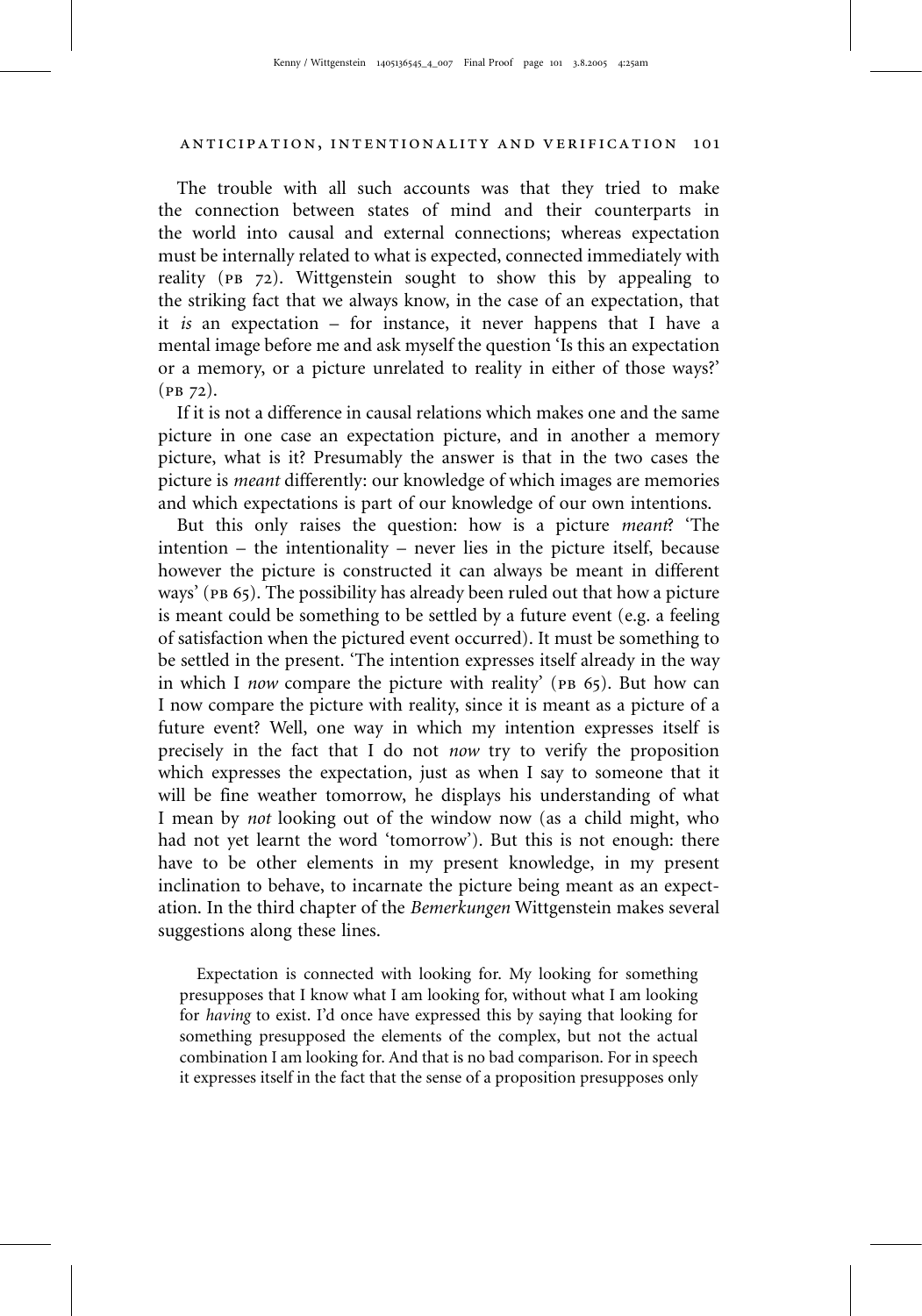the grammatically correct use of certain words. . . We expect and wish in signs no less than we think in signs.  $(\text{PB } 67, 69)$ 

So among the present features of my condition which add up to the expectation is my knowledge of the language – not just, however, of the elements and their combination into sentence-radicals (this would be necessary whether the picture was meant as memory or expectation), but also that part of the knowledge of the language which is involved in tenses and moods. To use Wittgenstein's ruler metaphor: it is my present possession of the skill of operating with the rulers which enables me now to expect a future event. Future event and present expectation must be in the same logical space: the speech-ruler must be laid on the present point and point forward in the direction of expectation  $(pB 72)$ .

The passage on expectation in the Philosophische Bemerkungen is of great importance for the study of the continuity of Wittgenstein's thought. For, though it is clearly shot through with the early, pictorial view of the nature of language, it already contains in germ the crucial elements of his later philosophy of mind. In his later works he returned to the same topic many times, refining the details of his treatment but not altering the essentials.

In the Blue Book Wittgenstein made the point that expectation was not a sensation; or rather, that if one were to use an expression such as 'the expectation that B will come' as the name of a sensation, it would not be possible to explain thereby the meaning of any phrase which is derived from this by substituting a different name for 'B'. Knowing the sensation which is referred to by 'The expectation that Lucy will come' will be no help towards knowing what is meant by 'The expectation that George will come'; for the sensation which occurs when I expect Lucy (delighted excitement) is quite different from the one which occurs when I expect George (unbearable nausea). 'One might say that the phrase ''expecting that B will come'' (so understood) is not a value of a function ''expecting that  $x$  will come"' (BB 21).

The Philosophical Investigations adds considerations of context to the features which are involved in making a current mental state a state of expectation. 'An expectation is imbedded in a situation, from which it takes its rise. The expectation of an explosion may, for example, arise from a situation in which an explosion is to be expected' (pi, i, 581; z 67). The internal relationship between expectation and fulfilment is spelt out in the Investigations in the following way. 'I want to say: ''If someone could see the mental process of expectation, he would necessarily be seeing what was expected''. . . he would not have to infer it from the process he perceived'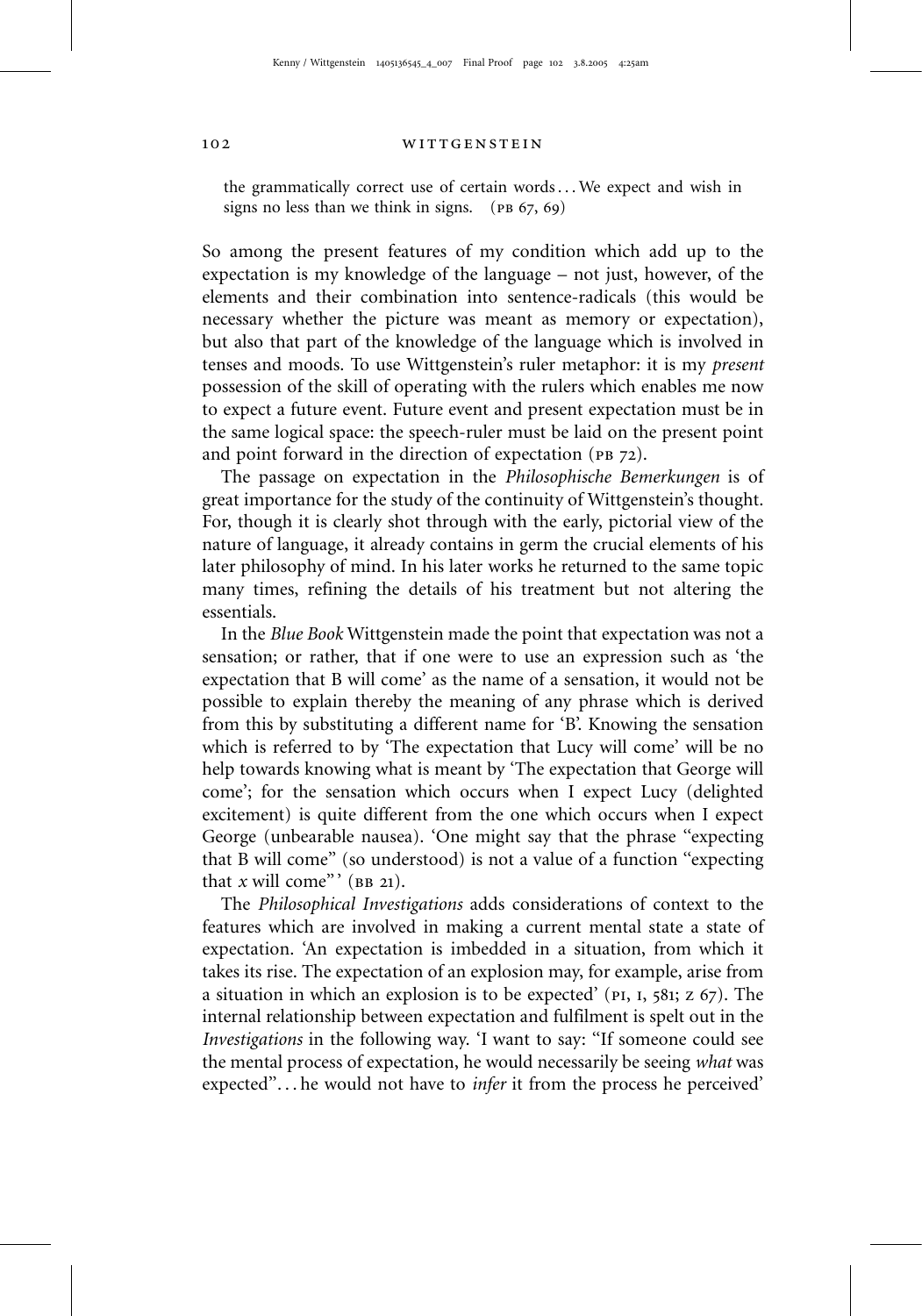$(p<sub>I</sub>, I, 452-3; Z 56)$ . But then he corrects himself: if one sees the *expression* of an expectation, which would be the only possible sense in which one could 'perceive an expectation', then one sees what is expected. Especially, of course, if the expectation is expressed in language: it is in language that an expectation and its fulfilment make contact (pi, i, 445). In the Bemerkungen there is a similar self-correction. 'Only articulated processes deserve the name of thoughts; or perhaps one could say, only processes which have an articulated expression' (PB 70).

Later Wittgenstein doubted whether one could call a phenomenon such as expectation 'an articulated process'. In the Zettel, having described behaviour characteristic of a particular expectation, he asks: 'Was my behaviour only a side effect of the real expectation, and was that a special mental process? And was this process homogeneous or articulated like a sentence (with an *internal* beginning and end)'  $(z, 53)$ ? The questions obviously expect the answer 'no'; but Wittgenstein would have continued more sympathetic to the suggestion that expectation was a state whose expression must be articulate – the only expression adequate to isolate the expectation of a particular object is a verbal expression, and the verbal expression is as it were 'the movement of a pointer which shows the object of expectation' (z 53).

This verbal expression must be, in a sense, articulate: though here too Wittgenstein was shortly after the Bemerkungen to make a small, but important, modification to the Tractatus theory. 'I do not think' he told Waismann in September 1930 'that it is correct to say that every proposition must be composite in the verbal sense. Suppose that ''ambulo'' consisted only of the root-syllable. The truth is that every proposition is an instance of a general rule for the formation of signs.' He means that though there has to be composition of a kind for sentences, the elements combined need not both be verbal elements. We might have a convention, for instance, that if the root 'ambul' were uttered without a termination then it was the utterer who was being said to walk. We already have a similar convention in English: if the word 'walk' is uttered in a certain tone of voice without any subject being attached to the verb, then the utterance is normally taken as an imperative, and the subject of the verb as the addressee (wwk 107).

At this point we can see that though much of the picture theory remains, its significance is profoundly altered in various ways. Instead of a proposition being linked to reality by means of a psychological state possessing the required multiplicity, each psychological state is linked to reality by being expressed in a proposition which belongs to a system of the required multiplicity. No picture, not even enriched by lines of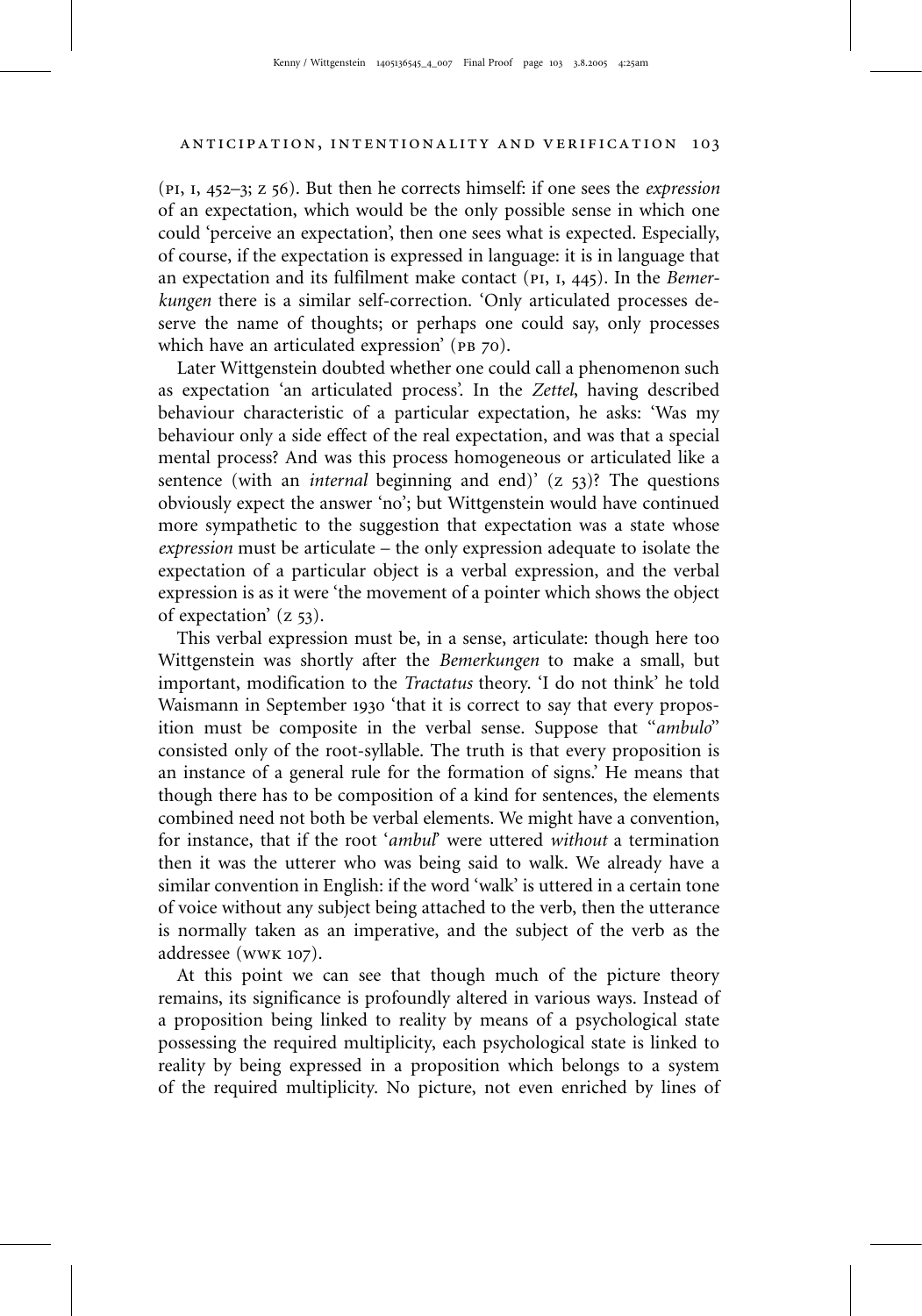projection, can be linked with what it depicts save by a technique of projection, and the technique cannot itself be contained in the picture (z 236, 291). This was stressed from the Bemerkungen onwards. Suppose I give someone the instruction 'p'. If he asks 'What does " $p$ " instruct me to do?' I can only tell him, i.e. give him yet another sign. I could, of course, playact what he is to do; but even here I must get across that he is to imitate me. 'Sooner or later there must come a leap from the sign to what it signifies . . . the assumption that in the order a picture goes proxy for the event does not help, because even so there has to be the transition from the picture to what is depicted' ( $PB 66–7$ ).

In the Bemerkungen Wittgenstein was closer than at any other time of his life to the central positions of logical positivism. The best known of these is the verification principle, which in its starkest form stated that the meaning of a proposition is its mode of verification. Several times in conversation in 1929–30 Wittgenstein subscribed to this principle (wwk 47–8, 79; cf. wwk 244).

'The sense of a question,' he wrote in the Bemerkungen, 'is the mode of its answering . . . tell me how you seek and I will tell you what you seek' (PB 66–7). He was rather more interested in the mathematical analogue of the principle of verification, namely the thesis that the sense of a mathematical proposition is the mode of its proof. The relation of an immediate datum to the ordinary-language proposition it verifies, he wrote, is the same as that of the visible mathematical proof to the equation it verifies. Neither of them is a mere expression of something else, replaceable by a different expression of the same thing. 'Verification is not just one among several indications of the truth, but the very sense of the proposition' (PB 200).

It is in the last chapter of the Bemerkungen that the fullest account of the relation between proposition and verification is given. Here Wittgenstein treats 'proposition' and 'hypothesis' apparently as synonymous terms. 'A proposition, a hypothesis, is linked with reality more or less loosely. In the extreme case there is no longer any connection: reality can do whatever it likes without coming into conflict with the proposition. In that case the proposition, the hypothesis, is senseless.' All our signs, in however complicated a manner, refer to immediate experience and not to some extra Ding an sich; phenomena are not symptoms for something else which really verifies propositions; they are themselves the reality which make propositions true or false ( $PB$  283).

This is clear enough, and familiar enough. But there are many puzzling features about what Wittgenstein says in this chapter. At one point he says that if the sense of a proposition can never be completely verified, then the proposition has no meaning; 'If a hypothesis cannot be definitively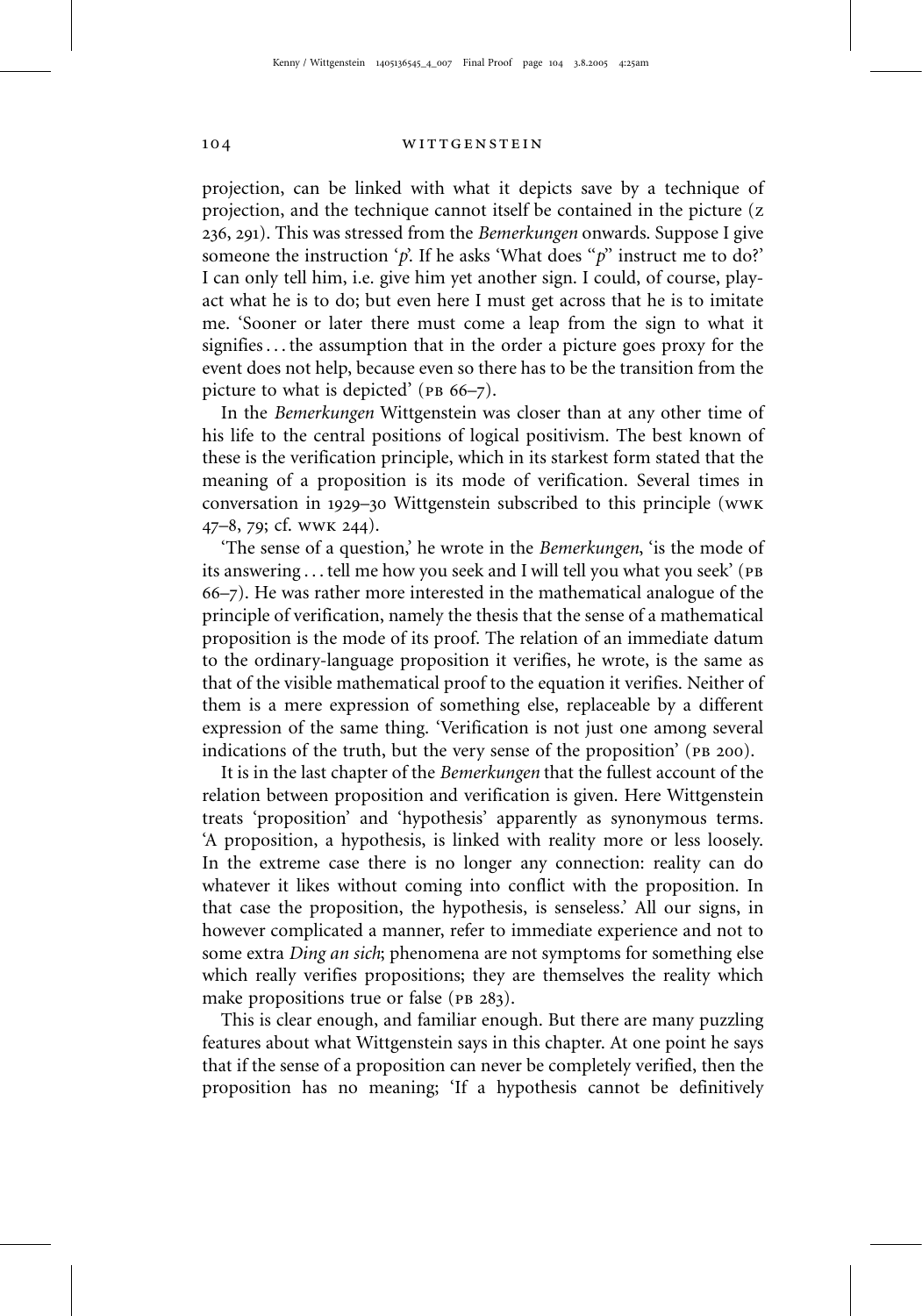verified, then it cannot be verified at all, and there is no truth or falsehood for it' (PB 283; WWK 47). But a few paragraphs earlier he had said – surely more plausibly – 'All that is necessary for our propositions about reality to have sense is this: our experience must in some sense be in agreement or conflict with them. Immediate experience need verify no more than one facet of them. This picture is taken immediately from reality, because we say "Here is a chair" when we see only one side of it' (PB 282; cf. 283). How are these passages to be reconciled? On the one hand, he seems to be saying that conclusive verification is necessary if a proposition, or hypothesis, is to make sense; on the other, he seems to be saying that something far less than conclusive verification is adequate.

The solution is given a few pages later ( $PB$  285). Wittgenstein thinks that the definitive verification of a hypothesis is neither possible nor necessary. It is not possible: not in the sense that there is such a thing as conclusive verification, which we can only approach and never succeed in reaching; but rather, that the formal relation which a hypothesis has to reality is something quite different from that of verification – it is a looser relation, though not, as he said at the beginning of the chapter, so loose that it can never conflict with reality. A hypothesis such as 'Here is a book' is related to the particular observations made to verify it in the way that a curve on a graph is related to the points from which it is constructed. 'If our experiences yield the points on a straight line, then the proposition that these experiences are different glimpses of a straight line is a hypothesis. The hypothesis is a method of representing the reality, because a new experience can agree with it or disagree with it, and, it may be, can necessitate an alteration of the hypothesis' (PB 285).

Wittgenstein's main interest in the verification principle in this chapter was in applying it ('our old principle' he calls it) to sentences expressing probabilities. But the preliminary discussion of it from which I have quoted seems to me to be of considerable historical importance. From one point of view it can appear as marking a departure from a strong verification principle in favour of a weak verification principle: to be meaningful a sentence need not be conclusively verifiable, but it must be capable of being confirmed by experience. Or it can be taken as marking a greater interest in falsifiability than in verifiability: the hypothesis is falsified when an alteration of it is necessary. But I think that the revision of the principle now adopted by Wittgenstein is more radical than this, though it is not yet clear-cut and its importance can be seen only with hindsight based on his later work.

First of all, the hypotheses which are not conclusively verifiable are, as we have seen, not things which contingently fall short of being verifiable;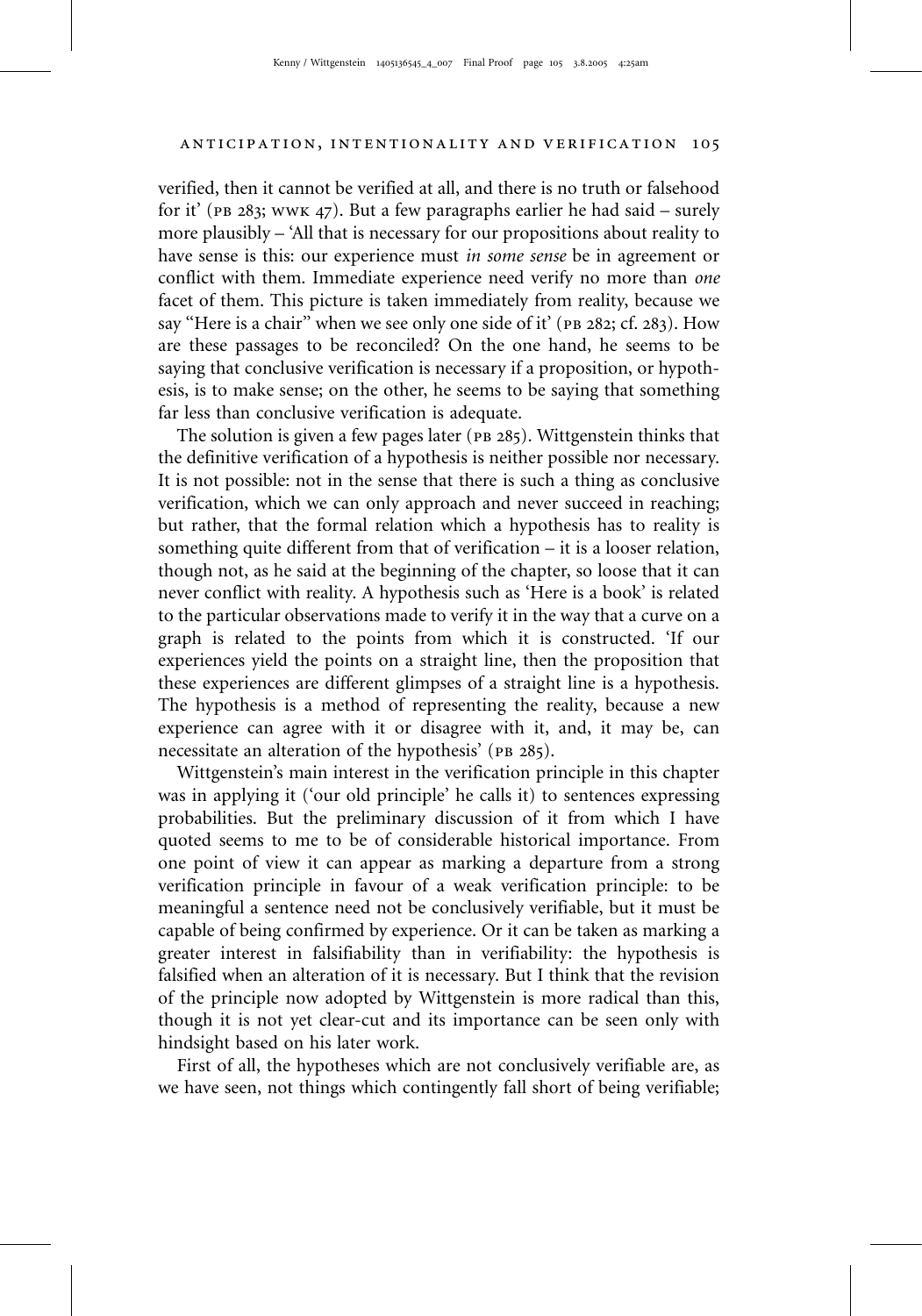they are things which stand in an altogether different relation to reality, so much so that the words 'true' and 'false' should not be applied to them, or can be applied only with a different meaning  $(pB 285)$ . Secondly, the verification principle in its original form was about propositions: and the question arises whether 'hypotheses' count as propositions or not. On the one hand, as remarked above, Wittgenstein appears to use the two terms in synonymous apposition in these passages, and it is clear from the examples that perfectly ordinary propositions like 'Here is a book' count as hypotheses in Wittgenstein's current sense. On the other hand, if hypotheses are not, in any ordinary sense, true or false, then it seems that they are not, in any ordinary sense, propositions; and indeed there are passages in this chapter where Wittgenstein seems to make a sharp distinction between the two. 'A hypothesis is a law for the construction of propositions. . . a proposition is, so to speak, a cross-section of a hypothesis at a particular point' (pb 285–6). In these passages a proposition seems strictly to be a record of immediate experience. Later Wittgenstein would come to think that it was the propositions of ordinary language he here calls hypotheses which were the genuine propositions. The propositions which at this time he thought were records of immediate experience, involving no element of hypothesis, he later came to regard as not being propositions, or indeed records, at all. The experiences which provide the 'points on the graph' for the propositions are then thought of not as verifying the propositions but as criteria for their truth – that is, as noninductive evidence for their truth. The later stages of this development will be the subject-matter of later chapters; at present I merely wish to remark that the final chapter of the Bemerkungen marks a turning point. At the end-point of the evolution verification loses its unique importance. 'Asking whether and how a proposition can be verified is only a particular way of asking ''How d'you mean?'' The answer is a contribution to the grammar of the proposition' (pi, 1, 353).

At the end of the Bemerkungen one important feature of verificationism remains: 'According to my principle, two suppositions must be identical in sense, if all possible experiences which confirm the one confirm the other also – if no decision on the grounds of experience between the two is conceivable' (pb 282). Does this principle, applied to reports of mental states and events, lead to behaviourism, the view that ascriptions of mental states and events are at bottom ascriptions of behaviour? In Waismann's Theses of 1930, based largely on the Tractatus and discussions with Wittgenstein, behaviourism is exhibited as the consequence of the verification principle.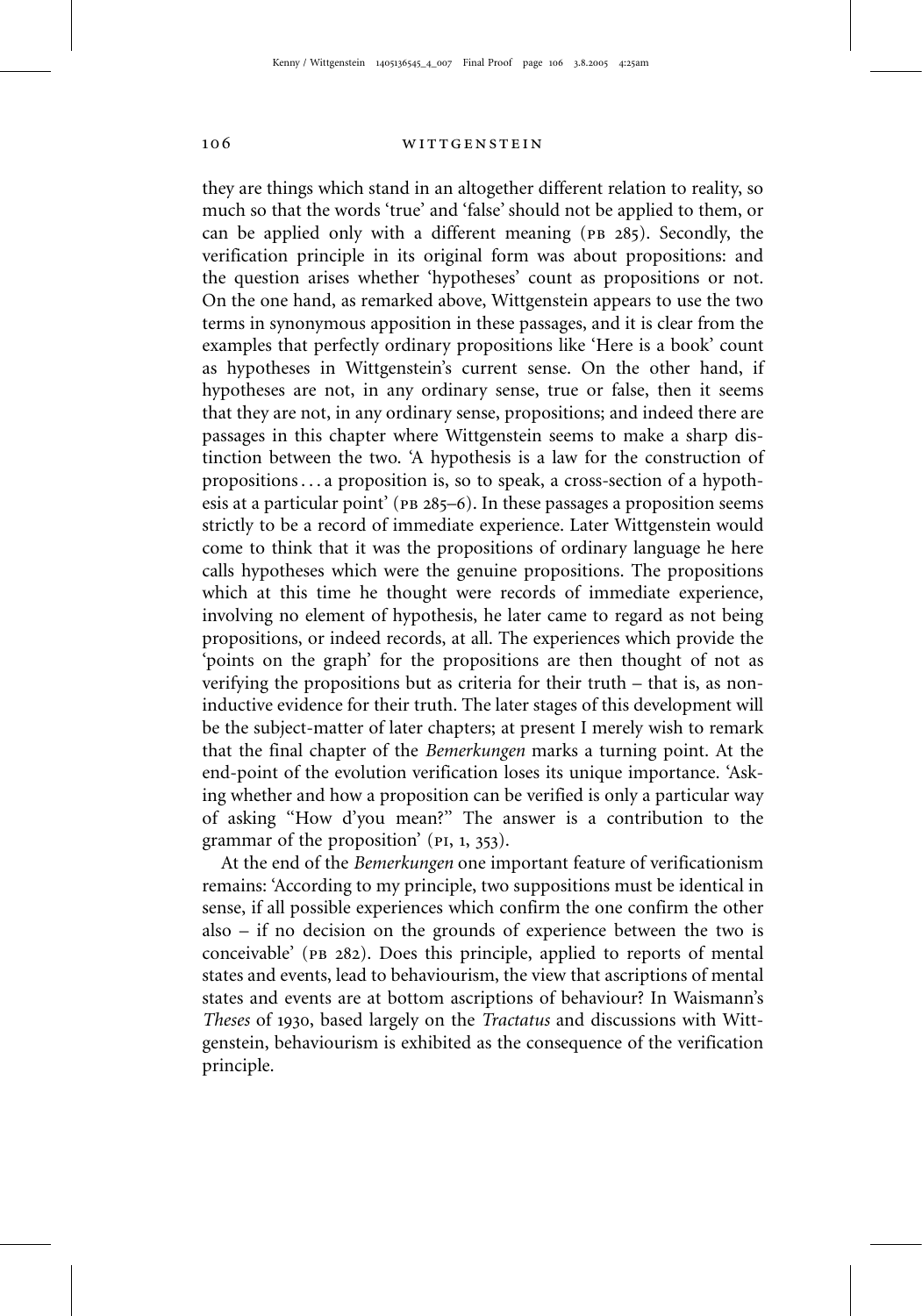A sentence cannot say more than is established by its verification. If I say 'My friend is angry' and ascertain this by his displaying certain perceptible behaviour, then I mean by it nothing more than that he is displaying this behaviour ... The method of verification is not a means, or vehicle, but the sense itself. I can say 'I will drive to A' or 'I will walk to A', and there we have two different means of transport in space. But I cannot say 'I can verify the proposition in one of two ways.' (wwk 244)

Wittgenstein, in the sixth chapter of the Bemerkungen, applies his principles to the particular case of pain (PB 94). First he says 'The two hypotheses, that other men have toothache, and that other men behave exactly as I do but have no toothache, could be identical in sense. That is, if I had learnt the second form of expression, I would speak in pitying tones about men who have no toothache, but behave as I do when I have it.' Later he says more decisively 'The two hypotheses, that others have pain, and that they do not have pain but only behave as I do when I have it, must be identical in sense if all possible experiences which confirm the one confirm the other also – if no decision on grounds of experience between the two of them is conceivable' (PB 95).

The second of these formulations looks backward to the 'old principle' – the sense of a proposition being given by its verification in experience. The first of them looks forward to the theory of language-games: the theory that the sense of a proposition is given not just by its verification, but by its connection with a host of non-linguistic activities of which verification is only one and commiseration, for example, is another. Neither formulation, by itself, commits one to behaviourism. One might accept even the second, more verificationist, formulation and explain it along non-behaviourist lines, saying that there were possible experiences which confirmed one and not the other, e.g. the experiences to which one would appeal in trying to settle, in a real case, whether someone was really in pain or just pretending. Or one might say that though no experience could settle between the behaviourist and the mentalist position this showed not that the two positions came to the same but that the difference between them was somehow given prior to experience, so that the two positions were not really hypotheses.

Wittgenstein appears to have been attracted by both these conflicting views of the second formulation. 'It is not possible to believe something which one cannot somehow imagine verified. If I say I believe that someone is sad, I as it were see his behaviour through the medium of sadness, from the point of view of sadness' (PB 89). Here the first sentence seems to support the first interpretation (one can believe someone is sad,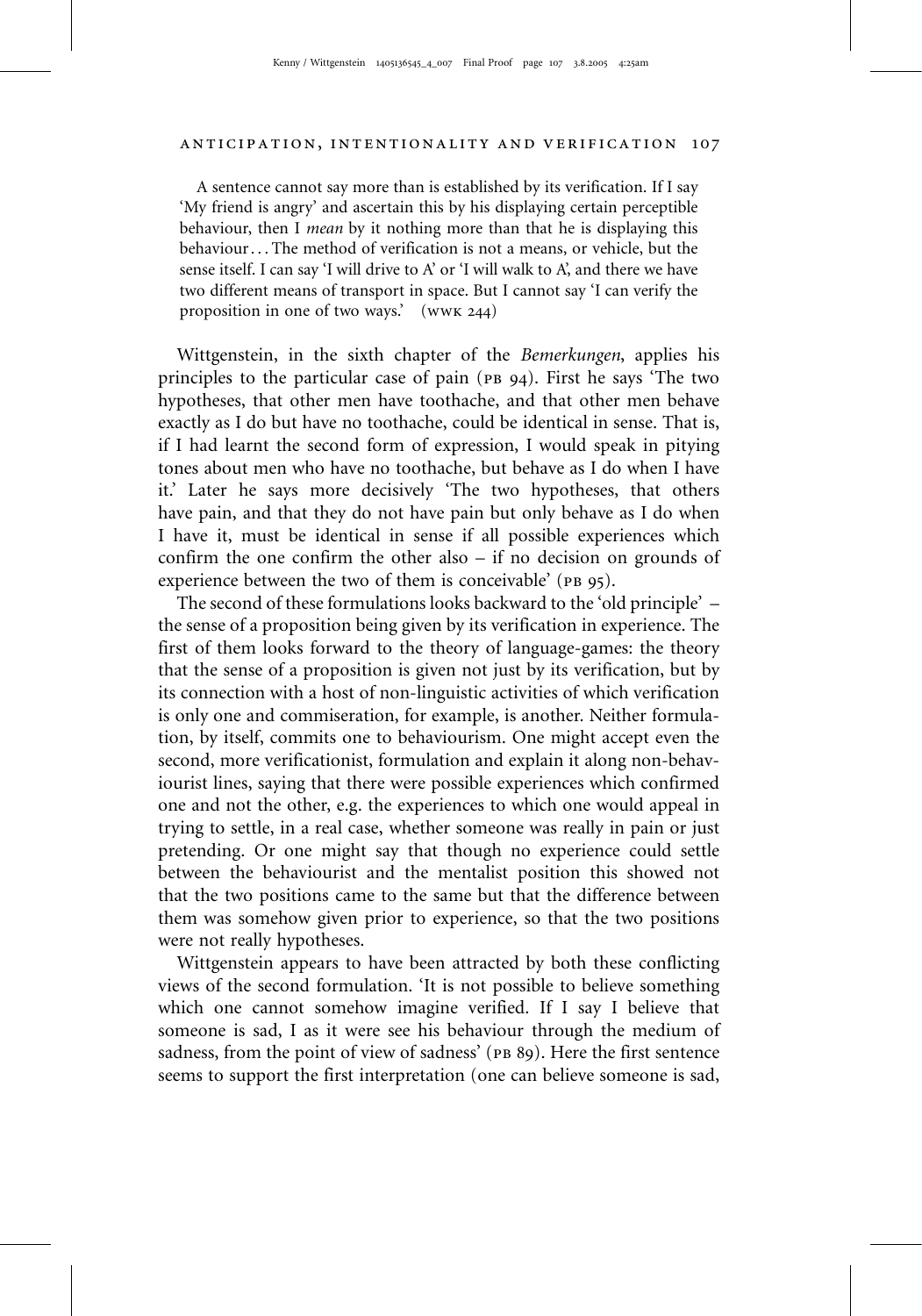so one can verify it); the second to support the second (belief in the sadness is in some way prior to the observed sad behaviour, a form of observation).

Wittgenstein's positive account of these matters became clearer later, as we shall see. What he is at this point most concerned to do is to argue against a position which seems both to follow from, and to be destructive of, verificationism. The position goes like this.

- (1) 'I am in pain' is a proposition which I verify by inner observation of myself.
- (2) 'He is in pain' says the same thing about him as 'I am in pain' says about me.
- (3) Therefore 'He is in pain' is a proposition which is verified by inner observation of him. (From 1 and 2)
- (4) I cannot inwardly observe him: I cannot stand to his pain in the relation that he stands to it, or that I stand to mine.
- (5) Therefore 'He is in pain' cannot be verified. (From 3 and 4)
- (6) Therefore 'I am in pain' cannot be verified. (From 2 and 5)
- (7) Therefore 'I am in pain' is meaningless. (From 6 and the principle of verification)

Premisses 1, 2 and 4 can seem intuitively obvious; yet coupled with the verification principle they seem to lead to the conclusion that the reports of immediate experience which, on verificationist views, provide the underpinning for the verification and therefore for the meaningfulness of all other propositions, are themselves meaningless. Faced with this difficulty, Wittgenstein's reaction is to question premisses 1, 2 and 4 rather than the verification principle. He came to believe that they were all wrong; and he continued to believe this long after he had ceased to be centrally interested in verificationism.

(1) Words like 'observe', 'perceive', Wittgenstein says, belong to the ordinary 'physicalist' language for dealing with tables, boxes and other physical objects (pb 88). If one talks of perceiving one's pain, then pain is represented as something which can be perceived in the way a matchbox is perceived. (If this were the appropriate expression, then it would not be the pain but the perception of pain which would be the unpleasant thing (PB 94).) But the form of speech 'I perceive  $x'$  belongs to the physicalist language, and cannot be applied in phenomenological contexts, where  $x$  is a sense-datum, without the sense of both 'I' and 'perceive' changing (pb 88). The experience of pain is not the experience that a person called 'I' has something: in pain I can distinguish intensity, localization, etc., but not the possessor of pain ( $PB$  94).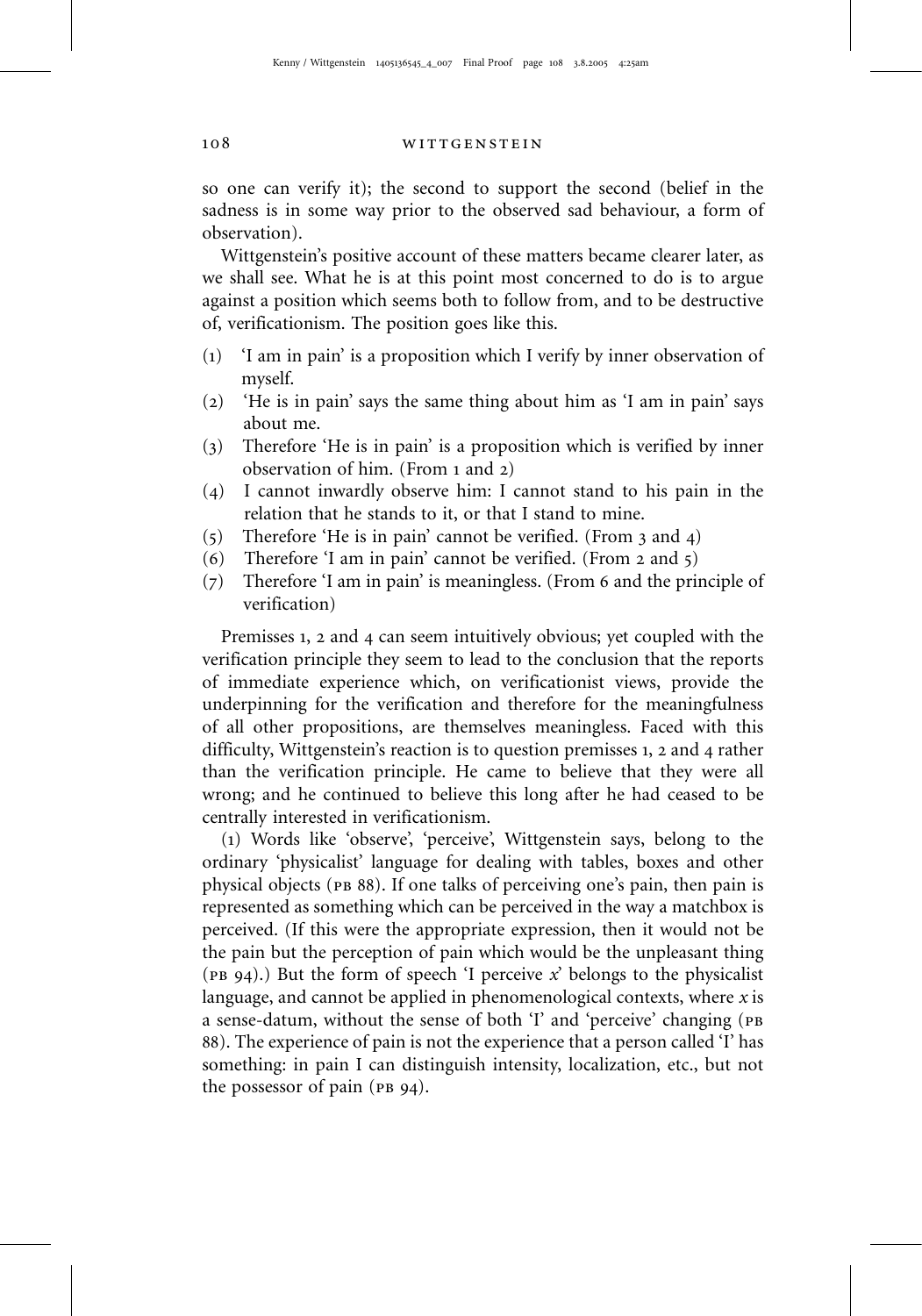In contrast with what he later came to think, Wittgenstein is still content to say that 'I am in pain' is a proposition which gets compared with reality. For he says ""I am not in pain" means: if I compare the proposition "I am in pain" with reality, it is shown to be false' (PB 92). But the comparison does not involve any identification of myself as the subject of the sentence: I could, like some oriental despot, adopt a convention according to which when I am in pain I said 'There is pain' and when someone else, A, is in pain, I say: 'A is behaving as Kenny behaves when there is pain' (pb 89). This language, containing no first person, can do all that our present language does; and the difference between first and third person in our language comes out only in a difference between the application of the language. As he put it in considering the same hypothesis in the Waismann conversations, if I have toothache, I can say 'Now there is toothache', and that is the end of the verification; but someone else, A, can say 'Kenny has toothache' – or better 'Kenny is behaving as A behaves when there is toothache' – and this proposition is no longer the end of the verification (wwk 50). The difference between the two formulations comes to the same as that in our own language he later expressed by saying 'Psychological verbs are characterized by the fact that the third person of the present is to be verified by observation, the first person not' (z 472). Now if 'I am in pain' had the logical form, the logical multiplicity it appears to have, this replacement by 'There is pain' would not be possible.

(2) Given these differences between the first- and third-person uses of psychological verbs it already follows that 'He is in pain' does not, despite appearances, say the same thing about him as 'I am in pain' does about me; for 'I am in pain' is not strictly about me. Wittgenstein adds other reasons for the denial of (2). 'Does it make sense to say ''I am in pain, but I do not notice''? In this sentence one could certainly replace ''I am'' with "he is". And conversely, if the propositions "He is in pain" and "I am in pain" stand on the same level logically, I must be able to replace "he is" with "I am" in the sentence "He is in pain which I do not feel" ' (PB 91). Moreover, 'I am in pain' when I utter it is a sign of a different kind from the same sentence in the mouth of another; for in another's mouth it does not convey its message unless I know whose mouth uttered it. The propositional sign consists not only in the sounds, but in the fact that such and such a mouth produced them (PB 93).

(3) Wittgenstein regards it as a total confusion to say that one cannot observe another's pain because one cannot have another's pain. In the first place, having a pain is not observing pain, as remarked above; in the second place 'I cannot have your pain' does not rule out any genuine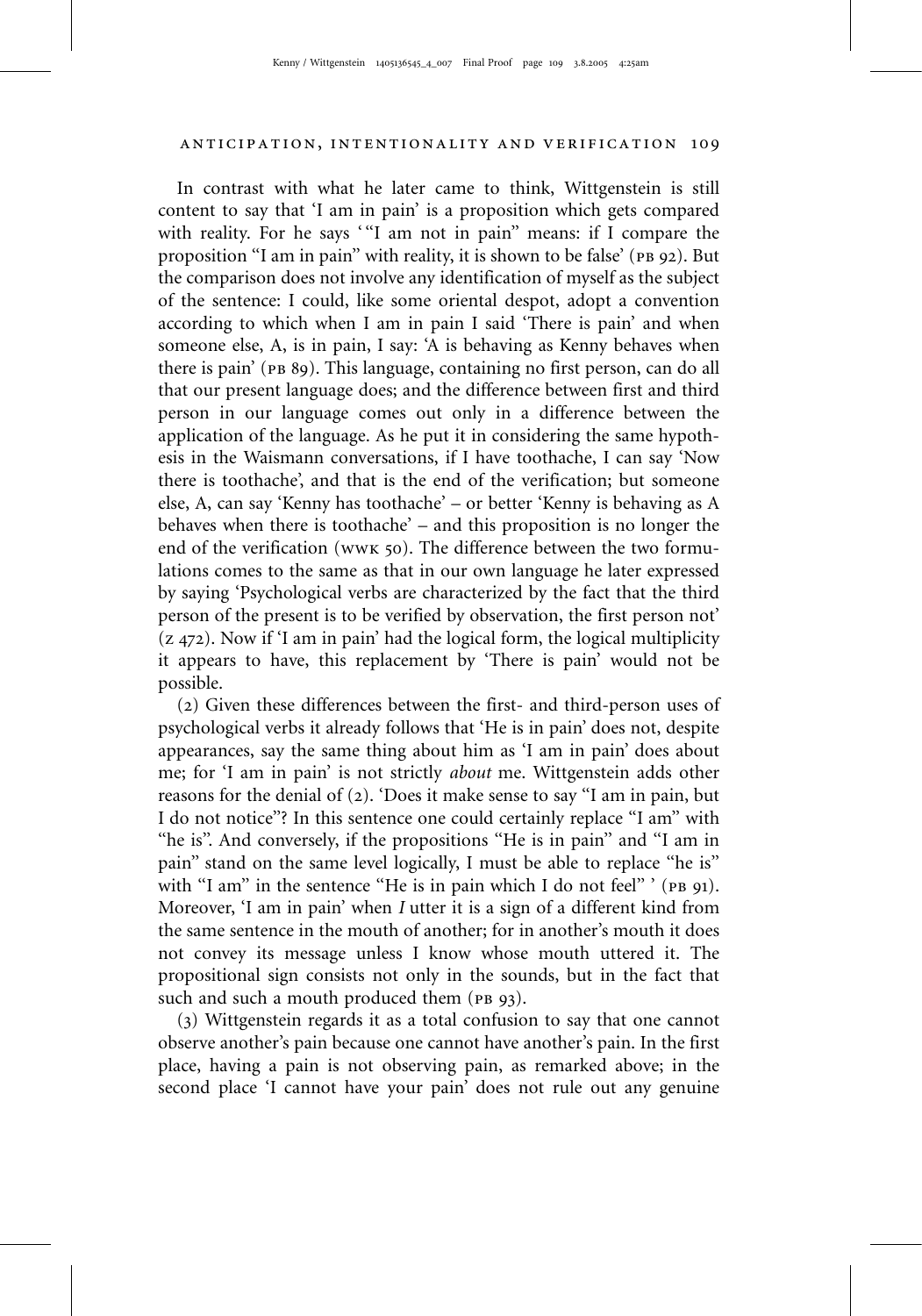possibility. It would be bizarre, but quite imaginable, that I should feel pain in your body (e.g. be sensitive to injuries in your tooth or your leg), it would be possible, and indeed often happens, that I feel the same pain as you in the sense of feeling a pain in the same place and of the same intensity, etc. But if pain is conceived as a sense-datum, as something which it is unthinkable anyone else should have, then it cannot be informatively said that I have it as opposed to others ( $PB$  90–1). Having toothache is not a relation between two terms, a person and a pain; for this to be so each term of the relation would have to be identifiable separately from the holding of the relation, which is obviously not the case (PB 91). There is, as Wittgenstein says, using Tractatus terminology to make an Investigations-like point, not the necessary logical multiplicity in the feeling of pain to justify the 'my' in 'I feel my pain.'

'Our language', Wittgenstein says, 'uses the expression ''my pain'' and "his pain"; and also the expressions "I am in pain" and "He is in pain." An expression such as ''I feel my pain'' or ''I feel his pain'' is nonsense. And it is on this, it seems to me, that the whole controversy about behaviourism finally rests' (pb 94). And despite the behaviourist-sounding suggestion from which we began, he goes on to draw a conclusion which seems designed to show that behaviourism is self-refuting. Let us suppose that behaviourism is the doctrine that others do not feel pain but only behave the way I do when I feel pain. Then either this is a genuine hypothesis, in which case there will be some conceivable experience which will settle whether behaviourism is true, or there will be no conceivable experience to settle between behaviourism and mentalism; in that case behaviourism must be being asserted on a priori grounds. But to assert behaviourism one must say that others feel no pain; but this presupposes that it makes sense to say that they feel pain; so it cannot be ruled out a priori that they feel pain.

The argument in the Bemerkungen is obscure and frequently ambiguous. But it contains many of the essential elements which we shall later see fully developed in the private-language argument of the Philosophical Investigations.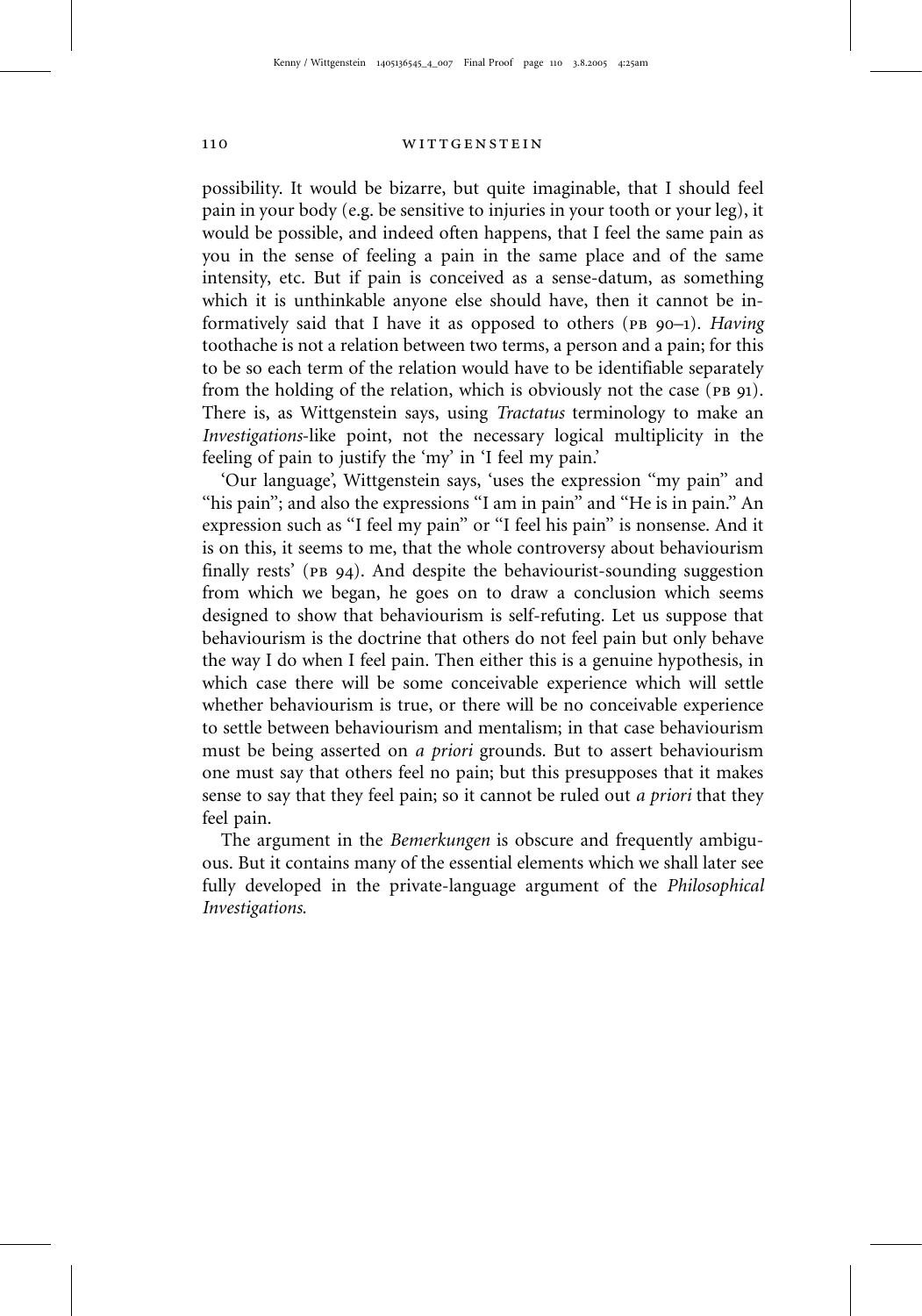## Understanding, Thinking and Meaning

During the early 1930s Wittgenstein wrote copiously. The preface to the Philosophische Bemerkungen was written in November 1930. Between July 1930 and July 1932 he wrote into notebooks entitled 'Remarks on Philosophical Grammar' many brief paragraphs, philosophical reflections, arguments and aphorisms on several topics. Out of these notebooks he made a selection which he worked into a consecutive text late in 1932 or early in 1933, and which he revised partially but drastically at the end of 1933. Despite these revisions he was never satisfied with the text as it stood. Many of the paragraphs contained in the manuscript were used, modified or unaltered, in the Philosophical Investigations. But the work as a whole was not published until 1969 when it appeared posthumously as Philosophische Grammatik.

The Philosophische Grammatik is by far Wittgenstein's longest work. Its first part, entitled 'The Proposition and its Sense', is about as long as, and covers some of the same ground as, the Philosophical Investigations. The second part, 'On Logic and Mathematics', is about as long as, and covers some of the same ground as, The Remarks on the Foundations of Mathematics. The final revision of the first part is almost contemporary with, and in many respects very close to, the English notes which Wittgenstein dictated to his class in Cambridge during the session 1933–4 and which circulated under the title The Blue Book. It occupies a central place in his thought, firmly linking the earlier philosophy to the later philosophy. At different times of his life Wittgenstein employed different slogans about meaning: that a proposition has meaning in virtue of being a picture, that the meaning of a proposition is the mode of its verification, that the meaning of an expression is its use. All of these slogans appear in the Grammatik, apparently quite happily reconciled with each other. Many of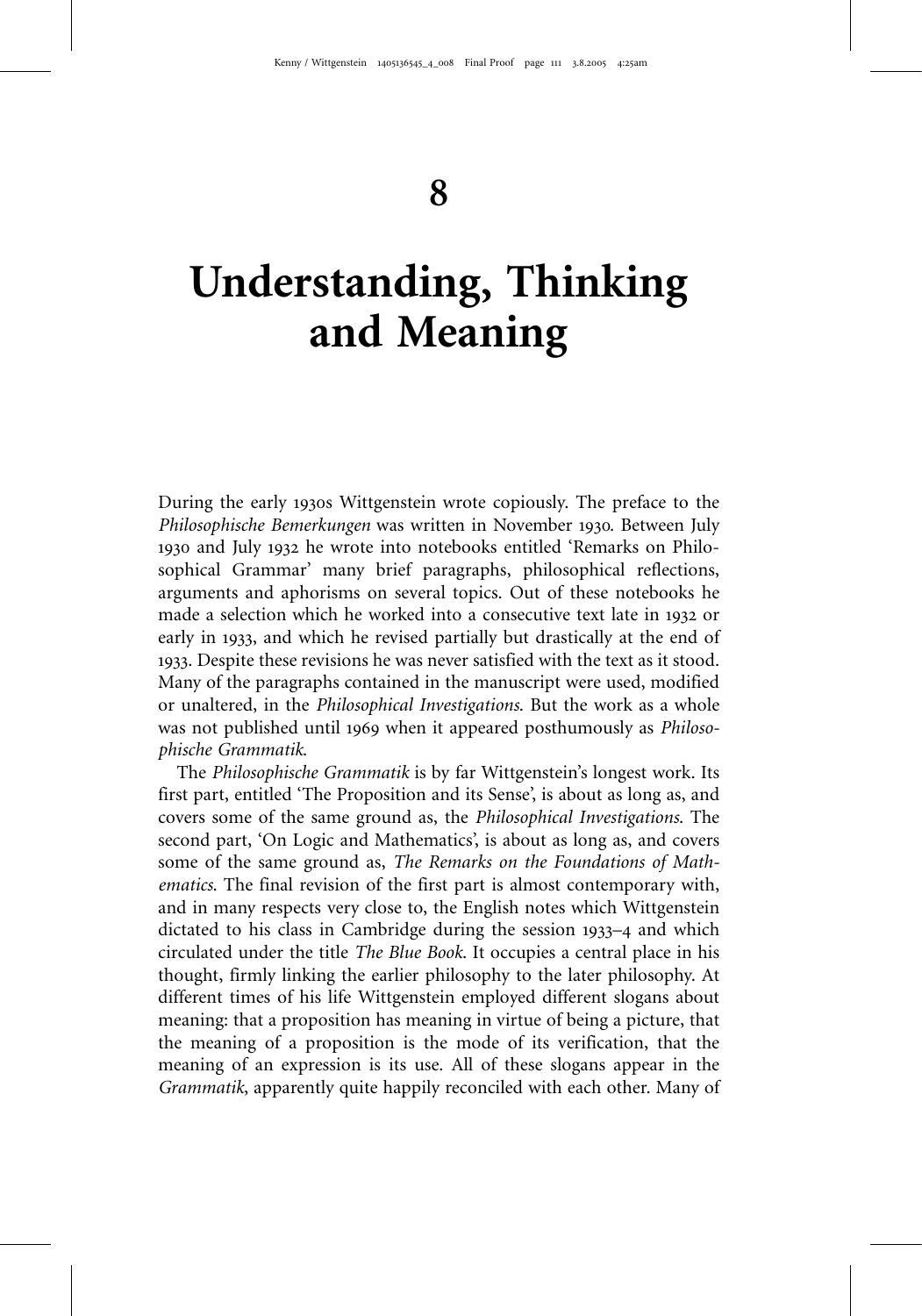the characteristic ideas of the Philosophical Investigations – the notions of language-game, family likeness, criterion, the distinction between meaning and bearer, cause and reason; the criticisms of the conception of understanding as an inner process, and of the attempt to explain language on the basis of ostensive definition – are found in this book in embryo or fully fledged. Some of the most famous passages of the Investigations – for instance, the discussion of St Augustine's naïve theory of language – turn out to be excerpted from the Grammatik; and on the other hand some passages of the Grammatik which were not excerpted cast light on baffling passages of the Investigations. (Compare, for instance, pg 54 and pi, i, 559.)

The first part of the Grammatik can be regarded as an attempt to answer the question: what is it that gives significance to the sounds and marks on paper which make up sentences in language? By themselves the symbols seem inert and dead; what is it that gives them life (PG 40, 107; PI, I, 430)? The obvious answer is that they become alive by being meant by speakers and writers and understood by hearers and readers. This obvious answer is indeed the true one; but, Wittgenstein believed, it is almost always misleading, because we have a confused picture of what meaning and understanding are.

We think of meaning and understanding, and thought in general, as processes which are simultaneous with, and accompany, the speaking, hearing, writing, and reading of language. Unlike the written or spoken syllables, however, the elements of these processes – so we think – are invisible and inaudible; the processes are not material, but take place in the spiritual recesses of the mind. Against this Wittgenstein argues that meaning and understanding are not processes at all, and that the criteria by which we decide whether someone understood a sentence, and what he meant by it, are quite different from the criteria by which we discover what mental processes are going on while someone is talking or writing (pg 148; z 236).

Moreover, Wittgenstein argued, the notion of mental process is itself one which needs clarification. Someone who talks of mental processes may mean something analogous to an experience, something which a conscious subject can report upon after introspection. Or he may mean an event in a hypothetical mechanism postulated to explain the observable intelligent behaviour of a human being, an event of which the owner of the mind may not be conscious. Neither of these ways of viewing mental processes is altogether free from confusion; and very often the two ways are combined in a manner which generates further confusion. For instance, a mental event is postulated as part of a quasi-mechanical theory (e.g. an act of the will is postulated as a cause of a voluntary action), and it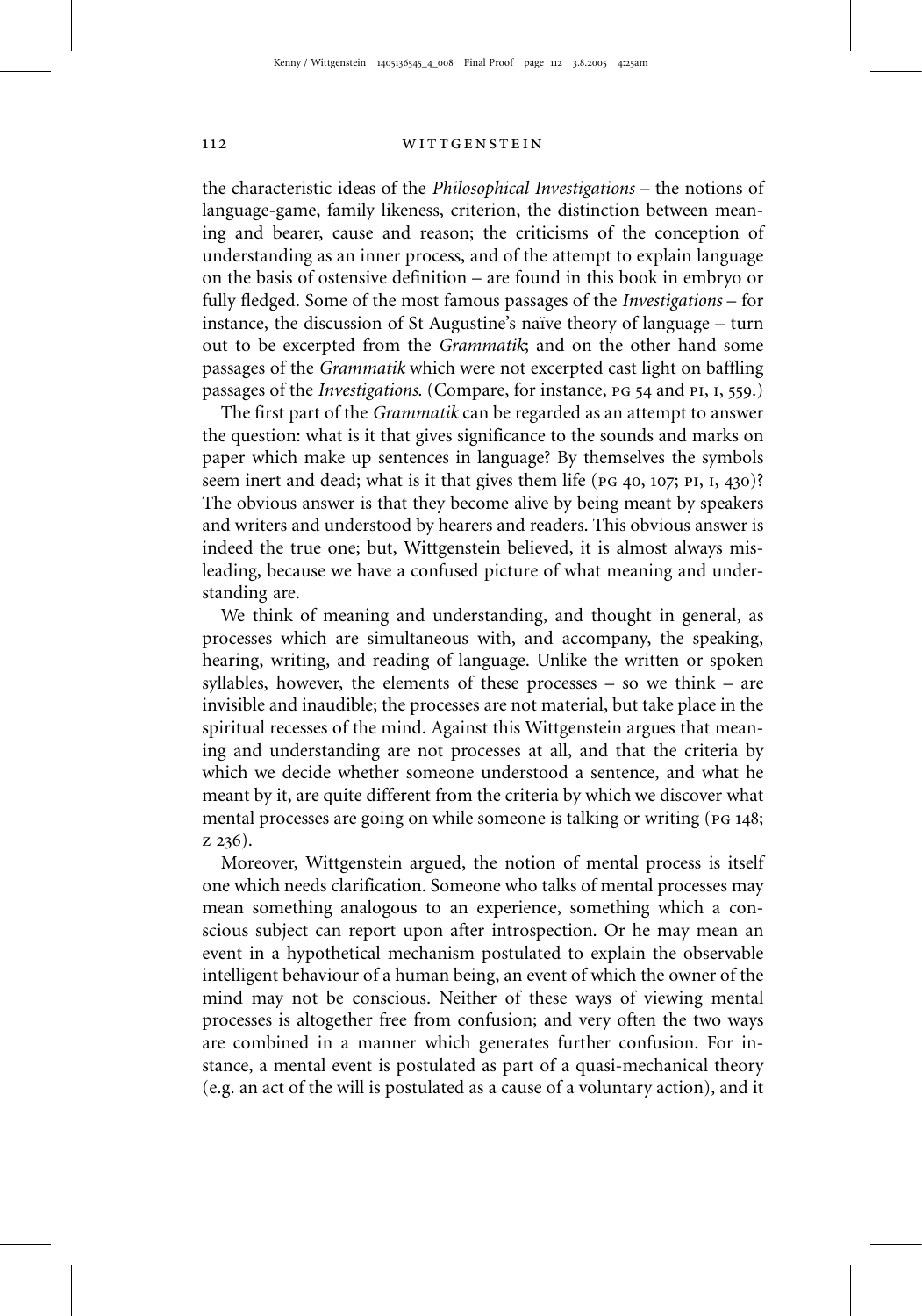turns out that the owner of the mind was not, in the ordinary way, conscious of any such event. It is then suggested that the event did occur – it was presented to consciousness – but was too sudden, or brief, to be properly observed by the inner eye of introspection. Wittgenstein tried to dispel these confusions by patient examination of particular cases. His handling of detailed examples is vivid and convincing, and these qualities will be lost in summary; on the other hand a summary may hope to give what is conspicuously lacking in the Grammatik, a clear overall view of where the argument is moving.

First, then, what is meant by saying that understanding, and meaning, are not mental processes? What kind of thing is a mental process? Saying the ABC to oneself in one's head is an example of the kind of thing which might be meant by the expression 'mental process': it is a process in the sense that it has a beginning, a middle and an end; it takes a certain time, which I might measure on a stopwatch; it can be interrupted after I have only got a certain way, say to K; it can be simultaneous with, and last a longer or shorter time than other processes such as the burning of a match. It is a mental process in the sense that it is not in any ordinary way perceptible to others (unlike my saying the ABC aloud); it is only by asking me that others could find out I was doing it.

When I say 'The weather is fine', and mean and understand what I am saying, then my meaning it is not a mental process of this kind which accompanies what I say, in the way in which I might accompany my climbing up stairs with silent counting of my steps. It is true that when we hear a sentence in a language we know, there are mental events – feelings, images, etc. – which differ from those which occur when we hear a sentence in a language we do not know. Similarly a man who knows the rules of chess will have different experiences when he watches a game from someone who does not know the rules (e.g. he will be excited, admiring, contemptuous, etc.) (pg 41, 49–50). But these experiences will vary from case to case, and cannot be regarded as themselves constituting the understanding.

Again, if someone shows me a series of numbers, and I suddenly realize how to continue it, it is idle to look at my experience at the moment of realization with a view to grasping the essence of understanding. Many different things may happen – I may think of a formula, or recognize a familiar feature of the series, or simply think 'That's easy!' – and none of them are either necessary or sufficient to constitute understanding (PG 65; pi, i, 151–5). What is relevant to understanding, in the three cases, is not the experiences a man has but his abilities: can he speak the language, can he play the game, can he continue the series correctly (pi, i, 181)? And an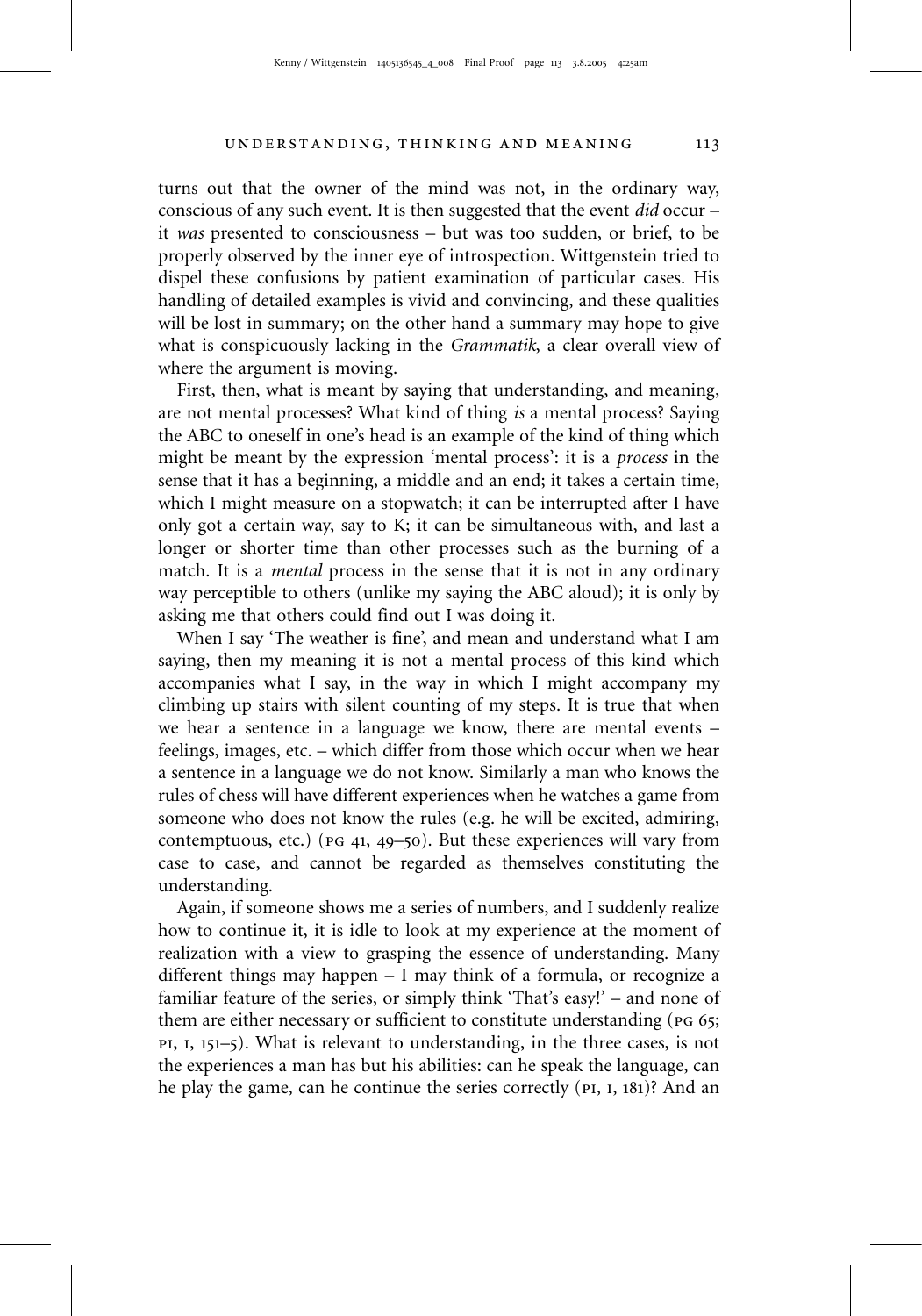ability is not a process. 'When do you know how to play chess? All the time? Or just while you are making a move? And the whole of chess during each move? – How queer that knowing how to play chess should take such a short time, and a game so much longer!' (pg 51; pi, i, 151.)

We are tempted to think of the understanding of a sentence as a process like the translation of it into another language (pg 74), but anyone who is tempted to think of meaning as a process which accompanies speech should try to perform that process without the speaking  $(p_1, p_1, q_2; p_1, q_2; p_2, q_3)$ 155; bb 42). 'Make the following experiment' says Wittgenstein 'say ''It's cold here'' and mean ''It's warm here''. Can you do it? And what are you doing as you do it?' (PI, I, 510.)

Indeed understanding cannot really be thought of as a process at all. 'When do we understand a sentence?' Wittgenstein asks. 'When we have uttered the whole of it? Or while we are uttering it? Is the understanding an articulated process like the speaking of the sentence; and does its articulation correspond to the articulation of the sentence? Or is it nonarticulated, accompanying the sentence in the way in which a pedal point accompanies a melody?' (pg 50.) To understand a word, like knowing how to play chess, is a state rather than a process. But even calling it a state is possibly misleading. If it is a mental state, it is not a psychological state like pain or depression or excitement. Such states last over periods, and can be continuous or interrupted; but one cannot know uninterruptedly what a word means (pg 48; pi, p. 59).

One way in which we can be misled by thinking of knowledge and understanding as mental states is this. We see particular displays of knowledge and exhibitions of understanding: knowledge of how to play chess is exhibited in the actual playing of chess; understanding of a word, e.g. in the execution of an order containing it. We think of knowledge as a precondition of its exercise: we think of the understanding of an order as a precondition of obeying it (pg 132; pi, i, 430ff.). We are then tempted to imagine knowledge and understanding as states of a hidden system or mechanism of which we see only the outward operation. We picture knowledge as the reservoir from which its exercise flows like visible water; we think that when words are meant and not just spoken, then they are coupled to something within us, instead of just running idle (pg 49; pi, i, 507; bb 118).

We may think, perhaps, of the mental processes and states postulated to account for intelligent behaviour and meaningful use of language as being not totally inaccessible to introspection. Normally, we may think, we are not conscious of a mental process of meaning going on in our minds as we talk: but may this not be simply because the mechanism of the mind operates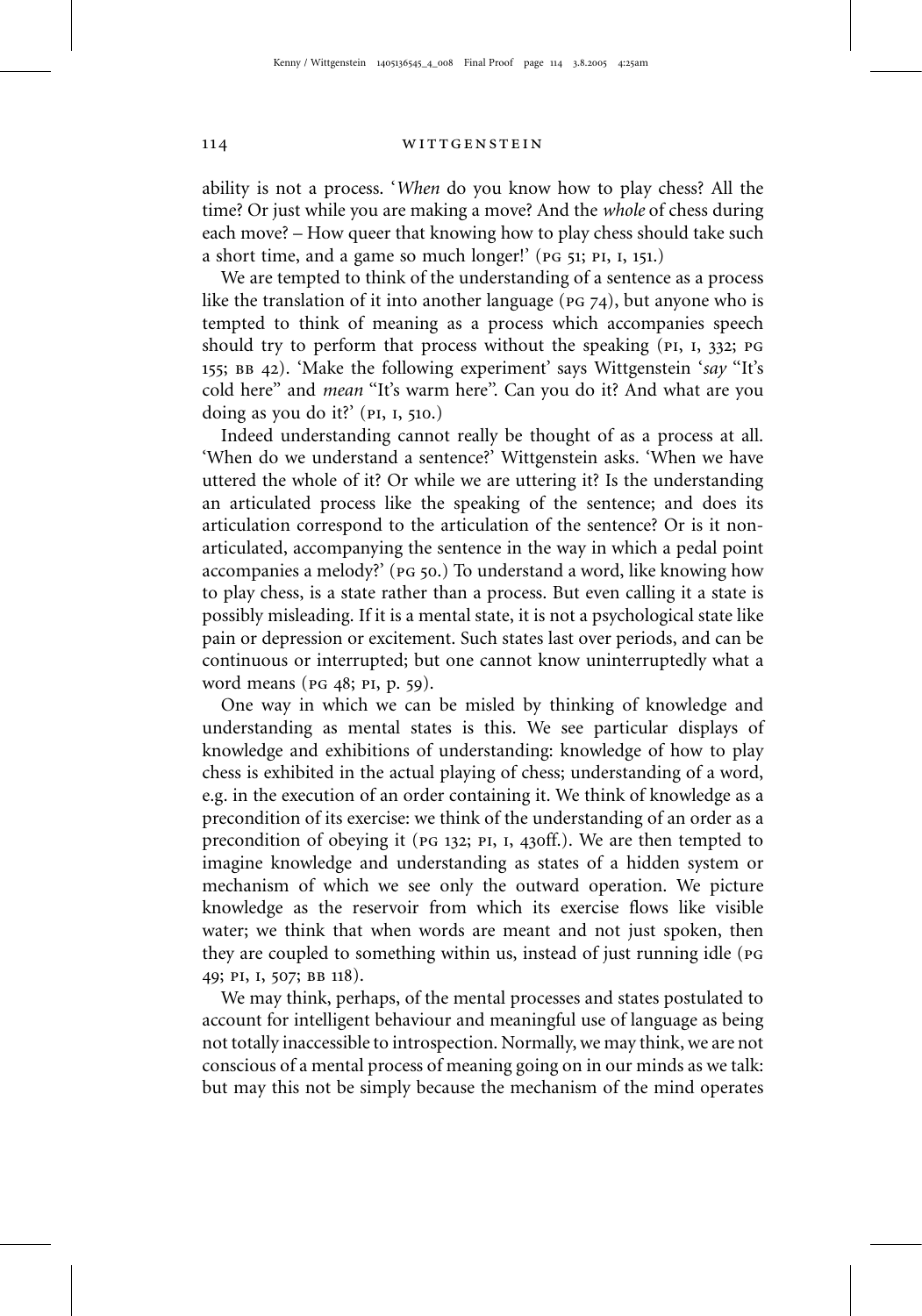very swiftly, as it were, so that its movements are invisible in the same way as the movements of the needle in a sewing-machine (pg 105)? Perhaps, if only we introspected with greater attention, we feel, or if we could get the machinery to run in slow motion, we would be able to see in every case something like the situation when a halting German-speaker forms English sentences in his mind when he talks, or at least a semi-permanent state of mind, like a mental light being switched on  $(BB 34-5, 43)$ .

The mechanism we thus imagine is a *mental* mechanism in two senses. First, as mentioned above, because it is not accessible to empirical investigation: it could not be discovered, for instance, by opening up the skull of a thinker (pg 82–3). Secondly, because if it is to explain all that it has to explain, the mechanism must be constructed out of a very strange type of material, which we imagine as gaseous and ethereal (pi, 1, 109). 'The mechanism of the mind . . .', we think,

can bring about effects which no material mechanism could. Thus e.g. a thought (which is such a mental process) can agree or disagree with reality; I am able to think of a man who isn't present; I am able to imagine him, 'mean him' in a remark which I make about him, even if he is thousands of miles away or dead. 'What a queer mechanism' one might say 'the mechanism of wishing must be if I can wish that which will never happen.' (BB 3–4; cf. pg 99ff., 154)

Now Wittgenstein believed that this notion of a mental mechanism was a confusion based on a misunderstanding of the functioning of the language of reporting mental states. An explanatory mechanism might, of course, be postulated to account for the intelligent use of language by human beings. Some physiologists, no doubt, hope eventually to be able to locate in the brain states and processes which will correspond to, and account for, the human use of thought and language. But, if such a hope were fulfilled, what the physiologists would discover would not be the mental mechanism we imagined. For it would not be a private mechanism discoverable by attentive introspection: it would be just a mechanism within the skull, discoverable by sophisticated, but not at all ethereal, empirical methods; and the principles of its operation would not be those of a quasi-supernatural medium, but those of electricity, biochemistry, or whatever turns out to be the appropriate physical system (cf. BB 7–9). Such an explanation, Wittgenstein thought, might be possible; though he insisted that there was no necessity that there should be a physiological counterpart of thought. 'No supposition seems to me more natural' he wrote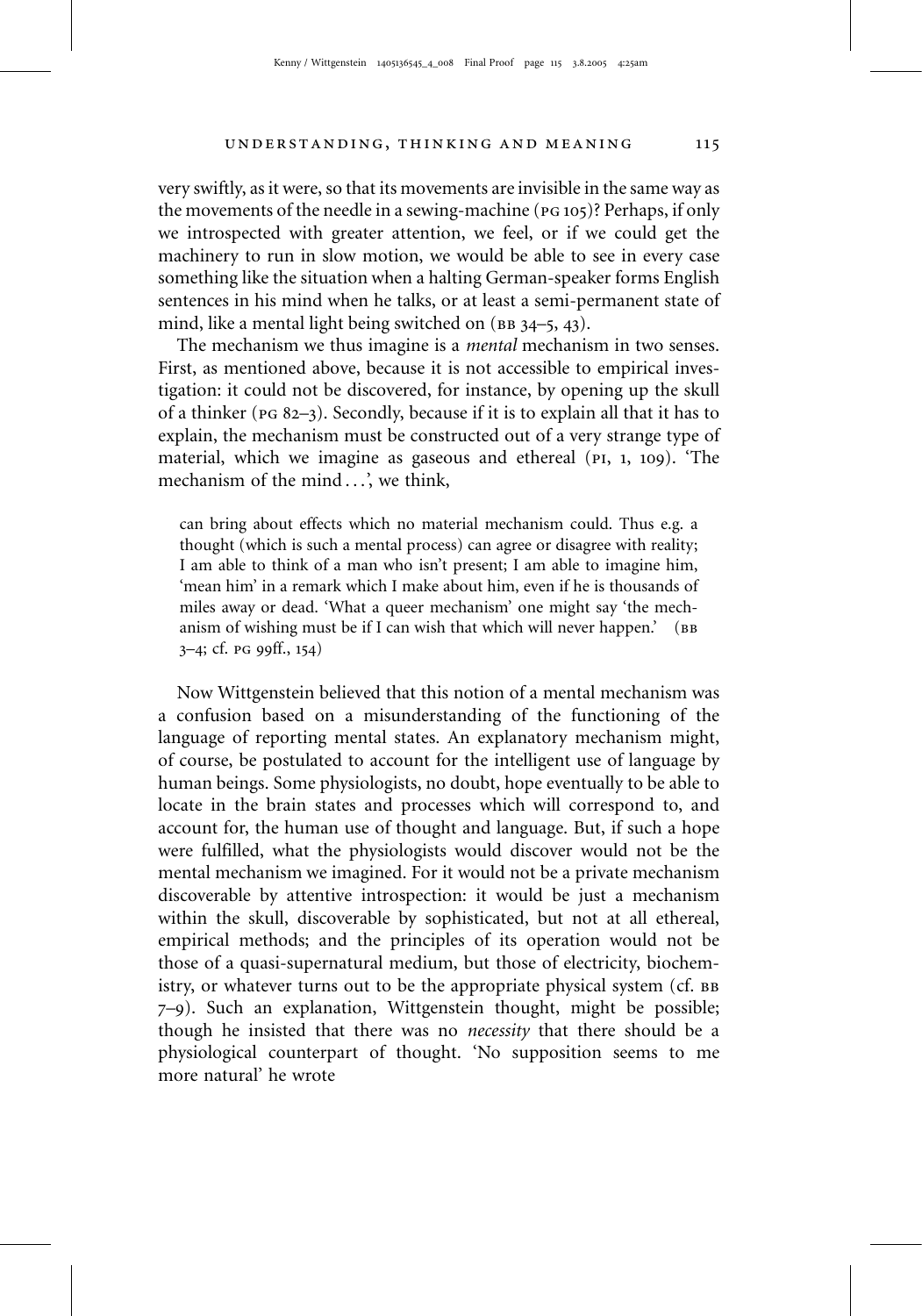than that there is no process in the brain correlated with associating or with thinking; so that it would be impossible to read off thought-processes from brain-processes. . . . It is thus perfectly possible that certain psychological phenomena cannot be investigated physiologically, because physiologically nothing corresponds to them. I saw this man years ago: now I have seen him again, I recognize him, I remember his name. And why does there have to be a cause of this remembering in my nervous system? Why must something or other, whatever it may be, be stored up there in any form? Why must a trace have been left behind? Why should there not be a psychological regularity to which no physiological regularity corresponds? If this upsets our concept of causality then it is high time it was upset. (z 608–10)

Again, a psychologist might attempt to construct an explanatory model of the workings of the mind on the basis of certain empirical results of psychological investigations. The model would be part of a psychological theory, Wittgenstein suggested, in the way in which a mechanical model of the ether could be part of a theory of electricity  $(BB 6)$ . As an example of a model of this kind we might instance Chomsky's idea that the mind possesses innately certain organizing principles of universal grammar as an abstract system underlying behaviour. The existence or non-existence of such a model is to be argued for in terms of its necessity or adequacy in explaining certain human linguistic activities and skills (in particular the construction of well-formed sentences of varying degrees of complexity). It differs from a physiological model in that it carries no commitment to a localization in the body nor to a specific mechanism of incarnation. It differs also from our naïve notion of a mind-model in that it is not supposed to be, even in principle, available to introspection in a gaseous internal medium.

Wittgenstein did not wish to rule out the possibility of either type of explanation of behaviour. The notion of a mental mechanism, which he thought was the result of confusion about language, was different from either of the two notions outlined above. It is a picture which we conjure up to enable us, as it were, to grasp the nature of thinking, rather than to provide empirically testable hypotheses about causal connections. It is a metaphysical fiction, not a scientific hypothesis. It is not, however, irrelevant to the scientific investigation of thought, since it may, if uncriticized, misrepresent the nature of the phenomena to be explained.

Wittgenstein's criticism of the notion takes two principal forms. First he shows that even if there were something as like as it is possible to be to the mental mechanism we uncritically imagine, this would not in any way solve any of the puzzlement we feel about meaning, understanding and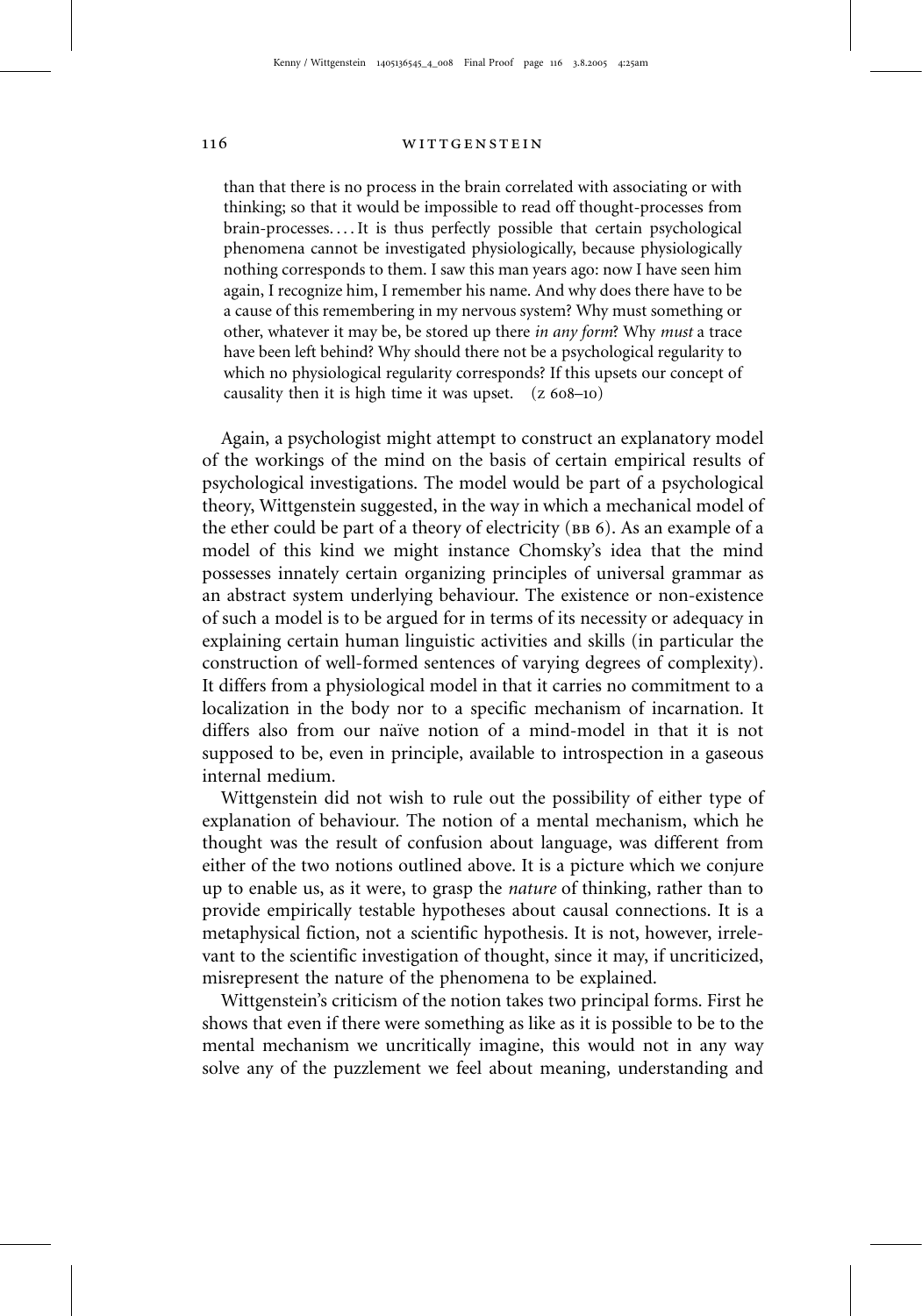thought. Secondly he shows that the criteria for deciding whether and what someone understands, means and thinks are quite different from the sort of criteria by which we decide whether mental processes are taking place.

To illustrate his first procedure, consider one very popular form of the mental-mechanism doctrine, according to which the understanding of the meaning of a word consists in calling up an appropriate image in association with it, and the utterance of a word is comparable to striking a note on the keyboard of the imagination (pi, i, 6, 449). We may think, for instance, that in order to understand the order 'Bring me a red flower' one must have a red image in mind, and that it is by comparison with this image that one ascertains which flower to bring. But this cannot be right: otherwise how could one obey the order 'Imagine a red patch'? On this view, before obeying one would have to conjure up a red patch to serve as a pattern for the red patch one is ordered to imagine; which is absurd  $(BB 3; cf. PG 96).$ 

In order to rid ourselves of the illusion that the possession of a red mental image could explain the ability to understand the meaning of 'red', Wittgenstein suggests that we replace the visual image with the actual seeing of a red bit of paper. If the redness of the image explains the understanding of the meaning of 'red', then surely the more vivid redness of the red sample will do so even better  $(BB 4)$ . But once we adopt this suggestion, we see that the image explains nothing: for if it is to be explained how someone knows what 'red' means, it is equally to be explained how he knows that his sample image – whether mental or physical – is red. 'As soon as you think' Wittgenstein says 'of replacing the mental image by, say, a painted one, and as soon as the image thereby loses its occult character, it ceases to seem to impart any life to the sentence at all'  $(BB 5)$ . Of course, it is true that often as we talk mental images pass through our minds. But it is not they which confer meanings on the words we use. It is rather the other way round: the images are like the pictures illustrating a text in a book. It is no more necessary, in order to understand a sentence, that one should imagine anything in connection with it, than that one should make a sketch from it (PI, I, 396).

The criteria by which we decide whether someone understands what is going on and the criteria by which we decide what imagery someone is having are quite different. This is particularly so in the cases of understanding music and of understanding poetry, which Wittgenstein frequently compares to the case of understanding a sentence (pg 41; pi, i, 527). But the point is a general one. To understand a sentence involves understanding a language; and to understand a language is to master a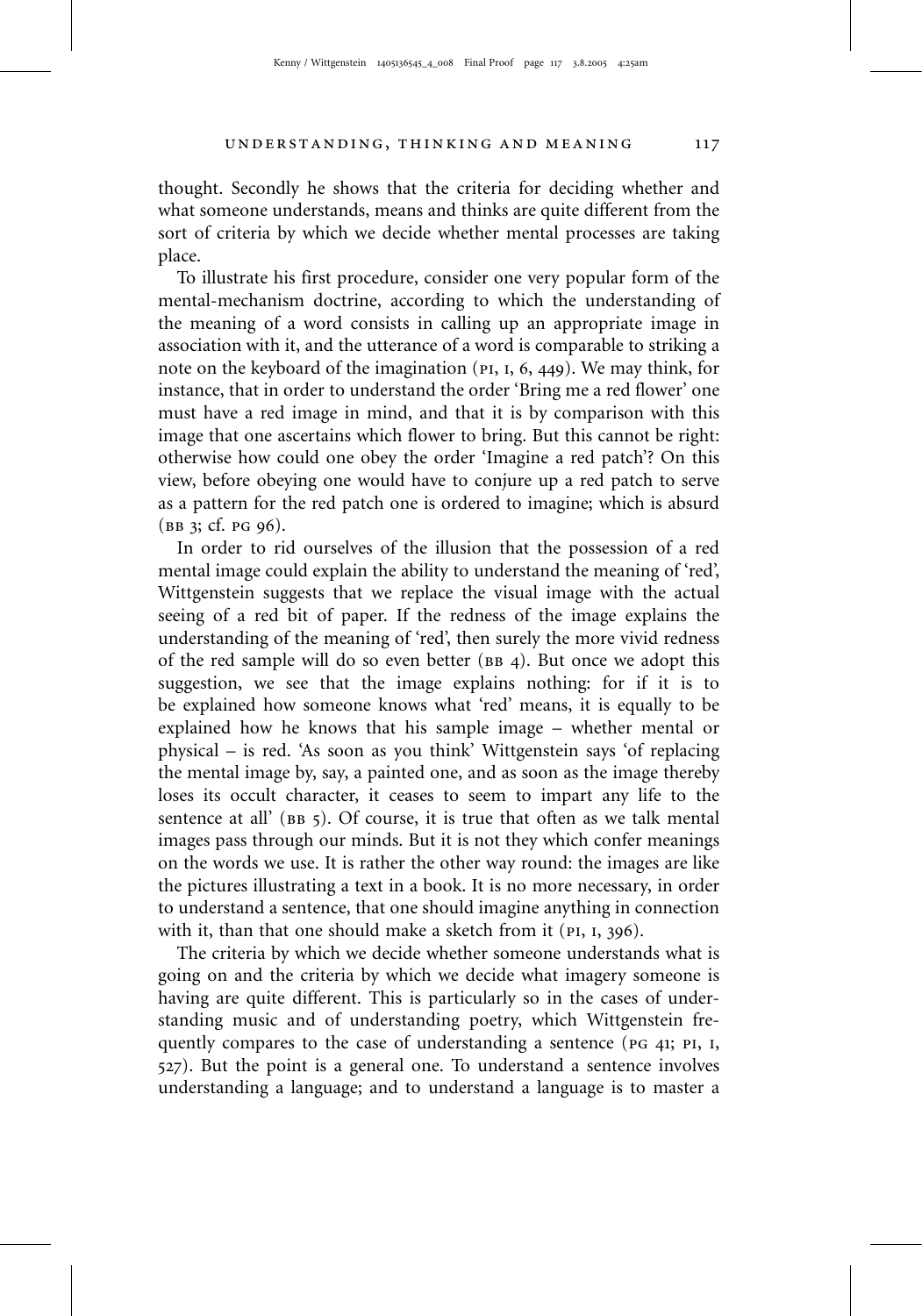technique (bb 5): such mastery, unlike images, can be tested, and checked up on by others. This is one important difference between the criteria for having images and understanding. In the case of my mental imagery what I say about it is authoritative; no one else can correct my reports, and the nearest he can come to correcting them is to point perhaps to internal inconsistencies in what I say about them. But others may very well know better than I whether I understand a sentence or an expression: I may wrongly think that I know what is meant by 'absolute motion' or that I mean something by a sentence which on examination turns out to be senseless ( $PG 130$ ;  $PI$ ,  $I$ ,  $513–17$ ;  $Z 246$ ,  $250$ ). Moreover, the criteria for the possession of images are parasitic on those for the possession of understanding. For to find out what images a man has we must ask him; but if what he says is to tell us what his images are, then he must understand the words he uses. It is futile, therefore, to try to explain understanding by means of mental images.

We saw already that meaning cannot be timed and clocked as various mental processes can. In this connection Wittgenstein was fond of telling a joke about a French politician who said that it was a characteristic of the French language that in it words occur in the order in which one thinks of them (pg 107; pi, i, 336). That this is a joke shows that there is something wrong in treating thought as an articulate process like saying.

In the Blue Book Wittgenstein summarized the results of his investigation thus.

If we scrutinize the usages which we make of such words as 'thinking', 'meaning', 'wishing', etc., going through this process rids us of the temptation to look for a peculiar act of thinking, independent of the act of expressing our thoughts, and stowed away in some peculiar medium . . . The scrutiny of the grammar of a word weakens the position of certain fixed standards of our expression which had prevented us from seeing facts with unbiassed eyes. (BB 43)

In particular, we are not misled by the analogy between the forms of expression 'to say something' and 'to mean something', which though they have a superficial grammatical similarity are quite different at the level of what we might call 'depth grammar' and do not refer to two parallel processes (bb 35; pi, i, 664).

Though 'to mean', 'to understand', 'to think' all differ at the level of depth grammar from verbs like 'to say', 'to whistle', yet the depth grammar of each of them has its own distinctive features, and Wittgenstein in the Grammatik, the Blue Book and the Investigations devotes considerable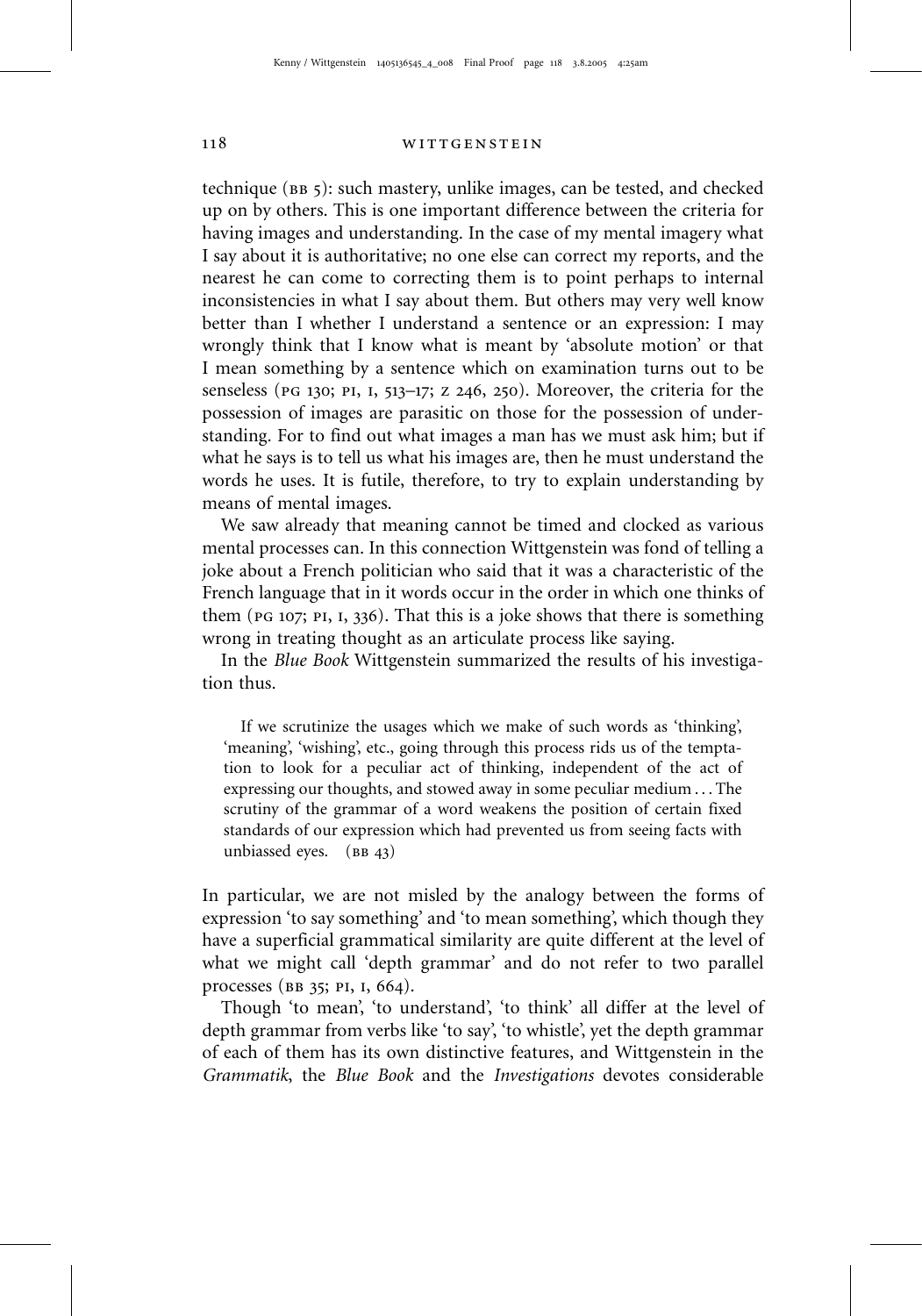pains to teasing out the differences between them and related concepts, and the different circumstances appropriate to the use of each of them.

Thinking is much more like a process than understanding is. Thinking out a problem silently is something in which one can be interrupted, even if it may not be a process divisible into clockable parts. Often, of course, we think in language, saying things silently to ourselves: indeed we can think by writing or speaking (bb 6). This does not mean that there are 'meanings' going through our minds in addition to the verbal expressions: the language is itself the vehicle of thought (pi, i, 329). But it is perhaps comparatively rare for full-blown sentences to pass through our minds; often a thought goes through one's head like lightning, the solution of a problem suddenly flashes on us 'with the speed of thought' and so on. This does not mean that inward thought has mysterious properties unshared by outer speech: I can see or understand a whole thought in a flash, Wittgenstein says, in exactly the sense in which I can make a note of it in a few words or a few pencilled strokes (pi, i, 318–19). What gives the flash, or the notes, a content corresponding to a complicated thought is not anything that happens at the time, but all kinds of circumstances before and after, just as in the case of the man who suddenly sees how to complete an algebraic series (pi, i, 323; pg 65).

What is the relation between thought and language? Can one think without speaking? The way to answer this is not to introspect and wait for an occurrence of speechless thought as an astronomer might wait to observe an eclipse. It is rather to consider the different types of thing we call 'thinking', the different types of occasion in which the verb 'to think' is used.

The verb is sometimes used to mark a difference between two types of speaking: speech with thought, and unthinking speech. It is clear enough in this case that thought is not something that can occur without speech, any more than the expression of a piece of music could occur without the music. But we can quite often say of someone that he had the thought that p, without our meaning that he said  $\hat{p}$  aloud or to himself. Wittgenstein gives an example: 'I might act in such a way while taking various measurements that an onlooker would say I had – without words – thought: If two magnitudes are equal to a third, they are equal to one another' (pi, i, 330).

However, it can be said of me that I thought something without words only where the thought is one which I could have expressed in some way. Some thoughts – e.g. about God and the creation of the world – seem to be incapable of expression except in language: one cannot take seriously the testimony of a deaf-mute to the effect that he had such thoughts before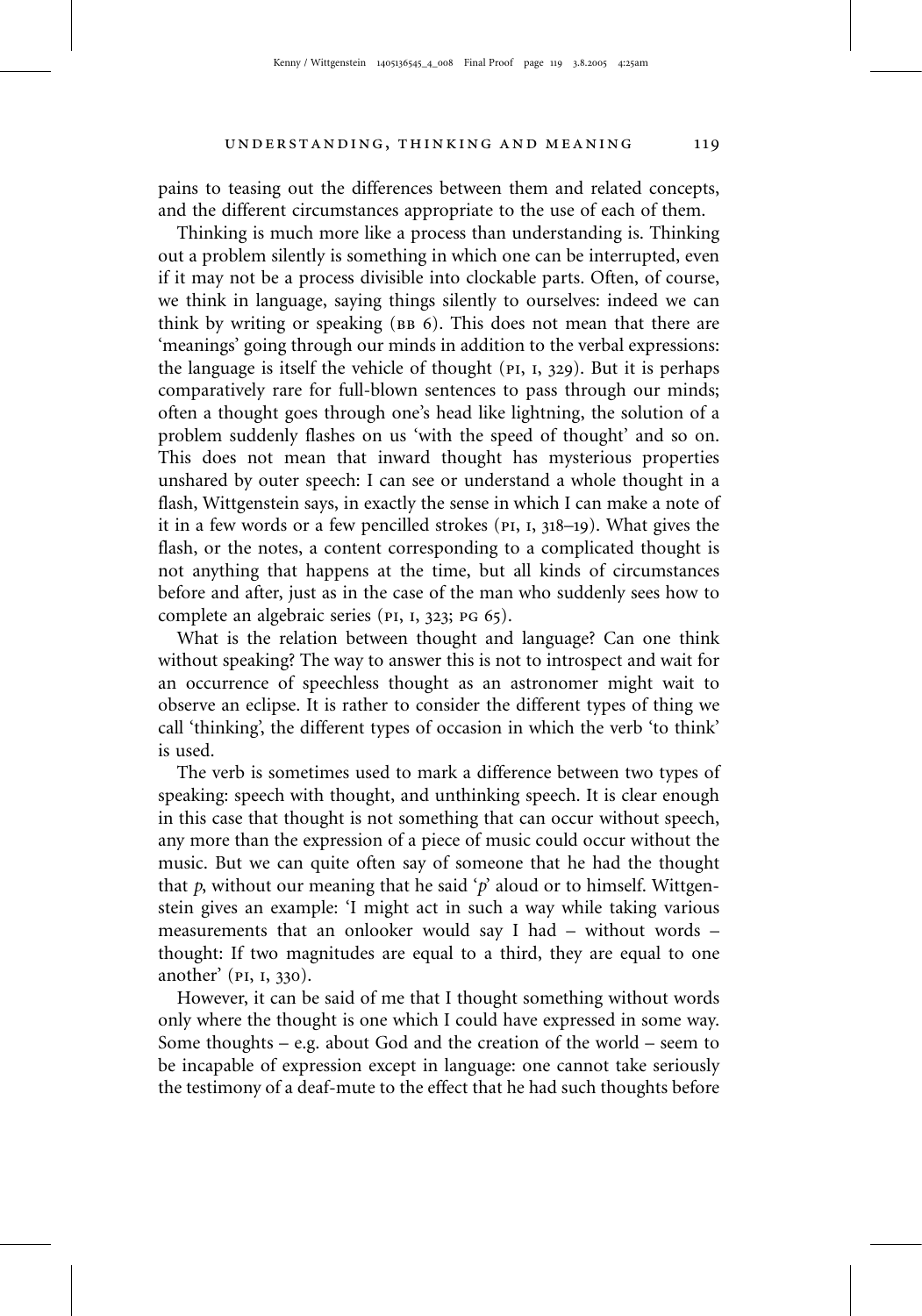he learnt language (pi, i, 342). There are thoughts which only a languageuser can have, as well as thoughts which animals can share: a dog can believe that his master is at the door, but not that his master will come the day after tomorrow, because he cannot master the complicated language in which alone such a hope can be expressed  $(p<sub>I</sub>, 1<sub>I</sub>, 174)$ .

Sometimes, when writing a letter for instance, we strive to find the right expression for a thought. This suggests the picture that the thought is somehow already there, and we merely have to find its expression in words. But if we look at the particular cases to which this description is appropriate, we may find many different things happening. 'I surrender to a mood, and the expression comes. Or a picture occurs to me and I try to describe it. Or an English expression occurs to me and I try to hit on the corresponding German one. Or I make a gesture, and ask myself: what words correspond to this gesture? And so on' (pi, i, 335). Once we consider these detailed cases, we are less likely to think that in every case in which we express a thought in language there is present in advance an unexpressed thought which we have to translate into language. If we still believe this, it is because of a philosophical belief that wherever there is a single verb applicable to a large number of different situations there must be a single activity taking place common to all those different situations. But this philosophical belief is, Wittgenstein argues, an illusion.

We can imagine people who can only think aloud, as there are people who can only read aloud; but it is not possible to imagine people who spoke only to themselves and never aloud, since our criterion for someone's saying something to himself involves what he tells us about himself  $(pI, I, 331, 344-8).$ 

Thus if we single out various things which might be meant by the question 'Is thought possible without language?' we find a number of different cases, in each of which the answer comes straightforwardly. Instead of finding a single, overall connection of thought with language, we find a number of different interlocking connections. But, though closely connected, the concepts of thinking and speaking are quite unlike each other. To say that thinking is an incorporeal process, while speaking (like eating) is a corporeal one is misleading: not because it makes the two concepts seem too unlike, but because it makes them seem too similar (pi, i, 339).

Understanding differs from thinking in several ways. As we saw, it is possible to be mistaken about whether one understands or not; one cannot make the same kinds of mistake about whether one is thinking or not: indeed it is not easy to imagine a mistake here at all (PI, I, 328). Understanding, as already mentioned, is more like a state, less like a process,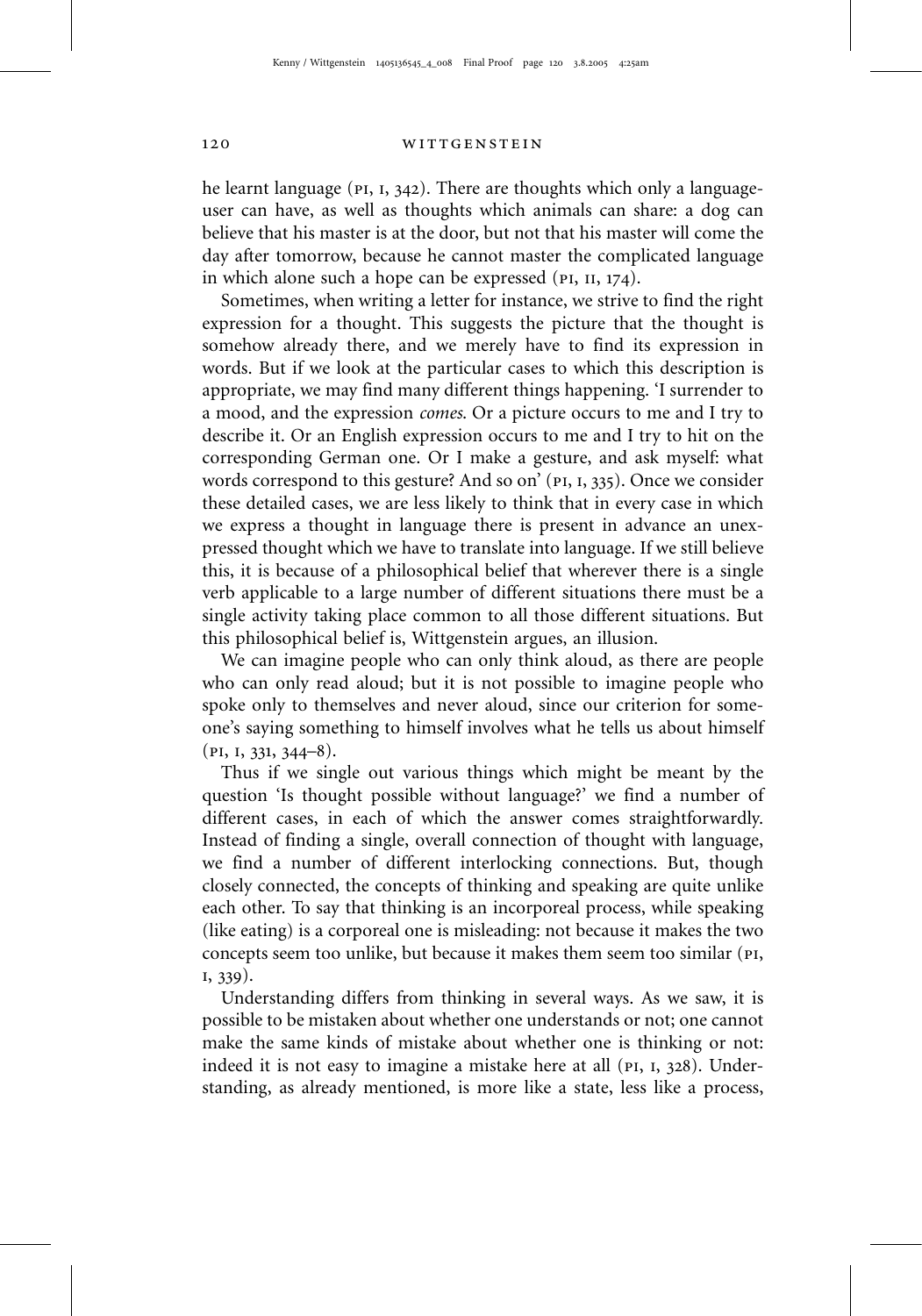than thinking. In English, of course, 'think' can be used as a synonym for 'believe', where German distinguishes between denken and glauben; and belief is a state (pi, p. 190ff.). But even in English, where the same word is used, if one is to avoid philosophical confusion it is important to distinguish the different uses (pi, i, 574). Wittgenstein suggests an example which brings out the difference very succinctly. 'When I sat down on this chair, of course I believed it would support me. The thought of its collapsing never crossed my mind' (PI, I, 575; italics mine).

'Understanding' itself covers many different cases, which Wittgenstein examined in detail in Chapters I–III of the Grammatik. We are inclined to think of understanding as the important thing, and the signs which we use in communicating with each other as inessential and variable means of transferring this mental state from one person to another. But this is a mistake. The relation of signs to understanding is not a causal one like the relation between a drug and a state of hallucination. The relation between signs and understanding is an internal one, and differences in ways of operating with signs mean differences in understanding itself (pg 39, 46, 167). If I have asked someone a question, I am content if he gives me an answer – I do not say: but he has only given me words, signs, how shall I know what he means? If I did say this, the reply would be 'How is he to know what he means, when he has nothing but the signs either?'  $(pG 40; P1, I, 503-4)$ .

We understand a sentence when we are able to translate it into another synonymous one in the same or a different language; we can show understanding by being able to translate a word into a gesture, or a gesture into a word (pg 40–2). There is a difference between this sort of understanding, the understanding which is given by a mastery of a language, and the understanding which depends on familiarity with context. For instance, I understand the sentence 'After he had said this, he left her as on the previous day' in the sense that I know English, and could translate the sentence into other languages; but I don't understand what it means in the way in which I would if I met it in the pages of a novel (pg 43; pi, i, 525).

We speak of understanding a sentence in the sense in which it can be replaced by another which says the same; but also in the sense in which it cannot be replaced by another. . . In the one case the thought in the sentence is something common to two different sentences; in the other something that is expressed only by these words in these positions. (Understanding a poem.) (pg 69; pi, i, 531)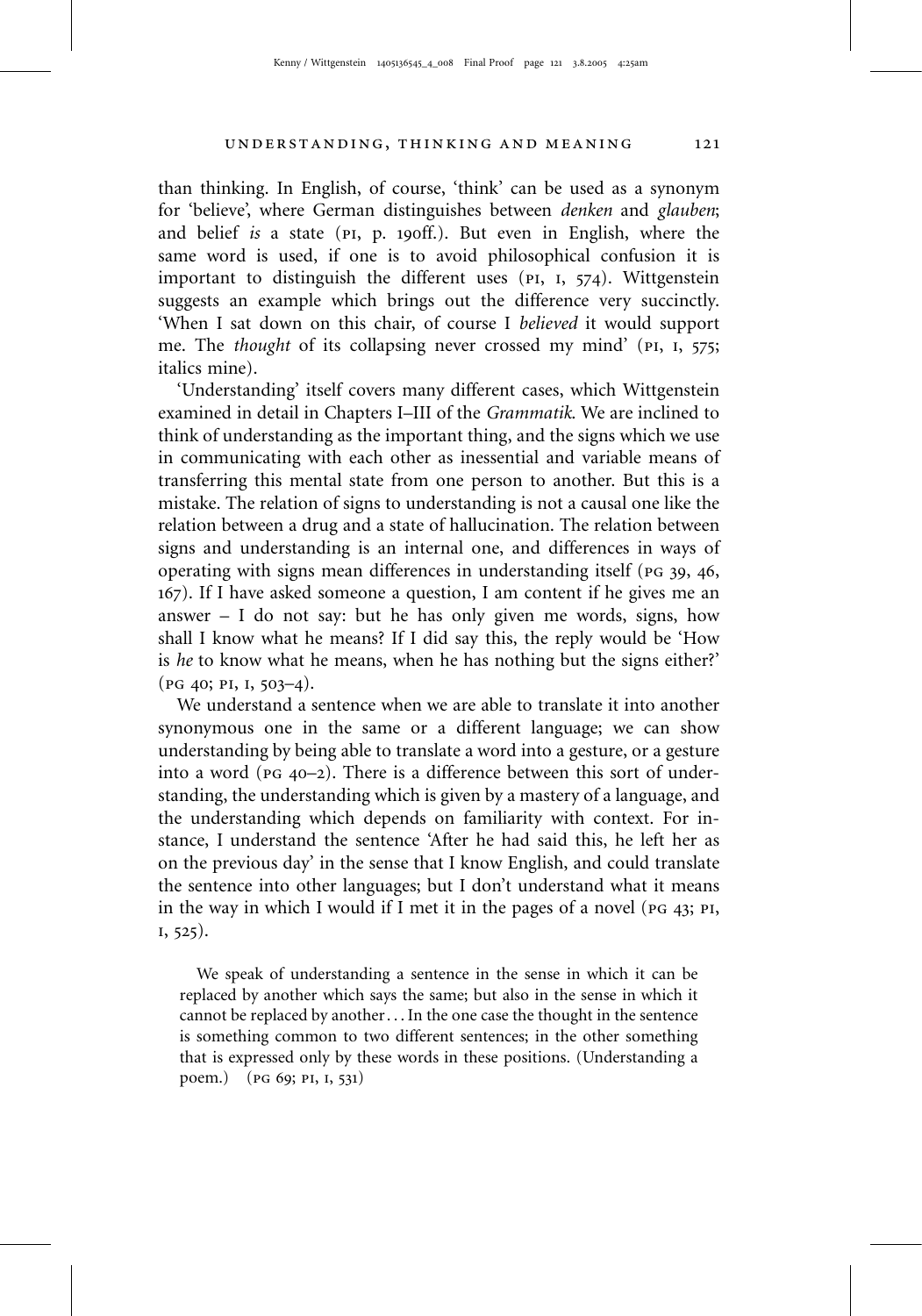Do all these differences make differences of meaning, different senses of 'understand'? No, Wittgenstein replies. These kinds of use of 'understanding' make up its meaning, make up the concept of understanding. We must not think that where there is a concept like 'understanding' all the cases it applies to must have some common property. The different cases may be related to each other through intermediaries, in the way that links of a chain are related to distant links in the same chain. Two members of the extension of a concept may be close to each other and have common features; distant ones may have nothing more in common with each other and yet belong to the same family.

The notion of family likeness was enunciated in the Grammatik and developed in the Blue Book. Entities which we commonly subsume under a general term, Wittgenstein wrote, need not have anything in common:

they form a family the members of which have family likenesses. Some of them have the same nose, others the same eyebrows and others again the same way of walking; and these likenesses overlap. The idea of a general concept being a common property of its particular instances connects up with other primitive, too simple, ideas of the structure of language. (BB 17; cf. also bb 87, 124; pi, i, 67; pg 75)

The primitive conception of language which Wittgenstein is criticizing is one in which all words are conceived on the pattern of simple types of common noun and proper name. As a spokesman for the primitive conception of language in the Grammatik and the Investigations Wittgenstein took St Augustine, who at the beginning of his Confessions, described how he learnt language as a child.

When my elders named some object, and accordingly moved towards something, I saw this and I grasped that the thing was called by the sound they uttered when they meant to point it out. Their intention was shown by their bodily movements, as it were the natural language of all peoples . . . Thus, as I heard words repeatedly used in their proper places in various sentences, I gradually learnt to understand what objects they signified. (Confessions 1, 8; pi, 1, 1; cf. pg 56; bb 77)

This account, in Wittgenstein's view, is oversimple in two principal ways. First of all, it concentrates excessively on names, and ignores other kinds of words which are used very differently from names, as if a man were to describe chess and forget about the pawns (BB 77). Secondly, even in the case of names, it misunderstands the meaning-relation: it regards the meaning of a name as being the object it stands for, the object with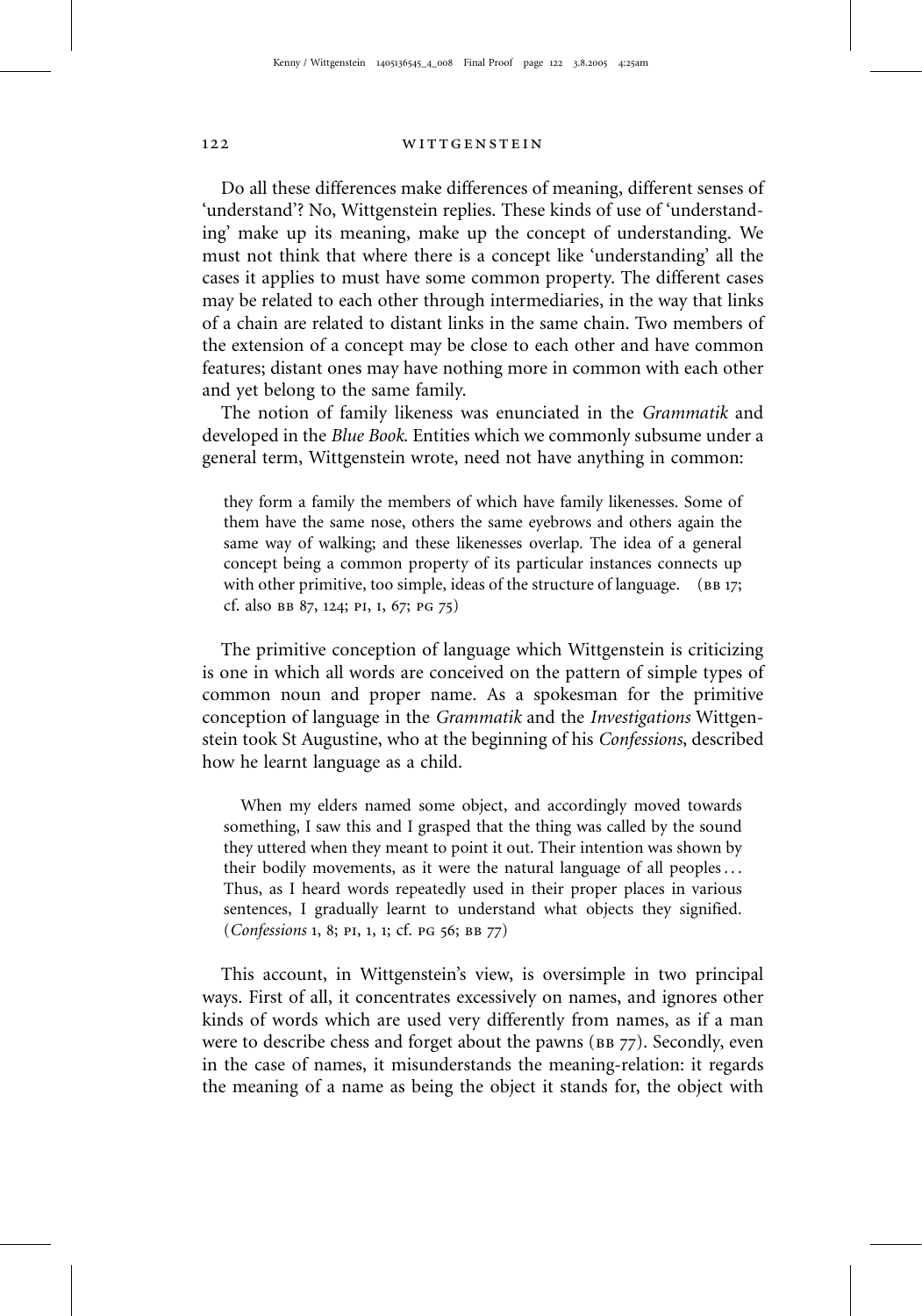which it is correlated by means of ostensive definition. By contrast, Wittgenstein stresses the multiplicity of different types of word and different uses of language; and he brings out the comparatively limited role played by ostensive definition in bringing about the understanding of language. I shall dwell on each of these points in turn.

There are some words in our language which are clearly not names of objects: for instance, exclamations such as 'Away!' 'Ow!' 'Help!' (pi, i, 27). We may be inclined to regard these as unimportant fringe cases, but in fact, Wittgenstein suggests, consideration of them is vital for an understanding of the nature of language. Even among words that look like names, it is clear enough that a word like 'five' functions rather differently from a word like 'apple' – to know what 'five' means one has to be able to count, and there is nothing quite like that presupposed by knowing the meaning of 'apple' ( $PI$ ,  $I$ ,  $I$ ;  $BB$  79). We are sometimes inclined to account for this by saying that while 'apple' and 'five' are both names, they are names of different kinds of object: apples are tangible, numbers intangible objects. But that is not quite right: a number may just as well be defined by pointing as a word like 'apple' may: one can define 'five' by pointing to five apples (PG 25; PI, I, 28; BB 79). But the use of the words after they have been defined is totally different.

To illustrate the diversity of types of word in language Wittgenstein uses many similes and metaphors. Language is like a toolbag: the functions of different words are as different as that of hammer, chisel, square and gluepot ( $PG_31$ ;  $BB_67$ ;  $PI$ ,  $I$ ,  $11$ ). Language is like the cabin of a locomotive, with a row of similar handles but the most diverse modes of operation (pb 13; pg 58; pi, i, 12). Language is an ancient city with different types of building and different kinds of street and square; irregular and maze-like at the centre, ever growing out into the regimented suburbs of the symbolisms of scientific disciplines ( $PI$ ,  $I$ ,  $18$ ;  $BB 81$ ). Words on the page all look alike; but their representative functions are as different as those of lines on maps (frontiers, street-lines, meridians, grid-lines, etc.) (pg 58). Words have as many different uses as money, which can buy a cow, a title, a seat at the theatre, rapid travel, or life itself (pg 63).

In order to grasp the meaning of words, we should not look for an object for which they stand, but should study the diversity of their functions. Frequently, at this time, Wittgenstein repeats two slogans. The first is, that the meaning of a word is its use in a language (e.g. pg 60; pi, i, 43). The second is that the meaning of a word is what the explanation of the meaning explains (e.g.  $PG 60$ ;  $BB 1$ ).

Instead of saying that the meaning of a word is its use in a language, Wittgenstein sometimes says that it is its use in a calculus (PG 63, 67) or in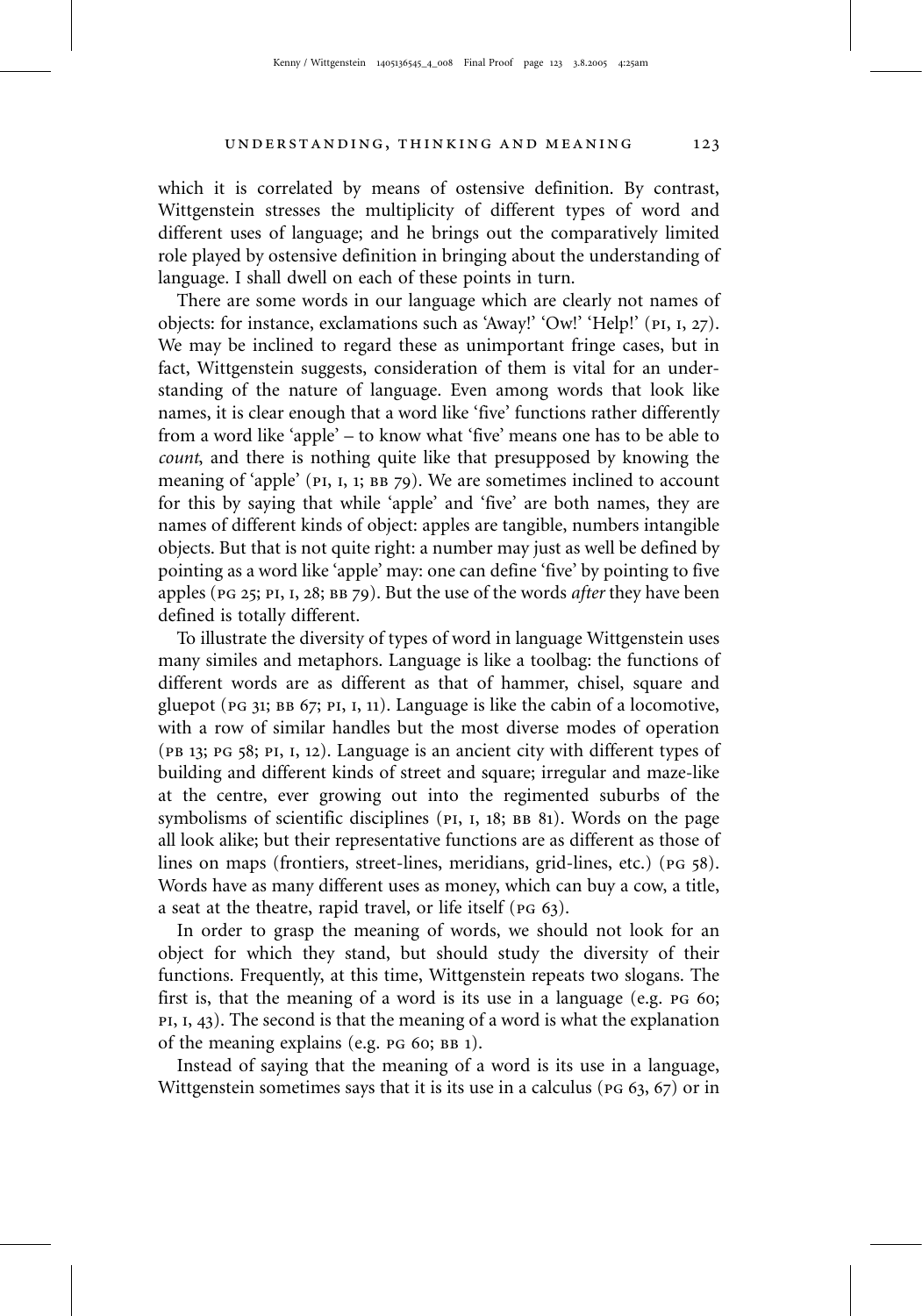a language-game (pg 67). In the next chapter we shall have to see in detail what Wittgenstein meant by 'language-game': for the moment we can use a definition given in the Blue Book: language-games are ways of using signs simpler than those in which we use the signs of our highly complicated language (bb 17). Augustine's description of language is valid only for a language-game much simpler than our language: one which might itself function as part of a more complicated language or as a complete primitive language, e.g. one in which a builder has a repertoire merely of the four words 'block', 'pillar', 'slab', 'beam', which he uses to call to an assistant to pass the stones in the order in which he needs them (pg 57; pi, i, 2). But it is possible to find very simple language-games for which Augustine's account is already inadequate: e.g. a greengrocer is given a bit of paper with the words 'five apples': he compares the word 'apple' with the labels on different shelves, he finds it to agree with one of the labels, counts from 1 to the number written on the slip of paper, and for every number counted takes a fruit off the shelf and puts it in a bag (BB 16; PI, I, 1). Here the explanation of the use of 'five' is something for which there is no place in Augustine's account.

In the Blue Book, in glossing the slogan that the meaning of a word is what the explanation of the meaning explains, Wittgenstein said that explanations of the meaning of words could roughly and provisionally be divided into verbal and ostensive definitions. Verbal definition, since it takes us from words to words, in a sense gets us no further: so it can look as if ostensive definition is what takes us the real step towards learning the meaning (BB 1). It is very natural to think that one can learn the meaning of a word simply by becoming acquainted with what the word stands for. We learn language, it may seem, by giving names to objects, to human beings, say, and shapes, colours, pains, moods and so on (pi, i, 26). The essential part of the learning process appears to be the encounter with the object: others may teach us what words mean, but they must do so by putting us in a position where we ourselves can become acquainted with the object which is the meaning of the word to be learnt  $(p_1, p_1, q_2)$ . Once such acquaintance is secured, it seems, the learner has only to fix his attention on the appropriate object and associate the word with it and henceforth he knows its meaning. Once you know what the word stands for, we feel, you understand it, you know its whole use (pi, i, 264).

Wittgenstein criticized this view of the operation of ostensive definition in chapters II and IV of the Grammatik, in the Blue Book at the beginning, and most decisively in the first part of the Investigations (see especially pi, 1, 27–35). He insists that acquaintance with the object for which a word stands is not the same thing as knowledge of the word's meaning: the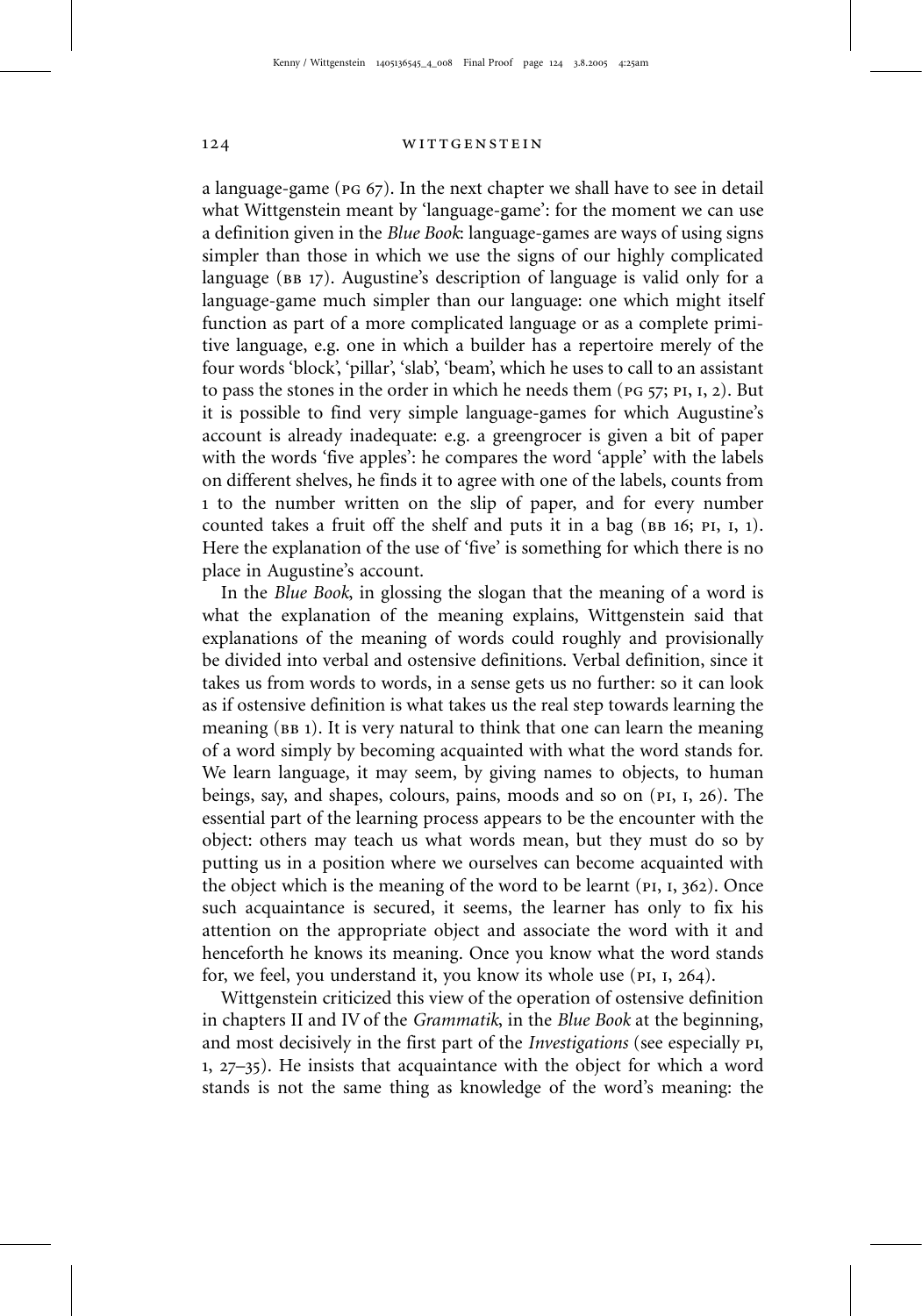meaning of a word is not the thing that 'corresponds' to the word. We must beware of confusing the bearer of a name with the meaning of a name (pg 63–4). 'When Mr N. N. dies, one says that the bearer of the name dies, not that the meaning dies' (pi, i, 40). Though bearer and meaning are distinct, the meaning of the name is sometimes explained by pointing to its bearer: that is precisely what an ostensive explanation is (pi, i, 40). But if such explanation is to be successful the learner must not only be acquainted with the bearer, but also grasp the role in language of the word to be defined. Thus, if I know that someone means to explain a colour-word to me, the ostensive definition 'That is called ''sepia'' ' will help me to understand the word (PI, 1, 30; PG 88). But the ostensive definition will not suffice by itself, because it can always be variously interpreted. For instance, suppose that I explain the word 'tove' by pointing to a pencil and saying 'This is called ''tove''.' The explanation would be quite inadequate, because I may be taken to mean 'This is a pencil' or 'This is round' or 'This is wood' or 'This is one' or 'This is hard' and so on ( $PG 60$ ;  $BB 2$ ). So in the acquisition of the understanding of a word acquaintance with the word's bearer is not so important as mastery of the word's general use.

Knowing that what I am now seeing is called 'tove' does not by itself enable me to answer the question 'And what else am I to call "tove"?' Wittgenstein illustrated the point by an analogy with chess. If someone points to a piece and says 'This is the king' this does not tell me the use of the piece – how to move it, its importance, etc. – unless I already know the rules of the game and am merely unfamiliar with the shape of the piece (pi, i, 31). When we learn a foreign language we are in this position: learning that 'rouge' means 'red' presupposes that I know the place in language occupied by the word 'red' and enables me to slot 'rouge' into the same place. But when I learn my first language I have to master a whole complicated system of the identification, classification and naming of colours if I am to know the place into which 'red' fits. Augustine, says Wittgenstein, 'describes the learning of human language as if the child came into a strange country; and did not understand the language of the country; that is, as if it already had a language, only not this one'  $(p_1, r_1, q_2)$ .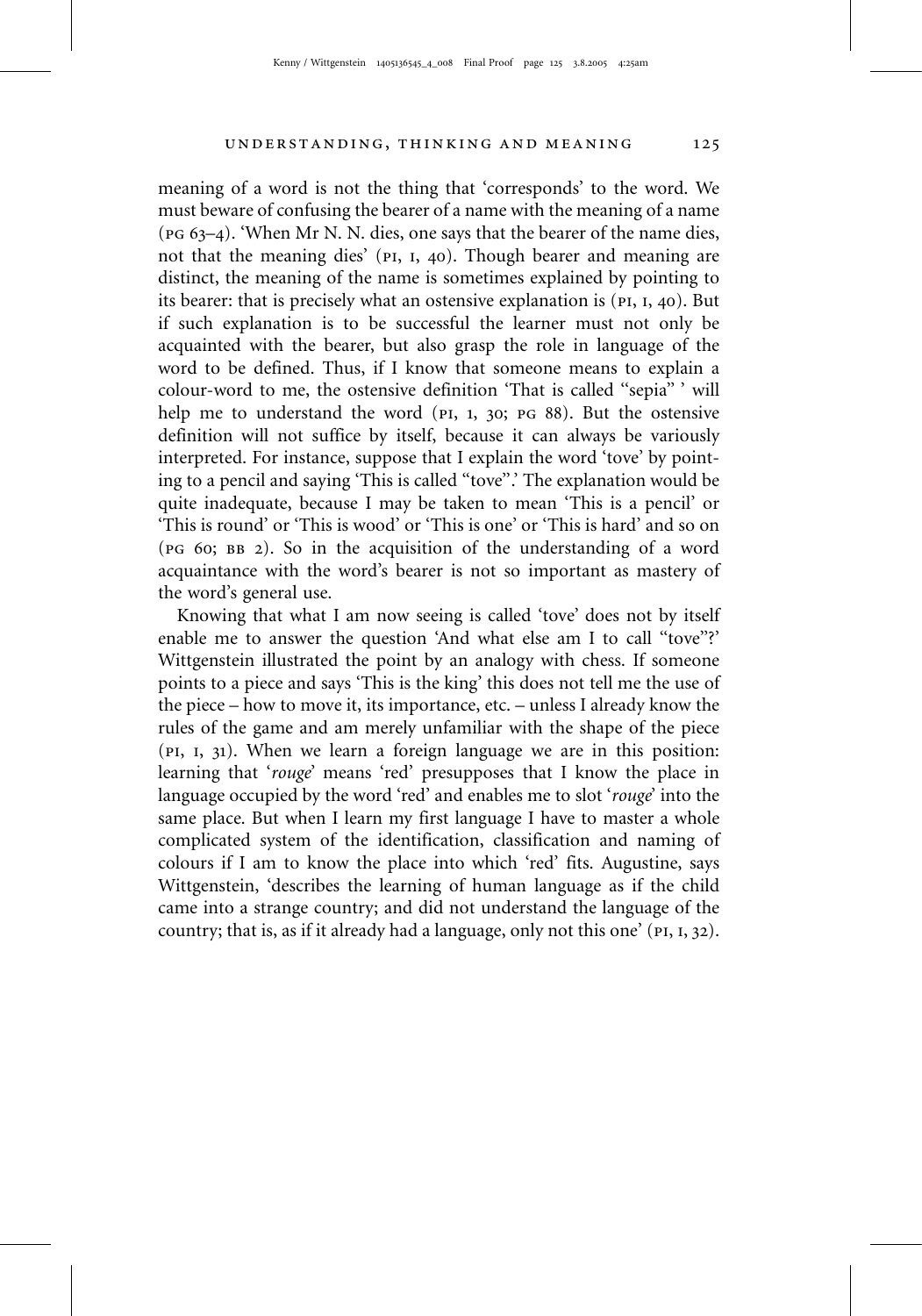## Language-Games

The theory of meaning as use is closely connected with the concept of a language-game. In the Tractatus there is no mention of language-games, but the connection between meaning and use is already made. At 3.32 Wittgenstein distinguishes between sign and symbol. The sign is what is sensibly perceptible in the symbol, and two different symbols may have their sign (spoken or written sounds) in common. Where this is so they signify in different ways. In order to recognize the symbol in the sign, one has to look at the significant use ( $TLP$  3.327). If a sign has no use it is meaningless; on the other hand if everything behaves as if a sign had meaning, then it does have meaning (TLP 3.328). Part of its use, it appears, is its logical syntax. We are told 'A sign does not determine a logical form unless it is taken together with its logical syntactical employment': but employment must involve something in addition to logical form, because use is sufficient and necessary for meaning, whereas in logical syntax the meaning (Bedeutung) of a sign must never play a role ( $TLP$  3.33). What is lacking is presumably the correlation between signs, with their logico-syntactical properties, and the reference of signs. This correlation, Wittgenstein then believed, was a psychological matter: it was no part of the task of the philosopher, the theorist of symbolism, to discover it (NB 129).

In particular the use of a proposition is its application, its employment as a picture, by the correlation of its elements with elements of a possible state of affairs. A thought, a proposition with sense, is a propositional sign (a sentence) applied in thought to the world ( $TLP$  3.5, 4).

After his return to philosophy, as we have seen, Wittgenstein began to think that he had been mistaken in regarding the correlation of names with named objects as a trivial, extraphilosophical matter. Simultaneously he began to regard it as an oversimplification to regard the connection between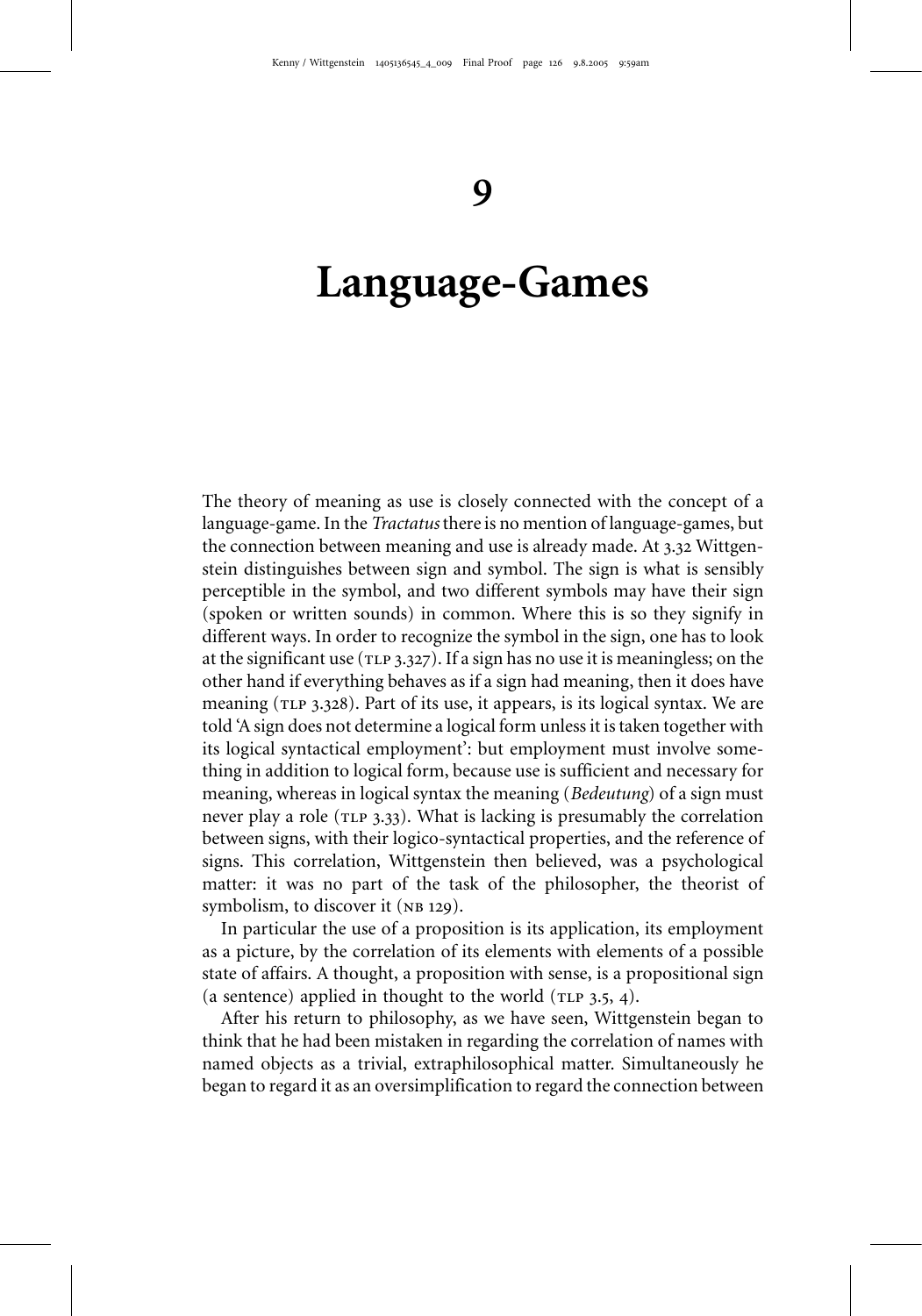language and reality as consisting only of two elements, the name-relation and the pictorial nature of the proposition. It was this, among other things, that led to the development of the theory of meaning as use and the exploration of the notion of language-games. As we have seen, he came to believe that a name functions as a name only in the context of a system of linguistic and non-linguistic activities; to explain in detail how this was so was not something that could be left to the psychologist; the description of language-games was one of the main tasks of the philosopher.

In the Tractatus Wittgenstein had quoted Frege: only in the context of a proposition does a name have reference  $(TLP 3.3)$ . In the Bemerkungen this is glossed in an interesting manner: it is like saying, he says, that it is only in use that a rod is a lever (bm 140). This is one of the earliest appearances of the comparison between words and tools, which as we have seen plays a dominant part in Wittgenstein's later thought. His first employment of the metaphor of a game appears in a conversation at Schlick's house in June 1930 in a discussion of formalism in mathematics. The passage is striking and deserves quoting at length.

Formalism contains both truth and falsehood. The truth in formalism is that every syntax can be regarded as a system of rules for a game. I have been reflecting on what Weyl can mean when he says that a formalist regards the axioms of mathematics as similar to the rules of chess. I would like to say: not only the axioms of mathematics, but the whole of syntax is arbitrary.

I was asked in Cambridge whether I think that mathematics concerns ink marks on paper. I reply: in just the same sense in which chess concerns wooden figures. Chess, I mean, does not consist in my pushing wooden figures around a board. If I say 'Now I will make myself a queen with very frightening eyes, she will drive everyone off the board' you will laugh. It does not matter what a pawn looks like. What is much rather the case is that the totality of rules of the game determines the logical place of a pawn. A pawn is a variable, like the  $x'$  in logic...

If you ask me: where lies the difference between chess and the syntax of a language I reply: solely in their application . . . If there were men on Mars who made war like the chess pieces, then the generals would use the rules of chess for prediction. It would then be a scientific question whether the king could be mated by a certain deployment of pieces in three moves, and so on. (wwk 104)

The comparison between an axiomatic system and a game of chess is repeated and developed several times in the conversations with Waismann (wwk 163, 170), and it is noted that it was anticipated in Frege's Grundgesetze der Arithmetik (wwk 150–1). But there is no general notion of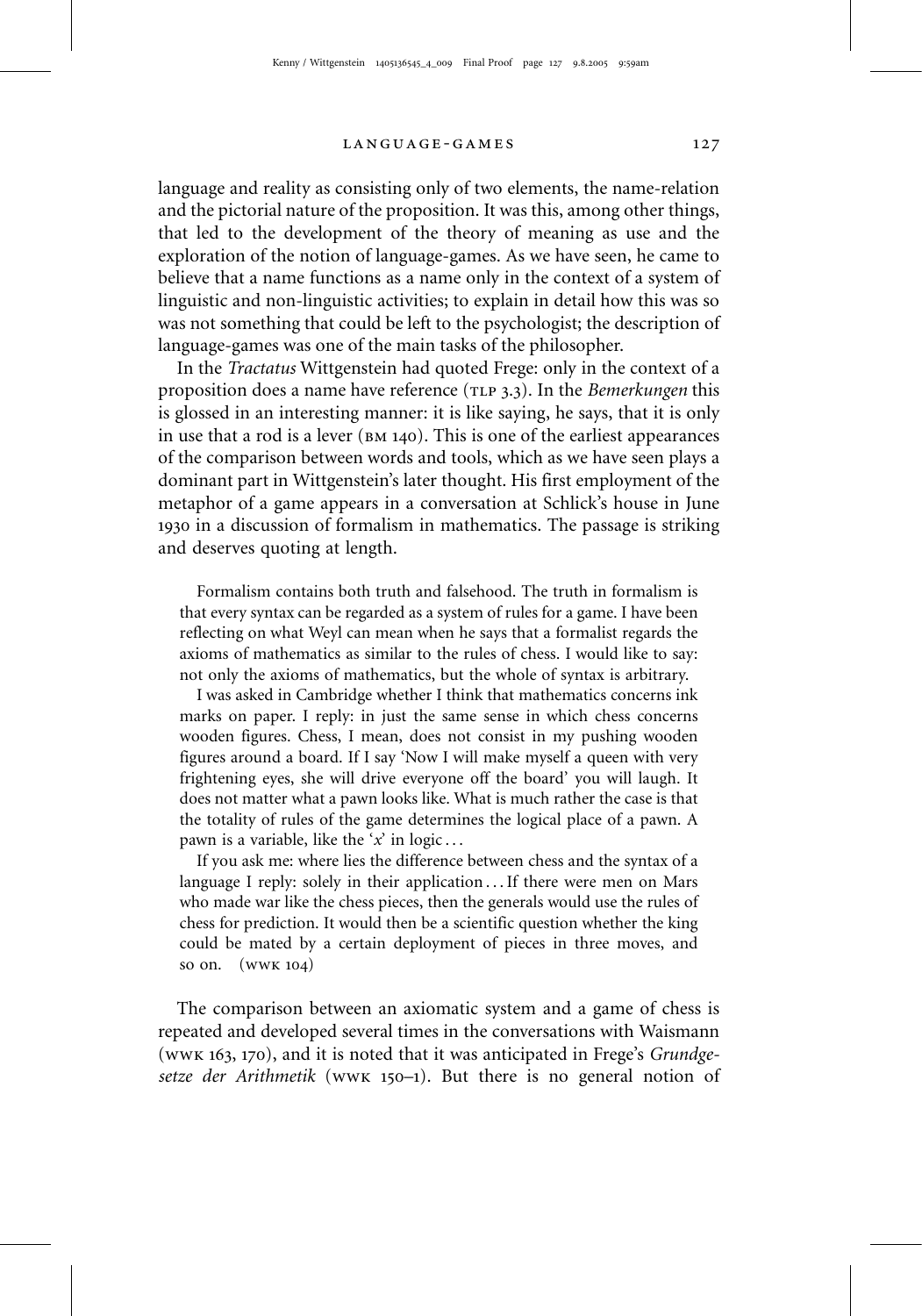language-game; and indeed the study of language-games is not so much the study of a game-like calculus as a study of the ways in which such a calculus can be applied. Nor, so far, is there any reflection on the differences between different games: chess, with its strict formal rules, is always taken as the example.

The Bemerkungen is silent about language-games, but in the Philosophische Grammatik a whole chapter is devoted to exploring the analogies between arithmetic and chess, and in particular to examining the role of truth and falsehood in arithmetic, and winning and losing in a game (pg 289–95). This treatment is more sophisticated but less picturesque than the one in the conversations with Waismann (cf. pg 294). But the more interesting development in the Grammatik is the application of the game-analogy to non-mathematical uses of language.

It is the realization of the variety among games which makes the concept of game a particularly useful one for Wittgenstein to express his new insights into the diversity of linguistic usages. The comparison between language and chess is exploited for several purposes (pg 49f.), but Wittgenstein is now very conscious that chess, with its precise rules, is not typical of all games, and that other less rule-bound games may serve as objects of comparison for languages.

I said that the meaning of a word is the role which it plays in the calculus of language. (I compared it to a piece in chess.) Let us think now of the way in which calculation takes place with a word, the word 'red' for example. The locality of the colour is given, the form and size are specified of the spot or body which has the colour, we are told whether it is pure or mixed with others, whether it is lighter or darker, whether it is constant or changing, and so on. Conclusions are drawn from the propositions, they are translated into illustrations and behaviour; there is drawing, measurement and computation. But let us think also of the meaning of the word 'oh!' If we were asked about it, we would probably say 'oh!' is a sigh; we say, for instance, 'Oh, it is raining again already' and similar things. In that way we would have described the use of the word. But now what corresponds to the calculus, to the complicated game which we play with other words? In the use of the words 'oh' or 'hurrah' or 'hm' there is nothing comparable. (pg 67)

In this passage we can see Wittgenstein passing from his once favoured expression 'calculus' to the new favourite 'game'. The coinage 'languagegame' itself has one of its earliest uses on page 62 of the Philosophische Grammatik in the course of a discussion of ostensive definition. When children learn the meaning of words by being shown objects and hearing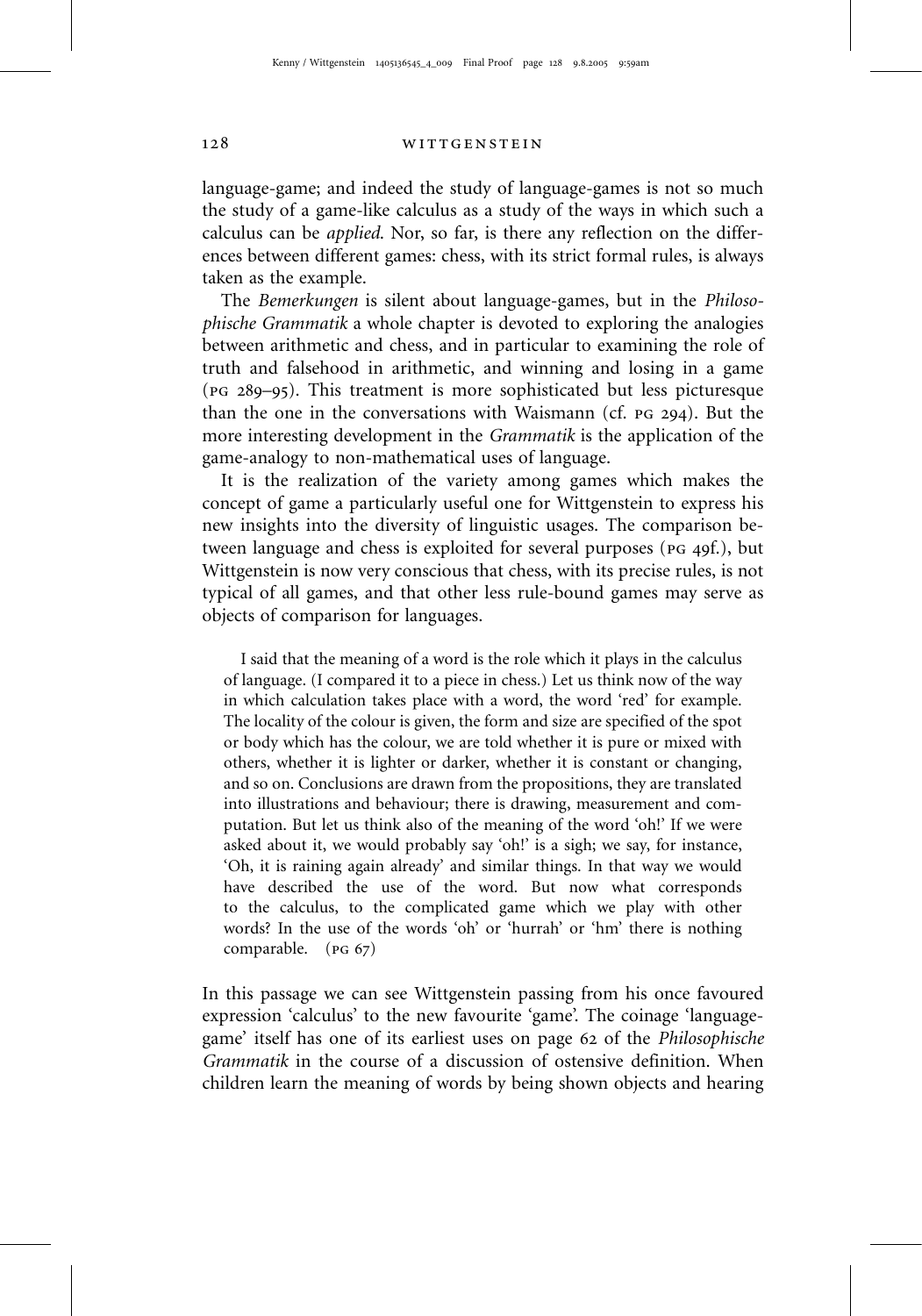their names pronounced, it is doubtful, he says, whether this is properly called 'explanation'.

The language-game (Sprachspiel) is still very simple and the ostensive explanation plays a different role in it from the one it plays in more developed language-games. (The child cannot, for instance, ask 'What is that?') But there is no clear boundary between primitive forms and more complicated ones. I would not know what I can still call 'explanation' and what I cannot. I can only describe language-games or calculuses. Whether they can still be called calculuses is indifferent, as long as we do not allow ourselves to be diverted by the use of a general term from the investigation of every individual case that we want to decide. ( $PG 62$ ; cf. PI, I, 27; BB 82)

The stress on the examination of individual case is renewed when Wittgenstein emphasizes that 'game' – or rather the even broader German word 'Spiel' – is an analogous term. There is no characteristic that is common to everything that we call games; but we cannot on the other hand say that 'game' has several independent meanings like 'bank'. It is a family-likeness term (pg 75, 118). Think of ball-games alone: some, like tennis, have a complicated system of rules; but there is a game which consists just in throwing the ball as high as one can, or the game which children play of throwing a ball and running after it. Some games are competitive, others not (pg 68). This thought was developed in a famous passage of the Philosophical Investigations in which Wittgenstein denied that there was any feature – such as entertainment, competitiveness, rule-guidedness, skill – which formed a common element in all games; instead we find a complicated network of similarities and relationships overlapping and criss-crossing. The concept of 'game' is extended as in spinning a thread we twist fibre on fibre. 'What ties the ship to the wharf is a rope, and the rope consists of fibres, but it does not get its strength from any fibre which runs through it from one end to the other, but from the fact that there is a vast number of fibres overlapping' ( $PI$ ,  $I$ ,  $65–7$ ;  $BB 87$ ).

This feature of 'game' is one which Wittgenstein believed it shared with 'language', and this made it particularly appropriate to call particular mini-languages 'language-games'. There were others. Most importantly, even though not all games have rules, the function of rules in many games has similarities with the function of rules in language (pg 63, 77). Language-games, like games, need have no external goal; they can be autonomous activities (pg 184; z 320). But the comparison of language to a game was not meant to suggest that language was a pastime, or something trivial: on the contrary, it was meant to bring out the connection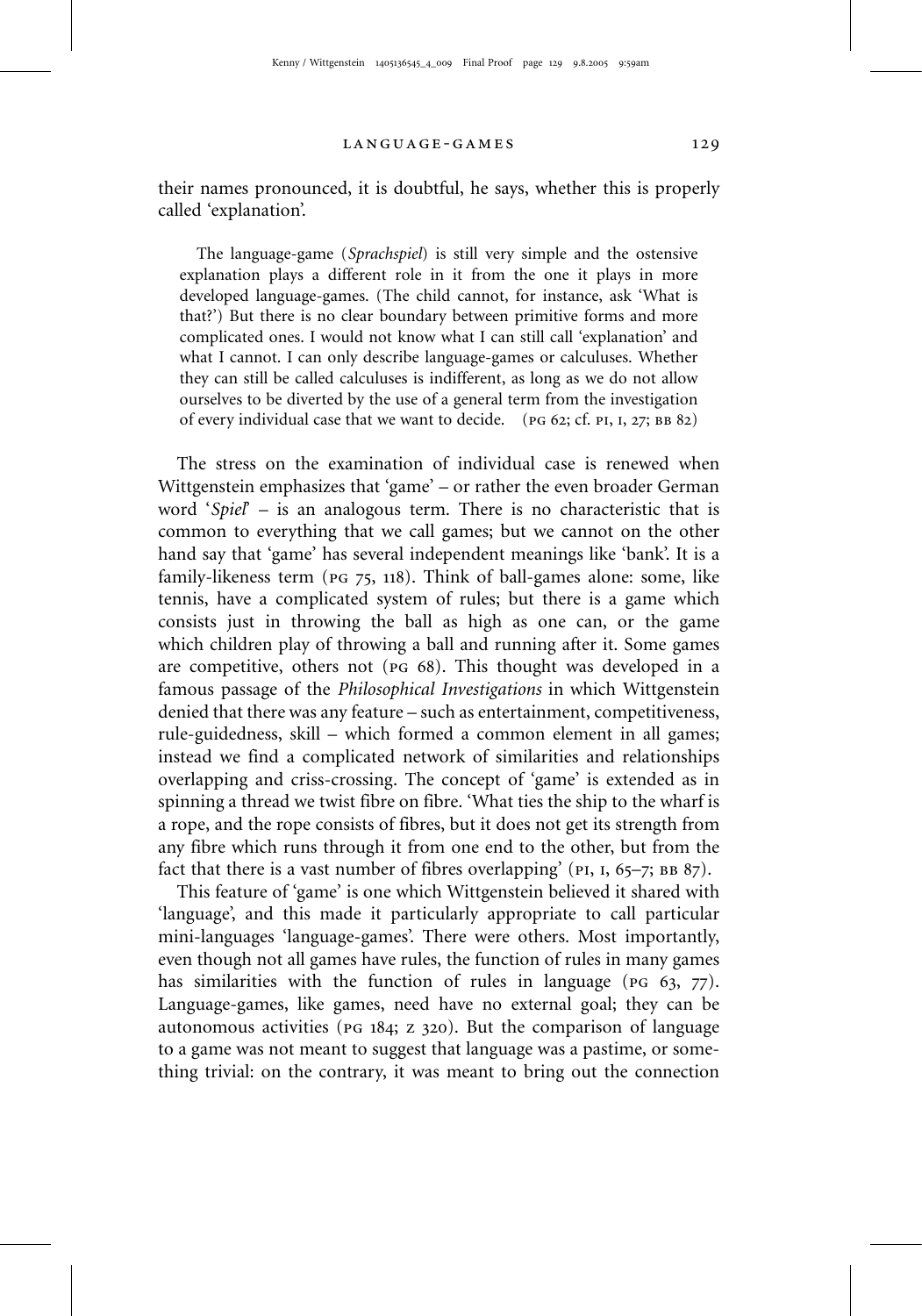between the speaking of language and non-linguistic activities. Indeed the speaking of language is part of a communal activity, a way of living in society which Wittgenstein calls a 'form of life' (p<sub>1</sub>, 1, 23). It is through sharing in the playing of language-games that language is connected with our life (pg 65).

Why is the philosopher interested in the study of language-games? In order to clarify meaning and to distinguish between sense and nonsense. The right method of philosophy, Wittgenstein had said at the end of the Tractatus, consisted in showing the metaphysician that he had failed to give a meaning to certain signs in his propositions ( $TLP$  6.53). He did not then say how this was to be done: now it is to be done by showing him that he is using a word outside the language-game that is its home  $(p<sub>I</sub>, 1, 116)$ . Even the simplest sign, such as a name, is a name only in a language-game; the meaning of a sign is precisely its role in such a game (pi, i, 49, 261; pg 130).

'This is what Frege meant too' wrote Wittgenstein in the Investigations 'when he said that a word had meaning only as part of a sentence' (PI, i, 49). In fact, there is an important difference between Frege's dictum and Wittgenstein's contention, which is to the advantage of the latter. Taken strictly, Frege's thesis seems to be refuted by the use of personal names to call people, by a cry of 'Fire!' or a label 'Poison'. These cases are not counter-examples, and do not need explaining away as ellipses, when confronted with Wittgenstein's thesis. For the words belong to languagegames; they have the possibility of tying in with other words even if they are not actually so tied. Indeed in their employment in these ways for their characteristic purposes they are actually being employed in the languagegame; this type of employment is part of what goes to make up the game.

The most common form of philosophical nonsense arises not when a word is being used outside any language-game at all, but when it is used in a language-game other than the one appropriate to it (often the languagegame misleadingly suggested by its surface grammar) (pg 126). So it is clearly important to be able to know where one language-game ends and another begins. How does one do this? Wittgenstein gives us little help here. Consistently with his general position, he does not give any general account of what a language-game is, nor a criterion of individuation for language-games. He merely makes some general remarks about languagegames, and otherwise illuminates the concept principally by giving a fund of examples. The most systematic treatment of language-games comes in the Brown Book in which a large number are described or invented, and applied to the treatment of traditional metaphysical problems about the nature of modality and time, as well as the notions of language and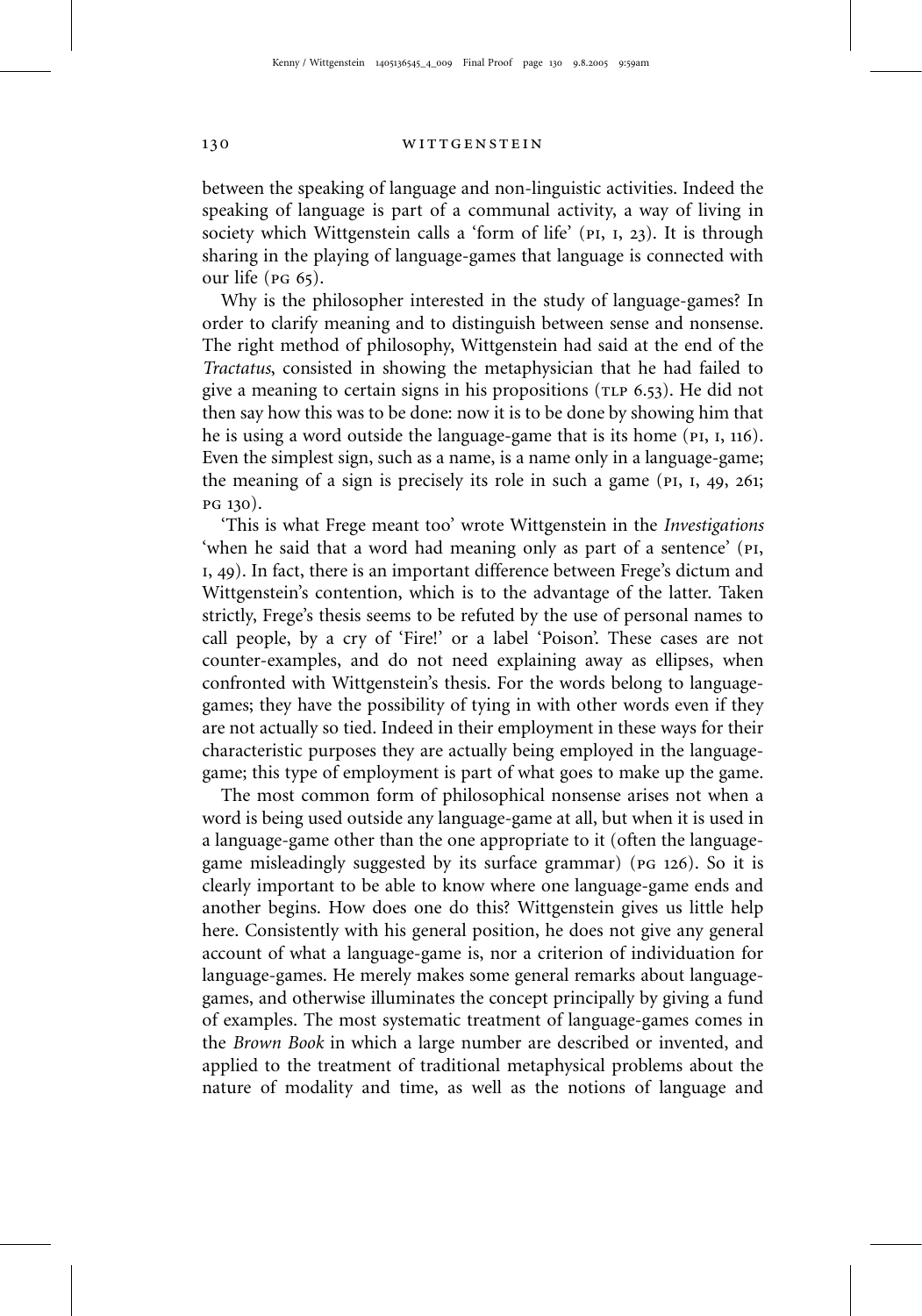guidance by rules. But from that book one could not derive a principle which would enable one to detect what constitutes an illegitimate crossing between games (cf. RFM 50).

The fullest list of language-games given by Wittgenstein is in the Philosophical Investigations i, 23. It includes obeying and giving orders, describing the appearance of objects, giving measurements, constructing an object from a description, reporting an event, speculating about an event, forming and testing a hypothesis, presenting the results of experiments in tables and diagrams, making up stories, acting plays, singing catches, guessing riddles, telling jokes, translating from one language into another, asking, thanking, cursing, greeting and praying. Elsewhere in the Investigations he gives as examples of language-games: the expression of sensation  $(1, 288)$ , the reporting of past wishes  $(1, 654)$ , the description of physical objects and the description of sense-impressions (ii, 180), ostensive definition  $(I, 27, cf. BB 83)$ , the subsequent explanation of one's meaning (II, 217). We hear of 'the language-game with the word "game"' ( $PI, I, 71$ ) and 'the language-game "I mean this"' ( $PI, II, 217$ ). Languagegames are invented by Wittgenstein as models for philosophical theories – e.g. for Plato's account of naming in the Theaetetus (pi, i, 48, 60, 64) and for Russell's theory of descriptions as used in the Tractatus (pi, i, 60). Wittgenstein contrasts what he said in the Tractatus about the structure of language with the multiplicity of different language-games. 'How many kinds of sentences are there? Say assertion, question and command? – There are countless kinds: countless different kinds of use of what we call "symbols", "words", "sentences". And this multiplicity is not something fixed, given once for all; but new types of language, new language-games, as we may say, come into existence and others become obsolete and get forgotten' (pi, i, 23). 'We remain unconscious of the prodigious diversity of all the everyday language-games because the clothing of our language makes everything alike' (p<sub>I</sub>,  $_{II}$ ,  $_{224}$ ).

Several comments seem in order here. First, it is clear that with this variety of things called 'language-games' we have come some distance from 'the forms of language with which a child begins to make use of words', as language-games were defined in the *Blue Book* (BB 17). It is no longer true, as Wittgenstein then said, that 'the study of language-games is the study of primitive forms of language or primitive language'. It has come to mean the study of any form of use of language against a background context of a form of life.

Secondly, there seems to be an inconsistency in the passage quoted from section 23 of the Philosophical Investigations. Wittgenstein says that there are countless kinds of sentence: countless different kinds of use of what we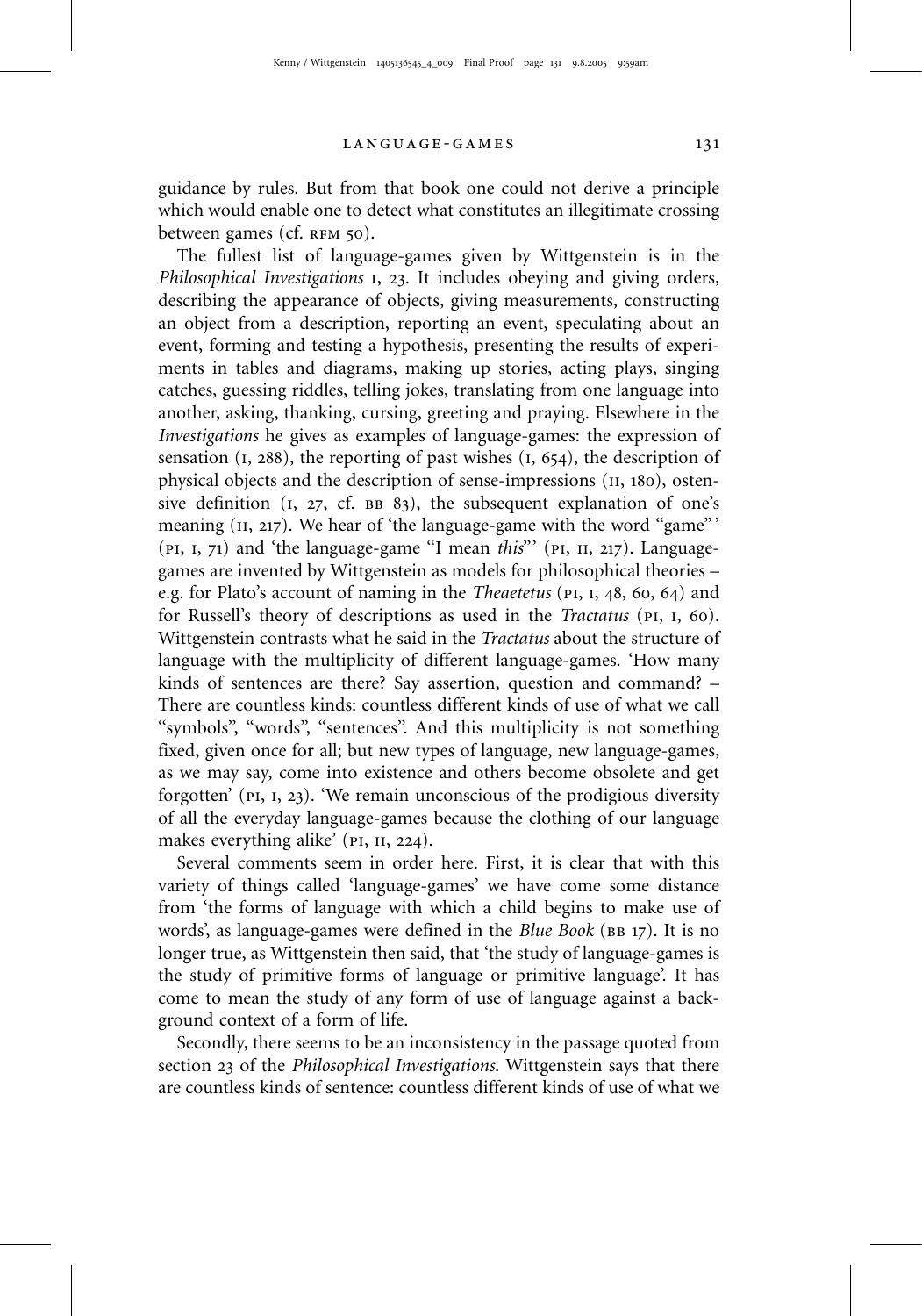call sentences. The first half of that dictum suggests that two uses make two different kinds of sentence; the second half suggests that one kind of sentence may have more than one use. The second suggestion may well seem happier than the first. No doubt the use of 'Come here' to give an order and to make a request are different uses: but this seems no sufficient reason to say that two different kinds of sentence are involved. It may well be thought clearer and more natural to reserve the distinction between types of sentence for those broad distinctions between types of use which are marked in the syntax of the sentence (e.g. the distinction between imperative and indicative mood).

Wittgenstein would reply that this involves paying too much attention to the surface grammar, and not enough to the depth grammar as revealed in the study of the language-game. None the less, it seems that the traditional distinction between assertion, question and command is on a different level from the other distinctions drawn by Wittgenstein. It is clear, for instance, that these different kinds of sentence could occur inside or outside a joke or a fairy-tale; so that the distinction between them cuts across the distinction between fiction and non-fiction. Wittgenstein is surely right that it is futile to try to assimilate questions to statements (e.g. statements of ignorance, or of desire for information) (pi, i, 24). But this type of distinction is quite different from the type of distinction drawn if we are to speak of the language-game with a particular word (like 'game') or of the language-game of measurement. For it is clear that the word 'game', or a set of measurements, could occur in a command, an assertion, or a question.

The point on which Wittgenstein would insist is that it is misleading to lump together all indicative sentences – such as 'The bone is in the cupboard', 'He is asleep', 'He is dreaming', 'I am in pain', 'I am thinking of my father' – as belonging to the class of assertions. One must pay attention to the differences in the use of these sentences – e.g. what sorts of mistake or doubt are possible in connection with them, whether or how we find out whether they are true – and this is what makes up the language-game.

There are two related difficulties in understanding what Wittgenstein means by 'the use' of an expression. First, does 'use' mean 'usage' or 'utility'? Does a word have a use provided that it can fit into acceptable sentences, or does its use have to make some difference in the world? Wittgenstein's two favourite similes point in opposite directions. A game, like chess, has only syntactical rules; what goes on in chess has no effect on the world except indirectly through the consequences of winning and losing. On the other hand, tools are instruments for operating on the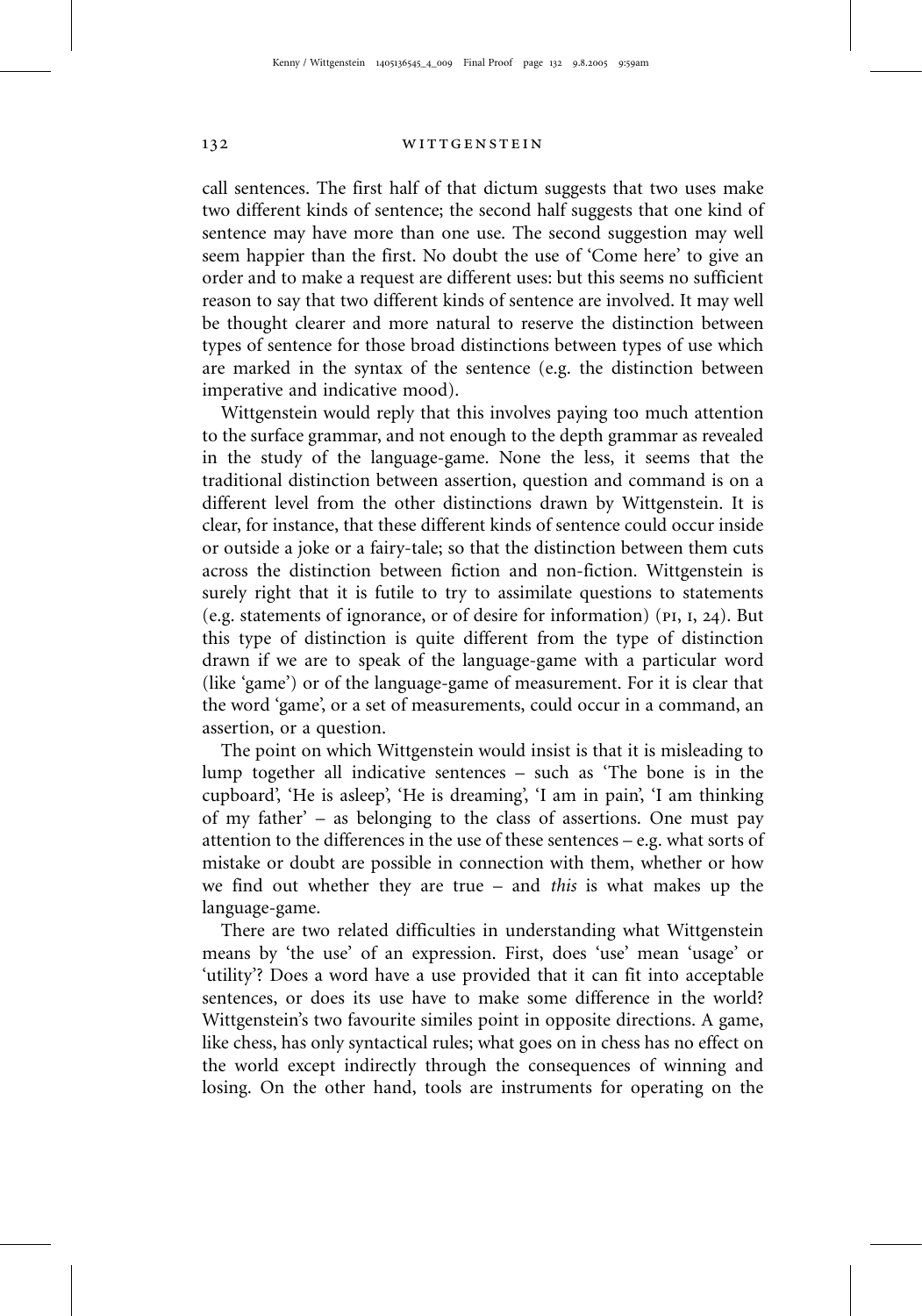world and altering it in various ways. Secondly, is the theory of meaning as use to be applied primarily to words or to whole sentences? Here words seem unlike tools, because tools work on the world in isolation, whereas in general we have to put words together into sentences to affect the world in any way: it looks as if it would be a more helpful metaphor to say that in our language we have a kit for assembling tools rather than a tool-bag. It is the complete sentence that seems to be the move in the game (pg 39). Sentences are made, rather than used, once one has got beyond the phrasebook stage of learning a language.

To this Wittgenstein's reply would be that one gives the use of a piece of language by describing its role in a language-game and that a languagegame is a more or less complicated sharable human activity which might, or might not, have a utility which could be grasped and stated outside the game. Language cannot be looked on, as a whole, as a means to some extra-linguistic end – 'the communication of thoughts' cannot be regarded as such an end, because there are so many thoughts which cannot even be thought without language. We do not, in general, think, or use language, because we have found that it pays to do so – any more than we bring up our children because we have found that it pays to do so. But of course particular language-games (e.g. the making of calculations when building boilers) have been found to pay off. But even in these cases, Wittgenstein thinks, it would be misleading to regard calculation as a means chosen to an end (pg 109; pi, i, 466–8). As for the distinction between words and sentences, this is a distinction which itself presupposes the existence of fairly complicated language-games, and does not arise in the case of simple games like that of the builders with their buildingstones (pi, i, 18–19). The concept 'sentence' has not the sharp boundary this objection presupposes (pg 112). Of course we can draw a sharp boundary if we wish, in the same way as a pace can be standardized as 75 cm.; but that does not mean that the non-standardized concept is unusable (pg 113; pi, i, 69).

One might, however, be inclined to object that unless a language-game is at least complicated enough to allow a distinction between words and sentences to be drawn, then it does not really deserve to be called a language-game at all. Wittgenstein was surely right in thinking when he wrote the Tractatus that the articulation of propositions, and the possibility of expressing a new sense with old words, is something crucial for the understanding of language. It is not at all clear that the language-game in which the builders call out 'block', 'pillar' and 'stone' to each other could be, as Wittgenstein says it could, 'a complete primitive language'. Clearly, it cannot be essential to the language-game that the English words, or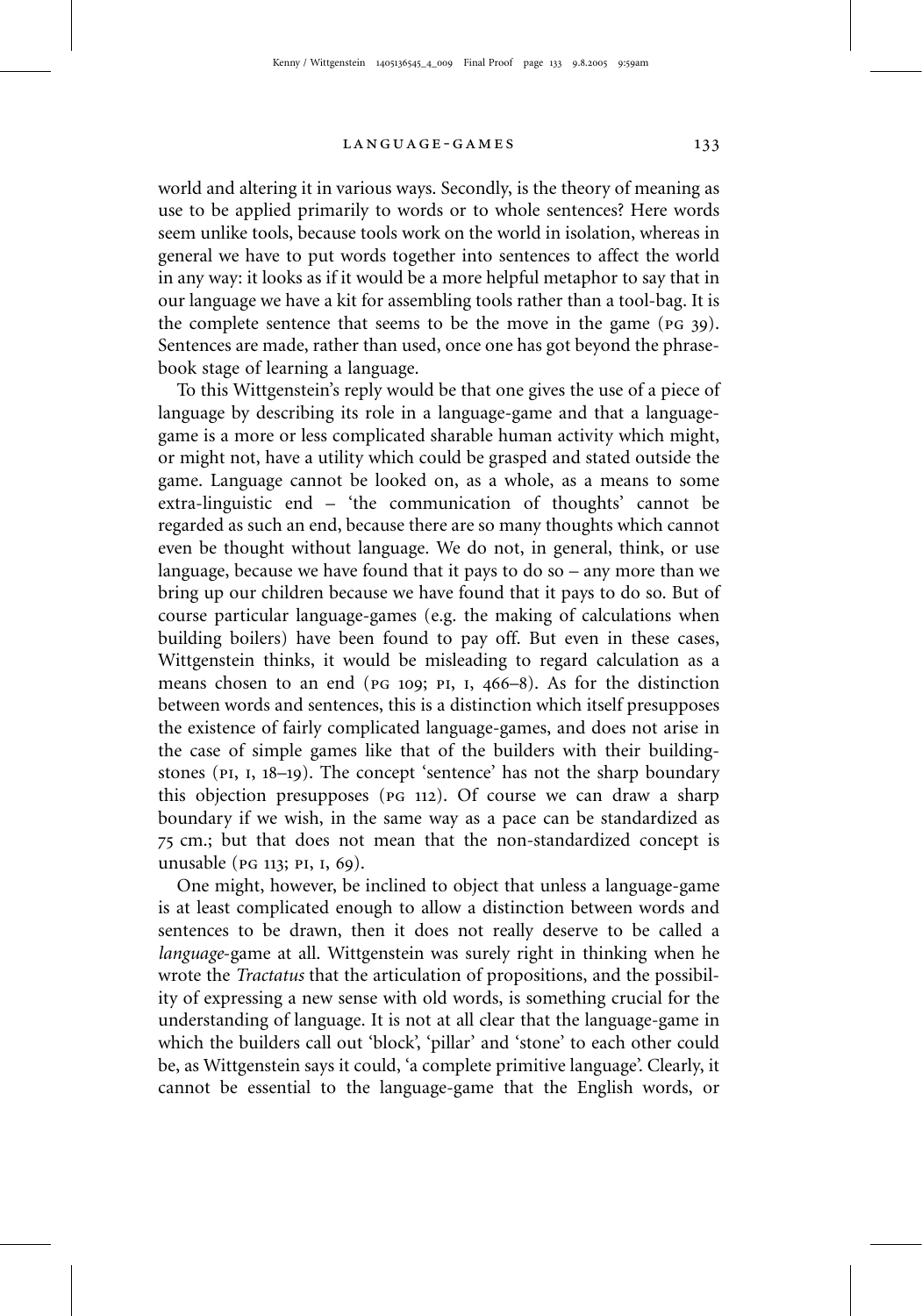sounds like them, should be used: but if we imagine the builders calling just 'tweet', 'tweet-tweet', 'tweet-tweet-tweet' to each other is it so clear that we should call what they are doing a language?

Wittgenstein makes several attempts to deal with this objection. At PI, I, 18 he says that we should not be troubled by the fact that this languagegame consists only of orders; but this hardly meets the objection that what is wrong with it is that it has no syntax. In the Brown Book he considers the objection that the imaginary tribes which he endows with language-games speak English, so that the whole background of the English language is presupposed. To answer this, he says, the description of the languagegames would have to be very much more complete. 'Whether a word of the language of our tribe is rightly translated into a word of the English language depends upon the role this word plays in the whole life of the tribe; the occasions on which it is used, the expressions of emotion by which it is generally accompanied, the ideas which it generally awakens or which prompt its saying, etc.' ( $BB 102-3$ ).

He turned to a similar objection in the Zettel apropos of the builders' language-game.

You are just tacitly assuming that these people *think*; that they are like people as we know them in that respect, that they do not carry on that language-game merely mechanically. For if you imagined them doing that, you yourself would not call it the use of a rudimentary language.

What am I to reply to this? Of course it is true that the life of those men must be like ours in many respects, and I said nothing about this similarity. But the important thing is that their language, and their thinking too, may be rudimentary, that there is such a thing as 'primitive thinking', which is to be described via primitive behaviour. The surroundings are not the 'thinking accompaniment' of speech. (z 99)

These replies do not altogether silence the objection. However, it is open to Wittgenstein to say that it is a misunderstanding to think of the primitive language-game as somehow capturing the essence of language. It is true that he said in the Blue Book:

If we want to study the problems of truth and falsehood, of the agreement and disagreement of propositions with reality, of the nature of assertion, assumption and question, we shall with great advantage look at primitive forms of language in which these forms of thinking appear without the confusing background of highly complicated processes of thought. (BB 17)

But in the Philosophical Investigations he warned: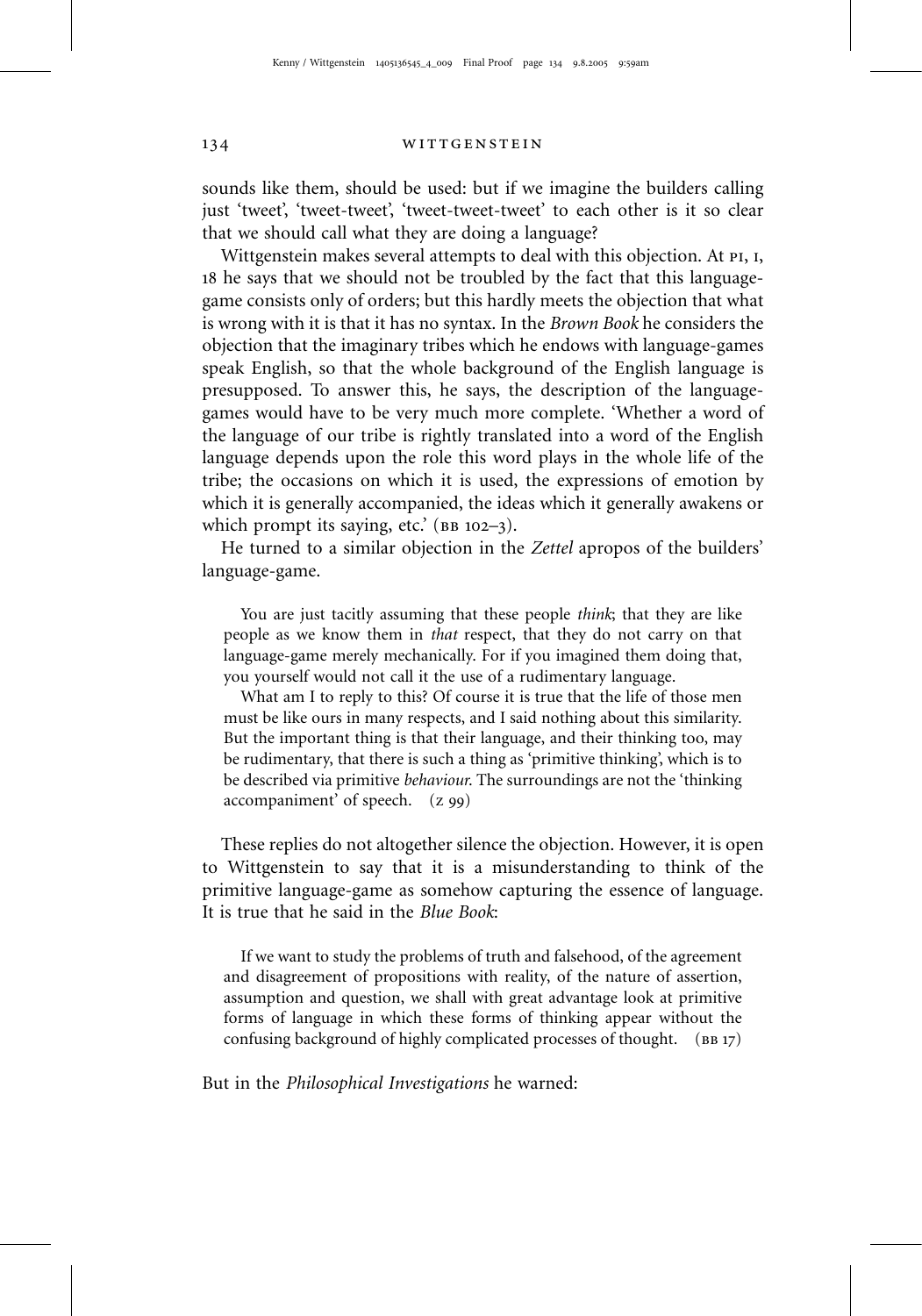Our clear and simple language-games are not preparatory studies for a future regularization of language – as it were first approximations, ignoring friction and air-resistance. The language-game are rather set up as objects of comparison which are meant to throw light on the facts of our language by way not only of similarities, but also of dissimilarities. (PI, I, 130)

It does not greatly matter, he might say, whether the builders' game is rightly called a language: it has similarities with language, and there is no clear break between these primitive games and more complicated ones: the more complicated ones can be built up from the primitive ones by the gradual addition of new forms (BB 17).

One crucial point of comparison between language and games is that both involve the employment of rules. This must not be misunderstood. We do not, in general, use language according to strict rules – we commonly don't think of rules of usage while talking, and we usually cannot produce any rules if we are asked to quote them  $(BB 25)$ . The application of words is not everywhere bounded by rules, and many possibilities are left open: we do not, for instance, have a rule ready to say whether something which regularly disappears and reappears can be called a 'chair', and one can use a proper name like 'Moses' without having a fixed definitional description to substitute for it in all possible cases (pi, i, 79–81). But the same is true of games: there are no rules in tennis for how high or how hard one throws the ball before serving, yet tennis is a game with rules (pi, i, 68, 83). Indeed 'rule' like 'game' is a family-likeness term covering many different but related things: what we call a rule in a game, or language-game, may have very different roles in the game (pg 116–18; pi, i, 53).

The rule may be an aid in teaching the game. The learner is told it and given practice in applying it. – Or it is an instrument of the game itself. – Or a rule is employed neither in the teaching nor in the game itself; nor is it set down in a list of rules. One learns the game by watching how others play. But we say that it is played according to such-and-such rules because an observer can read these rules off from the practice of the game – like a law of nature governing the play.  $(pI, I, 54)$ 

It is a mistake, when reading what Wittgenstein has to say about rules, to think of the canonical form of a rule as being a conditional imperative. There are examples of rules of this form in his writings, but they are very rare. Two examples occur in pi, i, 567: 'Before starting a game of chess, use the kings to draw lots'; 'Before moving a piece, turn it round three times.'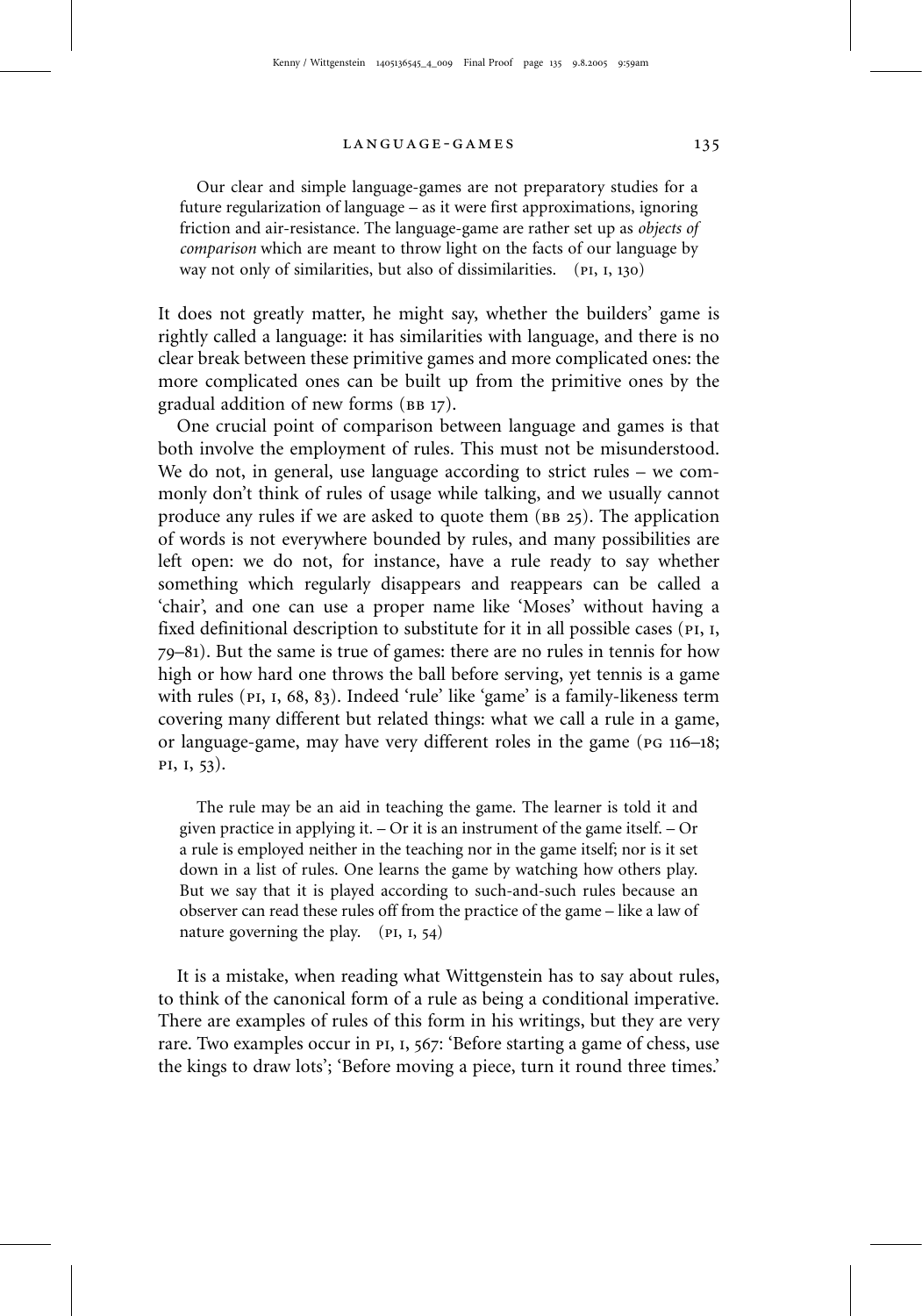This is a passage in which Wittgenstein is discussing not the nature of rules, but the distinction between essential and inessential ambiguity. When he is discussing the nature of rules, and the nature of language as a rule-guided activity, it is striking that he almost always gives concrete examples of rules: a chart correlating words and pictures (pi, i, 48, 86), a schema of arrows ( $BB$  90;  $PI$ ,  $I$ ,  $86$ ), a table with printed letters in one column and cursive letters in the other (BB 123; PI, I, 162), a signpost (PI, I, 85, 198), a ruled line (pi, i, 222–37).

One reason for Wittgenstein's preference for concrete expressions of rules over linguistic ones is didactic: if the concept of rule is to throw light on the nature of language, there is a danger of circularity if the rules used as illustrations are ones which need an understanding of language to apply. A table or a signpost is perhaps more naturally thought of as an expression of a rule than as a rule itself: but in Wittgenstein's view the way to study the nature of rules is to study expressions of rules, just as the way to study sensations and thoughts is to study their expression. In discussing the question 'What is a rule?' in the Brown Book Wittgenstein gives the following example. B is to move about according to rules given by A. B is supplied with a table like this:

| a | n | С | ш |
|---|---|---|---|
|   |   |   |   |

A gives an order made up of letters in the table, say 'aacaddd'. B looks up the arrow corresponding to each letter of the order, and moves accordingly: thus

→→ → ↓ ↓ ↓ ↑

This table is a rule, and it might be used in any of the following different ways: the table might be given to B and referred to by B every time he is given an order; he might not look it up, but having become familiar with it call up the images of the arrows corresponding to the letters in A's orders; having become even more familiar with it he might carry out the order without looking up or imagining. It is conceivable that after being shown the table once, B might be able to obey A's orders without any further reference to the table; or that the ability to obey the orders was produced by some training which did not involve the use of the table, or was even innate. In these last two cases, the table might be constructed by an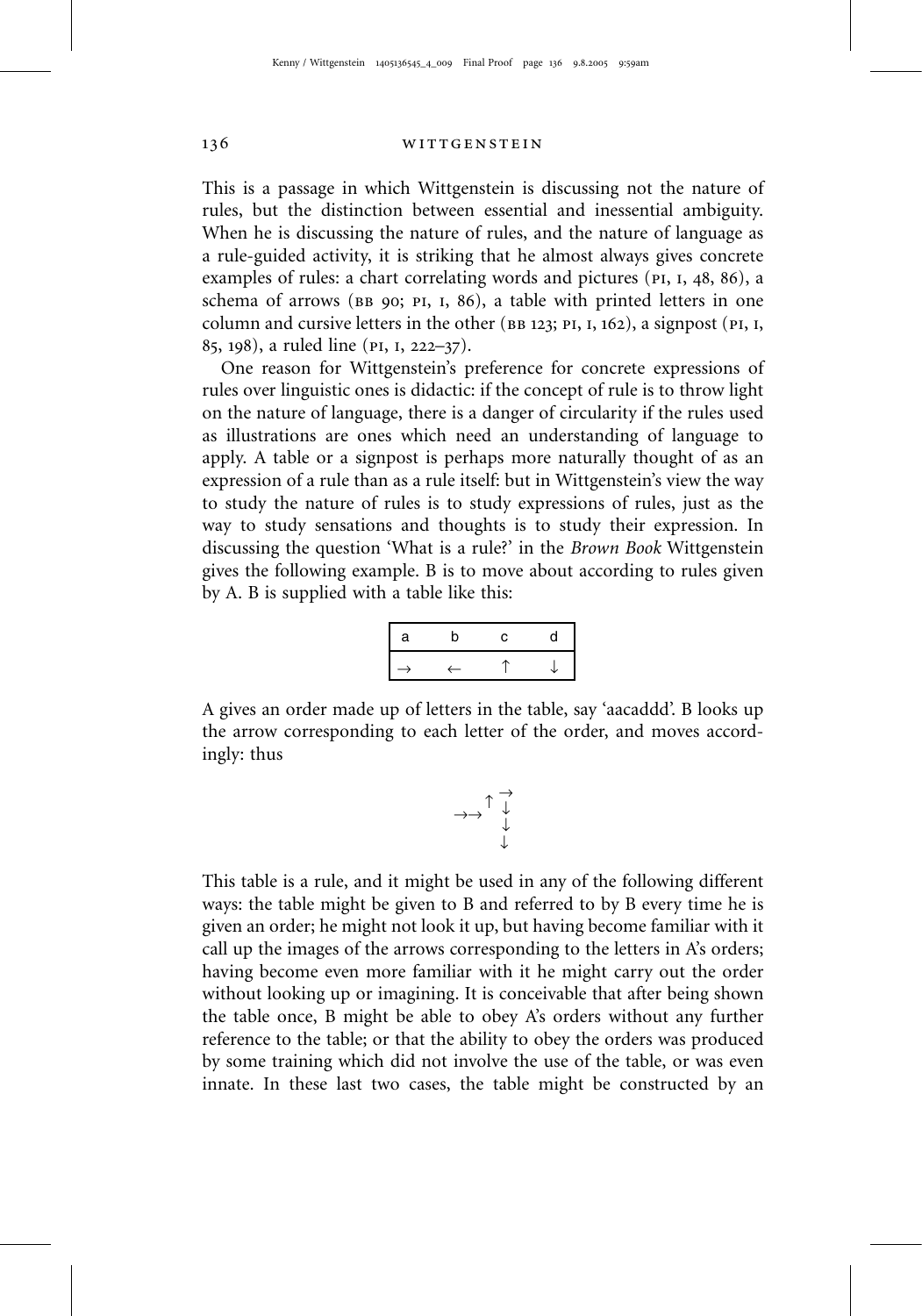observer watching the behaviour of A and B, without either A or B being able to produce the table on demand ( $BB 95-8$ ). This example illustrates the various ways in which, in accordance with the passage quoted above from pi, i, 54, a rule can play a role in a language-game.

Wittgenstein repeatedly insists that charts, signposts and the like could never be used as we used them if there were not a natural, primitive, uniform reaction that human beings display towards such things, given certain training. It is a fact of human nature that human beings, unlike dogs, can be trained to look in the direction of a pointing finger (pg 94; pi, i, 185); just as it is a fact of nature that dogs, and not cats, can be taught to retrieve (BB 90). This primitive reaction is not interpretation, and the training which produces it is not explanation; rather, the reaction is presupposed by any interpretation, and explanation is only possible after training has been successful (BB 77; PI, I, 201). Merely to act on a rule – e.g. to walk in the direction indicated by a signpost, to follow with the eye a pointing finger – is not to give an interpretation of the rule: to interpret a rule is rather to substitute one expression of a rule for another (pi, i, 201). The training by which children learn words ostensively (for Wittgenstein calls an ostensive definition, too, the expression of a rule) is strictly analogous to the training of animals by example, reward, punishment and the like; it does not become explanation, and ostensive training does not become ostensive definition properly so-called until the child has e.g. learned the language-game of asking what something is called  $(BB 77; P1, I, 27)$ .

The other feature of rules which Wittgenstein stresses is that a rule is something for repeated application, to be applied in an indefinite number of instances and not just once (вв 96). Obedience to a rule is a practice or custom: it is not something which it would be possible for only one man to do and to do only once in his life (pi, i, 199, 202).

Wittgenstein's account is sometimes misunderstood as meaning that it is the agreement of the people who share in the practice of the rule which settles whether or not a rule has been obeyed. This is not quite right. It is either true or false that someone is obeying a rule, and it may be true though everyone thinks it false, and vice versa: 'A kept the rule' and 'Everyone agreed that A kept the rule' have different meanings. Wittgenstein is not saying that to obey a rule is to act in a way which others agree in calling obedient. But unless there was the primitive uniform reaction to certain training with certain paradigms, then the concept of rule, and of agreement and disagreement with rule, could never get off the ground (pi,  $1, 240-2)$ .

It is natural to feel that there is something missing from Wittgenstein's account of the place of rules in games and in language. It is not enough, we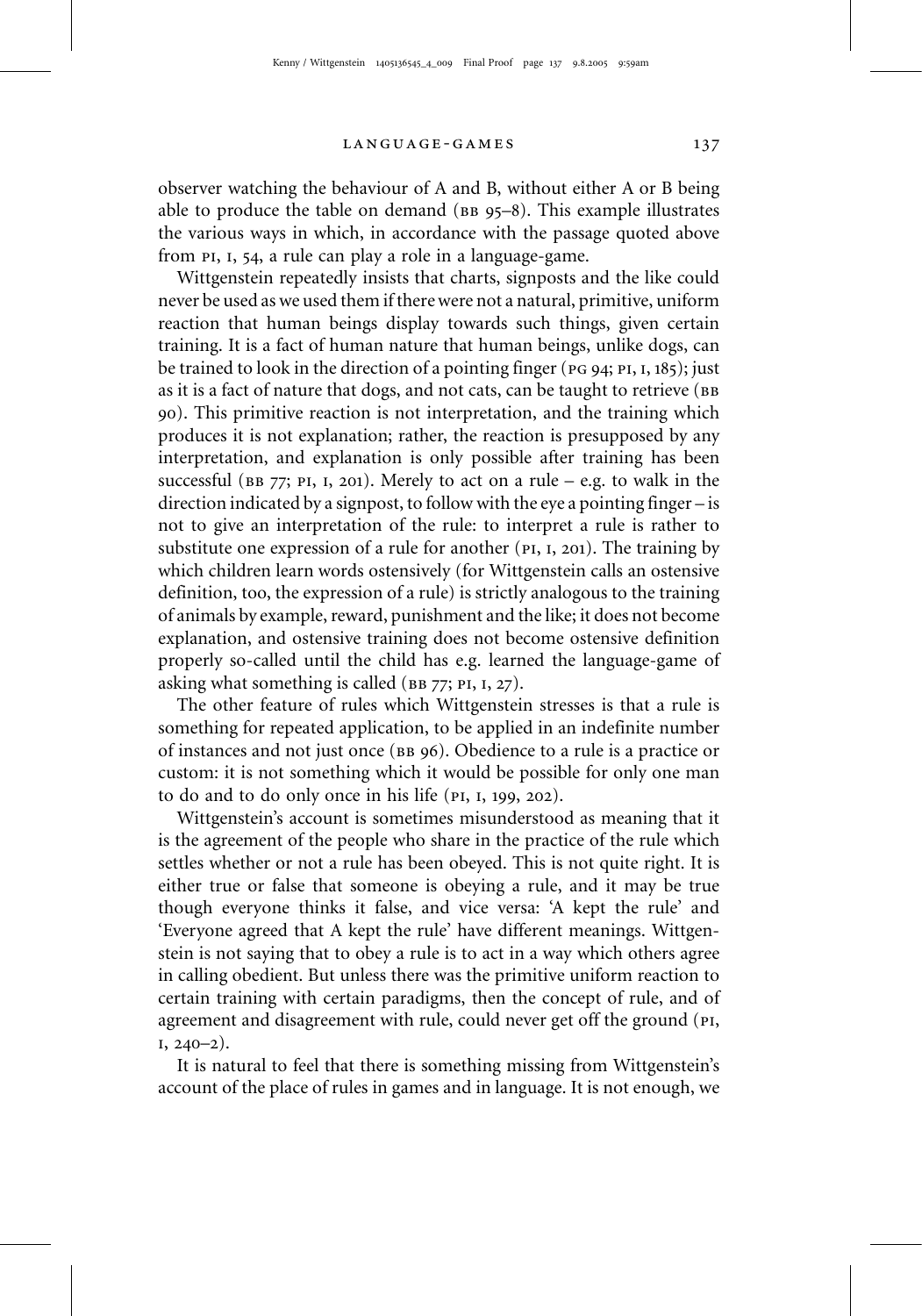feel, to point to the existence of concrete expressions of rules and to facts of human natural history as the background of customary operation with these paradigms. What is to be explained is how, when I follow a rule, my action is guided by, determined by, the rule. We want to be shown how the rule provides either a cause or a reason for my action. Wittgenstein believed that this demand may mask a confusion similar to that which looks for a mental act or process of understanding.

In a case such as the simple language-game quoted above from the Brown Book there may, of course, be a genuine causal connection between the table and the behaviour according to the rule: that is to say, the current behaviour is causally connected with the training in the past, and in that training the table was physically used. But this is not the causal connection that we have in mind when we say that being guided by a rule involves having one's behaviour caused by the rule. What we vaguely imagine is some sort of mental mechanism connecting the signs and the behaviour; and we think of the mechanism as being set up by the training with the table. We may think of the mechanism as rather like the ghostly equivalent of a pianola, in which the action of the hammers of the piano is guided by the pattern of the holes in the pianola roll ( $PG 69$ ;  $PI$ ,  $I$ ,  $157$ ;  $BB 118$ ). Perhaps one has only to make quite explicit what a mental mechanism would be in such a case for it to be clear that the idea of such a mechanism could never be more than a simile for the phenomenon of being guided by a rule (bb 119). But Wittgenstein demolishes the notion by a very painstaking examination of one of the simplest cases of being guided by a rule, namely, that of reading, not in the sense of understanding what one reads, but simply translating script into sounds and vice versa (BB 119-25; PI, i, 156–78).

Though we cannot give flesh and blood to the notion of behaviour being caused by a rule, still, we may feel, what is essential to being guided by a rule is a certain experience or mental state; a feeling of being guided, a feeling that one is acting because of the rule. But this will not do. If we consider various actual cases of being guided, we will find that the experiences characteristic of the cases are widely different from each other (e.g. being led by the hand versus simply following a field-track) (pi, i, 172). Moreover, given any particular experience, it is possible to imagine someone having that experience (say, under the influence of a drug) while in fact behaving in a completely irregular manner (BB 112; PI, I, 160). Indeed it is difficult to see how having a certain feeling is a way of discovering a causal connection: causation is surely something established by experiments, e.g. by the observation of regular concomitances (pi, i, 169).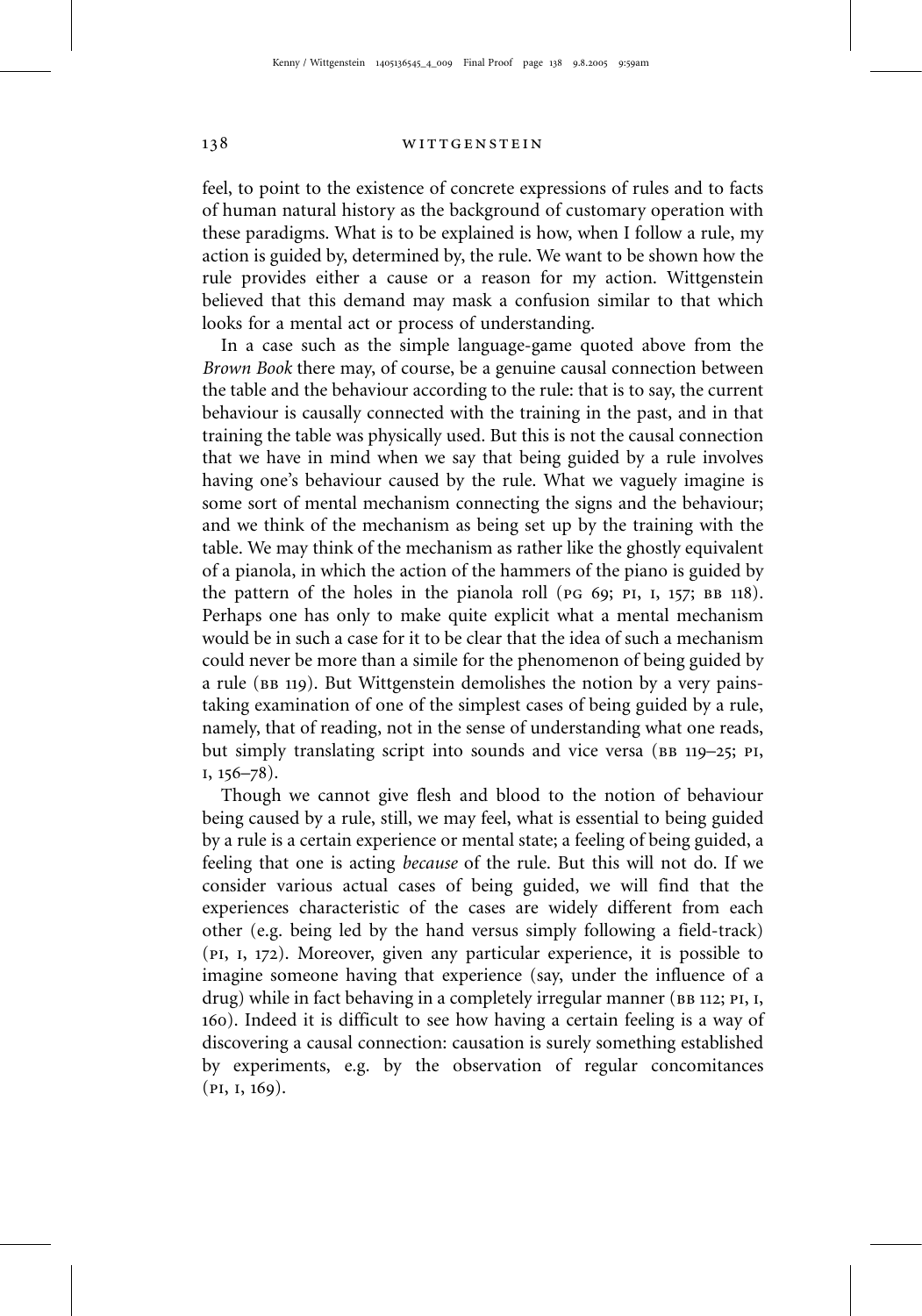If a rule cannot be said to exercise a causal influence on behaviour, can it be said that the connection between a rule and an action following it can be explained by pointing to the reason why we follow it as we do? Certainly one can give a reason for an action by citing a rule; for instance, one can justify reading certain sounds by pointing to the letters on the page and the rule correlating letters and sounds (pi, i, 169). Moreover, one can give a reason for obeying a rule in a certain manner by giving an interpretation of a rule, e.g. in answer to the question 'How do you know you are to obey the rule in this way?' But the chain of reasons has an end (BB 15; PI, I, 211). If one thinks that every way of grasping a rule involves an interpretation, then it will seem mysterious how a rule can ever show one what to do: for whatever one does can be made out, on some far-fetched interpretation, to accord with the rule. In the game cited above, B might obey the order 'a' by moving to the left; and justify this by saying that he had interpreted the table according to the schema  $\times$  and not . If is of course unlikely that someone would read the table like that; but what is and is not far-fetched is just a fact of human nature, and nothing to do with the logical structure and multiplicity of the table. So even if we start with the notion of reasons, we are brought back to the primitive, unreasoned reaction on which the system of rules and reasons is grafted.

Does this mean that the rules e.g. of grammar cannot themselves be justified, and are wholly arbitrary? In the Philosophische Bemerkungen Wittgenstein observed that the conventions of grammar could not be justified by a description of what was to be represented in language: one could not say, for instance, that colour-language must have certain conventions because colour had certain properties. For the description of the properties of colour would itself have to make use of the grammatical conventions, and so could not justify them; or if it did not, it would either be a piece of nonsense, or would show that the conventions were superfluous (pb 53, 55). He returned to the thought in the Philosophische Grammatik: one is tempted to justify rules of grammar by sentences like 'But there really are four primary colours' (pg 186; z 331). But one cannot really discuss whether the rules we have for words are the correct ones. There cannot for instance be a question whether our rules for 'not' are the correct ones, and accord with its meaning. For without the rules the word has no meaning; and if we change the rules it has a different meaning, or none (pg 184; pi, p. 147). It is against these temptations that one wants to insist that the rules of grammar are arbitrary. But this is not quite right either. 'Why,' Wittgenstein asks, 'don't I call cookery rules arbitrary, and why am I tempted to call the rules of grammar arbitrary?'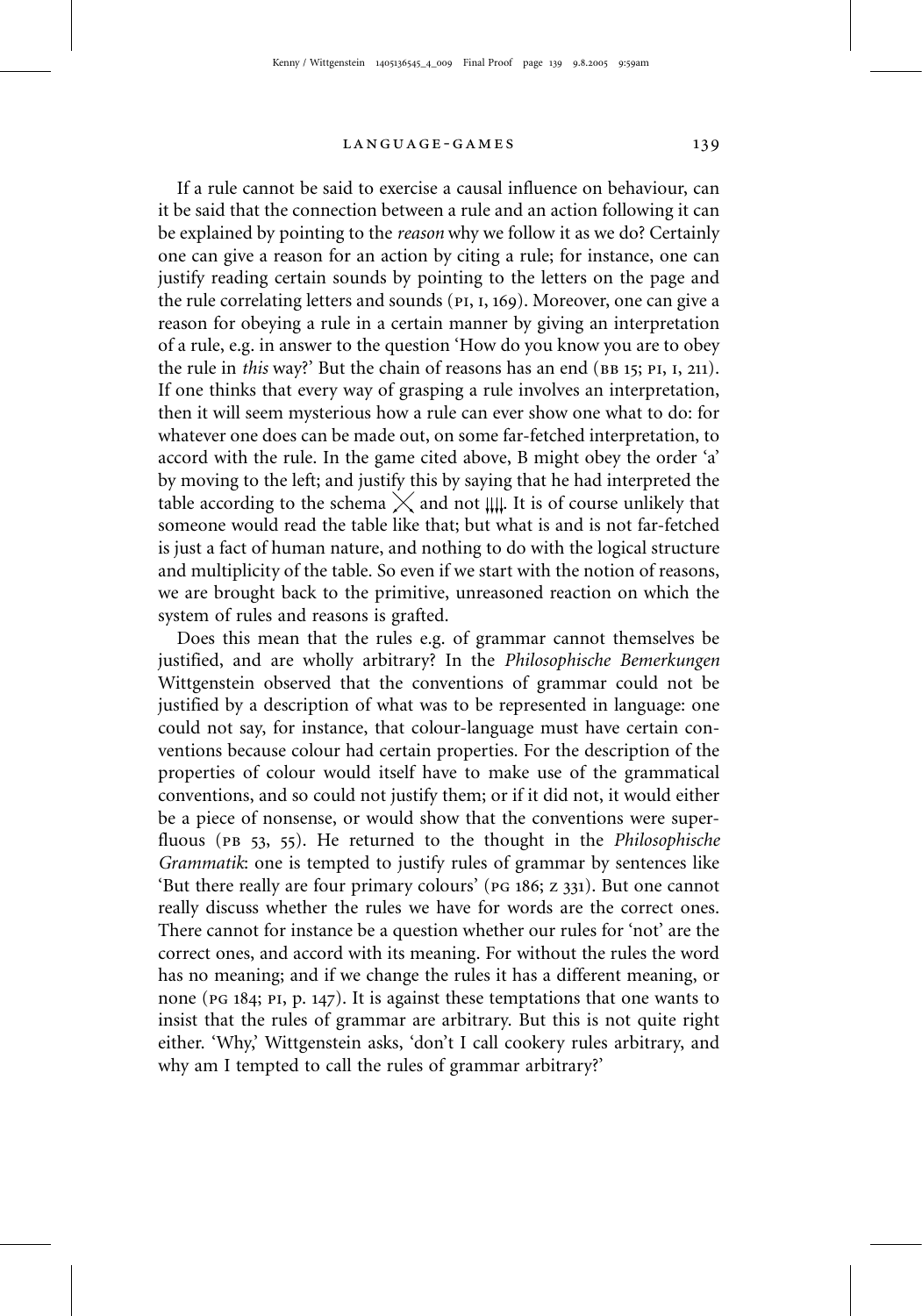Because 'cookery' is defined by its end, whereas 'speaking' is not. That is why the use of language is in a certain sense autonomous, as cooking and washing are not. You cook badly if you are guided in your cooking by rules other than the right ones; but if you follow other rules than those of chess, you are playing another game; and if you follow grammatical rules other than such-and-such ones, that does not mean you say something wrong, no, you are speaking of something else. (pg 184; z 320)

Languages can be invented as instruments for particular purposes (pg 140; pi, i, 492, 569) and in this case, it will make a difference which concepts we employ, as it makes a difference for some purposes of measurement whether we use the metric system or feet and inches (PG 193; PI, I, 569). But language as a whole is not an instrument for a particular purpose specifiable outside language, and it is in this sense that its rules are arbitrary. 'To say the rules of a game are arbitrary is to say that the concept game is not defined by the effects the game is to have on us' (pg 192). 'The rules of grammar may be called "arbitrary" if that is to mean that the *aim* of the grammar is nothing but that of the language' (pi, i, 497).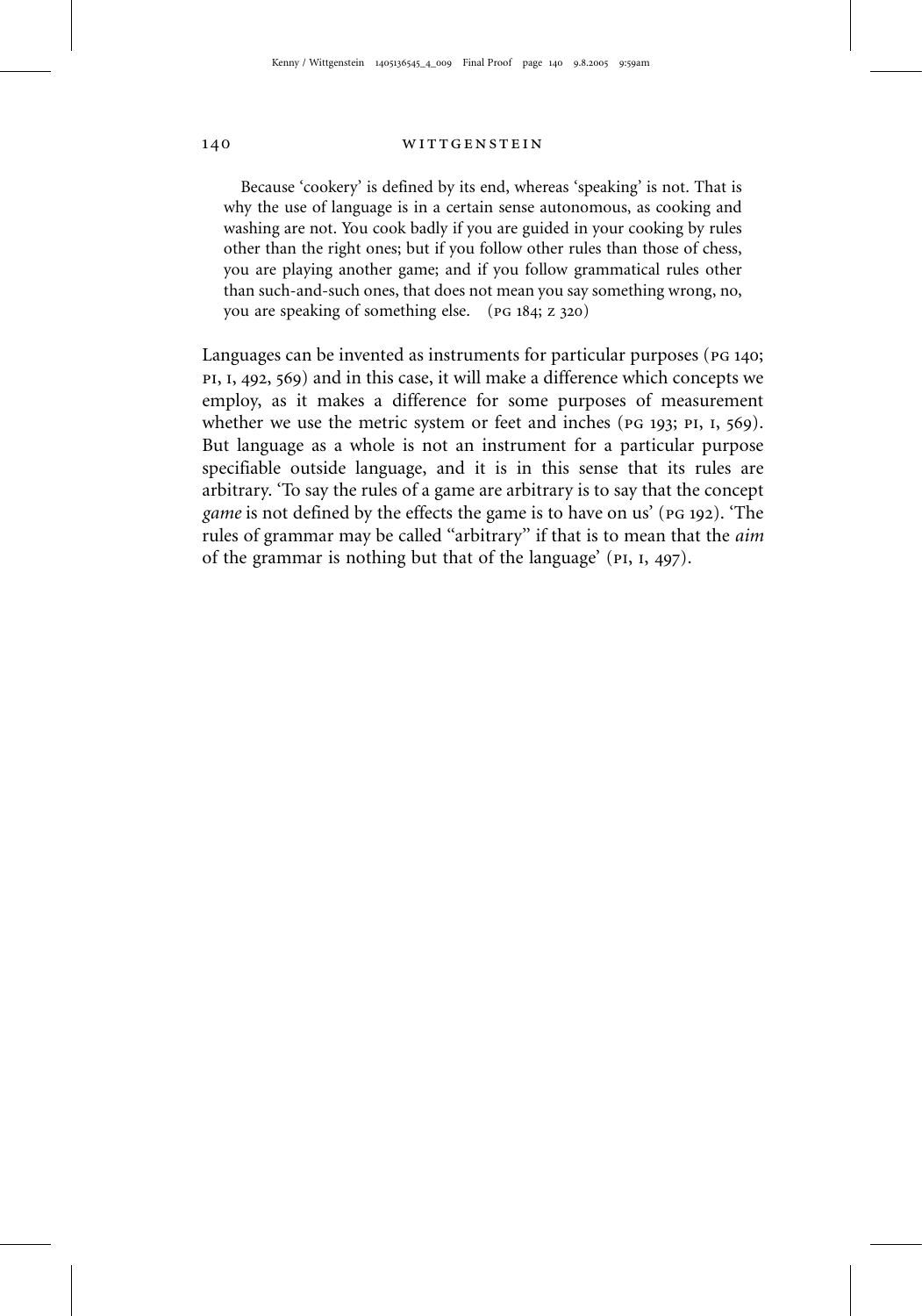## Private Languages

For a decade after the dictation of the Brown Book in 1935 Wittgenstein worked simultaneously on his Remarks on the Foundations of Mathematics and on the Philosophical Investigations. The first, and major, part of the latter work was complete by 1945. As we have seen, a considerable part of the material worked into the text came from passages in the Bemerkungen or Grammatik, or had close similarities with the notes dictated in the Blue and Brown Books. We have already observed the similarities with the earlier work of the passages on primitive language-games ( $PI$ ,  $I$ ,  $1-26$ ), on ostensive definition (pi, i, 28–37), on games, rules and family-likeness (pi, i, 65–88), on understanding (pi, i, 138–55, 179–97), on reading (pi, i, 156–78), on following a rule (pi, i, 198–242), on thought and speech (pi, i,  $318-62$ ), on expectation and fulfilment (PI, I, 439–65). The last thirty or so pages of part one of the Investigations (pi, i, 491–693) contain many paragraphs unchanged from the Grammatik. Wittgenstein's editors tell us that if he had lived to publish the work himself, he would have suppressed a good deal of what was in this section, and worked into its place material which he wrote in 1947–9, and which now appears as the second part of the Investigations. Of the more original material in Investigations 1 there are two sections which we shall consider in some detail. The first is the criticism of logical atomism and the revision of the Tractatus philosophy of logic (pi, i, 39–64 and 89–137 respectively), which will be considered in the final chapter. The second is the argument against a private language which, with kindred matters, occupies 243–363, and was first adumbrated in some lecture notes on private experience written in 1934–6 and published in 1968. The argument to prove the impossibility of a private language will be the topic of the present chapter.

What is a private language, we may wonder, and why does its possibility matter? A private language, in the sense discussed by Wittgenstein, is a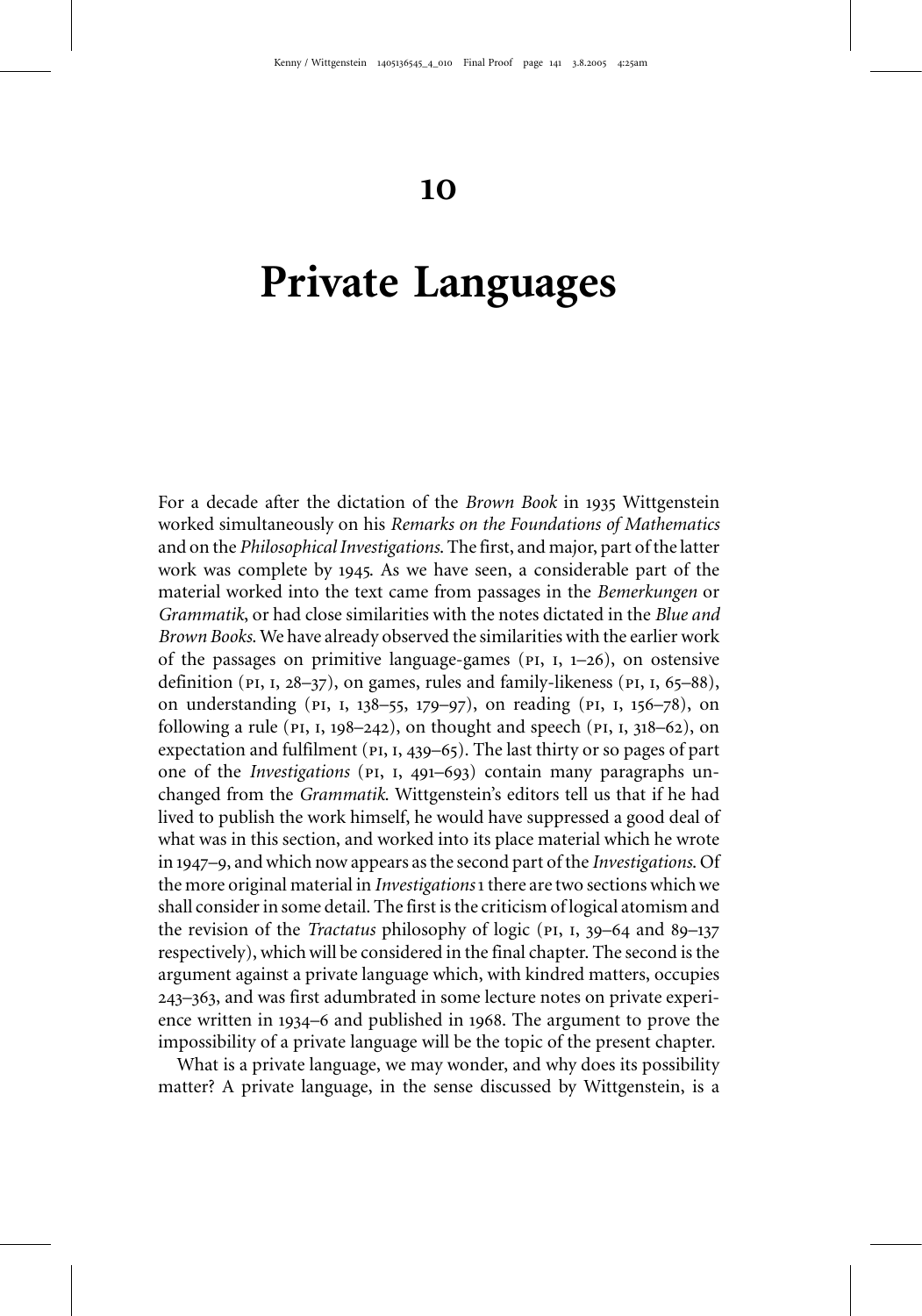language whose words 'refer to what can only be known to the person speaking: to his immediate private sensations' (pi, i, 243). Whether such a language is possible has philosophical importance not so much as a question in its own right as because of its consequences for epistemology and philosophy of mind. As was mentioned in the first chapter, it is entailed by several traditional and influential philosophical theories that a private language is possible; consequently, if private languages are impossible those theories are false. For instance, some empiricist philosophers have thought that the only matters of fact we really know are our own experiences: what we claim to know about the world or about other people is based on our knowledge of our own mental states and processes. The same philosophers have commonly taken for granted that our knowledge of our experiences can be expressed in language, at least to ourselves, and that the possibility of this expression does not presuppose any acquaintance with the external world or other minds. Anyone who accepts this much must believe in the possibility of a private language whose words acquire meaning simply by being linked to private experiences. Indeed he must believe that our actual language is a private language, not in the sense that it is peculiar to a single user, but in the sense that its words have acquired their meaning for each of us by an essentially private process: an internal ostensive definition in which an appropriate sample of experience was attended to and associated with a word. Of course, if words are thought of as acquiring meaning in this way, a doubt may arise whether the samples from which one person has acquired his vocabulary are really like the samples from which another person has done so. Thus this form of empiricism carries with it a version of scepticism which finds expression in such thoughts as the following: 'For all we know, what I call "red" you call "green" and vice versa' (cf. BB 60; PI, I, 272). One point of the private-language argument is to refute this version of empiricism with its attendant scepticism; to show that the thought just expressed is a nonsensical one and that the doubts it conjures up are spurious. The programme of the private-language argument can be well summed up in a quotation from the Tractatus. 'Scepticism is not irrefutable, but obviously nonsensical, when it tries to raise doubts where no questions can be asked. For doubt only can exist where a question exists, a question only where an answer exists, and an answer only where something *can be said*' (TLP 6.51). The *Investigations* shows that the empiricist sceptic must use a private language in order to formulate his question; but in a private language nothing can be said and so no questions can be asked.

Wittgenstein considered that the notion of a private language rested on two fundamental mistakes, one about the nature of experience, and one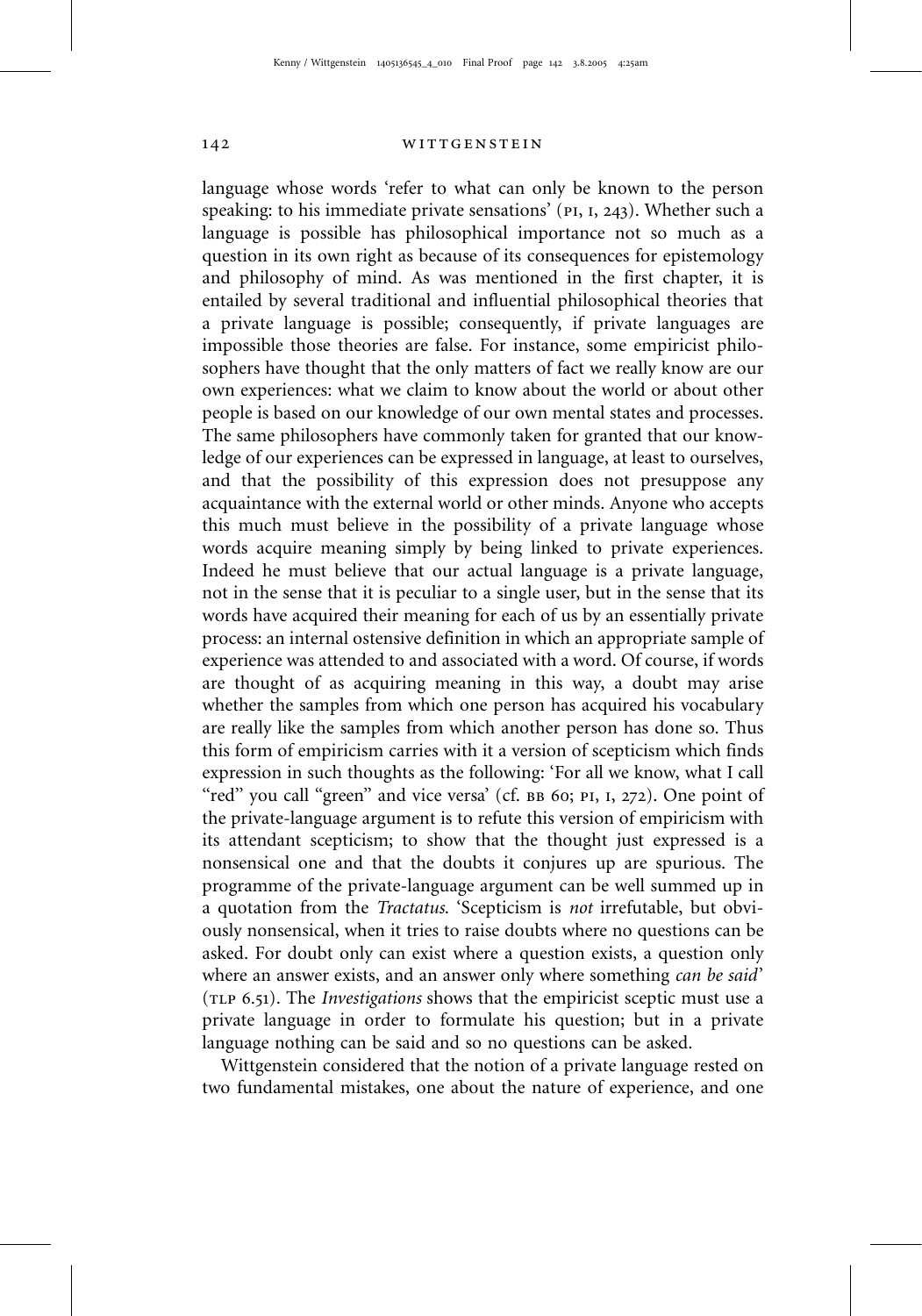about the nature of language. The mistake about experience was the belief that experience is private; the mistake about language was the belief that words can acquire meaning by bare ostensive definition. The mistake about language has already been considered: we have seen how Wittgenstein argued against the primacy of ostensive definition, against the idea that bare ostension without training in the use of words could constitute the teaching of a language. His arguments concern public ostensive definition as well as private ostensive definition: they apply to the naming of shapes and colours and men as well as to the naming of pains and moods. But if the arguments are accepted then the privatelanguage theory is refuted before it is stated: at least if it supposes the meanings of names for sensations could be learnt simply by acquaintance with the names' bearers, i.e. simply by having and attending to the sensations. However, a defender of private languages might suggest the possibility of a language which was private in that its words referred to private sensations without necessarily being private in that its words were learnt from private sensations by bare ostension. A private language, he might maintain, might be learnt from private sensations not by bare ostension but by some private analogue of training in the use of words. This suggestion shows that the critique of the primacy of ostensive definition does not render superfluous the later explicit discussion of private languages. What that later discussion does, in effect, is to show that in the case of the private ostensive definition there cannot be any analogue of the background which is necessary if the public ostensive definition is to convey meaning.

After these prolegomena we may consider section 243 in which Wittgenstein introduces the private language. Could we, he asks,

imagine a language in which a person could write down or give vocal expression to his inner experiences – his feelings, moods and the rest – for his private use? – Well, can't we do so in our ordinary language? – But that is not what I mean. The individual words of this language are to refer to what can only be known to the person speaking; to his immediate private sensations. So another person cannot understand the language.  $(p<sub>I</sub>, 1, 243)$ 

Having defined a private language as a language whose words refer to the speaker's immediate private sensations, Wittgenstein goes on to comment on the expressions occurring in this definition, and first of all on the expression 'refer to'. In section 244 he asks 'How do words refer to sensations?'

In this passage he appears to have no objection to calling 'pain' the name of a sensation, or to calling 'I am in pain' a proposition. 'We talk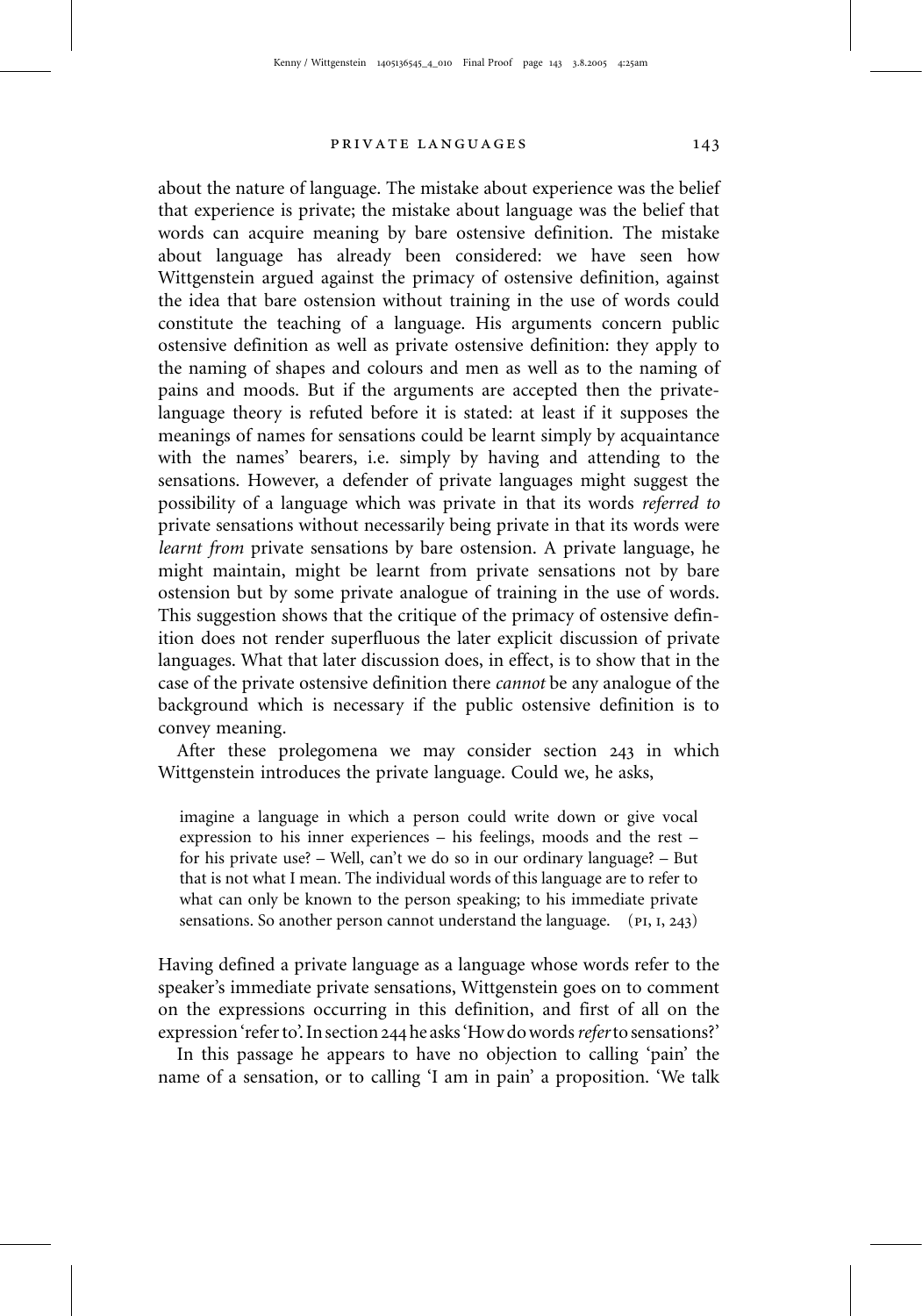about sensations every day' he says 'and give them names' and, he asks, 'How does a human learn the meaning of the names of sensations?' As one possible answer to this question he suggests that words replace the natural preverbal expression of sensation. 'A child has hurt himself and he cries; and then adults talk to him and teach him exclamations and, later, sentences' (pi, i, 244; italics added).

Elsewhere, however, Wittgenstein has been taken to deny that a word such as 'pain' names a sensation. He says, for instance, 'If we construe the grammar of the expression of sensation on the model of ''object and name" the object drops out of consideration as irrelevant' (PI, I, 293). This seems to suggest that we should not so construe the grammar, i.e. should not consider a sensation-word like 'pain' as the name of an object. In the Zettel Wittgenstein's wayward self says "Joy" surely designates an inward thing' and his sterner self replies 'No. ''Joy'' designates nothing. Neither any inward nor any outward thing' (z 487).

These passages can be reconciled in the light of the attack on the primacy of ostensive definition. The model of 'object and name' which we are to reject is the idea that a speaker understands a name by being acquainted with its bearer. This is clear from the context: at PI, I, 293 Wittgenstein is criticizing the theory that one knows what pain is only from one's own case. That theory is one formulation of the idea that it is acquaintance which conveys meaning: it is only one's own pain that one is acquainted with, so it is only from one's own case that one knows what pain is. If this were true, and each man knew what pain was only from his own case, then no one could teach anyone else the meaning of the word 'pain'; each speaker would have to name the sensation for himself by a private ostensive definition.

Wittgenstein considers this suggestion at PI, I, 257, and brings the critique of ostensive definition to bear.

What does it mean to say that he has 'named his pain'? – How has he done this naming of pain? And whatever he did, what was its purpose? When one says 'He gave a name to his sensation' one forgets that a great deal of stage-setting in the language is presupposed if the mere act of naming is to make sense. And when we speak of someone's having given a name to pain, what is presupposed is the existence of the grammar of the word 'pain'; it shows the post where the new word is stationed.

This echoes the remarks about public ostensive definition: 'The ostensive definition explains the use – the meaning – of the word when the overall role of the word in language is clear' (PI, I, 30). Wittgenstein is not denying that one can give a name to a sensation; he is merely affirming that giving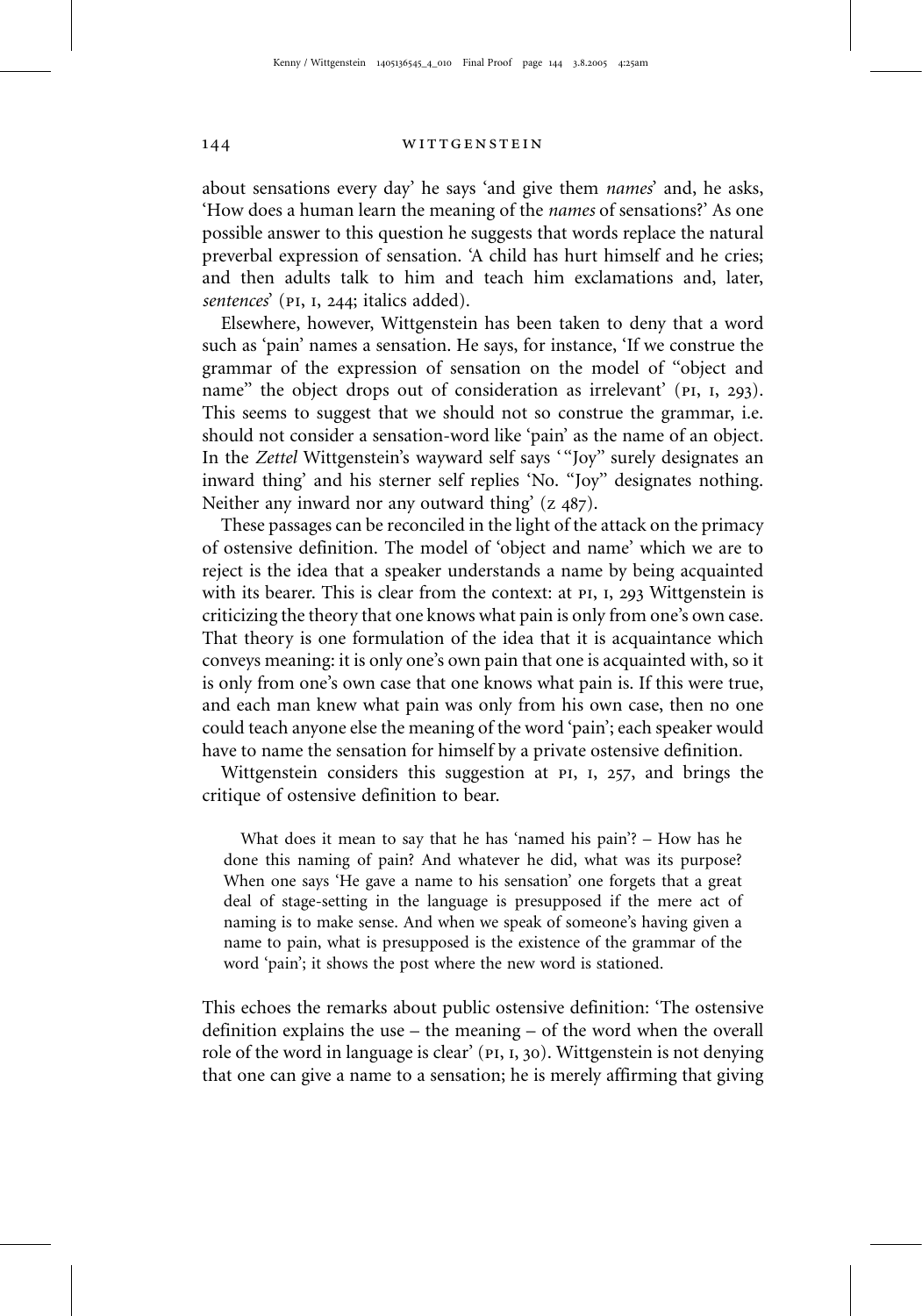a name presupposes stage-setting. Such stage-setting, he will go on to argue, is possible in a public language, but not a private language. Given the stage-setting, the word for a sensation may be ostensively defined no less than the name of a colour of a piece of furniture (BB 69; PI, I, 288).

To sum up: if by 'name' one means 'word whose meaning is learnt by bare ostensive definition', then 'pain' is not the name of a sensation; but if by 'name' one means what is ordinarily meant by that word, then of course 'pain' is the name of a sensation (cf. BB 82).

If the word 'pain' does not refer to a sensation by being attached to it by bare ostensive definition, how does it refer? In what way is it connected with the sensation? One possibility, Wittgenstein says, is that it is a learnt, articulate replacement of unlearnt, inarticulate expressions of sensation such as moans and winces (pi, i, 244; cf. pe 296, 301). The word 'pain' cannot, as it were, hook on to pain directly; it must be attached to pain through its connections with the natural expressions of pain (cf. pi, i, 256– 7, 271). To try to connect 'pain' with pain in isolation from unlearnt painbehaviour would be to try to insert language between pain and its expression. This, Wittgenstein thinks, is absurd: presumably because the verbal manifestation of pain is itself an expression of pain (PI, I, 245).

Few people are immediately convinced by Wittgenstein's suggestion that it is only via the expression of pain that the word 'pain' can mean pain. Surely, we want to say, we can have a pain without ever saying or showing that we do; and on the other hand we can say that we have a pain without really having one; the only connection between pain and the expression of pain is that they sometimes coincide. Pain and its expression seem no more essentially connected than redness and sweetness: sometimes what is red is sweet, and sometimes not.

In the face of this objection Wittgenstein immediately agrees that in our language we use the words 'being in pain' in such a way that we can say 'A is in pain but he does not show it.' But he insists that we should have no use for the expression if its application was severed from behavioural criteria. So the relation of pain to pain-behaviour is not the same as the relation of redness to sweetness. It is essential to the language-game with the word 'pain' that the people who play it both behave in the particular way we call expressing pain, and sometimes more or less entirely conceal their pains (cf. pe 286, 290; pi, i, 281, 304).

Thus Wittgenstein's position differs from behaviourism. If pain is identified with pain-behaviour, then 'A is in pain' means 'A is behaving in such-and-such a way.' But Wittgenstein rejects this interpretation of his theory that pain-language is connected with pain-behaviour. 'Pain' does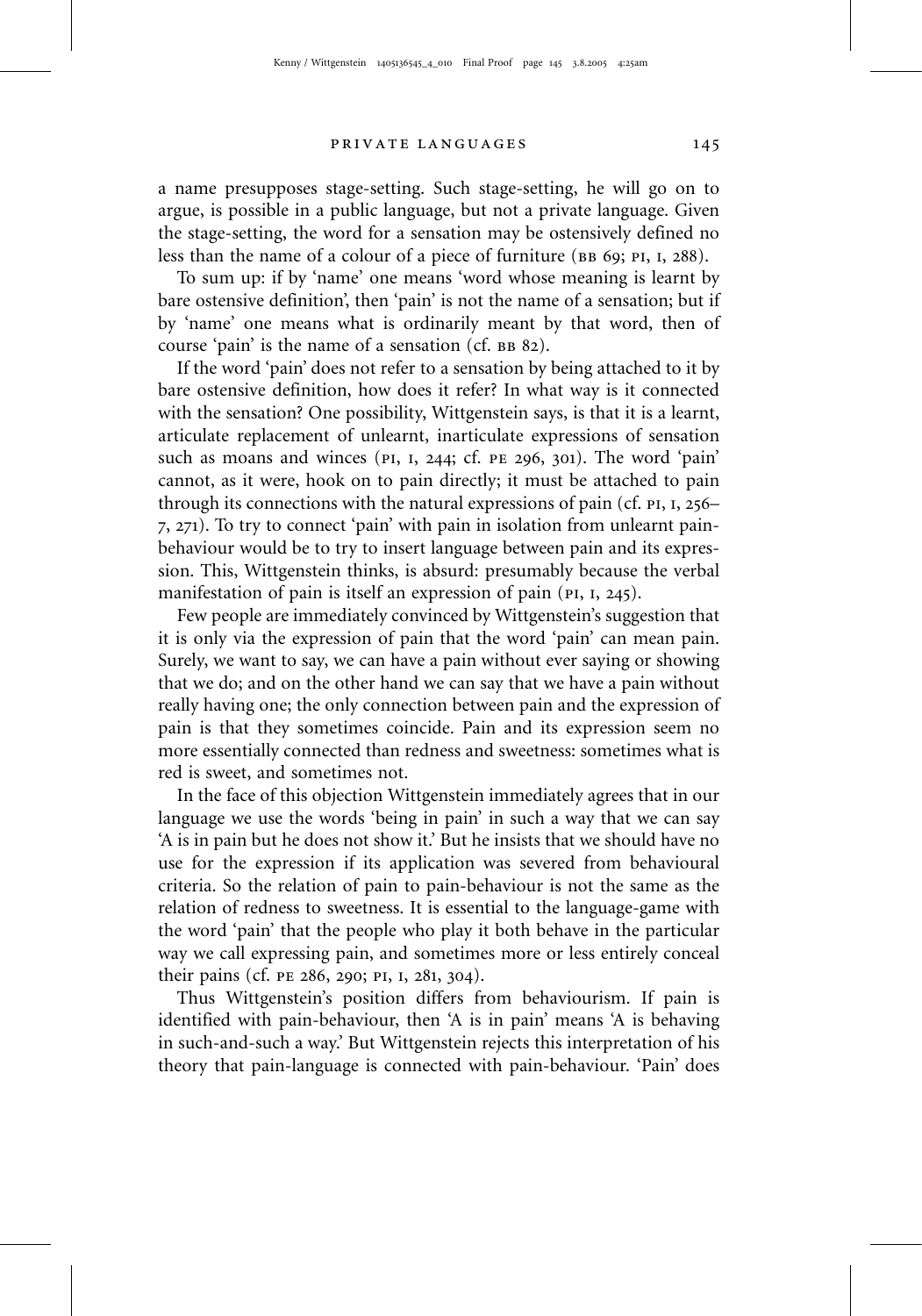not mean crying: the verbal expression of pain does not describe the natural expression of pain, but takes its place (pi, i, 244).

If pain and pain-behaviour are separable, how are our words for sensations 'tied up with' our natural expressions of sensations? One way suggested by Wittgenstein is that they are learnt in connection with the natural expression (pi, i, 244; pe 293, 295). Is this the only possible connection? If so, then an innate knowledge of the meaning of 'pain' would be inconceivable: if only learning connects word and sensation an unlearned connection would be impossible. I think that Wittgenstein did not mean to rule out the possibility of innate knowledge ( $BB 12, 96–7$ ). But even innate knowledge of the meaning of 'pain' would have to connect with the natural expression of pain in a certain way. Knowledge of the meaning would have to be exercised in use of the word, and the use of the word would have to fit in with the usual symptoms and circumstances of pain – with symptoms such as wincing and circumstances such as injury (cf. pi, i, 270). Knowledge of the meaning of 'pain', whether inborn, or conferred by a drug, or a sudden gift of the gods, must always be capable of investigation by such criteria. If some humanoid creatures used a word which had no such connection with the symptoms and circumstances of pain, it would be difficult to see why the word should be translated as 'pain'.

The private language was to consist of words 'to refer to private sensations'. Having discussed in sections 244–5 the expression 'refer to', Wittgenstein turns in 246–55 to the word 'private'. He asks: 'To what extent are my sensations private?', and he distinguishes two senses of the word 'private'. The first sense of privacy has to do with knowledge and the second sense has to do with possession: in the first sense, something is private to me if only I can know about it, and in the second sense something is private to me if only I can have it. To claim that pains are private in the first sense is to say 'Only I can know whether I am really in pain; another person can only surmise it' (PI, I, 246); to claim that pains are private in the second sense is to say 'Another person can't have my pains' (pi, i, 253). Using words that are not used by Wittgenstein, we may use for the first sense of 'private' the abbreviation 'incommunicable' and for the second sense of 'private' the abbreviation 'inalienable'. The question 'Are sensations private?' breaks up into two questions: (i) 'Are sensations incommunicable?' (ii) 'Are sensations inalienable?' Crudely, Wittgenstein's answer to (i) is 'No' and to (ii) is 'Not in any way peculiar to sensations.'

The thesis that pains are incommunicable is a conjunction of two separable theses: (i) I can know that I am in pain; (ii) other people cannot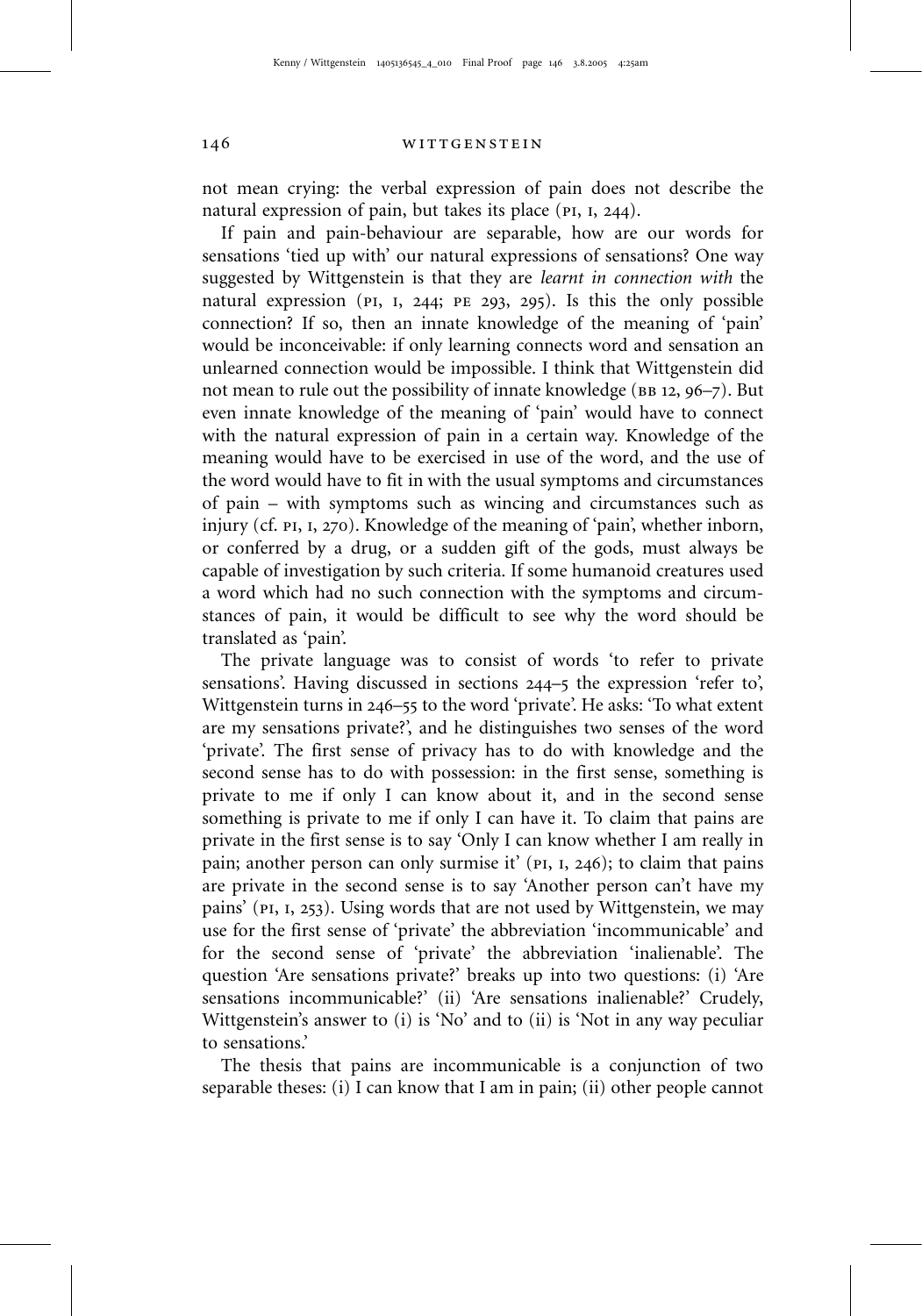know that I am in pain. Wittgenstein rejects both theses. Let us consider the second first (pi, i, 246ff.). 'In one way' he says 'this is false, and in another nonsense.' If we take the word 'know' as it is normally used, then the claim is false: other people often know when I am in pain: for instance, if they see me falling into flames and crying out (pe 318). On the other hand, if we take the word 'know' to mean 'know in such a way that doubt is logically excluded' then the thesis is senseless, for there can be knowledge only where doubt is possible (cf. pi, ii, 221).

One reason why people believe that one man can never know if another man is in pain is the possibility of pretence: may not a man who appears to be in pain be merely pretending? To this Wittgenstein replies that there are cases in which the supposition of pretence is senseless: for instance, the case of infants (pi, i, 249) and animals (pi, i, 250). In order to be able to pretend or to lie one needs to master certain skills which infants and animals lack (cf. also  $PI$ ,  $II$ ,  $227-9$ ).

Sometimes people claim that one man can never really know of another's pain because they fail to distinguish between inalienability and incommunicability. They assume that to know pain is to have pain, and because they believe that one person cannot have another's pain, they conclude that one person cannot know another's pain. But the impossibility they have in mind is not a mere matter-of-fact impossibility: they mean that it makes no sense to say that A knows B's pain. If so, Wittgenstein replies, then it makes no sense to say that A doesn't know B's pain: the negation of a senseless sentence is itself senseless. 'You did not state that knowing was a goal which you could not reach, and that you have to be content with conjecturing; rather there is no goal in this game.' The statement 'You can't know when A has pain' is analogous to a statement like 'There is no goal in an endurance race'  $(BB 54)$ .

Wittgenstein rejects also the second part of the incommunicability thesis: 'I can know when I am in pain.' It can't, he says, be said of me at all that I know I am in pain, except perhaps as a joke; other people cannot be said to learn of my sensations only from my behaviour, because this suggests that I learn of them. But I cannot be said to learn of them: I have them (pi, i, 246).

Many people are disconcerted by this remark of Wittgenstein's. It is true, they say, that there is no such thing as learning that one is in pain, but that only shows that there are some things we know without having learnt them. If I cannot know of my own sensations, how can I know of anything else? One cannot doubt that one is in pain (as Wittgenstein himself agrees (PI, I, 288)), and surely one knows what one cannot doubt! Wittgenstein may be right when he says that doubt here is not just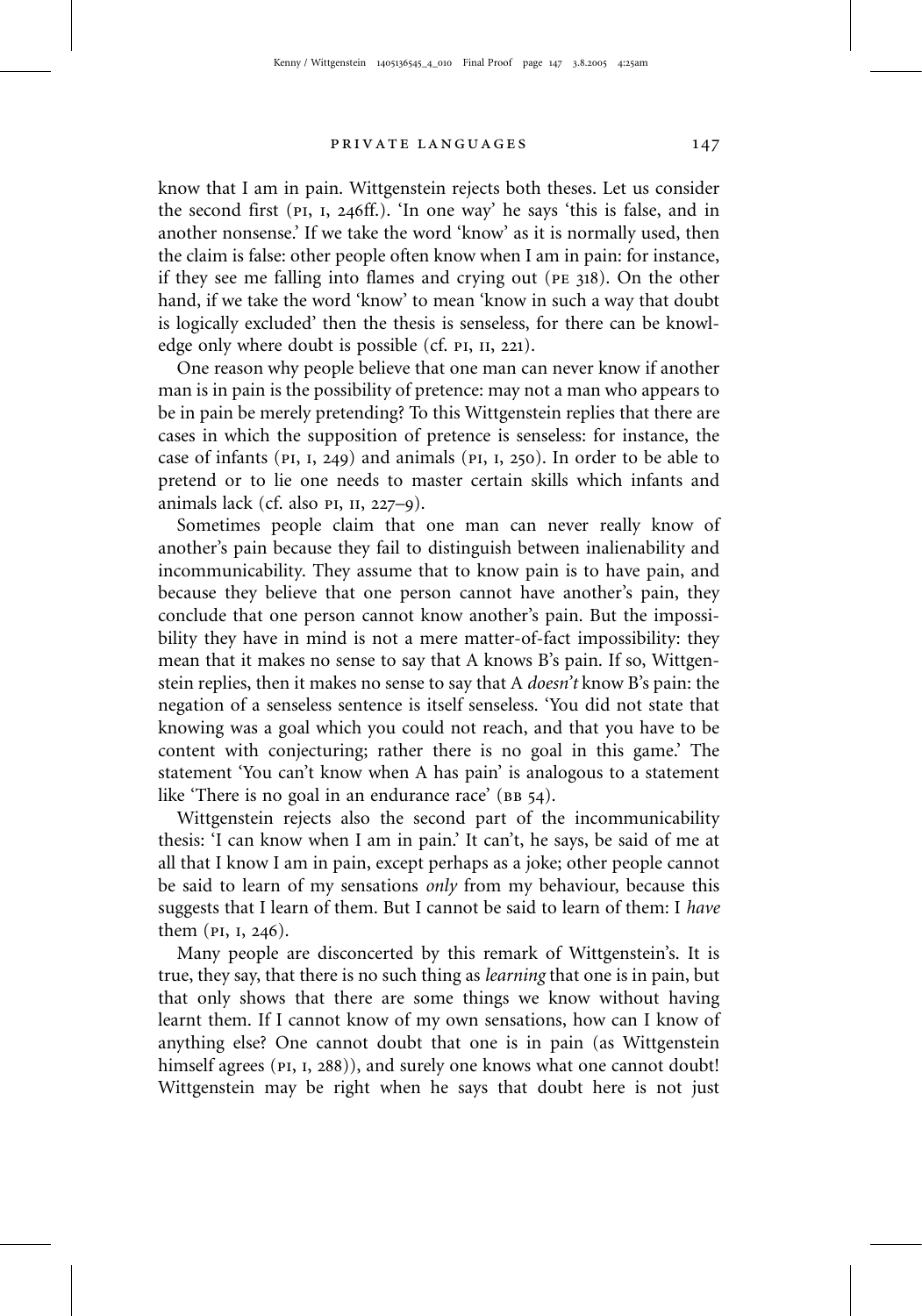impossible, but actually senseless: but isn't that so much the better? If doubt is not merely psychologically, but logically, impossible, then the corresponding knowledge must be so much more secure.

To a first approximation, Wittgenstein's answer runs as follows. 'I know when I am in pain' can be taken in two ways: as an empirical proposition or as a grammatical one. As a grammatical proposition (a proposition to explain the meaning of a word) it means: it is senseless to say 'I doubt whether I am in pain.' So taken, the proposition is correct  $(p_1, p_1, q_2, p_1)$ . But those who argue that because we cannot doubt our sensations we must know of them are misled by the form of the proposition into taking it as an empirical proposition (pi, i, 251). Where it is senseless to say 'I doubt whether...' it is not always true to say 'I know that ...' This can be seen if we complete the expressions not with 'I am in pain' but with 'Good morning!' or 'Shut the door.' 'I doubt whether good morning' and 'I know that good morning' are equally senseless, as are 'I doubt whether shut the door' and 'I know that shut the door.' Of course, 'I am in pain', unlike the other two completions, has the form of a declarative sentence; but Wittgenstein may fairly insist that this is insufficient to show that it is a declarative sentence. The words 'I am in pain' may look like a description of a mental state; but they may in fact be more like a cry of complaint (cf. pi, ii, 189). If they are, then 'I doubt whether I am in pain' may be senseless in the same way as 'I doubt whether ouch.' If so, then it is clearly out of place to talk of knowledge and certainty. It would be foolish to say 'Since it is not just psychologically but logically impossible to doubt whether good morning, the knowledge that good morning must be so much the more secure.'

Whether Wittgenstein is right about 'I know I am in pain' depends therefore on whether 'I am in pain' is, as it appears to be, a declarative sentence, a description of a mental state. This question will have to be pursued later: it can be waived for the moment since the rejection of 'When I am in pain I know that I am in pain' does not function as a premiss in the argument against private language.

In section 253 Wittgenstein passes from the incommunicability thesis to the claim that pains are inalienable: 'Only I can have my pains.' Is this claim true? 'If they are  $my$  pains then I have them' is a straightforwardly grammatical statement, drawing attention to the connection between the pronoun 'I' and the possessive 'my'; but it tells us nothing particular about pain, since the sentence remains correct no matter what plural noun is substituted for 'pains'. But two questions arise: (i) What is having here? and (ii) Granted that if they are my pains I must have them, can anyone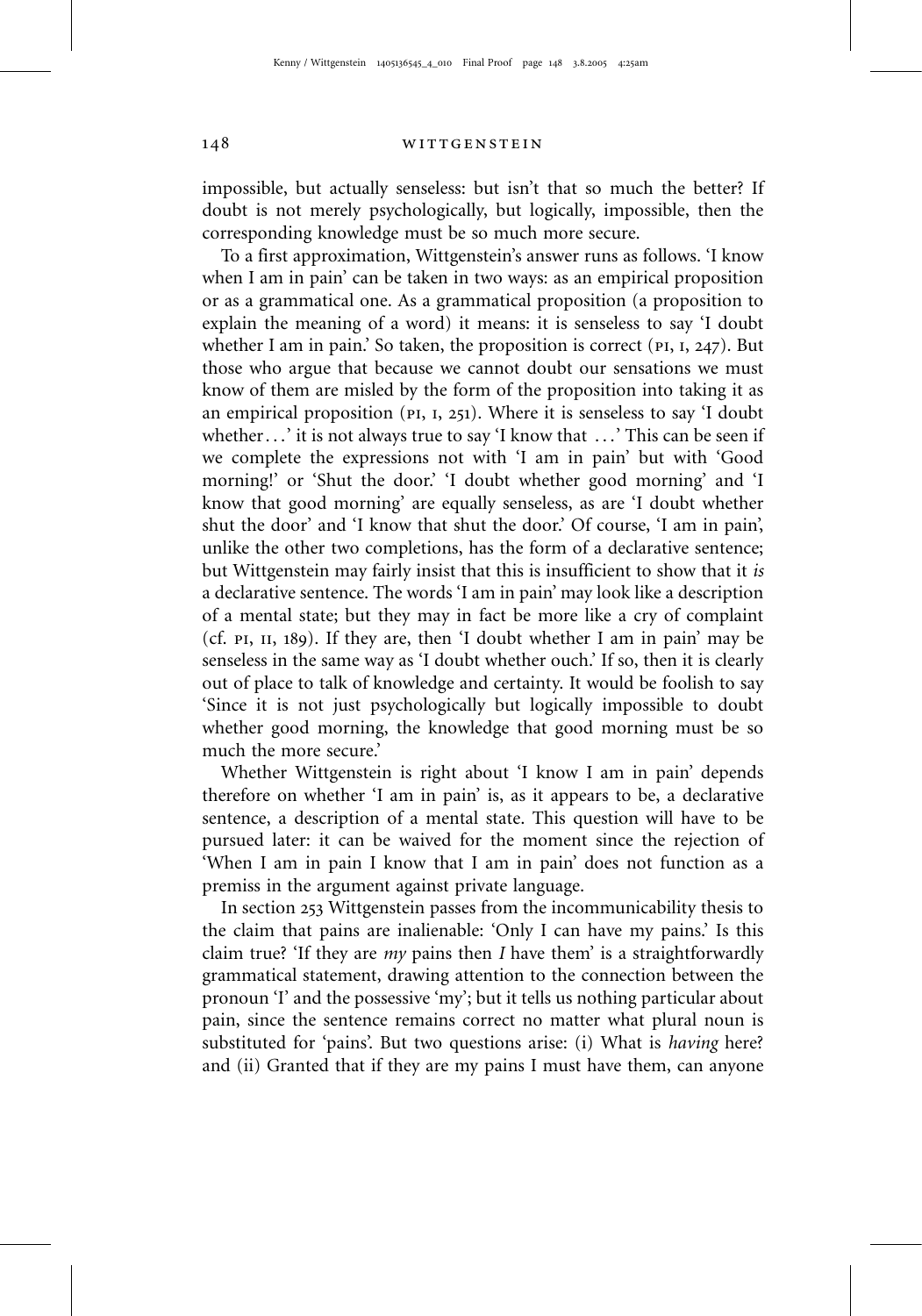else have them in addition to me? (Compare: 'Since it is my bank account, I have it, but my wife shares it too.')

'Which are my pains? What counts as a criterion of identity here?' asks Wittgenstein (pi, i, 253). The two questions are distinct. One asks for the criterion for the possessor of a pain, the other for the criterion of identity for a pain. The first question is answered in section 302: the possessor of pain is the person who gives it expression. My pains, then, are the pains which I express; or perhaps the pains which, if expressed at all, would be expressed by me.

This may seem a strange criterion. Surely my pains are the pains felt in my body? Against this Wittgenstein argued repeatedly that one could quite conceivably feel pain in someone else's body (cf. wwk 49; PB 90ff.; bb 49–55).

In order to see that it is conceivable that one person should have pain in another person's body, one must examine what sort of facts we call criteria for a pain being in a certain place . . . Suppose I feel a pain which on the evidence of the pain alone, e.g. with closed eyes, I should call a pain in my left hand. Someone asks me to touch the painful spot with my right hand. I do so and looking round perceive that I am touching my neighbour's hand.  $(BB 49)$ 

This would be pain felt in another's body, and not just pain caused by injury to another's body (which would also be conceivable – e.g. if I feel pain in my finger whenever you cut yours; cf. BB 54). So my pain is not necessarily pain felt in my body. My pains are the pains to which I give expression; and the expression of my pain (e.g. pointing to places, treating them with solicitude) may single out a place outside my own body.

Now what of the criterion of identity for pains? How, Wittgenstein asks, are pains such as toothache distinguished from each other (PB 91)? By intensity, and similar characteristics, and location. Suppose that these are the same – suppose that you and I both feel a sharp pain in the upper abdomen one hour after eating the same food – then it is perfectly natural to say that we both feel the same pain. But, it might be thought, this is not strictly correct, since the pains are not felt literally in the same place, but only in corresponding places in two different bodies. Well, Wittgenstein points out, two Siamese twins might feel pain in exactly the same place, namely, the place where they are joined together. Even so, it might be said, the pains are only specifically the same, but numerically distinct; because one pain is Tweedledum's pain and the other is Tweedledee's pain. But this, Wittgenstein says, is to make the possessor a characteristic of the pain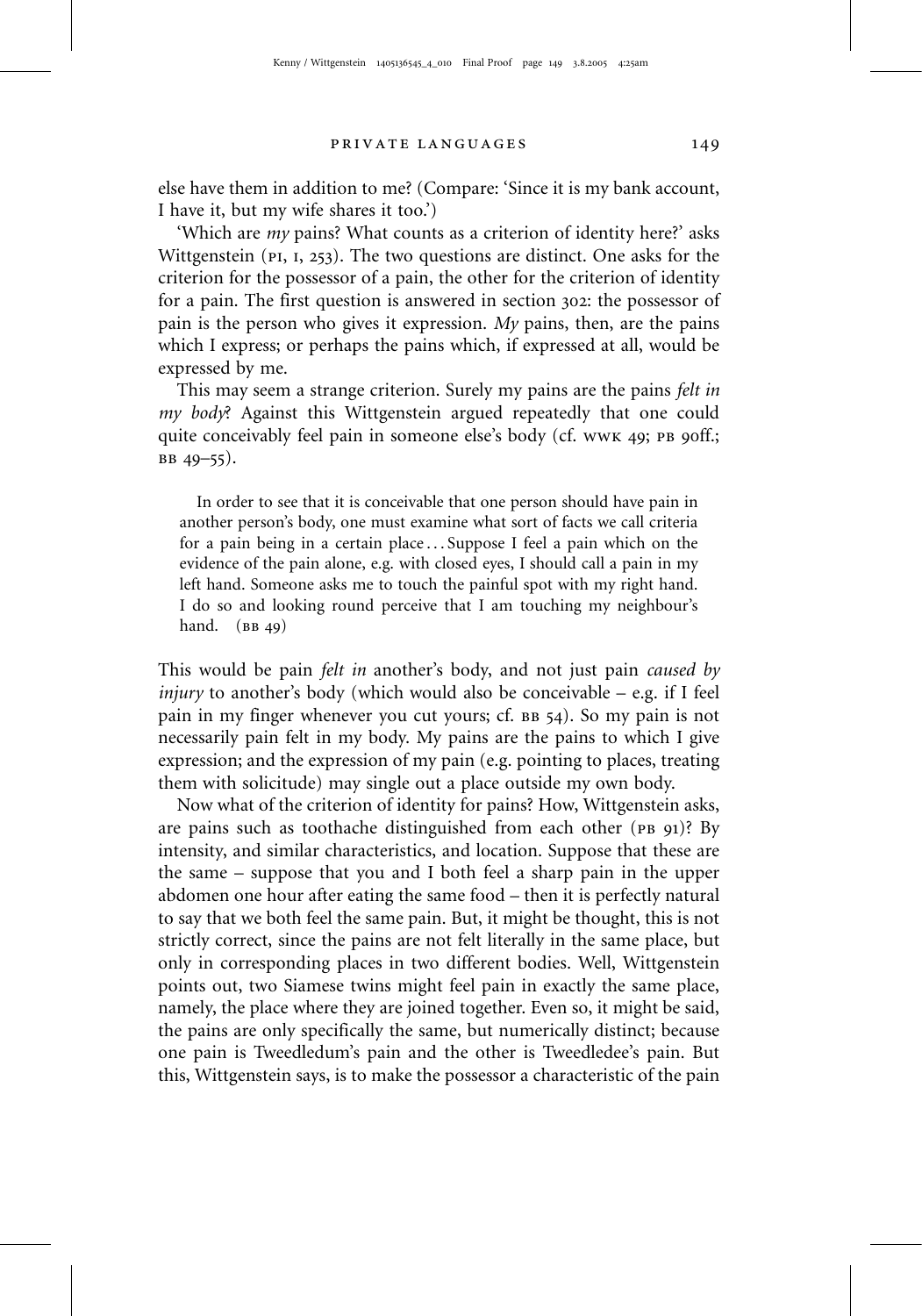itself; in the terminology I used above, it is to make the identity of the possessor part of the criterion of identity for the pain: if there are two possessors then there are two pains. This makes 'Only I can have my pains' a grammatical statement like 'If they are my pains' a have them.' It also makes it comparatively uninformative about pain. 'Only I can have my  $x'$ is true, not indeed of bank accounts, but of many things besides sensations: for instance, blushes and sneezes. If you blush, then that is your blush and nobody else's; and if you sneeze that is not my sneeze or the President's sneeze. But there is nothing specially occult about blushes and sneezes; their inalienability is a very tenuous sort of privacy. We may allow, then, that pains are inalienable; but this will not make sensations any more private than behaviour.

There is, of course, one sense in which experiences are more private than behaviour: experiences such as pain can be kept secret without being publicly manifested in any way. If one wants to call an experience thus kept to oneself 'private' – e.g. a chess move considered, and discarded, in the imagination – then there clearly are such private experiences, as Wittgenstein expressly admits (pe 292). But if a private experience is one that is kept secret, there is no reason to call an experience that is not kept secret a private experience. If a man itches, but does not scratch or report his itch, we may call that a private experience; but if he itches and does scratch, why should we call the itch private? If we take 'private' in this sense, and ask 'Are pains private experiences?' the only possible answer is 'Some are, and some are not.' And from the fact that some experiences are, in this sense, private experiences, it does not follow that all experiences could be private experiences. 'What sometimes happens could always happen' is a fallacy. Some money is forged; but it could not be the case that all money was forged (pi, i, 345; pe 314).

In the Investigations, then, from 246 to 252 Wittgenstein has argued that pain is not incommunicable; from 253 to 255 he has argued that pain has no special inalienability. At 256 he restates the private-language hypothesis. From what has been said up to this point it follows that our word 'pain' does not belong to a private language: from 258 onwards Wittgenstein is going to consider not pain, but pseudo-pain, i.e. a sensation supposed to be like pain but different from pain in being incommunicable. The name of pseudo-pain must be learnt by private ostensive definition. It would be cheating to call this process 'the naming of pain', Wittgenstein argues in 257, since naming is part of a language-game (and the private ceremony is not) and since the language-game with pain presupposes the outward signs of pain (whereas pseudo-pain has no outward expression). In 257 Wittgenstein argues that it is futile to start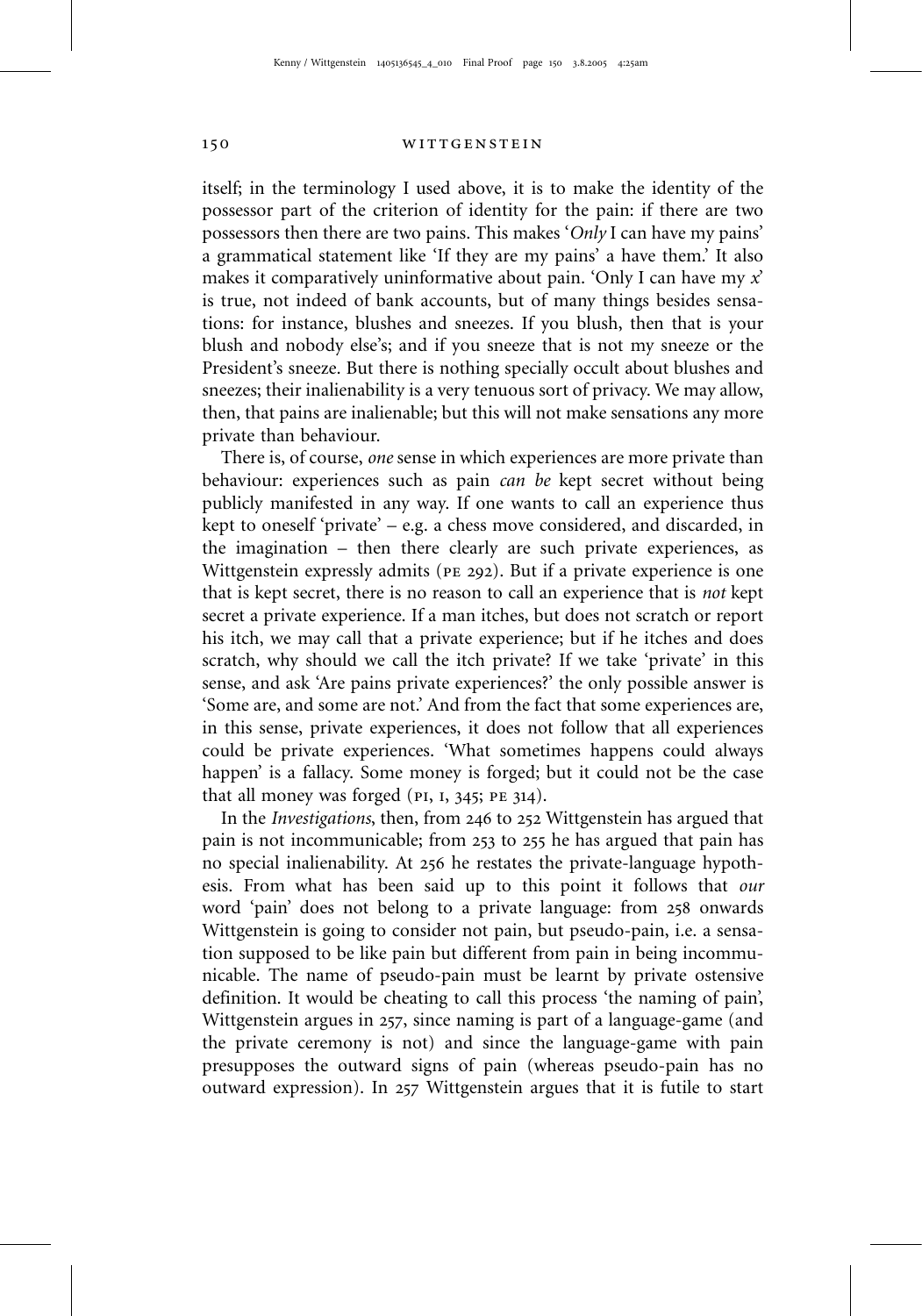from pain and attempt to subtract its natural expression; in 258 he discusses the attempt to start from pseudo-pain and add to it a linguistic correlate. This section is the kernel of the private-language argument.

We are to suppose that I want to keep a diary about the occurrence of a certain sensation, and that I associate the sensation with the sign 'S'. It is essential to the supposition that no definition of the sign can be expressed: that is to say, that no definition can be given in terms of our public language. If this condition was not fulfilled, then the language to which the sign belonged would not be a private one. The sign must be defined for me alone, and this must be by a private ostensive definition, by my attending to the sensation and producing the sign.

I speak, or write the sign down, and at the same time I concentrate my attention on the sensation  $\dots$  in this way I impress on myself the connection between the sign and the sensation.

Wittgenstein argues that no such ceremony could establish an appropriate connection.

'I impress it on myself' can only mean: this process brings it about that I remember the connection right in future. But in the present case I have no criterion of correctness. One would like to say: whatever is going to seem right to me is right. And that only means that here we can't talk about 'right'. (pi, i, 258)

This crucial passage is often misinterpreted. What would it be to remember the connection right? Many philosophers have taken 'I remember the connection right' to mean 'I use "S" when and only when I really have S.' They then take Wittgenstein's argument to be based on scepticism about memory: how can you be sure that you have remembered aright when next you call a sensation 'S'? In support of this interpretation they may quote Wittgenstein's advice 'Always get rid of the private object in this way: assume that it constantly changes, but that you do not notice the change because your memory constantly deceives you' (pi, 11, 207).

Critics of Wittgenstein have found the argument, so interpreted, quite unconvincing. Surely, they say, the untrustworthiness of memory presents no more and no less a problem for the user of a private language than for the user of a public one. No, Wittgenstein's defenders have said, for memory-mistakes about public objects may be corrected, memory-mistakes about private sensations cannot; and where correction is impossible, talk of correctness is out of place. At this point critics of Wittgenstein have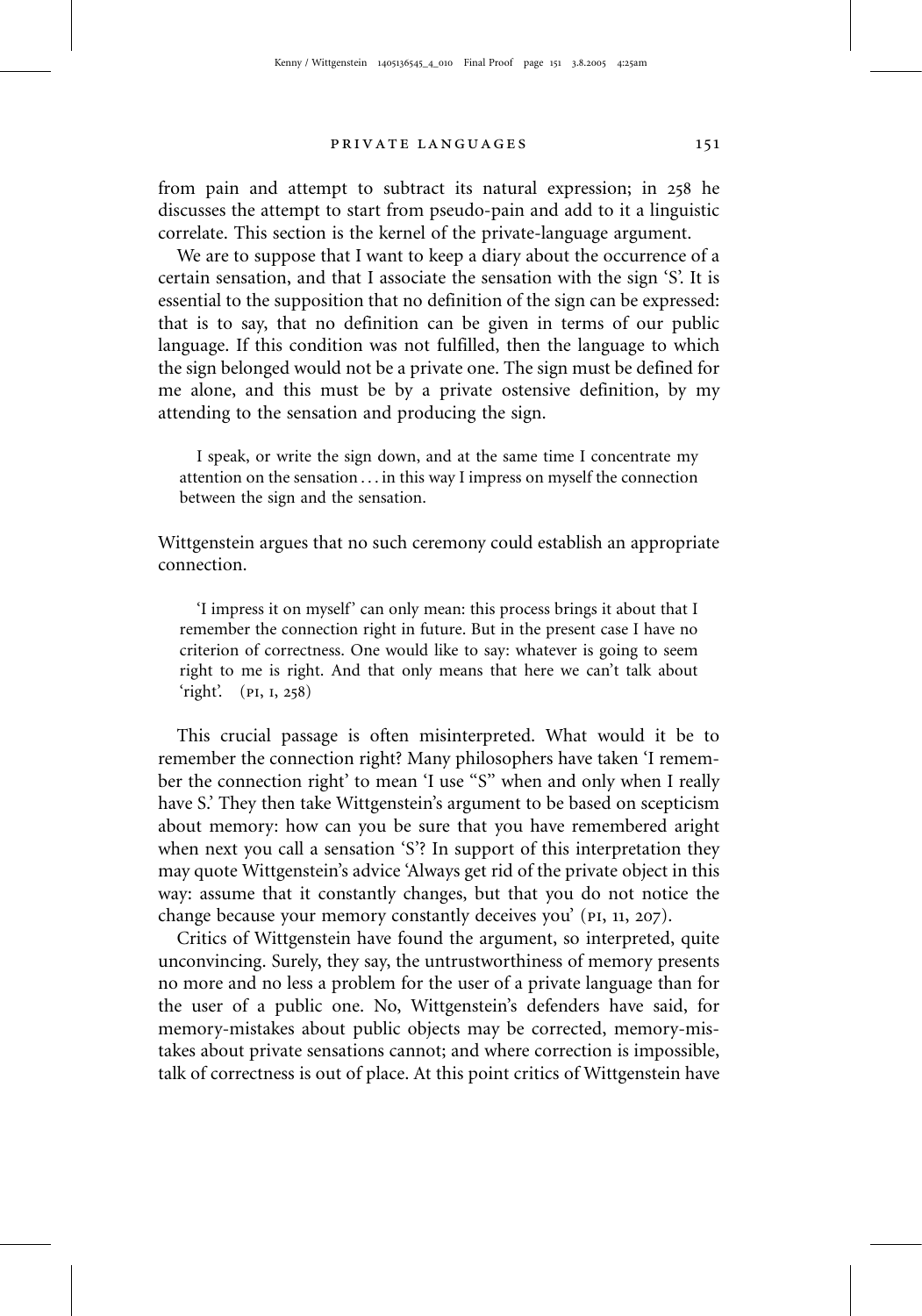either denied that truth demands corrigibility, or have sought to show that checking is possible in the private case too.

Both criticism and defence rest on a misunderstanding of the argument. Wittgenstein is not arguing 'When next I call something "S" how will I know it really is S?' He is arguing 'When next I call something "S" how will I know what I mean by "S"?' Even to think *falsely* that something is S I must know the meaning of 'S'; and this is what Wittgenstein argues is impossible in the private language.

Let us imagine a table (something like a dictionary) that exists only in our imagination. A dictionary can be used to justify the translation of a word X into a word Y. But are we also to call it a justification if such a table is to be looked up only in the imagination? 'Well, yes; then it is a subjective justification.' – But justification consists in appealing to something independent. – 'But surely I can appeal from one memory to another. For example, I don't know if I have remembered the time of departure of a train right and to check it I call to mind how a page of the timetable looked. Isn't it the same here?'  $-$  No; for this process has got to produce the right memory. If the mental image of the timetable could not itself be tested for correctness, how could it confirm the correctness of the first memory? (As if someone were to buy several copies of the morning paper to assure himself that what it said was true.)  $(pI, I, 265)$ 

This passage has puzzled commentators, but what it means is this. We are supposing that I wish to justify my calling a private sensation 'S' by appealing to a mental table in which memory-samples of private objects of various kinds are listed in correlation with symbols (z 546–8, 552). To make use of such a table one must call up the right memory-sample: e.g. I must make sure to call up the memory-sample that belongs alongside 'S' and not the one which belongs to 'T'. But as this table exists only in the imagination, there can be no real looking up to see which sample goes with 'S'. All there can be is *remembering* which sample goes with 'S', i.e. remembering what 'S' means. But this is precisely what the table was supposed to confirm. In other words, the memory of the meaning of 'S' is being used to confirm itself. Once we realize this, we can see the point of the comparison with the newspaper. Since the process involves making use twice over of a single memory – the memory of which sample corresponds to  $S'$  – it is fairly compared to purchasing two copies of the same newspaper, and not just, say, to purchasing two different newspapers owned by the same untrustworthy magnate.

'Remembering the connection between sign and sensation', then, does not mean always identifying the sensation correctly, but simply remem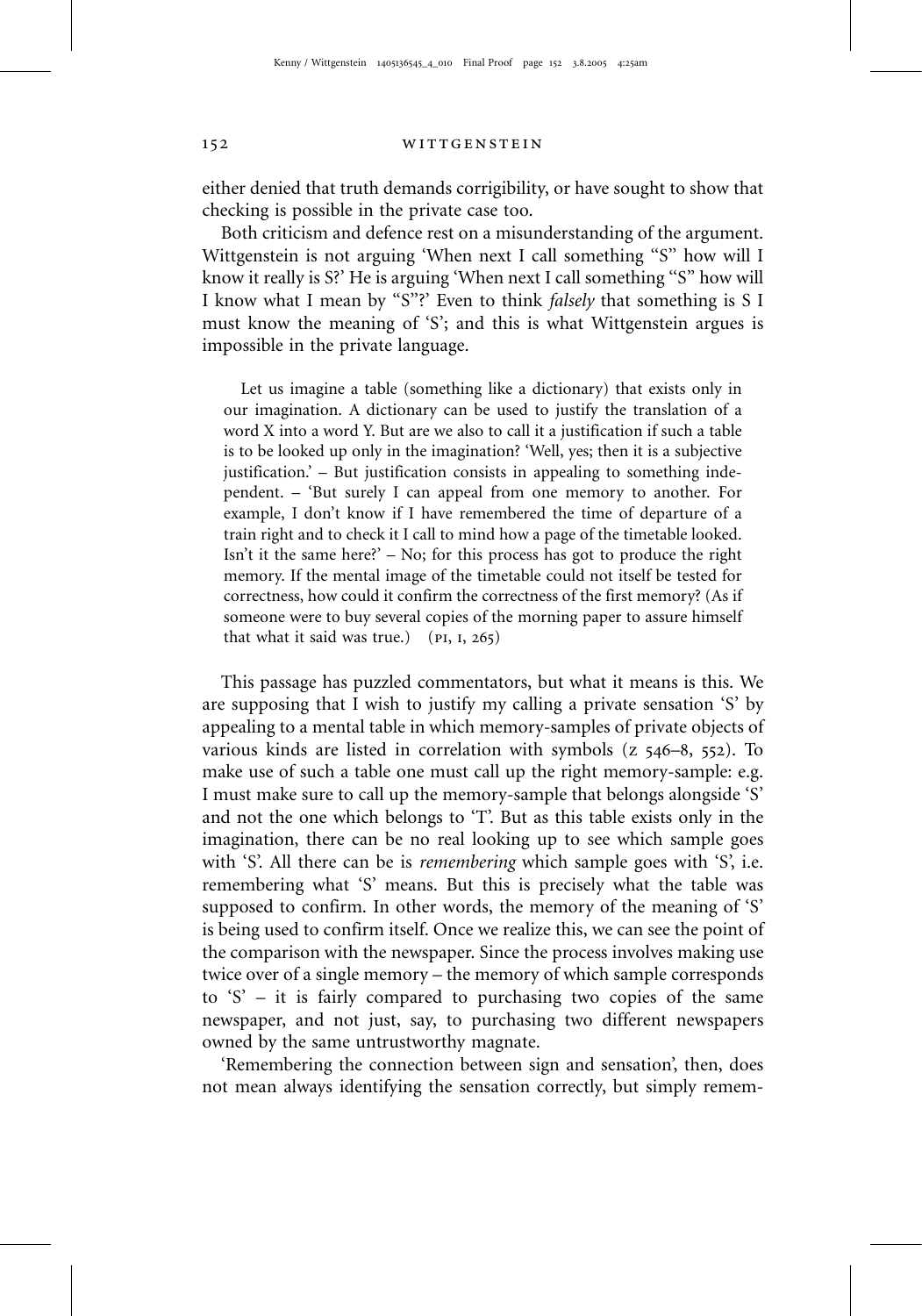bering which sensation the sign means. This is, of course, what should have been expected: attaching meaning to a name does not mean acquiring infallibility in its use – knowing what 'woman' means does not guarantee that one will never mistake a woman for a man.

With this established, we may return to the key section 258. Wittgenstein wishes to show that the private ostensive definition 'This is called "S"' cannot confer meaning on 'S'. Suppose that at some time after making the would-be definition, the private-language speaker says of a later sensation 'This is S again.' We may ask him 'What do you mean by "S"?' Three types of answer are open to him: he may say 'I mean this'; he may appeal to a private memory-sample of S; he may mention a public correlate of S. All three types of reply are countered by Wittgenstein.

If the private-language speaker says 'By "S" I mean this', gesturing, as it were, to his current sensation, then it is clear that 'This is S' is not a genuine proposition capable of being true or false; for what gives it its content is the very same thing as gives it its truth: the significance of the predicate is supposed to be settled by the reference of the subject. 'Whatever is going to seem right to me is right' therefore, and 'That only means that here we can't talk about "right"' ( $PI$ ,  $I$ ,  $258$ ; cf.  $PI$ ,  $II$ ,  $207$ ; wwk 97).

Suppose next that the private-language speaker says 'By "S" I mean the sensation I named "S" in the past.' Since he no longer has the past sensation he must rely on memory: he must call up a memory-sample of S and compare it with his current sensation to see if the two are alike. But of course he must call up the right memory. Now is it possible that the wrong memory might come at this call? If not, then 'S' means whatever memory occurs to him in connection with 'S', and again whatever seems right is right. If so, then he does not really know what he means. It is no use his saying 'Well, at least I believe that this is the sensation "S" again', for he cannot even believe that without knowing what 'S' means (PI, I, 260). This appeal to memory-samples, as we have seen, is considered by Wittgenstein in section 265; and it is this memory-sample which is the private object of which Wittgenstein says 'Assume that it constantly changes, but that you do not notice the change' (pi, ii, 207; cf. 1, 271).

The third possibility is that the private-language speaker correlates his use of 'S' with a public phenomenon.

Let us now imagine a use for the entry of the sign 'S' in my diary. I discover that whenever I have a particular sensation a manometer shows that my blood-pressure rises. So I shall be able to say that my bloodpressure is rising without using any apparatus. This is a useful result. And now it seems quite indifferent whether I have recognized the sensation right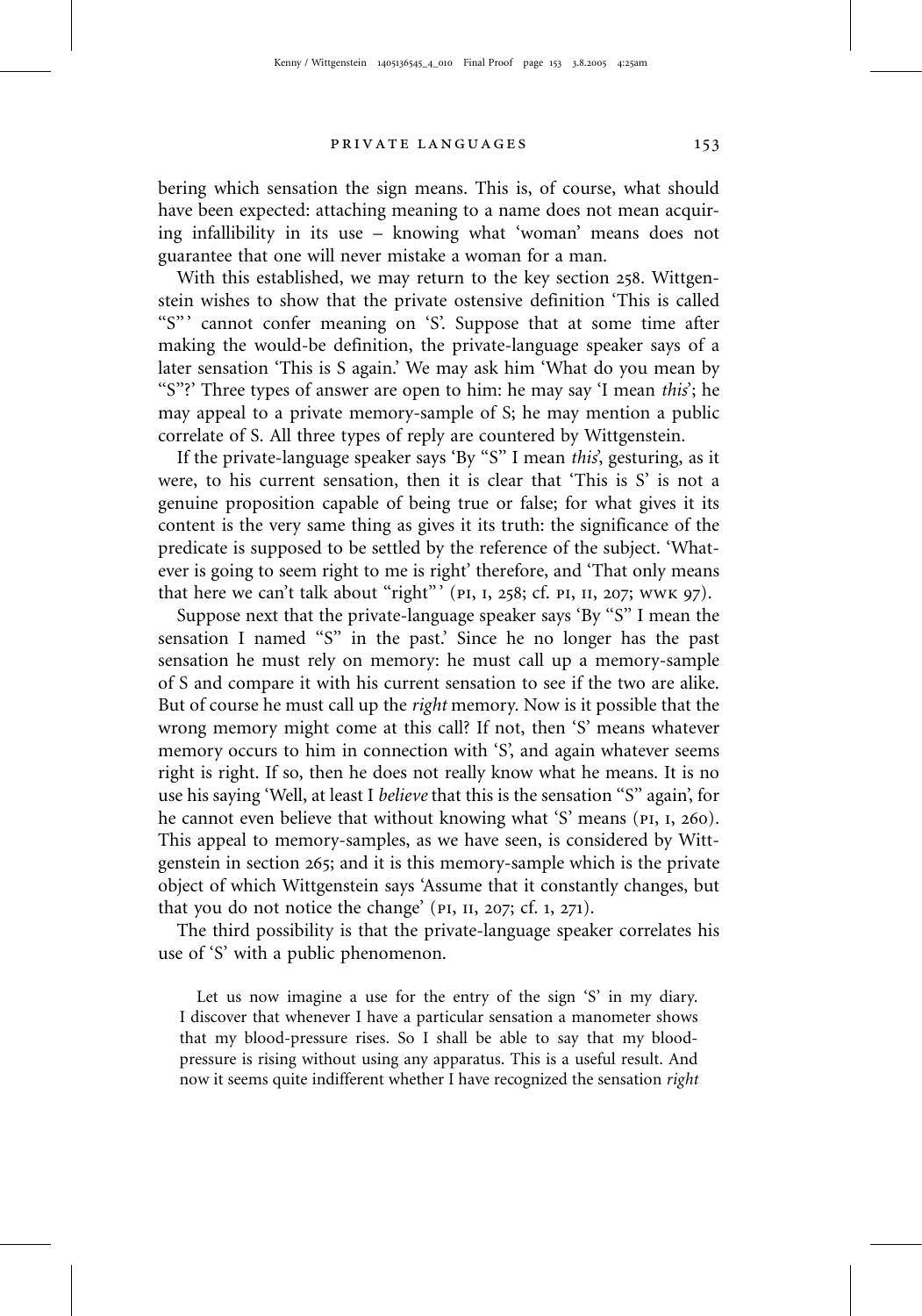or not. Let us suppose I regularly identify it wrong, it does not matter in the least. And that alone shows that the hypothesis that I make a mistake is mere show. (pi, i, 270)

Here 'S' has a genuine use, but not as a part of a private language: it is tantamount to 'sensation which means my blood pressure is rising'. Why does Wittgenstein say no mistake is possible? Cannot I say 'S' and then find my blood pressure is not rising? Yes, but that is not what Wittgenstein is rejecting: he is talking about a would-be intermediate step between having the sensation and judging 'Now my blood pressure is rising', a step which would consist in recognizing the sensation as a sensation of a particular kind, and remembering that a sensation of that kind indicated a rise in blood-pressure. Misidentification here would not matter, provided that I both misidentified the kind of sensation and misremembered what kind of sensation indicated the blood-pressure rise. It is this, according to Wittgenstein, which shows that the hypothesis of a mistake is mere show. Suppose that I say 'S' and the blood-pressure does not rise: what reasons have I to say that I have misidentified the sensation rather than misremembered which kind of sensation goes with the rise? None at all, unless 'identifying the sensation' means 'identifying it as the blood-pressure-rising sensation'; but if it does then there is no room for the intermediate step, and 'S' is not the name of a private object but a word in a public language.

As we have seen, a crucial part is played in the private- language argument by Wittgenstein's advice 'Always get rid of the idea of the private object in this way: assume that it constantly changes, but that you do not notice the change because your memory constantly deceives you.' This advice has a verificationist ring, and some philosophers have thought that the private-language argument depends, in the last analysis, on verificationist premisses. But Wittgenstein's advice is not meant to be followed by the question 'How would you ever find out?' but by the question 'What possible difference would it make?' The private-language argument does indeed depend on premisses carried forward from Wittgenstein's earlier philosophy; but they are not peculiar to the verificationist period of the 1930s but date back to the time of the picture theory of the proposition in the 1910s.

As we have seen, Wittgenstein's earliest 'Notes on Logic' stress the bipolarity of the proposition, and insist that every proposition must be capable of both truth and falsehood ( $NB$  94). For a proposition to be capable of being true it must also be capable of being false (NB 55). Every proposition was only a proposition in virtue of being articulated; a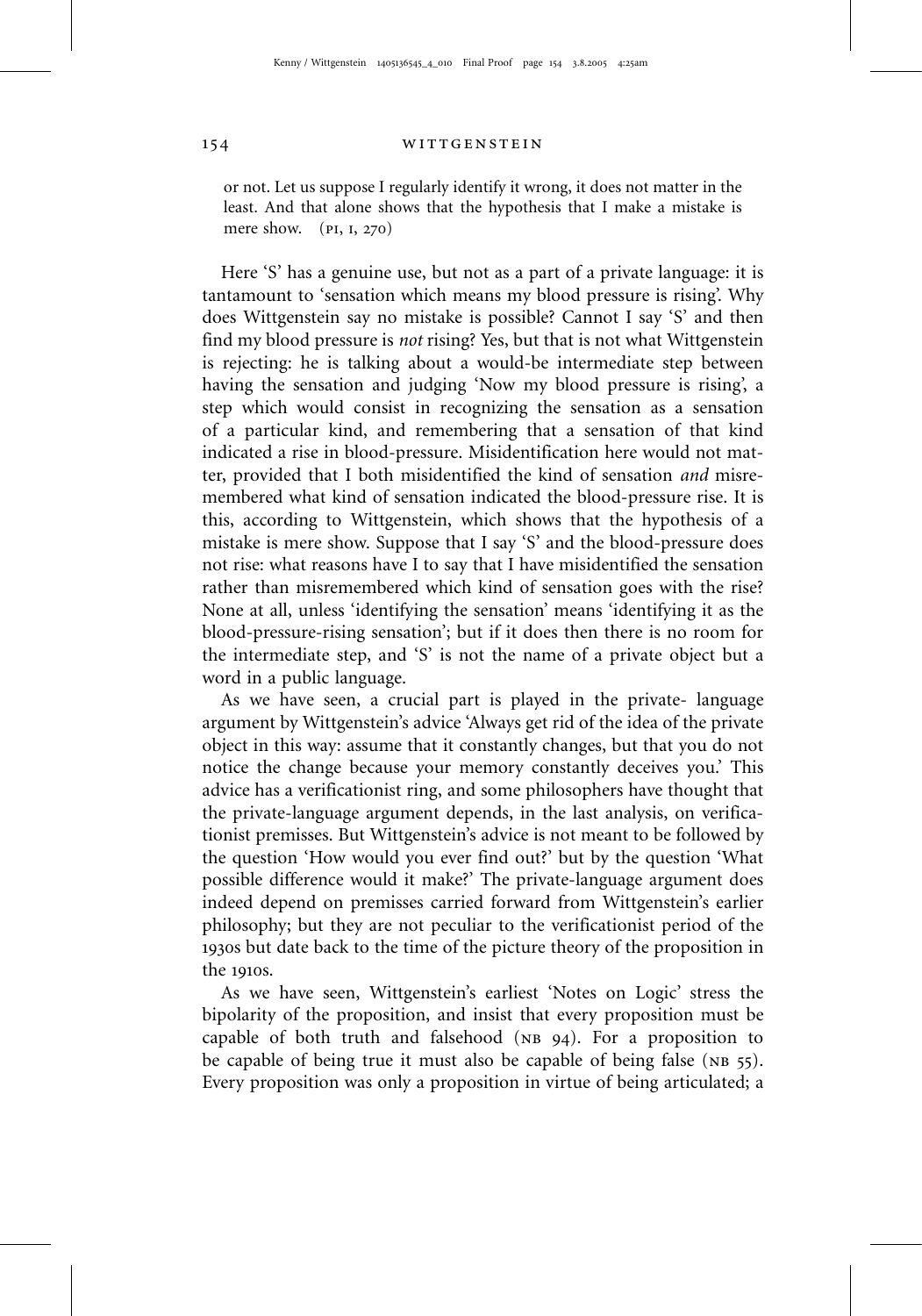simple, non-articulated sign was incapable of being either true or false (NB) 8). After their classic exposition in the Tractatus these ideas remained influential in the 1930s (cf. wwk  $67, 88, 97$ ).

It is clear that 'This is S' does not satisfy the conditions for propositionhood laid down in the 1910s. It is not articulate, since 'this' and 'S' are not given their meaning independently. It has no true–false poles, since what is supposed to give it its content is the same as what is supposed to give it its truth. In an early notebook Wittgenstein wrote 'Proposition and situation are related to one another like the yardstick and the length to be measured'  $(NB 32)$ . 'This is S' is related to the sensation which it purports to identify like a yard-stick which grows or shrinks to the length of the object to be measured. 'Imagine' Wittgenstein says 'someone saying ''But I know how tall I am'' and laying his hand on top of his head to prove it' (pi, i, 279; cf. z 536). A measure must be independent of what is measured; as we have seen, there is no way of giving 'S' genuine independence of the object it purports to name short of taking it into a public language.

It is time to return from 'This is S' to 'I'm in pain.' It cannot be said of 'I'm in pain' as it could of 'This is S' that what gives it its content gives it its truth; for 'I'm in pain' may be a lie, and therefore meaningful but false. ('This is S', of course, being in a language which only the speaker could understand, could not be a lie.) So 'I'm in pain' has true– false poles, and passes that test for being a proposition. Why then does Wittgenstein appear to reject the idea that 'I'm in pain' is a declarative sentence, a description of a conscious state? (cf. pi, i, 290f, 294; ii, 189).

One might seek to give an account of the essence of description in the following manner: to describe a state of affairs is to read off certain features from the facts and portray them in words according to rules (pi, i, 292). Such a description of a state of affairs would be a picture of a fact in the sense of the Tractatus: to see whether such a picture is true or false I compare it with what it depicts. 'His eye is black' is a picture in this sense: it is compared with the real eye to see whether it is correct. Now 'He is in pain' – let us leave aside 'I am in pain' for the moment – is not a picture in this sense. It can be compared with reality, and checked for truth and falsehood, certainly; but what it gets compared with is not his pain, but the criteria of his pain, e.g. what he says and does.

The sense in which an image is an image is determined by the way in which it is compared with reality. This we might call the method of projection. Now think of comparing an image of A's toothache with his toothache. How would you compare them? If you say, you compare them 'indirectly' via his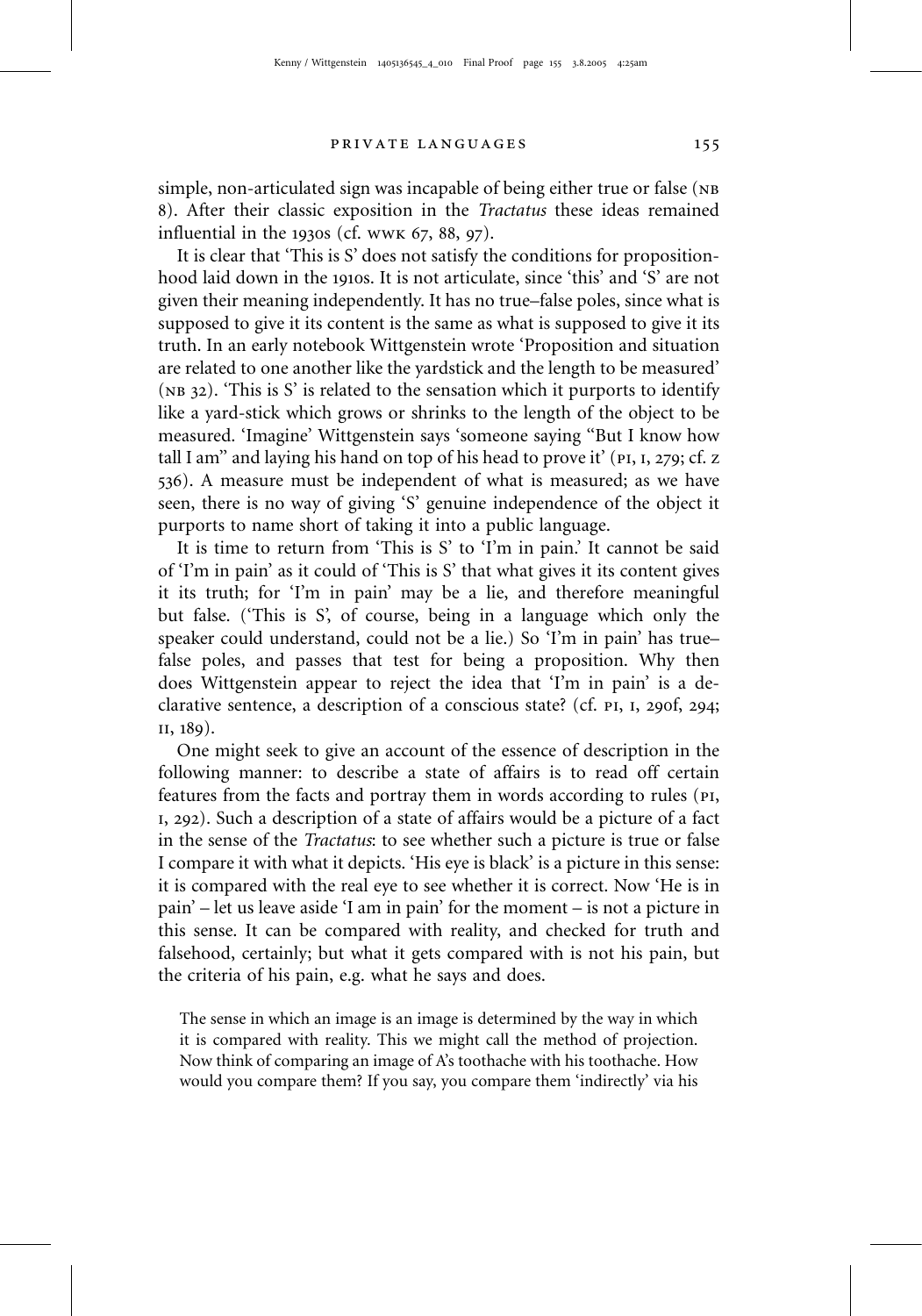bodily behaviour, I answer that this means you don't compare them as you compare the picture of his behaviour with his behaviour. (BB 36)

In the Investigations and the Zettel Wittgenstein repeats that in the language-game with 'pain' there is no comparing of pain with its picture. We are tempted, he says, to say that it is not merely the picture of painbehaviour which enters into the game, but also the picture of the pain (pi, i, 300). That is, we feel that in order to use 'He is in pain' we need not only a sample of pain-behaviour as a paradigm for comparison with his behaviour, but also a sample of pain for comparison with his pain. This sample, of course, need not, we think, be a real pain, but only an imagined pain, a mental proxy for pain. But surely real pain will be at least as good a sample as shadow-pain ( $BB$  4); so in the Zettel Wittgenstein imagines someone saying 'I am not certain whether he is in pain' and pricking himself with a pin while saying it, so as to have the meaning of pain vividly before him so that he knows what he is in doubt of about the other man. 'So he has real pain; and now he knows what he is to doubt in someone else's case. He has the object before him and it is not some piece of behaviour or the like' (z 546–8).

Of course this would not guarantee the sense of his statement, if it needed guaranteeing: what he needs is not pain but the concept of pain, the mastery of the use of 'pain'. 'It is a misunderstanding' Wittgenstein continues (pi, i, 300) 'to say ''the picture of pain enters into the language-game with the word 'pain'.'' The image of pain is not a picture and this image is not replaceable in the language-game by anything we should call a picture.' When I imagine someone in pain, my image is not something which is compared with his pain, but something which is compared with his behaviour; it is not replaceable by a picture of pain, because there is no method of projection to enable pain to be pictured (cf. pi, i, 301). If I were to construct a table linking pictures with words, in order to help me learn the meaning of 'pain', the table would not contain pictures of pain, (or even my own pain itself, as a model or paradigm: pi, i, 302) linked with 'pain': the pictures would have to be pictures of pain-behaviour (cf. pi, i, 265; z 552).

This is summed up in a cryptic metaphor. 'If water boils in a pot, steam comes out of the pot and also pictured steam comes out of the pictured pot. But what if one insisted on saying that there must also be something boiling in the pictured pot?' (PI, I, 297). What Wittgenstein is here denying is not that sensations enter into the language-game with 'pain', but that pictures of sensations do. In the metaphor, the water is the pain, the steam is the pain-behaviour, the pot is the sufferer's body. In the language-game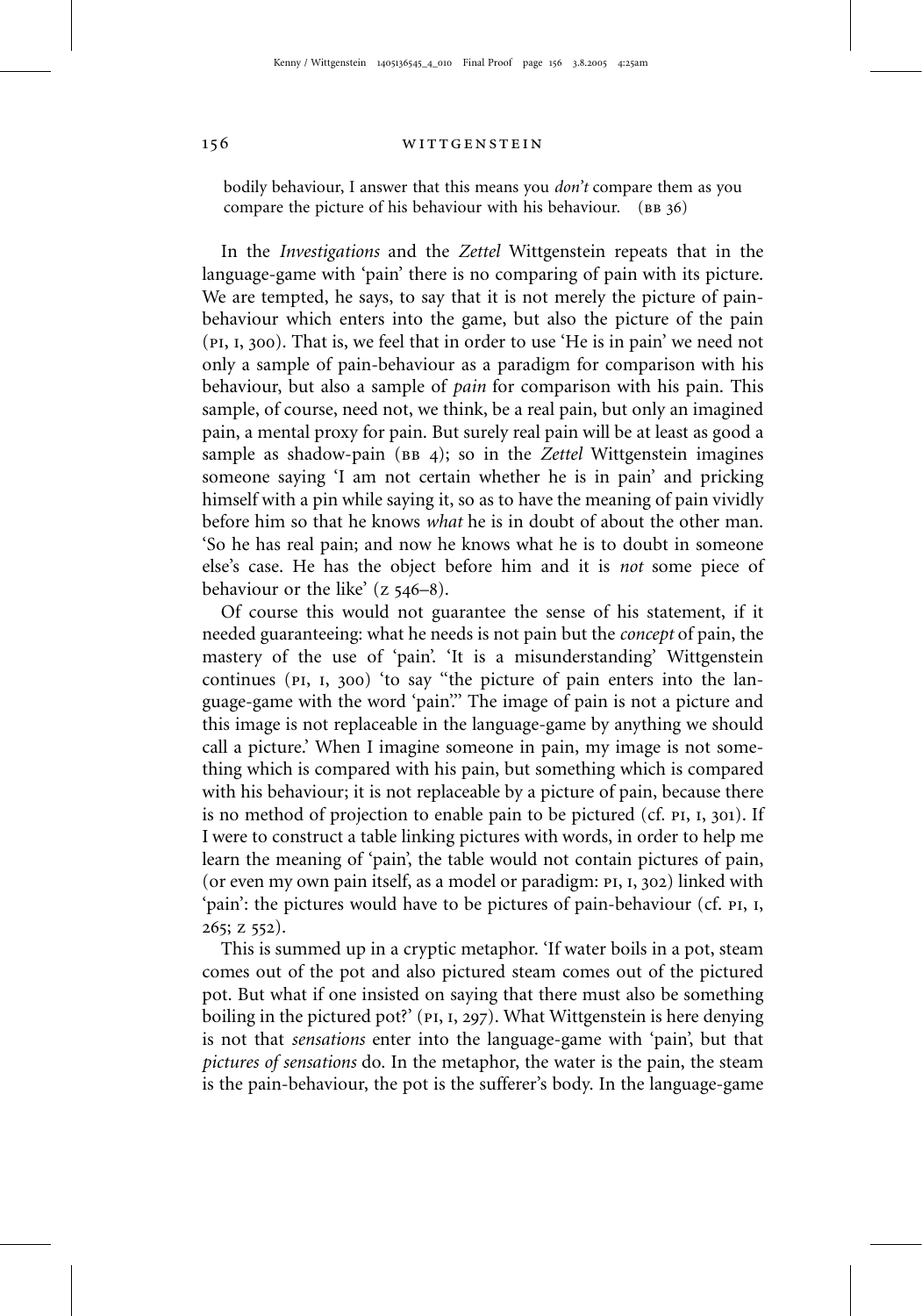with pain (the *picture* of the water boiling in the pot) there are pictures only of the sufferer and his behaviour, not of his pain.

It is now time to move back again from 'He is in pain' to 'I am in pain.' We have seen that 'X is in pain' is not a picture of what it says, since when it is assessed for truth–falsity it is compared not with X's pain but with X's behaviour. Considered, then, as an instance of 'X is in pain', 'I am in pain' will get compared not with my pain, but with my behaviour, that is, with the part of my behaviour concerned with the expression of pain, with the criteria for pain. But my utterance of 'I am in pain' is itself an expression of pain. Consequently, if it is to be a description of my state, it is a description of a special kind: for it is a description which is to be compared with – inter alia – itself; and this is a unique type of comparison.

This insight was expressed by Wittgenstein in ways which prima facie conflict with each other. In the lectures recorded by Moore he denied that 'I have toothache' was a value of the propositional function 'X has toothache' (ml 307). In the Investigations he denied that when I say with truth 'I am in pain' I am identifying my sensation as pain and then describing it. I do not identify my sensation by criteria, but simply make use of the expression I have learnt. That is not the end of the languagegame, but the beginning: we must beware of thinking that the beginning of the language-game is the sensation, which I then go on to describe (pi, i, 290).

This does not mean that 'I am in pain' is not a description. Wittgenstein goes on 'Perhaps the word ''describe'' tricks us here': there is a great difference between the language-game of describing a room and the language-game of describing a conscious state. It is correct to call 'I am in pain' a description: but the use of 'description' differs from that in 'description of my room'. It differs because my description of my room is not a criterion for what my room is like, whereas my description of my conscious state is a criterion for what it is like. The language-game of describing the room begins with observation of the room (pe 330); the language-game of describing sensations begins with criteria for sensations. Hence 'I am in pain' is not the end of a language-game, but a beginning (cf. pi, i, 291, 363).

Just as Wittgenstein thought that 'pain' was in one sense a name and in another not, so he can regard 'I am in pain' as in one sense a description and in another not. He can admit that, when a doctor on a ward-round asks a patient how he feels, it is perfectly natural to call the reply 'I am in pain' a description of the patient's state (cf. pi, ii, 188). But he will deny that 'I am in pain' is a description of a state if that means that it is something read off from an internal state of affairs. To treat the expression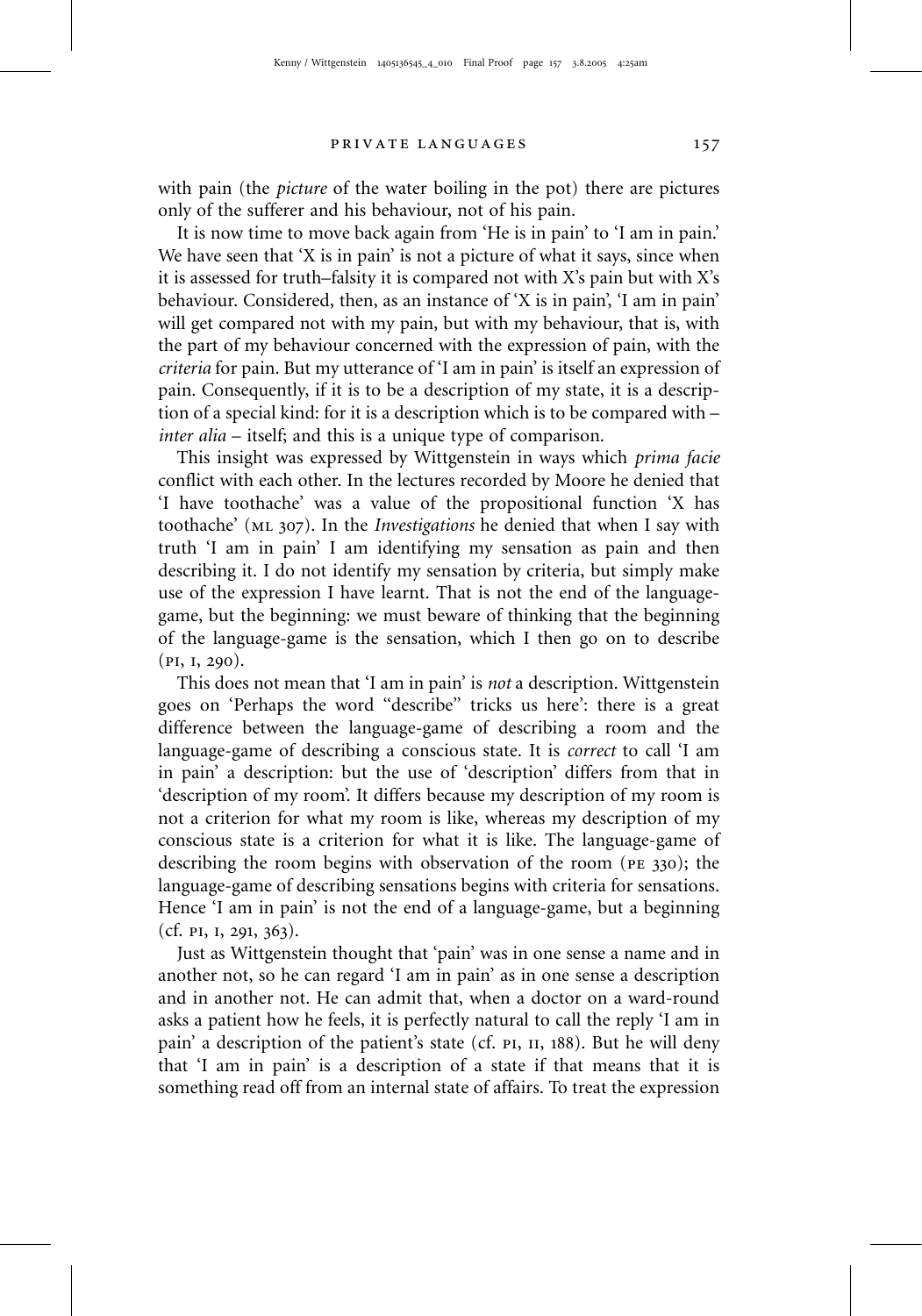of pain in this way as a description of pain is to make it seem too distant from pain. To adapt a metaphor of Wittgenstein's from another context, it is 'as when travelling in a car and feeling in a hurry I instinctively push against something in front of me as though I could push the car from inside'. Or it is as if 'I constructed a clock with all its wheels etc. and in the end fastened the dial to the pointer and made it go round with it' (BB 71). A description must be independent of what it is to be compared with if it is to be assessed as a correct or incorrect description: just as in order to tell the time the hands of a clock must be unfastened to the dial. 'I'm in pain', since it is an utterance which is a criterion for my conscious state, is not independent of it, and so cannot be a description of it in the same way as 'There is a chair in the corner' may be a description of my room (cf. pe 320).

Clearly this point has nothing to do with verificationism. The trouble with a clock whose hands are attached to the dial is not that we can never know whether it is telling the right time, but that it is not telling the time at all. Moreover the point has nothing to do with the nature of the speech-act which 'I'm in pain' may be used to perform. 'We surely do not always say that someone is complaining because he says he is in pain. So the words ''I am in pain'' may be a cry of complaint, and may be something else' (pi, ii 189). They might, for instance, be uttered in order to give information to a doctor. But this would not make them in the full sense a description; for the doctor might acquire the same information from a wordless cry. A cry, which cannot be called a description, for all that may perform the same service as a description of one's inner life (pi, ii, 189; pe 319).

Just as 'I'm in pain' is only a description in a special sense, so it is only true or false in a special sense (cf. pe 293), for its truth coincides with its truthfulness. One might adapt to the case of the avowal of pain what Wittgenstein says about the confession of a past thought (PI, II, 222). The criteria for the truth of the avowal that I am in pain are not the criteria for the true description of a process. The importance of the true avowal does not lie in its being a correct and certain report of a process. It resides rather in the special conclusions which can be drawn from an avowal whose truth is guaranteed by the special criteria of truthfulness. In this case there is no comparison of a proposition to reality (pe 294; cf. 295, 301).

We can now see why Wittgenstein rejected the idea that when I am in pain I know that I am in pain. Throughout his life he thought of knowledge as involving the possession of a true description of a state of affairs. That was why in the Tractatus he declared knowledge of tautologies impossible, since tautologies were not pictures of states of affairs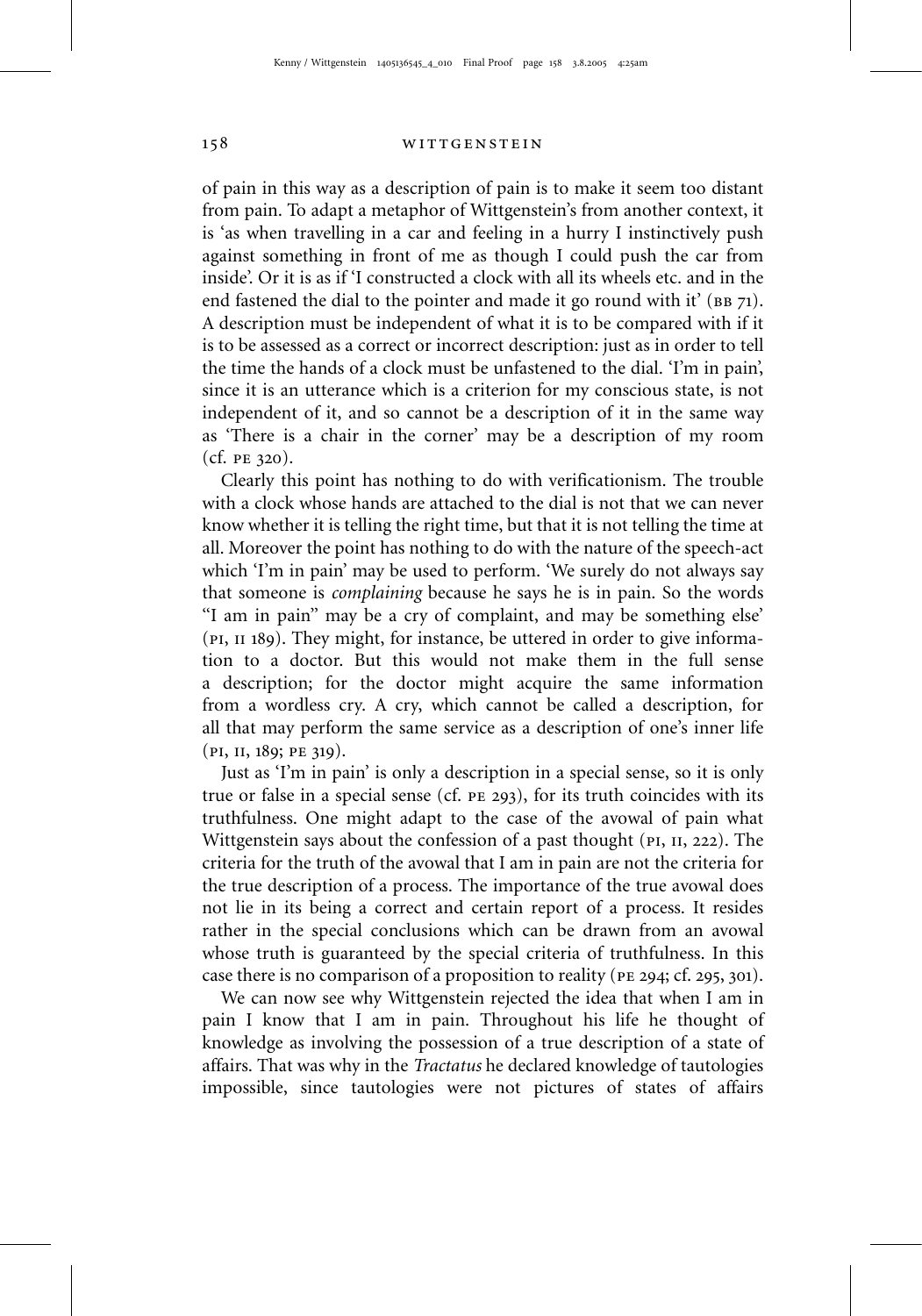(TLP 4.462, 5.51362; cf. 5.542). That is why, since  $\alpha$  am in pain' is not, when I am in pain, a true description in the normal sense, 'I know that I am in pain' cannot be in order if 'know' is being used in the normal sense. Since the truth of 'I am in pain' coincides with its truthfulness, and there is no such thing as making a mistake here, Wittgenstein does not want to call it an assertion, or the expression of a piece of knowledge.

But Wittgenstein's position has nuances. Altogether in his writings Wittgenstein recognized the following senses or would-be senses of 'I know I'm in pain':

- (1) Non-philosophical, empirical use (to rule out unconscious pain, if we have fixed experiential criteria for the case in which a man has pain but does not know it)  $(BB 55)$ .
- (2) Non-philosophical, non-empirical use: e.g. 'I know I'm in pain' as a joke; in these cases 'I'm in pain', with some nuance, is substitutable (pi, i, 246).
- (3) Correct philosophical use: 'When I'm in pain I know I'm in pain' means: the expression of doubt is senseless (pi, i, 246).
- (4) Philosophers' nonsense: doubt is both logically possible (to make its expression sensible) and logically impossible (I can't a priori be wrong about pain) ( $PI$ ,  $II$ ,  $221$ ;  $BB$  30–55).

The philosophers' nonsense is once again a sin against the Tractatus principle that a proposition must be independent of what it records, as a measure must be independent of what it measures. Against this background, the philosophers' nonsense can be seen as treating expressions of mental states as if they were measurements of mental states (and therefore independent) of an infallible kind (the infallibility being secured at the price of non-independence). From this point of view, the epistemologists' complaint 'If I can't know my own sensations, how can I know anything?' appears like the lament 'If I can't place a winning bet after the race has been won, how can I ever place a winning bet at all?'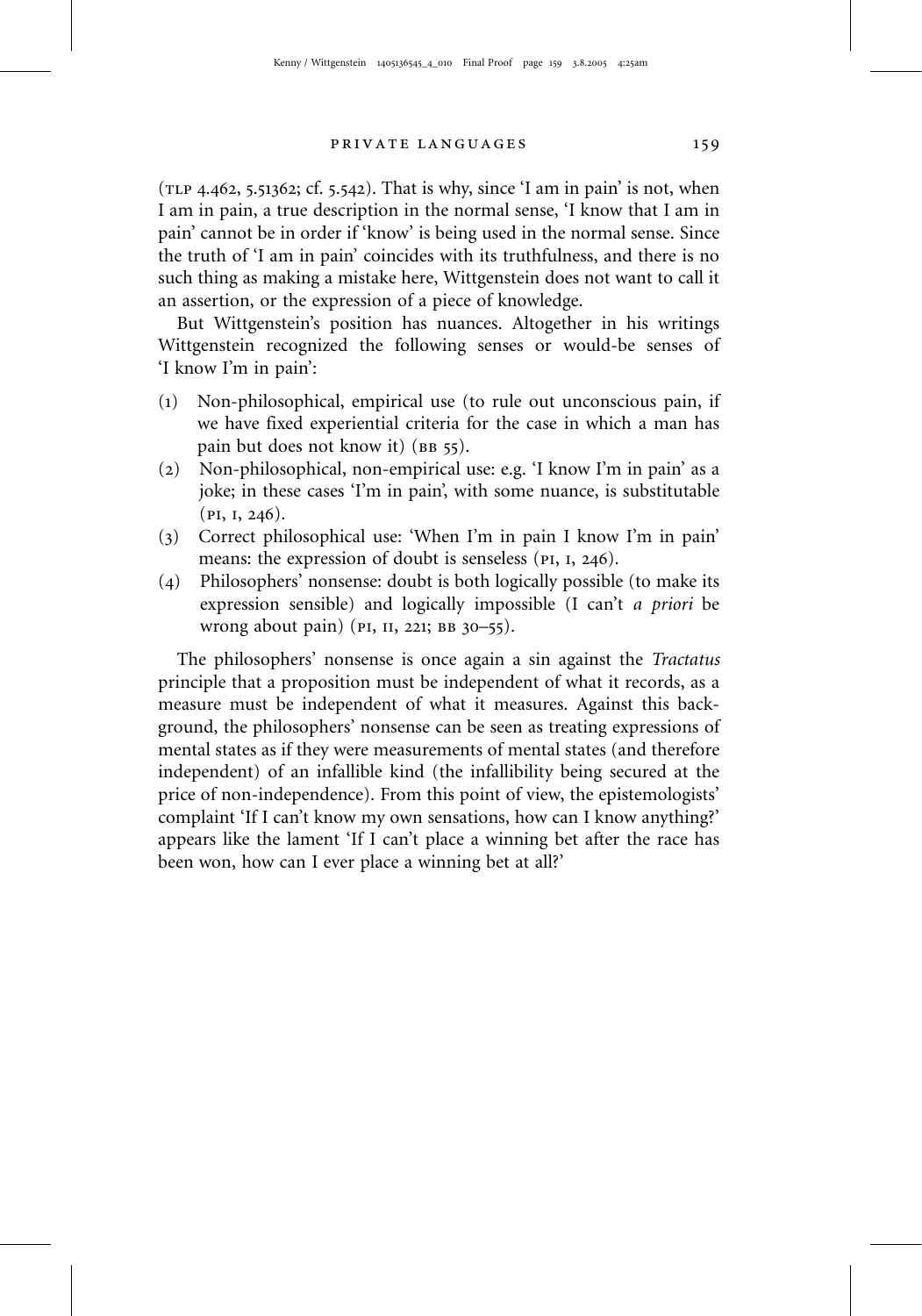## On Scepticism and Certainty

Since the time of Descartes epistemology, or theory of knowledge, has been one of the major preoccupations of philosophers: the attempt to explain how it is that we know what we know, and how to answer sceptical doubts about the justification of our beliefs. Descartes begins his Meditations with a process of systematic doubt designed to separate out what is solid and what is unreliable in the system of commonsense beliefs with a view to establishing a firm foundation on which to build the edifice of science. First of all he doubts the existence of material things, such as the sun and moon and earth, even his own hands and body, and sensible objects like colours, shapes and sounds. This doubt is argued for in three stages: first, the senses have often deceived him in the past; second, he cannot know that he is not dreaming; third, it may be that he is the plaything of a powerful and malevolent spirit who is deceiving him. He does his best also to doubt the truths of logic and mathematics: men sometimes go wrong in calculations even of the simplest kind; may it not be that God likewise makes him go wrong even when adding two to three? There are two things which Descartes, even at his most sceptical, never doubts: one is his consciousness of his own mental states and processes, the other his knowledge of the language he uses in order to express his scepticism.

Descartes's sceptical arguments, in the First and Third Meditation, have made more impression on succeeding philosophers than his replies to those arguments in the Fourth and Sixth Meditations. He offered to prove the trustworthiness of our understanding, and the existence of the external world, on the basis of a demonstration of the existence of a veracious God. Few philosophers have been satisfied by these arguments, and many have felt obliged to offer their own answers to the sceptical doubts. Among these philosophers was G. E. Moore, who in his 'A Defence of Common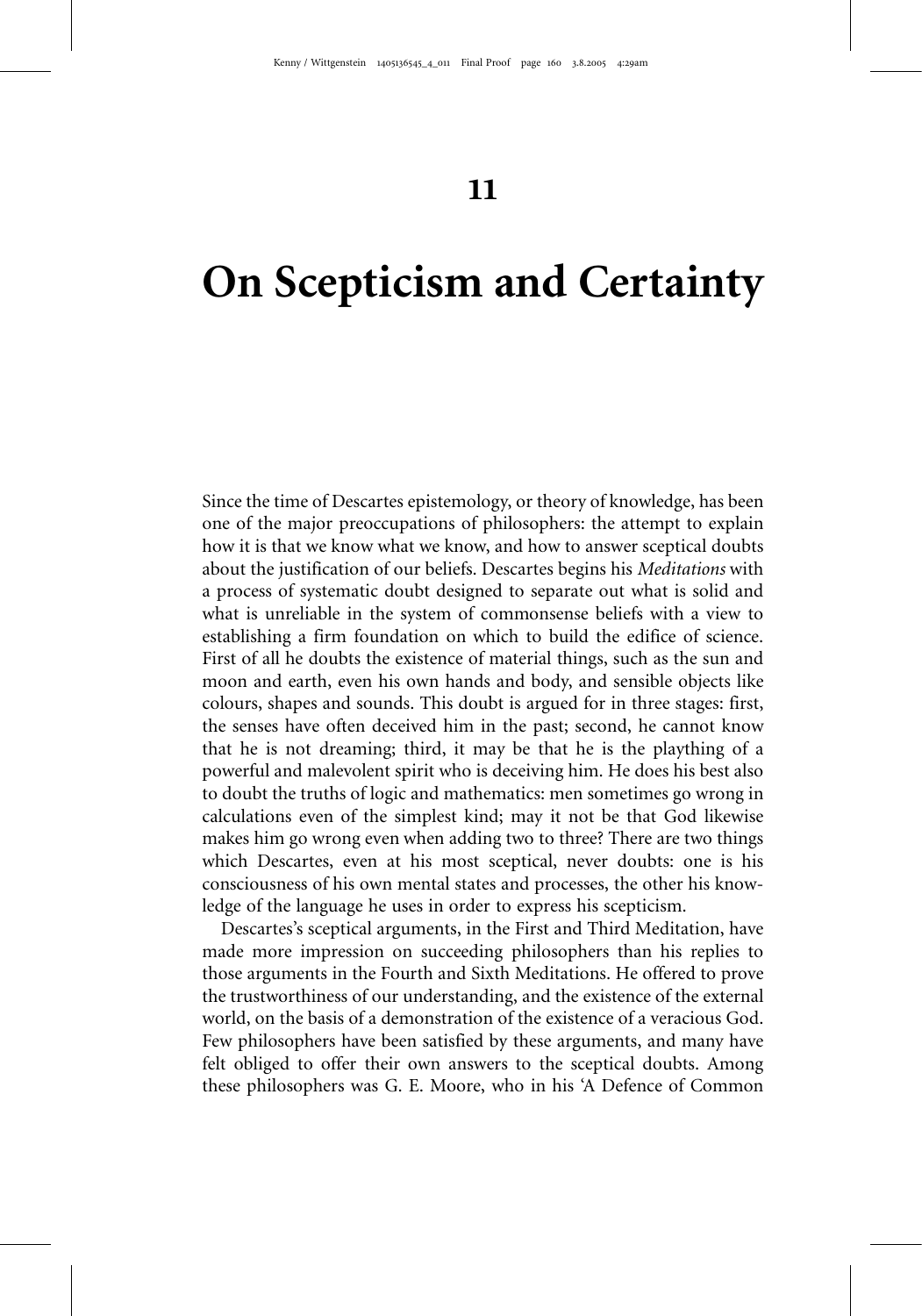Sense' and 'Proof of an External World' (1925 and 1939) had claimed to know for certain a number of propositions – such as 'Here is one hand and here is another' and 'The earth existed for a long time before my birth' and 'I have never been far from the earth's surface' – from which it followed that the external world existed.

Wittgenstein being preoccupied with theory of meaning was comparatively uninterested in epistemology for much of his life. But his work on the philosophy of mind and the foundations of mathematics naturally overlapped with areas which were the traditional province of epistemologists. Towards the end of his life, while staying with Norman Malcolm in Ithaca in 1949, he was stimulated by the study of Moore's articles to begin to write on epistemology. His notes, which continued until two days before his death and were of course never polished, were published posthumously in 1969 under the title On Certainty. In this work, though Descartes is never mentioned by name, Wittgenstein conducts a threecornered argument with Moore and the Cartesian sceptic.

Descartes had regarded statements about the external world, including one's own body, as being much more vulnerable to doubt than simple mathematical propositions (which he thought could not be doubted while before the mind, but only in retrospect) and than propositions about one's own mental states, e.g. about sense-data (which he never called in question). Wittgenstein thought that Moore was right against Descartes in claiming that some propositions about the external world (e.g. 'This is a chair') could have the same epistemological status as mathematical propositions (oc 455, 651) and propositions about sense-data. But he thought that Moore was wrong in thinking that these propositions provided a proof of the external world (oc 209, 220), and indeed wrong in thinking that he knew the propositions at all: not because the propositions were false, but because the claim to knowledge of them was senseless (oc 6, etc.). Both Moore and the sceptic, he claimed, misunderstood the nature of doubt, knowledge and certainty in several ways. Because of this, Wittgenstein, while rejecting Moore's argument against the sceptic, was able to present a different refutation of the sceptical position – not so much an argument to show the falsehood of the sceptic's conclusion, as an attempt to bring out the meaninglessness of the sceptic's procedure.

In the course of On Certainty Wittgenstein enunciates a number of theses about doubt. (1) Doubt needs grounds. (2) Doubt must amount to something more than the verbal utterance of doubt. (3) Doubt presupposes the mastery of a language-game. (4) Doubt outside a languagegame, or about a whole language-game, is impossible. (5) Doubt presupposes certainty.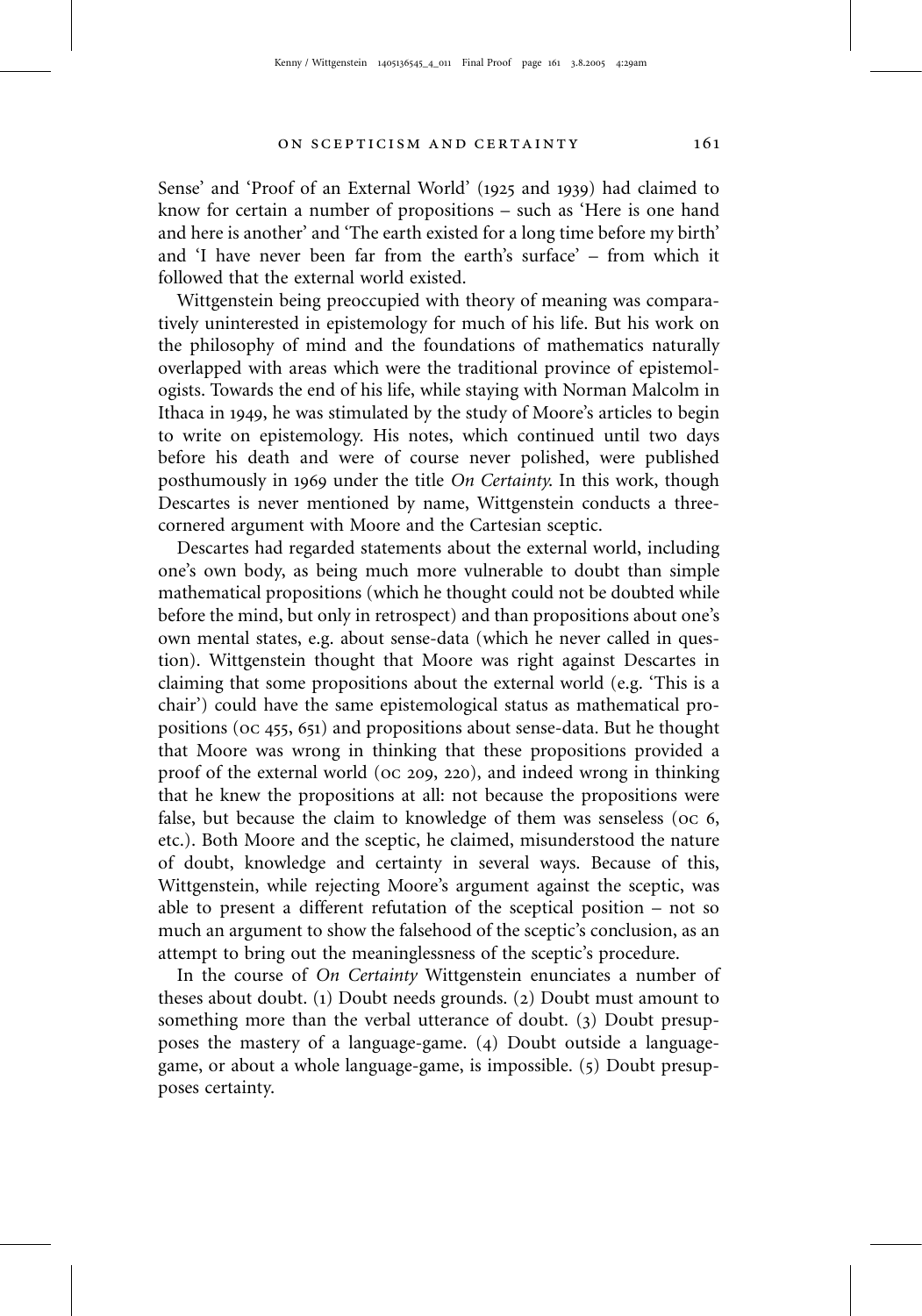(1) Doubt needs grounds. This is repeated several times by Wittgenstein (oc 323, 458, 519). Descartes would have entirely agreed: that was why he invented the evil genius, to provide a ground for Cartesian doubt. But Descartes insisted, surely rightly, that a ground for doubting need not itself be certain in order to cast doubt. No doubt Wittgenstein would have regarded the hypothesis of the evil genius as too idle and speculative to be a genuine ground. The mere imaginability of not- $p$  is no ground for doubting that  $p$  (oc 4). But if Cartesian doubt is groundless to this extent, is it eo ipso impossible, or just unreasonable? Wittgenstein says that there is a difference between the cases where doubt is unreasonable, and where it is logically impossible; but he claims that there is no clear boundary between them (oc 454). The need for grounds does not itself settle whether Cartesian doubt is possible.

(2) Doubt must amount to something. If someone doubts the existence of material objects, this doubt does not make any difference in practice (oc 120). Indeed it isn't even clear how we could imagine what difference it should make (oc 247). At most, it seems, it makes a difference in what he says and feels (cf. oc 338f.). 'Suppose a person of normal behaviour assured us that he only believed . . . he had hands and feet when he didn't actually see them, and so on. Can we show him' asks Wittgenstein 'that it is not so from the things he does (and says)?' (oc 428.) Descartes would agree that his doubt was speculative, not practical – indeed he insisted on this against those who accused him of favouring atheism and immorality by his systematic doubt. But he would say that a merely speculative doubt can be a real doubt.

(3) Doubt presupposes the mastery of a language-game. In order to express the doubt that  $p$ , one must understand what is meant by saying that  $p$ . Because of this, Wittgenstein argues, Cartesian doubt in a way destroys itself, since it is so radical that it is bound to call in question the meanings of the words used to express it. This line of thought is explored many times in On Certainty. 'If you are not certain of any fact, you cannot be certain of the meaning of your words either' (oc 114). 'I don't know if this is a hand' presupposes that I know what the word 'hand' means (oc 306), but is bound to involve a doubt about it too ('If this isn't a hand, I don't know what a hand is') (oc 369, 456). This seems a fair criticism of the Cartesian doubter: if Descartes is really to doubt whatever can be doubted, then he should try to doubt the meanings of the words he uses. For it is, as Wittgenstein points out, an empirical fact that English, or Latin, words have the meanings they have: it is not even a truth of logic or mathematics (oc 306, 486). But if the Cartesian doubt is taken thus far, it refutes itself. If the evil genius is deceiving me totally, then he is deceiving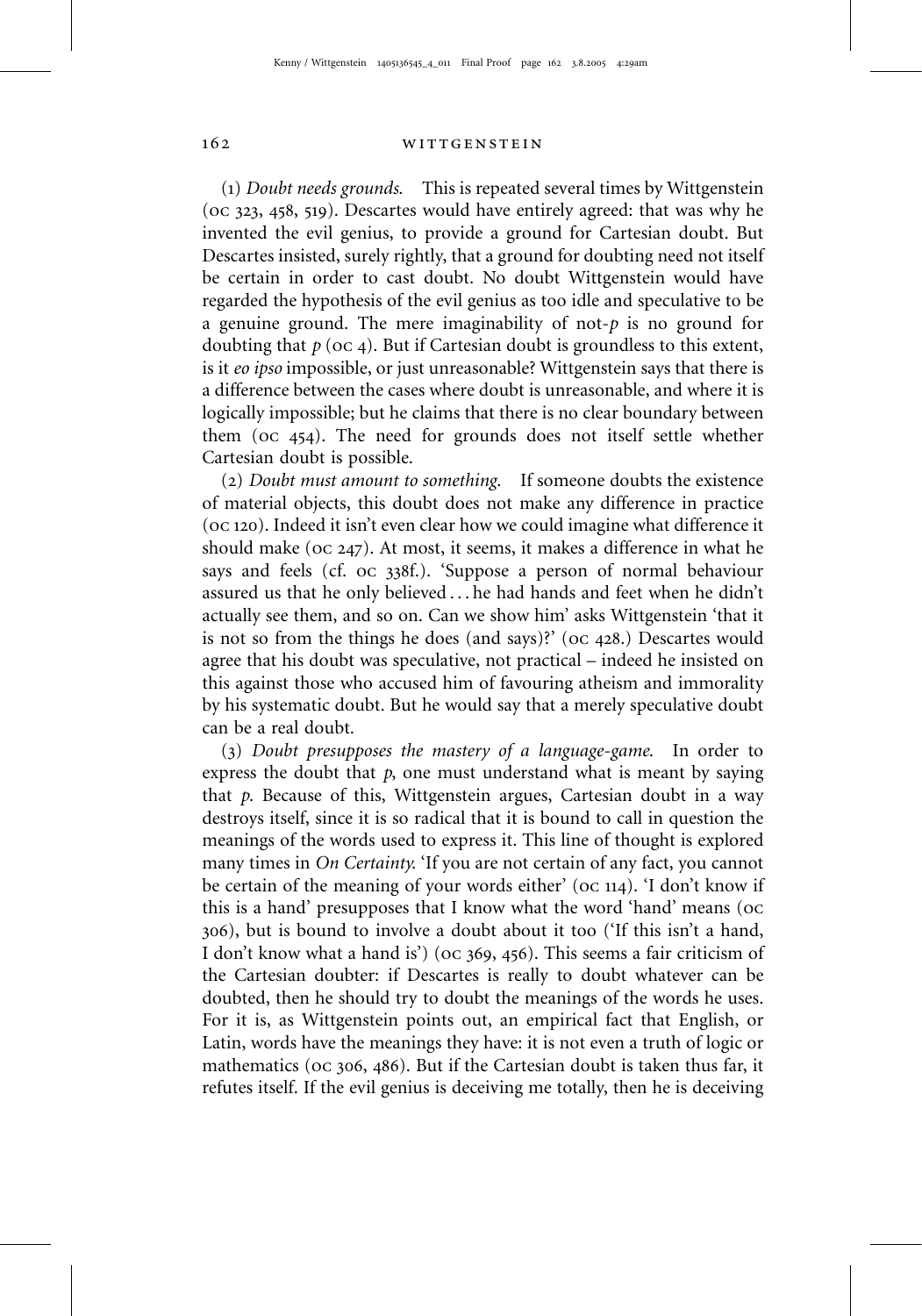me about the meaning of the word 'deceive'; and so 'The evil genius is deceiving me totally' does not express the total doubt that it was meant to (cf. oc 507).

Wittgenstein claims further that not only does the expression of doubt presuppose that the language-game within which it is expressed is not doubted, but also in particular cases the nature of the language-game itself may exclude a doubt about existence. Someone who asks 'What right have I not to doubt the existence of my hands?' is overlooking the fact that a doubt about existence only works against the background of a language-game, and in this case no appropriate language-game has been set up (oc 24).

(4) Universal doubt impossible. Doubts belong within particular games. Wittgenstein invites us to imagine a pupil who will not let his teacher explain anything to him, because he constantly interrupts with doubts about the existence of things, the meaning of words, etc. The teacher's impatience is justified, because the pupil's doubt is hollow: he has not learnt how to ask questions; he has not learnt the game that he is being taught (oc 310–15). Not calling things in doubt is often a precondition of learning certain games (oc 329). The child learns by believing the adult, and doubt comes after belief (oc 160). It is inconceivable that a child might learn the meanings of words by hearing them only in expressions of uncertainty. 'A doubt that doubted everything would not be a doubt' (oc 450). Even if it were possible to doubt every single one of the facts presupposed by our language-games, we could not doubt them all (oc 232). For instance, the language-game that operates with people's names can exist if individuals are mistaken about their names – but it presupposes that it is nonsensical to say that the majority of people are mistaken about their names.

(5) Doubt presupposes certainty. Doubt is only possible where testing is possible (oc 125), and tests presuppose something that is not doubted and not tested (oc 163, 337). 'Our doubts depend on the fact that some propositions are exempt from doubt, are as it were like the hinges on which those turn' (oc 341). Hence 'The game of doubting itself presupposes certainty' (oc 115).

Wittgenstein therefore rules out various types of doubt. If there are certain propositions about which we cannot doubt, are they also propositions about which we cannot be mistaken? The second does not, of course, follow from the first – it might be possible for me to be mistaken about  *without being able to entertain the possibility that I am mistaken about*  $*p*$ – and indeed the whole purpose of Descartes's appeal to the veracity of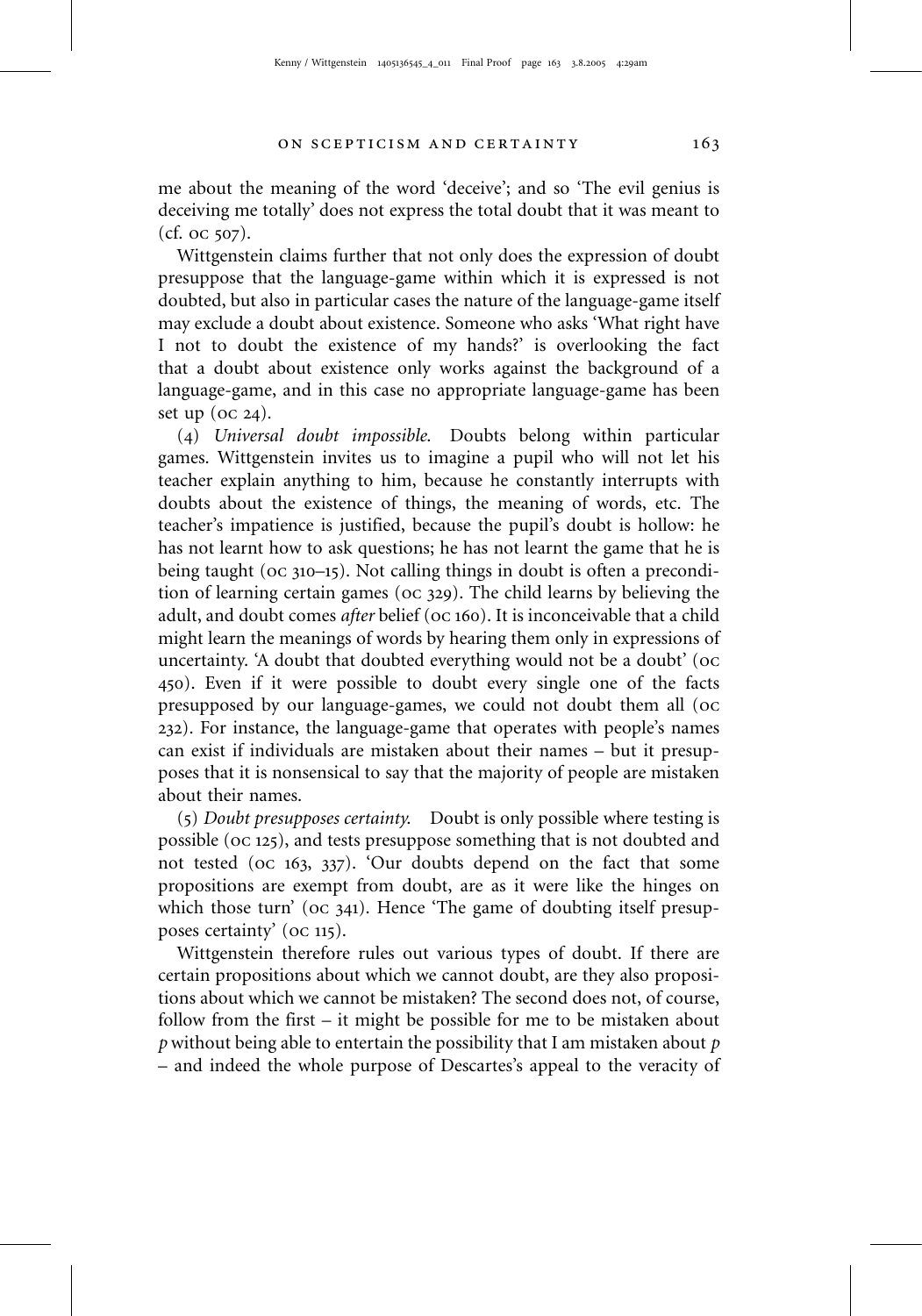God was to show that where we could not doubt (where we clearly and distinctly perceived something) we could not be mistaken either.

Wittgenstein, unlike Descartes, makes a sharp distinction between mistake and other forms of false belief. If someone were to imagine that he had been living for a long time somewhere other than where he had in fact been living during that time 'I should not call this a mistake, but a mental disturbance, perhaps a transient one' (oc 71). The difference between the two is perhaps that reasons can be given for a mistake, but only causes for a mental disturbance (oc 75). If Moore were to announce the opposite of his propositions, we should think him demented, not mistaken (155f.), for mistake has a special place in a language-game (oc 196). To doubt all of our calculations is a mark of craziness, not error (oc 217). If someone says that he has flown from America to England in the last few days he cannot be making a mistake: only if he is mad can he have got this sort of thing wrong (oc 674–5).

The reason why Wittgenstein makes this distinction is that the procedure of talking someone out of a mad belief – or, for that matter, of a mad doubt – is quite different from that of correcting a mistake.

If someone said to me that he doubted whether he had a body I should take him to be a half-wit. But I shouldn't know what it would mean to try to convince him that he had one. And if I had said something, and that had removed his doubt, I should not know how or why. (oc 257)

I can make a mistake when I am quite sure of something – e.g. of the date of a battle – and can correct this by referring to authority without losing all faith in my judgement. But I cannot be making a mistake in thinking that the earth existed long before I was born, or that twelve times twelve is a hundred and forty-four. For how could we imagine the mistake being corrected, and why should we trust any other calculation (oc 300–4)? It is impossible to imagine a situation in which I would be brought to admit that my present belief that I am living in England was a mistake. If people came into my room and all declared that I am not in England, and offered proofs of it, I could only think that either I or they had gone mad; or I might perhaps be brought to believe that I had been mad up to that moment (oc 420). But I cannot be *forced* to change my opinion. If something happened calculated to make me doubtful of my own name, there would certainly also be something that made the grounds of these doubts themselves seem doubtful, and I could therefore decide to retain my old belief (oc 512–16).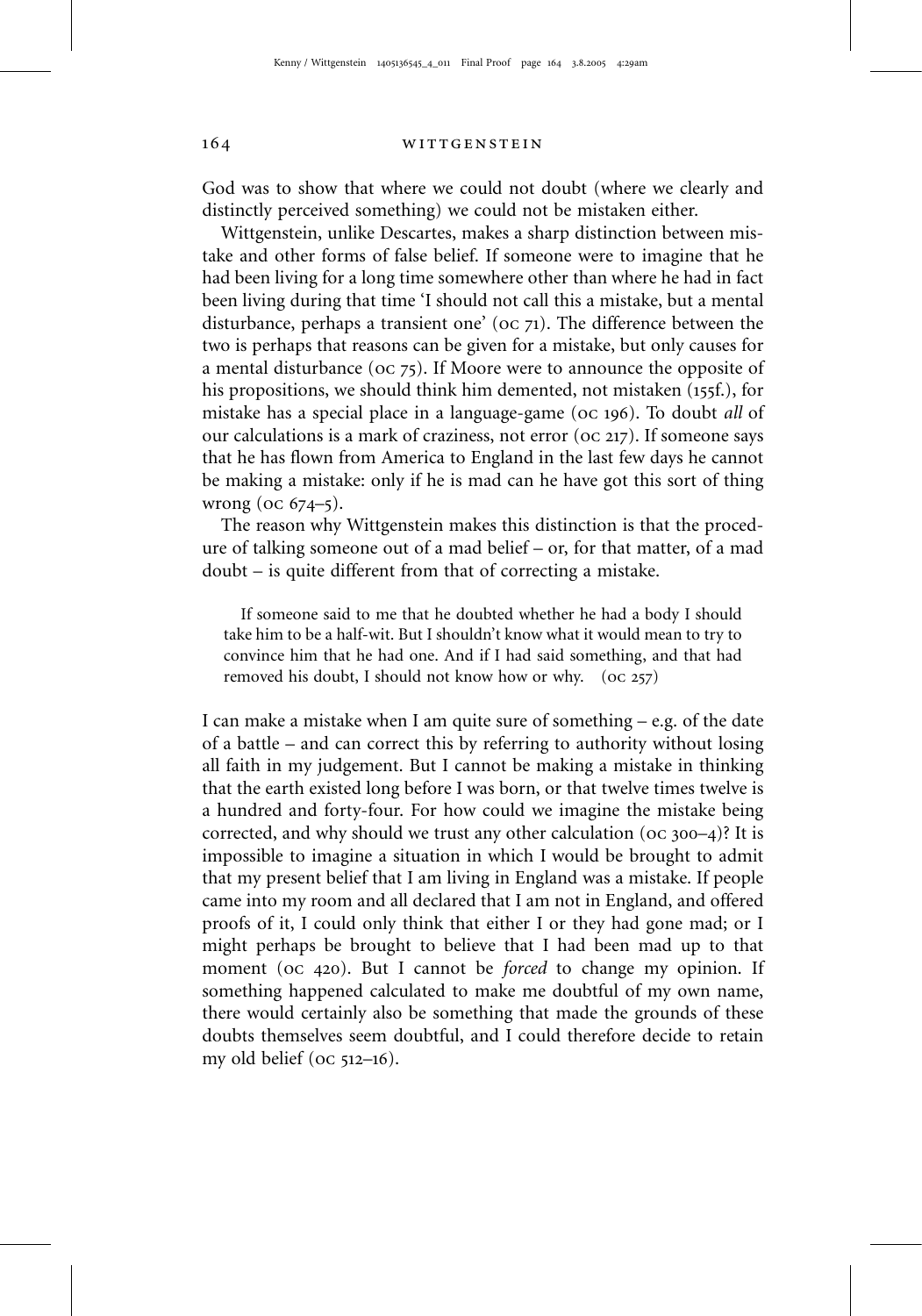A Cartesian sceptic might be impatient with the distinction drawn between mistake and madness. Surely, he might say, if it is possible that my belief is false, then that is sufficient to make a doubt; it does not matter whether the falsehood is grounded in a rational system of beliefs, or is the result of some pathological condition (oc 74). Does not Descartes himself, briefly, use the possibility of madness as a ground for doubt in the First Meditation before going on to the better-known argument from dreaming?

'. . . these hands, and my whole body – how can their existence be denied? Unless indeed I likened myself to some lunatics, whose brains are so upset by persistent melancholy vapours that they firmly assert they are kings, when really they are miserably poor; or that they are clad in purple, when really they are naked; or that they have a head of pottery, or are pumpkins, or are made of glass; but then they are madmen, and I should appear no less mad if I took them as a precedent for my own case' – A fine argument! As though I were not a man who habitually sleeps at night and has the same impressions (or even wilder ones) in sleep as these men do when awake. (Philosophical Writings, ed. Anscombe and Geach, Nelson, 1954, p. 62)

Wittgenstein would presumably reply that the difference between madness and mistake is that whereas mistake involves false judgement, in madness no judgement is made at all, true or false. So coming to believe that one is, or was, mad does not involve the correction of a false judgement. 'I can't be making a mistake – but some day, rightly or wrongly, I may think I realize that I was not competent to judge' (oc 645).

This is spelt out more fully in connection with the sceptical argument about dreaming. The argument 'I may be dreaming', he says, is senseless for this reason: if I am dreaming this remark is being dreamt as well – and indeed it is also being dreamt that these words have any meaning (oc 383). We feel that we could give a sense to the supposition by saying that I might suddenly as it were wake up, and say 'Just think, I've been dreaming that I live in England etc.' But this cannot cast doubt on my present belief, because it is equally imaginable that I might wake up once again and pronounce the first waking-up a dream (oc 642). In the very last entry in the notes, discussing the belief that one has just flown from America, Wittgenstein wrote

but even if in such cases I can't be mistaken, isn't it possible that I am drugged? If I am and if the drug has taken away my consciousness, then I am not now really talking and thinking. I cannot seriously suppose that I am at this moment dreaming. Someone who, dreaming, says 'I am dreaming',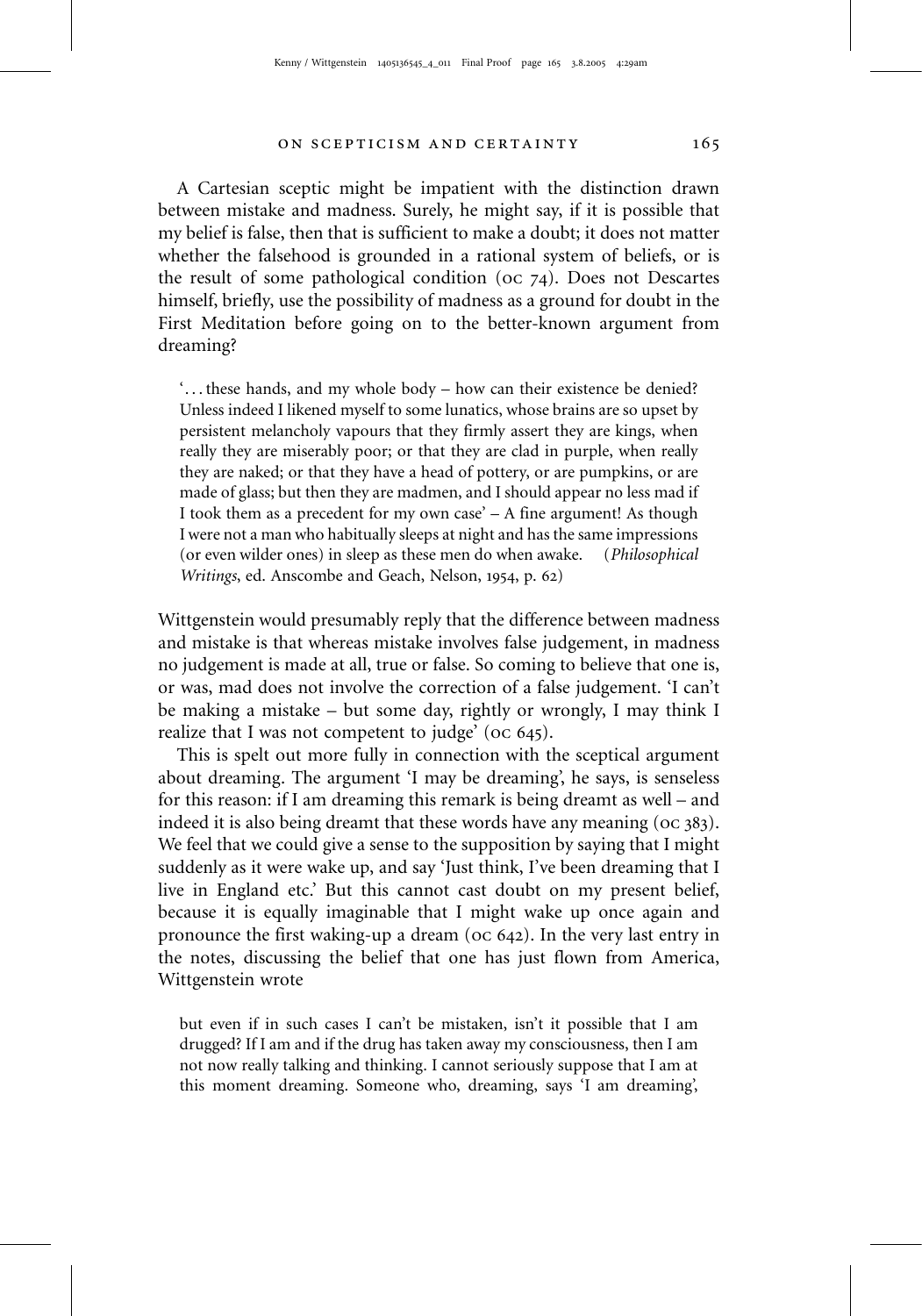even if he speaks audibly in doing so, is no more right than if he said in his dream 'It is raining', while it was in fact raining. Even if his dream were actually connected with the noise of the rain. (oc 676)

Following Moore's lead, Wittgenstein lists a number of propositions about which he thinks mistake is impossible, and doubt is impossible. 'I have never been on the moon' cannot be doubted (oc 117); its contradictory cannot be seriously considered (oc 226). 'It is certain that no one has ever been on the moon' wrote Wittgenstein rashly. 'Not merely is nothing of the sort ever seriously reported to us by reasonable people, but our whole system of physics forbids us to believe it' (oc 108). Other examples were happier. To doubt that my friend hasn't sawdust in his head would be madness (oc 281). I cannot doubt that I have two hands (oc 125); that I have two hands is an irreversible belief, I am not ready to let anything count as a disproof of the proposition (oc 245). In very special circumstances a doubt about 'This is my hand' might make sense (oc 413). 'I am now living in England' cannot be a mistake (oc 420). Nor can 'The earth has existed during the last hundred years' be spoken of as a mistake without changing the role of 'mistake' and 'truth' in our lives (oc 138).

But, as we saw in the last chapter, to say that something cannot be doubted, or cannot be the subject of a mistake, is not the same as to say that it can be known. Wittgenstein repeats from the Investigations that to say one knows one has a pain means nothing (oc 504); and he adds 'I know where I am feeling pain', 'I know that I feel it here', is a wrong as 'I know that I am in pain' (oc 41). To say 'I know I'm in pain' is to give a misleading expression to the grammatical truth that there is no such thing as doubting that I am in pain. The grammatical truth could also be expressed 'The expression "I do not know" makes no sense in this case.' And of course it follows from this, Wittgenstein says, that 'I know' makes no sense, either (oc 58).

Now are the Moore-type propositions, such as 'Here is my hand' on all fours with the propositions about one's own experience? Is 'I know that here is my hand' senseless? Once again, as in the last chapter, it takes an effort to achieve consistency between the various things Wittgenstein says here There seem to be the following main strands in what he says. (1) In 'I know that  $p'$ , where  $p$  is a Moore-type proposition, the 'I' is superfluous (oc 58, 100, 462, 587, 588), and to this extent at least the expression is misleading (oc 84, 401). (2) 'I know that  $p'$  where ' $p'$  is a Moore-type proposition can have an everyday use in sufficiently unusual circumstances (oc 23, 258, 262 347, 349, 387, 412, 433, 526, 596, 622). In such cases its meaning is clear but it does not provide the philosopher with an answer to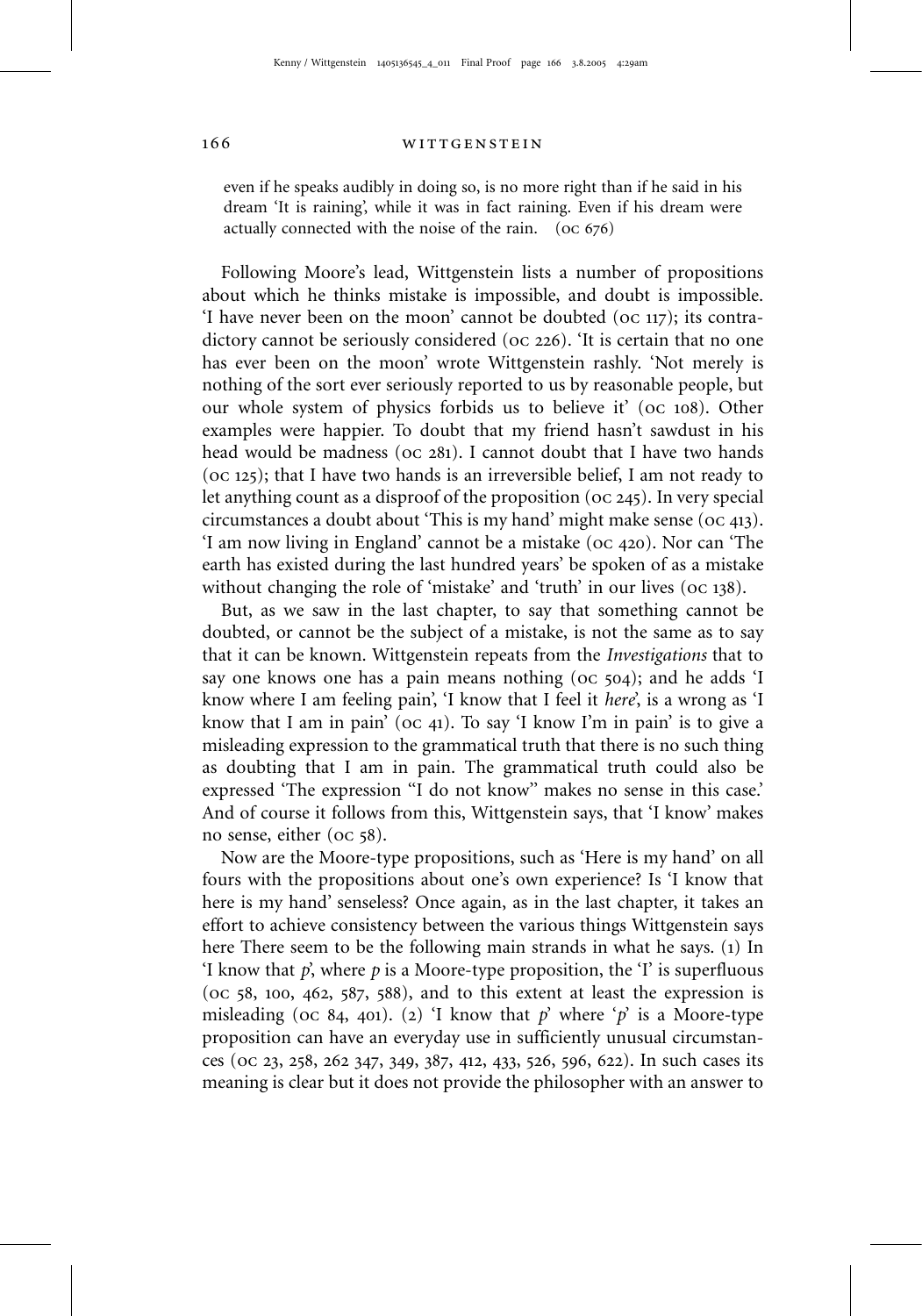scepticism (oc 347). (3) Unless it is possible to doubt that  $p$ , be mistaken in believing that  $p$ , inform oneself that  $p$ , one cannot be said to know that  $p$  (oc 10, 372, 550, 564, 576). Hence, out of a suitable context, to say that I know a Moore-type proposition is not just superfluous but senseless (oc 461, 464, 347–50, 469). (4) None the less 'I know. . .' is sometimes used in ordinary language with Moore-type propositions, either as a misleading expression of a grammatical proposition (oc 58) or as what Wittgenstein technically calls 'an utterance' (oc 510) or as an expression of linguistic capacity (oc 371, 585–6). (5) But in no case does this type of 'I know that  $p'$ provide an answer to the sceptic (oc 520, 521). I will develop each of these five points from Wittgenstein's text.

(1)  $\dot{I}$  know that p' not specially about me. The propositions that Moore chooses are not cases where he has special knowledge unavailable to the rest of us, or information which he and not others have acquired (oc 462). He chooses cases where we all seem to know the same as he, or more accurately, if he knows these things, then so do we all (oc 84, 100). Consequently the suggestion which 'I know' makes, that this is a personal statement about the speaker, is misleading (oc 84). One may indeed question whether there is really a difference between what is said by 'I know that that's a . . .' and 'That is a . . .' The fact that in the first sentence a person is mentioned and not in the second does not show that they have different meanings (oc 587). The truth is, Wittgenstein says, that 'I know' has meaning only when it is uttered by a person (there could not, for instance, be an impersonal notice on a cage in a zoo reading 'I know that this is a zebra'). But given that, it is a matter of indifference whether what is uttered is 'I know' or 'that is' (oc 588), unless it is a matter of degree of certainty (oc 485).

(2) Special circumstances can give 'I know that p' a use. Wittgenstein admits that in unusual circumstances the Moore-type propositions can have a use, but not one which is a help against the sceptic. For instance:

If I don't know whether someone has two hands (say, whether they have been amputated or not) I shall believe his assurance that he has two hands, if he is trustworthy. And if he says he knows it, that can only signify to me that he has been able to make sure, and hence that his arms are e.g. not still concealed by coverings and bandages, etc., etc. My believing the trustworthy man stems from my admitting that it is possible for him to make sure. But someone who says that perhaps there are no physical objects makes no such admission. (oc 23)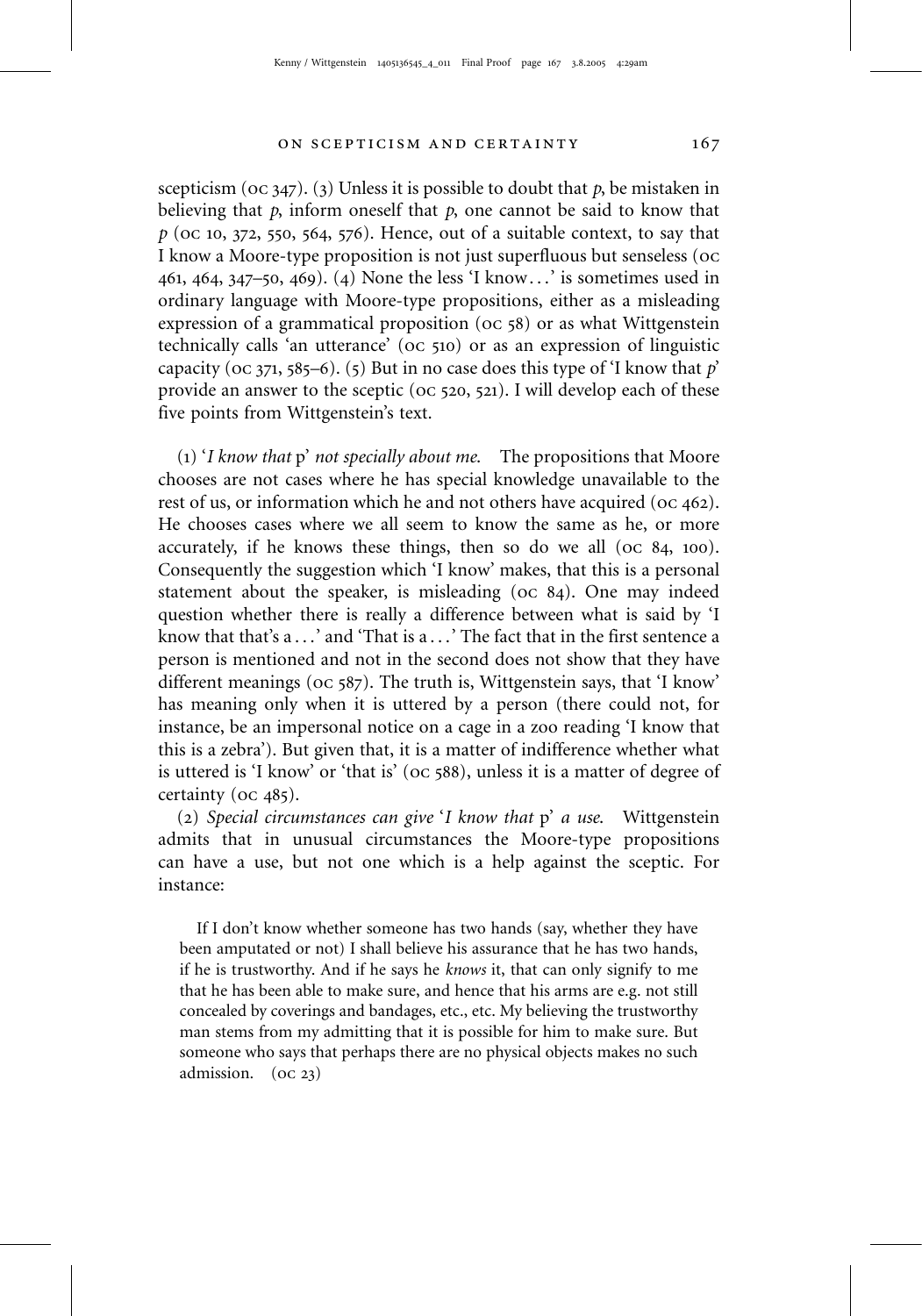– and hence it is useless for the trustworthy Moore to assure the sceptic that he knows he has two hands. Wittgenstein devises various situations for the use of Moore-type propositions; 'I know that I have always been near the surface of the earth' (to a tribe who think you have come from the moon) (oc 264). 'I know that that's a tree' (worried about one's failing eyesight) (oc 349). He says that he cannot find a situation for 'I know that I am a human being', but thinks that even that might be given a sense (oc 622). 'For each one of these sentences I can imagine circumstances that turn it into a move in one of our language-games, and by that it loses everything that is philosophically astonishing' (oc 622).

(3) Outside appropriate situations, 'I know that p' senseless. A philosopher may say such things as 'I know that that's a tree' to demonstrate to himself or to someone else that he knows something that is not a mathematical or logical truth (oc 350). But without appropriate surroundings such an expression lacks all sense: it is like saying 'Down with him!' out of all context, or thinking that one was sawing because one was making sawing-like movements with one's hand in the air (oc 350). If, while talking to a friend, I suddenly say 'I knew all along that you were soand-so' that is not just a superfluous, though true, remark: it is more like the words 'Good morning' uttered in the middle of a conversation out of the blue (oc 464). Wittgenstein gives a number of different reasons for this, none of them sufficiently clear to be convincing. One is that the information that I know that this is a hand is worth imparting, that casts doubt on its truth (oc 461). Another is that the lack of appropriate context means that the sense of the remark is undetermined: 'I know that's a tree' has no focussed meaning, just as

. . . the words 'I am here' have a meaning only in certain contexts, and not when I say them to someone who is sitting in front of me and sees me clearly – and not because they are superfluous but because their meaning is not determined by the situation, yet stands in need of such determination. (oc 348)

The last clause is to distinguish such a sentence from '2  $\times$  2 = 4' which does not need such determination (oc 10). Wittgenstein knows that sentences such as 'I know that there's a sick man lying here', used in unsuitable situations, seem not to be nonsense but to be matter of course; but he says that that is 'only because one can fairly easily imagine a situation to fit it, and one thinks that the words "I know that ..." are always in place where there is no doubt, and hence even when the expression of doubt would be unintelligible' (oc 10). This last is his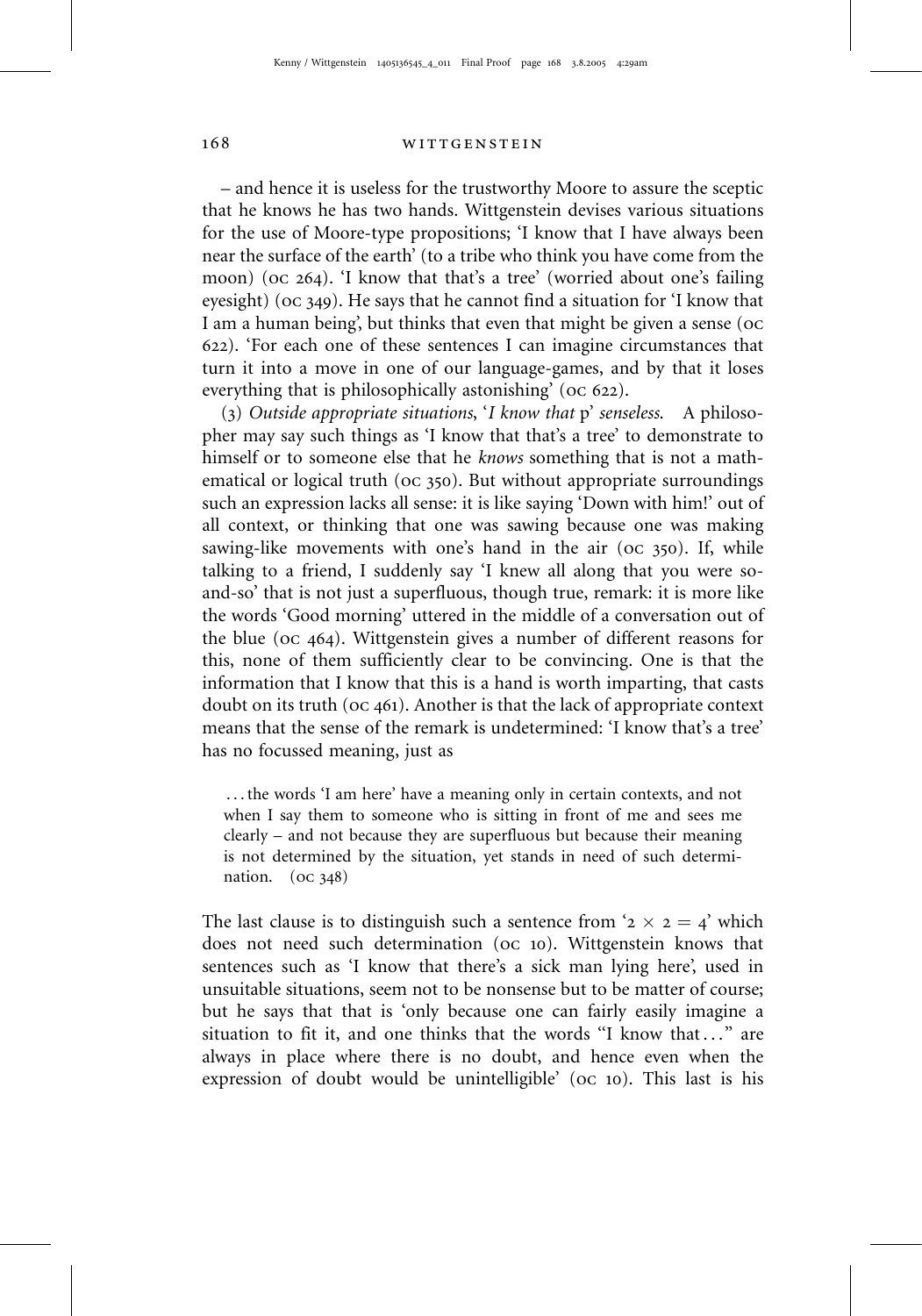most frequent reason for rejecting Moore's 'I know' – namely, that 'I know that  $p'$  makes sense only when 'I do not know', 'I doubt', 'I will check up that  $\ldots$ ' also make sense (oc 574). 'I know' is in place where I can be asked 'How do you know?', and can reply by specifying one of a number of ways of finding out (oc 483–4, 550, 564, 576). 'I know that  $p'$  is in place where I can give grounds for  $p$  that are surer than  $p$ ; but I cannot give any surer grounds for the proposition that I have two hands (oc 243, 250).

(4) Other uses of 'I know'. 'I know that here is my hand', like 'I know that I'm in pain', may be a misleading expression of the logical, or grammatical, truth that there is no such thing as a doubt in this case (oc 58). Wittgenstein also says 'If I say ''Of course I know that that's a towel" I am making an utterance [Aüsserung]. I have no thought of a verification. For me it is an immediate utterance.' By 'utterance' in his other works Wittgenstein appears to mean a pre-propositional expression of a mental state – e.g. 'I'm in pain' considered as a cry of pain, not a report (oc 510). Again 'I know that that's a hand' can mean: I can play language-games with 'hand' – make statements like 'I have a pain in this hand' or 'This hand is weaker than the other' – language-games in which there is no doubt as to the existence of the hand ( $oc$  371). But Wittgenstein says that he would prefer to reserve 'I know' for the cases in which it is used in the normal interchange of conversation (oc 1570).

(5) Moore-propositions and the sceptic. Surprisingly, there are one or two passages in which Wittgenstein seems to agree that Moore knows Moore-type propositions. For instance 'Moore has every right to say he knows there's a tree there in front of him. Naturally, he may be wrong' (oc 520; cf. also oc 532). But he goes on to say that, whether he is right or wrong in this, it cannot help Moore's case against the sceptic. For if it is the sort of thing of which knowledge can be had, saying 'I know' does not prove that one does know (oc 487–9). On the other hand, if 'I know' is used in a context where it is senseless, then Moore has fallen into the same error as the sceptic who has tried to doubt where doubt is senseless. For the possibility of doubt and the possibility of knowledge go together (oc 10, 450). Either way, it is a mistake to counter the sceptic's assertion that one cannot know something by saying 'I do know it' (oc 521).

Wittgenstein believed that we think we can make sense of Moore's 'I know that here's a hand' because we think of knowledge as a specially infallible psychic or mental state on which one could report. He argued against this many times. 'I know' is unlike 'I believe', 'I surmise', 'I doubt' in that it can be mistaken (oc 21). Unlike 'I'm in pain' it is an utterance subject to doubt (oc 178). One can say 'He believes it, but it isn't so', but not 'He knows it, but it isn't so'; but this does not mean that belief and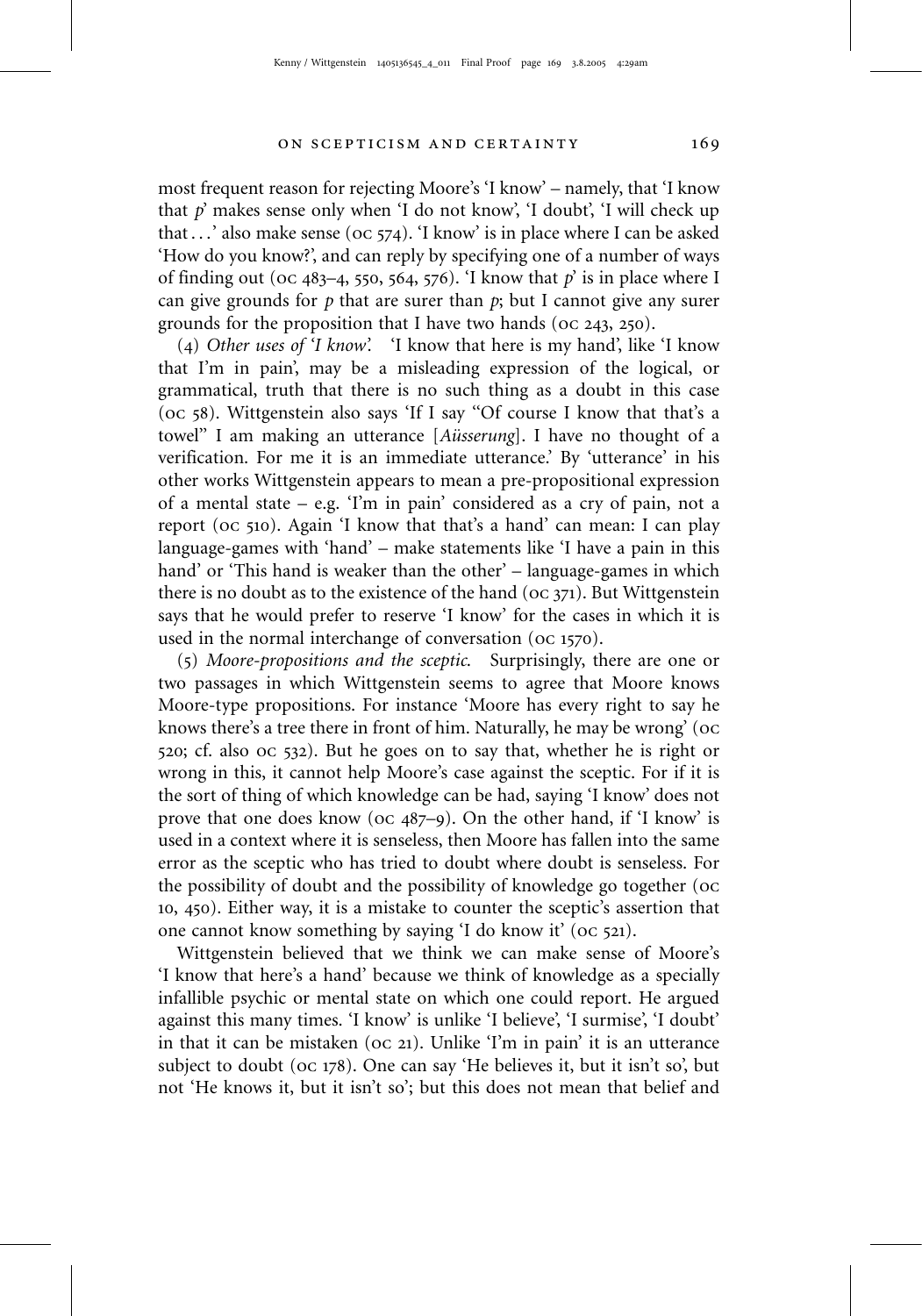knowledge are two different mental states: the mental state of conviction may be the same whether it is knowledge or false belief (oc 42, 308). Wittgenstein seems to accuse Moore of subscribing to the following fallacious argument: knowledge is a mental state; I am infallible about my mental states; so if I say truthfully that I know that  $p$ , I know that  $p$ ; but if I know that p, then p; so if I say I know that p, then  $p$  (oc 13, 90, 356). In so far as knowledge, as a mental state, differs from belief, it is in that it is a kind of belief which excludes doubt and willingness for further test (oc 356, 368); but this state of mind of course gives no guarantee of truth (oc 356). It seems to me doubtful whether Moore did accept this fallacious form of argument. Wittgenstein's criticism here would be better directed at Descartes, who did indeed believe that there was a mental state ('clear and distinct perception') which – because of the veracity of the Creator – guaranteed truth.

Though Wittgenstein was unwilling, in general, to agree with Moore that there were certain propositions which he knew, which proved the existence of the external world, he thought that Moore was right that there were certain empirical propositions which had a special status. He preferred to describe this status by saying that they are propositions which 'stand fast' for us or 'are solid' (oc 112, 116, 151).

When Moore says he knows such and such, he is really enumerating a lot of empirical propositions which we affirm without special testing; propositions, that is, which have a peculiar logical role in the system of our empirical propositions . . . they all have a similar role in the system of our empirical judgements. We don't, for example, arrive at any of them as a result of investigation. (oc 136–8)

They are 'empirical' propositions in a rather special way: they are not the results of inquiry, but the foundations of research: they are as it were fossilized empirical propositions which form channels for the ordinary, fluid propositions (oc 87f., 95–9; cf. 657). They are at the broad borderline between empirical and logical propositions (oc 319f.). 'Propositions of the form of empirical propositions, and not only propositions of logic, form the foundation of all operating with thoughts' (oc 401). They are not, like ordinary empirical propositions, propositions about (parts of) the world: they are ones which make up our world-picture. A world-picture is not learnt by experience. 'I did not get my picture of the world by satisfying myself of its correctness; nor do I have it because I am satisfied of its correctness. No: it is the inherited background against which I distinguish between true and false' (oc 94).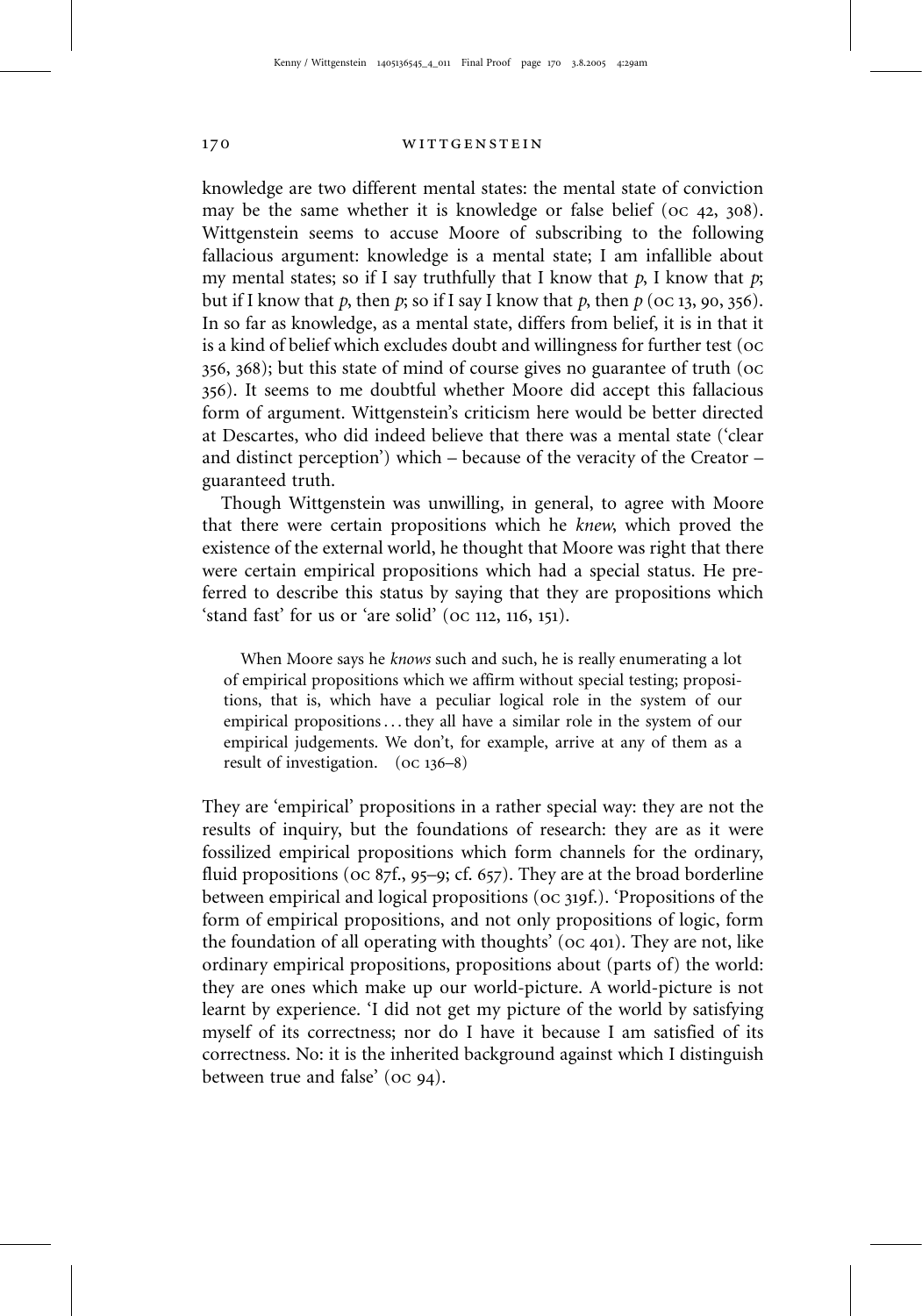In our world-picture there are included not only propositions which appear to be about simple objects of perception (like 'Here is a hand') but also propositions which look like scientific propositions, e.g. 'There is a brain inside my skull' (oc 4, 118, 207, 281, 284, 327); 'Water boils at 100° centigrade' (oc 555, 558, 567, 599, 618). When someone more primitive is persuaded to accept our world-picture, this is not by our giving him grounds to prove the truth of these propositions; rather, we convert him to a new way of looking at the world, and have to appeal to notions like simplicity and richness of systems (oc 92, 286). The role of such propositions is quite different from that of axioms in a system: it is not as if they were first learnt and conclusions drawn from them. Children do not learn them (oc 476): they as it were swallow them down with what they do learn.

It is quite sure that motor cars don't grow out of the earth. We feel that if someone could believe the contrary he could believe everything that we say is untrue, and could question everything that we hold to be sure.

But how does this one belief hang together with all the rest? We would like to say that someone who could believe that does not accept our whole system of verification.

The system is something that a human being acquires by means of observation and instruction. I intentionally do not say 'learns'. (oc 279)

When we first begin to believe anything, we believe not a single proposition but a whole system: light dawns gradually over the whole. It is a system in which consequences and premisses give one another mutual support. The system is not a set of axioms, a point of departure, so much as the whole element in which all arguments have their life  $(OC 105).$ 

The reason for this is that the propositions of this system are the foundations on which the language-games of arguing, testing, etc. are built (oc 403, 446, 524, 558, 617).

If I say 'We assume that the earth has existed for many years past' or something similar, then of course it sounds strange that we should assume such a thing. But in the entire system of our language-games it belongs to the foundations. The assumption, one might say, forms the basis of action, and therefore, naturally, of thought. (oc 411)

Though these propositions give the foundations of the language-games, they do not provide grounds, or premisses, for language-games.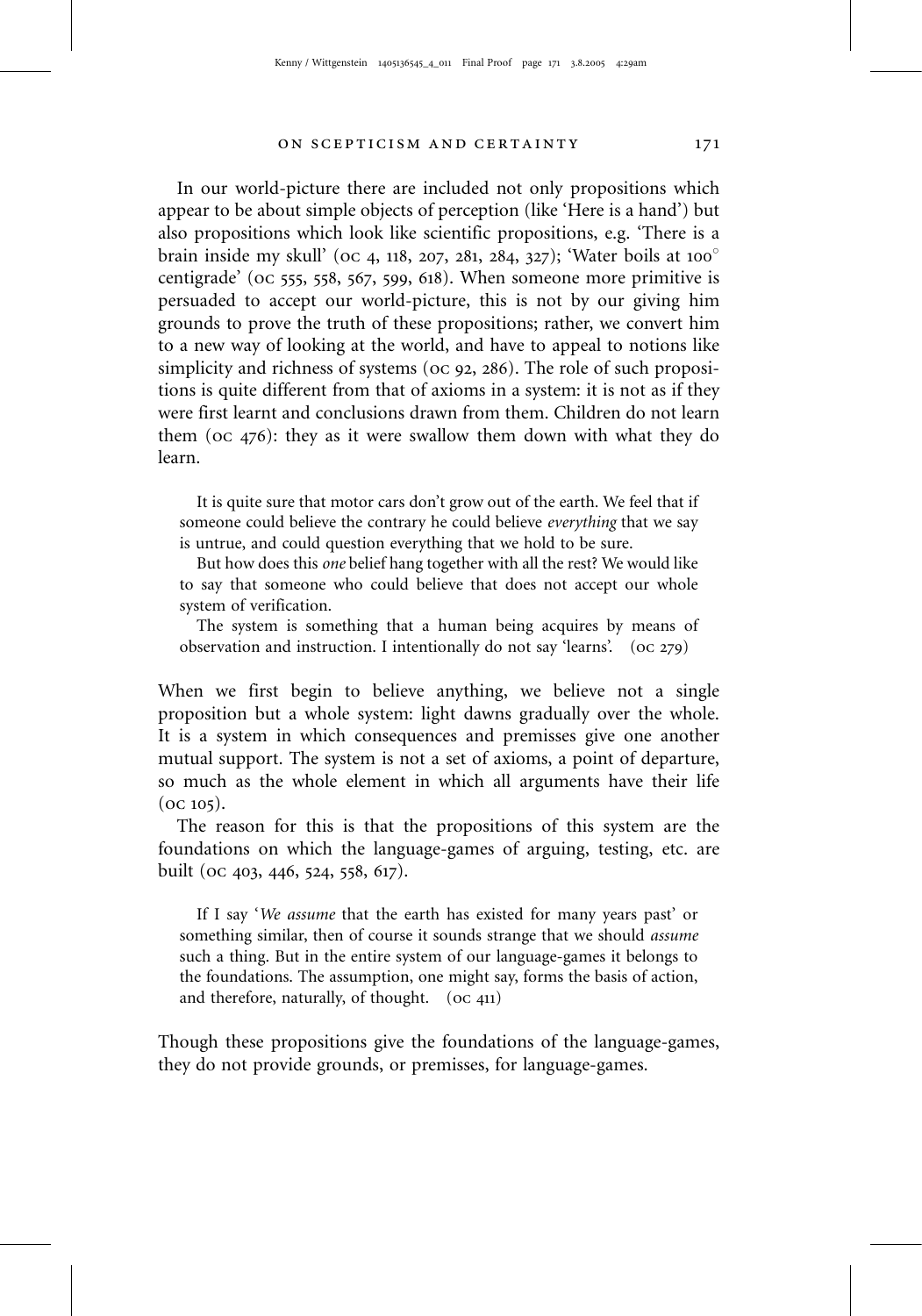Giving grounds . . . justifying the evidence, comes to an end; but the end is not certain propositions striking us immediately as true, i.e. it is not a kind of seeing on our part; it is our acting, which lies at the bottom of the language-game. (oc 204; cf. oc 110, 559)

Descartes, I think, would have been unmoved by the suggestion that some propositions stood fast because they were the foundation of all thought. For the hypothesis of the evil genius was precisely a theological version of the supposition that human nature, with all its language-games of reasoning and testing, was radically defective and misleading. But then Wittgenstein does not think the sceptic can be answered, only silenced.

In describing the foundations of language-games, Wittgenstein found himself, in these last days of his life, driven several times to formulations that resembled the language of his youth. He toyed with the idea of saying that the language-game must show, rather than say, the facts that made it possible (oc 618). And having said 'Any empirical proposition can be transformed into a postulate' he said 'It all sounds too reminiscent of the Tractatus!' (oc 321). And finally, a fortnight before his death:

Am I not getting closer and closer to saying that in the end logic cannot be described? You must look at the practice of language, then you will see it. (oc 501)

There is an unmistakable echo of the first entry in his 1914 notebook:

Logic must take care of itself.  $(NB 2)$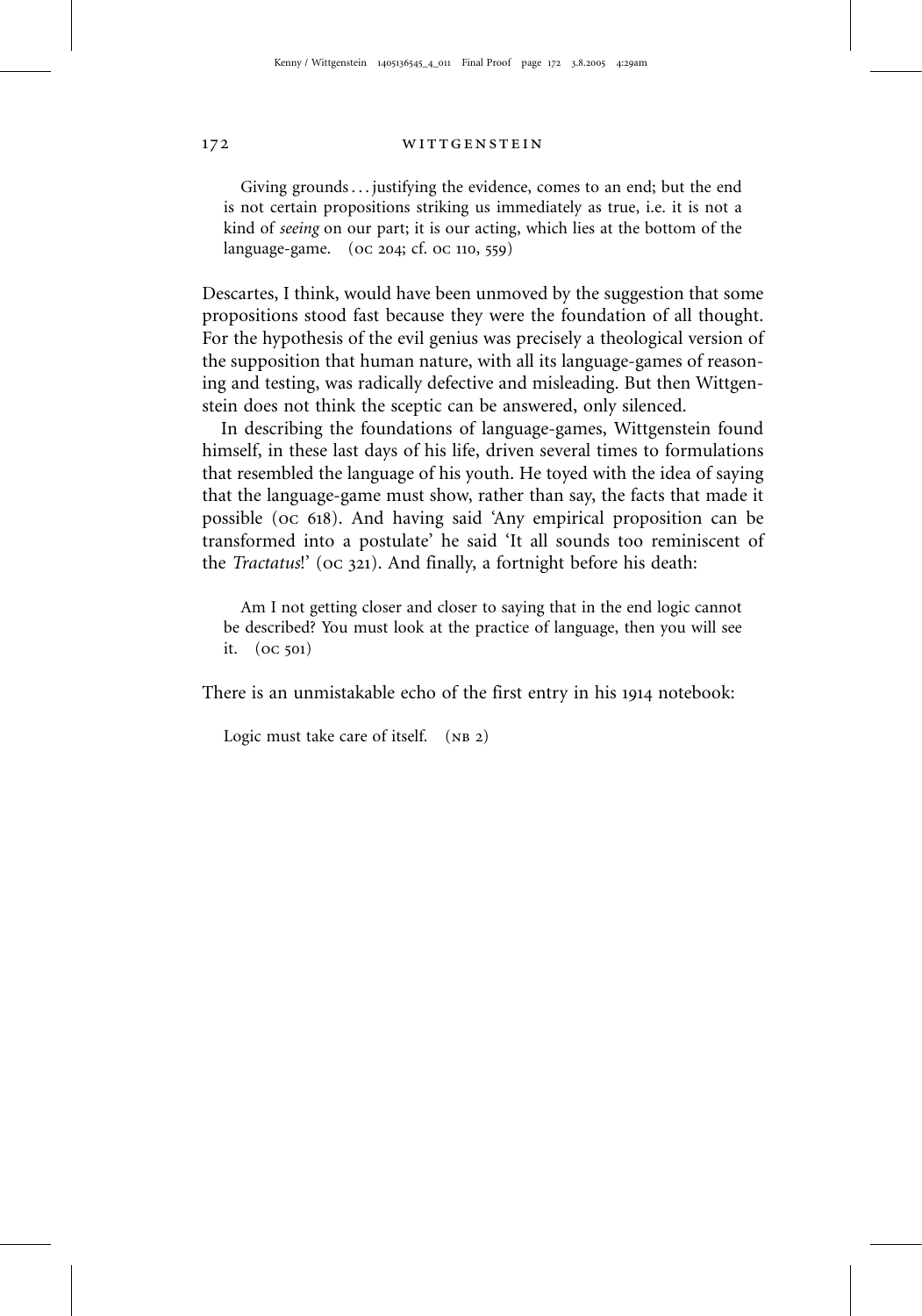# The Continuity of Wittgenstein's Philosophy

We have now traced the evolution of Wittgenstein's thought from his earliest to his latest writings. Because the Tractatus and the Investigations were the first of his works to be published, and because there are marked differences of style and content between them, there grew up the idea that Wittgenstein had fathered two wholly dissimilar and disconnected philosophies. The posthumous publication of the works of the thirties shows that this view is too simple. There are many connections between the earlier and the later work, and many assumptions common to both. In this final chapter I hope to bring this out.

The contrast commonly drawn between the Tractatus and the Investigations centres on three principal points. (1) In the Tractatus Wittgenstein put forward a metaphysical atomism: the ultimate elements of language are names that designate simple objects; elementary propositions are concatenations of these names, each such proposition being independent of every other such proposition. In the Investigations it is argued that the words 'simple' and 'complex' have no absolute meaning, and the search for the ultimate independent elementary propositions is regarded as a delusion. (2) In the Tractatus Wittgenstein is interested in the formal structures of symbolic logic as a key to the ideal essence of the proposition and of language; in the Investigations he has abandoned the idea that language has an essence and devotes himself to the study of the idioms of ordinary language. (3) Whereas the Tractatus held that sentences had meaning or sense because they were pictures, the Investigations says that the meaning of a sentence is its use or employment or application; the conception that a significant sentence is a picture is replaced in the later thought by the view that the sense of a sentence is determined by the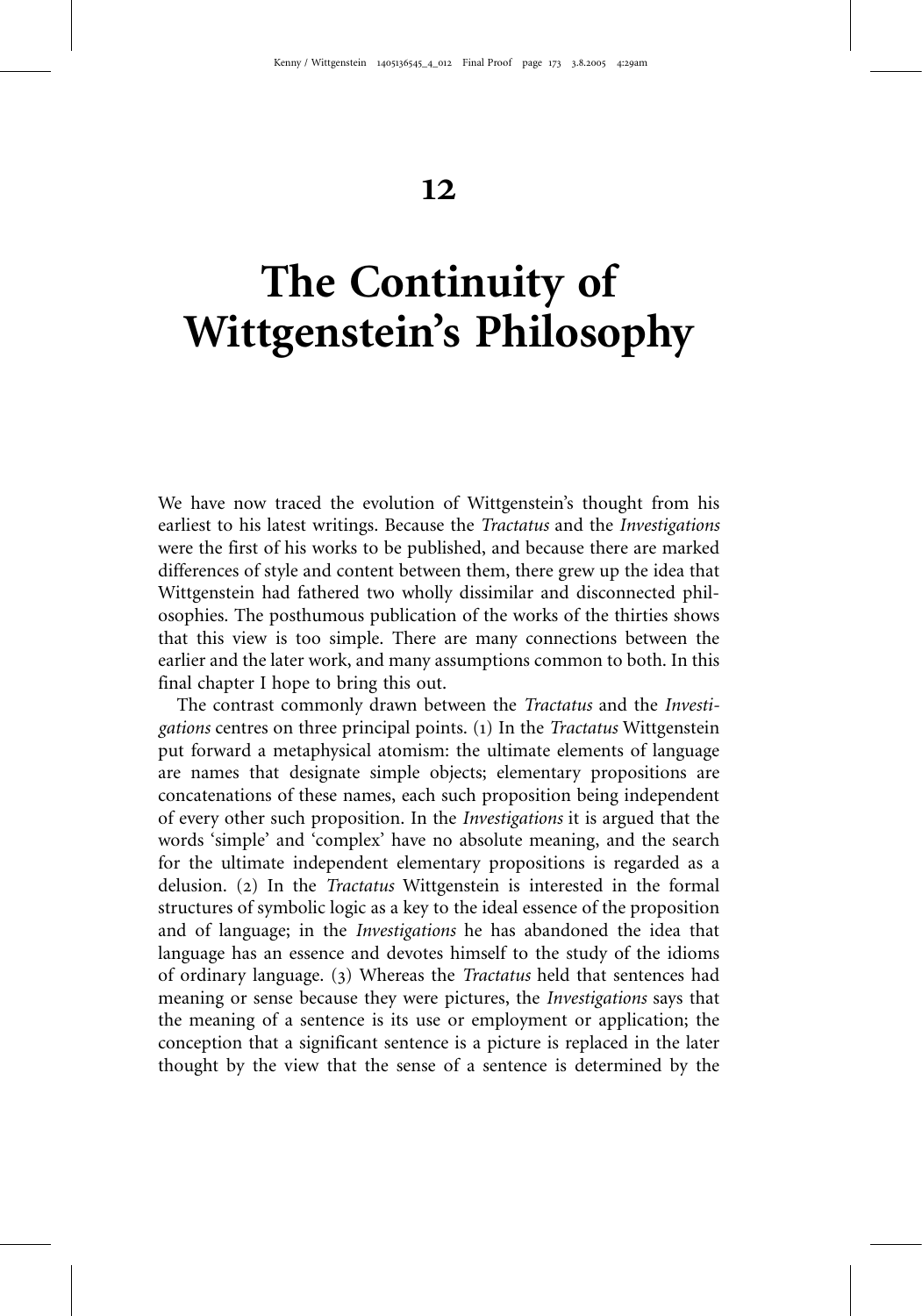circumstances in which it is uttered and the language-game to which it belongs.

The first of these contrasts seems to me accurate, the second partly accurate and partly misleading, and the third almost wholly misleading. To justify these judgements I propose to examine the three contrasts in turn.

We have already seen in Chapter six how Wittgenstein abandoned, step by step, the atomism of logical atomism. It had been a mistake, he came to think, to treat facts and complexes of objects alike.

A complex is not like a fact. I say, for instance, of a complex that it moves from one place to another, but not of a fact. But that this complex is now there, is a fact . . . To say that a red circle consists of redness and circularity, or is a complex of these component parts, is a misuse of these words, and misleading. (Frege knew this and told me so.) (pg 200)

It is equally misleading to say that the fact that this circle is red is a complex whose component parts are circle and redness. This he wrote in the appendix to the Bemerkungen (PB 301) which appears also as an appendix to the Grammatik (pg 199); and he repeated the point in the Blue Book (bb 31). These remarks appear to be directed against the Tractatus, though if they had been written by anyone else one would say they betrayed a misunderstanding of that work. By the time he wrote the Investigations Wittgenstein opposed this idea of analysis even as applied to perfectly straightforward spatial complexes. The statement 'My broom is in the corner' is about the complex, my broom, whose component parts are the broomstick and the brush; but because the broom has parts it does not follow that the sentence about it has corresponding parts (PI, I, 60).

The Philosophical Investigations contains a long and detailed criticism of the notion of simplicity as used in the *Tractatus* ( $PI$ ,  $I$ ,  $39-64$ ).<sup>1</sup> One is inclined to argue that names ought really to signify simples, he says, because if a name signifies a complex (as ordinary proper names do) there is the danger that the complex may be broken up; if this happens then the name will have no meaning, and sentences containing them will be nonsense. This argument, he says, is invalid, because it is not true that a

1. This section illustrates that, despite appearances, the Philosophical Investigations is constructed on the same lines, and could have been numbered in the same manner as the *Tractatus*. For instance, if 39 were n., then 40 would be n. 1, 41 n. 11, 42 n. 12, 43 n. 13, 44 n. 2, 45 n. 21, 46 n. 3, 47 n. 31, 48 n. 32, 49 n. 321, 50 n. 322, 51 n. 323, 52 n. 3231.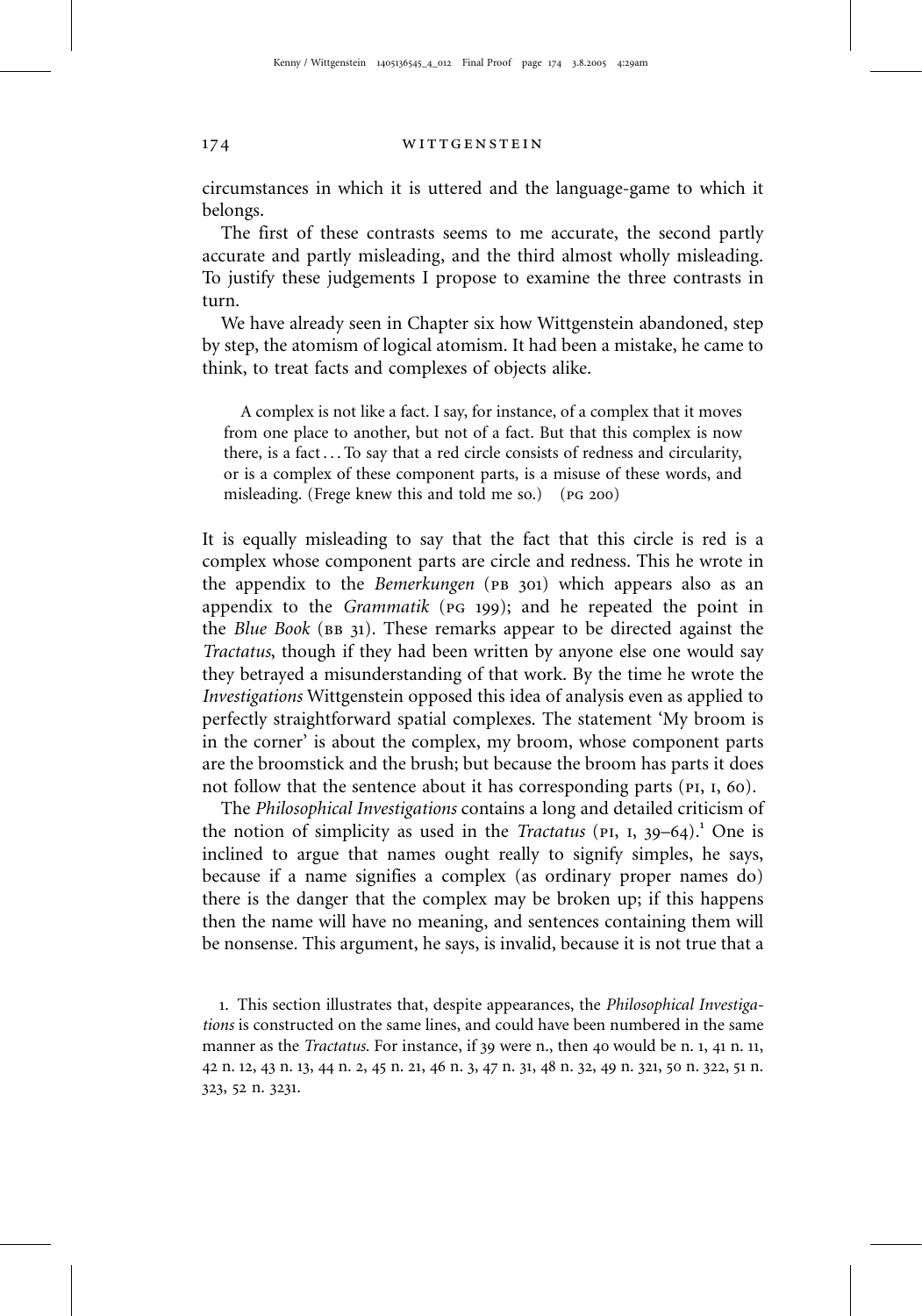word has no meaning if nothing corresponds to it: that is to confuse the meaning of a name with its bearer  $(p<sub>I</sub>, 1, 40–5)$ . He goes on to argue that simplicity itself is not a simple notion, and that absolute simplicity is nonsense: what counts as 'simple' and what counts as 'complex' depends on what language-game one is using (pi, i, 47–65). Where analysis is possible, one should not think that the analysed form of a sentence is more fundamental than the unanalysed form (p<sub>I</sub>,  $I$ , 60–5).

In the Tractatus Wittgenstein had argued that unless there were simple objects, then whether one proposition had a sense would depend on whether another proposition was true ( $TLP$  2.0201–2.0211). That is to say, if every proposition were about a complex, every proposition would depend for its sense on the truth of another proposition stating the existence of that complex, and so on *ad infinitum*. Wittgenstein now argued that the meaning of a sentence containing a name such as 'Moses' did not depend for its meaning either on the existence of Moses (pg 64; pi, i, 40), or on the user of the name having a definite description ready to substitute for it (pi, i, 79). The substitution of such a description is neither necessary ( $PI$ ,  $I$ ,  $79$ ) nor sufficient ( $PI$ ,  $I$ ,  $87$ ) to remove all doubt about the meaning of the name; the name is used without a fixed meaning, but that does not detract from its usefulness in language. Since it is not analysable into a definite description, the sense of a sentence containing it does not depend on the truth of a proposition saying that the definite description is satisfied, and the regress feared in the Tractatus does not start.

The rejection of the atomism of the Tractatus leads to a revision of the notion of philosophical analysis. If ordinary language is not analysable into a language containing only names for simples, the task of philosophy in dealing with ordinary language cannot be the one laid down in the Tractatus. But it is important not to overstate the contrast between the attitude of the two works to ordinary language.

Both works insist that the sentences of ordinary language are in perfect logical order just as they stand (TLP  $5.563$ ; PI, I, 98). Both works insist that language is a part of human natural history (TLP 4.001; PI, I, 25). Both remark that ordinary language is a deceptive clothing, and that what it conceals are the differences between expressions which look similar (TLP 4.002; pi, 11, 224). Both use the same examples to illustrate this: the differences between the 'is' in 'The rose is red', 'Two by two is four' 'There is no God' (TLP 3.323; PG 53; PI, I, 558). In both the differences which are hidden by the uniform appearance of written and spoken words are revealed by a consideration of their use or application (TLP 3.143, 3.262; pi, i, 11).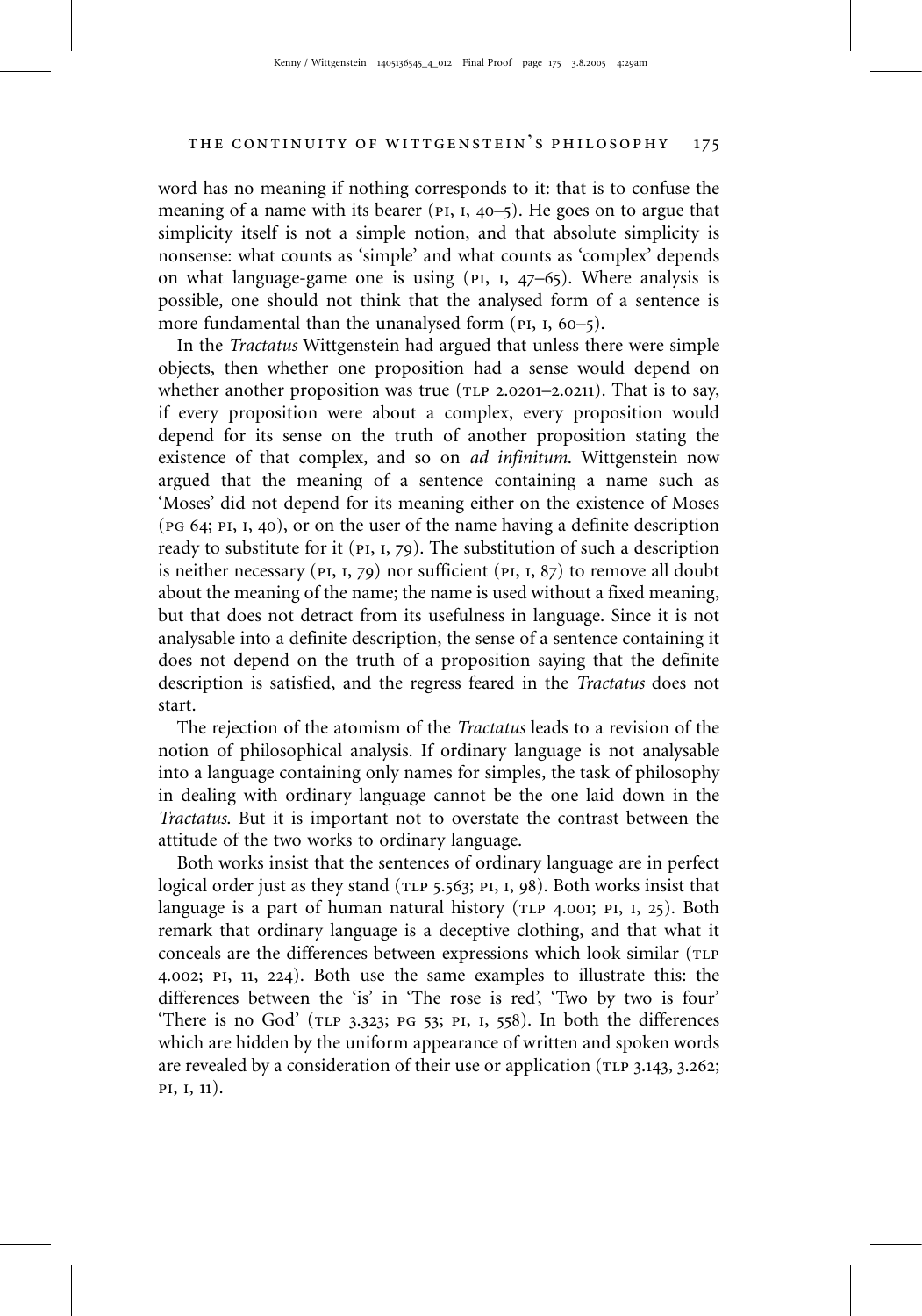There is a difference of emphasis, however, in each of these parallels. From the fact that the sentences of ordinary language are in order the Tractatus concludes that, appearances notwithstanding, they already have a perfectly definite sense; the Investigations concludes that definiteness of sense is not required for logical order  $(p<sub>I</sub>, 1, 99-100)$ . The Tractatus in talking of human nature stresses the complication of language, the Investigations its commonplaceness. The differences concealed by the disguise of language are in the Tractatus especially differences between names, descriptions and propositions ( $TLP$  3.143; 3.261); in the *Investigations* especially different types of names (pi, i, 383), different types of descriptions (pi, i, 290), different types of verb and proposition (pi, i, 339, 693; z 123, 472). Above all, in the Investigations Wittgenstein had reflected in detail, as he had not in the Tractatus, on what was involved in the use or application of a word. In the Tractatus the use of a word is its relation to the primitive signs, and through them to the simples which they denote. In the Investigations the use of a word is its part in a language-game, in a form of life (cf. tlp 2.0271; pi, ii, 226).

In his criticism of the *Tractatus* philosophy of logic in PI, I, 89-137, Wittgenstein singles out for criticism the misunderstanding of the role of the ideal in language. The Tractatus saw the pure unambiguous formulations imagined by the Frege–Russell logic not as an object of comparison with which our language might be contrasted (PI, I, 130–1), or as an unreal extrapolation from our particular processes of clarificatory analysis (pi, i, 91), but as something which was already present in the proposition. Since they were obviously not present in the proposition on the page, they must be present in the proposition in the thought, a strange intermediary between sentence and fact, hidden and dimly perceived in the medium of the understanding (pi, i, 94, 102), a non-spatial, non-temporal phantasm (pi, i, 108). The Investigations treats it as a mistake to look for something common to all propositions, and a double mistake to look for it in a mental structure. In fact 'proposition', like 'game', is a family-likeness term (pi, i, 108), and all the members of the family are spatial and temporal phenomena with physical properties. We are still looking for the essence of language ( $PI$ ,  $I$ ,  $92$ ;  $PB$   $85$ ), but the essence is not a mysterious something beneath the surface to be brought to light by analysis but 'something that already lies open to view and becomes surveyable by a rearrangement' (ibid.).

When Wittgenstein wrote the *Tractatus* he thought that notions such as naming, comparing, thought, rule did not call for particular philosophical investigation. It was not that they were uncomplicated notions, but that the complications involved belonged to empirical psychology and not to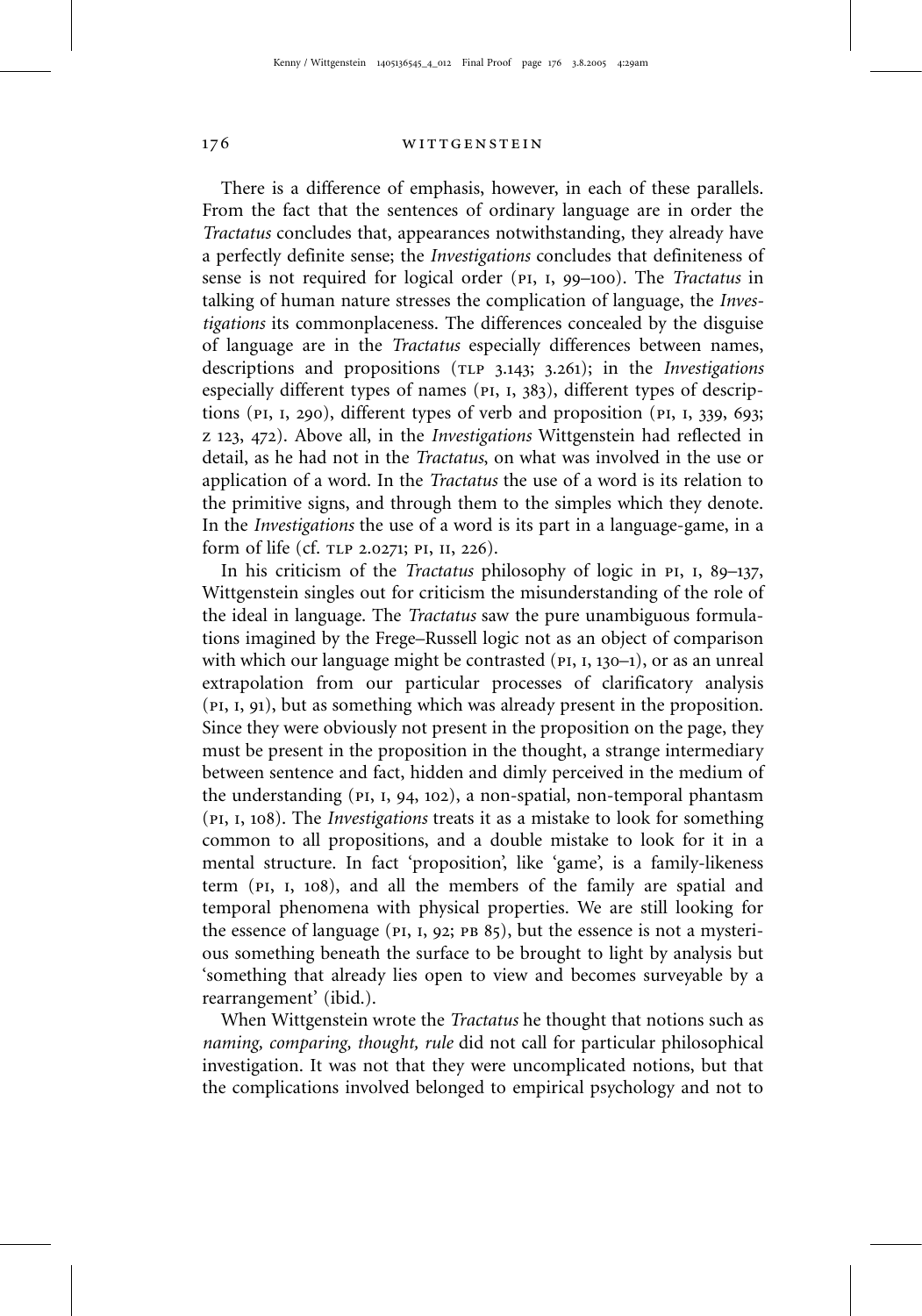philosophy ( $TLP$  3.263, 4.1121). In the early 1930s, as we have seen, he came to realize that the study of such notions belonged to the study of the nature of symbolism and thus to philosophy. Thus, whereas in the Tractatus the notion of reading is briefly introduced as an unexamined comparison for the pictorial nature of the proposition  $(TLP 4.011)$ , the Investigations contains a minute examination of the concept (pi, i, 156ff.). Detailed investigation of these and kindred concepts led him to believe that the datum on which language rests, the framework into which it fits, is given not by a structure of unchanging atoms ( $PB$  72) but by a shifting pattern of forms of life grafted on to a basic common human nature.

Though he did not cease to investigate the essence of language, he came to think that he had been mistaken in looking for the essence as a common structure running through all propositions. General terms such as 'game', 'language', 'proposition' were applied not on the basis of the recognition of common features, but on the basis of family likeness. None the less, the concept of family likeness leaves room for the notion of convergence on, and divergence from, a paradigm, in the way that natural numbers are the paradigm for the family-likeness concept of 'number' (pg 113; pi, i, 67). I believe that the paradigm on which the notion of proposition converges – the paradigm from which divergences are painstakingly noted – is the proposition conceived according to the logical parts of the picture theory.

I have already observed that the picture theory survived the abandonment of the metaphysics of logical atomism. After this abandonment, on 5 January 1930, Wittgenstein could say to Waismann: 'The essential thing in a proposition is that . . . it is a picture' (wwk 90). The development of the notions of language-games and family likenesses necessitated the radical modification, but not the abandonment, of the theory. In the Grammatik Wittgenstein observes that the harmony between thought and reality, like everything metaphysical, is to be found in the grammar of language. He goes on:

Instead of harmony, agreement of thought and reality one could here say: the pictoriality of thought. But is pictoriality an agreement? In the Tractatus I said something like: it is an agreement of forms. But that is misleading. [cf. pg 212.] Anything can be a picture of anything else, if we extend the concept of picture sufficiently. If not, we have to explain what we call a picture of something, and further what we want to call the agreement of the pictoriality, the agreement of form.

For what I said comes just to this: that every projection, no matter what the method of projection, must have something in common with what is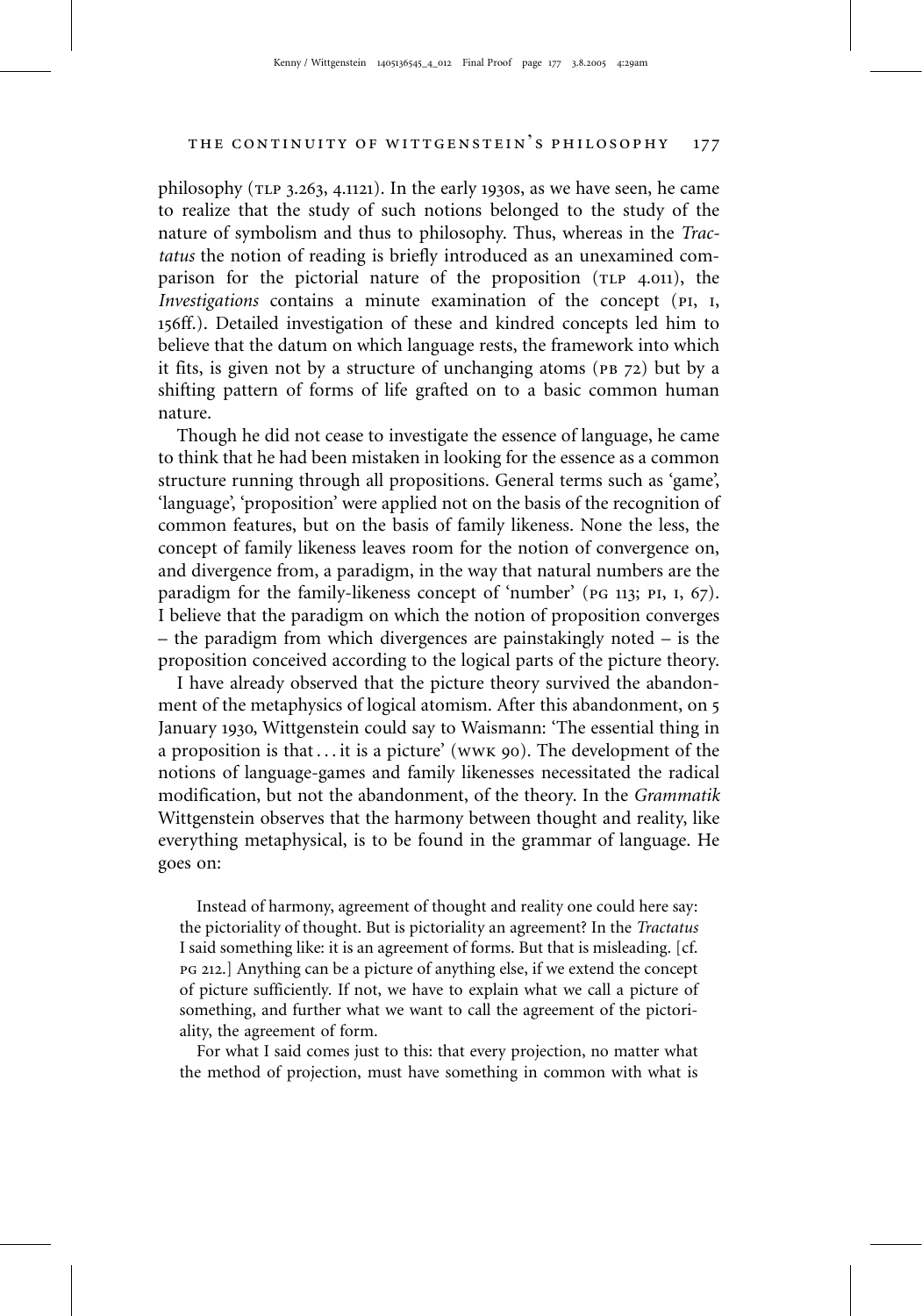projected. But that only means that I am here extending the concept of 'having in common' and making it equivalent to the general concept of projection. I am therefore only drawing attention to a possibility of generalization (which of course can be very important). (pg 163)

He went on, in a passage which he thought worth reproducing in the Philosophical Investigations (PI, I, 429):

The agreement, the harmony, of thought and reality consists in this: If I say falsely that something is red, then, for all that, it isn't red. And when I want to explain the word 'red' to someone, in the sentence 'That is not red', I do it by pointing to something red.

He went on to say in the Grammatik that one can say that a sentence must be a picture, if it can show me how to act; but this only means that one can act on a sentence as one can act on a picture. 'To say that a sentence is a picture, stresses certain features in the grammar of the word "sentence"' (PG 163). And he drew attention to the difference between different sorts of picture – historical paintings, genre paintings, etc. (PG 164).

Later in the Grammatik he drew attention to different ways in which pictures could be employed; in particular to the difference between a picture's showing what is the case, and showing what is to be the case (pg 212). This too was a point which he took up in the Investigations:

Imagine a picture representing a boxer in a particular stance. Now, this picture can be used to tell someone how he should stand, should hold himself; or how he should not hold himself; or how a particular man did stand in such and such a place; and so on. One might (using the language of chemistry) call this picture a proposition-radical. (PI, I, p. 11)

## He went on, in the Grammatik,

We could say that a working-drawing serves as a picture of the object that the workman is to manufacture from it. And one could here call 'method of projection' the manner in which the workman is to convert such a drawing into work. One could then put it in this way: the projection-method is an intermediary between the drawing and the object, it reaches from the drawing to the product. Thus the method of projection gets compared with lines of projection which go from one picture to another. But if the method of projection is a bridge, it is a bridge which is not built until the drawing is employed. (pg 213)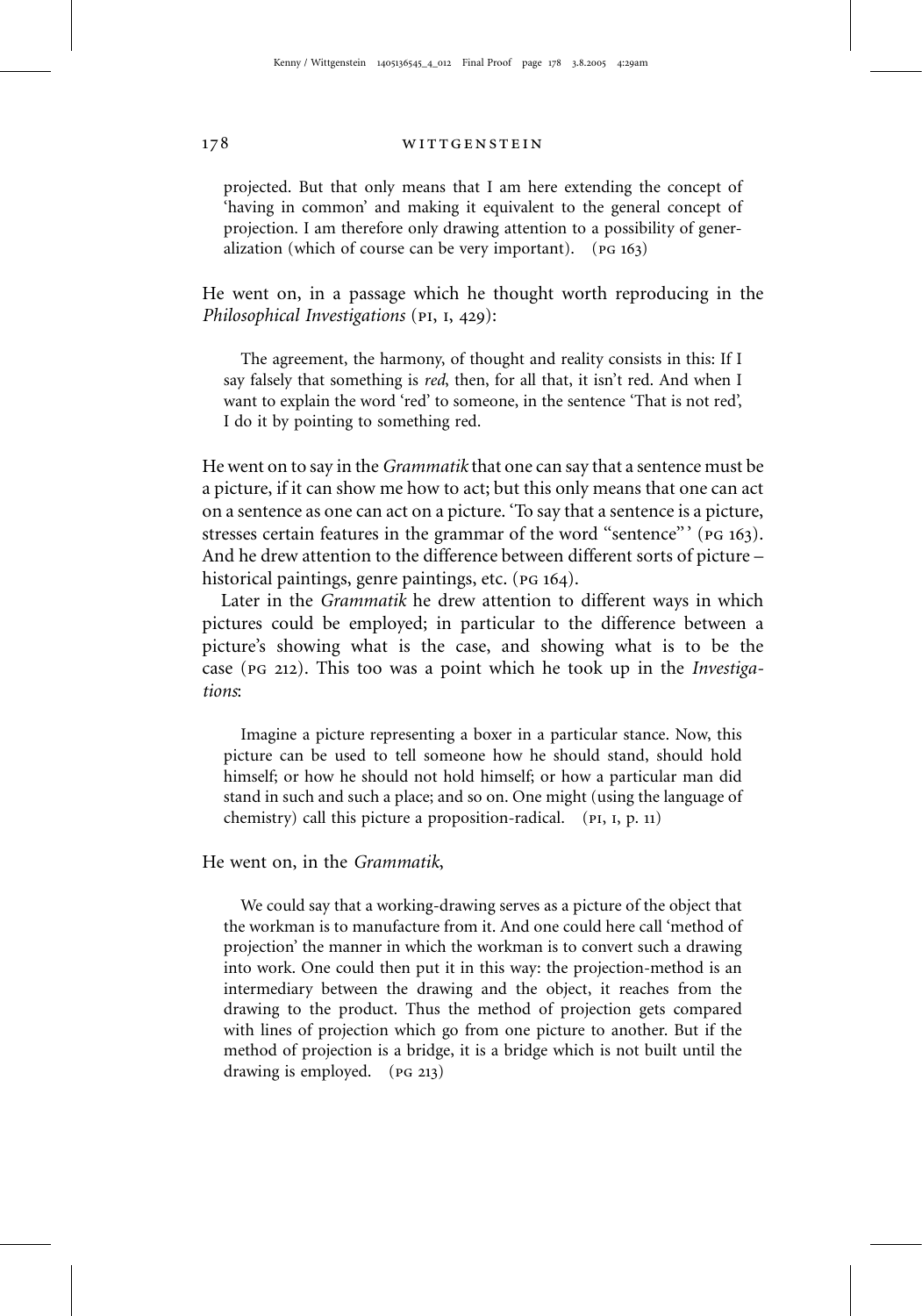Even with the lines of projection, a picture leaves several modes of employment open, and no 'ethereal' determining of the object is possible. The lines of projection belong to the picture – but not the method of projection (pg 213; cf. tlp 2.1513).

One of the rare remarks in the Philosophical Investigations explicitly about the proposition as a picture takes up this point. 'Thinking of a proposition as a word-picture of the facts has something misleading about it: one tends to think only of such pictures as hang on our walls: which seem simply to portray how a thing looks, what it is like. These pictures are as it were idle' (pi, i, 291; z 244).

All these passages seem to suggest that the picture theory needs supplementing, rather than that it is false; that the theory of meaning as use is a complement rather than a rival to the picture theory. They stress the point, so often made since the 1930s, that the signs by themselves are dead and need the use to give them life ( $PG 132$ ;  $BB 4$ ;  $PI$ ,  $I$ ,  $430-3$ ).

In the Blue Book Wittgenstein says that though the proposition is a picture, it is not a picture by similarity (i.e. a picture whose success depends on its being like what is pictured, like a portrait). We are inclined to conjure up the notion of a shadow of a fact, he says, because the facts which make our thoughts true do not always exist, and so it cannot be the facts which we think, but something shadowy, very like the fact. But

if we keep in mind the possibility of a picture which, though correct, has no similarity with its object, the interpolation of a shadow between the sentence and reality loses all point. For now the sentence itself can serve as such a shadow. The sentence itself is just such a picture, which hasn't the slightest similarity with what it represent. If we were doubtful about how the sentence 'King's College is on fire' can be a picture, we need only ask ourselves: How should we explain what the sentence means? Such an explanation might consist of ostensive definitions.  $(BB 37)$ 

This does not conflict with the Tractatus. There too the similarity between the sentence and the fact was a highly abstract one ('same logical multiplicity') quite unlike the mental images which in the Blue Book are being contrasted with the words of the sentence.

Earlier I listed eight theses which made up the logical aspect of the picture theory. I will now show how they were later modified.

(1) A proposition is essentially composite (TLP  $4.032$ ). In 1930 Wittgenstein said that it was more correct to say that the proposition must be a particular case of a general rule for the construction of signs (wwk 107). In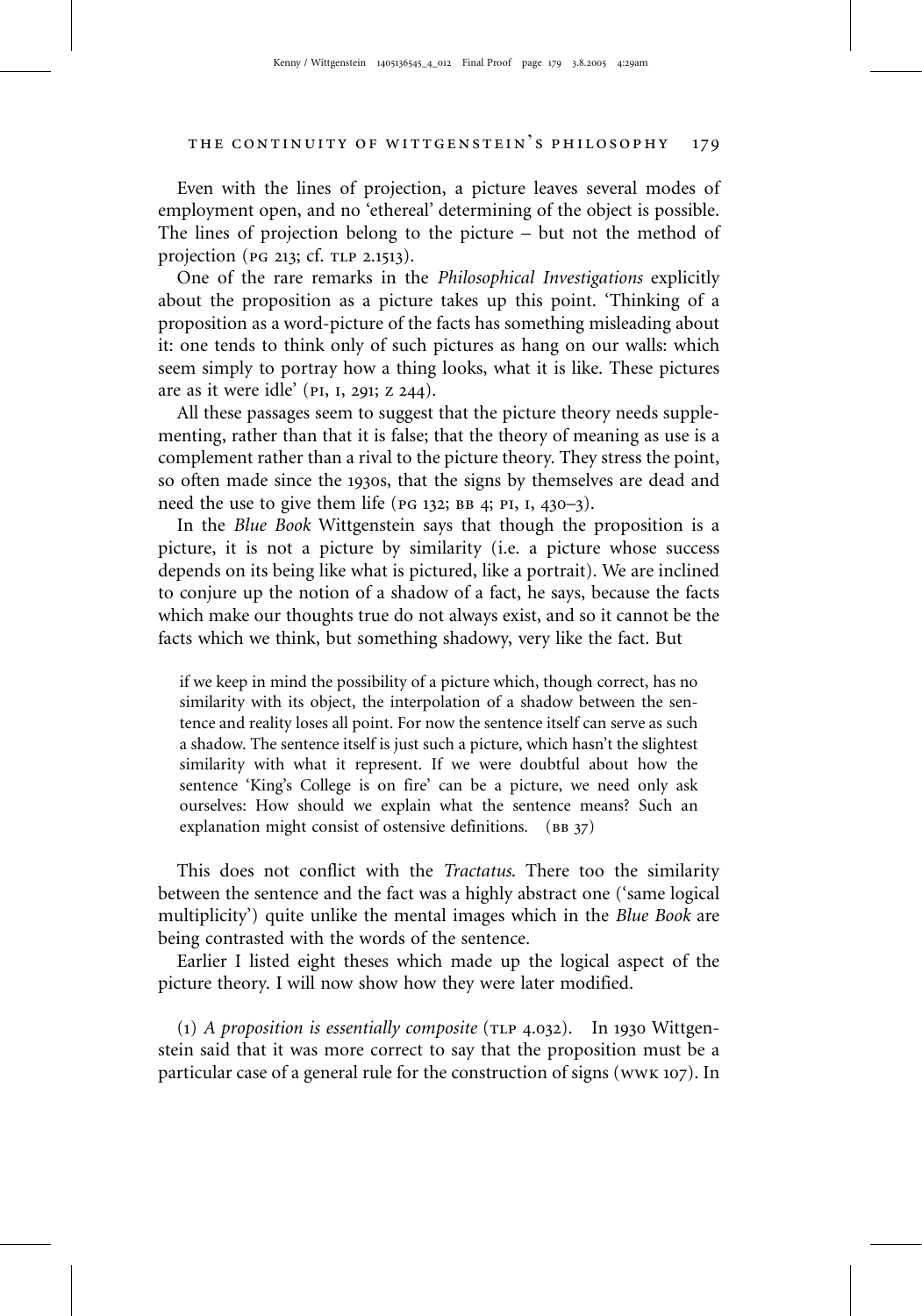the Investigations he allows for simple language-games in which the distinction between word and sentence cannot be drawn (pi, i, 19). But if anything is to be a genuine subject-predicate proposition, then the subject and the predicate must be genuinely distinct, as we saw two chapters ago in considering the private-language argument.

(2) Elements of proposition conventionally correlated with elements of *reality* ( $TLP$  3.312, 3.342). With the abandonment of the notion of absolute simples, reality does not have 'elements' independent of the existence of a particular language-game. Human convention operates in the setting up of the language-game rather than in the naked linking of words to objects; and the convention must include agreement in judgement as well as in definitions if language is to be a means of communication (pi, i, 242). Conventions must be grounded on uniformities of nature (pi, i, 240).

(3) Combined elements yield sense without further convention (TLP 4.024; 3.318). In the Investigations Wittgenstein denied that we always understand a sentence, even if its words are ones we understand, grammatically combined in a correct way (e.g. 'It is five o'clock on the sun' (PI, I, 350; BB 48–9) ). But there is not here a great difference between the early and the late philosophy. As early as the Tractatus there are examples of grammatically correct sentences whose words we understand, which are unintelligible (tlp 4.1274, 5.473, 5.4733, etc.), And as late as the Blue Book Wittgenstein admits that we understand the proposition 'I eat a chair' although we weren't specifically taught the meaning of the expression 'eating a chair', and he rejects a certain theory of expectation on the grounds that it would mean that 'expecting that B will come' would not be a value of the function 'expecting that  $x$  will come' (BB 21).

(4) A proposition stands in an internal relation to the possible state of affairs which it presents. In the 1930s Wittgenstein objected to Pavlovian and behaviourist accounts of mental phenomena on the grounds that they made the relationship between the thought that  $p$ , and the state of affairs that  $p$ , an external causal one (PB 63–73). In the *Investigations* the relation between the proposition and the state of affairs is made by the languagegame.

(5) This relation can only be shown, not stated informatively. This thought is developed in the 1930s (www.  $38, 53, 61$ ; PB 84–5). Languagegames can indeed be described, but they cannot be informatively described to someone not a participant. The interpretation of rules in the languagegame must come to an end, and no rule can be given for the translation from rule into action (pi, i, 201ff.).

(6) A proposition is true or false in virtue of being compared with reality. This remains true, but what 'being compared with reality'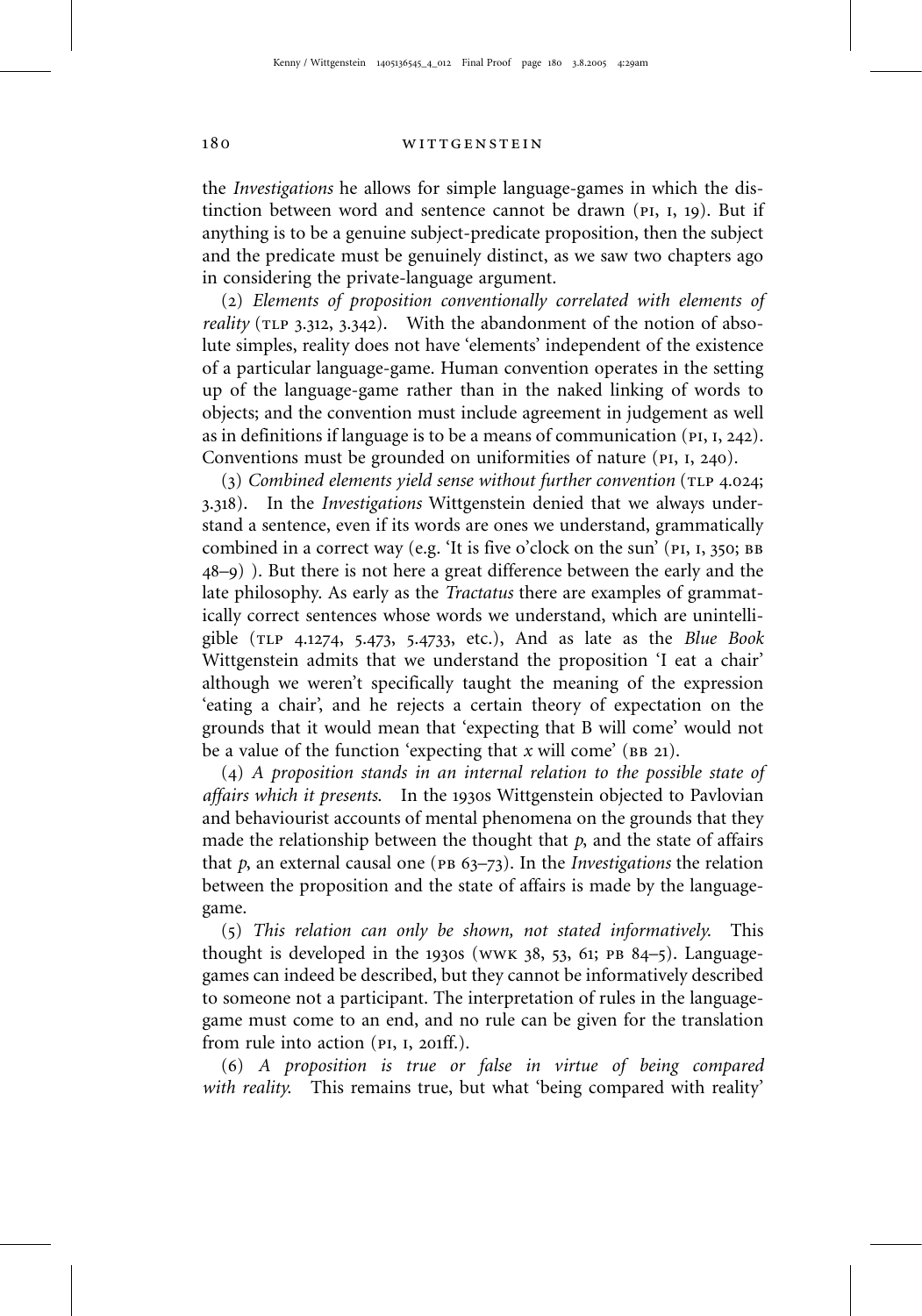consists in differs from one language-game to another. In particular, in order to be judged true or false, the proposition ' $p$ ' need not be compared with the state of affairs that  $p$  or that not- $p$ : in some cases this comparison makes no sense. 'He is in pain', for instance, gets compared not with his pain, or his being in pain, but with his pain-behaviour or lack of it, with the criteria for his pain ( $PI$ ,  $I$ ,  $50$ ,  $300$ ;  $BB$   $53$ ).

(7) A proposition must be independent of the actual state of affairs which makes it true or makes it false. This is still active, as we saw in the consideration of the private-language argument (cf. PB 78).

(8) No proposition is a priori true. Wittgenstein continues to insist that if a sentence makes sense, its negation must make sense, consequently any real synthetic a priori proposition is impossible. As in the Tractatus, so in the Investigations he is not consistent about whether analytic propositions, grammatical propositions, are genuine propositions or not; but in both works this seems to be an unimportant matter of terminology (cf. z 442).

The most striking feature of Wittgenstein's work is the permanence of his general conception of philosophy. I have already quoted the introduction to the 1913 'Notes on Logic'.<sup>1</sup>

In philosophy there are no deductions; it is purely descriptive. The word 'philosophy' ought always to designate something over or under, but not beside, the natural sciences. Philosophy gives no picture of reality, and can neither confirm nor confute scientific investigations. It consists of logic and metaphysics, the former its basis. Epistemology is the philosophy of psychology. Distrust of grammar is the first requisite of philosophizing. Philosophy is the doctrine of the logical form of scientific propositions (not primitive propositions only). A correct explanation of the logical propositions must give them a unique position as against all other propositions.

On almost all these points Wittgenstein's mind remained constant.

(1) Philosophy purely descriptive. In saying that in philosophy there are no deductions Wittgenstein set himself against the type of philosophy which offers proofs, e.g. of the existence of God or immortality of the soul, or which attempts to explain and predict the course of history. Throughout his life he remained sceptical of and hostile to philosophy of that kind. 'We must do away with all explanation' he wrote 'and description alone must take its place.' The point of the description is the solution of philosophical problems: they are solved not by the amassing of new

1. See p. 2 above.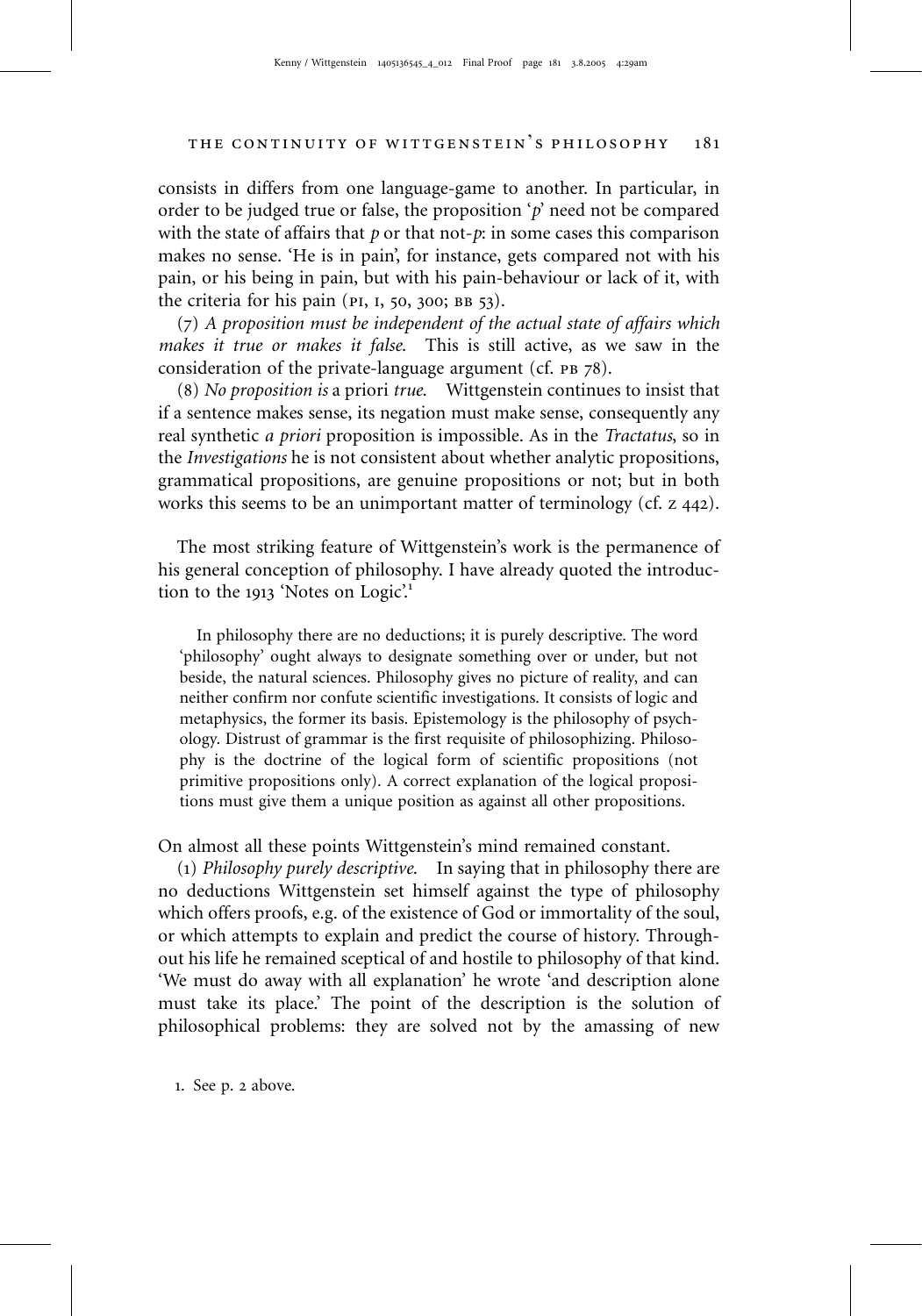empirical knowledge, but by the rearrangement of what we already know (pi, i, 109). 'Philosophy' he wrote 'simply puts everything before us, and neither explains nor deduces anything' (pi, i, 126; cf. pi, i, 496)

(2) Philosophy not a natural science. This was taken up in the Tractatus at 4.111. 'Philosophy is not one of the natural sciences. The word ''philosophy'' must mean something whose place is above or below the natural sciences, not beside them.' The thought that philosophy is above the sciences (as the queen of the sciences) or below them (as an underlabourer to clear the ground for them) is a thought familiar from other philosophers; but in the *Tractatus* it takes on a new twist. For Wittgenstein has just said (4.11) that the totality of true propositions is the whole of natural science; so that if philosophy is not one of the natural sciences, there are no true philosophical propositions. This contrasts with the traditional conception of philosophy according to which the propositions of philosophy were necessary truths, the most fundamental, perhaps the truest, truths on which all other truths depended and from which they in some way borrowed their truth.

The contrast between philosophy and natural science was often drawn by Wittgenstein in his later writings. In the passage already quoted (pi, i, 109) he insists that the philosopher may not advance theories or hypotheses. 'Logic does not treat of language – or of thought – in the sense in which a natural science treats of a natural phenomenon' (PI, I, 89, 91). In the Blue Book he attacked the preoccupation of philosophers with the method of science, the method of reducing the explanation of natural phenomena to the smallest number of primitive laws (BB 18, 128).

(3) Philosophy and pictures. How can we say both that philosophy is purely descriptive, and that it gives no pictures of reality? The statement about pictures in the 'Notes on Logic' is astonishing, since to a reader of the Tractatus it suggests the picture theory of the proposition, which, to judge from the Notebooks, appears to have been devised more than a year later. From the context all we can say is that a picture appears to be something which can be in accordance or conflict with scientific investigations. In the Tractatus, of course, there is a sharp and precise sense in which philosophical propositions are not pictures of the world, and therefore not really propositions at all. In the Investigations Wittgenstein is often concerned to show that philosophy misleads by presenting apparent pictures (pictures in the more or less literal sense in which mental images are pictures) which are not really pictures at all, but misleading illustrations of grammatical turns of speech (pi, i, 422–7).

(4) Philosophy consists of logic and metaphysics. In the Investigations philosophy is sharply separated off from formal logic; but it is identified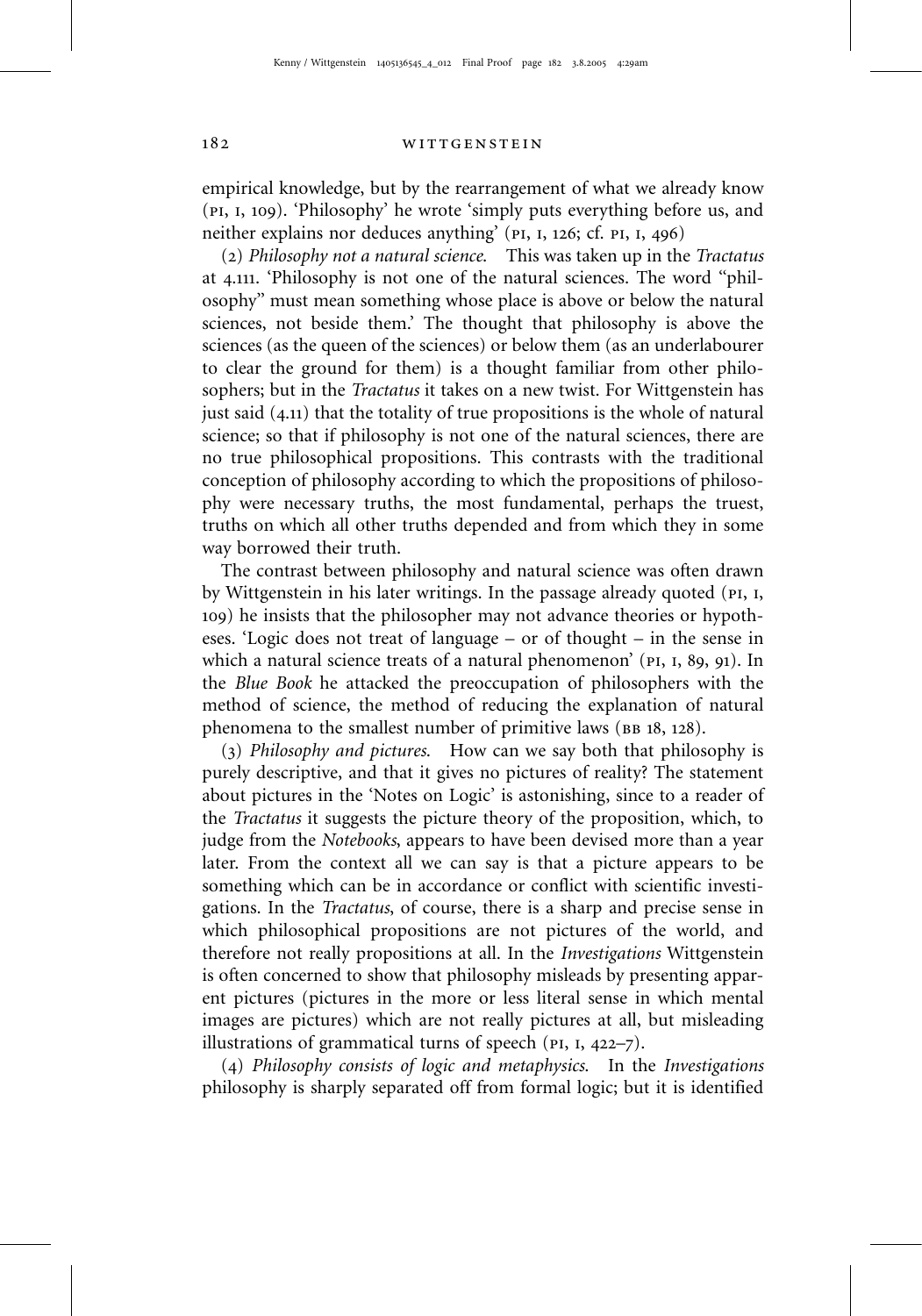with the study of language-games which is also called 'logic', especially in On Certainty. Already by the time of the Tractatus Wittgenstein reserved the term 'metaphysics' for misleading philosophy: metaphysics is philosophy misinterpreted as natural science (TLP  $6.53$ ;  $6.111$ ). He continued to hold this: 'The characteristic of a metaphysical question' he wrote in the Blue Book, is 'that we express an unclarity about the grammar of words in the form of a scientific question' ( $BB$  35). The right method of philosophy, in both the Tractatus and the Investigations, consists in putting a stop to metaphysics; in both of the works this is done by showing that the metaphysician has given no meaning to one of his expressions – in the earlier work because he has not correlated it with an element of reality, in the latter because he has not fitted it into a language-game.

(5) Philosophy is the doctrine of logical form. The study of logical form is the discernment of what really follows from a proposition from what merely appears to follow from it. This is an abiding concern, but whereas in the earlier period it is done by Russellian analysis, in the later it is done by the study of language-games. In both early and later systems, there are no primitive propositions enjoying a privileged position as axioms: though On Certainty, following Moore, does develop a privileged, though non-axiomatic, position for certain propositions of commonsense experience.

(6) Logical propositions are unique. The uniqueness of the propositions of philosophy (for it is these, not the propositions of formal logic, that he has in mind in the 'Notes on Logic') is that they cannot be informatively stated. In the Tractatus philosophical truths can be only shown, not said; in the Investigations the function of philosophy is to assemble reminders of the obvious. 'If one tried to advance theses in philosophy, it would never be possible to discuss them, because everyone would agree to them' (pi, i, 128).

The Preface to the Philosophical Investigations recognizes 'grave mistakes' in the Tractatus; but it does not suggest that the later philosophy is a wholly new one. It is possible that Wittgenstein himself somewhat exaggerated the difference between his earlier and his later philosophy: this would not be surprising since in the decades between them his attention had been concentrated on the problems which divide them. But as we move further in time from the writing of the Investigations we can see that the likenesses to the Tractatus are as important as the unlikenesses.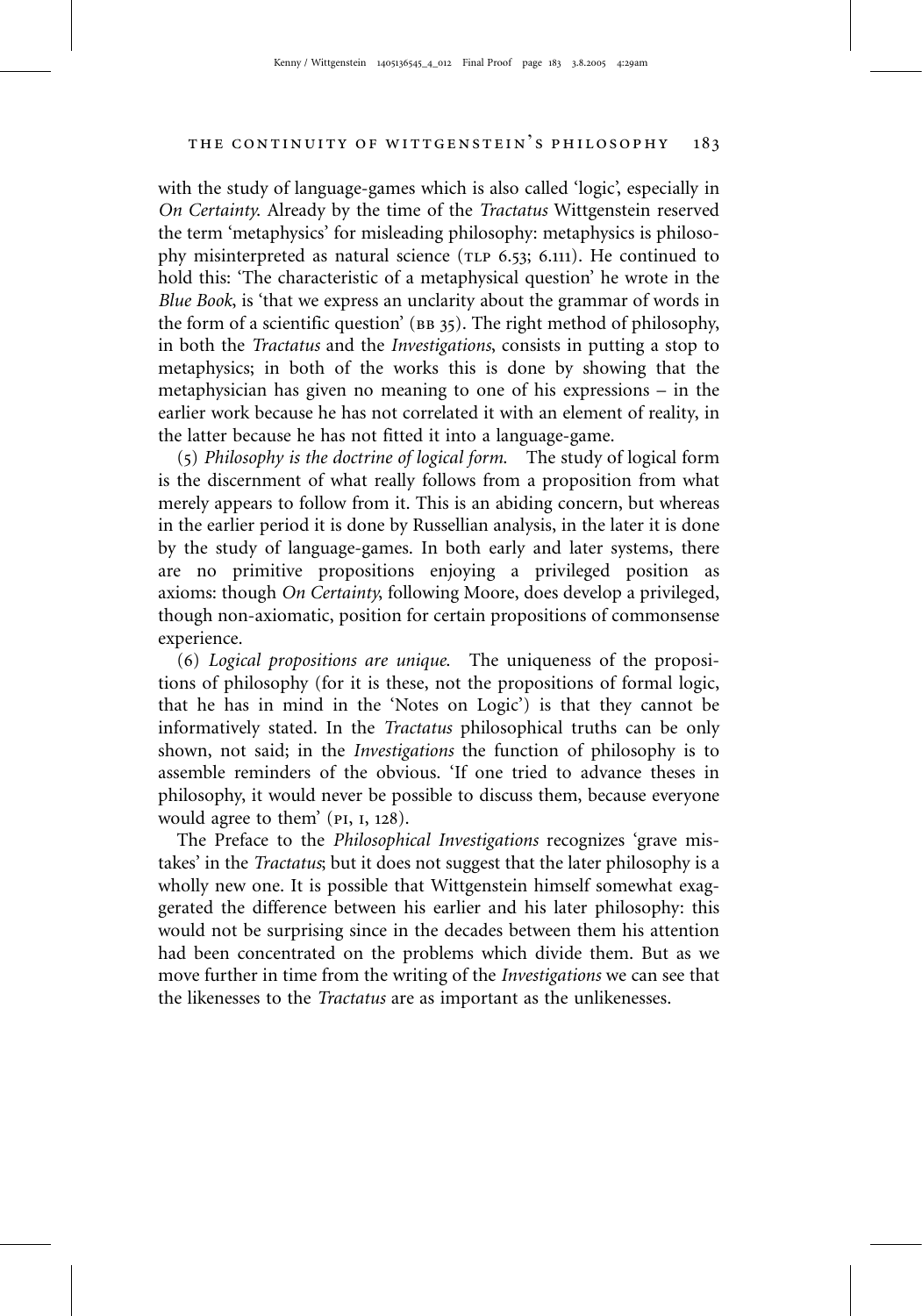# Suggestions for Further Reading

Those interested in Wittgenstein's biography should read Ludwig Wittgenstein: A Memoir by Norman Malcom with a Biographical Sketch by G. H. von Wright (Oxford University Press, 1958). The most comprehensive book on the Tractatus is Max Black's A Companion to Wittgenstein's Tractatus (Cambridge University Press, 1964). Two commentaries on the Tractatus that are rich in philosophical insights are G. E. M. Anscombe's An Introduction to Wittgenstein's Tractatus (Hutchinson, 1959; Harper Torchbook, 1963) and E. Stenius's Wittgenstein's Tractatus (Basil Blackwell, 1960). Perhaps the best full-length book on the Investigations is E. K. Specht, The Foundations of Wittgenstein's Late Philosophy (Manchester University Press, 1967). There is a useful anthology of essays on the Investigations edited by George Pitcher in the series Modern Studies in Philosophy (Doubleday, 1966, and Macmillan, 1968). A book that stresses the continuity between the early and late philosophy is David Pears's Wittgenstein in the Fontana Modern Masters series (Fontana/Collins, 1971). There is a full bibliography of books, dissertations and essays on Wittgenstein in K. T. Fann's Wittgenstein's Conception of Philosophy (Basil Blackwell, 1969). Readers who intend to make a serious study of Wittgenstein's philosophy should work through the reading and exercises given in A Wittgenstein Workbook by Coope, Geach, Potts and White (Basil Blackwell, 1970).

Since the above list was drawn up in 1973 thousands of books and articles about Wittgenstein have been published. Wittgenstein: A Bibliographical Guide by Guido Frongia and Brian McGuinness (Basil Blackwell, 1990) listed 1967 items. Further works of Wittgenstein have been published by Basil Blackwell: Culture and Value (1977); Remarks on Colour (1977); a revised edition of Remarks on the Foundations of Mathematics (1978); Remarks on the Philosophy of Psychology, vols I and II (1980); Last Writings on the Philosophy of Psychology, vol. I (1982), vol. II (1992).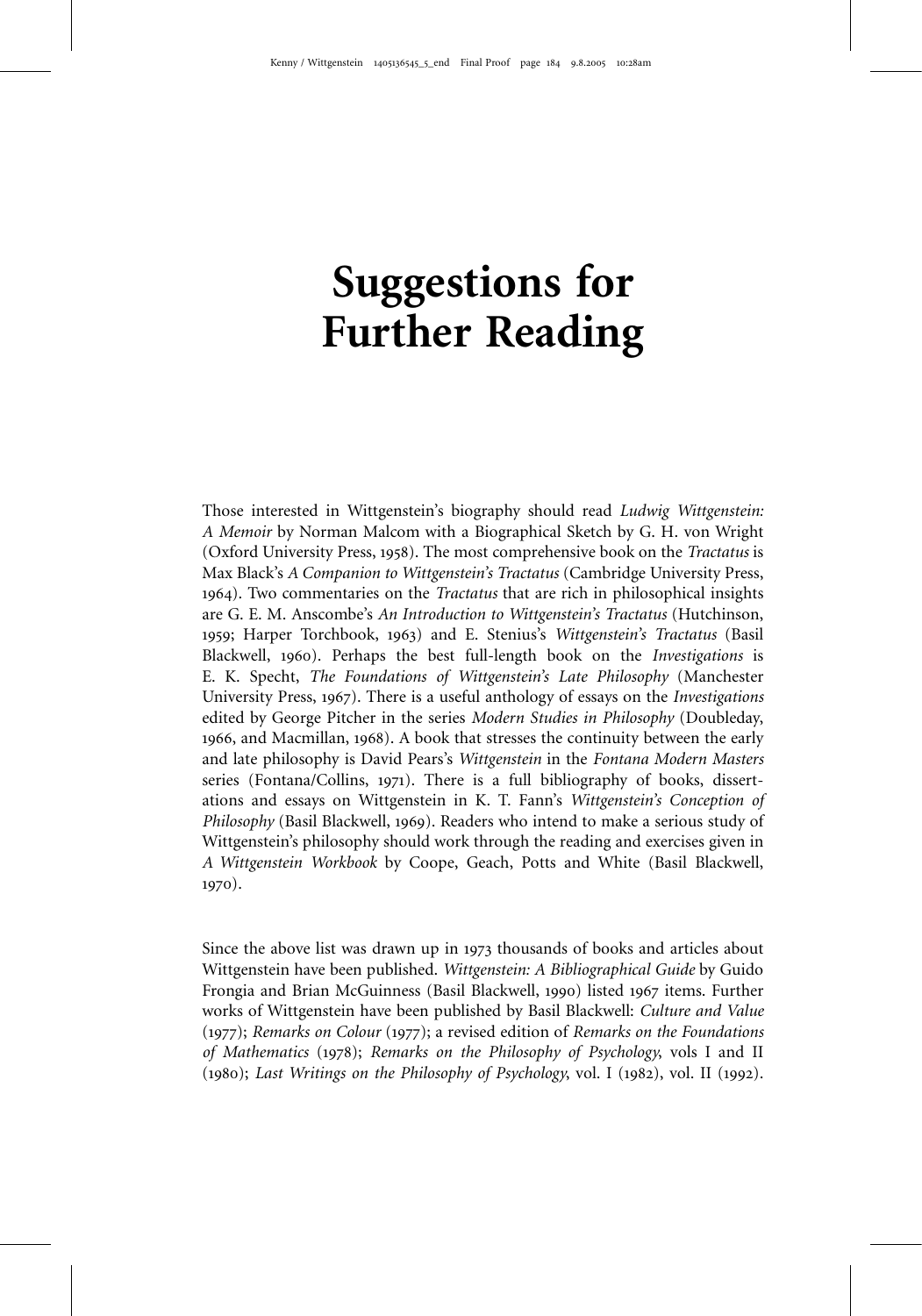A number of important papers by Wittgenstein are collected in Philosophical Occasions, ed. J. A. Klagge and A. Nordmann (Hackett, 1993).

Two important biographies of Wittgenstein have appeared: Wittgenstein: The Duty of Genius by Ray Monk (Jonathan Cape, 1990) and Wittgenstein a Life: Young Ludwig, 1889–1921 by B. McGuinness (Penguin, 1988). A comprehensive and scholarly commentary on the Philosophical Investigations was produced by G. P. Baker and P. M. S. Hacker between 1980 and 1996, published by Blackwell. The first two volumes (Understanding and Meaning, 1980, and Rules, Grammar and Necessity, 1985) were the work of both authors; volumes 3 and 4 (Meaning and Mind, 1990, and Mind and Will, 1996) were written by Hacker alone. Hacker is now bringing out a revised edition of the commentary, of which the first volume appeared in 2005. In 1994 I published with Blackwell an anthology of texts under the title The Wittgenstein Reader. A set of essays designed to be read in conjunction with this anthology was edited by H. J. Glock (Blackwell, 2001), who has also written a useful Wittgenstein Dictionary (Blackwell, 1996). Monographs that can be recommended include the following: C. Wright, Wittgenstein on the Foundations of Mathematics (Duckworth, 1980); S. A. Kripke, Wittgenstein on Rules and Private Language (Basil Blackwell, 1982); D. Pears, The False Prison (Oxford University Press, vol. I, 1987; vol. II, 1988); B. Rundle, Wittgenstein and Contemporary Philosophy of Language (Basil Blackwell, 1990); J. Schulte, Experience and Expression (Clarendon Press, 1993), and P. M. S. Hacker, Wittgenstein's Place in Twentieth-Century Philosophy (Blackwell, 1996).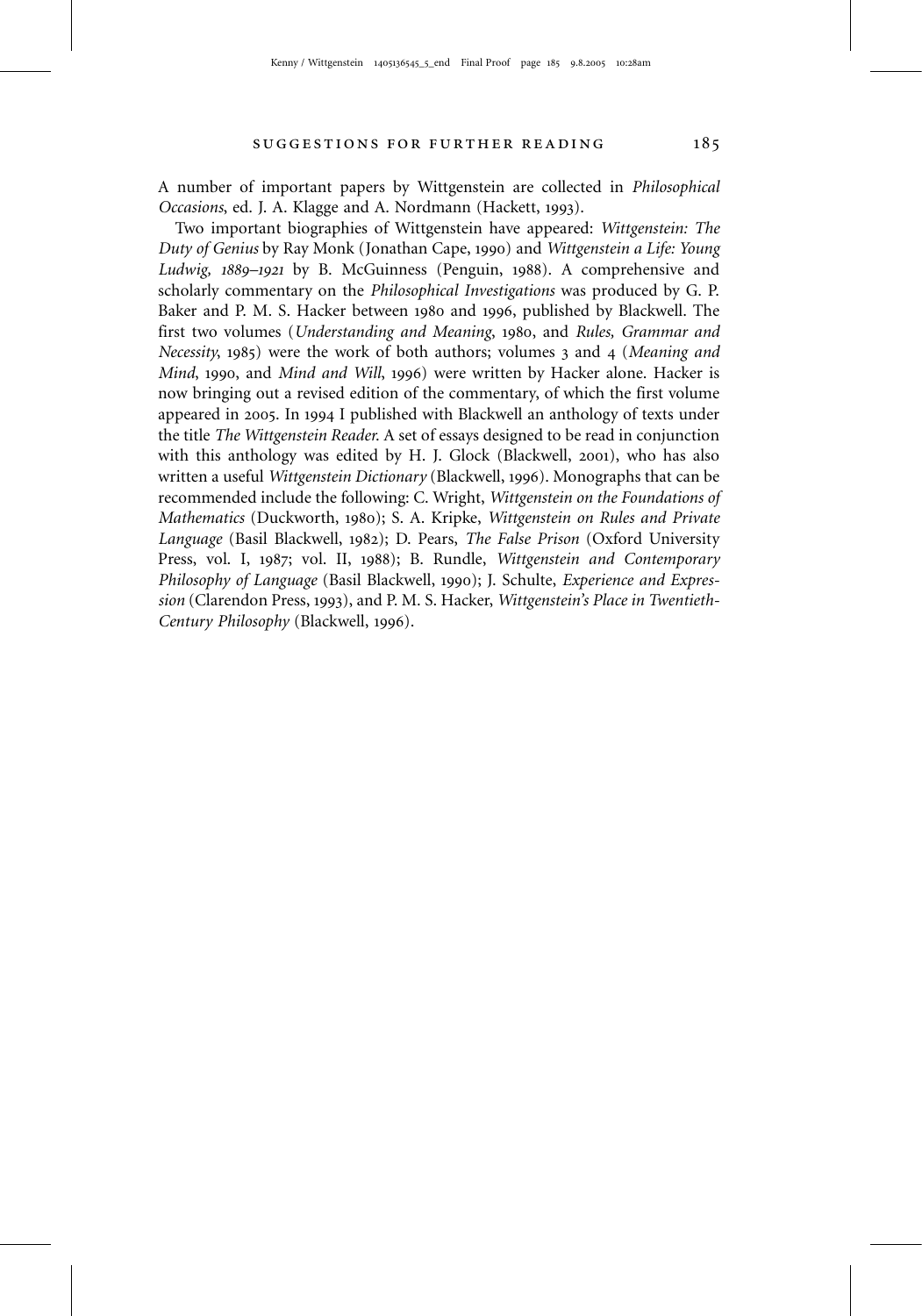## Index

a priori, 48, 51, 82, 181 abilities, 113–14 accidental vs essential, 39, 53, 136 acquaintance, 125 adamant, 86 ambulo, 51, 103 analysis, 49, 65–7, 80, 84 Analysis of Mind, 98–9 analytic propositions, 54–5, 181 Apostles, 73 application of logic, 77 arbitrariness, 53, 139 argument, xv–xvi; see also inference argument and function, 18–19, 42, 90, 157 Aristotle, xvi, 16 arithmetic, 31 articulation, 51, 80, 103, 111–13, 133 155 assertion sign, 98 atomic propositions, 60, 82–4 atomism, 8, 13, 58–9, 82, 95, 173–5 Augustine, St, 112, 122–3, 125 Austria-Hungary, 31, 64 autonomy of language, 129, 133, 139 Axiom of Infinity, 33, 73 axiomatization, 20–1, 26–7, 41, 171, 183 bearers vs meanings, 62, 122–3, 125, 144, 175 Begriffschrift, 17–21

behaviourism, 13, 106–10, 145–6 belief, 78–80, 99, 170 bi-polarity of propositions, 49–50, 54, 154 Blue Book, 9, 99, 102, 111, 148, 122, 124, 134, 174, 179 boxer, 98, 178 brightness, 83 Brown Book, 9, 130, 134, 136, 138 builders, 124–5, 133–4 calculus, 128 Carnap, R., 9 causal relations, 101, 121, 136 certainty, 160–72 checking, 151–2 chess, 8, 16, 60–2, 74, 114, 125, 127–8, 135, 140 Chomsky, N., xiii, 116 classes, 31–6 cognitive science, xiv colours, 79, 83, 85–9, 139 commands, 15, 97, 100, 131 comparison with reality, 50, 54, 101, 155–7, 159, 181 complex  $v_s$  simple,  $4-5$ ,  $30$ ,  $58$ , 62, 64, 79, 174 conjunction, 24, 91 connectives, 23, 41–2, 71–2, 94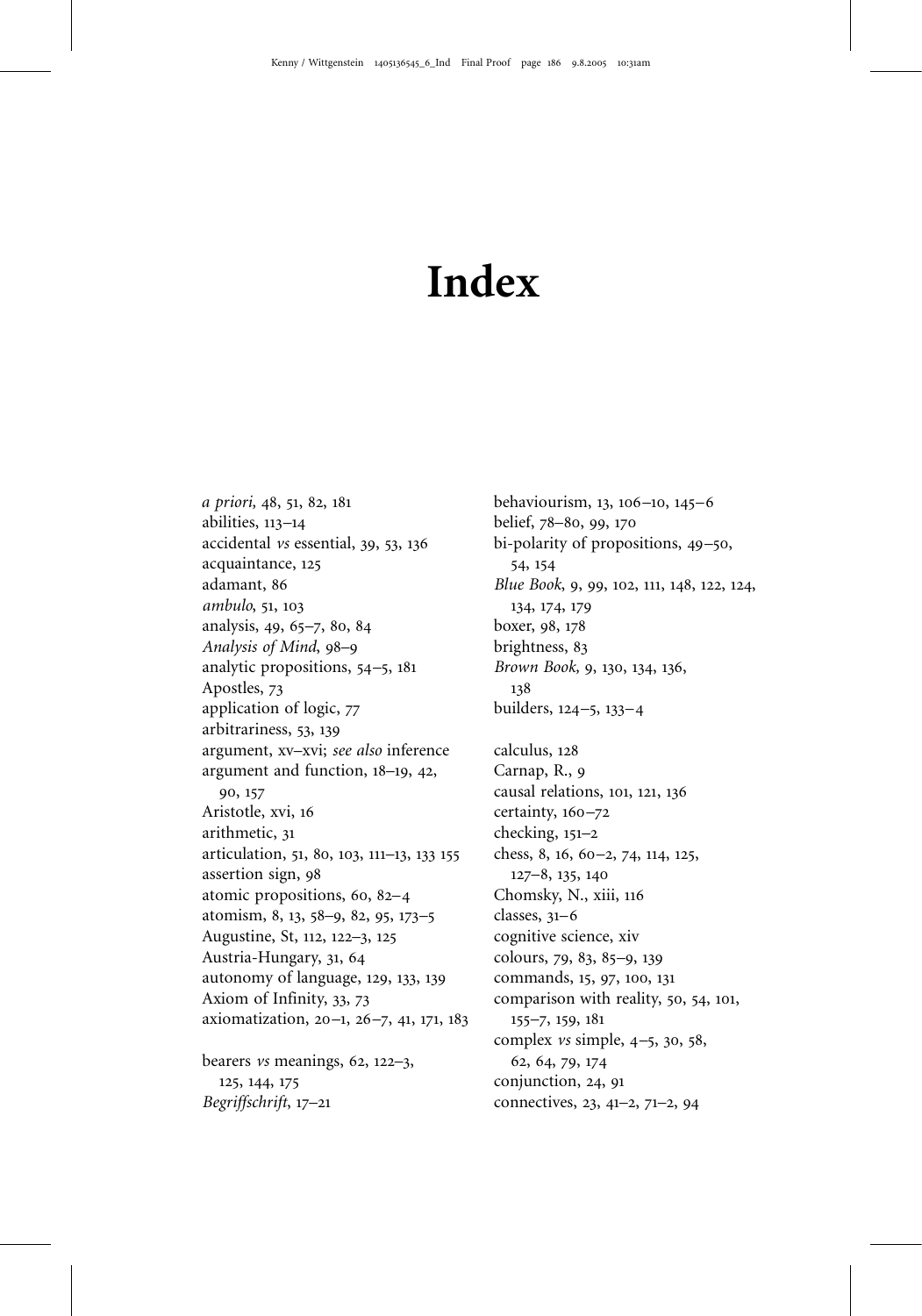consciousness, 77, 159, 160 constants, logical see logical constants constructivism, 8 content vs form, 59, 82 contradiction, 26, 70–1, 83 convention, 180 cookery, 139–40 copula, 27–8 correlation of name and object, 52 criteria, 106, 112, 117, 145–6, 149

Davidson, D., xiii deaf mute, 120 decision procedure, 27 definite descriptions, 28–30, 62–3, 131, 135, 175 definiteness of sense, 30, 64, 75, 176 definitions, 124–5 degree, propositions of, 83–5 depth grammar, 118, 132 Derrida, J., xiv–xv Descartes, R., 13 description, 155, 157–8; see also definite descriptions desire, 99–100 despot, 109 devil, 27 diary, 151 disguise, 4, 31, 48–9, 131 disjunction, 24 doctor, 158 dogs, 120, 137 doubt, 6, 147–8, 160–72 dreaming, 3, 160, 165–6 dualism, 13 elementary propositions, 42, 68, 70, 72, 76, 83, 91 elements, 47, 180 empirical propositions, 87, 148, 170 empiricism, 142 Engelmann, P., 3 epistemology, 142, 160–72 equations, 19, 78

essence, 173, 177; see also accidental vs essential ethics, 79 evil genius, 163 Excalibur, 62 exclamations, 123 excluded middle, 26 existence, 28, 87 expectation, 98–103, 180 experience, 77, 86, 105–6, 142, 166 explanation vs description, xv, 181 expression, 16, 103, 136, 144–6 external world, 142, 160–72 fact, 45, 58, 174

family likeness, 112, 122, 129, 141, 176–7 finitude, 73, 75 firmament, 97 first person vs third person, 109, 157 folk-psychology, xiv form see logical form; pictorial form; representational form form of life, 130, 177 Frege, G., 2, 8, 17–23, 36, 39, 49, 90, 98, 127, 130, 174 function and argument see argument and function

games, 127–9, 135–6, 141 gaseous medium, 115–16 general form of proposition, 42, 72, 75–7 God, 28, 63, 119, 160 grammar, 56, 116; see also depth grammar; surface grammar grammatical propositions, 148 greengrocer, 124 grounds for doubt, 162 Grundgesetze der Arithmetik, 31, 127

Hacker, P., xii Hamlet, 29–30 history, 78 human nature, 137, 175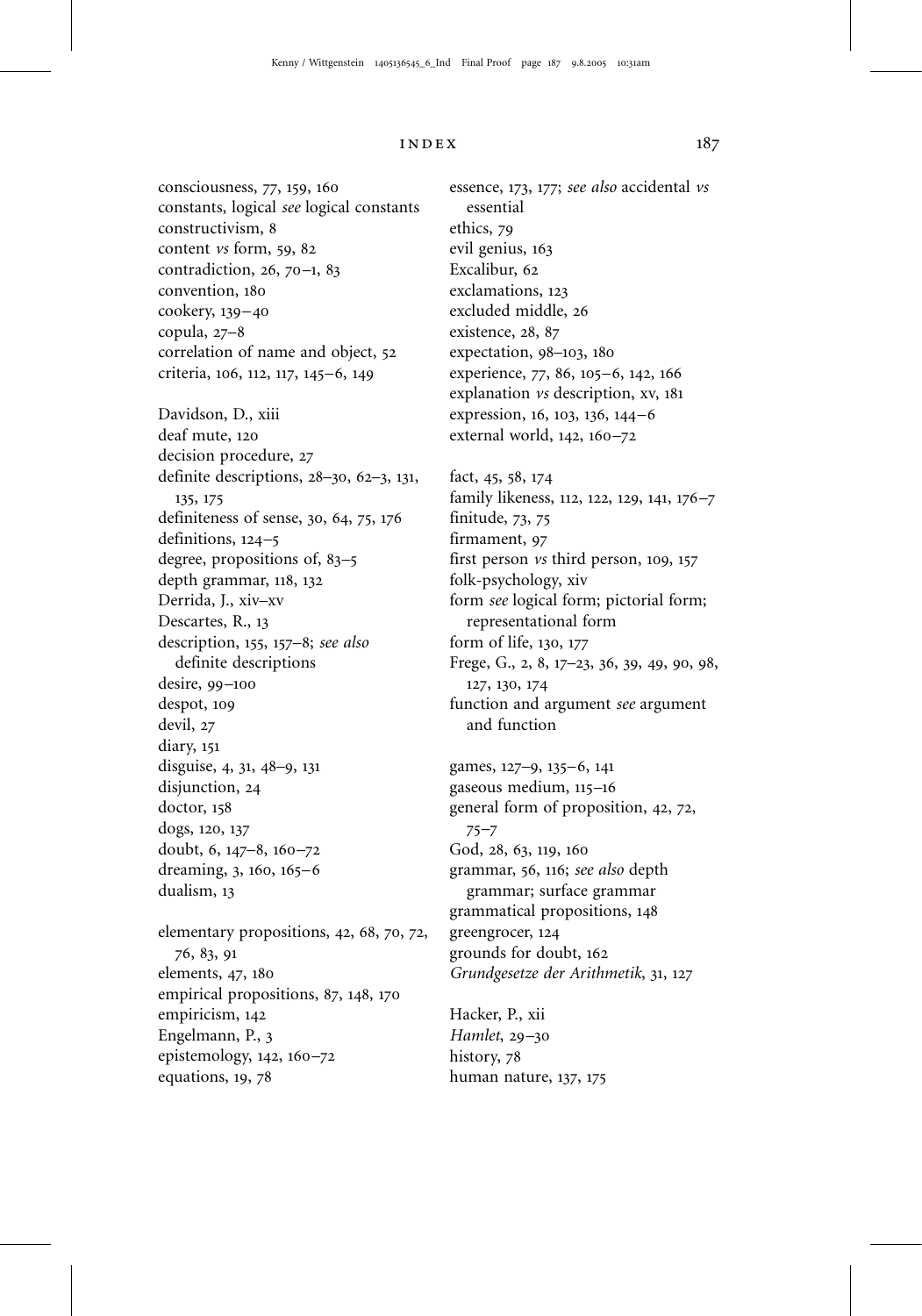## 188 **index**

Hume, D., 13 Husserl, E., 89, 99 hypotheses, 104–7 'I', 109, 148–9, 160 ideal language, 28, 41–2, 48, 56, 77–8, 82, 89–90, 176 idealism, 2 identity, 23, 27, 41–2, 63–4, 75, 80 images, 117–19, 136, 156 imperatives, 97–9, 103, 132 inalienability, 146, 149–50 incommunicability, 145–9 incomplete pictures, 92 incorporeal processes, xvii, 120 independence of propositions, 51, 54, 83, 159 indicatives, 15, 97–8 indiscernibility, 59 induction, 79 inference, 17, 21, 27, 94–5 infinity, axiom of, 33–4, 92 innateness, 136, 146 inner processes, 112–15 intentionality, 99–101 internal relations, 50, 53, 58, 94, 99–100, 180 interpretation, 137 introspection, 113–14, 119 'is', 27, 175 itching, 150 joy, 144 judgement, 80, 165 Keynes, J.M., 2, 3 King of France, 63 Kneale, W. and M., 16 knife and fork, 4–5 knots, 14 knowledge, 114, 146–8, 158–9, 160–72 ladder, 6, 81 language, private, xvi, 141–59

language-games, 11–12, 91, 107, 112, 124, 126–42, 156–8, 162–5, 171–2 law-court model, 42–7 learning, 163 Lectures and Conversations on Aesthetics, 9 life, problems of, 6, 79 locomotive, 96, 123 logic, 17, 31, 34 logical atomism, 58–82 logical constants, 20, 23, 33, 41–2, 69, 75–6 logical form, 3–4, 6, 31, 47, 54, 59, 61, 82 logical multiplicity, 57, 90, 103, 110, 179 logical propositions, 54 logical space, 59–60, 70, 74, 88, 102 logical syntax, 28, 39, 56, 126 logical truths, 20 Ludwig Wittgenstein und der Wiener Kreis, 8, 85–95 madness, 164–6 Malcolm, N., 10, 161 manometer, 153–4 maps, 90, 123 Mars, 8, 127 material particles, 67 mathematics, 8, 31, 78, 104 meaning, 101–2, 111–25 and passim measurement, 85–6, 132 memory, 86, 101, 152–4 mental events, 80, 113–16 mental images, 116–18, 136, 156 mental processes, 112–15 mental states, 114–16, 148, 169 metaphysics, xiv, 5, 14, 182–3 mind, 99–125 and passim mirroring, 54 mistake, 120, 163–6 molecular propositions, 69–76 money, 123, 150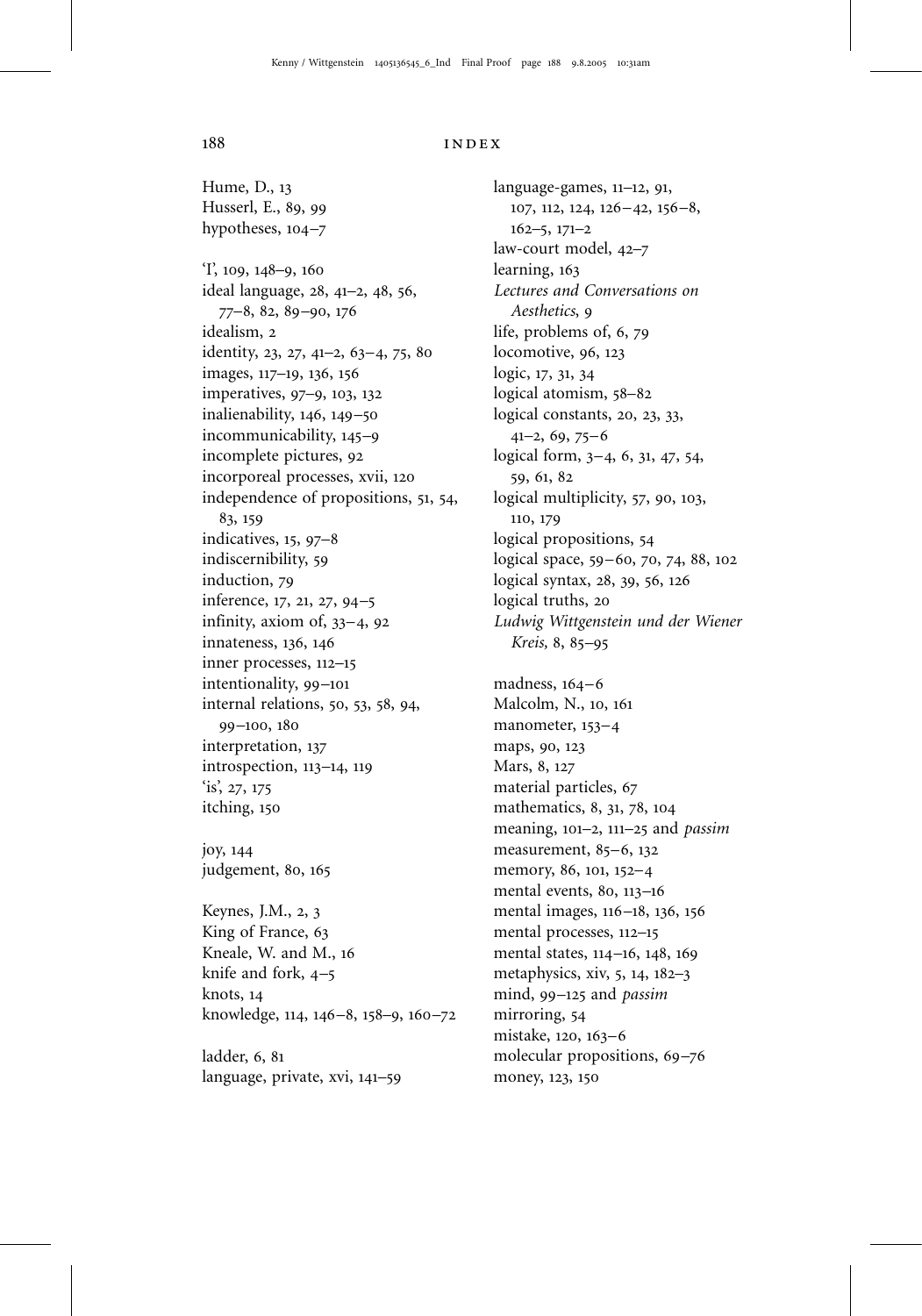moon, 160, 166 Moore, G.E., 2, 9, 35, 161–72 Morning Star, 23 multiplicity, logical, 57, 90, 103, 110, 179 music, 2, 6, 56, 117, 119 'N' (operator), 69–76 Nachlass, xii names, 11, 23, 28, 30, 48–53, 62, 64, 122, 135, 144, 175 nature, 58 necessity, 79 negation, 20, 40, 69 negative facts, 58–60, 68 newspapers, 152 nonsense, xv, 68, 80–1, 85, 130, 159 Notebooks, 34 'Notes on Logic', 3, 35, 49, 181 null class, 32–3 numbers, 31–4, 123, 177 objects, 52, 58–60, 68, 87, 175 On Certainty, xx, 10, 161–72, 183 operation, 69–71 ordinary language, 8, 27, 49, 57, 77, 90, 95, 175 ostensive definition, xviii, 112, 123–9, 137, 141–5, 151–3 pain, 12, 107–10, 144–59, 166, 181 Paradox, Russell's, 32–3 particular propositions, 22 Pavlov, I.P., 100 perception, 108–9 Philosophical Investigations, xi–xix, 10–13, 62, 64, 96, 102, 111–12, 122–4, 141–59, 173–83 Philosophische Bemerkungen, 7–8, 85–6, 88, 96–111, 127, 139, 141, 174 Philosophische Grammatik, 8, 111–41, 174, 177–8 philosophy, 6, 14, 65–80, 175–6, 181–3 phonetics, 56 phrase book, 50

physiology, 115 pianola, 138 pictorial form, 45–7 pictorial relationship, 45 picture theory of proposition, 4, 42–57, 60–2, 91–7, 99, 103, 173, 177–81 pictures, 44–7 Plato, 51, 131 positivism, 7 predicate (calculus), 18–20 prescriptions, 96–8 Principia Mathematica, 2, 21, 28, 36, 51 privacy, xvi, 143, 146–51 projection, 48, 103, 156, 178 proof, 104 proposition-radical, 98 propositional calculus, 20–2, 26–7 propositions, 15–17, 42–57, 97, 105–6 and passim Prototractatus, 3, 55, 76 proxies, 45 pseudo-pain, 151–5 pseudo-propositions 5, 78–82 psychology, 5, 8, 13, 47, 52, 100, 126, 177 quantifiers, 22–3, 27, 41–2, 63,

66, 72–5, 92 questions, 15, 37, 131–3 Quine, W.V.O., xiii Quinton, A., xiv quotation, 12

Ramsey, F., 7 reading, 138–9, 141 realism, 8 reason vs cause, 138–9, 164 recognition, 99–100 reference vs sense, 23, 28, 44, 47, 49–50, 75 referring, 143 relations, internal see internal relations Remarks on Logical Form, 82–4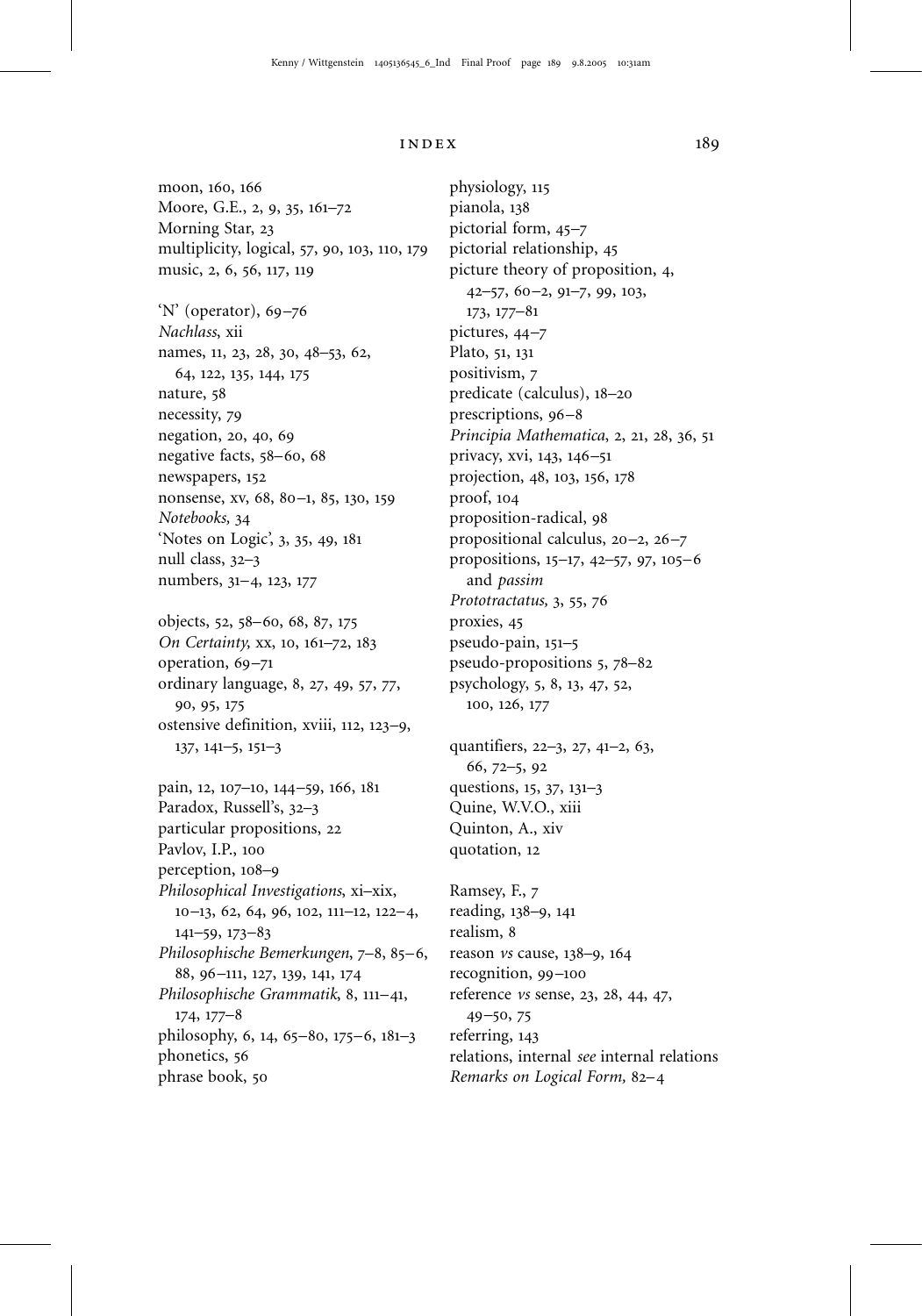Remarks on the Foundations of Mathematics, 10, 111 representation, mode of, 88 representational form, 46 rhetoric, xiv rope, 129 round square, 28 ruler, 68, 85, 88, 91, 102, 155 rules, 56, 127–9, 134–41 Russell, B., 2–3, 21, 26–36, 39–40, 62–5, 87, 90, 98–100, 131 Ryle, G., xiii, 1 'S' (sensation), 12, 151–5 sadness, 114 sample, 152 satisfaction, 99–101 saying  $vs$  showing,  $37-8$ , 50, 53, 77–8, 94, 172 scepticism, 6, 142, 160–72 Schlick, M., 7, 89, 91 Schopenhauer, A., 2 Schulte, J., xiii science *vs* philosophy, xiii-xiv, 2, 79, 182 score, 4, 44, 47, 56 self-evidence, 27 semantics, 36, 38 sensation, 12, 102, 142–59 sense vs reference, 23, 28, 44, 47, 49–50, 75 sense-data, 59–60, 63, 110, 161 senselessness, 166–9 sentence, 15–16 sewing machine, 115 Sheffer, H., 71 Siamese twins, 149 sign  $\nu s$  symbol,  $38-40$ ,  $48$ signpost, 136–7 simple see complex vs simple 'Slawkenburgius', 30 sneeze, 150 solipsism, 3 sovereign, 29–31

space, logical, 60, 70, 74, 88, 102 spatial relationships, 4, 45, 46 speech act, 158 standard metre, 88 state of affairs (Sachverhalt), 37, 50, 58, 68, 76 steam, 156–7 subject and predicate, 17–18, 39, 65, 83, 87, 90, 153, 180 surface grammar, 130, 132 syllogism, 17, 19, 22 symbol, 38–9, 77, 126 syntax, 28, 36, 39, 52, 65, 85–7, 89–90, 94, 127 synthetic a priori, 88, 181 systems of propositions, 85–91, 171 tables, 136, 139, 152 tautology, 26, 37–8, 54–5, 69–71, 74, 78, 94, 159 teaching, 163 temperature, 83 therapeutic philosophy, xv–xvi thinking, xvii, 118–21 thoughts, xiv, 16, 47–8, 79 tools, 11, 96, 123, 127, 133 toothache, 109, 149, 155–6 'tove', 125 toys, 44 Tractatus Logico-Philosophicus, xi, xvi, 3, 8, 13, 16–17, 28–30, 37, 41–81, 85, 87, 92, 95, 126, 130, 141–3, 155, 172–83 trousers, 92 truisms, xvii truth, 23–6, 54–5, 76, 97, 106, 154–5, 158 truth-conditions, 24 truth-functions, 24, 40, 68–72, 92–3, 97 truth-operations, 69–73 truth-tables, 23–6, 37, 40, 69–71, 74–6, 94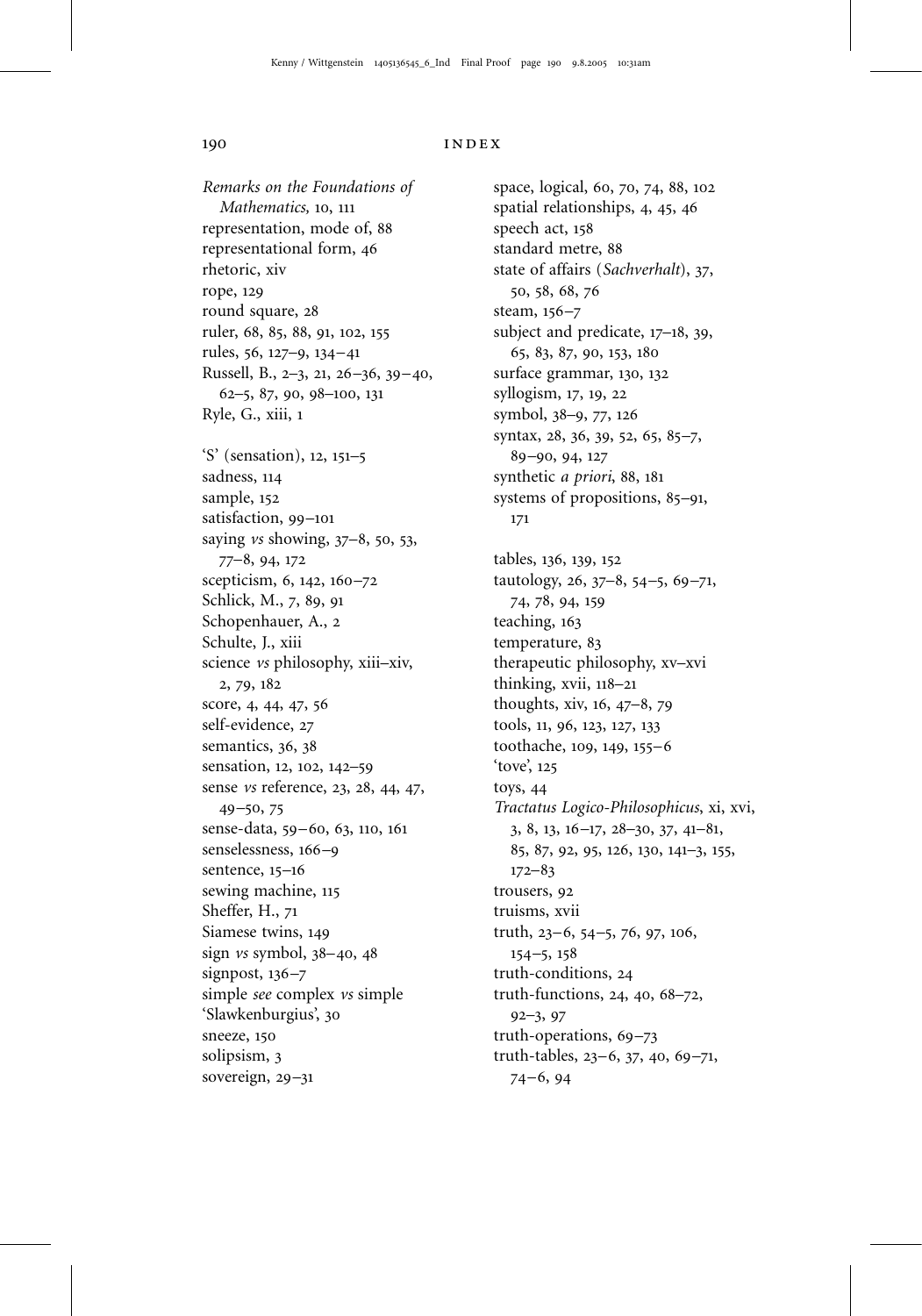### index 191

truth-values, 19, 22, 24–6, 30, 44 truth-valuelessness, 30 types, theory of, 33, 35, 38, 41

unanalysable 27-term relation, 77 understanding, 112–22, 138, 141 units, 83–4, 88 universal propositions, 22 unsayable, 35 untruth vs falsehood, 29–30 usage, 132 use, 96, 111, 123–4, 126, 173, 176, 179 utility, 132 utterance, 167

value of a function, 18–19 variables 20

verification, 7, 88–9, 104–11, 154, 169, 171 Vienna Circle, 7–8 visual field, 59, 65, 67, 85 volitions, 98, 113 Von Wright, G.H., xx

Waismann, F., 7, 85, 89-90, 103, 109, 177 watch on the table, 66, 77 Whitehead, A.N., 2, 21, 26 wordless thoughts, 119–21 world, 58–61 world-picture, 170

Zebra, 167 zero, 32 Zettel, 10, 134, 144 and passim